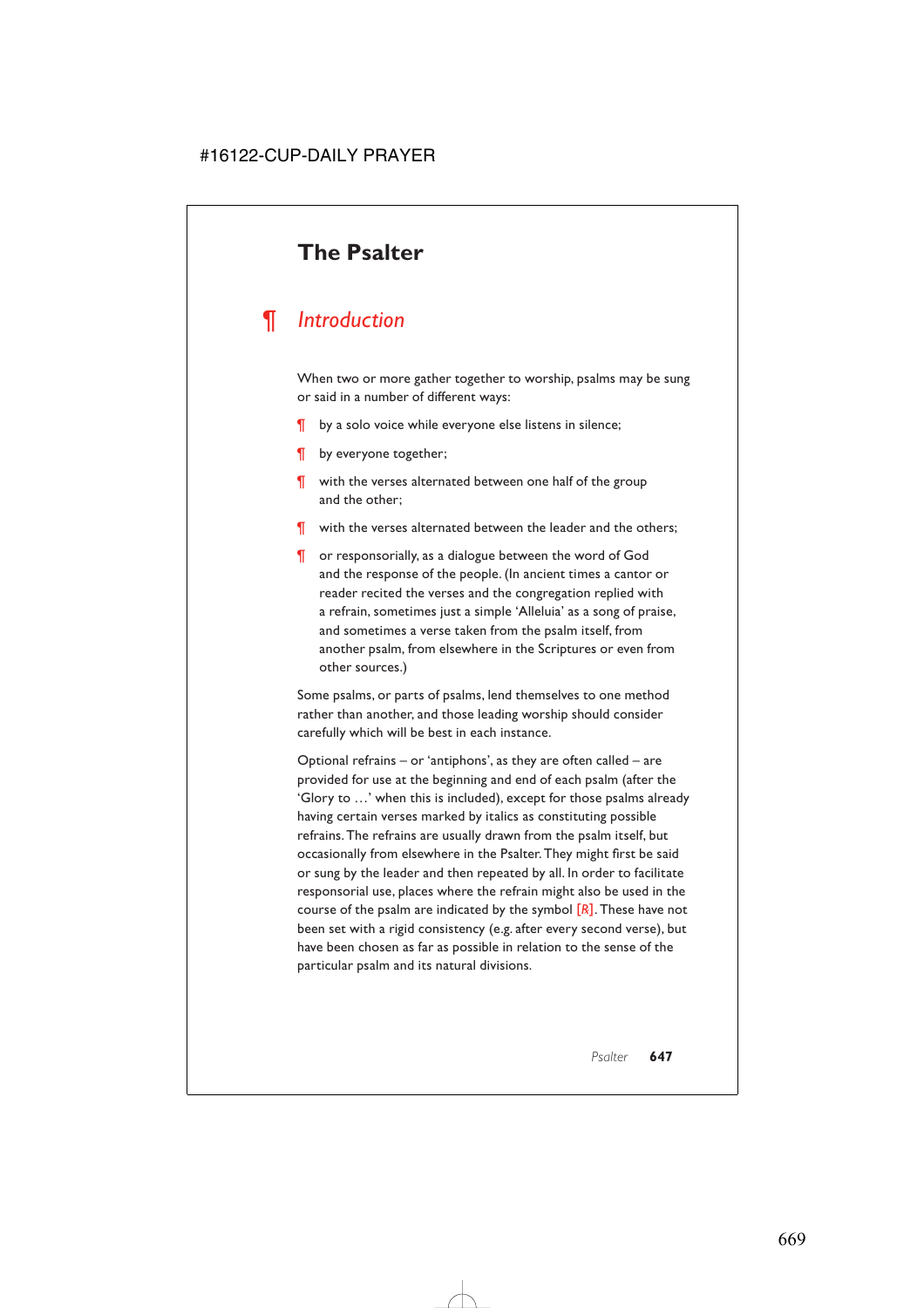Each psalm is also provided with an optional short prayer, which develops a theme from the text. Just as the refrains may be used without these prayers, so too the prayers may be used without the refrains.When they are used, it is desirable that the 'Glory to …' be omitted and that a period of silence for individual reflection and prayer be kept at the end of the psalm (after the refrain, when this is included), before the prayer itself is said.

It should be kept in mind that these refrains and prayers are merely suggestions: they may be replaced by other suitable texts, especially those with a particular seasonal emphasis, or they may be omitted altogether.

#### **Notes**

- **1** When saying a psalm aloud, the word 'blessed' is to be pronounced as two syllables: 'bless - ed'.Where spelled 'blest', the word is pronounced as one syllable.
- **2** A diamond ♦ marks the mid-point in each psalm verse where, traditionally, a pause is observed.
- **3** Each psalm or group of psalms may end with
	- *All* **Glory to the Father and to the Son and to the Holy Spirit; as it was in the beginning is now and shall be for ever. Amen.**

*(or)*

*All* **Glory to God, Source of all being, Eternal Word and Holy Spirit; as it was in the beginning is now and shall be for ever. Amen.**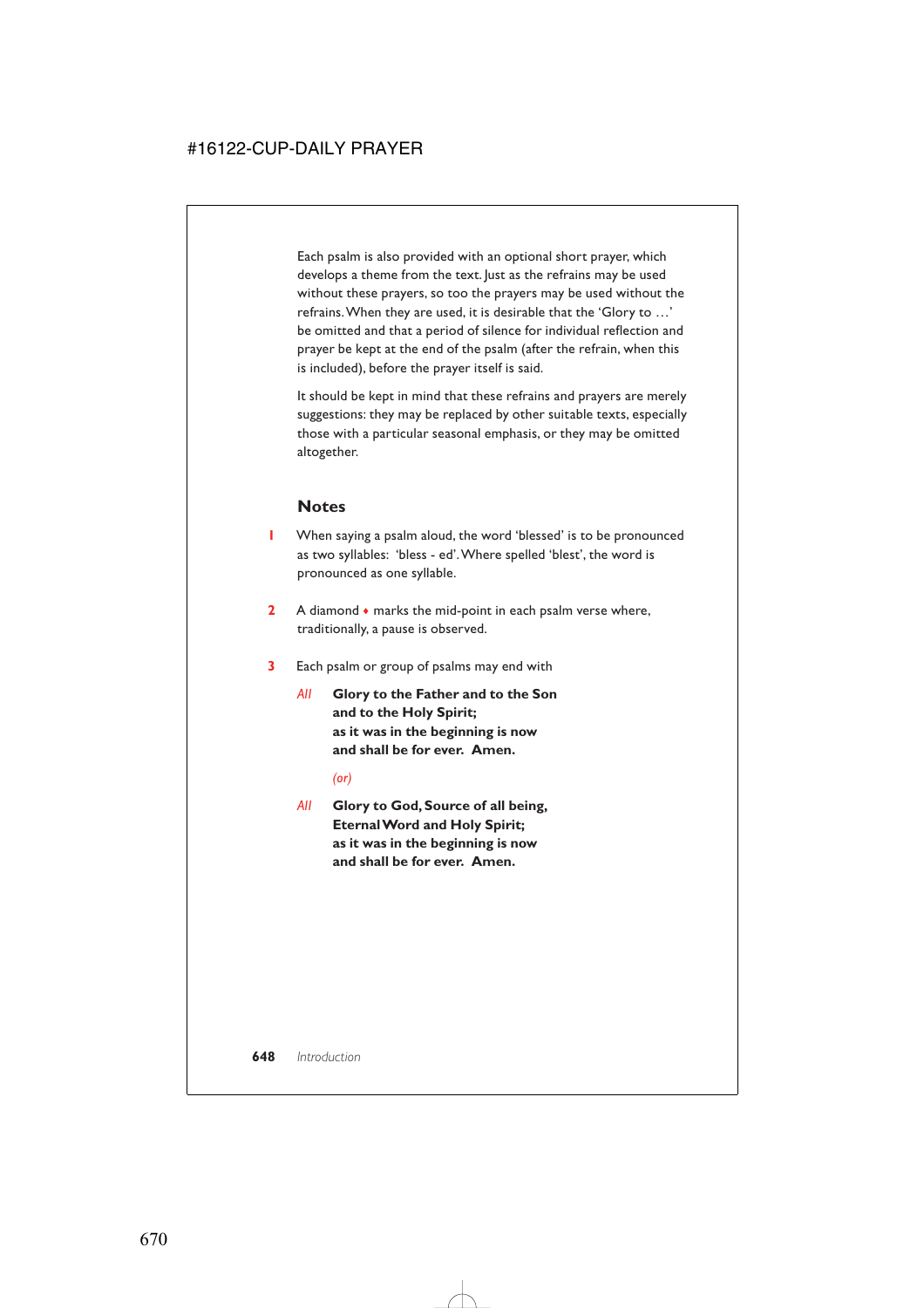*Refrain: The Lord knows the way of the righteous.*

- 1 Blessed are they who have not walked in the counsel of the wicked, ♦ nor lingered in the way of sinners, nor sat in the assembly of the scornful.
- 2 Their delight is in the law of the Lord  $\bullet$ and they meditate on his law day and night.
- 3 Like a tree planted by streams of water bearing fruit in due season, with leaves that do not wither, ♦ whatever they do, it shall prosper. [*R*]
- 4 As for the wicked, it is not so with them; ♦ they are like chaff which the wind blows away.
- 5 Therefore the wicked shall not be able to stand in the judgement, ♦ nor the sinner in the congregation of the righteous.
- 6 For the Lord knows the way of the righteous, ♦ but the way of the wicked shall perish.

*Refrain: The Lord knows the way of the righteous.*

*Christ our wisdom, give us delight in your law, that we may bear fruits of patience and peace in the kingdom of the righteous; for your mercy's sake.*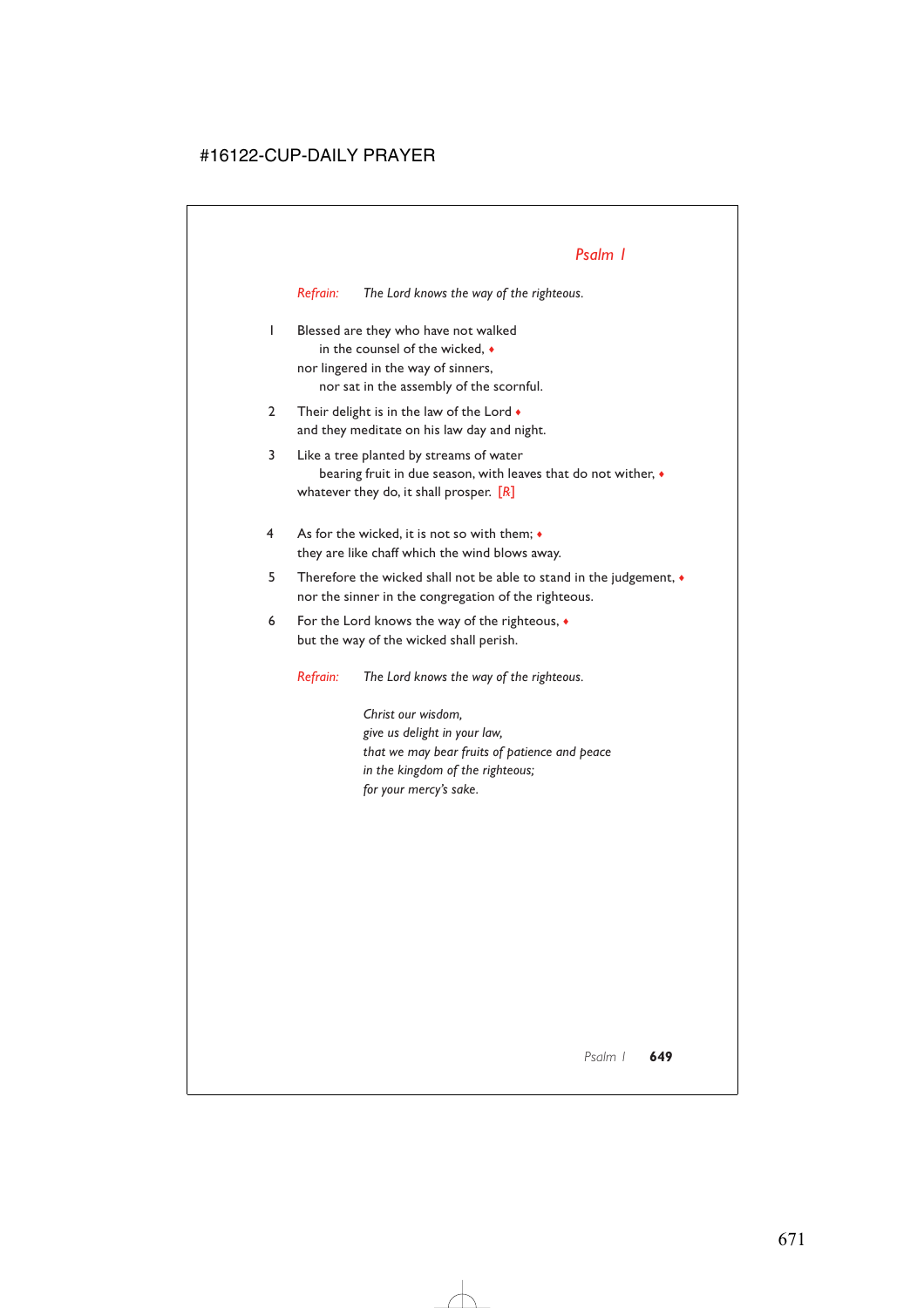*Refrain: The Lord is the strength of his people, a safe refuge for his anointed.*

- 1 Why are the nations in tumult, ♦ and why do the peoples devise a vain plot?
- 2 The kings of the earth rise up, and the rulers take counsel together,  $\bullet$ against the Lord and against his anointed:
- 3 'Let us break their bonds asunder ♦ and cast away their cords from us.' [*R*]
- 4 He who dwells in heaven shall laugh them to scorn; ♦ the Lord shall have them in derision.
- 5 Then shall he speak to them in his wrath  $\bullet$ and terrify them in his fury:
- 6 'Yet have I set my king ♦ upon my holy hill of Zion.' [*R*]
- 7 I will proclaim the decree of the Lord;  $\bullet$ he said to me: 'You are my Son; this day have I begotten you.
- 8 'Ask of me and I will give you the nations for your inheritance  $\bullet$ and the ends of the earth for your possession.
- 9 'You shall break them with a rod of iron ♦ and dash them in pieces like a potter's vessel.' [*R*]
- 10 Now therefore be wise, O kings;  $\triangleleft$ be prudent, you judges of the earth.
- 11 Serve the Lord with fear, and with trembling kiss his feet, ♦ lest he be angry and you perish from the way, for his wrath is quickly kindled.
- 12 Happy are all they  $\triangle$ who take refuge in him.

*Refrain: The Lord is the strength of his people, a safe refuge for his anointed.*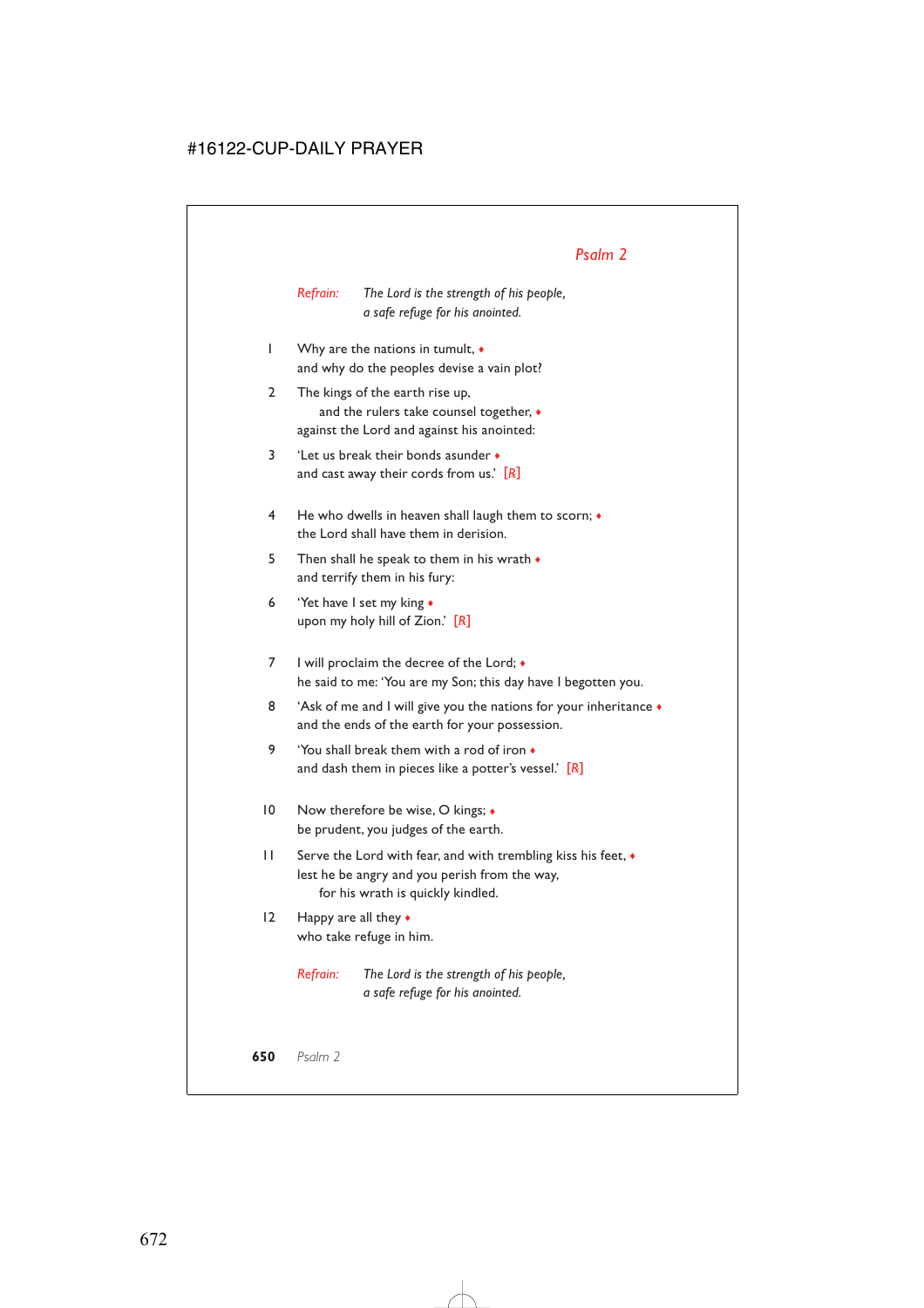*Most high and holy God, lift our eyes to your Son enthroned on Calvary; and as we behold his meekness, shatter our earthly pride; for he is Lord for ever and ever.*

#### *Psalm 3*

*Refrain: You, Lord, are a shield about me.*

- 1 Lord, how many are my adversaries; ♦ many are they who rise up against me.
- 2 Many are they who say to my soul,  $\bullet$ 'There is no help for you in your God.' [*R*]
- 3 But you, Lord, are a shield about me; ♦ you are my glory, and the lifter up of my head.
- 4 When I cry aloud to the Lord, ♦ he will answer me from his holy hill;
- 5 I lie down and sleep and rise again, ♦ because the Lord sustains me.
- 6 I will not be afraid of hordes of the peoples  $\bullet$ that have set themselves against me all around. [*R*]
- 7 Rise up, O Lord, and deliver me, O my God,  $\bullet$ for you strike all my enemies on the cheek and break the teeth of the wicked.
- 8 Salvation belongs to the Lord:  $\bullet$ may your blessing be upon your people.

*Refrain: You, Lord, are a shield about me.*

*Shield us, Lord, from all evil, and lift us from apathy and despair, that even when we are terrified, we may trust your power to save; through Jesus Christ our Lord.*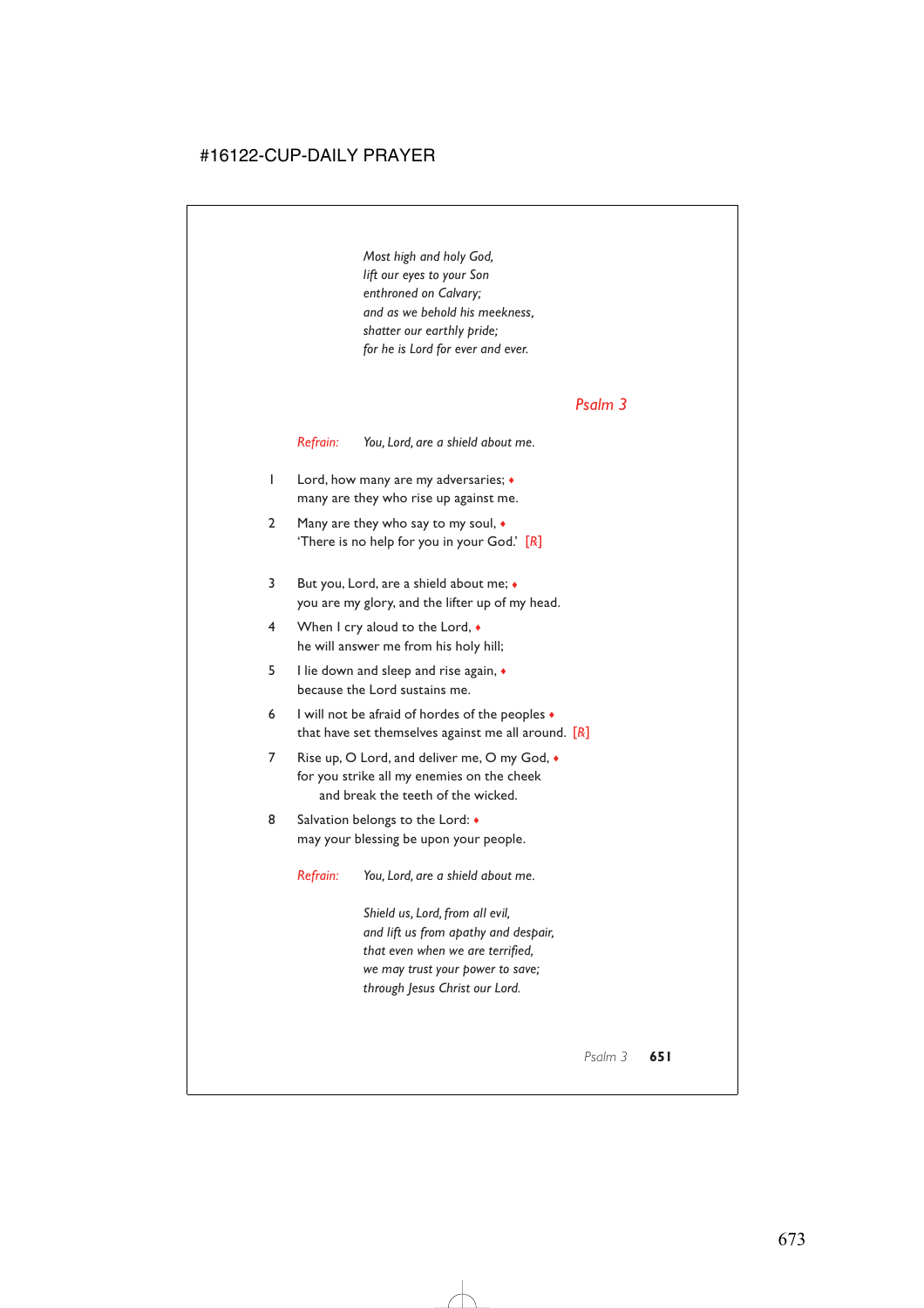*Refrain: In peace I will lie down and sleep.*

- 1 Answer me when I call, O God of my righteousness;  $\triangleleft$ you set me at liberty when I was in trouble; have mercy on me and hear my prayer.
- 2 How long will you nobles dishonour my glory;  $\bullet$ how long will you love vain things and seek after falsehood?
- 3 But know that the Lord has shown me his marvellous kindness; ♦ when I call upon the Lord, he will hear me.
- 4 Stand in awe, and sin not; ♦ commune with your own heart upon your bed, and be still. [*R*]
- 5 Offer the sacrifices of righteousness ♦ and put your trust in the Lord.
- 6 There are many that say, 'Who will show us any good?' ♦ Lord, lift up the light of your countenance upon us.
- 7 You have put gladness in my heart,  $\bullet$ more than when their corn and wine and oil increase.
- 8 In peace I will lie down and sleep,  $\bullet$ for it is you Lord, only, who make me dwell in safety.

*Refrain: In peace I will lie down and sleep.*

*Give us today, O God, a glad heart and a clear conscience, that when we come to this day's end we may rest in peace with Christ our Lord.*

#### *Psalm 5*

*Refrain: You, O Lord, will bless the righteous.*

- 1 Give ear to my words, O Lord;  $\bullet$ consider my lamentation.
- 2 Hearken to the voice of my crying, my King and my God,  $\bullet$ for to you I make my prayer.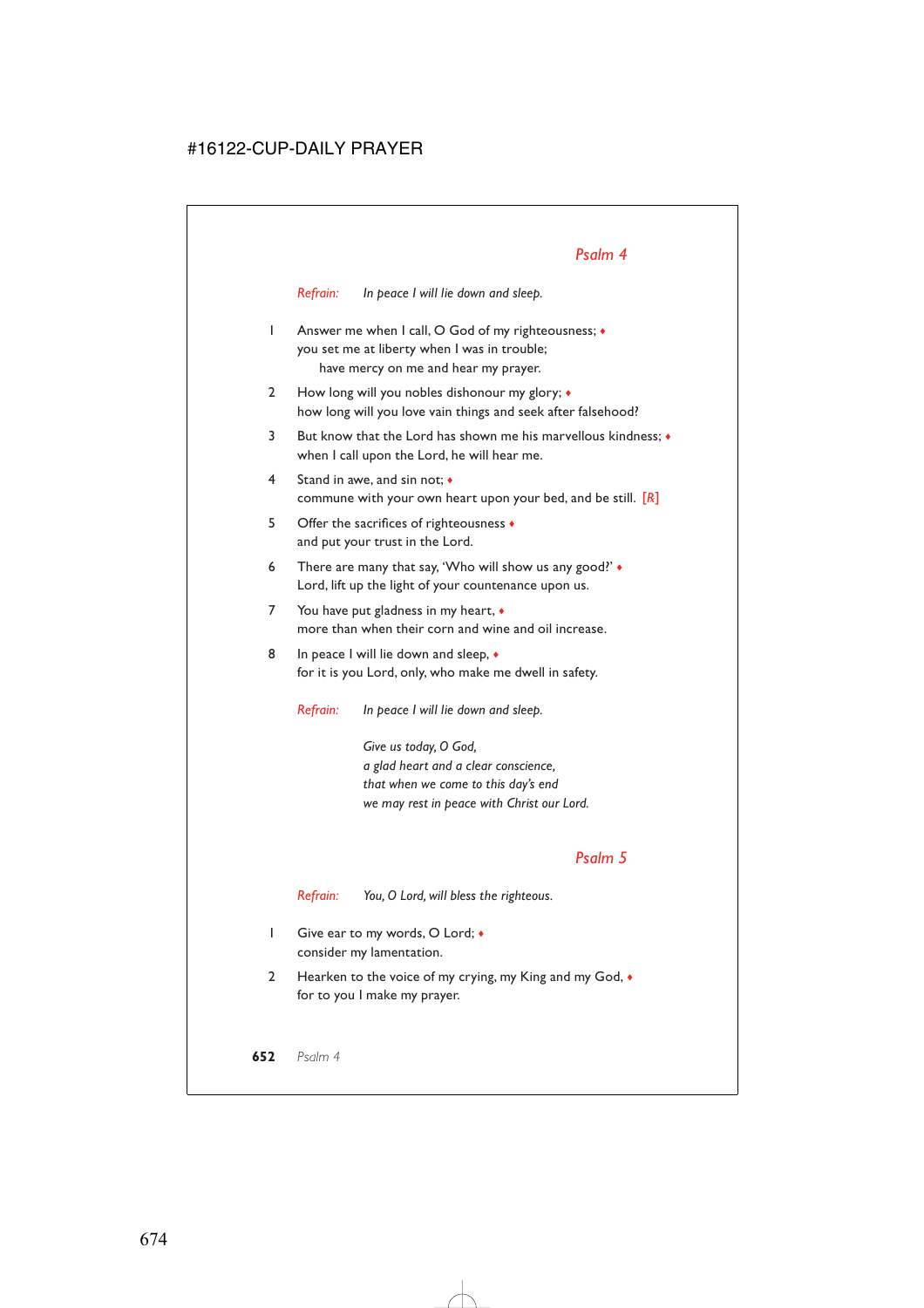- 3 In the morning, Lord, you will hear my voice;  $\triangleleft$ early in the morning I make my appeal to you, and look up.
- 4 For you are the God who takes no pleasure in wickedness; ♦ no evil can dwell with you. [*R*]
- 5 The boastful cannot stand in your sight; ♦ you hate all those that work wickedness.
- 6 You destroy those who speak lies;  $\bullet$ the bloodthirsty and deceitful the Lord will abhor.
- 7 But as for me, through the greatness of your mercy, I will come into your house; ♦ I will bow down towards your holy temple in awe of you. [*R*]
- 8 Lead me, Lord, in your righteousness, because of my enemies; ♦ make your way straight before my face.
- 9 For there is no truth in their mouth, in their heart is destruction, ♦ their throat is an open sepulchre, and they flatter with their tongue.
- 10 Punish them, O God; ♦ let them fall through their own devices.
- 11 Because of their many transgressions cast them out, ♦ for they have rebelled against you. [*R*]
- 12 But let all who take refuge in you be glad;  $\bullet$ let them sing out their joy for ever.
- 13 You will shelter them,  $\bullet$ so that those who love your name may exult in you.
- 14 For you, O Lord, will bless the righteous;  $\triangleleft$ and with your favour you will defend them as with a shield.

*Refrain: You, O Lord, will bless the righteous.*

*Lord, protect us from the deceit of flattering tongues and lying lips; give us words of life which speak your truth and bless your name; through Jesus Christ our Lord.*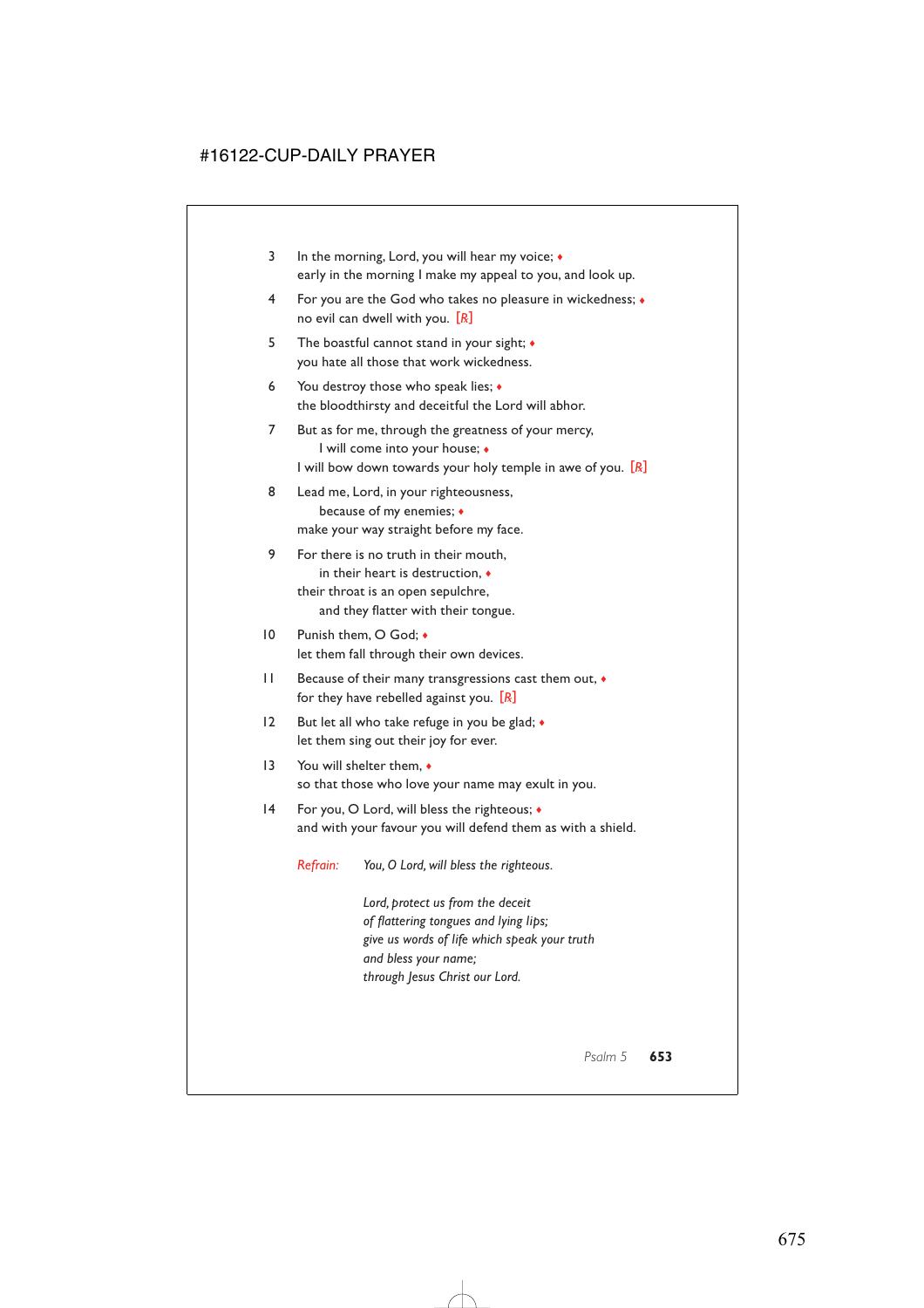*Refrain: Turn again, O Lord, and deliver my soul.*

- 1 O Lord, rebuke me not in your wrath; ♦ neither chasten me in your fierce anger.
- 2 Have mercy on me, Lord, for I am weak; ♦ Lord, heal me, for my bones are racked.
- 3 My soul also shakes with terror;  $\triangleleft$ how long, O Lord, how long?
- 4 Turn again, O Lord, and deliver my soul; ♦ save me for your loving mercy's sake.
- 5 For in death no one remembers you; ♦ and who can give you thanks in the grave?
- 6 I am weary with my groaning;  $\triangleleft$ every night I drench my pillow and flood my bed with my tears.
- 7 My eyes are wasted with grief  $\triangleleft$ and worn away because of all my enemies. [*R*]
- 8 Depart from me, all you that do evil,  $\bullet$ for the Lord has heard the voice of my weeping.
- 9 The Lord has heard my supplication;  $\bullet$ the Lord will receive my prayer.
- 10 All my enemies shall be put to shame and confusion;  $\bullet$ they shall suddenly turn back in their shame.

*Refrain: Turn again, O Lord, and deliver my soul.*

*Lord Jesus Christ, may the tears shed in your earthly life be balm for all who weep, and may the prayers of your pilgrimage give strength to all who suffer; for your mercy's sake.*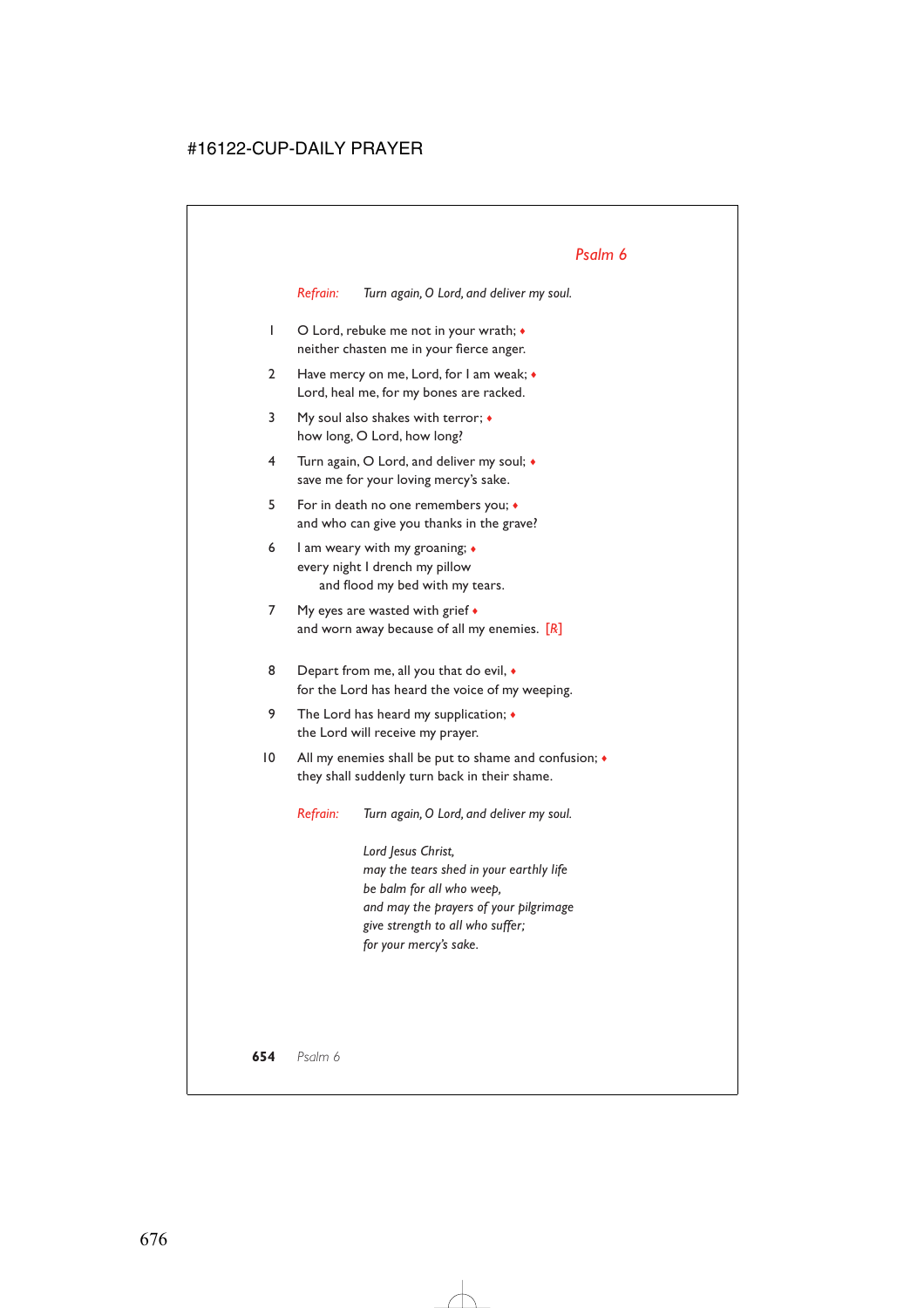*Refrain: Give judgement for me according to my righteousness, O Lord.*

- 1 O Lord my God, in you I take refuge; ♦ save me from all who pursue me, and deliver me,
- 2 Lest they rend me like a lion and tear me in pieces  $\bullet$ while there is no one to help me.
- 3 O Lord my God, if I have done these things:  $\triangleleft$ if there is any wickedness in my hands,
- 4 If I have repaid my friend with evil, ♦ or plundered my enemy without a cause,
- 5 Then let my enemy pursue me and overtake me, ♦ trample my life to the ground, and lay my honour in the dust. [*R*]
- 6 Rise up, O Lord, in your wrath; lift yourself up against the fury of my enemies. ♦ Awaken, my God, the judgement that you have commanded.
- 7 Let the assembly of the peoples gather round you;  $\bullet$ be seated high above them: O Lord, judge the nations.
- 8 Give judgement for me according to my righteousness, O Lord, ♦ and according to the innocence that is in me.
- 9 Let the malice of the wicked come to an end, but establish the righteous; ♦ for you test the mind and heart, O righteous God. [*R*]
- 10 God is my shield that is over me;  $\bullet$ he saves the true of heart.
- 11 God is a righteous judge; ♦ he is provoked all day long.
- 12 If they will not repent, God will whet his sword; ♦ he has bent his bow and made it ready.
- 13 He has prepared the weapons of death; ♦ he makes his arrows shafts of fire. [*R*]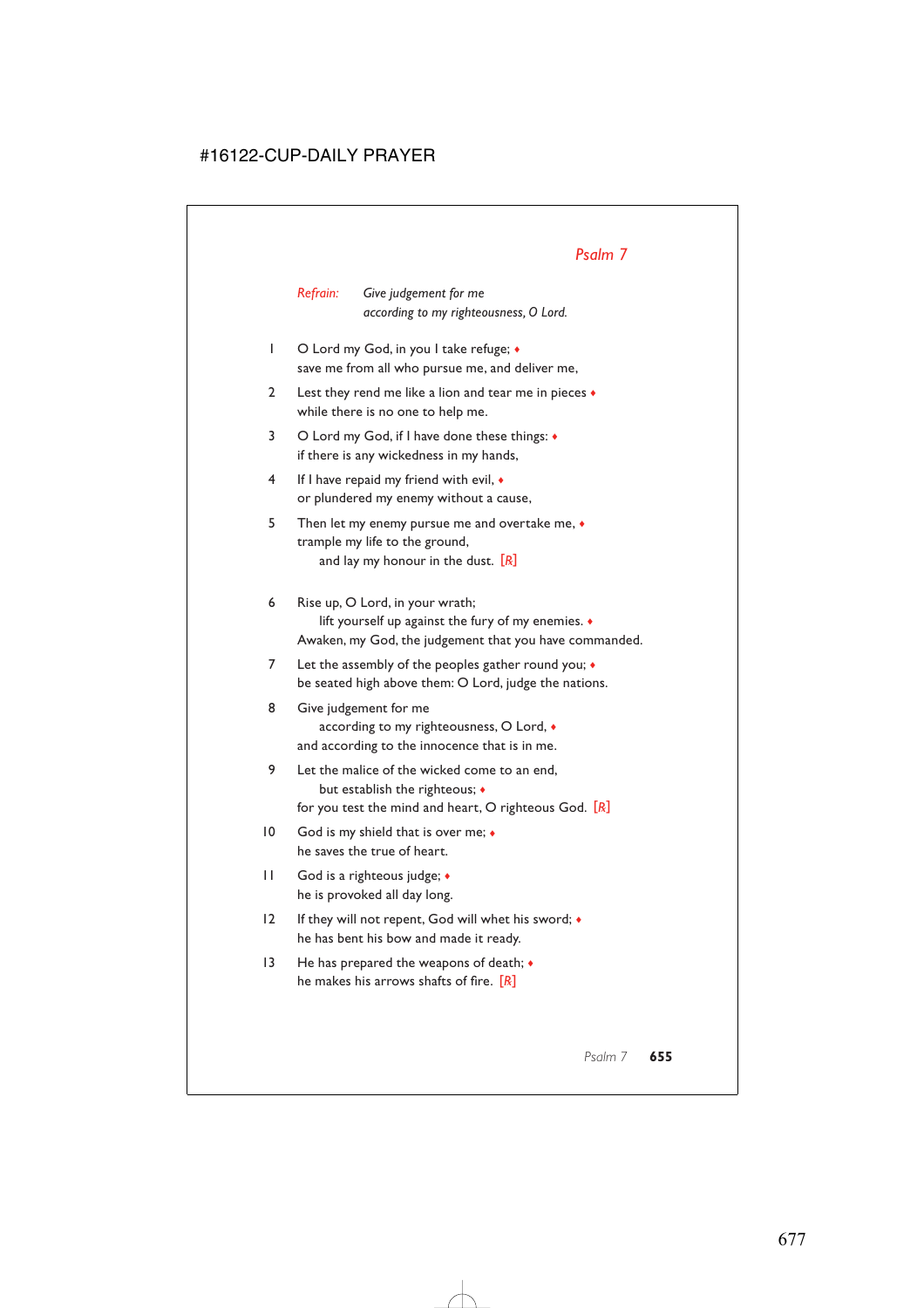- 14 Behold those who are in labour with wickedness,  $\bullet$ who conceive evil and give birth to lies.
- 15 They dig a pit and make it deep  $\bullet$ and fall into the hole that they have made for others.
- 16 Their mischief rebounds on their own head; ♦ their violence falls on their own scalp.
- 17 I will give thanks to the Lord for his righteousness,  $\bullet$ and I will make music to the name of the Lord Most High.

*Refrain: Give judgement for me according to my righteousness, O Lord.*

> *Lord, your justice turns evil on itself: move us to examine our hearts and repent of all duplicity; for the sake of Jesus Christ, our Judge and righteous Saviour.*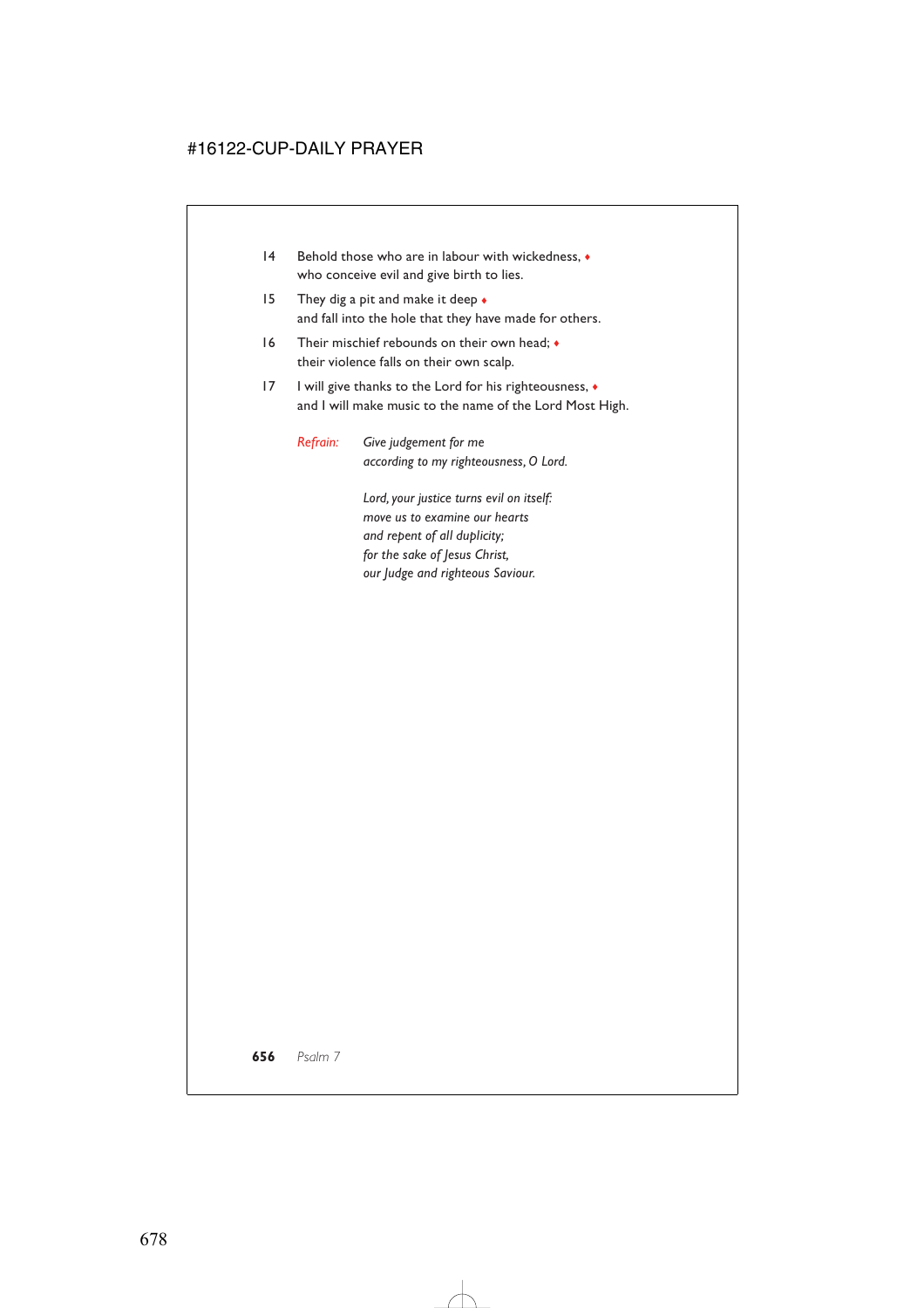#### *First version*

- 1 *O Lord our governor,* ♦ *how glorious is your name in all the world!*
- 2 Your majesty above the heavens is praised  $\bullet$ out of the mouths of babes at the breast.
- 3 You have founded a stronghold against your foes, ♦ that you might still the enemy and the avenger.
- 4 When I consider your heavens, the work of your fingers, ♦ the moon and the stars that you have ordained,
- 5 What is man, that you should be mindful of him; ♦ the son of man, that you should seek him out?
- 6 You have made him little lower than the angels  $\bullet$ and crown him with glory and honour.
- 7 You have given him dominion over the works of your hands  $\bullet$ and put all things under his feet,
- 8 All sheep and oxen,  $\bullet$ even the wild beasts of the field,
- 9 The birds of the air, the fish of the sea  $\bullet$ and whatsoever moves in the paths of the sea.
- 10 *O Lord our governor,* ♦ *how glorious is your name in all the world!*

*We bless you, master of the heavens, for the wonderful order which enfolds this world; grant that your whole creation may find fulfilment in the Son of Man, Jesus Christ our Saviour.*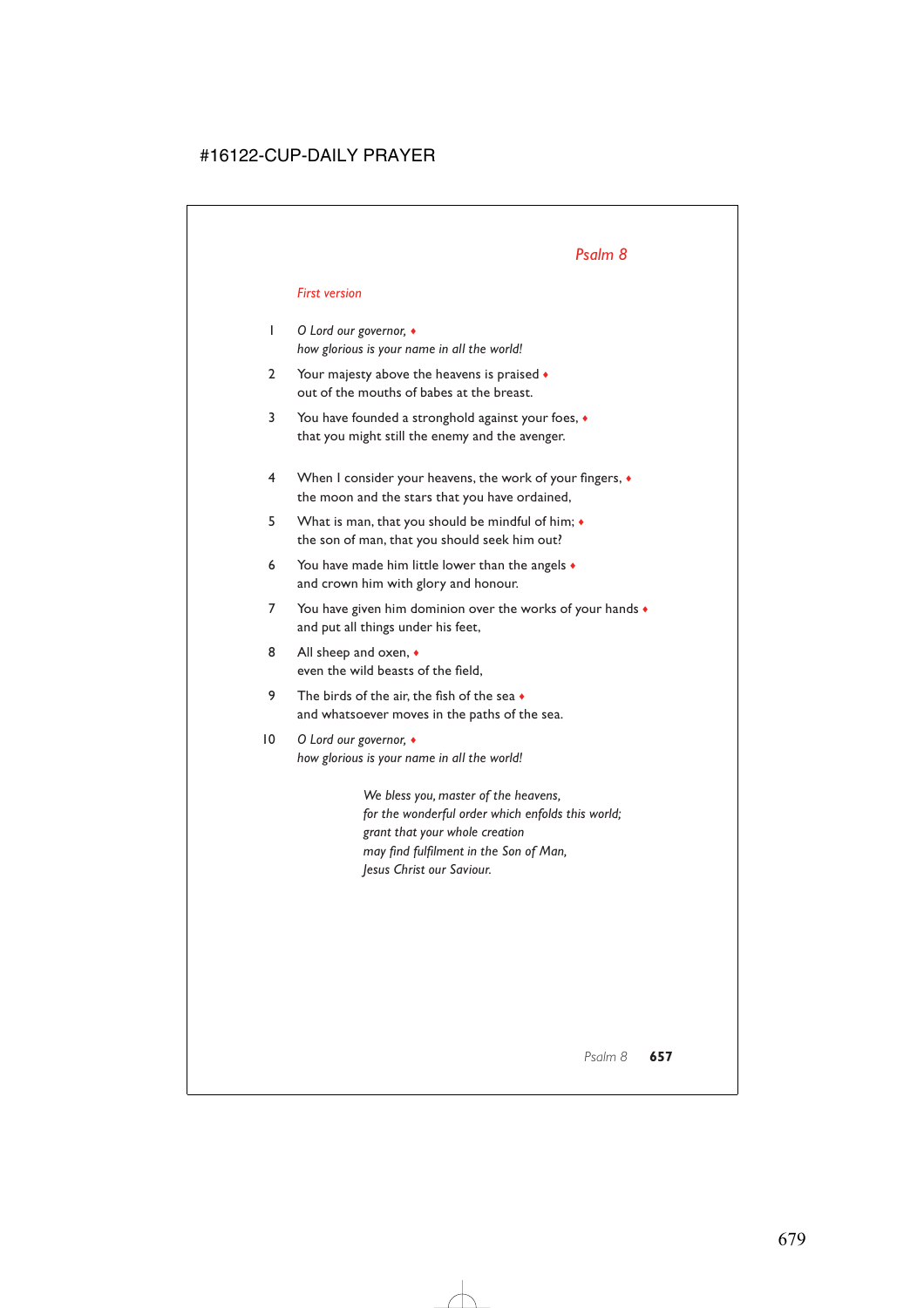#### *Second version*

- 1 *O Lord our governor,* ♦ *how glorious is your name in all the world!*
- 2 Your majesty above the heavens is praised  $\bullet$ out of the mouths of babes at the breast.
- 3 You have founded a stronghold against your foes, ♦ that you might still the enemy and the avenger.
- 4 When I consider your heavens, the work of your fingers, ♦ the moon and the stars that you have ordained,
- 5 What are mortals, that you should be mindful of them; ♦ mere human beings, that you should seek them out?
- 6 You have made them little lower than the angels  $\bullet$ and crown them with glory and honour.
- 7 You have given them dominion over the works of your hands  $\bullet$ and put all things under their feet,
- 8 All sheep and oxen,  $\bullet$ even the wild beasts of the field,
- 9 The birds of the air, the fish of the sea  $\bullet$ and whatsoever moves in the paths of the sea.
- 10 *O Lord our governor,* ♦ *how glorious is your name in all the world!*

*We bless you, master of the heavens, for the wonderful order which enfolds this world; grant that your whole creation may find fulfilment in the Son of Man, Jesus Christ our Saviour.*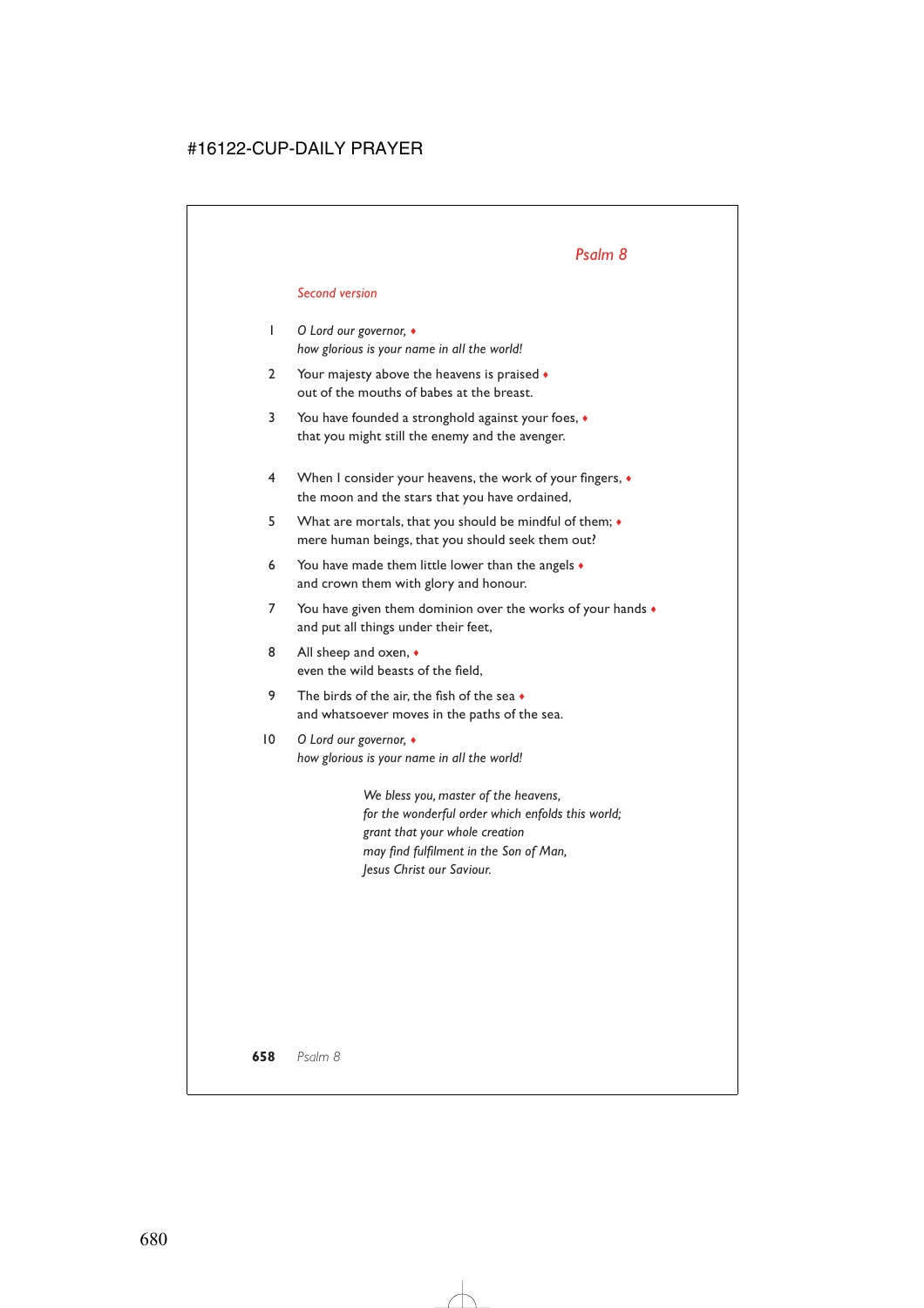*Refrain: You, Lord, have never failed those who seek you.*

- 1 I will give thanks to you, Lord, with my whole heart; ♦ I will tell of all your marvellous works.
- 2 I will be glad and rejoice in you; ♦ I will make music to your name, O Most High.
- 3 When my enemies are driven back, ♦ they stumble and perish at your presence.
- 4 For you have maintained my right and my cause; ♦ you sat on your throne giving righteous judgement. [*R*]
- 5 You have rebuked the nations and destroyed the wicked; ♦ you have blotted out their name for ever and ever.
- 6 The enemy was utterly laid waste. ♦ You uprooted their cities; their very memory has perished.
- 7 But the Lord shall endure for ever;  $\bullet$ he has made fast his throne for judgement.
- 8 For he shall rule the world with righteousness  $\bullet$ and govern the peoples with equity.
- 9 Then will the Lord be a refuge for the oppressed,  $\bullet$ a refuge in the time of trouble.
- 10 And those who know your name will put their trust in you,  $\bullet$ for you, Lord, have never failed those who seek you. [*R*]
- 11 Sing praises to the Lord who dwells in Zion; ♦ declare among the peoples the things he has done.
- 12 The avenger of blood has remembered them; ♦ he did not forget the cry of the oppressed.
- 13 Have mercy upon me, O Lord;  $\triangle$ consider the trouble I suffer from those who hate me, you that lift me up from the gates of death;
- 14 That I may tell all your praises in the gates of the city of Zion  $\bullet$ and rejoice in your salvation.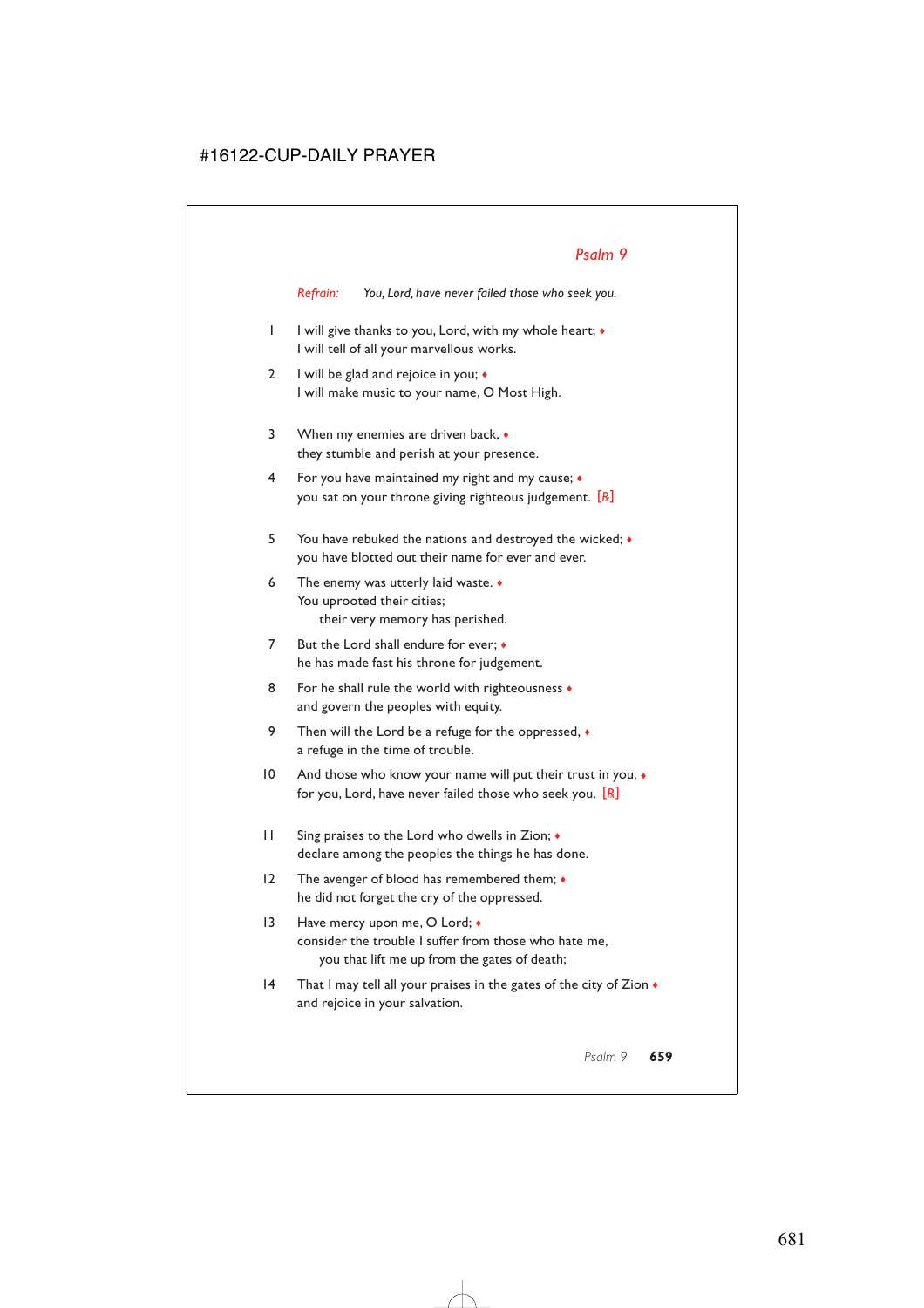- 15 The nations shall sink into the pit of their making  $\bullet$ and in the snare which they set will their own foot be taken.
- 16 The Lord makes himself known by his acts of justice;  $\bullet$ the wicked are snared in the works of their own hands. [*R*]
- 17 They shall return to the land of darkness, ♦ all the nations that forget God.
- 18 For the needy shall not always be forgotten  $\triangleleft$ and the hope of the poor shall not perish for ever.
- 19 Arise, O Lord, and let not mortals have the upper hand;  $\bullet$ let the nations be judged before your face.
- 20 Put them in fear, O Lord,  $\bullet$ that the nations may know themselves to be but mortal.

*Refrain: You, Lord, have never failed those who seek you.*

*Remember, Lord, all who cry to you from death's dark gates; do not forget those whom the world forgets, but raise your faithful ones to Zion's gate, with your all-conquering Son, Jesus Christ our Lord.*

#### *Psalm 10*

*Refrain: You, Lord, have never failed those who seek you.*

- 1 Why stand so far off, O Lord? Why hide yourself in time of trouble?
- 2 The wicked in their pride persecute the poor;  $\bullet$ let them be caught in the schemes they have devised.
- 3 The wicked boast of their heart's desire; ♦ the covetous curse and revile the Lord.
- 4 The wicked in their arrogance say, 'God will not avenge it'; ♦ in all their scheming God counts for nothing. [*R*]
- 5 They are stubborn in all their ways, for your judgements are far above out of their sight;  $\bullet$ they scoff at all their adversaries.
- 6 They say in their heart, 'I shall not be shaken; ♦ no harm shall ever happen to me.'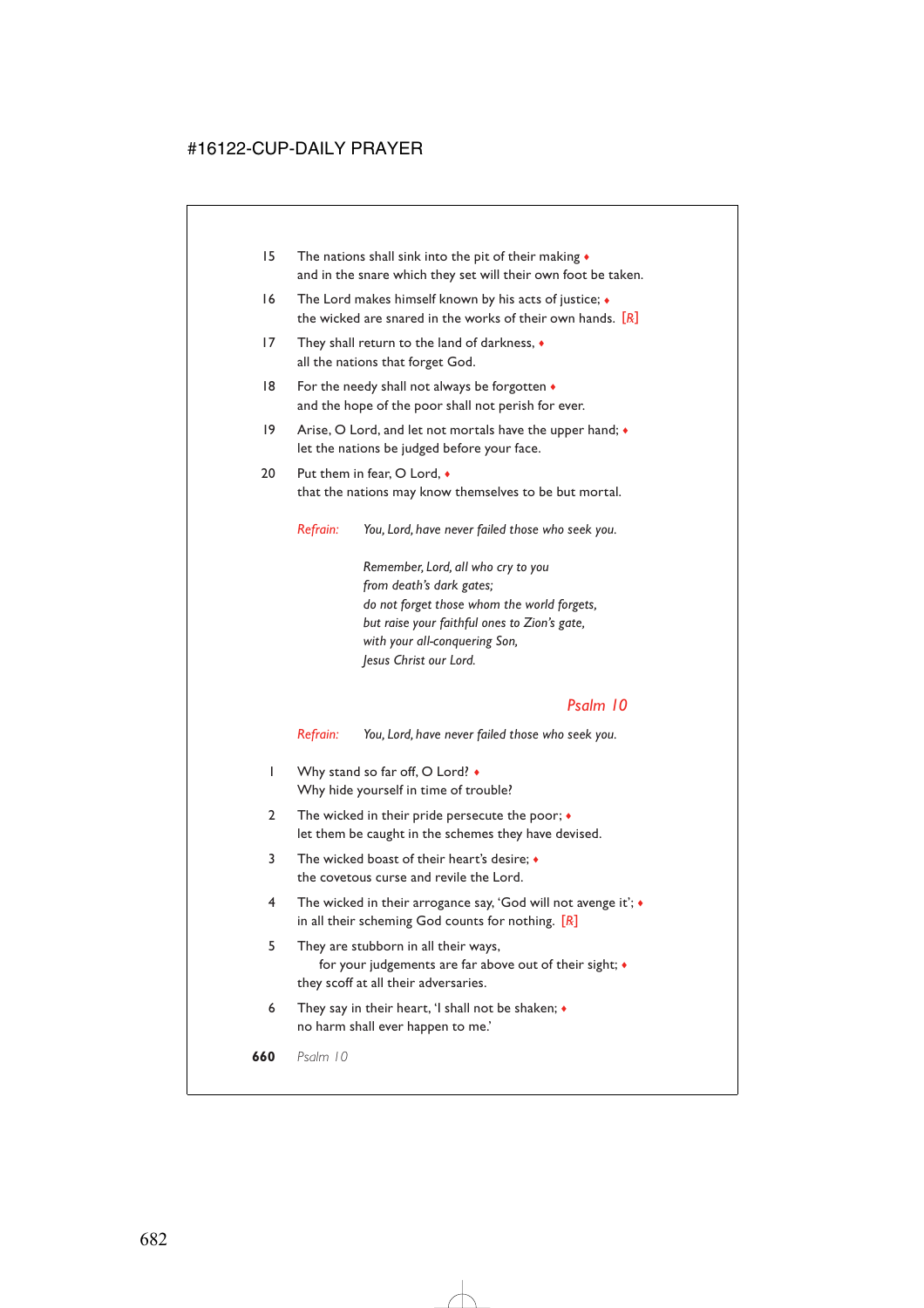- 7 Their mouth is full of cursing, deceit and fraud;  $\bullet$ under their tongue lie mischief and wrong.
- 8 They lurk in the outskirts and in dark alleys they murder the innocent;  $\bullet$ their eyes are ever watching for the helpless.
- 9 They lie in wait, like a lion in his den; they lie in wait to seize the poor; ♦ they seize the poor when they get them into their net.
- 10 The innocent are broken and humbled before them; ♦ the helpless fall before their power.
- 11 They say in their heart, 'God has forgotten; ♦ he hides his face away; he will never see it.' [*R*]
- 12 Arise, O Lord God, and lift up your hand;  $\bullet$ forget not the poor.
- 13 Why should the wicked be scornful of God?  $\bullet$ Why should they say in their hearts, 'You will not avenge it'?
- 14 Surely, you behold trouble and misery; ♦ you see it and take it into your own hand.
- 15 The helpless commit themselves to you, ♦ for you are the helper of the orphan.
- 16 Break the power of the wicked and malicious;  $\bullet$ search out their wickedness until you find none. [*R*]
- 17 The Lord shall reign for ever and ever; ♦ the nations shall perish from his land.
- 18 Lord, you will hear the desire of the poor;  $\triangleleft$ you will incline your ear to the fullness of their heart,
- 19 To give justice to the orphan and oppressed, ♦ so that people are no longer driven in terror from the land.

*Refrain: You, Lord, have never failed those who seek you.*

*When wickedness triumphs and the poor are betrayed, come to your kingdom, strong and holy God, destroy the masks of evil and reign in our broken hearts; through Jesus Christ our Lord.*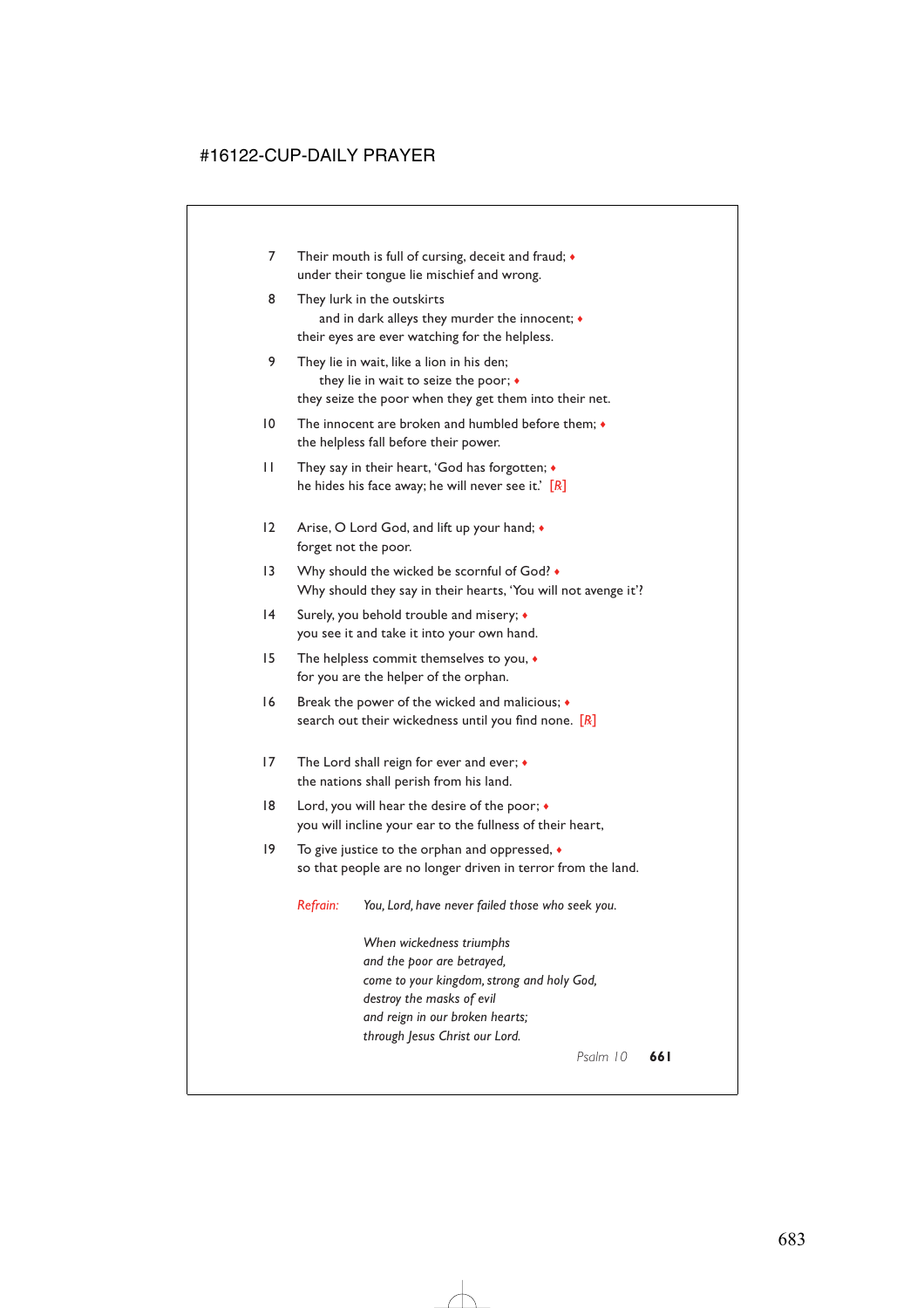*Refrain: The Lord's throne is in heaven.*

- 1 In the Lord have I taken refuge; ♦ how then can you say to me, 'Flee like a bird to the hills,
- 2 'For see how the wicked bend the bow and fit their arrows to the string, ♦ to shoot from the shadows at the true of heart.
- 3 'When the foundations are destroyed, ♦ what can the righteous do?' [*R*]
- 4 The Lord is in his holy temple; ♦ the Lord's throne is in heaven.
- 5 His eyes behold, ♦ his eyelids try every mortal being.
- 6 The Lord tries the righteous as well as the wicked,  $\bullet$ but those who delight in violence his soul abhors.
- 7 Upon the wicked he shall rain coals of fire and burning sulphur;  $\bullet$ scorching wind shall be their portion to drink.
- 8 For the Lord is righteous; he loves righteous deeds, ♦ and those who are upright shall behold his face.

*Refrain: The Lord's throne is in heaven.*

*God of heaven, when the foundations are shaken and there is no escape, test us, but not to destruction, look on the face of your anointed and heal us in Jesus Christ your Son.*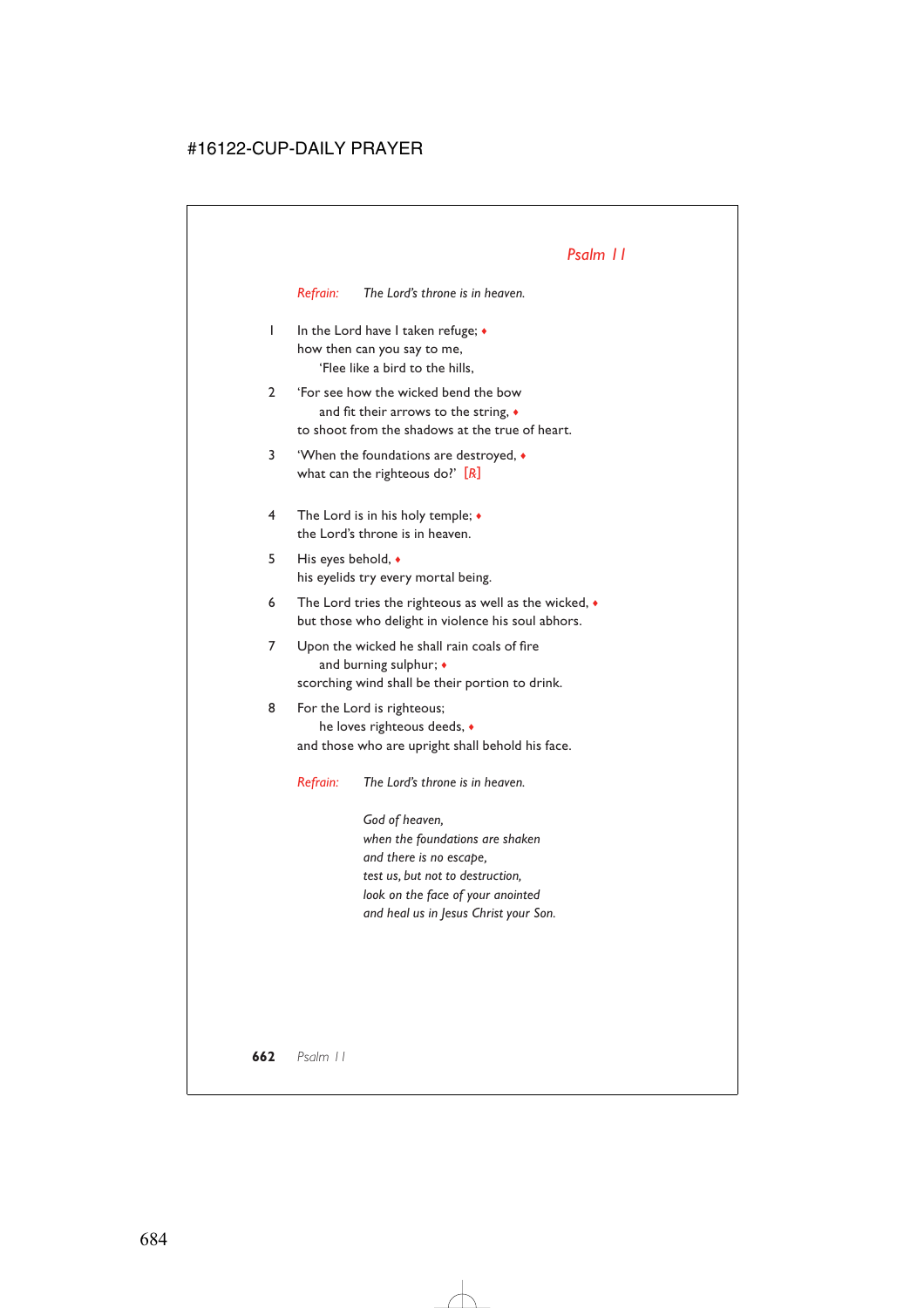*Refrain: You, O Lord, will watch over us.*

- 1 Help me, Lord, for no one godly is left; ♦ the faithful have vanished from the whole human race.
- 2 They all speak falsely with their neighbour;  $\bullet$ they flatter with their lips, but speak from a double heart.
- 3 O that the Lord would cut off all flattering lips  $\bullet$ and the tongue that speaks proud boasts!
- 4 Those who say, 'With our tongue will we prevail; ♦ our lips we will use; who is lord over us?' [*R*]
- 5 'Because of the oppression of the needy, and the groaning of the poor,  $\bullet$ I will rise up now,' says the Lord, 'and set them in the safety that they long for.'
- 6 The words of the Lord are pure words, ♦ like silver refined in the furnace and purified seven times in the fire.
- 7 You, O Lord, will watch over us  $\bullet$ and guard us from this generation for ever.
- 8 The wicked strut on every side,  $\bullet$ when what is vile is exalted by the whole human race.

*Refrain: You, O Lord, will watch over us.*

*Lord, when faith is faint and speech veils our intentions, restore us by your word of power and purity, both now and for ever.*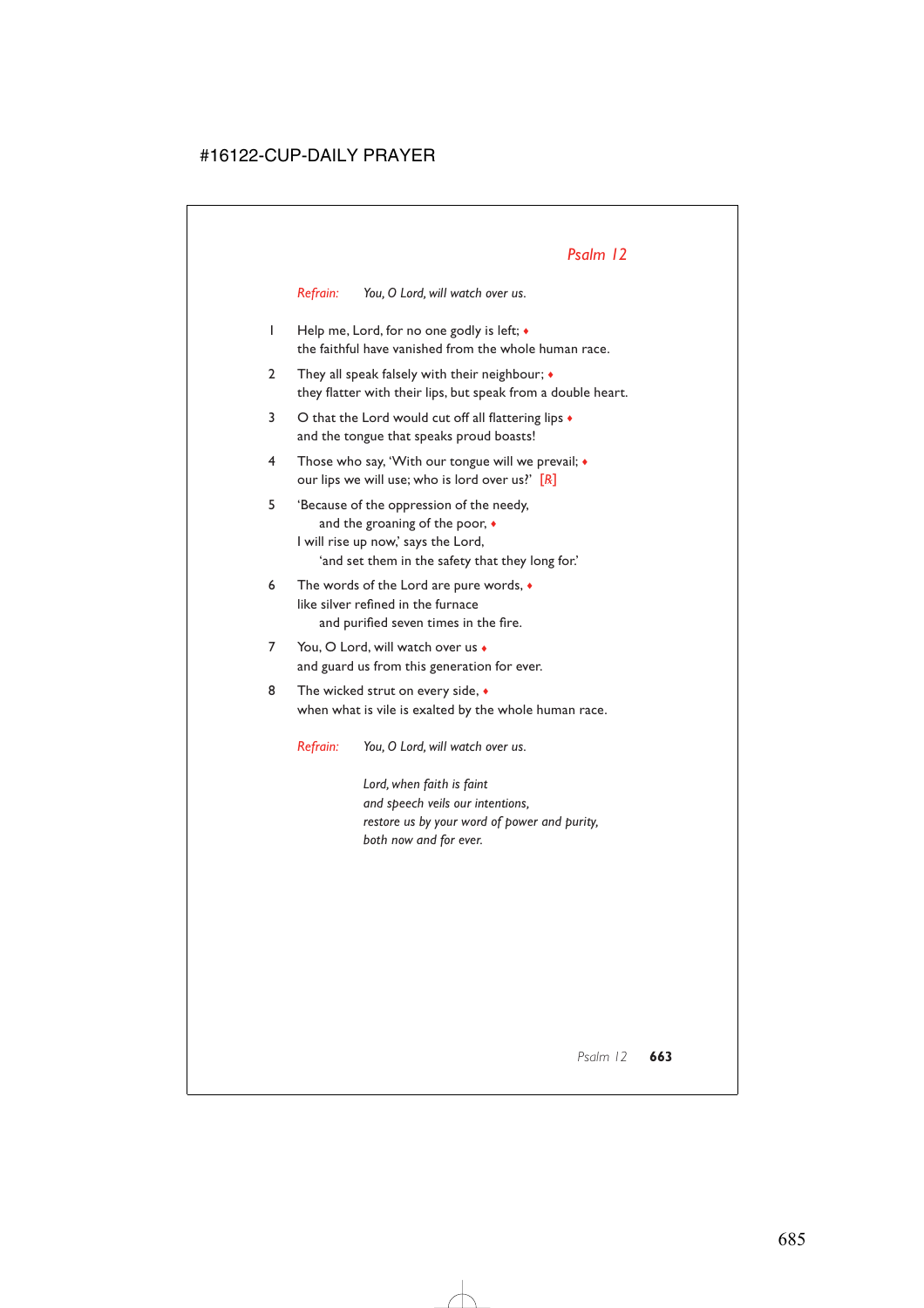*Refrain: I love the Lord, for he has heard the voice of my supplication.*

- 1 How long will you forget me, O Lord; for ever?  $\bullet$ How long will you hide your face from me?
- 2 How long shall I have anguish in my soul and grief in my heart, day after day?  $\bullet$ How long shall my enemy triumph over me? [*R*]
- 3 Look upon me and answer, O Lord my God;  $\bullet$ lighten my eyes, lest I sleep in death;
- 4 Lest my enemy say, 'I have prevailed against him,' ♦ and my foes rejoice that I have fallen. [*R*]
- 5 But I put my trust in your steadfast love; ♦ my heart will rejoice in your salvation.
- 6 I will sing to the Lord,  $\bullet$ for he has dealt so bountifully with me.

*Refrain: I love the Lord, for he has heard the voice of my supplication.*

*Jesus Christ, Son of God, who passed through the dark sleep of death, remember those who cry to you in shame and silence and defeat and raise them to your risen life, for you are alive and reign for ever.*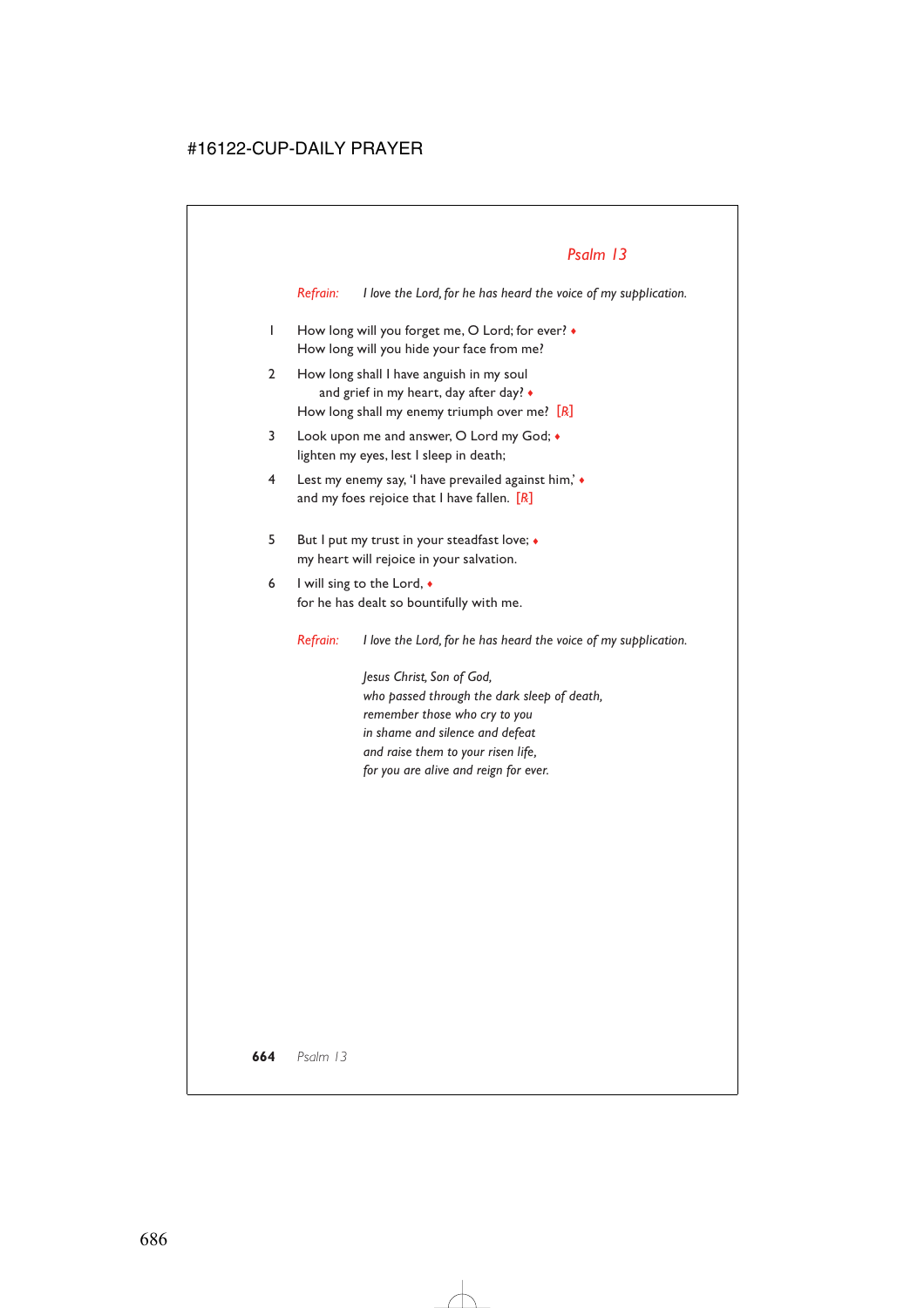*Refrain: The fear of the Lord is the beginning of wisdom.*

- 1 The fool has said in his heart, 'There is no God.' ♦ Corrupt are they, and abominable in their wickedness; there is no one that does good.
- 2 The Lord has looked down from heaven upon the children of earth, ♦ to see if there is anyone who is wise and seeks after God.
- 3 But every one has turned back; all alike have become corrupt: ♦ there is none that does good; no, not one. [*R*]
- 4 Have they no knowledge, those evildoers, ♦ who eat up my people as if they ate bread and do not call upon the Lord?
- 5 There shall they be in great fear;  $\bullet$ for God is in the company of the righteous.
- 6 Though they would confound the counsel of the poor, ♦ yet the Lord shall be their refuge.
- 7 O that Israel's salvation would come out of Zion! ♦ When the Lord restores the fortunes of his people, then will Jacob rejoice and Israel be glad.

*Refrain: The fear of the Lord is the beginning of wisdom.*

*God of heaven, look with mercy on all who are consumed by ignorance and greed, and let the children of earth know that you are God for ever.*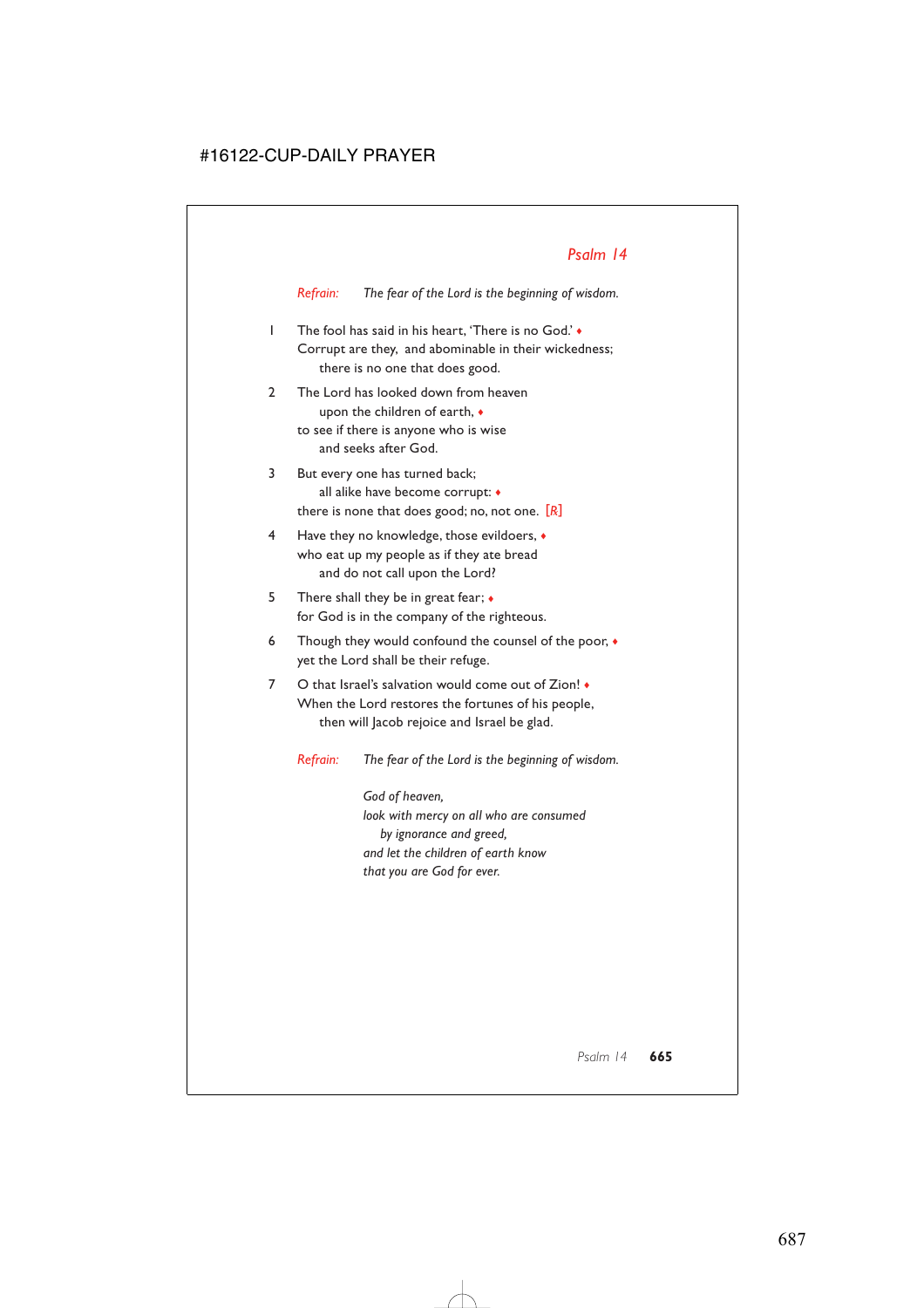*Refrain: Through the greatness of your mercy, I will come into your house.*

- 1 Lord, who may dwell in your tabernacle? ♦ Who may rest upon your holy hill?
- 2 Whoever leads an uncorrupt life  $\bullet$ and does the thing that is right;
- 3 Who speaks the truth from the heart  $\bullet$ and bears no deceit on the tongue;
- 4 Who does no evil to a friend  $\bullet$ and pours no scorn on a neighbour;
- 5 In whose sight the wicked are not esteemed, ♦ but who honours those who fear the Lord.
- 6 Whoever has sworn to a neighbour  $\bullet$ and never goes back on that word;
- 7 Who does not lend money in hope of gain,  $\bullet$ nor takes a bribe against the innocent;
- 8 Whoever does these things  $\bullet$ shall never fall.

*Refrain: Through the greatness of your mercy, I will come into your house.*

> *Lord, lead us to our heavenly home by single steps of self-restraint and deeds of righteousness; through the grace of Jesus Christ our Lord.*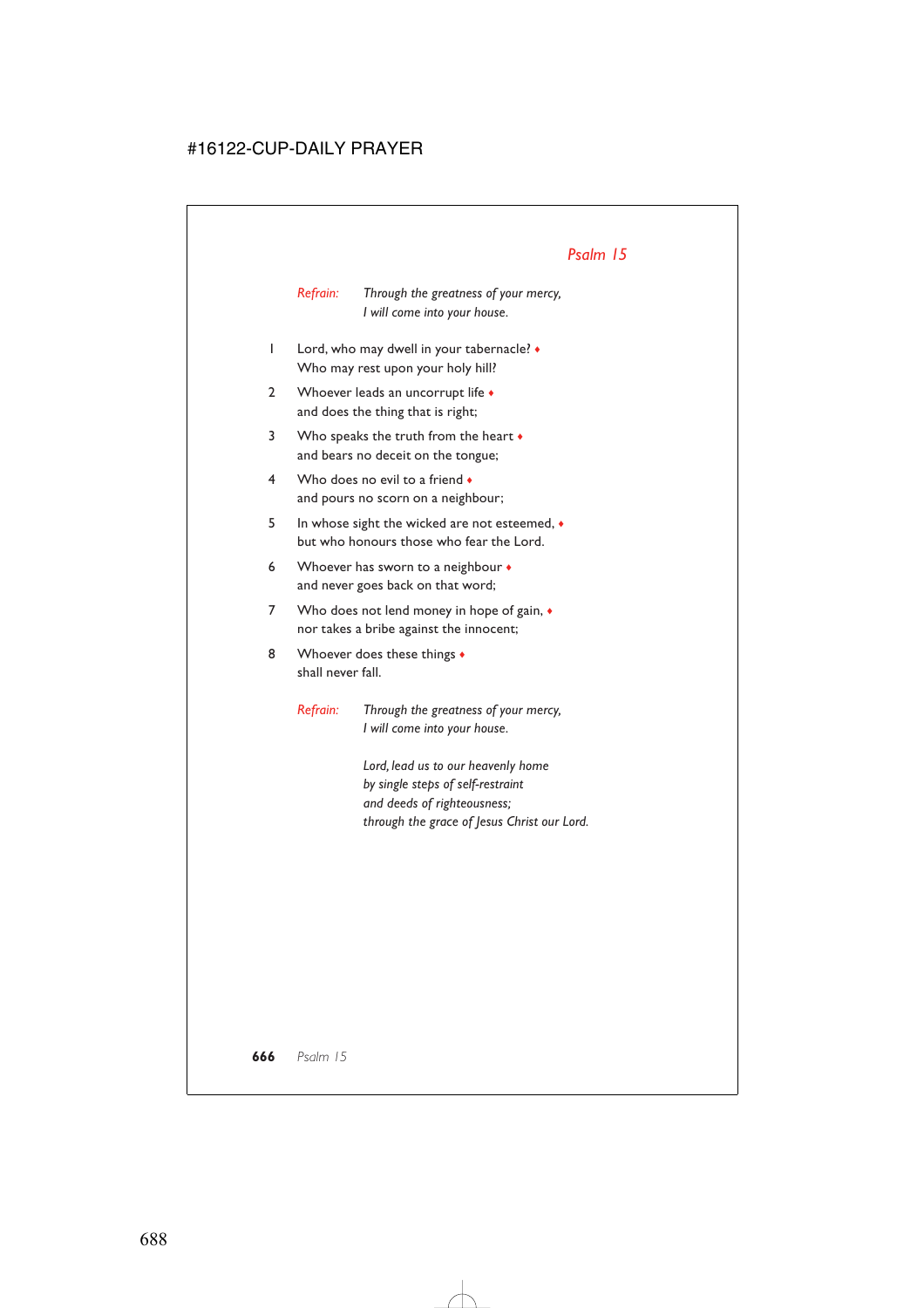*Refrain: The Lord is at my right hand; I shall not fall.*

- 1 Preserve me, O God, for in you have I taken refuge; ♦ I have said to the Lord, 'You are my lord, all my good depends on you.'
- 2 All my delight is upon the godly that are in the land,  $\bullet$ upon those who are noble in heart.
- 3 Though the idols are legion that many run after,  $\bullet$ their drink offerings of blood I will not offer, neither make mention of their names upon my lips.
- 4 The Lord himself is my portion and my cup; ♦ in your hands alone is my fortune.
- 5 My share has fallen in a fair land; ♦ indeed, I have a goodly heritage. [*R*]
- 6 I will bless the Lord who has given me counsel,  $\bullet$ and in the night watches he instructs my heart.
- 7 I have set the Lord always before me:  $\bullet$ he is at my right hand; I shall not fall.
- 8 Wherefore my heart is glad and my spirit rejoices;  $\bullet$ my flesh also shall rest secure.
- 9 For you will not abandon my soul to Death, ♦ nor suffer your faithful one to see the Pit.
- 10 You will show me the path of life; in your presence is the fullness of joy ♦ and in your right hand are pleasures for evermore.

*Refrain: The Lord is at my right hand; I shall not fall.*

*Give to us, Lord Christ, the fullness of grace, your presence and your very self, for you are our portion and our delight, now and for ever.*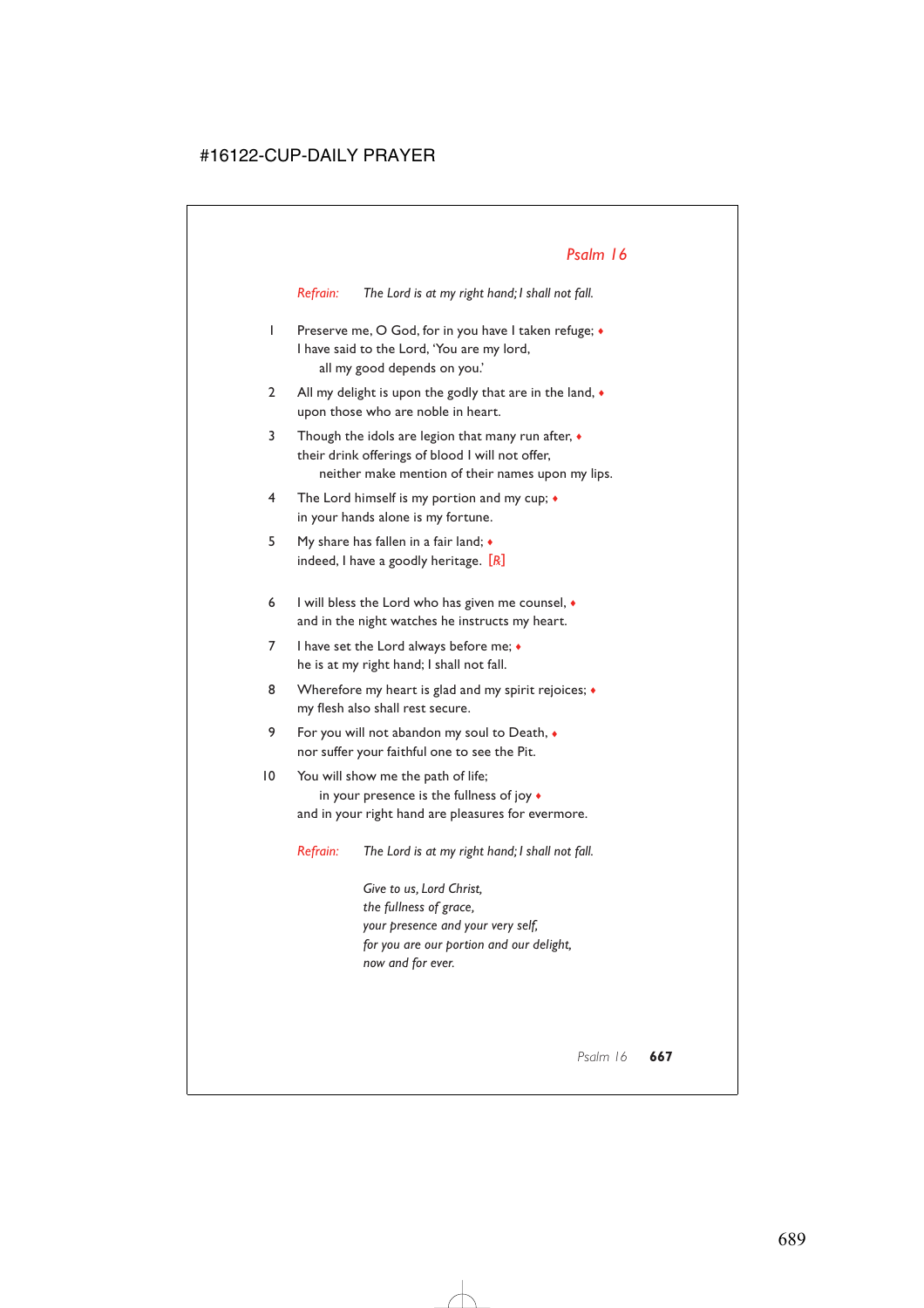*Refrain: Deliver me, O Lord, by your hand.*

- 1 Hear my just cause, O Lord; consider my complaint; ♦ listen to my prayer, which comes not from lying lips.
- 2 Let my vindication come forth from your presence; ♦ let your eyes behold what is right.
- 3 Weigh my heart, examine me by night, ♦ refine me, and you will find no impurity in me. [*R*]
- 4 My mouth does not trespass for earthly rewards; ♦ I have heeded the words of your lips.
- 5 My footsteps hold fast in the ways of your commandments; ♦ my feet have not stumbled in your paths. [*R*]
- 6 I call upon you, O God, for you will answer me; ♦ incline your ear to me, and listen to my words.
- 7 Show me your marvellous loving-kindness,  $\triangleleft$ O Saviour of those who take refuge at your right hand from those who rise up against them.
- 8 Keep me as the apple of your eye;  $\bullet$ hide me under the shadow of your wings,
- 9 From the wicked who assault me,  $\bullet$ from my enemies who surround me to take away my life. [*R*]
- 10 They have closed their heart to pity  $\bullet$ and their mouth speaks proud things.
- 11 They press me hard, they surround me on every side, ♦ watching how they may cast me to the ground,
- 12 Like a lion that is greedy for its prey, ♦ like a young lion lurking in secret places. [*R*]
- 13 Arise, Lord; confront them and cast them down; ♦ deliver me from the wicked by your sword.
- 14 Deliver me, O Lord, by your hand  $\bullet$ from those whose portion in life is unending,
- 15 Whose bellies you fill with your treasure, ♦ who are well supplied with children and leave their wealth to their little ones.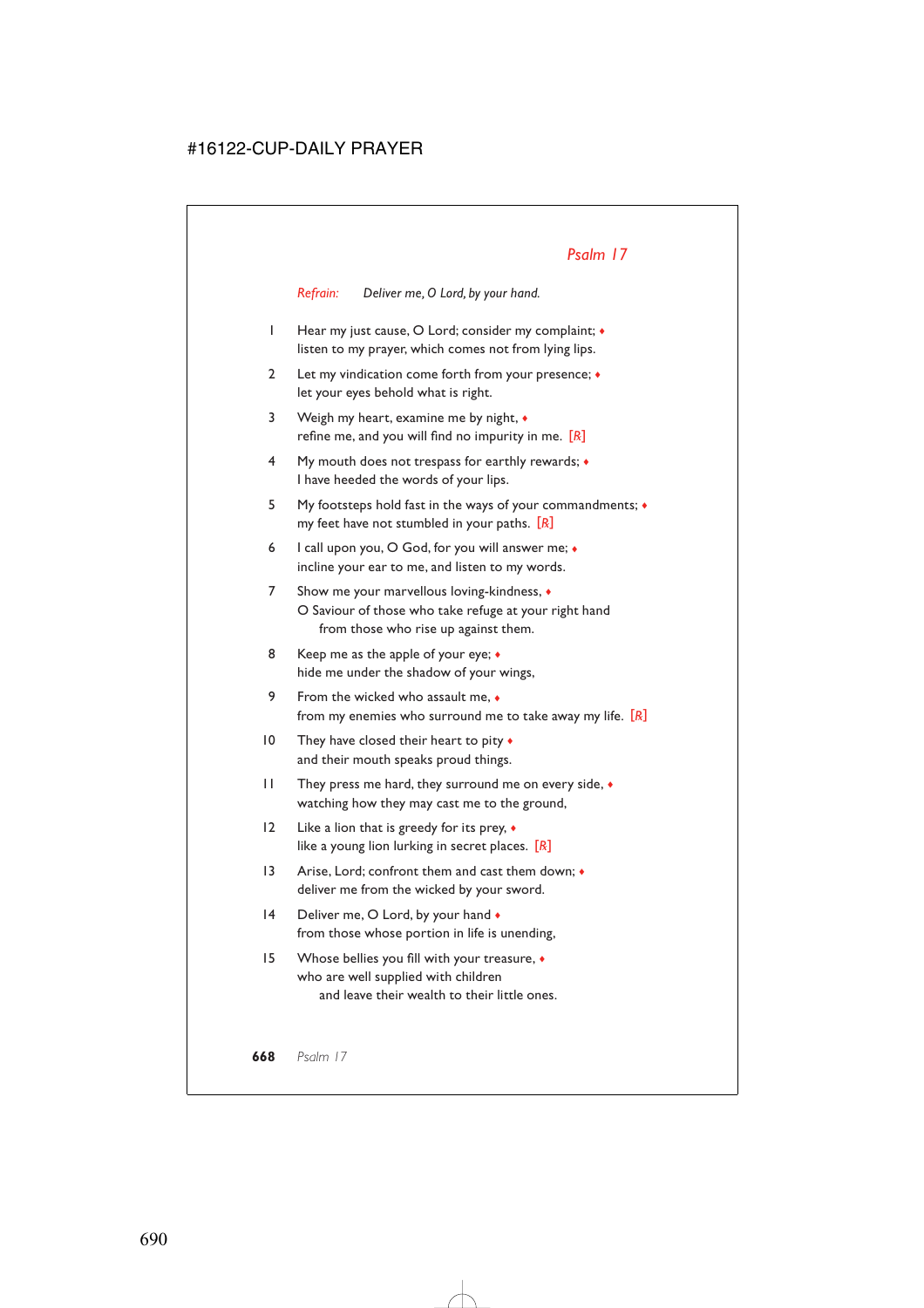16 As for me, I shall see your face in righteousness;  $\triangleleft$ when I awake and behold your likeness, I shall be satisfied.

*Refrain: Deliver me, O Lord, by your hand.*

*Generous Lord, deliver us from all envious thoughts, and when we are tempted by the desire for wealth, let us see your face; for your abundance is enough to clothe our lack; through Jesus Christ our Lord.*

#### *Psalm 18*

*Refrain: The Lord my God shall make my darkness to be bright.*

- 1 I love you, O Lord my strength. ♦ The Lord is my crag, my fortress and my deliverer,
- 2 My God, my rock in whom I take refuge,  $\bullet$ my shield, the horn of my salvation and my stronghold.
- 3 I cried to the Lord in my anguish  $\bullet$ and I was saved from my enemies. [*R*]
- 4 The cords of death entwined me ♦ and the torrents of destruction overwhelmed me.
- 5 The cords of the Pit fastened about me ♦ and the snares of death entangled me.
- 6 In my distress I called upon the Lord  $\bullet$ and cried out to my God for help.
- 7 He heard my voice in his temple  $\bullet$ and my cry came to his ears. [*R*]
- 8 The earth trembled and quaked;  $\bullet$ the foundations of the mountains shook; they reeled because he was angry.
- 9 Smoke rose from his nostrils and a consuming fire went out of his mouth;  $\bullet$ burning coals blazed forth from him.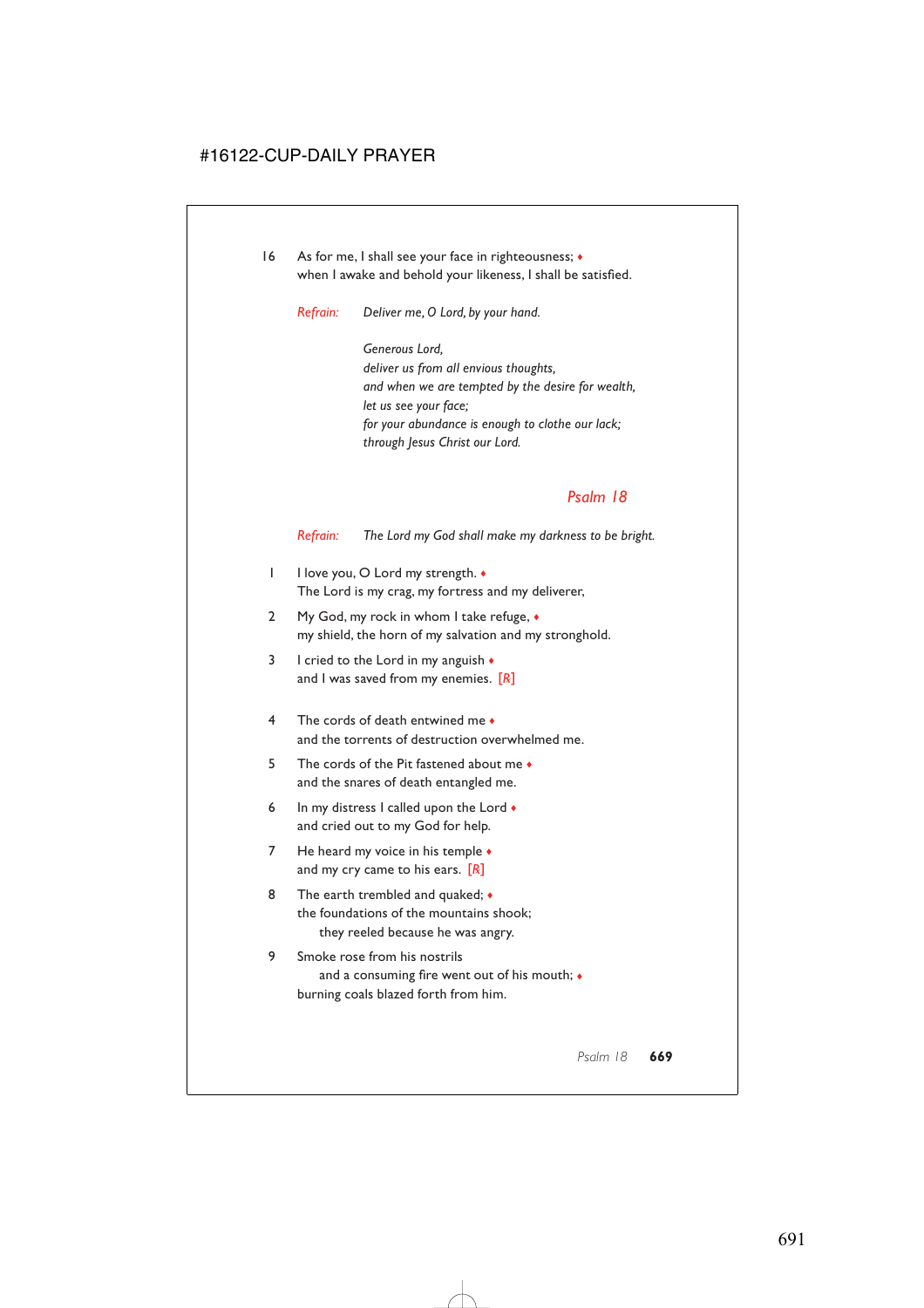- 10 He parted the heavens and came down  $\bullet$ and thick darkness was under his feet.
- 11 He rode upon the cherubim and flew; ♦ he came flying on the wings of the wind.
- 12 He made darkness his covering round about him,  $\bullet$ dark waters and thick clouds his pavilion. [*R*]
- 13 From the brightness of his presence, through the clouds  $\bullet$ burst hailstones and coals of fire.
- 14 The Lord also thundered out of heaven; ♦ the Most High uttered his voice with hailstones and coals of fire.
- 15 He sent out his arrows and scattered them; ♦ he hurled down lightnings and put them to flight.
- 16 The springs of the ocean were seen, and the foundations of the world uncovered  $\bullet$ at your rebuke, O Lord, at the blast of the breath of your displeasure. [*R*]
- 17 He reached down from on high and took me;  $\bullet$ he drew me out of the mighty waters.
- 18 He delivered me from my strong enemy, ♦ from foes that were too mighty for me.
- 19 They came upon me in the day of my trouble;  $\bullet$ but the Lord was my upholder.
- 20 He brought me out into a place of liberty;  $\triangleleft$ he rescued me because he delighted in me. [*R*]
- 21 The Lord rewarded me after my righteous dealing;  $\bullet$ according to the cleanness of my hands he recompensed me,
- 22 Because I had kept the ways of the Lord  $\bullet$ and had not gone wickedly away from my God,
- 23 For I had an eye to all his laws, ♦ and did not cast out his commandments from me.
- 24 I was also wholehearted before him ♦ and kept myself from iniquity;
- 25 Therefore the Lord rewarded me after my righteous dealing, ♦ and according to the cleanness of my hands in his sight. [*R*]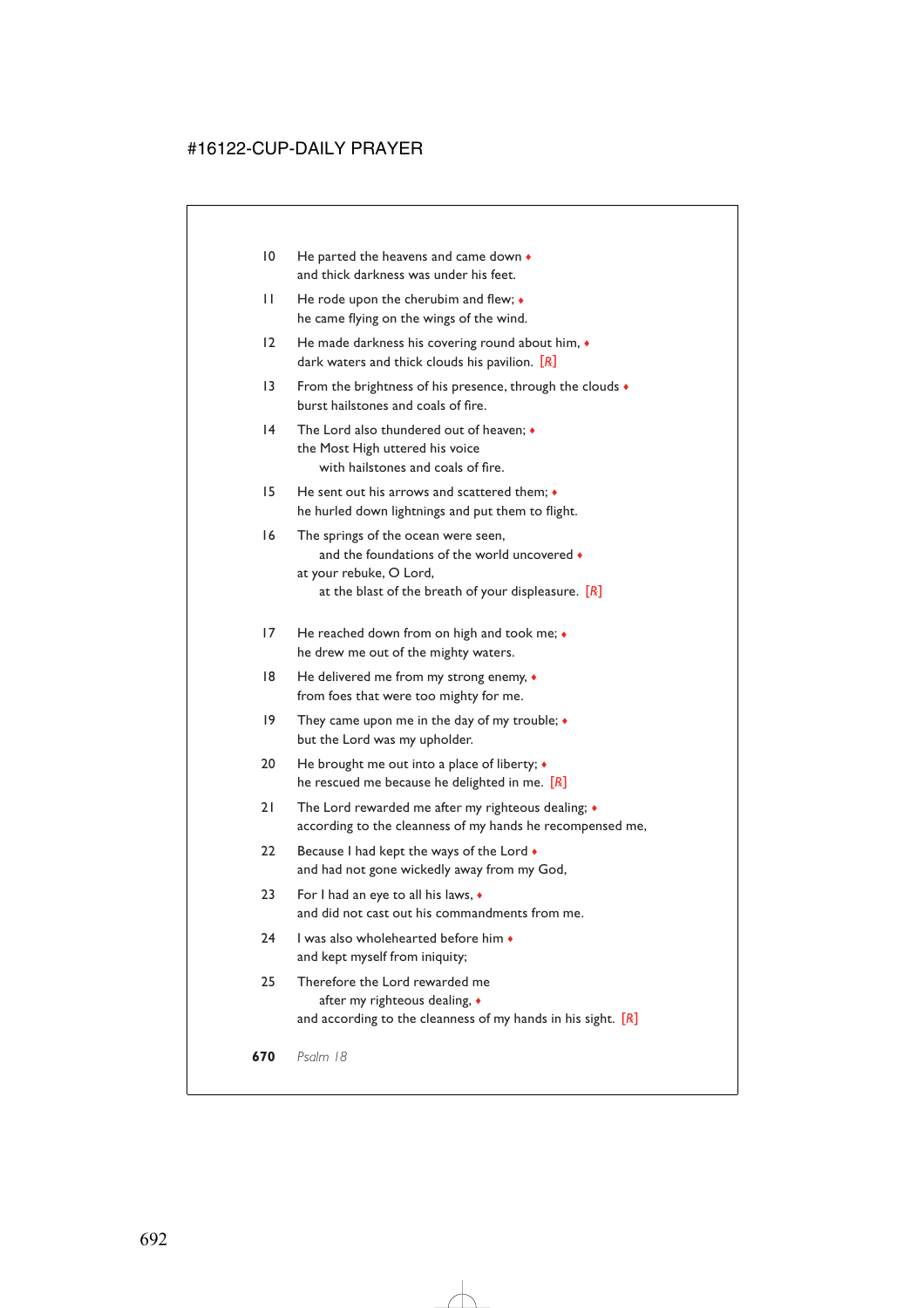- 26 With the faithful you show yourself faithful;  $\bullet$ with the true you show yourself true;
- 27 With the pure you show yourself pure,  $\bullet$ but with the crooked you show yourself perverse.
- 28 For you will save a lowly people  $\triangleleft$ and bring down the high looks of the proud.
- 29 You also shall light my candle;  $\triangleleft$ the Lord my God shall make my darkness to be bright.
- 30 By your help I shall run at an enemy host; ♦ with the help of my God I can leap over a wall. [*R*]
- 31 As for God, his way is perfect; the word of the Lord is tried in the fire; ♦ he is a shield to all who trust in him.
- 32 For who is God but the Lord, ♦ and who is the rock except our God?
- 33 It is God who girds me about with strength  $\bullet$ and makes my way perfect.
- 34 He makes my feet like hinds' feet  $\bullet$ so that I tread surely on the heights.
- 35 He teaches my hands to fight ♦ and my arms to bend a bow of bronze. [*R*]
- 36 You have given me the shield of your salvation; ♦ your right hand upholds me and your grace has made me great.
- 37 You enlarge my strides beneath me,  $\bullet$ yet my feet do not slide.
- 38 I will pursue my enemies and overtake them, ♦ nor turn again until I have destroyed them.
- 39 I will smite them down so they cannot rise;  $\triangleleft$ they shall fall beneath my feet.
- 40 You have girded me with strength for the battle;  $\bullet$ you will cast down my enemies under me;
- 41 You will make my foes turn their backs upon me  $\bullet$ and I shall destroy them that hate me. [*R*]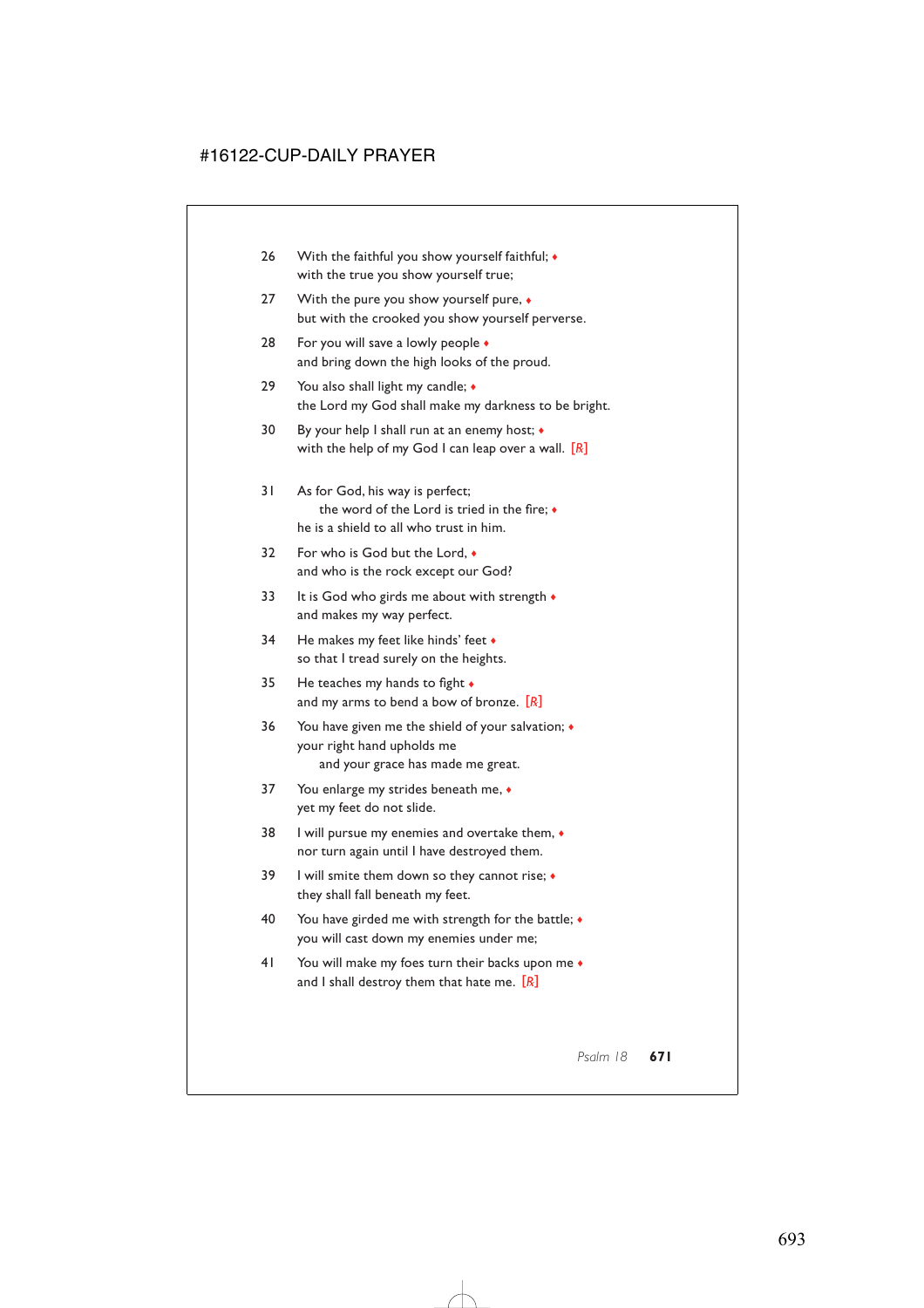- 42 They will cry out, but there shall be none to help them;  $\triangleleft$ they will cry to the Lord, but he will not answer.
- 43 I shall beat them as small as the dust on the wind; ♦ I will cast them out as the mire in the streets.
- 44 You will deliver me from the strife of the peoples; ♦ you will make me the head of the nations.
- 45 A people I have not known shall serve me; as soon as they hear me, they shall obey me; ♦ strangers will humble themselves before me.
- 46 The foreign peoples will lose heart  $\bullet$ and come trembling out of their strongholds. [*R*]
- 47 The Lord lives, and blessed be my rock! Praised be the God of my salvation,
- 48 Even the God who vindicates me ♦ and subdues the peoples under me!
- 49 You that deliver me from my enemies, you will set me up above my foes; ♦ from the violent you will deliver me;
- 50 Therefore will I give you thanks, O Lord, among the nations  $\bullet$ and sing praises to your name,
- 51 To the one who gives great victory to his king  $\bullet$ and shows faithful love to his anointed, to David and his seed for ever.

*Refrain: The Lord my God shall make my darkness to be bright.*

*From your royal throne, O God, you sent your living Word to pierce the gloom of oppression; so, in our souls' night, come with your saving help and penetrate our darkness with the rays of your glory in Jesus Christ our Lord.*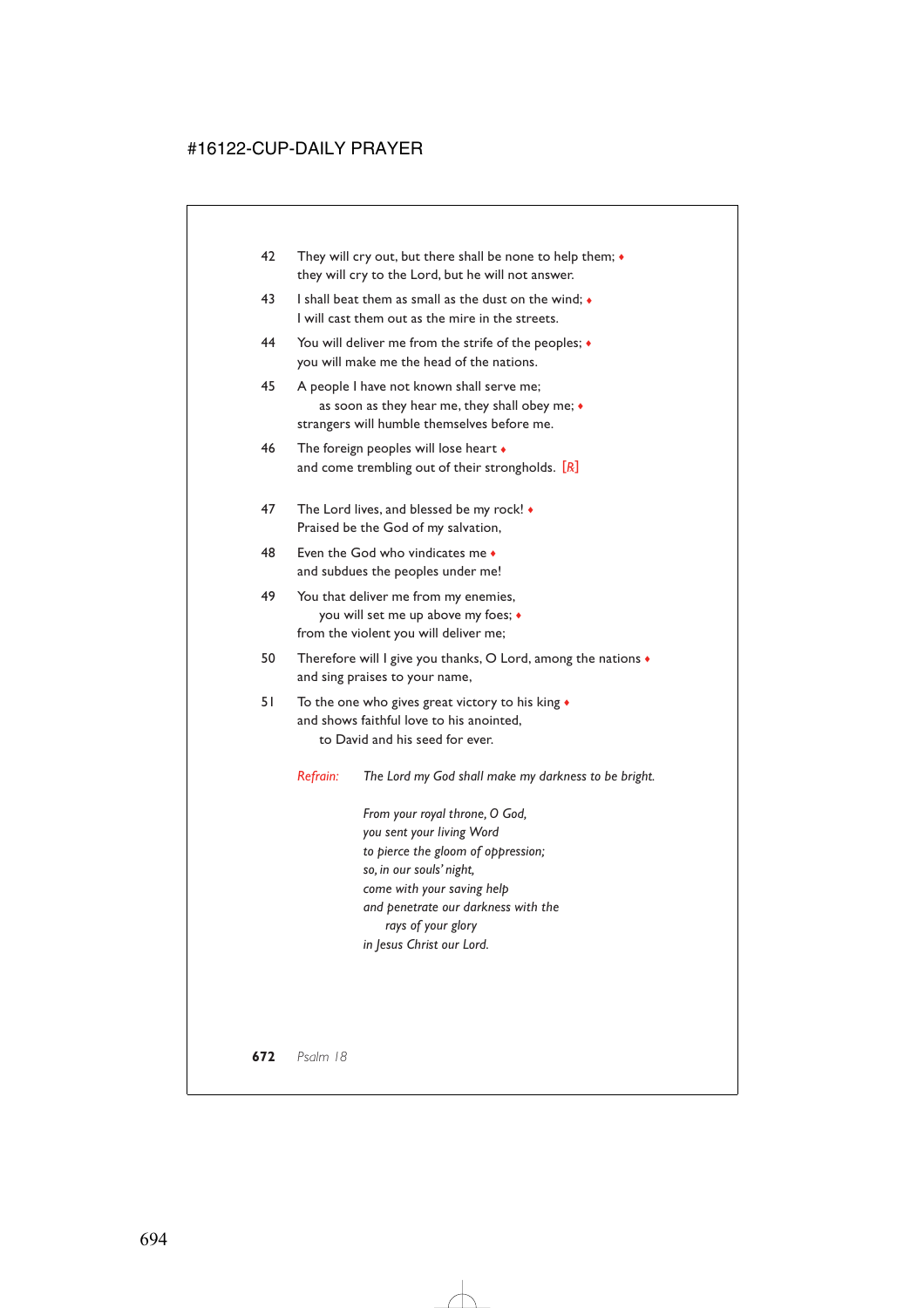*Refrain: The commandment of the Lord is pure and gives light to the eyes.*

- 1 The heavens are telling the glory of God ♦ and the firmament proclaims his handiwork.
- 2 One day pours out its song to another  $\bullet$ and one night unfolds knowledge to another.
- 3 They have neither speech nor language ♦ and their voices are not heard,
- 4 Yet their sound has gone out into all lands ♦ and their words to the ends of the world.
- 5 In them has he set a tabernacle for the sun, ♦ that comes forth as a bridegroom out of his chamber and rejoices as a champion to run his course.
- 6 It goes forth from the end of the heavens and runs to the very end again, ♦ and there is nothing hidden from its heat. [*R*]
- 7 The law of the Lord is perfect, reviving the soul;  $\bullet$ the testimony of the Lord is sure and gives wisdom to the simple.
- 8 The statutes of the Lord are right and rejoice the heart;  $\bullet$ the commandment of the Lord is pure and gives light to the eyes.
- 9 The fear of the Lord is clean and endures for ever;  $\bullet$ the judgements of the Lord are true and righteous altogether.
- 10 More to be desired are they than gold, more than much fine gold, ♦ sweeter also than honey, dripping from the honeycomb.
- 11 By them also is your servant taught ♦ and in keeping them there is great reward. [*R*]
- 12 Who can tell how often they offend? ♦ O cleanse me from my secret faults!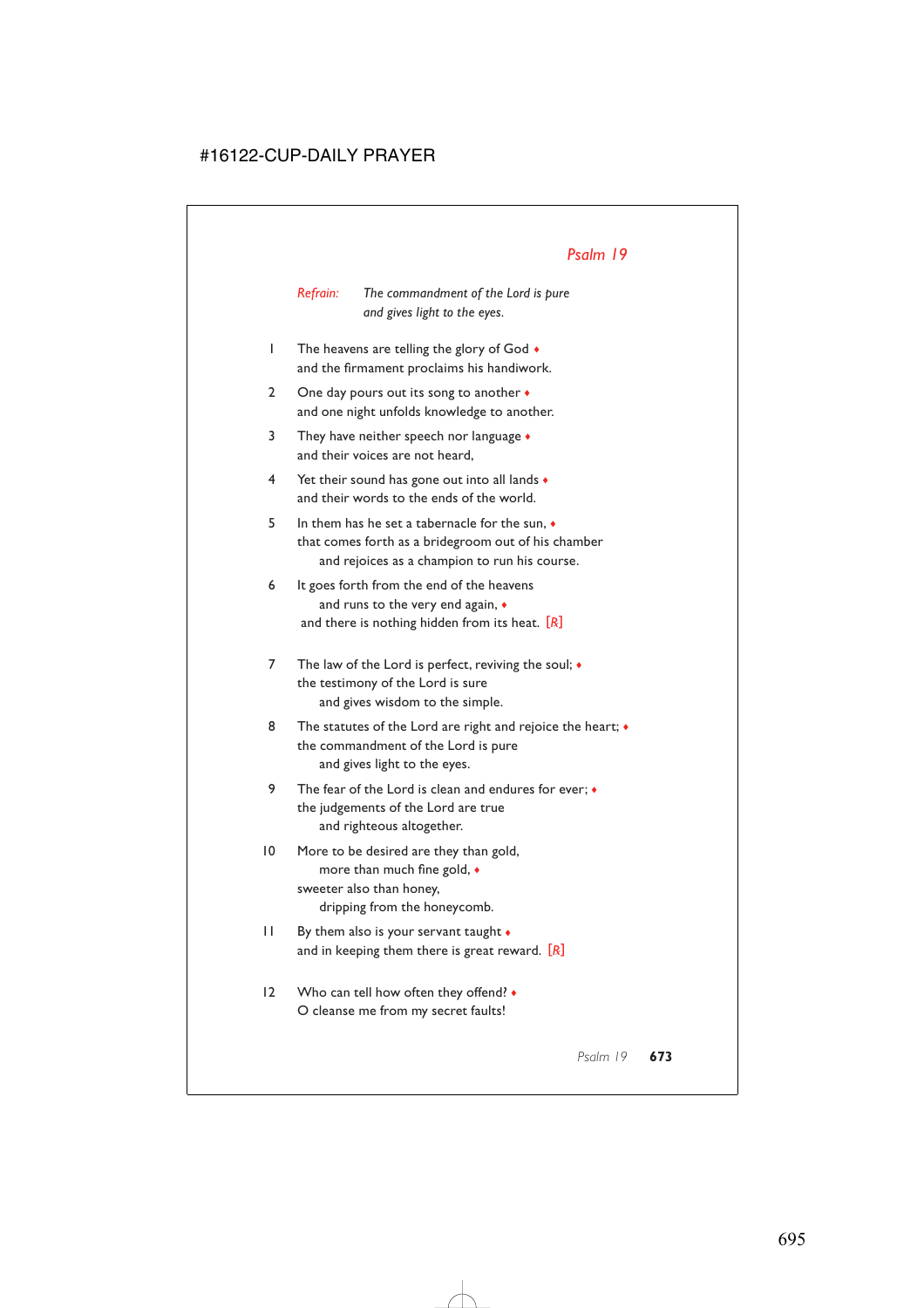- 13 Keep your servant also from presumptuous sins lest they get dominion over me; ♦ so shall I be undefiled, and innocent of great offence.
- 14 Let the words of my mouth and the meditation of my heart be acceptable in your sight, ♦

O Lord, my strength and my redeemer.

*Refrain: The commandment of the Lord is pure and gives light to the eyes.*

> *Christ, the sun of righteousness, rise in our hearts this day, enfold us in the brightness of your love and bear us at the last to heaven's horizon; for your love's sake.*

#### *Psalm 20*

*Refrain: We will call on the name of the Lord our God.*

- 1 May the Lord hear you in the day of trouble,  $\bullet$ the name of the God of Jacob defend you;
- 2 Send you help from his sanctuary  $\bullet$ and strengthen you out of Zion;
- 3 Remember all your offerings ♦ and accept your burnt sacrifice;
- 4 Grant you your heart's desire ♦ and fulfil all your mind.
- 5 May we rejoice in your salvation and triumph in the name of our God; ♦ may the Lord perform all your petitions. [*R*]
- 6 Now I know that the Lord will save his anointed;  $\bullet$ he will answer him from his holy heaven, with the mighty strength of his right hand.
- 7 Some put their trust in chariots and some in horses,  $\bullet$ but we will call only on the name of the Lord our God.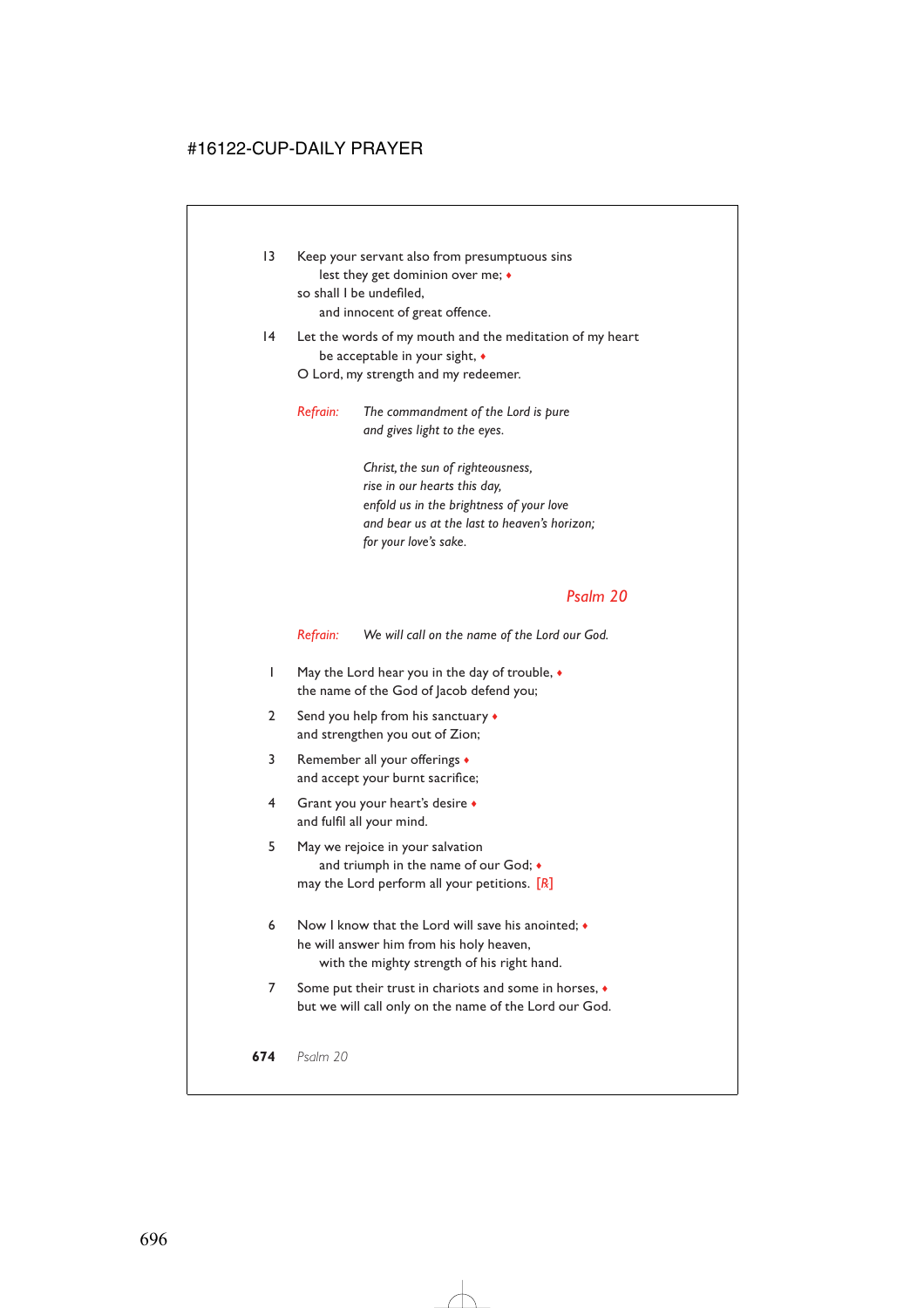- 8 They are brought down and fallen,  $\bullet$ but we are risen and stand upright.
- 9 O Lord, save the king  $\bullet$ and answer us when we call upon you.

*Refrain: We will call on the name of the Lord our God.*

*Merciful God, purify our hearts in the flame of your Spirit and transform our toil into an offering of praise, that we may reject the proud rule of might and trust in Christ alone, for he is our Lord for ever and ever.*

#### *Psalm 21*

*Refrain: The king puts his trust in the Lord.*

- 1 The king shall rejoice in your strength, O Lord; ♦ how greatly shall he rejoice in your salvation!
- 2 You have given him his heart's desire  $\bullet$ and have not denied the request of his lips.
- 3 For you come to meet him with blessings of goodness ♦ and set a crown of pure gold upon his head.
- 4 He asked of you life and you gave it him, ♦ length of days, for ever and ever. [*R*]
- 5 His honour is great because of your salvation; ♦ glory and majesty have you laid upon him.
- 6 You have granted him everlasting felicity  $\bullet$ and will make him glad with joy in your presence.
- 7 For the king puts his trust in the Lord;  $\bullet$ because of the loving-kindness of the Most High, he shall not be overthrown. [*R*]
- 8 Your hand shall mark down all your enemies;  $\bullet$ your right hand will find out those who hate you.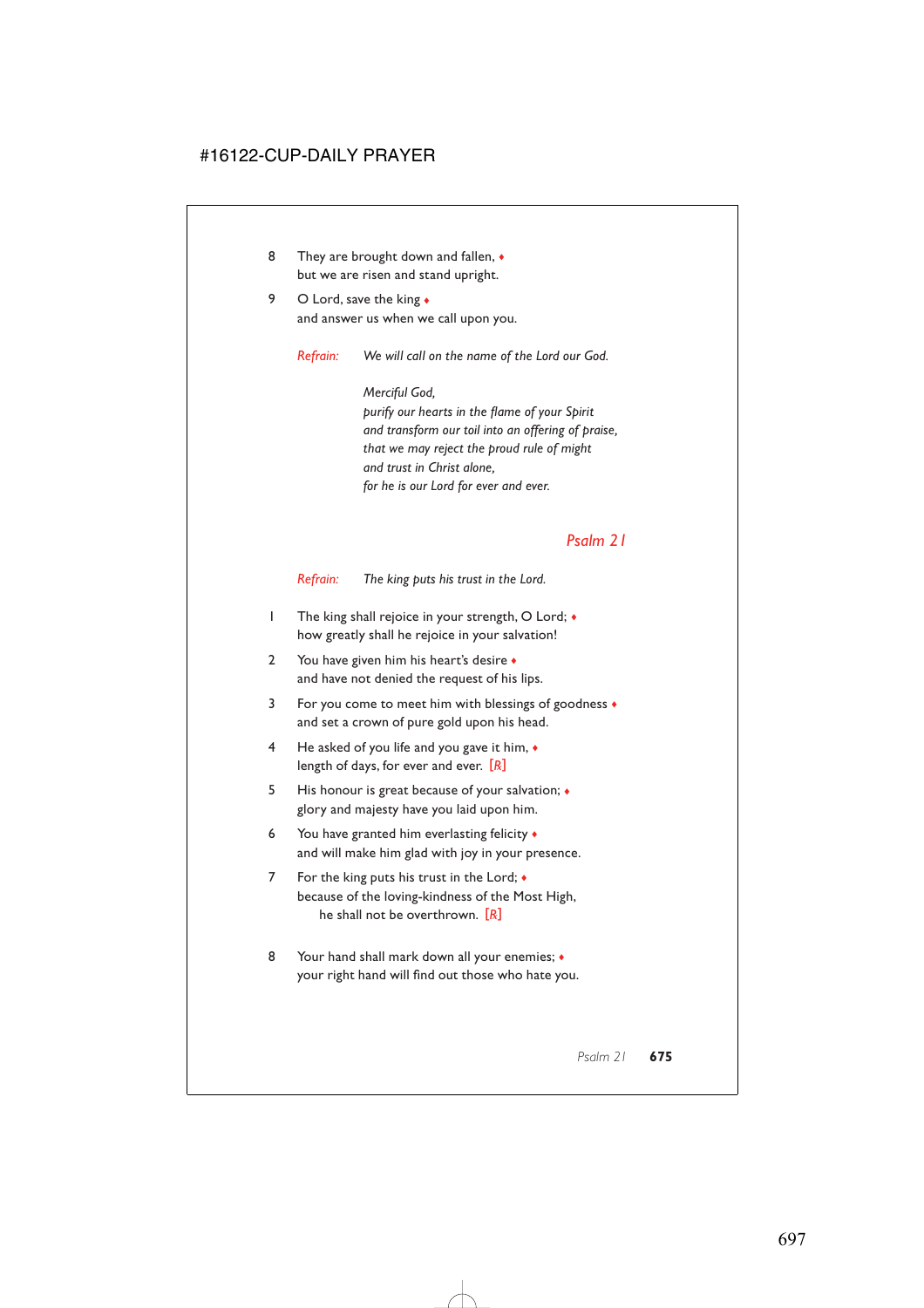- 9 You will make them like a fiery oven in the time of your wrath; ♦ the Lord will swallow them up in his anger and the fire will consume them.
- 10 Their fruit you will root out of the land  $\bullet$ and their seed from among its inhabitants. [*R*]
- 11 Because they intend evil against you ♦ and devise wicked schemes which they cannot perform,
- 12 You will put them to flight  $\bullet$ when you aim your bow at their faces.
- 13 Be exalted, O Lord, in your own might;  $\bullet$ we will make music and sing of your power.

*Refrain: The king puts his trust in the Lord.*

*Crown us, O God, but with humility, and robe us with compassion, that, as you call us into the kingdom of your Son, we may strive to overcome all evil by the power of good and so walk gently on the earth with you, our God, for ever.*

# *Psalm 22*

*Refrain: Be not far from me, O Lord.*

- 1 My God, my God, why have you forsaken me,  $\bullet$ and are so far from my salvation, from the words of my distress?
- 2 O my God, I cry in the daytime, but you do not answer; ♦ and by night also, but I find no rest.
- 3 Yet you are the Holy One, ♦ enthroned upon the praises of Israel.
- 4 Our forebears trusted in you; ♦ they trusted, and you delivered them.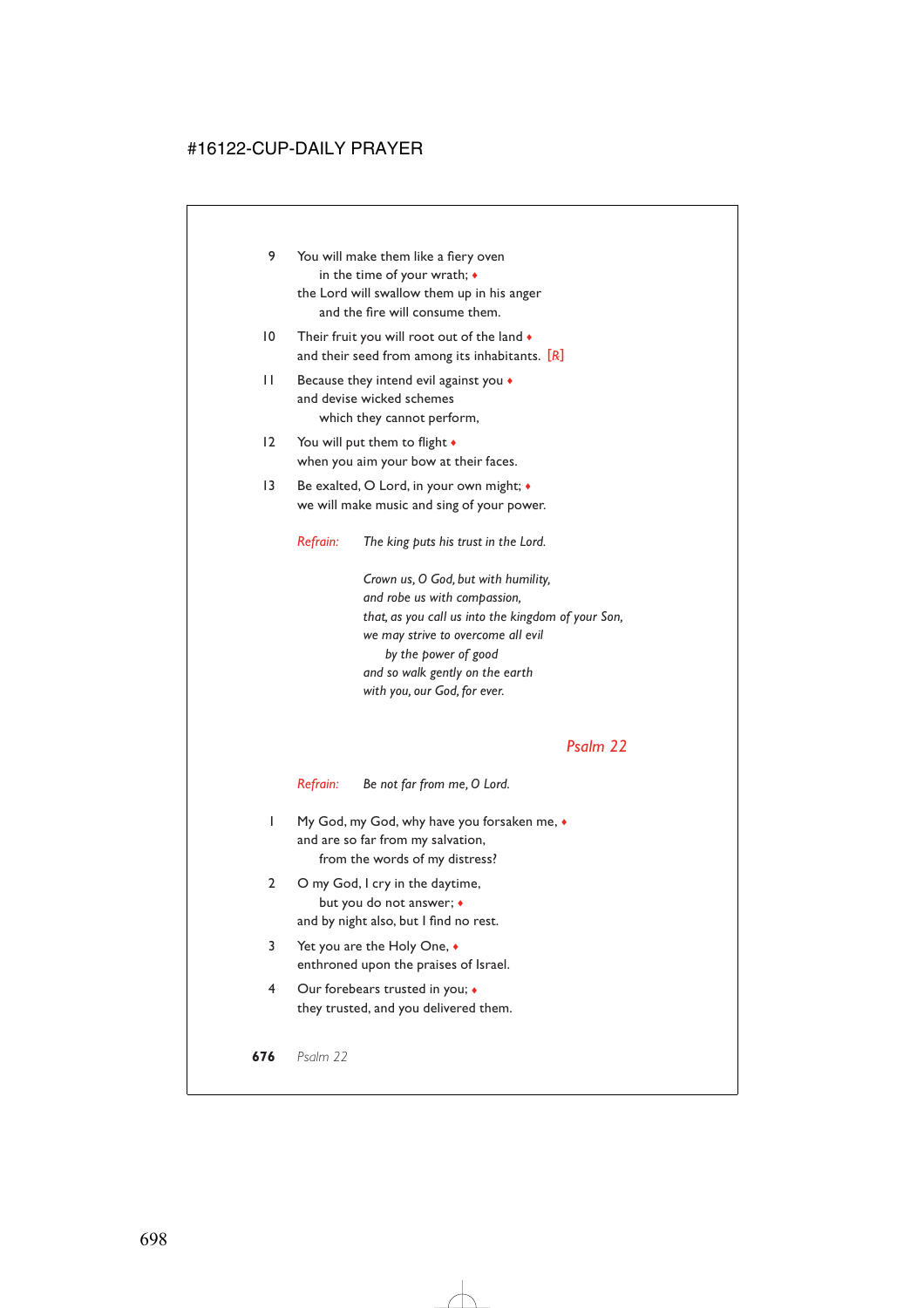- 5 They cried out to you and were delivered;  $\bullet$ they put their trust in you and were not confounded. [*R*]
- 6 But as for me, I am a worm and no man, ♦ scorned by all and despised by the people.
- 7 All who see me laugh me to scorn;  $\triangleleft$ they curl their lips and wag their heads, saying,
- 8 'He trusted in the Lord; let him deliver him;  $\bullet$ let him deliver him, if he delights in him.'
- 9 But it is you that took me out of the womb  $\bullet$ and laid me safe upon my mother's breast.
- 10 On you was I cast ever since I was born;  $\triangleleft$ you are my God even from my mother's womb.
- $11$  Be not far from me, for trouble is near at hand  $\bullet$ and there is none to help. [*R*]
- 12 Mighty oxen come around me;  $\bullet$ fat bulls of Bashan close me in on every side.
- 13 They gape upon me with their mouths, ♦ as it were a ramping and a roaring lion.
- 14 I am poured out like water; all my bones are out of joint; ♦ my heart has become like wax
	- melting in the depths of my body.
- 15 My mouth is dried up like a potsherd; my tongue cleaves to my gums; ♦ you have laid me in the dust of death. [*R*]
- 16 For the hounds are all about me, the pack of evildoers close in on me; ♦ they pierce my hands and my feet.
- 17 I can count all my bones; ♦ they stand staring and looking upon me.
- 18 They divide my garments among them; ♦ they cast lots for my clothing.
- 19 Be not far from me, O Lord:  $\bullet$ you are my strength; hasten to help me.
- 20 Deliver my soul from the sword,  $\bullet$ my poor life from the power of the dog.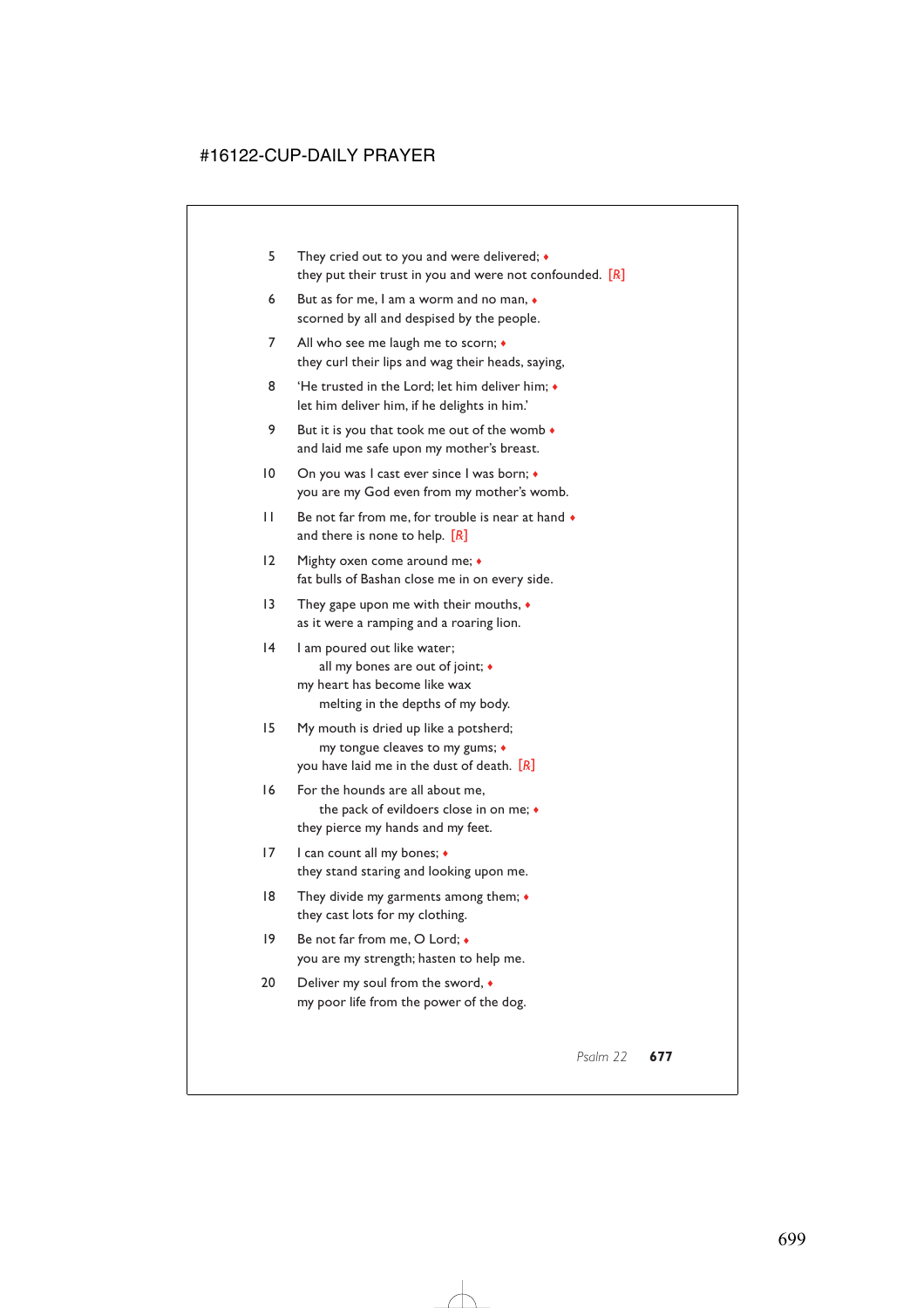| 21 | Save me from the lion's mouth.         |
|----|----------------------------------------|
|    | from the horns of wild oxen. $\bullet$ |
|    | You have answered me! [R]              |

- 22 I will tell of your name to my people;  $\bullet$ in the midst of the congregation will I praise you.
- 23 Praise the Lord, you that fear him;  $\bullet$ O seed of Jacob, glorify him; stand in awe of him, O seed of Israel.
- 24 For he has not despised nor abhorred the suffering of the poor; neither has he hidden his face from them; ♦ but when they cried to him he heard them.
- 25 From you comes my praise in the great congregation; ♦ I will perform my vows in the presence of those that fear you.
- 26 The poor shall eat and be satisfied;  $\bullet$ those who seek the Lord shall praise him; their hearts shall live for ever. [*R*]
- 27 All the ends of the earth shall remember and turn to the Lord, ♦ and all the families of the nations shall bow before him.
- 28 For the kingdom is the Lord's ♦ and he rules over the nations.
- 29 How can those who sleep in the earth bow down in worship, ♦ or those who go down to the dust kneel before him?
- 30 He has saved my life for himself; my descendants shall serve him; ♦ this shall be told of the Lord for generations to come.
- 31 They shall come and make known his salvation, to a people yet unborn, ♦ declaring that he, the Lord, has done it.

*Refrain: Be not far from me, O Lord.*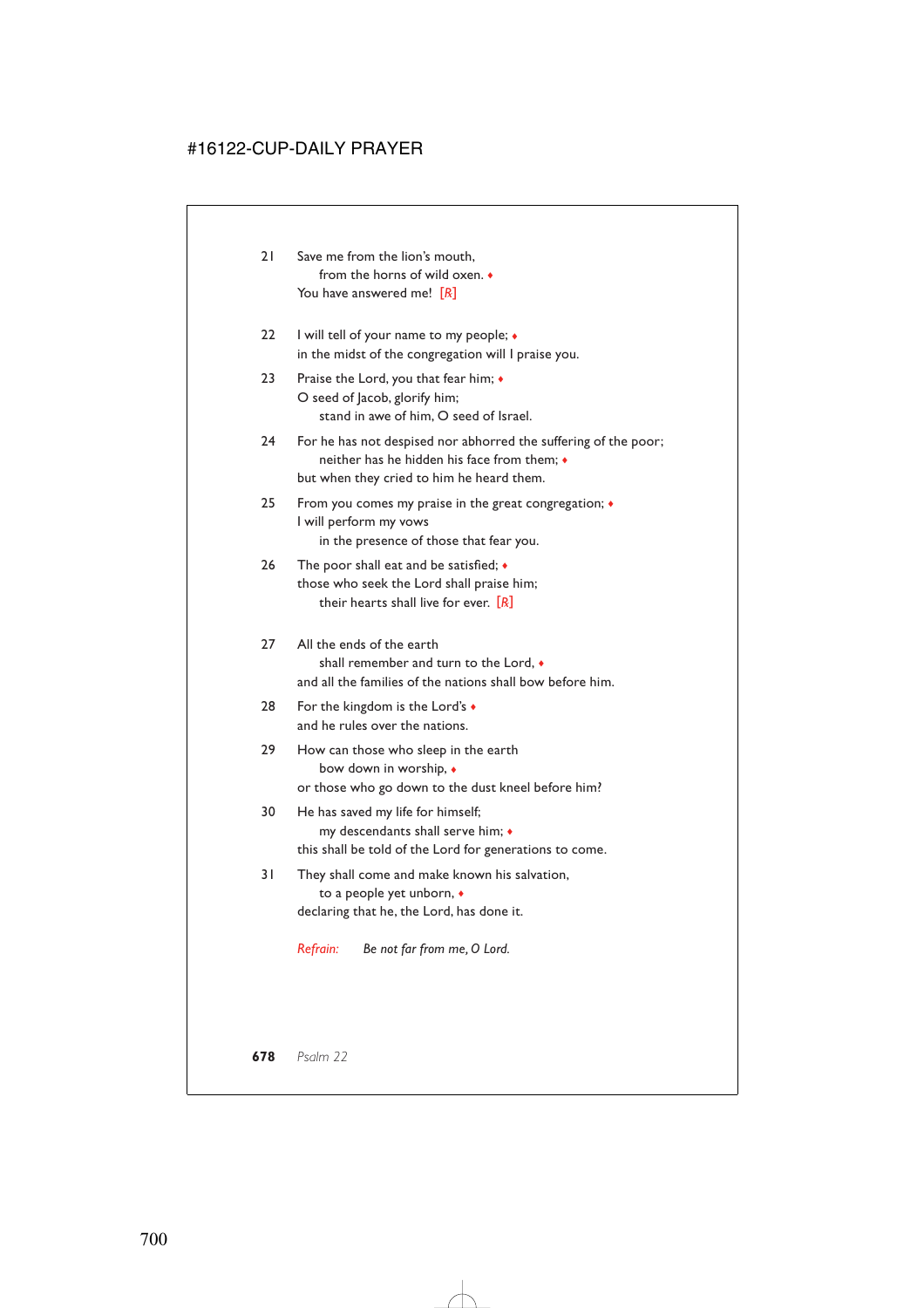*Restless with grief and fear, the abandoned turn to you: in every hour of trial, good Lord, deliver us, O God most holy, God most strong, whose wisdom is the cross of Christ.*

#### *Psalm 23*

*Refrain: I will dwell in the house of the Lord for ever.*

- 1 The Lord is my shepherd; ♦ therefore can I lack nothing.
- 2 He makes me lie down in green pastures  $\bullet$ and leads me beside still waters. [*R*]
- 3 He shall refresh my soul  $\bullet$ and guide me in the paths of righteousness for his name's sake.
- 4 Though I walk through the valley of the shadow of death, I will fear no evil; ♦
	- for you are with me; your rod and your staff, they comfort me. [*R*]
- 5 You spread a table before me in the presence of those who trouble me; ♦ you have anointed my head with oil and my cup shall be full.
- 6 Surely goodness and loving mercy shall follow me all the days of my life, ♦ and I will dwell in the house of the Lord for ever.

*Refrain: I will dwell in the house of the Lord for ever.*

*O God, our sovereign and shepherd, who brought again your Son Jesus Christ from the valley of death, comfort us with your protecting presence and your angels of goodness and love, that we also may come home and dwell with him in your house for ever.*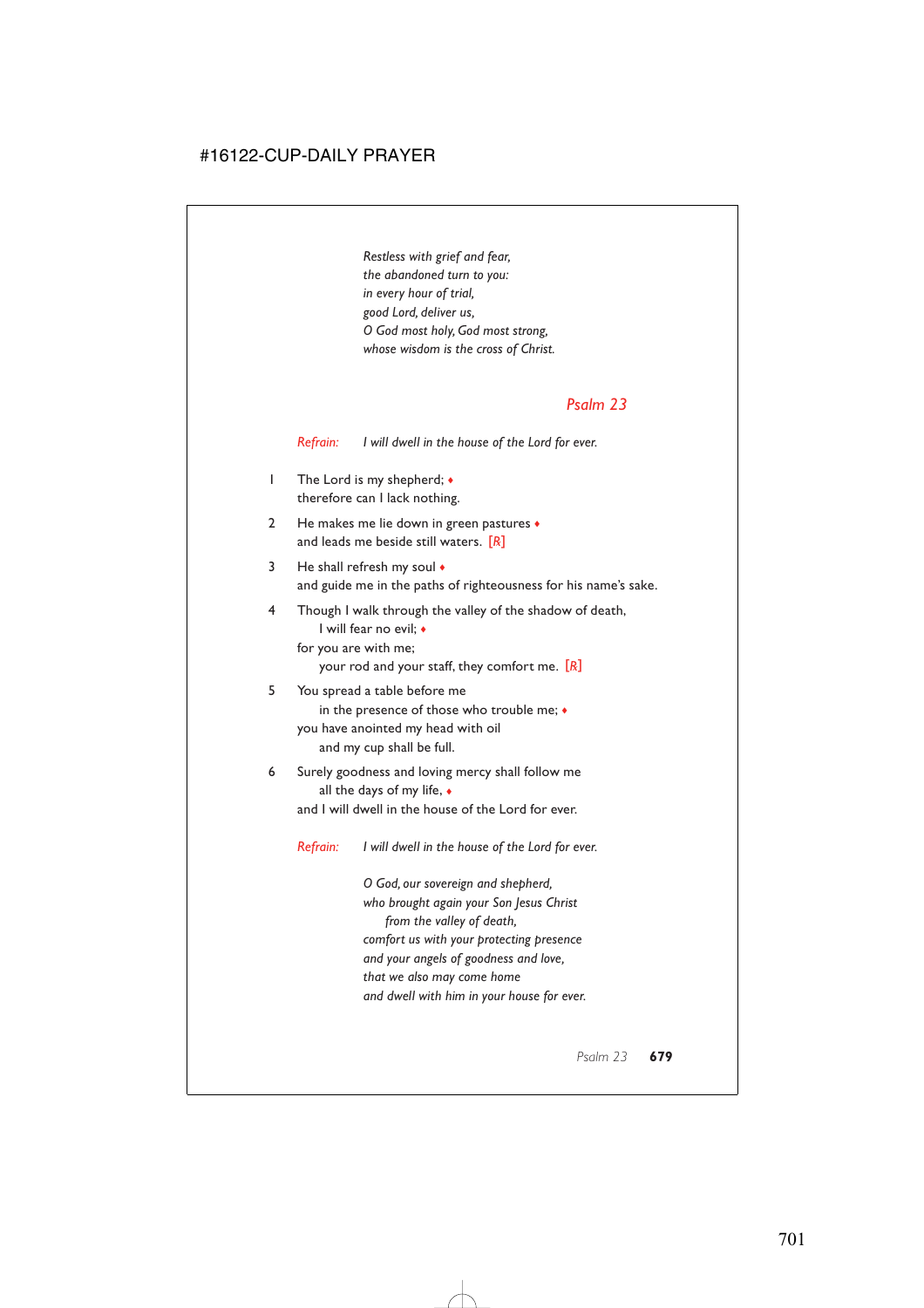*Refrain: The Lord of hosts: he is the King of glory.*

- 1 The earth is the Lord's and all that fills it, ♦ the compass of the world and all who dwell therein.
- 2 For he has founded it upon the seas  $\bullet$ and set it firm upon the rivers of the deep. [*R*]
- 3 'Who shall ascend the hill of the Lord, ♦ or who can rise up in his holy place?'
- 4 'Those who have clean hands and a pure heart, ♦ who have not lifted up their soul to an idol, nor sworn an oath to a lie;
- 5 'They shall receive a blessing from the Lord,  $\bullet$ a just reward from the God of their salvation.'
- 6 Such is the company of those who seek him, ♦ of those who seek your face, O God of Jacob. [*R*]
- 7 Lift up your heads, O gates; be lifted up, you everlasting doors; ♦ and the King of glory shall come in.
- 8 'Who is the King of glory?'  $\bullet$ 'The Lord, strong and mighty, the Lord who is mighty in battle.'
- 9 Lift up your heads, O gates; be lifted up, you everlasting doors; ♦ and the King of glory shall come in.
- 10 'Who is this King of glory?' ♦ 'The Lord of hosts, he is the King of glory.'

*Refrain: The Lord of hosts: he is the King of glory.*

*O Lord of hosts, purify our hearts that the King of glory may come in, your Son, Jesus our redeemer.*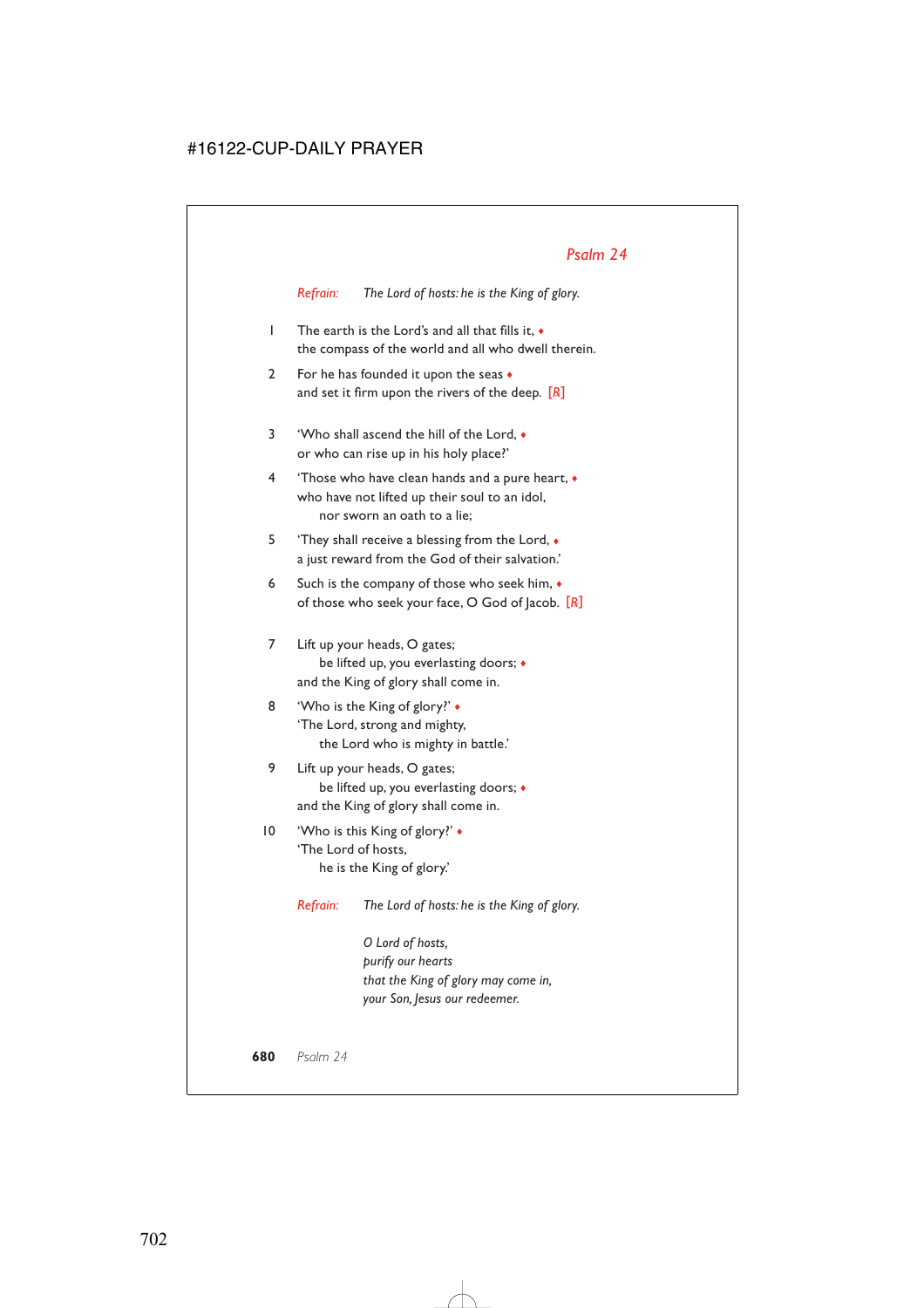*Refrain: Remember, Lord, your compassion and love.*

| I            | To you, O Lord, I lift up my soul;<br>O my God, in you I trust; •<br>let me not be put to shame;<br>let not my enemies triumph over me.        |
|--------------|------------------------------------------------------------------------------------------------------------------------------------------------|
| 2            | Let none who look to you be put to shame, $\bullet$<br>but let the treacherous be shamed and frustrated.                                       |
| 3            | Make me to know your ways, O Lord, $\bullet$<br>and teach me your paths.                                                                       |
| 4            | Lead me in your truth and teach me, $\bullet$<br>for you are the God of my salvation;<br>for you have I hoped all the day long.                |
| 5            | Remember, Lord, your compassion and love, •<br>for they are from everlasting. $[R]$                                                            |
| 6            | Remember not the sins of my youth<br>or my transgressions, •<br>but think on me in your goodness, O Lord,<br>according to your steadfast love. |
| 7            | Gracious and upright is the Lord; •<br>therefore shall he teach sinners in the way.                                                            |
| 8            | He will guide the humble in doing right +<br>and teach his way to the lowly.                                                                   |
| 9            | All the paths of the Lord are mercy and truth $\bullet$<br>to those who keep his covenant and his testimonies. $[R]$                           |
| 10           | For your name's sake, O Lord, ◆<br>be merciful to my sin, for it is great.                                                                     |
| $\mathsf{I}$ | Who are those who fear the Lord? $\bullet$<br>Them will he teach in the way that they should choose.                                           |
| 12           | Their soul shall dwell at ease $\bullet$<br>and their offspring shall inherit the land.                                                        |
| 13           | The hidden purpose of the Lord is for those who fear him $\bullet$<br>and he will show them his covenant.                                      |
| 14           | My eyes are ever looking to the Lord, $\bullet$<br>for he shall pluck my feet out of the net. $[R]$                                            |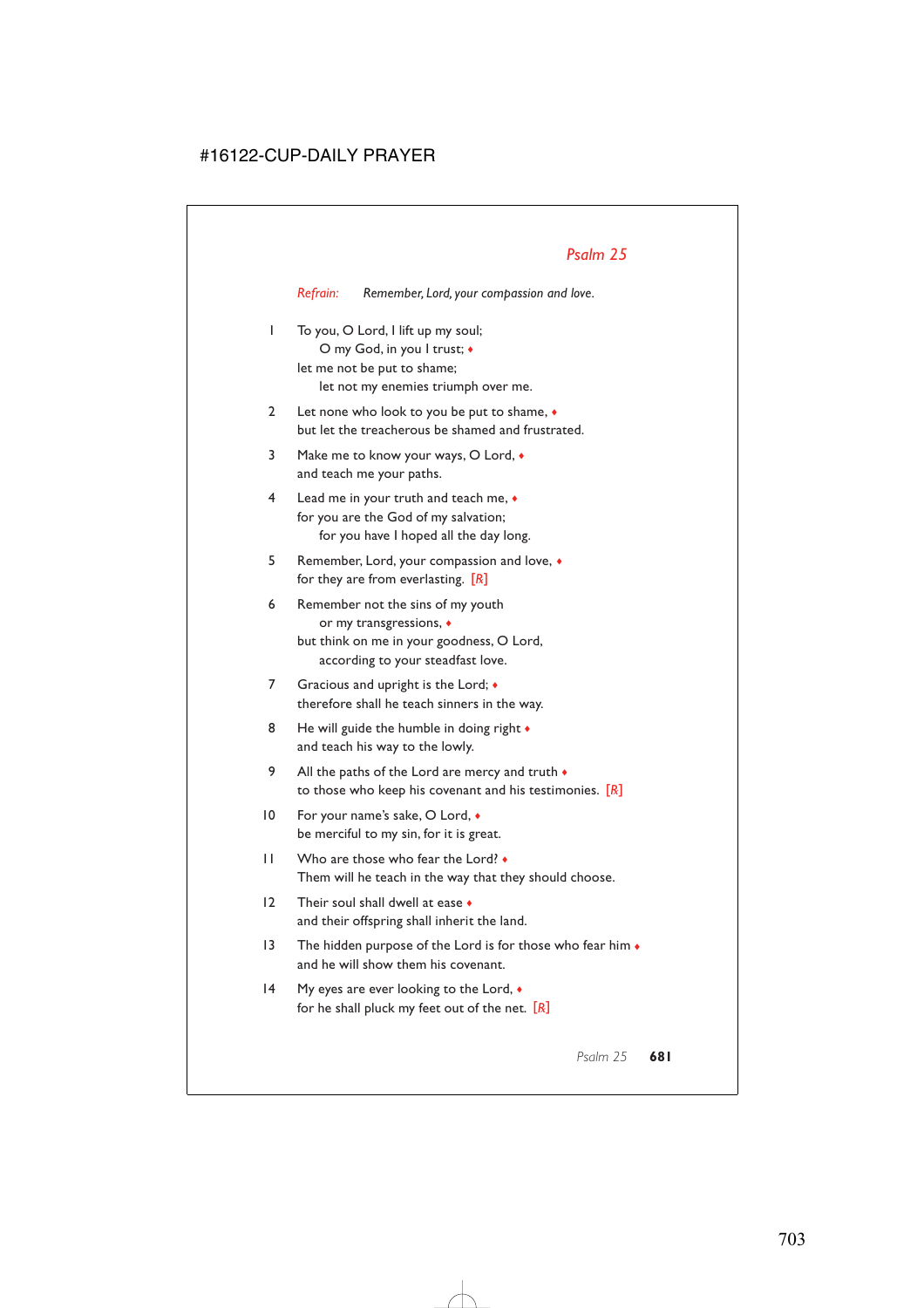- 15 Turn to me and be gracious to me, ♦ for I am alone and brought very low.
- 16 The sorrows of my heart have increased;  $\bullet$ O bring me out of my distress.
- 17 Look upon my adversity and misery  $\bullet$ and forgive me all my sin.
- 18 Look upon my enemies, for they are many ♦ and they bear a violent hatred against me.
- 19 O keep my soul and deliver me;  $\bullet$ let me not be put to shame, for I have put my trust in you.
- 20 Let integrity and uprightness preserve me,  $\bullet$ for my hope has been in you.
- 21 Deliver Israel, O God,  $\bullet$ out of all his troubles.

*Refrain: Remember, Lord, your compassion and love.*

*Free us, God of mercy, from all that keeps us from you; relieve the misery of the anxious and the ashamed and fill us with the hope of peace; through Jesus Christ our Lord.*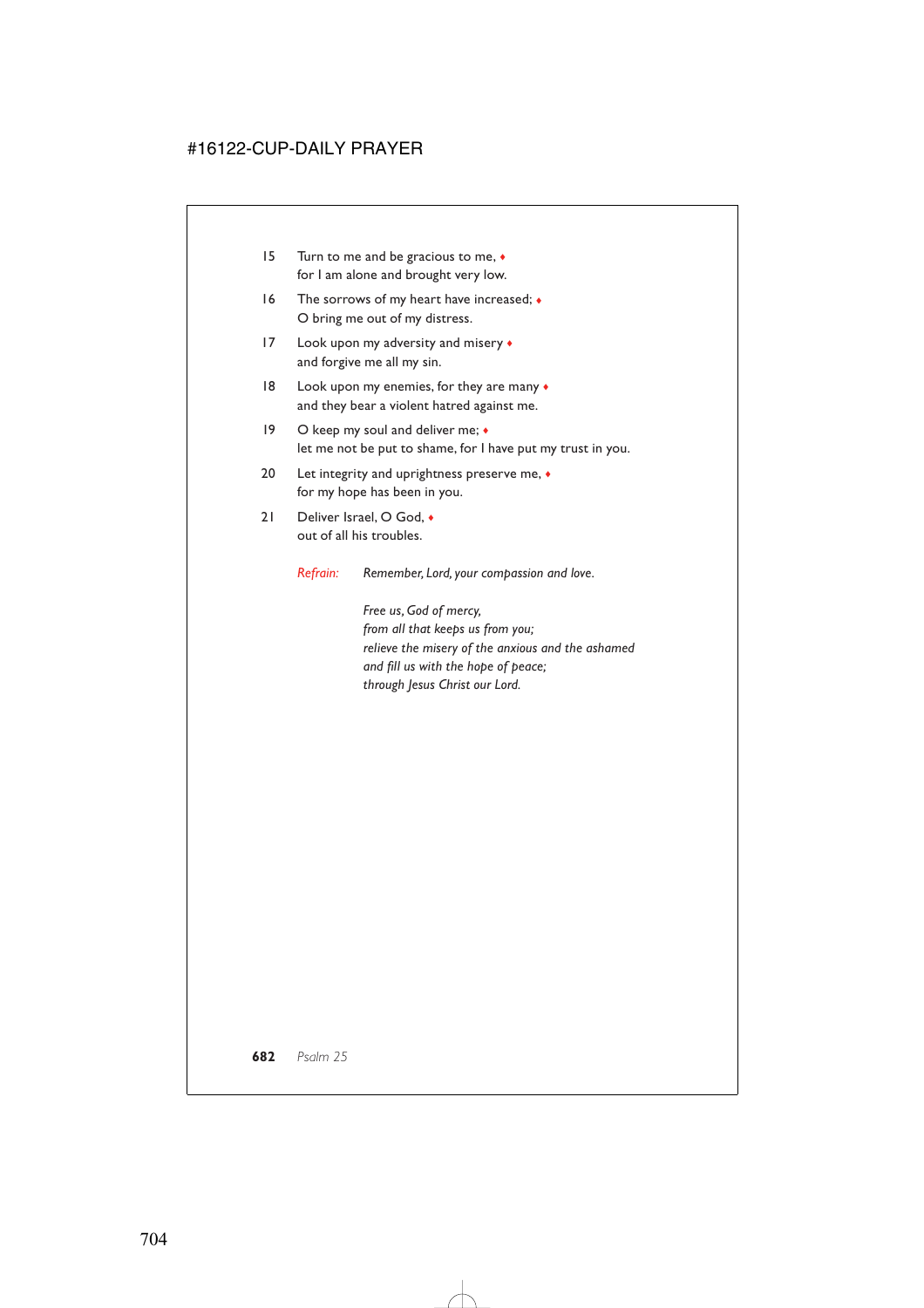*Refrain: Lord, I love the place where your glory abides.*

- 1 Give judgement for me, O Lord, for I have walked with integrity; ♦ I have trusted in the Lord and have not faltered.
- 2 Test me, O Lord, and try me;  $\bullet$ examine my heart and my mind.
- 3 For your love is before my eyes; ♦ I have walked in your truth.
- 4 I have not joined the company of the false, ♦ nor consorted with the deceitful. [*R*]
- 5 I hate the gathering of evildoers  $\bullet$ and I will not sit down with the wicked.
- 6 I will wash my hands in innocence, O Lord, ♦ that I may go about your altar,
- 7 To make heard the voice of thanksgiving  $\bullet$ and tell of all your wonderful deeds.
- 8 Lord, I love the house of your habitation  $\bullet$ and the place where your glory abides. [*R*]
- 9 Sweep me not away with sinners,  $\bullet$ nor my life with the bloodthirsty,
- 10 Whose hands are full of wicked schemes  $\bullet$ and their right hand full of bribes.
- 11 As for me, I will walk with integrity; ♦ redeem me, Lord, and be merciful to me.
- 12 My foot stands firm;  $\triangleleft$ in the great congregation I will bless the Lord.

*Refrain: Lord, I love the place where your glory abides.*

*Have mercy on us and redeem us, O Lord, for our merits are your mercies and in your judgement is our salvation; through Jesus Christ our Lord.*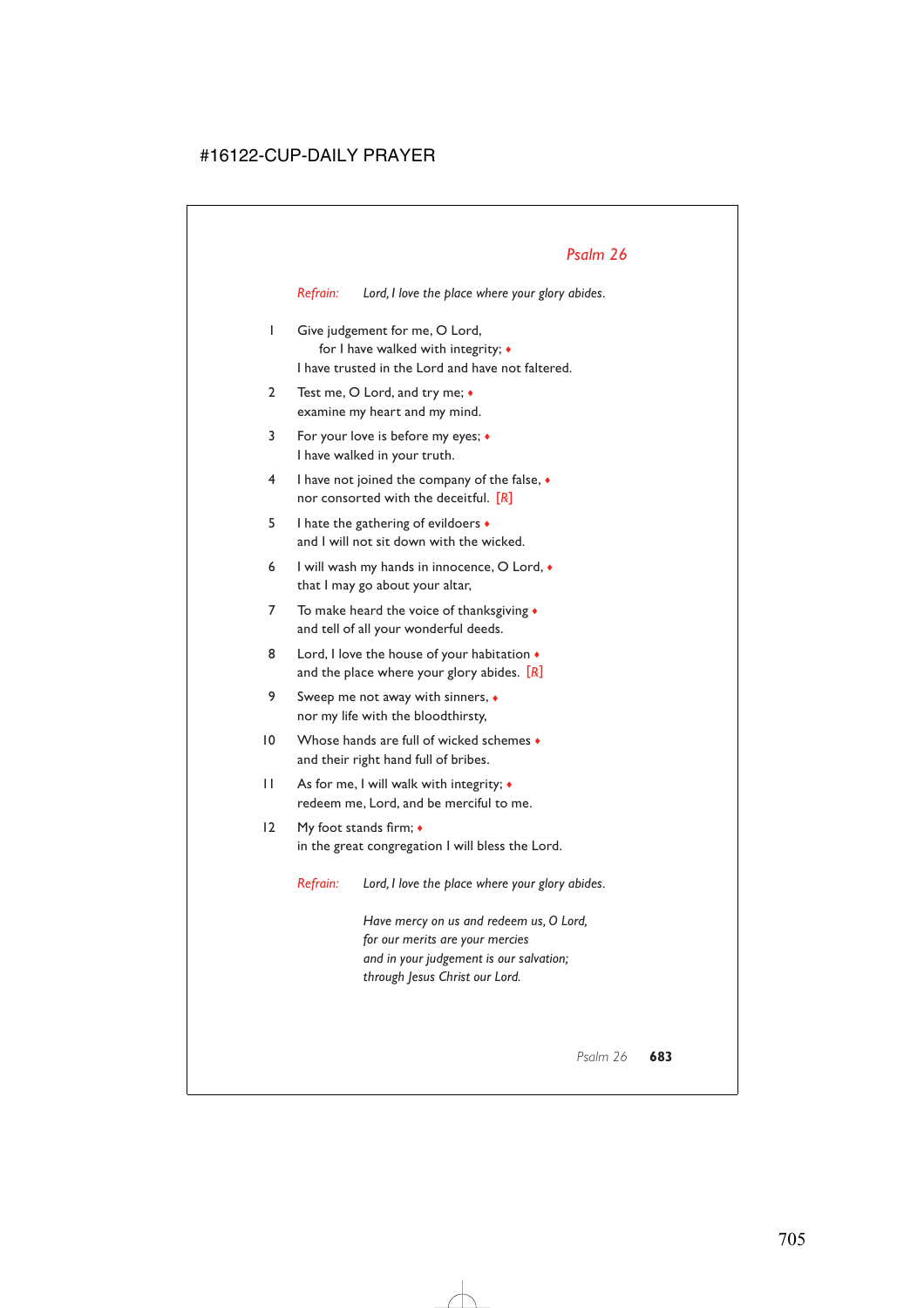*Refrain: The Lord is my light and my salvation.*

1 The Lord is my light and my salvation; whom then shall I fear? ♦

The Lord is the strength of my life; of whom then shall I be afraid?

- 2 When the wicked, even my enemies and my foes, came upon me to eat up my flesh, ♦ they stumbled and fell.
- 3 Though a host encamp against me, my heart shall not be afraid, ♦ and though there rise up war against me, yet will I put my trust in him.
- 4 One thing have I asked of the Lord and that alone I seek: ♦ that I may dwell in the house of the Lord all the days of my life,
- 5 To behold the fair beauty of the Lord  $\bullet$ and to seek his will in his temple.
- 6 For in the day of trouble he shall hide me in his shelter; ♦ in the secret place of his dwelling shall he hide me and set me high upon a rock.
- 7 And now shall he lift up my head  $\bullet$ above my enemies round about me;
- 8 Therefore will I offer in his dwelling an oblation with great gladness; ♦ I will sing and make music to the Lord. [*R*]
- 9 Hear my voice, O Lord, when I call;  $\bullet$ have mercy upon me and answer me.
- 10 My heart tells of your word, 'Seek my face.' ♦ Your face, Lord, will I seek.
- 11 Hide not your face from me, ♦ nor cast your servant away in displeasure.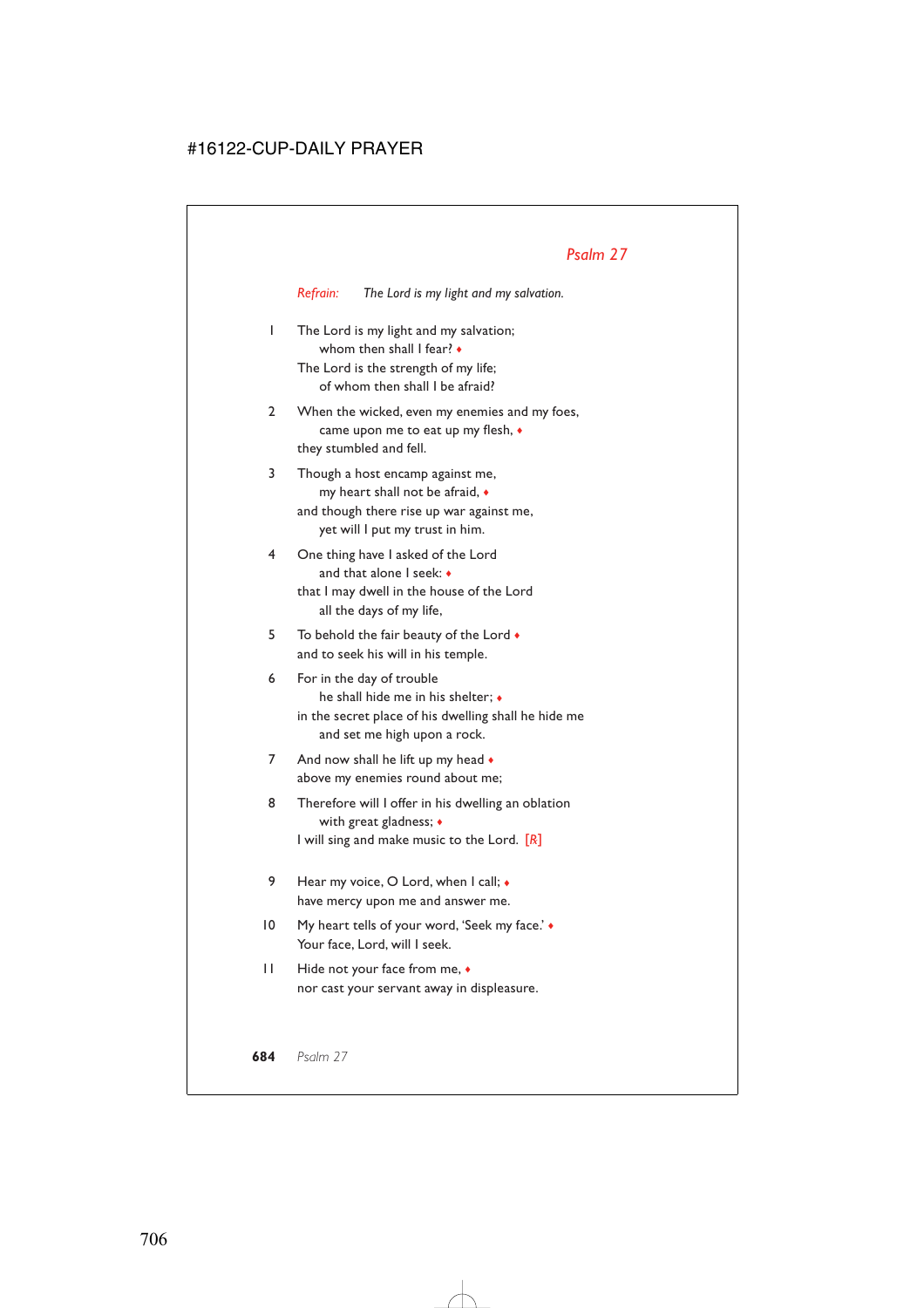- 12 You have been my helper; ♦ leave me not, neither forsake me, O God of my salvation.
- 13 Though my father and my mother forsake me,  $\bullet$ the Lord will take me up.
- 14 Teach me your way, O Lord;  $\bullet$ lead me on a level path, because of those who lie in wait for me.
- 15 Deliver me not into the will of my adversaries, ♦ for false witnesses have risen up against me, and those who breathe out violence.
- 16 I believe that I shall see the goodness of the Lord  $\bullet$ in the land of the living.
- 17 Wait for the Lord;

be strong and he shall comfort your heart; ♦ wait patiently for the Lord.

*Refrain: The Lord is my light and my salvation.*

*God, our light and our salvation, illuminate our lives, that we may see your goodness in the land of the living, and, looking on your beauty, may be changed into the likeness of Jesus Christ our Lord.*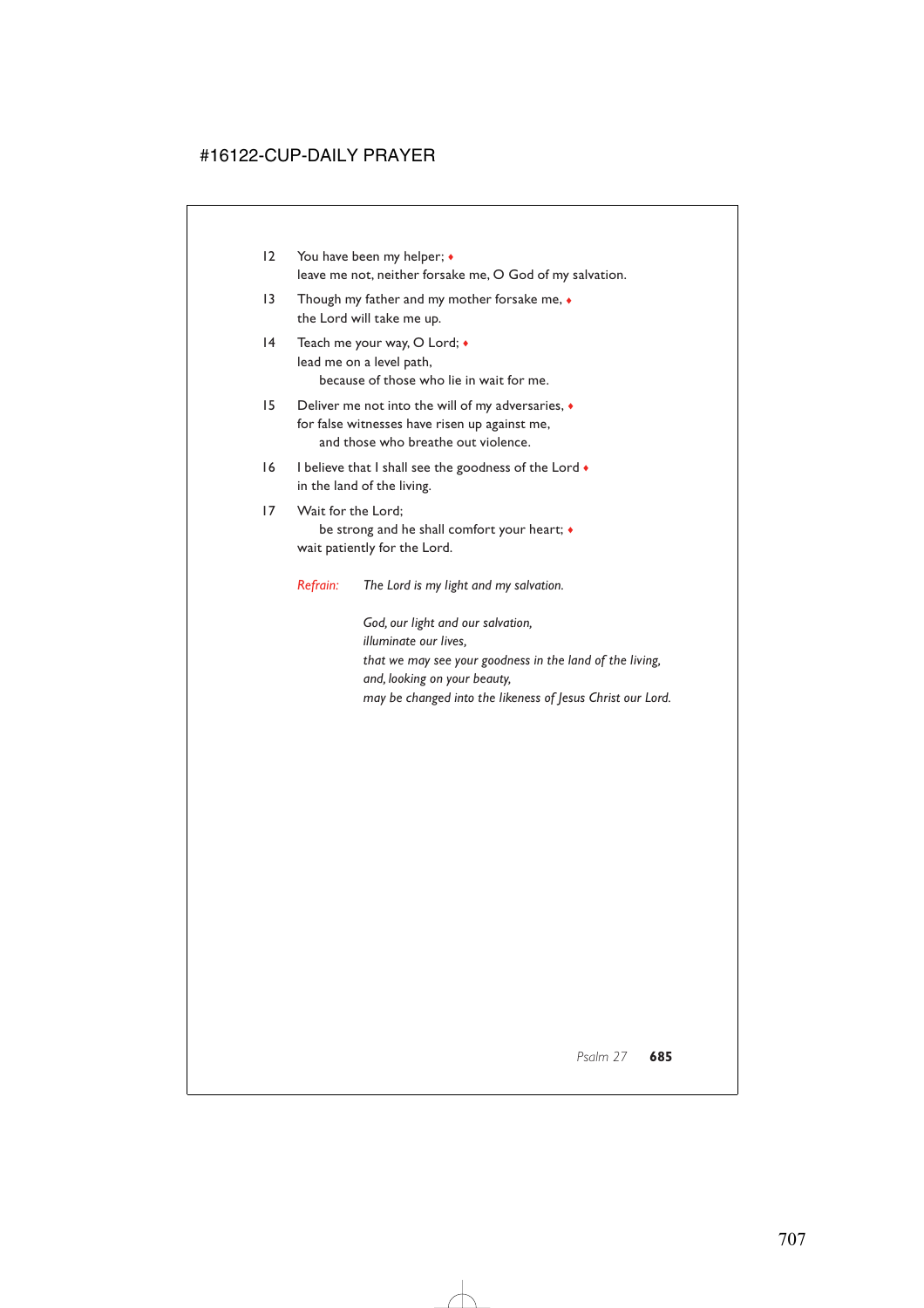|    | Refrain:                                                                                                                                                  | The Lord is my strength and my shield.                                                                                                                         |  |  |
|----|-----------------------------------------------------------------------------------------------------------------------------------------------------------|----------------------------------------------------------------------------------------------------------------------------------------------------------------|--|--|
| I  | To you I call, O Lord my rock;<br>be not deaf to my cry, •<br>lest, if you do not hear me,<br>I become like those who go down to the Pit.                 |                                                                                                                                                                |  |  |
| 2  | Hear the voice of my prayer when I cry out to you, •<br>when I lift up my hands to your holy of holies. $[R]$                                             |                                                                                                                                                                |  |  |
| 3  | Do not snatch me away with the wicked,<br>with the evildoers, •<br>who speak peaceably with their neighbours,<br>while malice is in their hearts.         |                                                                                                                                                                |  |  |
| 4  | Repay them according to their deeds •<br>and according to the wickedness of their devices. $[R]$                                                          |                                                                                                                                                                |  |  |
| 5  | Reward them according to the work of their hands $\bullet$<br>and pay them their just deserts.                                                            |                                                                                                                                                                |  |  |
| 6  | They take no heed of the Lord's doings,<br>nor of the works of his hands: $\bullet$<br>therefore shall he break them down<br>and not build them up. $[R]$ |                                                                                                                                                                |  |  |
| 7  | Blessed be the Lord. •<br>for he has heard the voice of my prayer.                                                                                        |                                                                                                                                                                |  |  |
| 8  | The Lord is my strength and my shield; $\bullet$<br>my heart has trusted in him and I am helped;                                                          |                                                                                                                                                                |  |  |
| 9  | Therefore my heart dances for joy •<br>and in my song will I praise him. $[R]$                                                                            |                                                                                                                                                                |  |  |
| 10 | The Lord is the strength of his people, $\bullet$<br>a safe refuge for his anointed.                                                                      |                                                                                                                                                                |  |  |
| П  | Save your people and bless your inheritance; •<br>shepherd them and carry them for ever.                                                                  |                                                                                                                                                                |  |  |
|    | Refrain:                                                                                                                                                  | The Lord is my strength and my shield.                                                                                                                         |  |  |
|    |                                                                                                                                                           | Hear us, Shepherd of your people,<br>forgive us our sins<br>and, in a world of pretences,<br>make us true in heart and mind;<br>through Jesus Christ our Lord. |  |  |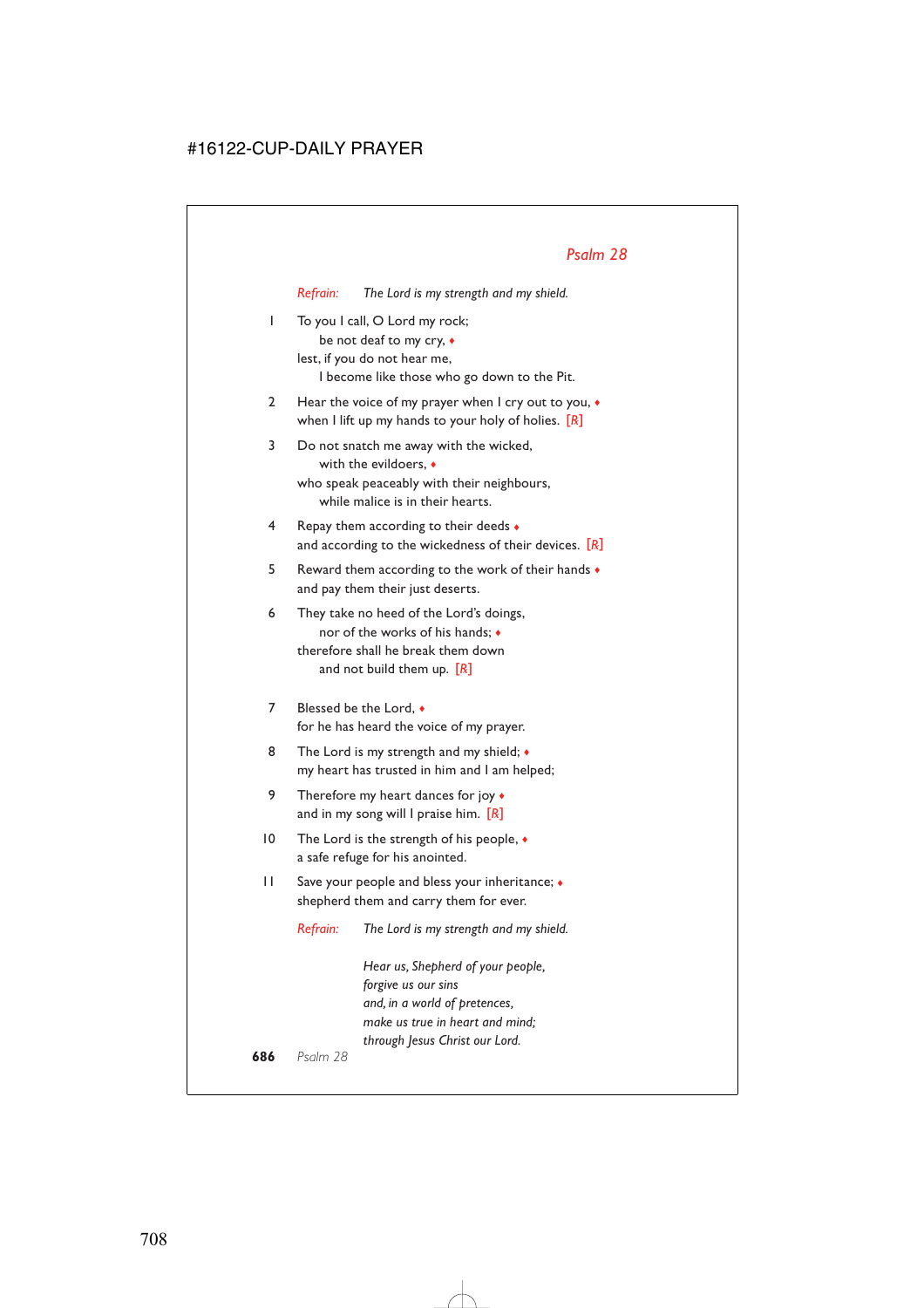*Refrain: The Lord shall give his people the blessing of peace.*

- 1 Ascribe to the Lord, you powers of heaven, ♦ ascribe to the Lord glory and strength.
- 2 Ascribe to the Lord the honour due to his name:  $\bullet$ worship the Lord in the beauty of holiness.
- 3 The voice of the Lord is upon the waters; the God of glory thunders; ♦ the Lord is upon the mighty waters. [*R*]
- 4 The voice of the Lord is mighty in operation; ♦ the voice of the Lord is a glorious voice.
- 5 The voice of the Lord breaks the cedar trees; ♦ the Lord breaks the cedars of Lebanon;
- 6 He makes Lebanon skip like a calf  $\bullet$ and Sirion like a young wild ox. [*R*]
- 7 The voice of the Lord splits the flash of lightning; the voice of the Lord shakes the wilderness; ♦ the Lord shakes the wilderness of Kadesh.
- 8 The voice of the Lord makes the oak trees writhe and strips the forests bare;  $\bullet$ in his temple all cry, 'Glory!'
- 9 The Lord sits enthroned above the water flood:  $\bullet$ the Lord sits enthroned as king for evermore.
- 10 The Lord shall give strength to his people;  $\triangleleft$ the Lord shall give his people the blessing of peace.

*Refrain: The Lord shall give his people the blessing of peace.*

*Open our ears, glorious Lord Christ, to hear the music of your voice above the chaos of this world; open our eyes to see the vision of your glory, for you are our King, now and for ever.*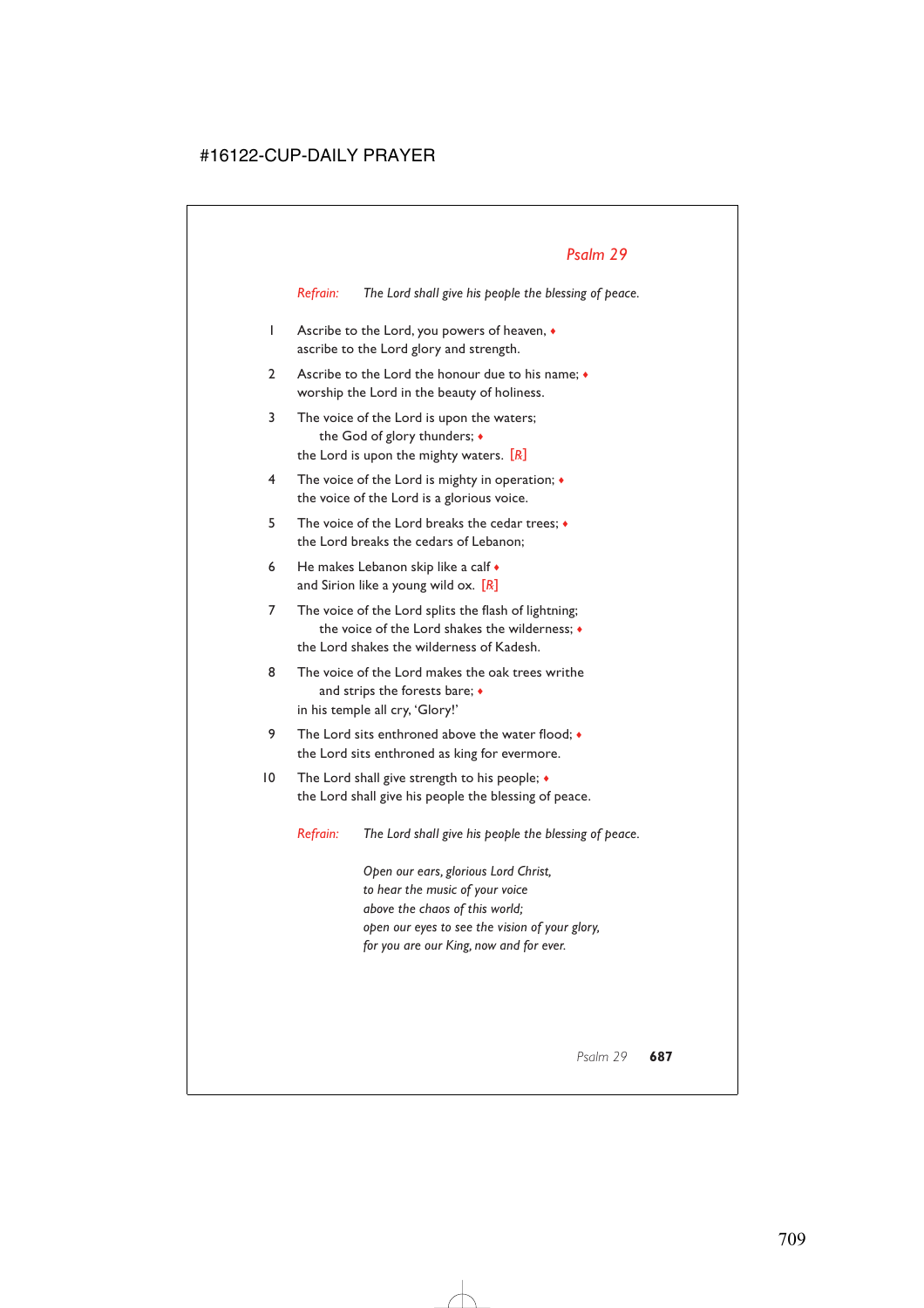*Refrain: You brought me up, O Lord, from the dead.*

- 1 I will exalt you, O Lord, because you have raised me up ♦ and have not let my foes triumph over me.
- 2 O Lord my God, I cried out to you  $\bullet$ and you have healed me.
- 3 You brought me up, O Lord, from the dead; ♦ you restored me to life from among those that go down to the Pit.
- 4 Sing to the Lord, you servants of his; ♦ give thanks to his holy name.
- 5 For his wrath endures but the twinkling of an eye, his favour for a lifetime. ♦ Heaviness may endure for a night, but joy comes in the morning. [*R*]
- 6 In my prosperity I said, 'I shall never be moved. ♦ You, Lord, of your goodness, have made my hill so strong.'
- 7 Then you hid your face from me  $\bullet$ and I was utterly dismayed.
- 8 To you, O Lord, I cried; ♦ to the Lord I made my supplication:
- 9 'What profit is there in my blood, if I go down to the Pit? ♦ Will the dust praise you or declare your faithfulness?
- 10 'Hear, O Lord, and have mercy upon me;  $\triangleleft$ O Lord, be my helper.' [*R*]
- 11 You have turned my mourning into dancing; ♦ you have put off my sackcloth and girded me with gladness;
- 12 Therefore my heart sings to you without ceasing;  $\triangleleft$ O Lord my God, I will give you thanks for ever.

*Refrain: You brought me up, O Lord, from the dead.*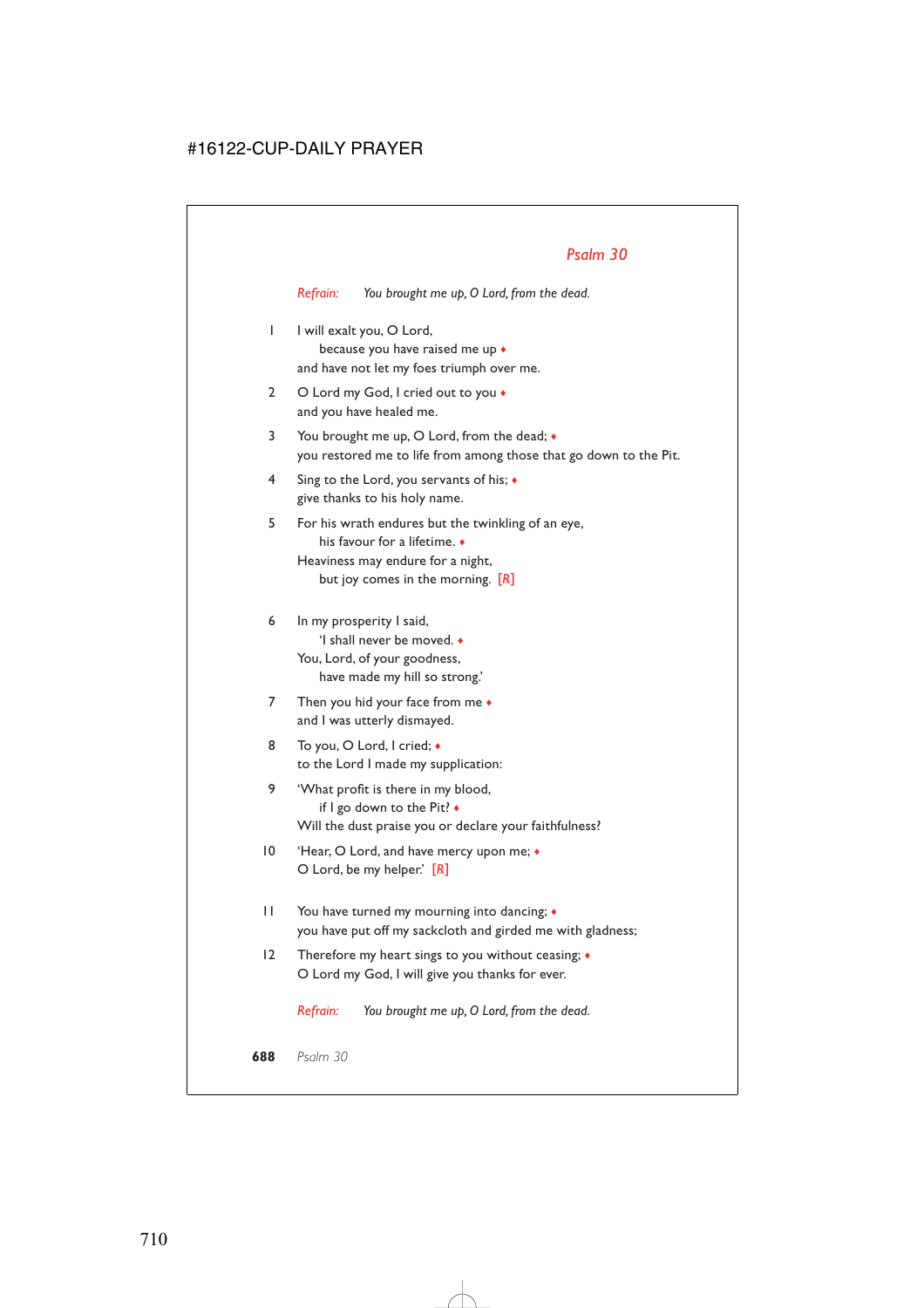*Lord, you hide your face when we trust in ourselves; strip us of false security and re-clothe us in your praise, that we may know you as the one who raises us from death, as you raised your Son, our Saviour Jesus Christ.*

#### *Psalm 31*

*Refrain: Into your hands I commend my spirit.*

- 1 In you, O Lord, have I taken refuge; let me never be put to shame; ♦ deliver me in your righteousness.
- 2 Incline your ear to me;  $\bullet$ make haste to deliver me.
- 3 Be my strong rock, a fortress to save me, for you are my rock and my stronghold; ♦ guide me, and lead me for your name's sake.
- 4 Take me out of the net that they have laid secretly for me, ♦ for you are my strength.
- 5 Into your hands I commend my spirit, ♦ for you have redeemed me, O Lord God of truth. [*R*]
- 6 I hate those who cling to worthless idols;  $\triangleleft$ I put my trust in the Lord.
- 7 I will be glad and rejoice in your mercy, ♦ for you have seen my affliction and known my soul in adversity.
- 8 You have not shut me up in the hand of the enemy;  $\bullet$ you have set my feet in an open place. [*R*]
- 9 Have mercy on me, Lord, for I am in trouble;  $\triangleleft$ my eye is consumed with sorrow, my soul and my body also.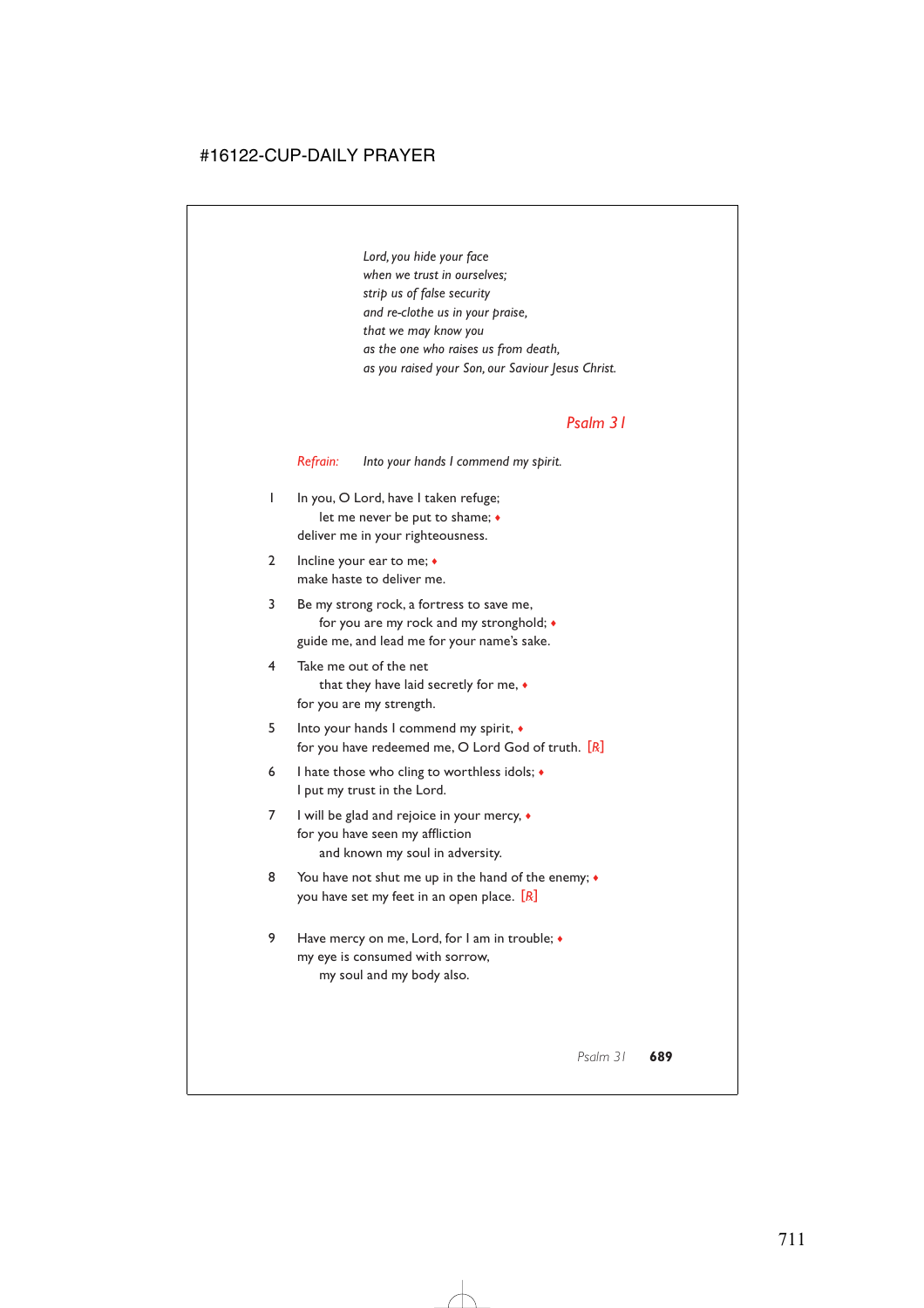| 10              | For my life is wasted with grief,<br>and my years with sighing; +<br>my strength fails me because of my affliction,<br>and my bones are consumed.                                  |  |  |  |
|-----------------|------------------------------------------------------------------------------------------------------------------------------------------------------------------------------------|--|--|--|
| Н               | I have become a reproach to all my enemies<br>and even to my neighbours,<br>an object of dread to my acquaintances; •<br>when they see me in the street they flee from me.         |  |  |  |
| 12              | I am forgotten like one that is dead, out of mind; •<br>I have become like a broken vessel.                                                                                        |  |  |  |
| $\overline{13}$ | For I have heard the whispering of the crowd;<br>fear is on every side; •<br>they scheme together against me,<br>and plot to take my life. $[R]$                                   |  |  |  |
| 14              | But my trust is in you, O Lord. •<br>I have said, 'You are my God.                                                                                                                 |  |  |  |
| 15              | 'My times are in your hand; •<br>deliver me from the hand of my enemies,<br>and from those who persecute me.                                                                       |  |  |  |
| 16              | 'Make your face to shine upon your servant, •<br>and save me for your mercy's sake.'                                                                                               |  |  |  |
| 17              | Lord, let me not be confounded<br>for I have called upon you; •<br>but let the wicked be put to shame;<br>let them be silent in the grave.                                         |  |  |  |
| 18              | Let the lying lips be put to silence •<br>that speak against the righteous<br>with arrogance, disdain and contempt. $[R]$                                                          |  |  |  |
| 19              | How abundant is your goodness, O Lord,<br>which you have laid up for those who fear you; •<br>which you have prepared in the sight of all<br>for those who put their trust in you. |  |  |  |

#### 20 You hide them in the shelter of your presence from those who slander them;  $\bullet$ you keep them safe in your refuge from the strife of tongues.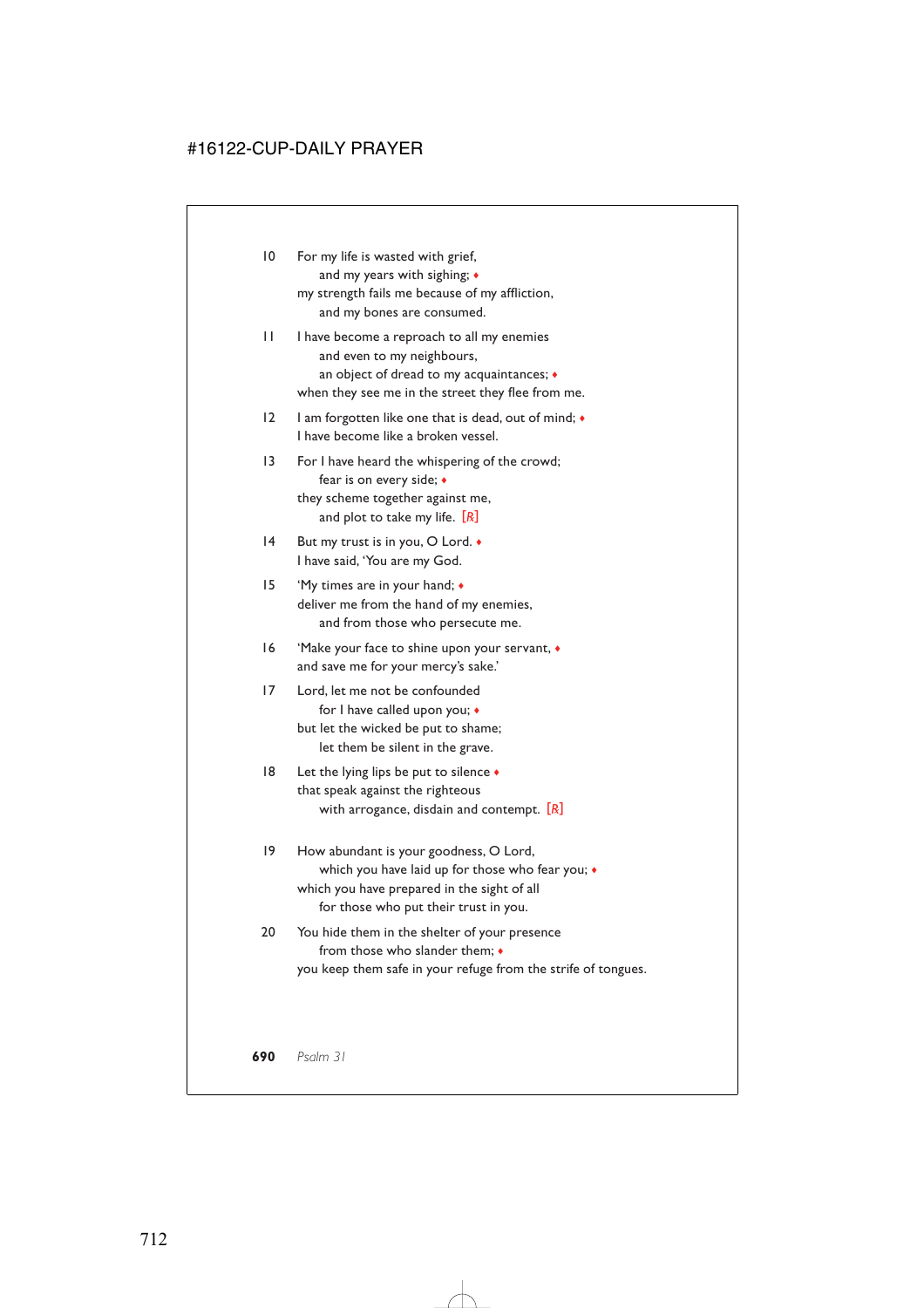- 21 Blessed be the Lord! For he has shown me his steadfast love when I was as a city besieged.
- 22 I had said in my alarm, 'I have been cut off from the sight of your eyes.' ♦ Nevertheless, you heard the voice of my prayer when I cried out to you. [*R*]
- 23 Love the Lord, all you his servants;  $\triangleleft$ for the Lord protects the faithful, but repays to the full the proud.
- 24 Be strong and let your heart take courage,  $\bullet$ all you who wait in hope for the Lord.
	- *Refrain: Into your hands I commend my spirit.*

*Lord Jesus Christ, when scorn and shame besiege us and hope is veiled in grief, hold us in your wounded hands and make your face shine on us again, for you are our Lord and God.*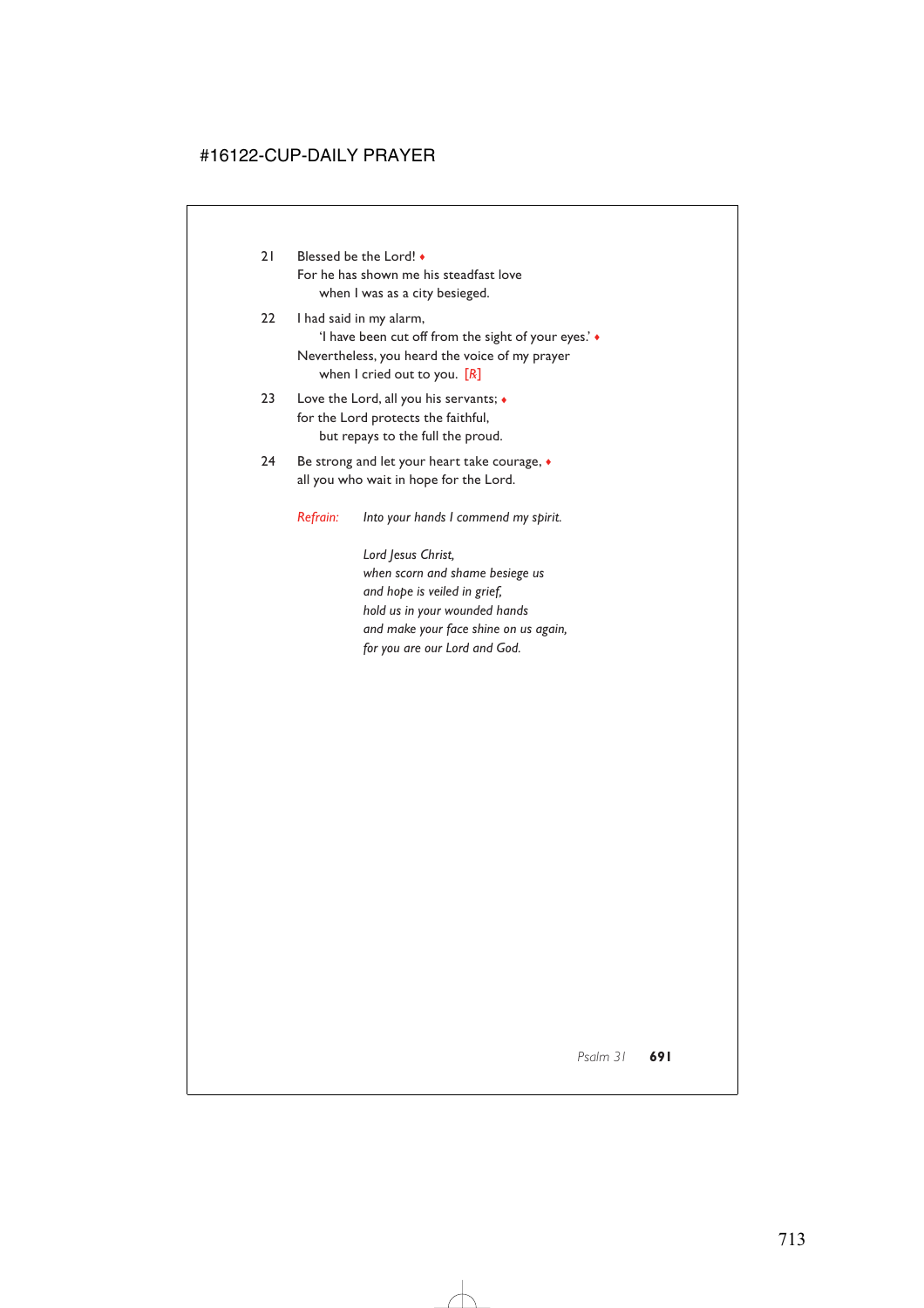*Refrain: Be glad, you righteous, and rejoice in the Lord.*

- 1 Happy the one whose transgression is forgiven, ♦ and whose sin is covered.
- 2 Happy the one to whom the Lord imputes no guilt, ♦ and in whose spirit there is no guile.
- 3 For I held my tongue; ♦ my bones wasted away through my groaning all the day long.
- 4 Your hand was heavy upon me day and night; ♦ my moisture was dried up like the drought in summer. [*R*]
- 5 Then I acknowledged my sin to you  $\bullet$ and my iniquity I did not hide.
- 6 I said, 'I will confess my transgressions to the Lord,' ♦ and you forgave the guilt of my sin.
- 7 Therefore let all the faithful make their prayers to you in time of trouble; ♦ in the great water flood, it shall not reach them.
- 8 You are a place for me to hide in; you preserve me from trouble; ♦ you surround me with songs of deliverance. [*R*]
- 9 'I will instruct you and teach you in the way that you should go; ♦ I will guide you with my eye.
- 10 'Be not like horse and mule which have no understanding;  $\bullet$ whose mouths must be held with bit and bridle, or else they will not stay near you.'
- 11 Great tribulations remain for the wicked, ♦ but mercy embraces those who trust in the Lord.
- 12 Be glad, you righteous, and rejoice in the Lord;  $\bullet$ shout for joy, all who are true of heart.

*Refrain: Be glad, you righteous, and rejoice in the Lord.*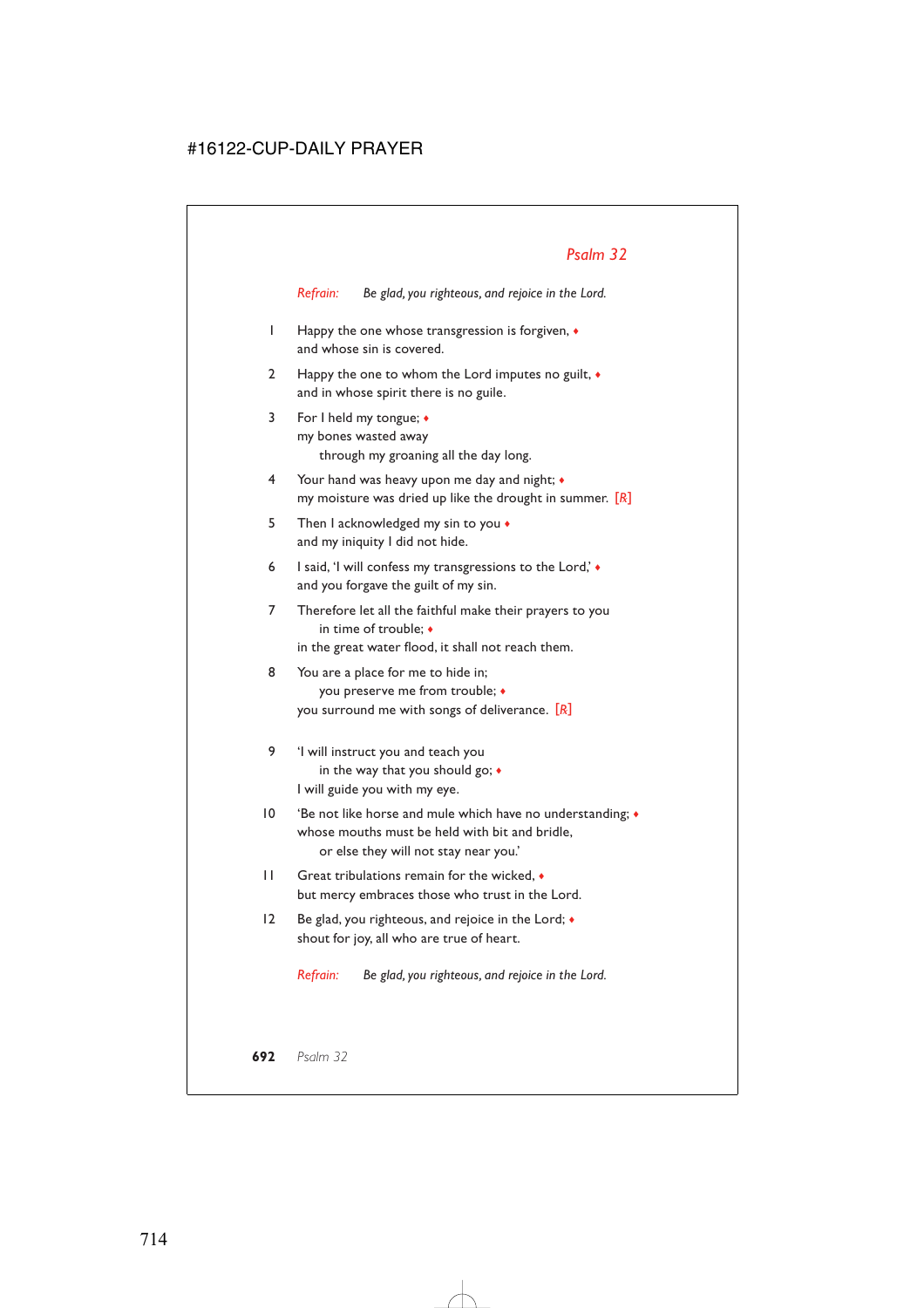*Give us honest hearts, O God, and send your kindly Spirit to help us confess our sins and bring us the peace of your forgiveness; in Jesus Christ our Lord.*

### *Psalm 33*

*Refrain: The earth is full of the loving-kindness of the Lord.*

- 1 Rejoice in the Lord, O you righteous, ♦ for it is good for the just to sing praises.
- 2 Praise the Lord with the lyre;  $\triangleleft$ on the ten-stringed harp sing his praise.
- 3 Sing for him a new song; ♦ play skilfully, with shouts of praise.
- 4 For the word of the Lord is true ♦ and all his works are sure.
- 5 He loves righteousness and justice; ♦ the earth is full of the loving-kindness of the Lord. [*R*]
- 6 By the word of the Lord were the heavens made  $\bullet$ and all their host by the breath of his mouth.
- 7 He gathers up the waters of the sea as in a waterskin  $\bullet$ and lays up the deep in his treasury.
- 8 Let all the earth fear the Lord;  $\bullet$ stand in awe of him, all who dwell in the world.
- 9 For he spoke, and it was done; ♦ he commanded, and it stood fast. [*R*]
- 10 The Lord brings the counsel of the nations to naught; ♦ he frustrates the designs of the peoples.
- 11 But the counsel of the Lord shall endure for ever ♦ and the designs of his heart from generation to generation.
- 12 Happy the nation whose God is the Lord  $\bullet$ and the people he has chosen for his own. [*R*]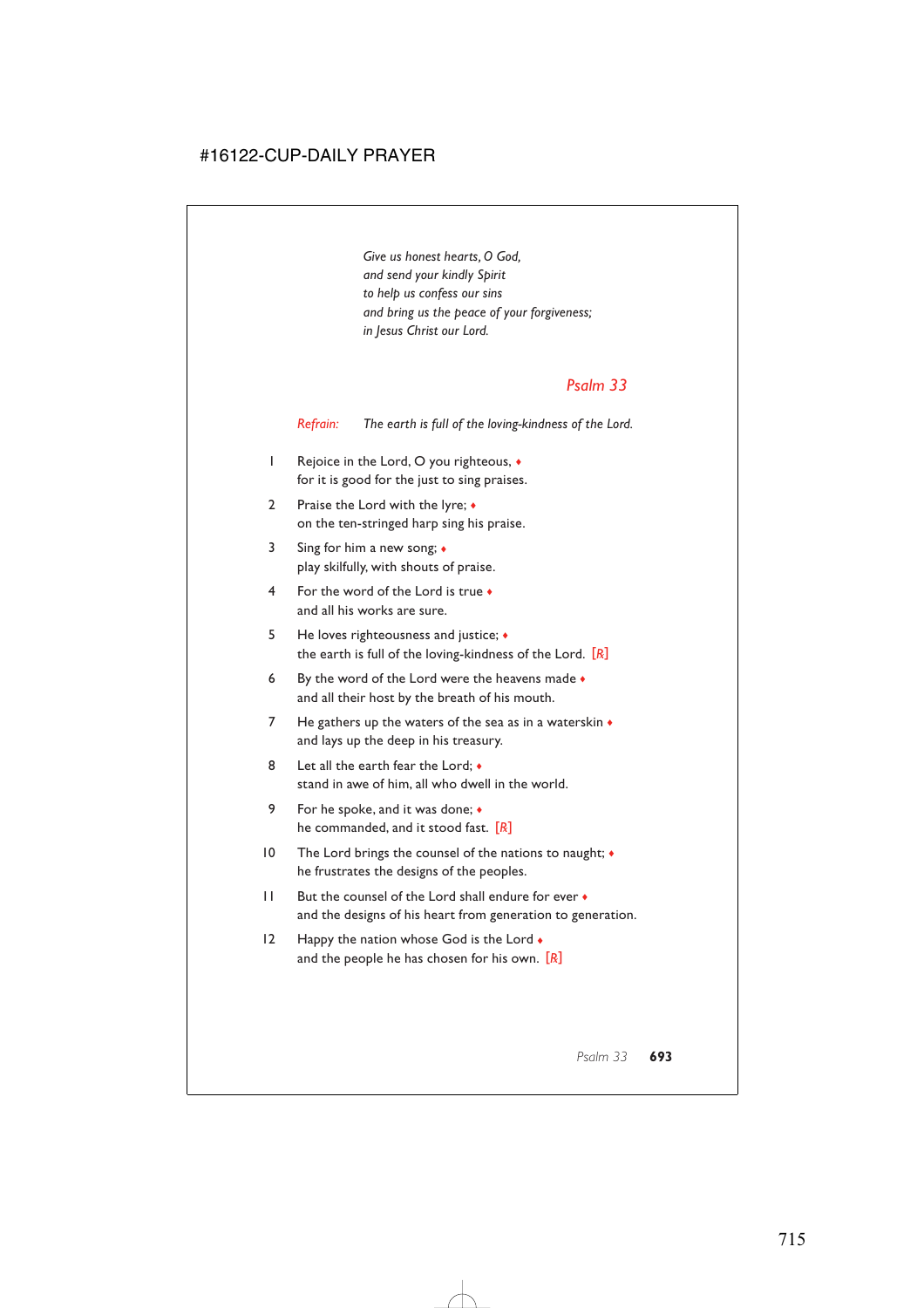- 13 The Lord looks down from heaven ♦ and beholds all the children of earth.
- 14 From where he sits enthroned he turns his gaze  $\bullet$ on all who dwell on the earth.
- 15 He fashions all the hearts of them ♦ and understands all their works.
- 16 No king is saved by the might of his host;  $\triangleleft$ no warrior delivered by his great strength.
- 17 A horse is a vain hope for deliverance; ♦ for all its strength it cannot save. [*R*]
- 18 Behold, the eye of the Lord is upon those who fear him, ♦ on those who wait in hope for his steadfast love,
- 19 To deliver their soul from death ♦ and to feed them in time of famine.
- 20 Our soul waits longingly for the Lord;  $\bullet$ he is our help and our shield.
- 21 Indeed, our heart rejoices in him;  $\triangleleft$ in his holy name have we put our trust.
- 22 Let your loving-kindness, O Lord, be upon us,  $\bullet$ as we have set our hope on you.

*Refrain: The earth is full of the loving-kindness of the Lord.*

*Feed your people, Lord, with your holy word and free us from the emptiness of our wrongful desires, that we may sing the new song of salvation through Jesus Christ our Lord.*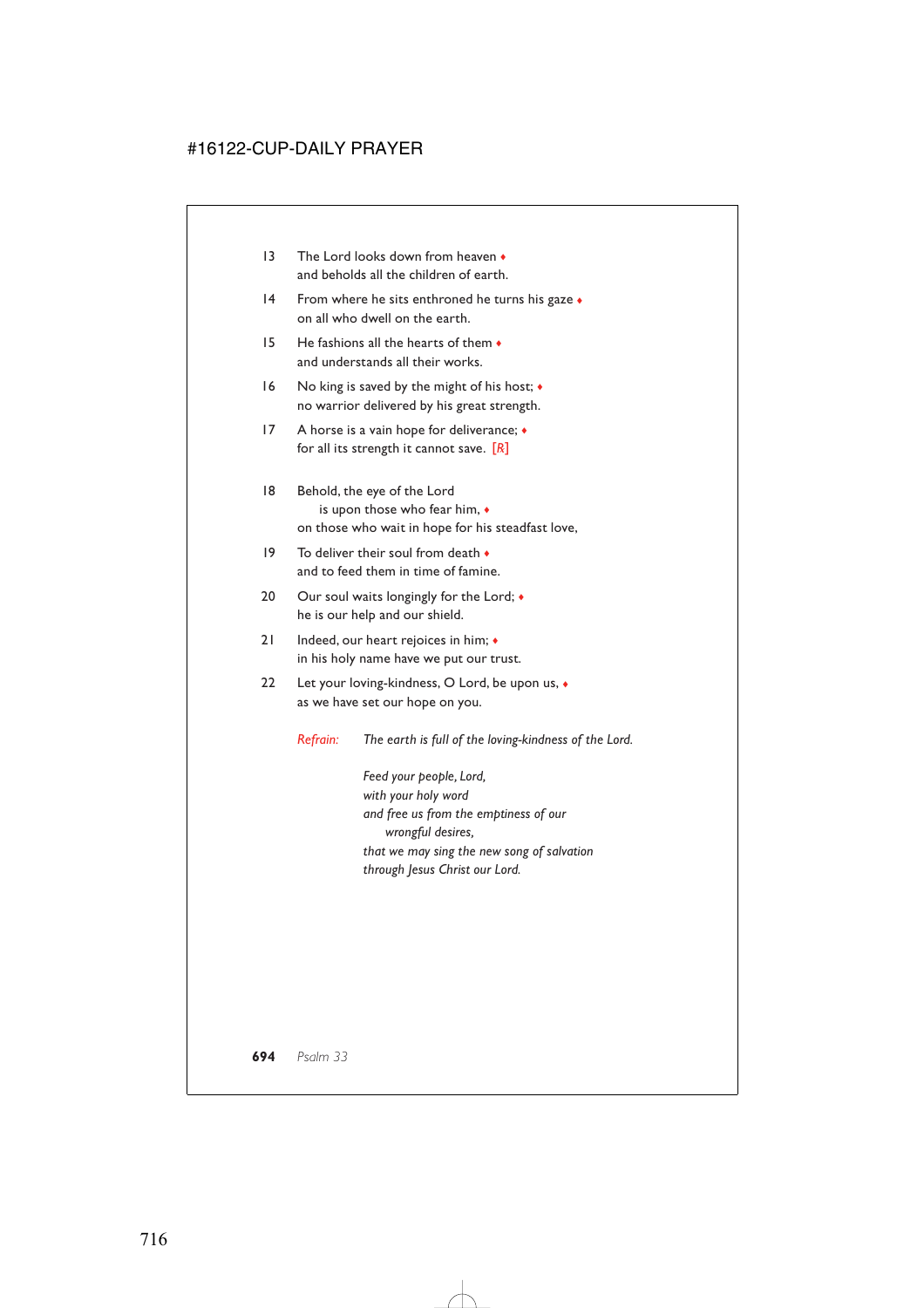*Refrain: O taste and see that the Lord is gracious.*

- 1 I will bless the Lord at all times; ♦ his praise shall ever be in my mouth.
- 2 My soul shall glory in the Lord;  $\bullet$ let the humble hear and be glad.
- 3 O magnify the Lord with me;  $\bullet$ let us exalt his name together.
- 4 I sought the Lord and he answered me ♦ and delivered me from all my fears.
- 5 Look upon him and be radiant  $\bullet$ and your faces shall not be ashamed. [*R*]
- 6 This poor soul cried, and the Lord heard me  $\bullet$ and saved me from all my troubles.
- 7 The angel of the Lord encamps around those who fear him  $\bullet$ and delivers them.
- 8 O taste and see that the Lord is gracious;  $\bullet$ blessed is the one who trusts in him.
- 9 Fear the Lord, all you his holy ones, ♦ for those who fear him lack nothing.
- 10 Lions may lack and suffer hunger,  $\bullet$ but those who seek the Lord lack nothing that is good. [*R*]
- 11 Come, my children, and listen to me; ♦ I will teach you the fear of the Lord.
- 12 Who is there who delights in life  $\bullet$ and longs for days to enjoy good things?
- 13 Keep your tongue from evil  $\bullet$ and your lips from lying words.
- 14 Turn from evil and do good;  $\triangleleft$ seek peace and pursue it. [*R*]
- 15 The eyes of the Lord are upon the righteous ♦ and his ears are open to their cry.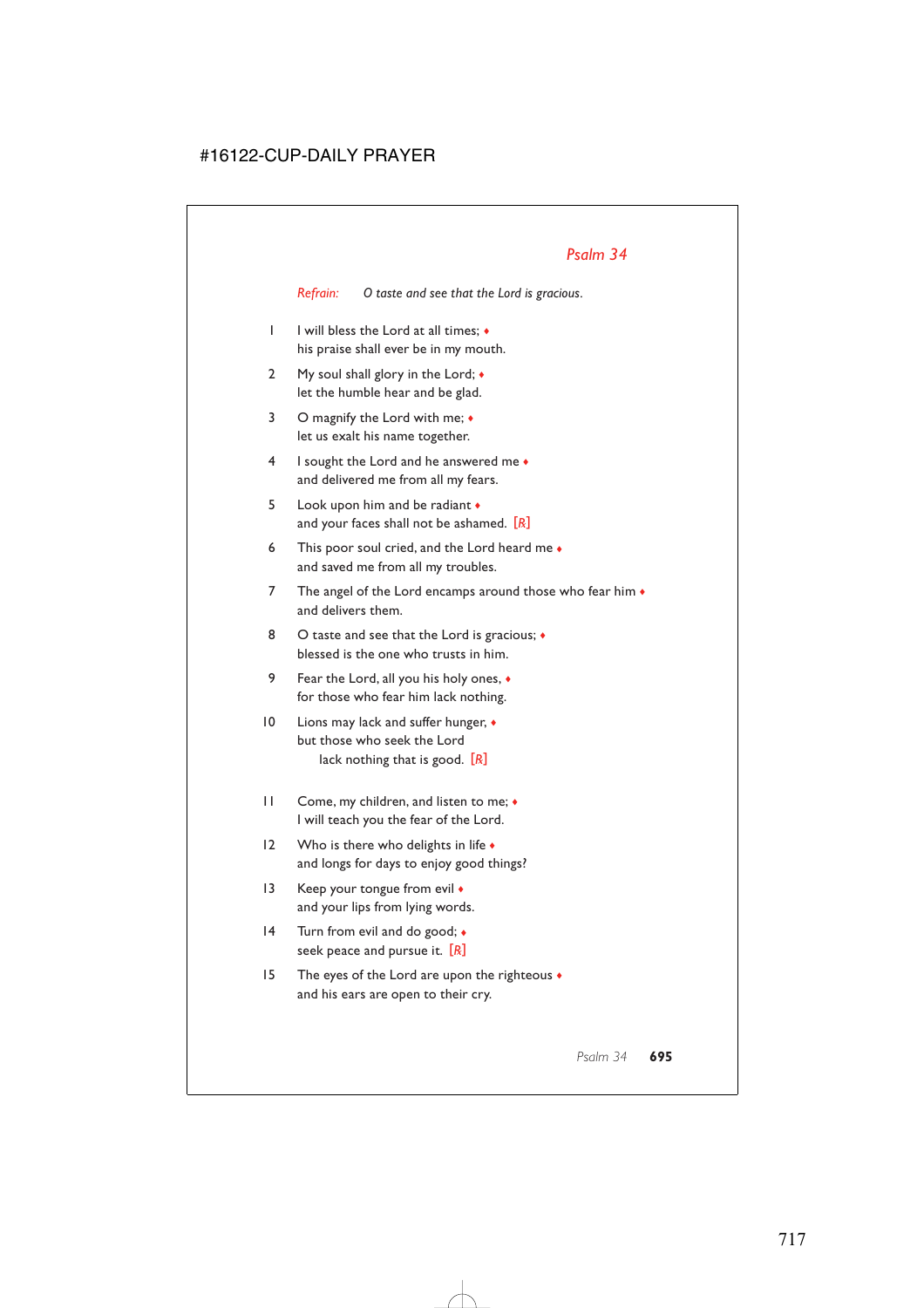- 16 The face of the Lord is against those who do evil, ♦ to root out the remembrance of them from the earth.
- 17 The righteous cry and the Lord hears them  $\bullet$ and delivers them out of all their troubles.
- 18 The Lord is near to the brokenhearted  $\bullet$ and will save those who are crushed in spirit. [*R*]
- 19 Many are the troubles of the righteous;  $\triangleleft$ from them all will the Lord deliver them.
- 20 He keeps all their bones, ♦ so that not one of them is broken.
- 21 But evil shall slay the wicked  $\bullet$ and those who hate the righteous will be condemned.
- 22 The Lord ransoms the life of his servants  $\bullet$ and will condemn none who seek refuge in him.

*Refrain: O taste and see that the Lord is gracious.*

*Send your holy angels to watch over us, O God, that on our lips will be found your truth and in our hearts your love; so we may ever taste your goodness in the land of the living; through Jesus Christ our Lord.*

### *Psalm 35*

*Refrain: Give me justice, O Lord my God, according to your righteousness.*

- 1 Contend, O Lord, with those that contend with me;  $\bullet$ fight against those that fight against me.
- 2 Take up shield and buckler ◆ and rise up to help me.
- 3 Draw the spear and bar the way against those who pursue me; ♦ say to my soul, 'I am your salvation.'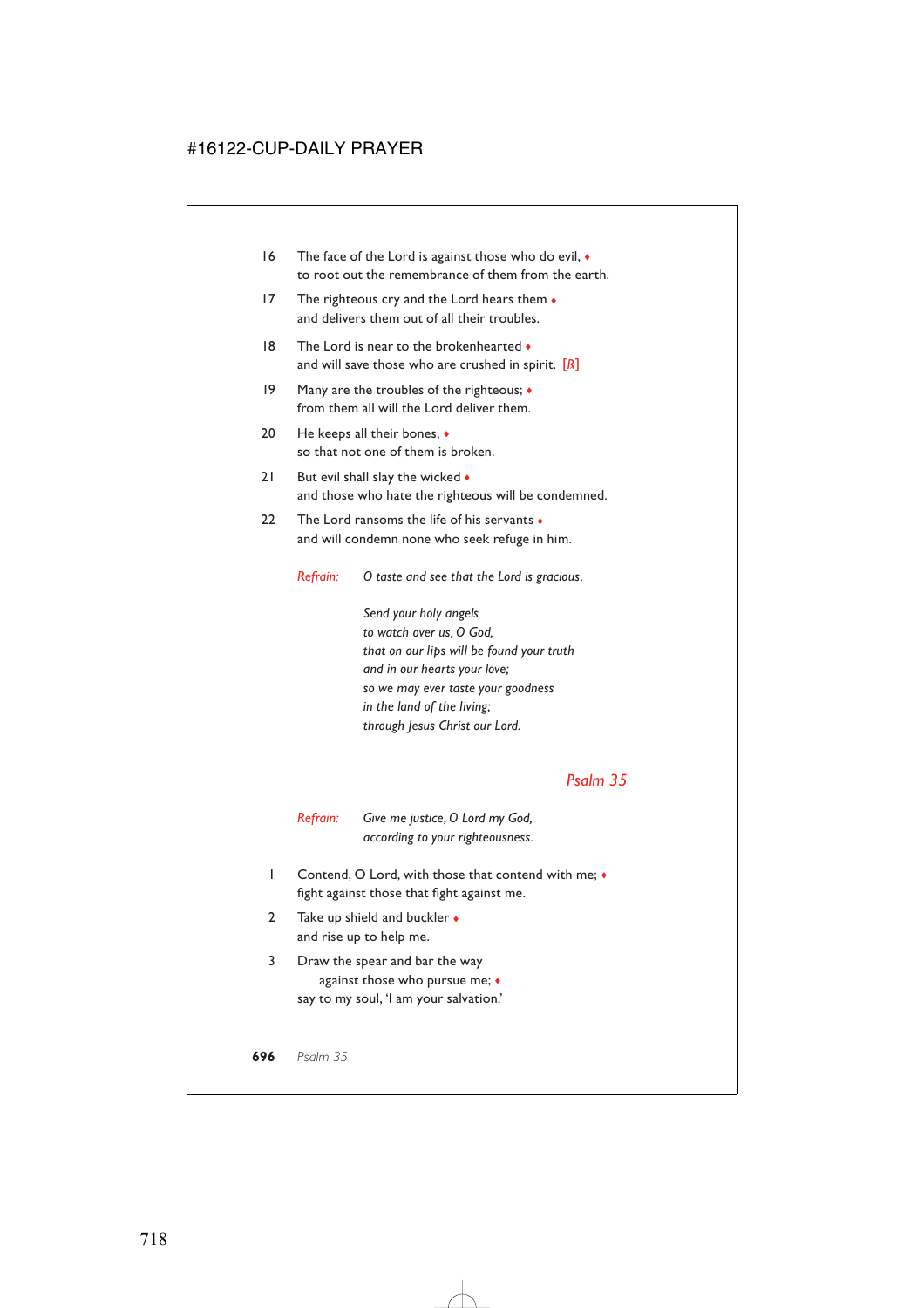- 4 Let those who seek after my life be shamed and disgraced; ♦ let those who plot my ruin fall back and be put to confusion.
- 5 Let them be as chaff before the wind, ♦ with the angel of the Lord thrusting them down.
- 6 Let their way be dark and slippery,  $\bullet$ with the angel of the Lord pursuing them. [*R*]
- 7 For they have secretly spread a net for me without a cause;  $\bullet$ without any cause they have dug a pit for my soul.
- 8 Let ruin come upon them unawares;  $\bullet$ let them be caught in the net they laid; let them fall in it to their destruction.
- 9 Then will my soul be joyful in the Lord  $\bullet$ and glory in his salvation.
- 10 My very bones will say, 'Lord, who is like you? ♦ You deliver the poor from those that are too strong for them, the poor and needy from those who would despoil them.' [*R*]
- 11 False witnesses rose up against me; ♦ they charged me with things I knew not.
- 12 They rewarded me evil for good,  $\bullet$ to the desolation of my soul.
- 13 But as for me, when they were sick I put on sackcloth  $\bullet$ and humbled myself with fasting;
- 14 When my prayer returned empty to my bosom, ♦ it was as though I grieved for my friend or brother;
- 15 I behaved as one who mourns for his mother, ♦ bowed down and brought very low. [*R*]
- 16 But when I stumbled, they gathered in delight; they gathered together against me; ♦
	- as if they were strangers I did not know they tore at me without ceasing.
- 17 When I fell they mocked me;  $\bullet$ they gnashed at me with their teeth.
- 18 O Lord, how long will you look on?  $\bullet$ Rescue my soul from their ravages, and my poor life from the young lions.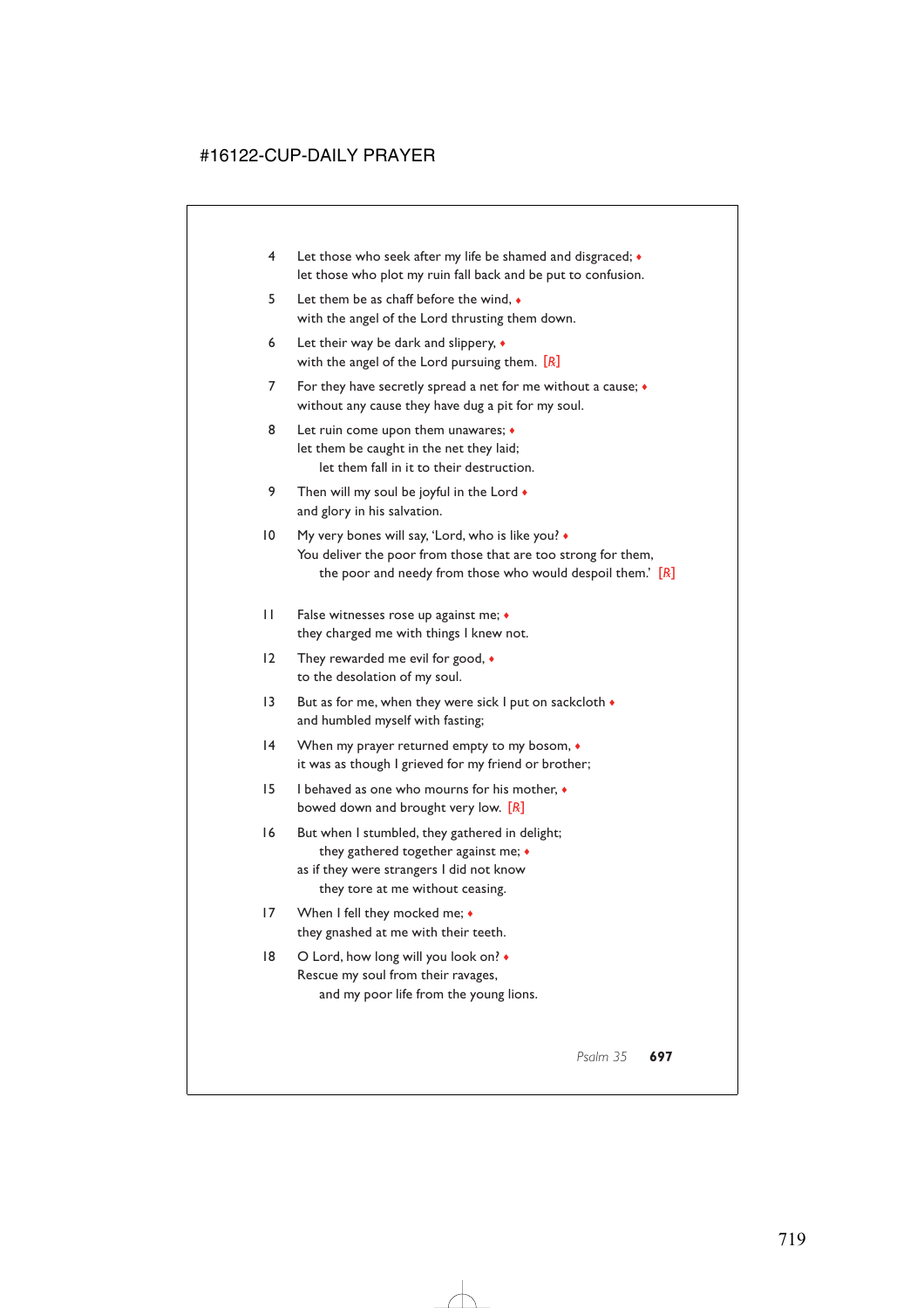| 19 | I will give you thanks in the great congregation; $\triangleleft$<br>I will praise you in the mighty throng. [R]                               |                                                                                                                                                             |  |  |
|----|------------------------------------------------------------------------------------------------------------------------------------------------|-------------------------------------------------------------------------------------------------------------------------------------------------------------|--|--|
| 20 | Do not let my treacherous foes rejoice over me, $\bullet$<br>or those who hate me without a cause<br>mock me with their glances.               |                                                                                                                                                             |  |  |
| 21 | For they do not speak of peace, •<br>but invent deceitful schemes against those<br>that are quiet in the land.                                 |                                                                                                                                                             |  |  |
| 22 | They opened wide their mouths and derided me, saying •<br>'We have seen it with our very eyes.'                                                |                                                                                                                                                             |  |  |
| 23 | This you have seen, O Lord; do not keep silent; •<br>go not far from me, O Lord.                                                               |                                                                                                                                                             |  |  |
| 24 | Awake, arise, to my cause, $\bullet$<br>to my defence, my God and my Lord!                                                                     |                                                                                                                                                             |  |  |
| 25 | Give me justice, O Lord my God,<br>according to your righteousness; •<br>let them not triumph over me. $[R]$                                   |                                                                                                                                                             |  |  |
| 26 | Let them not say to themselves,<br>'Our heart's desire!' •<br>Let them not say, 'We have swallowed him up.'                                    |                                                                                                                                                             |  |  |
| 27 | Let all who rejoice at my trouble be put to shame and confusion; •<br>let those who boast against me<br>be clothed with shame and dishonour.   |                                                                                                                                                             |  |  |
| 28 | Let those who favour my cause rejoice and be glad; •<br>let them say always,<br>'Great is the Lord, who delights in his servant's well-being.' |                                                                                                                                                             |  |  |
| 29 | So shall my tongue be talking of your righteousness •<br>and of your praise all the day long.                                                  |                                                                                                                                                             |  |  |
|    | Refrain:                                                                                                                                       | Give me justice, O Lord my God,<br>according to your righteousness.                                                                                         |  |  |
|    |                                                                                                                                                | Free us, righteous God, from all oppression,<br>and bring justice to the nations,<br>that all the world may know you<br>as King of kings and Lord of lords, |  |  |

*now and for ever.*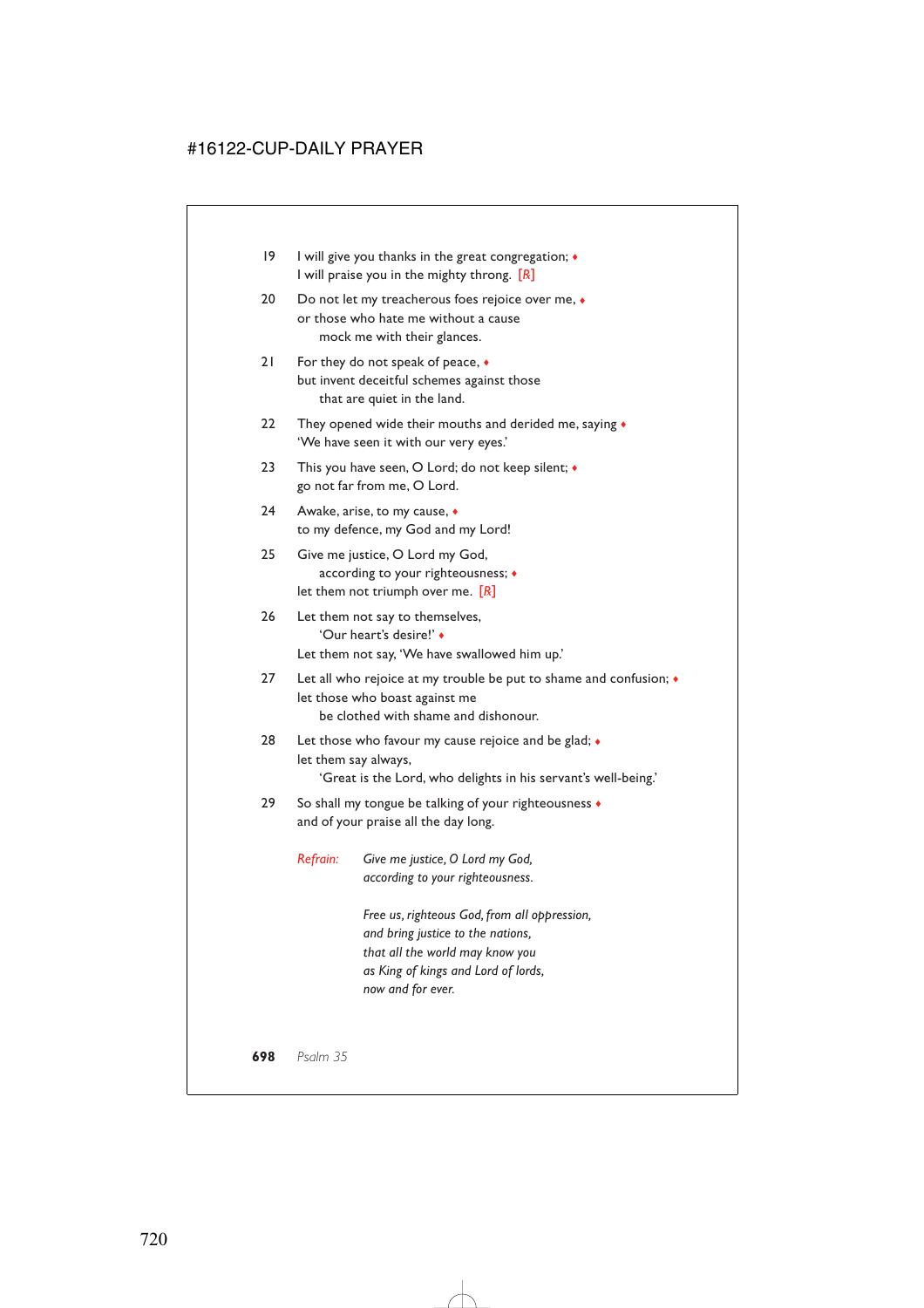*Refrain: With you, O God, is the well of life.*

- 1 Sin whispers to the wicked, in the depths of their heart; ♦ there is no fear of God before their eyes.
- 2 They flatter themselves in their own eyes  $\bullet$ that their abominable sin will not be found out.
- 3 The words of their mouth are unrighteous and full of deceit;  $\bullet$ they have ceased to act wisely and to do good.
- 4 They think out mischief upon their beds and have set themselves in no good way;  $\triangleleft$ nor do they abhor that which is evil. [*R*]
- 5 Your love, O Lord, reaches to the heavens ♦ and your faithfulness to the clouds.
- 6 Your righteousness stands like the strong mountains, your justice like the great deep; ♦ you, Lord, shall save both man and beast.
- 7 How precious is your loving mercy, O God! All mortal flesh shall take refuge under the shadow of your wings.
- 8 They shall be satisfied with the abundance of your house;  $\triangleleft$ they shall drink from the river of your delights.
- 9 For with you is the well of life  $\bullet$ and in your light shall we see light. [*R*]
- 10 O continue your loving-kindness to those who know you  $\bullet$ and your righteousness to those who are true of heart.
- 11 Let not the foot of pride come against me, ♦ nor the hand of the ungodly thrust me away.
- 12 There are they fallen, all who work wickedness. ♦ They are cast down and shall not be able to stand.

*Refrain: With you, O God, is the well of life.*

*O God, the well of life, make us bright with wisdom, that we may be lightened with the knowledge of your glory in the face of Jesus Christ our Lord.*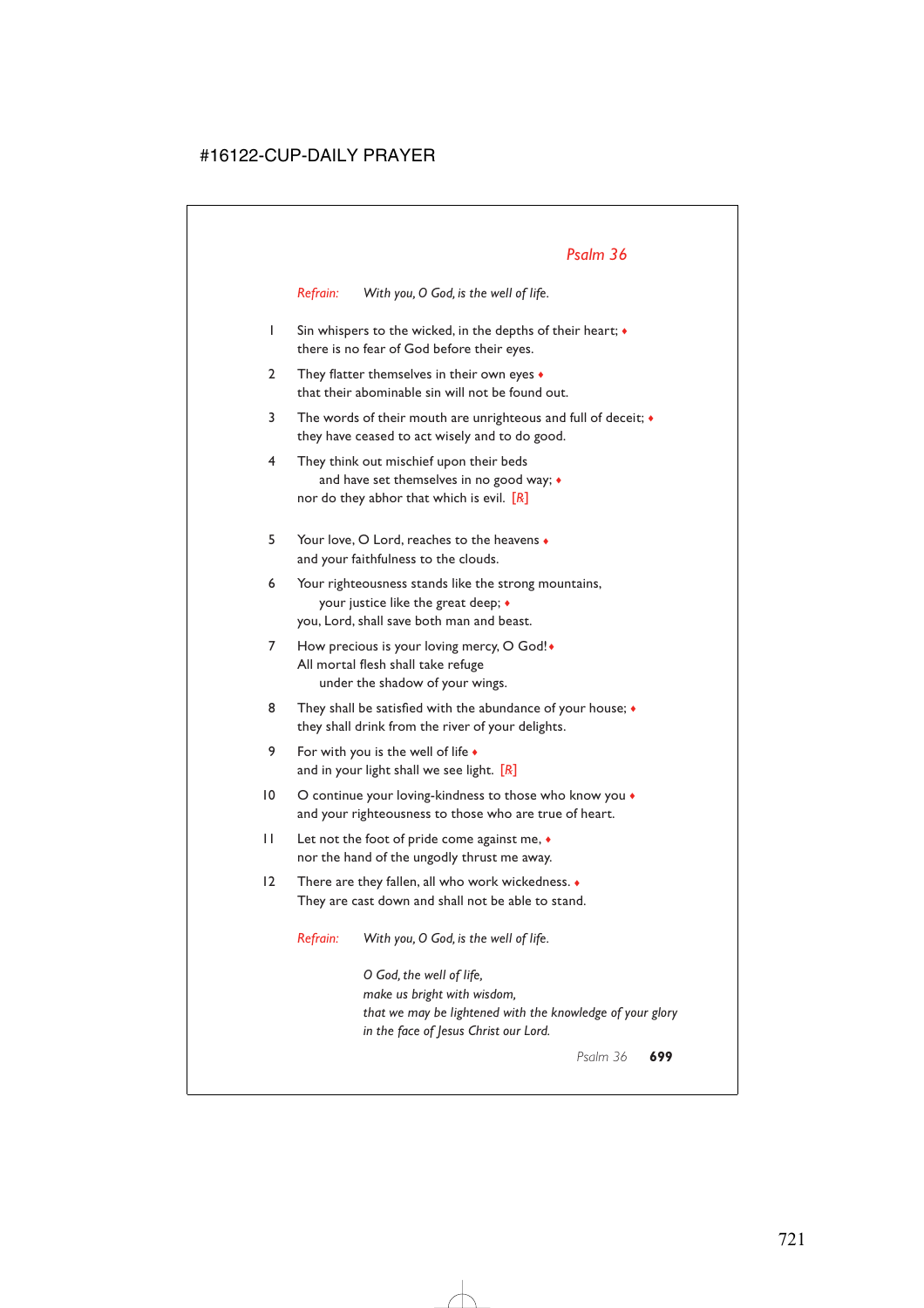*Refrain: The salvation of the righteous comes from the Lord.*

- 1 Fret not because of evildoers; ♦ be not jealous of those who do wrong.
- 2 For they shall soon wither like grass  $\bullet$ and like the green herb fade away.
- 3 Trust in the Lord and be doing good; ♦ dwell in the land and be nourished with truth.
- 4 Let your delight be in the Lord  $\bullet$ and he will give you your heart's desire.
- 5 Commit your way to the Lord and put your trust in him, ♦ and he will bring it to pass.
- 6 He will make your righteousness as clear as the light  $\bullet$ and your just dealing as the noonday. [*R*]
- 7 Be still before the Lord and wait for him;  $\bullet$ do not fret over those that prosper as they follow their evil schemes.
- 8 Refrain from anger and abandon wrath;  $\bullet$ do not fret, lest you be moved to do evil.
- 9 For evildoers shall be cut off.  $\bullet$ but those who wait upon the Lord shall possess the land.
- 10 Yet a little while and the wicked shall be no more; ♦ you will search for their place and find them gone.
- 11 But the lowly shall possess the land  $\bullet$ and shall delight in abundance of peace. [*R*]
- 12 The wicked plot against the righteous ♦ and gnash at them with their teeth.
- 13 The Lord shall laugh at the wicked, ♦ for he sees that their day is coming.
- 14 The wicked draw their sword and bend their bow to strike down the poor and needy, ♦ to slaughter those who walk in truth.
- 15 Their sword shall go through their own heart ♦ and their bows shall be broken.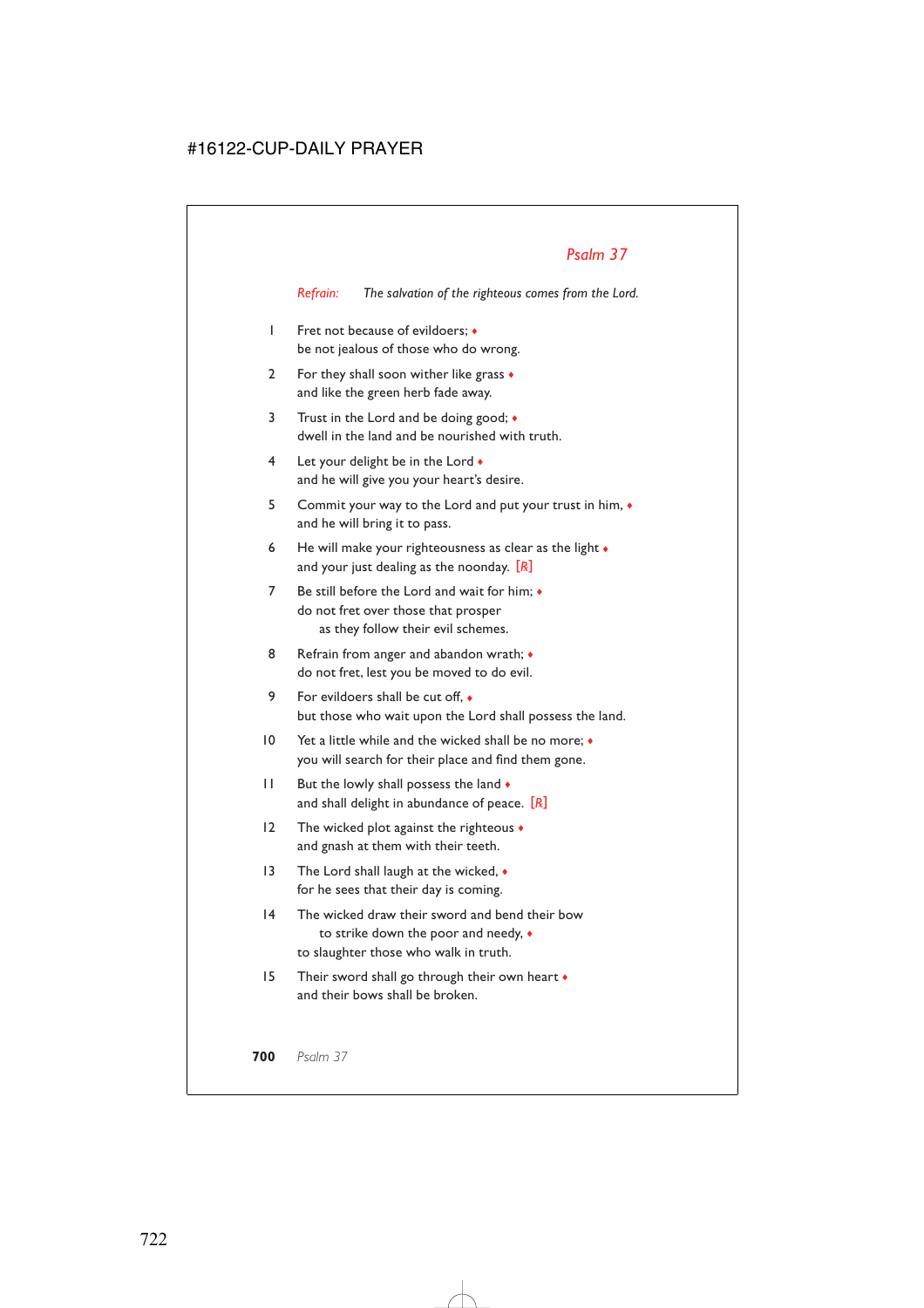- 16 The little that the righteous have  $\bullet$ is better than great riches of the wicked.
- 17 For the arms of the wicked shall be broken, ♦ but the Lord upholds the righteous. [*R*]
- 18 The Lord knows the days of the godly,  $\bullet$ and their inheritance shall stand for ever.
- 19 They shall not be put to shame in the perilous time, ♦ and in days of famine they shall have enough.
- 20 But the wicked shall perish; like the glory of the meadows the enemies of the Lord shall vanish; ♦ they shall vanish like smoke.
- 21 The wicked borrow and do not repay,  $\bullet$ but the righteous are generous in giving.
- 22 For those who are blest by God shall possess the land,  $\bullet$ but those who are cursed by him shall be rooted out. [*R*]
- 23 When your steps are guided by the Lord  $\bullet$ and you delight in his way,
- 24 Though you stumble, you shall not fall headlong, ♦ for the Lord holds you fast by the hand.
- 25 I have been young and now am old,  $\bullet$ yet never have I seen the righteous forsaken, or their children begging their bread.
- 26 All the day long they are generous in lending,  $\bullet$ and their children also shall be blest. [*R*]
- 27 Depart from evil and do good  $\bullet$ and you shall abide for ever.
- 28 For the Lord loves the thing that is right  $\bullet$ and will not forsake his faithful ones.
- 29 The unjust shall be destroyed for ever,  $\triangleleft$ and the offspring of the wicked shall be rooted out.
- 30 The righteous shall possess the land  $\bullet$ and dwell in it for ever. [*R*]
- 31 The mouth of the righteous utters wisdom, ♦ and their tongue speaks the thing that is right.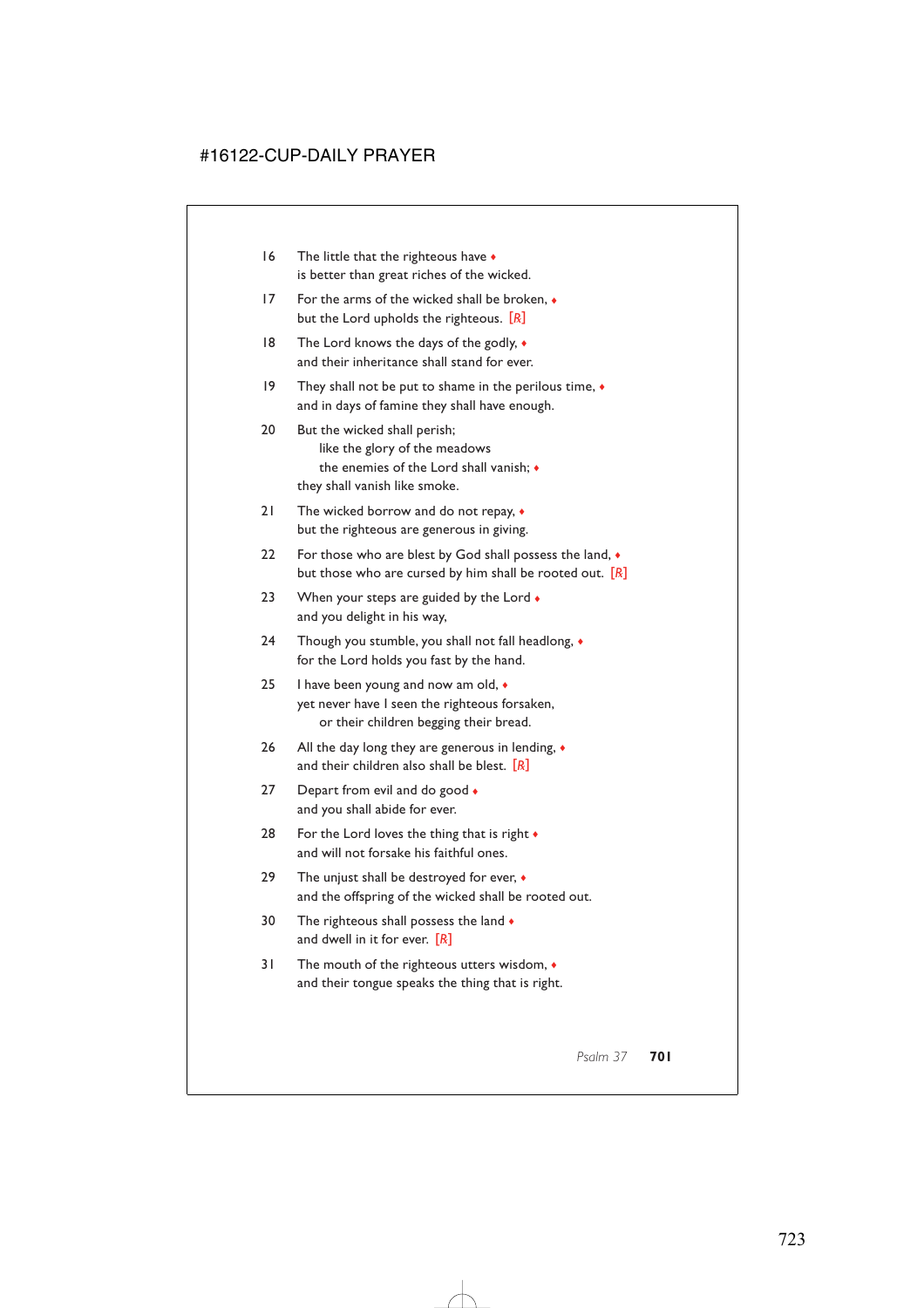- 32 The law of their God is in their heart  $\bullet$ and their footsteps shall not slide.
- 33 The wicked spy on the righteous  $\bullet$ and seek occasion to slay them.
- 34 The Lord will not leave them in their hand, ♦ nor let them be condemned when they are judged. [*R*]
- 35 Wait upon the Lord and keep his way; ♦ he will raise you up to possess the land, and when the wicked are uprooted, you shall see it.
- 36 I myself have seen the wicked in great power ♦ and flourishing like a tree in full leaf.
- 37 I went by and lo, they were gone;  $\triangleleft$ I sought them, but they could nowhere be found.
- 38 Keep innocence and heed the thing that is right, ♦ for that will bring you peace at the last. [*R*]
- 39 But the sinners shall perish together,  $\bullet$ and the posterity of the wicked shall be rooted out.
- 40 The salvation of the righteous comes from the Lord;  $\bullet$ he is their stronghold in the time of trouble.
- 41 The Lord shall stand by them and deliver them;  $\triangleleft$ he shall deliver them from the wicked and shall save them, because they have put their trust in him.

*Refrain: The salvation of the righteous comes from the Lord.*

*Blessed and holy God, ever merciful and forgiving, may we turn from what is evil and do what is good in your sight, for you have saved us by the cross of your Son, our Saviour Jesus Christ.*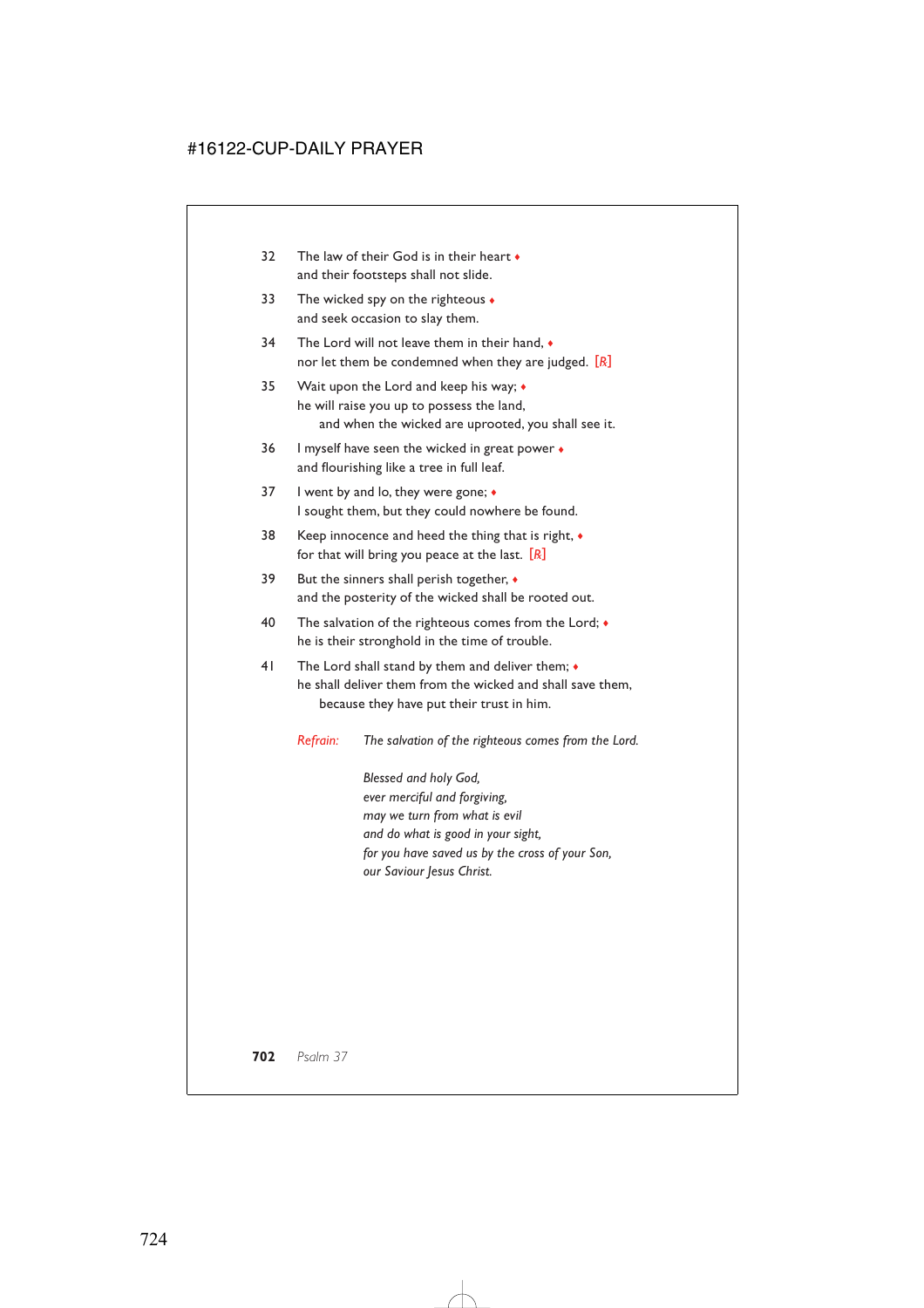*Refrain: Make haste to help me, O Lord of my salvation.*

- 1 Rebuke me not, O Lord, in your anger, ♦ neither chasten me in your heavy displeasure.
- 2 For your arrows have stuck fast in me ♦ and your hand presses hard upon me.
- 3 There is no health in my flesh because of your indignation; ♦ there is no peace in my bones because of my sin.
- 4 For my iniquities have gone over my head; ♦ their weight is a burden too heavy to bear. [*R*]
- 5 My wounds stink and fester ♦ because of my foolishness.
- 6 I am utterly bowed down and brought very low;  $\bullet$ I go about mourning all the day long.
- 7 My loins are filled with searing pain;  $\triangleleft$ there is no health in my flesh.
- 8 I am feeble and utterly crushed;  $\bullet$ I roar aloud because of the disquiet of my heart. [*R*]
- 9 O Lord, you know all my desires  $\bullet$ and my sighing is not hidden from you.
- 10 My heart is pounding, my strength has failed me; ♦ the light of my eyes is gone from me.
- 11 My friends and companions stand apart from my affliction; ♦ my neighbours stand afar off.
- 12 Those who seek after my life lay snares for me;  $\bullet$ and those who would harm me whisper evil and mutter slander all the day long. [*R*]
- 13 But I am like one who is deaf and hears not, ♦ like one that is dumb, who does not open his mouth.
- 14 I have become like one who does not hear ♦ and from whose mouth comes no retort.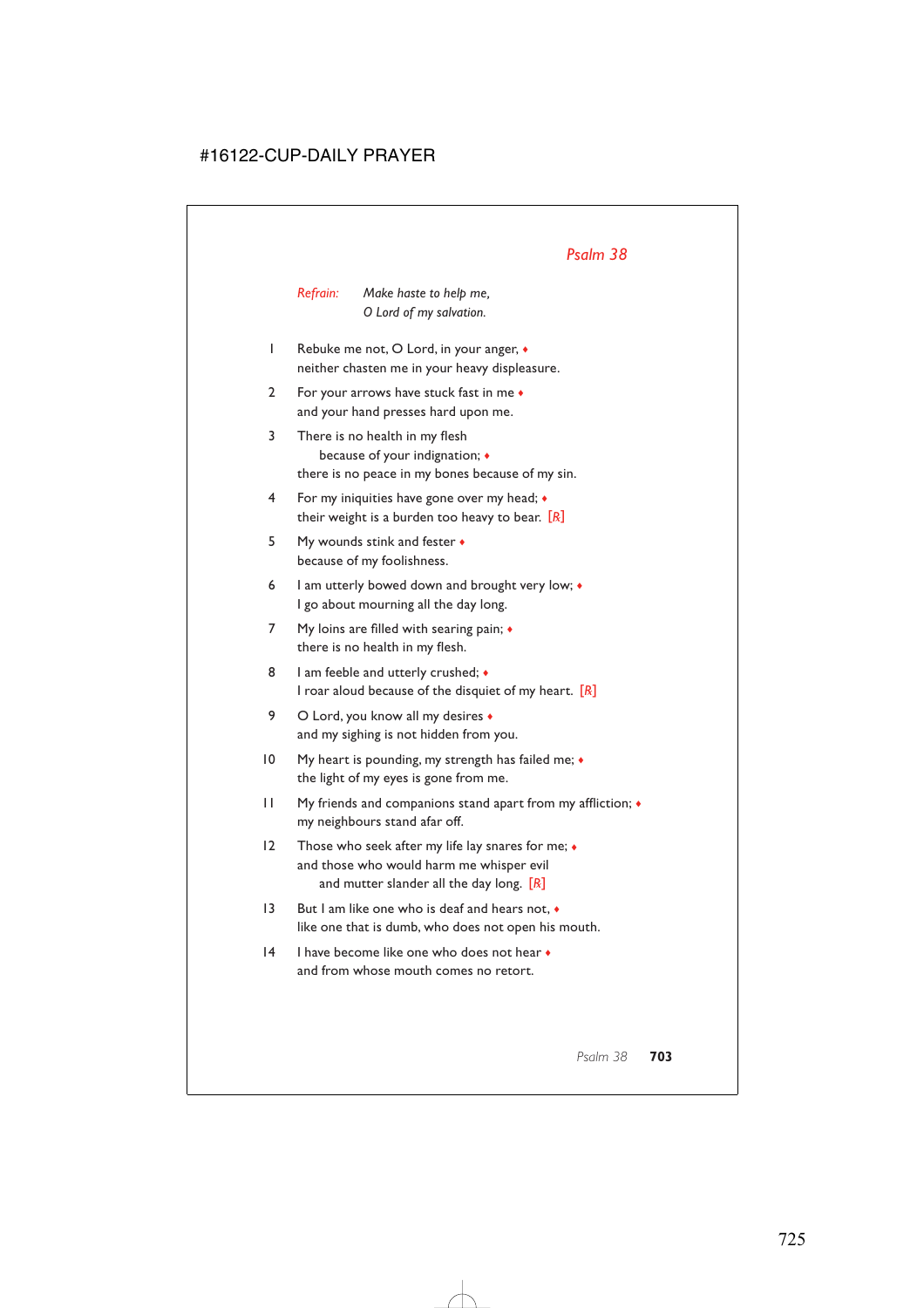- 15 For in you, Lord, have I put my trust; ♦ you will answer me, O Lord my God.
- 16 For I said, 'Let them not triumph over me,  $\bullet$ those who exult over me when my foot slips.' [*R*]
- 17 Truly, I am on the verge of falling  $\bullet$ and my pain is ever with me.
- 18 I will confess my iniquity ♦ and be sorry for my sin.
- 19 Those that are my enemies without any cause are mighty,  $\bullet$ and those who hate me wrongfully are many in number.
- 20 Those who repay evil for good are against me,  $\bullet$ because the good is what I seek.
- 21 Forsake me not, O Lord: ◆ be not far from me, O my God.
- 22 Make haste to help me,  $\bullet$ O Lord of my salvation.
	- *Refrain: Make haste to help me, O Lord of my salvation.*

*Almighty Lord and Saviour, behold with pity the wounds of your people; do not forsake us, sinful as we are, but for the sake of the passion of your Beloved One, Jesus, come quickly to our aid, for his mercy's sake.*

### *Psalm 39*

*Refrain: Lord, let me know my end and the number of my days.*

- 1 I said, 'I will keep watch over my ways, ♦ so that I offend not with my tongue.
- 2 'I will guard my mouth with a muzzle, ♦ while the wicked are in my sight.'
- 3 So I held my tongue and said nothing; ♦ I kept silent but to no avail. [*R*]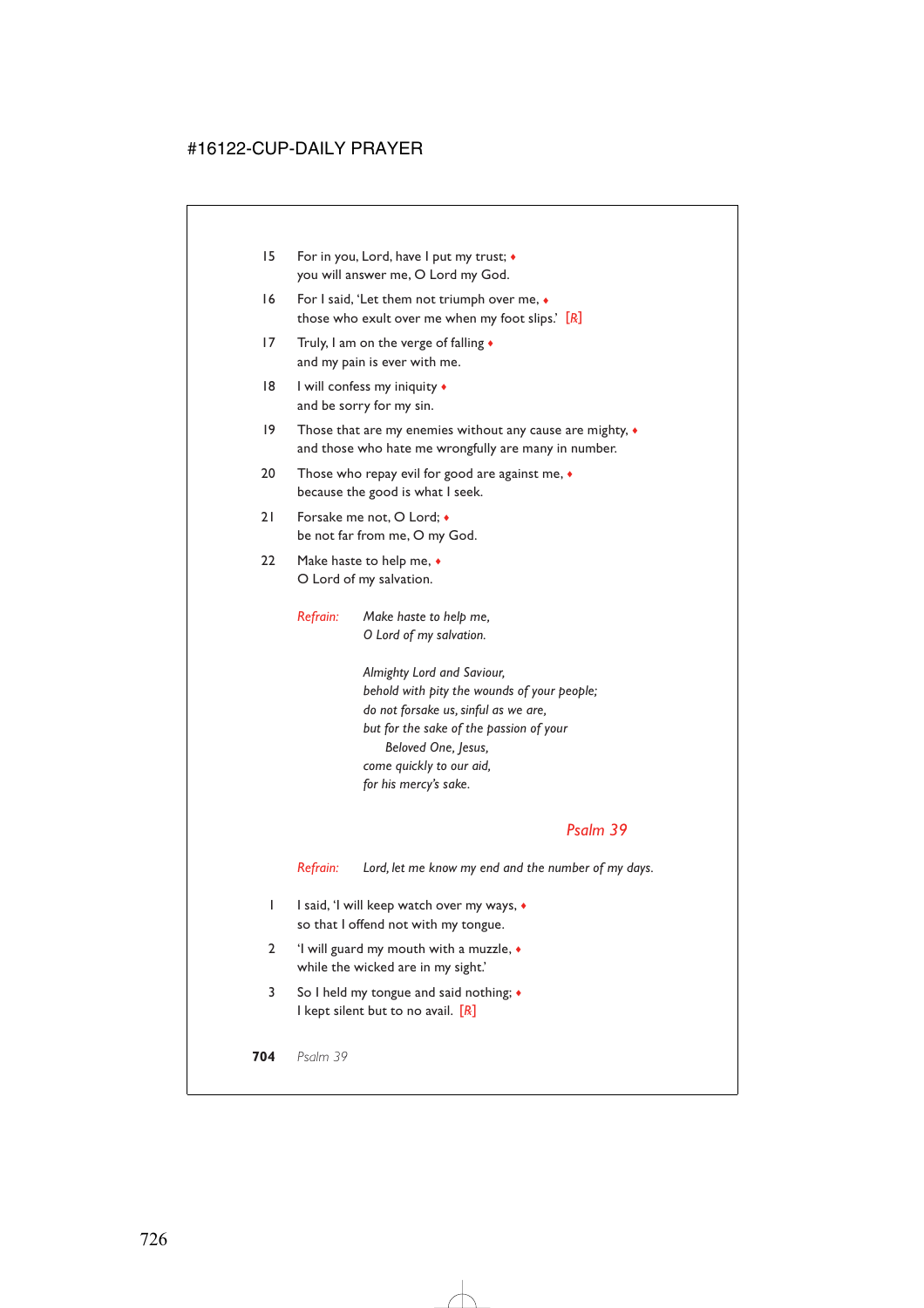- 4 My distress increased, my heart grew hot within me; ♦ while I mused, the fire was kindled and I spoke out with my tongue:
- 5 'Lord, let me know my end and the number of my days, ♦ that I may know how short my time is.
- 6 'You have made my days but a handsbreadth, and my lifetime is as nothing in your sight;  $\triangleleft$ truly, even those who stand upright are but a breath.
- 7 'We walk about like a shadow and in vain we are in turmoil; ♦ we heap up riches and cannot tell who will gather them. [*R*]
- 8 'And now, what is my hope?  $\bullet$ Truly my hope is even in you.
- 9 'Deliver me from all my transgressions ♦ and do not make me the taunt of the fool.'
- 10 I fell silent and did not open my mouth, ♦ for surely it was your doing.
- 11 Take away your plague from me;  $\bullet$ I am consumed by the blows of your hand.
- 12 With rebukes for sin you punish us; like a moth you consume our beauty; ♦ truly, everyone is but a breath. [*R*]
- 13 Hear my prayer, O Lord, and give ear to my cry;  $\bullet$ hold not your peace at my tears.
- 14 For I am but a stranger with you,  $\bullet$ a wayfarer, as all my forebears were.
- 15 Turn your gaze from me, that I may be glad again, ♦ before I go my way and am no more.

*Refrain: Lord, let me know my end and the number of my days.*

*O Christ, Son of the living God, help us when we are too cast down to pray, and grant that we may trust you all our days, for you are with us in our living and our dying, Jesus, Lord and God.*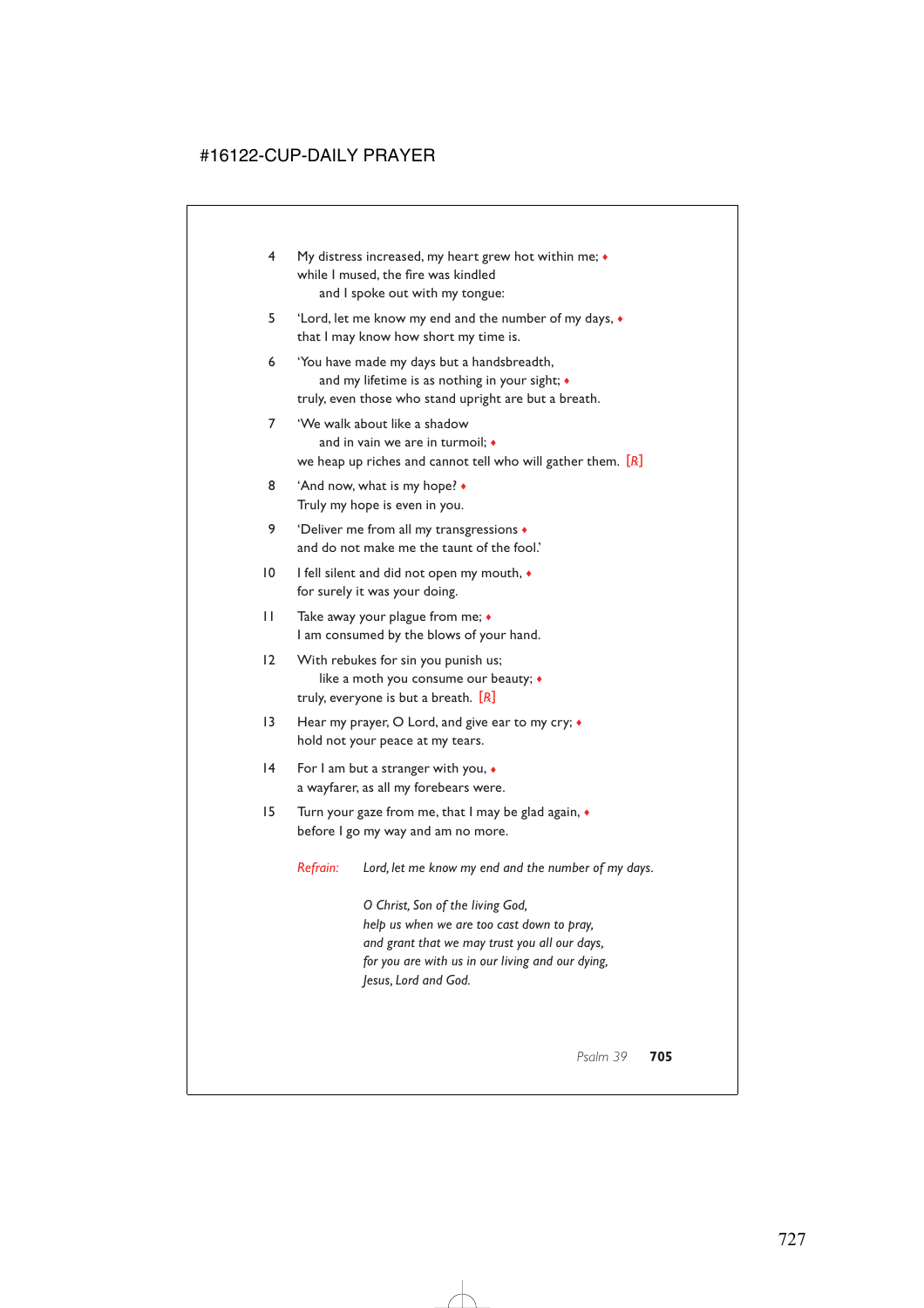*Refrain: Great are the wonders you have done, O Lord my God.*

- 1 I waited patiently for the Lord;  $\bullet$ he inclined to me and heard my cry.
- 2 He brought me out of the roaring pit, out of the mire and clay; ♦ he set my feet upon a rock and made my footing sure.
- 3 He has put a new song in my mouth, a song of praise to our God; ♦ many shall see and fear and put their trust in the Lord.
- 4 Blessed is the one who trusts in the Lord, ♦ who does not turn to the proud that follow a lie.
- 5 Great are the wonders you have done, O Lord my God. How great your designs for us! ♦ There is none that can be compared with you.
- 6 If I were to proclaim them and tell of them  $\bullet$ they would be more than I am able to express. [*R*]
- 7 Sacrifice and offering you do not desire  $\bullet$ but my ears you have opened;
- 8 Burnt offering and sacrifice for sin you have not required;  $\bullet$ then said I: 'Lo, I come.
- 9 'In the scroll of the book it is written of me that I should do your will, O my God; ♦ I delight to do it: your law is within my heart.'
- 10 I have declared your righteousness in the great congregation;  $\bullet$ behold, I did not restrain my lips, and that, O Lord, you know.
- 11 Your righteousness I have not hidden in my heart; I have spoken of your faithfulness and your salvation; ♦ I have not concealed your loving-kindness and truth from the great congregation. [*R*]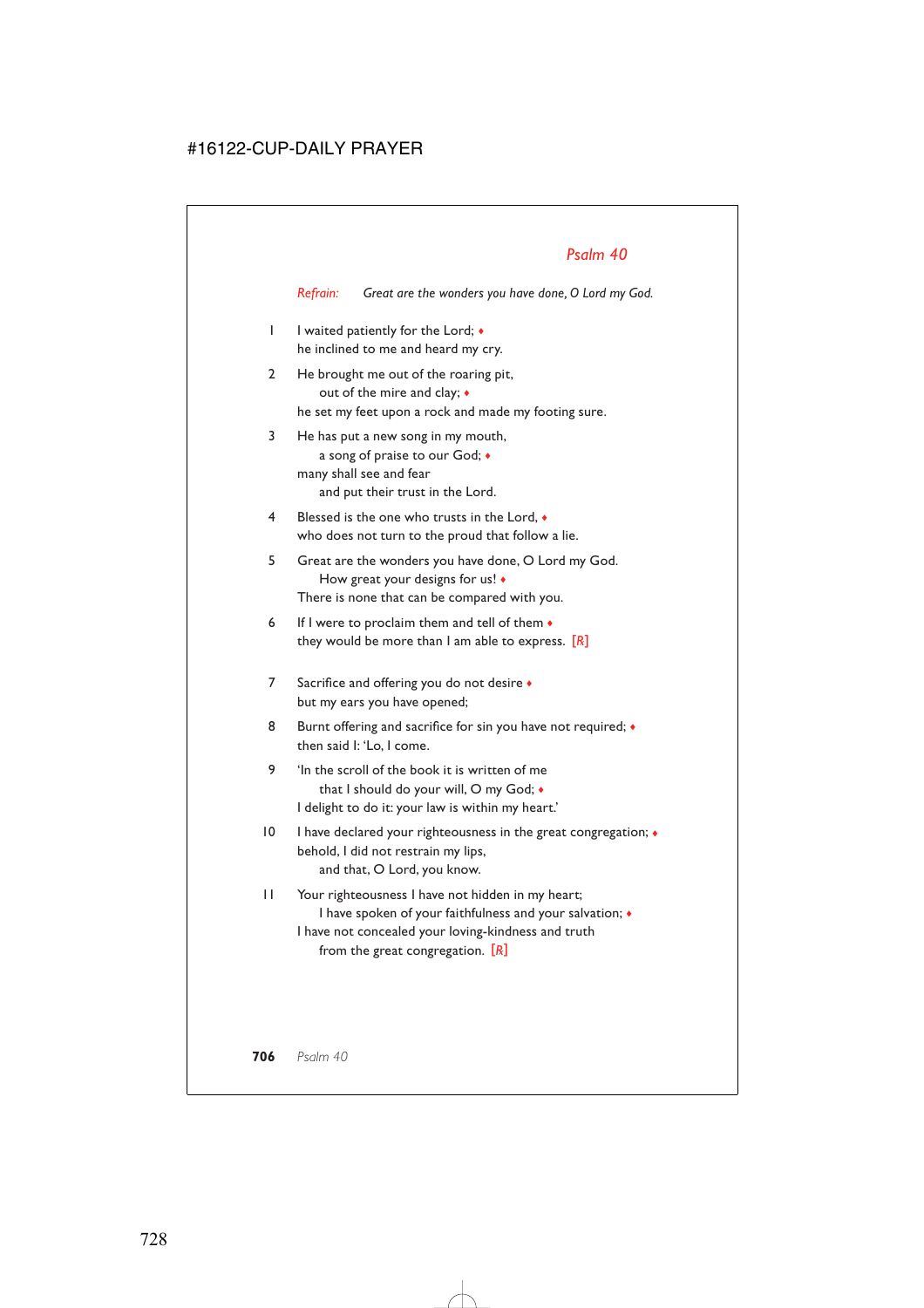- 12 Do not withhold your compassion from me, O Lord;  $\bullet$ let your love and your faithfulness always preserve me,
- 13 For innumerable troubles have come about me; my sins have overtaken me so that I cannot look up; ♦ they are more in number than the hairs of my head, and my heart fails me.
- 14 Be pleased, O Lord, to deliver me;  $\bullet$ O Lord, make haste to help me.
- 15 Let them be ashamed and altogether dismayed who seek after my life to destroy it; ♦ let them be driven back and put to shame who wish me evil.
- 16 Let those who heap insults upon me  $\bullet$ be desolate because of their shame. [*R*]
- 17 Let all who seek you rejoice in you and be glad;  $\bullet$ let those who love your salvation say always, 'The Lord is great.'
- 18 Though I am poor and needy,  $\bullet$ the Lord cares for me.
- 19 You are my helper and my deliverer;  $\bullet$ O my God, make no delay.

*Refrain: Great are the wonders you have done, O Lord my God.*

*Free us from our sins, O God, and may our sacrifices be of praise to the glory of your Son, our Redeemer, Jesus Christ.*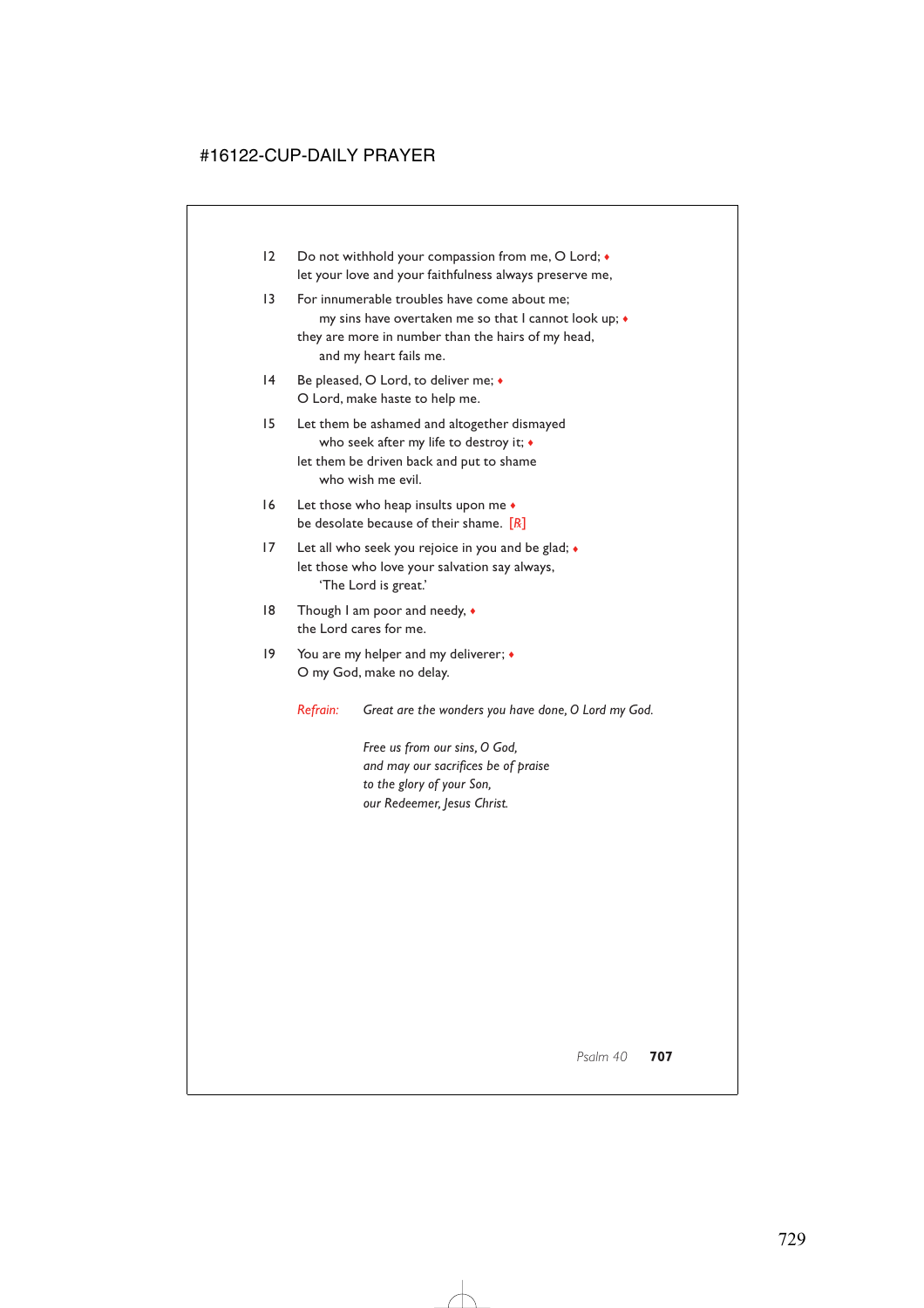*Refrain: O Lord, be merciful to me.*

- 1 Blessed are those who consider the poor and needy; ♦ the Lord will deliver them in the time of trouble.
- 2 The Lord preserves them and restores their life, that they may be happy in the land; ♦ he will not hand them over to the will of their enemies.
- 3 The Lord sustains them on their sickbed; ♦ their sickness, Lord, you will remove.
- 4 And so I said, 'Lord, be merciful to me; ♦ heal me, for I have sinned against you.' [*R*]
- 5 My enemies speak evil about me, ♦ asking when I shall die and my name perish.
- 6 If they come to see me, they utter empty words; ♦ their heart gathers mischief; when they go out, they tell it abroad.
- 7 All my enemies whisper together against me,  $\bullet$ against me they devise evil,
- 8 Saying that a deadly thing has laid hold on me,  $\bullet$ and that I will not rise again from where I lie.
- 9 Even my bosom friend, whom I trusted, who ate of my bread, ♦ has lifted up his heel against me. [*R*]
- 10 But you, O Lord, be merciful to me  $\bullet$ and raise me up, that I may reward them.
- 11 By this I know that you favour me, ♦ that my enemy does not triumph over me.
- 12 Because of my integrity you uphold me  $\bullet$ and will set me before your face for ever.
- 13 Blessed be the Lord God of Israel. ♦ from everlasting to everlasting. Amen and Amen.

*Refrain: O Lord, be merciful to me.*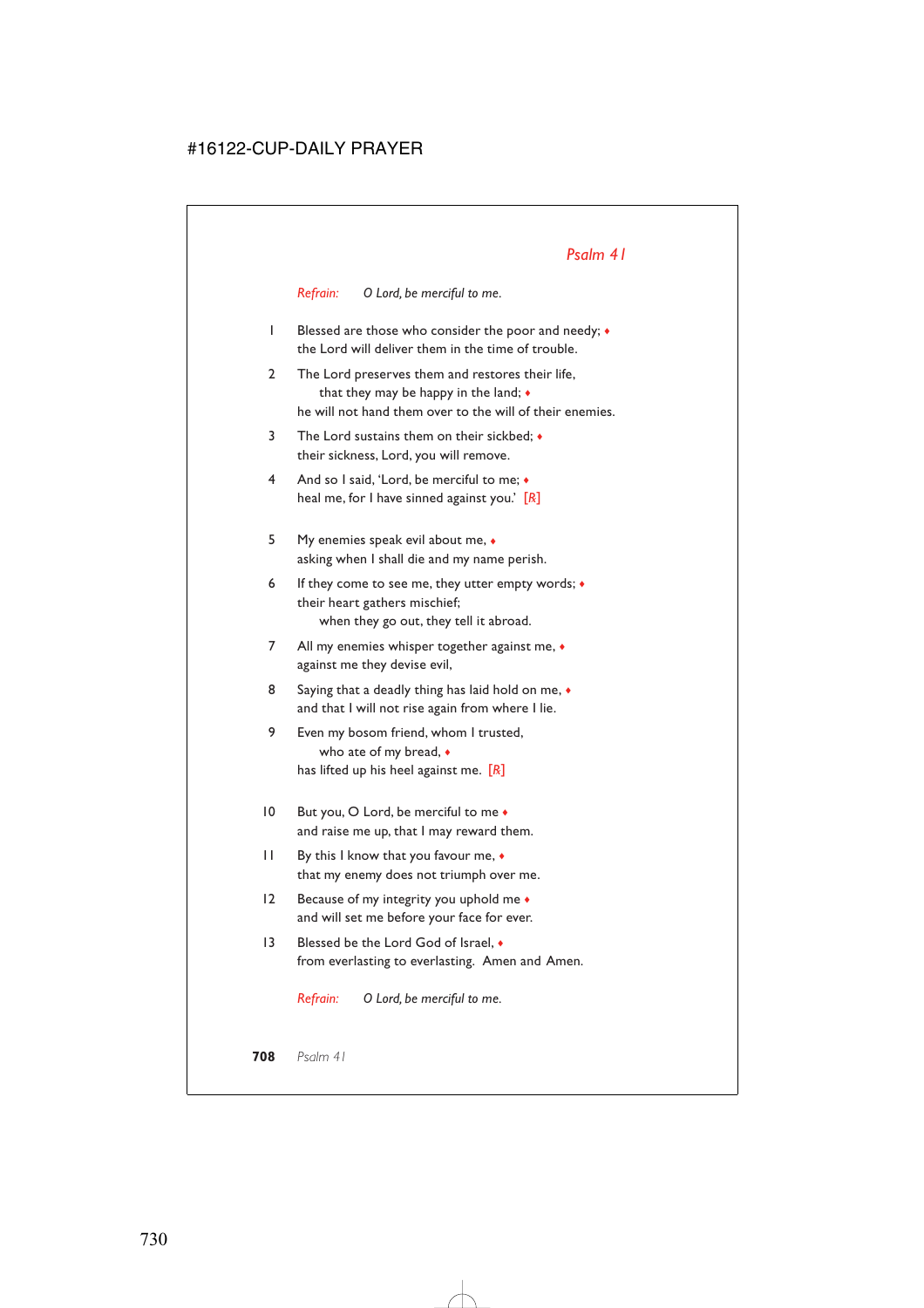*God our deliverer, raise up the poor and comfort the betrayed, through the one who for our sakes became poor and whose betrayal brought our salvation, Jesus Christ our Lord.*

### *Psalm 42*

- 1 As the deer longs for the water brooks, ♦ so longs my soul for you, O God.
- 2 My soul is athirst for God, even for the living God;  $\bullet$ when shall I come before the presence of God?
- 3 My tears have been my bread day and night, ♦ while all day long they say to me, 'Where is now your God?'
- 4 Now when I think on these things, I pour out my soul: ♦ how I went with the multitude and led the procession to the house of God,
- 5 With the voice of praise and thanksgiving, ♦ among those who kept holy day.
- 6 *Why are you so full of heaviness, O my soul,* ♦ *and why are you so disquieted within me?*
- 7 *O put your trust in God;* ♦ *for I will yet give him thanks, who is the help of my countenance, and my God.*
- 8 My soul is heavy within me;  $\bullet$ therefore I will remember you from the land of Jordan, and from Hermon and the hill of Mizar.
- 9 Deep calls to deep in the thunder of your waterfalls;  $\bullet$ all your breakers and waves have gone over me.
- 10 The Lord will grant his loving-kindness in the daytime;  $\bullet$ through the night his song will be with me, a prayer to the God of my life.
- 11 I say to God my rock, 'Why have you forgotten me, ♦ and why go I so heavily, while the enemy oppresses me?'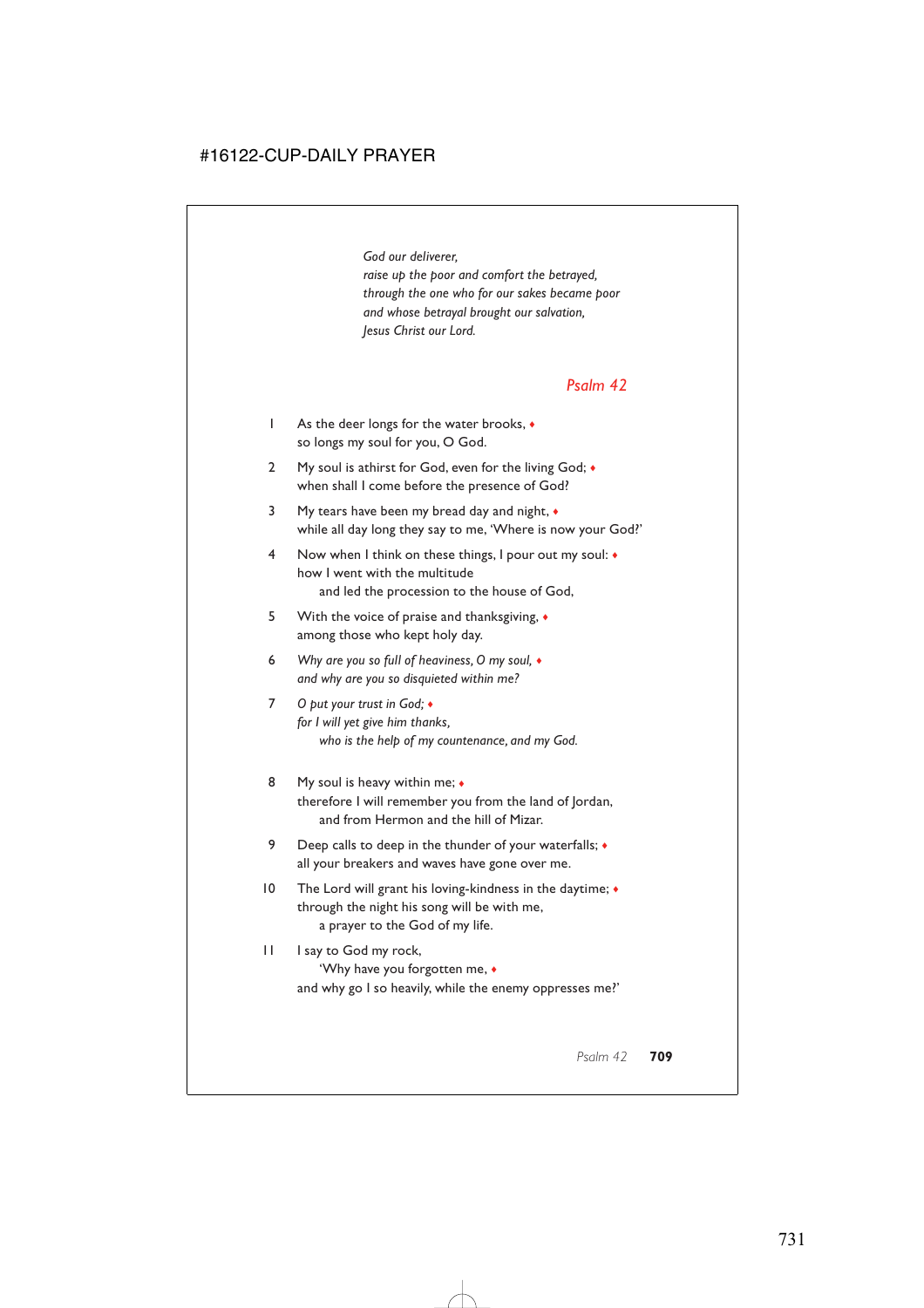- 12 As they crush my bones, my enemies mock me;  $\bullet$ while all day long they say to me, 'Where is now your God?'
- 13 *Why are you so full of heaviness, O my soul,* ♦ *and why are you so disquieted within me?*
- 14 *O put your trust in God;* ♦ *for I will yet give him thanks, who is the help of my countenance, and my God.*

*Come, creator Spirit, source of life; sustain us when our hearts are heavy and our wells have run dry, for you are the Father's gift, with him who is our living water, Jesus Christ our Lord.*

### *Psalm 43*

1 Give judgement for me, O God, and defend my cause against an ungodly people;  $\bullet$ deliver me from the deceitful and the wicked.

- 2 For you are the God of my refuge; why have you cast me from you, ♦ and why go I so heavily, while the enemy oppresses me?
- 3 O send out your light and your truth, that they may lead me,  $\bullet$ and bring me to your holy hill and to your dwelling,
- 4 That I may go to the altar of God, to the God of my joy and gladness; ♦ and on the lyre I will give thanks to you, O God my God.
- 5 *Why are you so full of heaviness, O my soul,* ♦ *and why are you so disquieted within me?*
- 6 *O put your trust in God;* ♦ *for I will yet give him thanks, who is the help of my countenance, and my God.*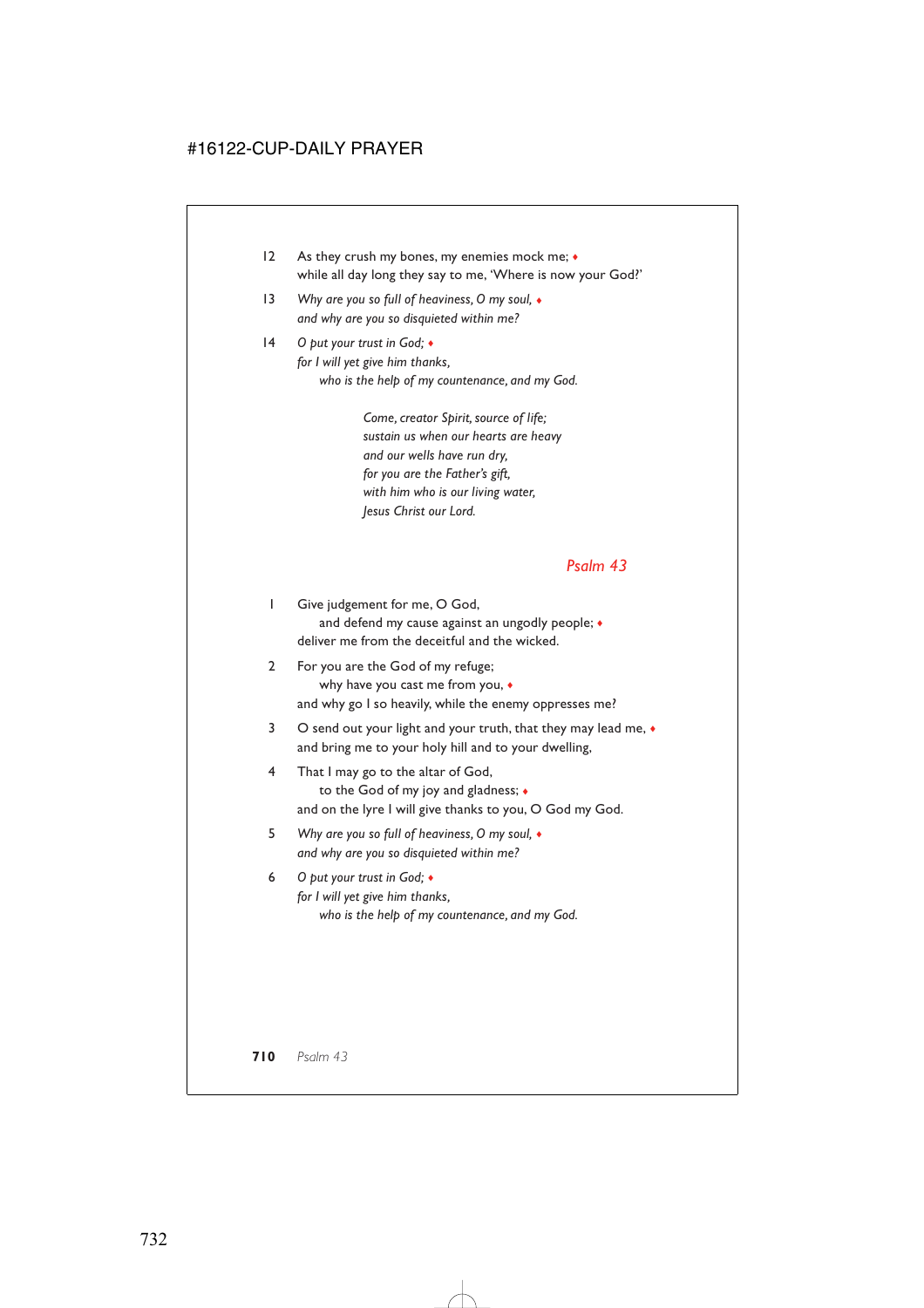*Come, creator Spirit, light and truth; bring us to the altar of life and renew our joy and gladness in Jesus Christ our Lord.*

#### *Psalm 44*

*Refrain: Rise up, O Lord, to help us.*

- 1 We have heard with our ears, O God, our forebears have told us, ♦ all that you did in their days, in time of old;
- 2 How with your hand you drove out nations and planted us in,  $\bullet$ and broke the power of peoples and set us free.
- 3 For not by their own sword did our ancestors take the land  $\bullet$ nor did their own arm save them,
- 4 But your right hand, your arm, and the light of your countenance, ♦ because you were gracious to them. [*R*]
- 5 You are my King and my God, ♦ who commanded salvation for Jacob.
- 6 Through you we drove back our adversaries; ♦ through your name we trod down our foes.
- 7 For I did not trust in my bow;  $\triangleleft$ it was not my own sword that saved me;
- 8 It was you that saved us from our enemies  $\bullet$ and put our adversaries to shame.
- 9 We gloried in God all the day long,  $\bullet$ and were ever praising your name. [*R*]
- 10 But now you have rejected us and brought us to shame,  $\bullet$ and go not out with our armies.
- 11 You have made us turn our backs on our enemies, ♦ and our enemies have despoiled us.
- 12 You have made us like sheep to be slaughtered, ♦ and have scattered us among the nations.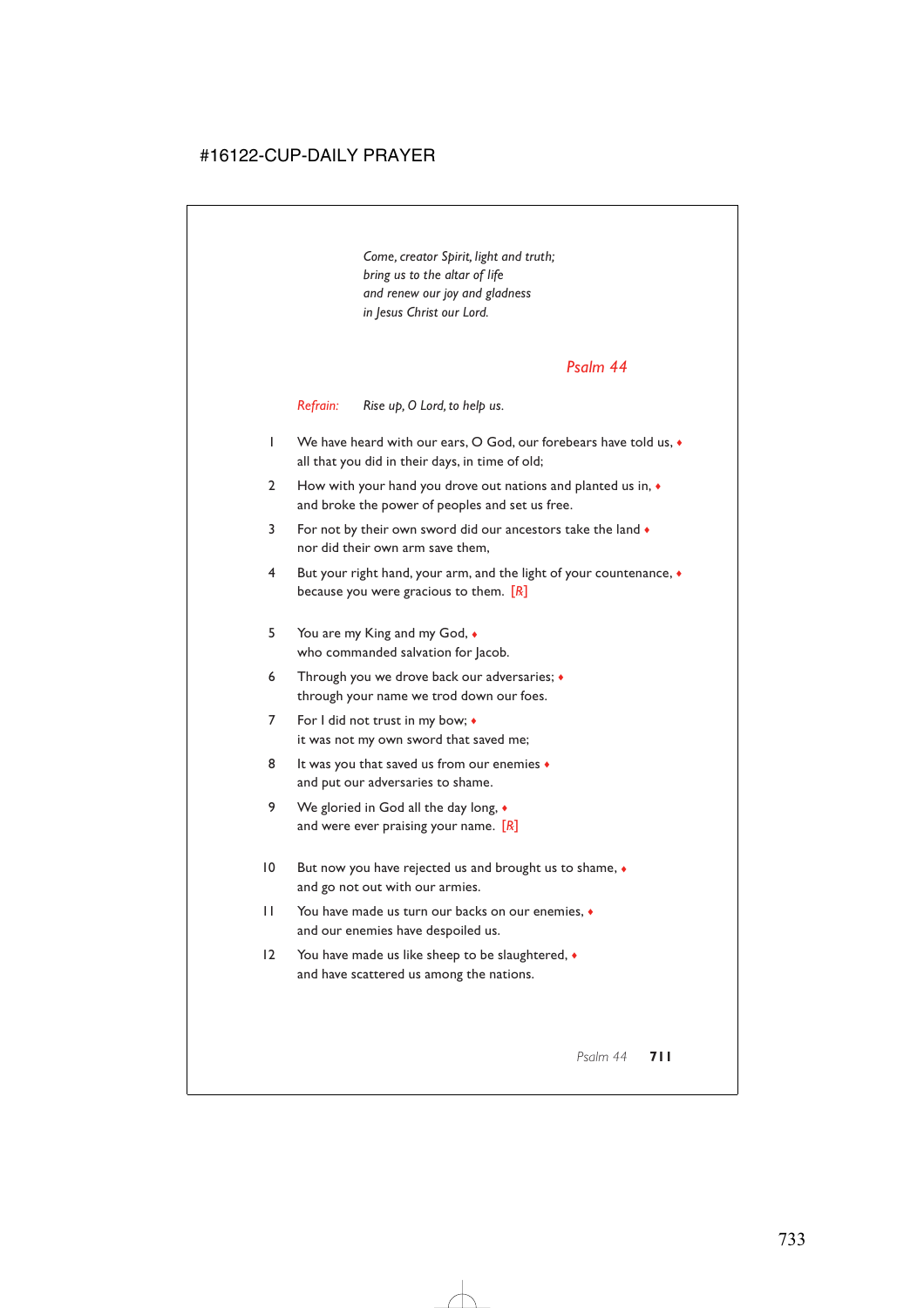- 13 You have sold your people for a pittance  $\bullet$ and made no profit on their sale.
- 14 You have made us the taunt of our neighbours,  $\bullet$ the scorn and derision of those that are round about us.
- 15 You have made us a byword among the nations; ♦ among the peoples they wag their heads. [*R*]
- 16 My confusion is daily before me,  $\bullet$ and shame has covered my face,
- 17 At the taunts of the slanderer and reviler, ♦ at the sight of the enemy and avenger.
- 18 All this has come upon us, though we have not forgotten you ♦ and have not played false to your covenant.
- 19 Our hearts have not turned back, ♦ nor our steps gone out of your way,
- 20 Yet you have crushed us in the haunt of jackals,  $\bullet$ and covered us with the shadow of death.
- 21 If we have forgotten the name of our God,  $\bullet$ or stretched out our hands to any strange god,
- 22 Will not God search it out? For he knows the secrets of the heart.
- 23 But for your sake are we killed all the day long,  $\bullet$ and are counted as sheep for the slaughter. [*R*]
- 24 Rise up! Why sleep, O Lord? Awake, and do not reject us for ever.
- 25 Why do you hide your face  $\bullet$ and forget our grief and oppression?
- 26 Our soul is bowed down to the dust;  $\bullet$ our belly cleaves to the earth.
- 27 Rise up, O Lord, to help us ◆ and redeem us for the sake of your steadfast love.

*Refrain: Rise up, O Lord, to help us.*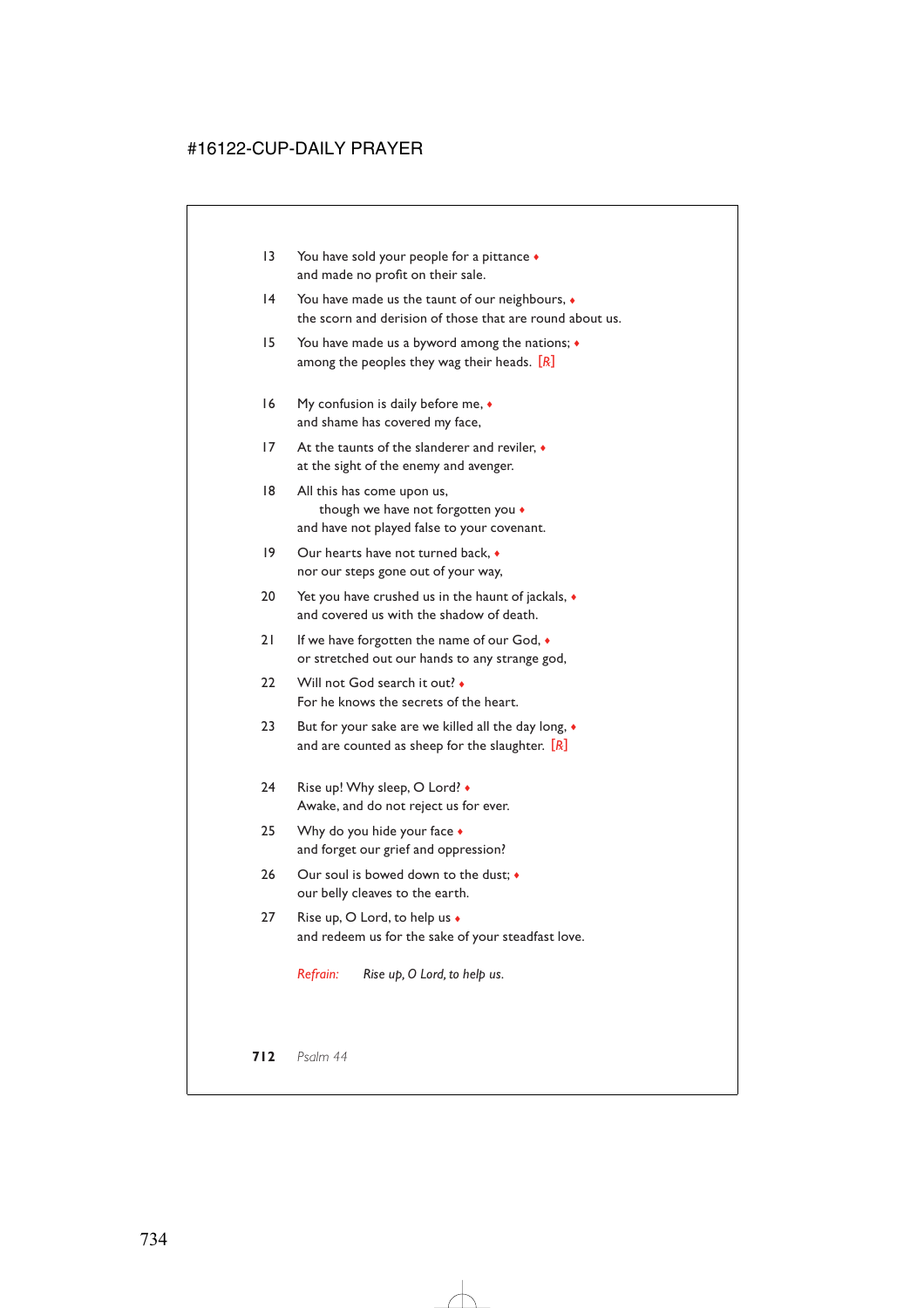*In the darkness of unknowing, when your love seems absent, draw near to us, O God, in Christ forsaken, in Christ risen, our Redeemer and our Lord.*

### *Psalm 45*

#### *Refrain: Behold our defender, O God, and look upon the face of your anointed.*

- 1 My heart is astir with gracious words; ♦ as I make my song for the king, my tongue is the pen of a ready writer.
- 2 You are the fairest of men;  $\triangle$ full of grace are your lips, for God has blest you for ever.
- 3 Gird your sword upon your thigh, O mighty one; ♦ gird on your majesty and glory.
- 4 Ride on and prosper in the cause of truth  $\bullet$ and for the sake of humility and righteousness.
- 5 Your right hand will teach you terrible things; ♦ your arrows will be sharp in the heart of the king's enemies, so that peoples fall beneath you. [*R*]
- 6 Your throne is God's throne, for ever; ♦ the sceptre of your kingdom is the sceptre of righteousness.
- 7 You love righteousness and hate iniquity; ♦ therefore God, your God, has anointed you with the oil of gladness above your fellows.
- 8 All your garments are fragrant with myrrh, aloes and cassia;  $\bullet$ from ivory palaces the music of strings makes you glad.
- 9 Kings' daughters are among your honourable women; ♦ at your right hand stands the queen in gold of Ophir. [*R*]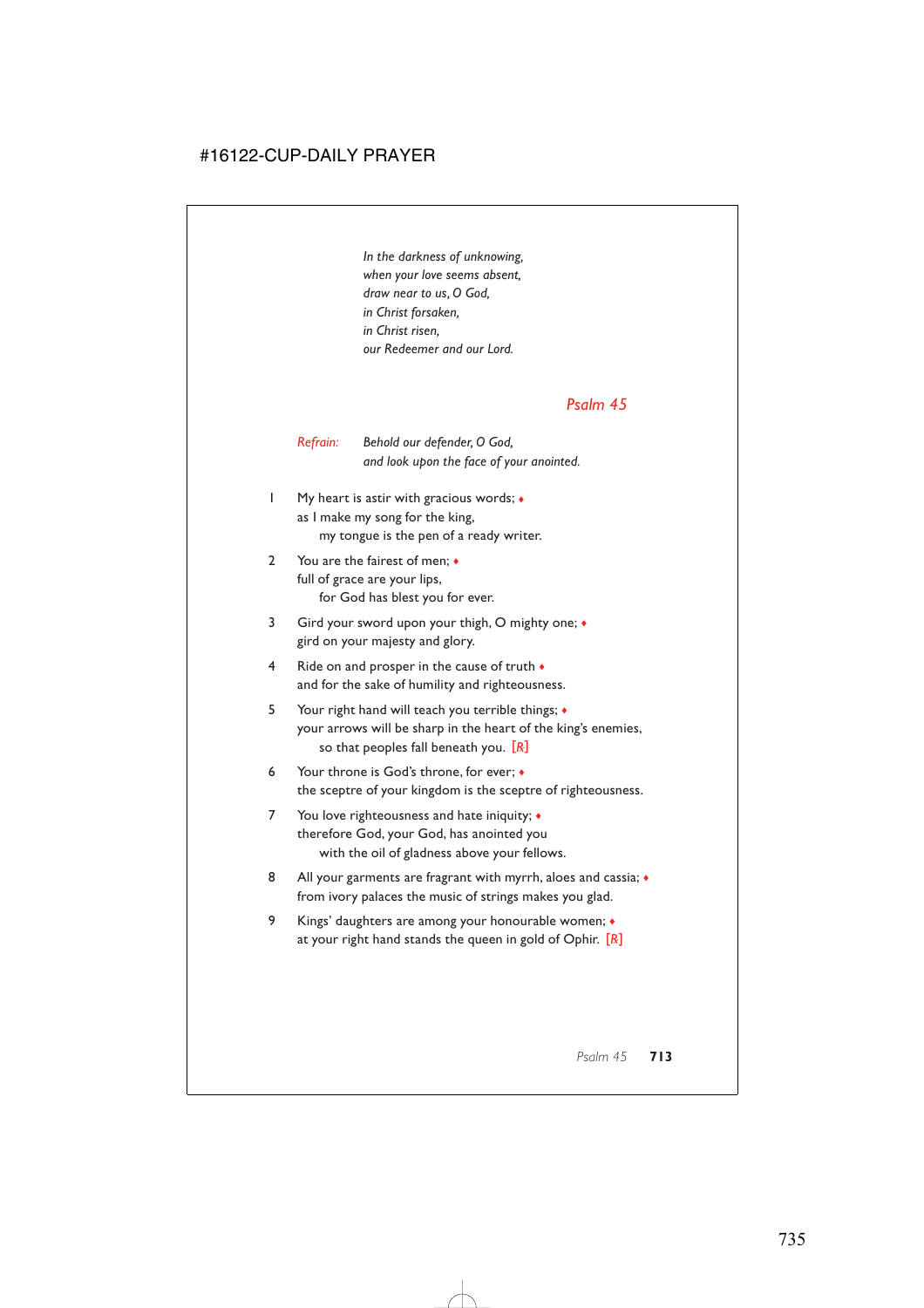- 10 Hear, O daughter; consider and incline your ear;  $\bullet$ forget your own people and your father's house.
- 11 So shall the king have pleasure in your beauty;  $\bullet$ he is your lord, so do him honour.
- 12 The people of Tyre shall bring you gifts;  $\triangleleft$ the richest of the people shall seek your favour.
- 13 The king's daughter is all glorious within;  $\triangleleft$ her clothing is embroidered cloth of gold.
- 14 She shall be brought to the king in raiment of needlework; ♦ after her the virgins that are her companions.
- 15 With joy and gladness shall they be brought  $\bullet$ and enter into the palace of the king.
- 16 'Instead of your fathers you shall have sons, ♦ whom you shall make princes over all the land.
- 17 'I will make your name to be remembered through all generations; ♦ therefore shall the peoples praise you for ever and ever.'

*Refrain: Behold our defender, O God, and look upon the face of your anointed.*

> *Lord our God, bring your bride, your holy Church, with joy to the marriage feast of heaven, and unite us with your anointed Son, Jesus Christ our Lord.*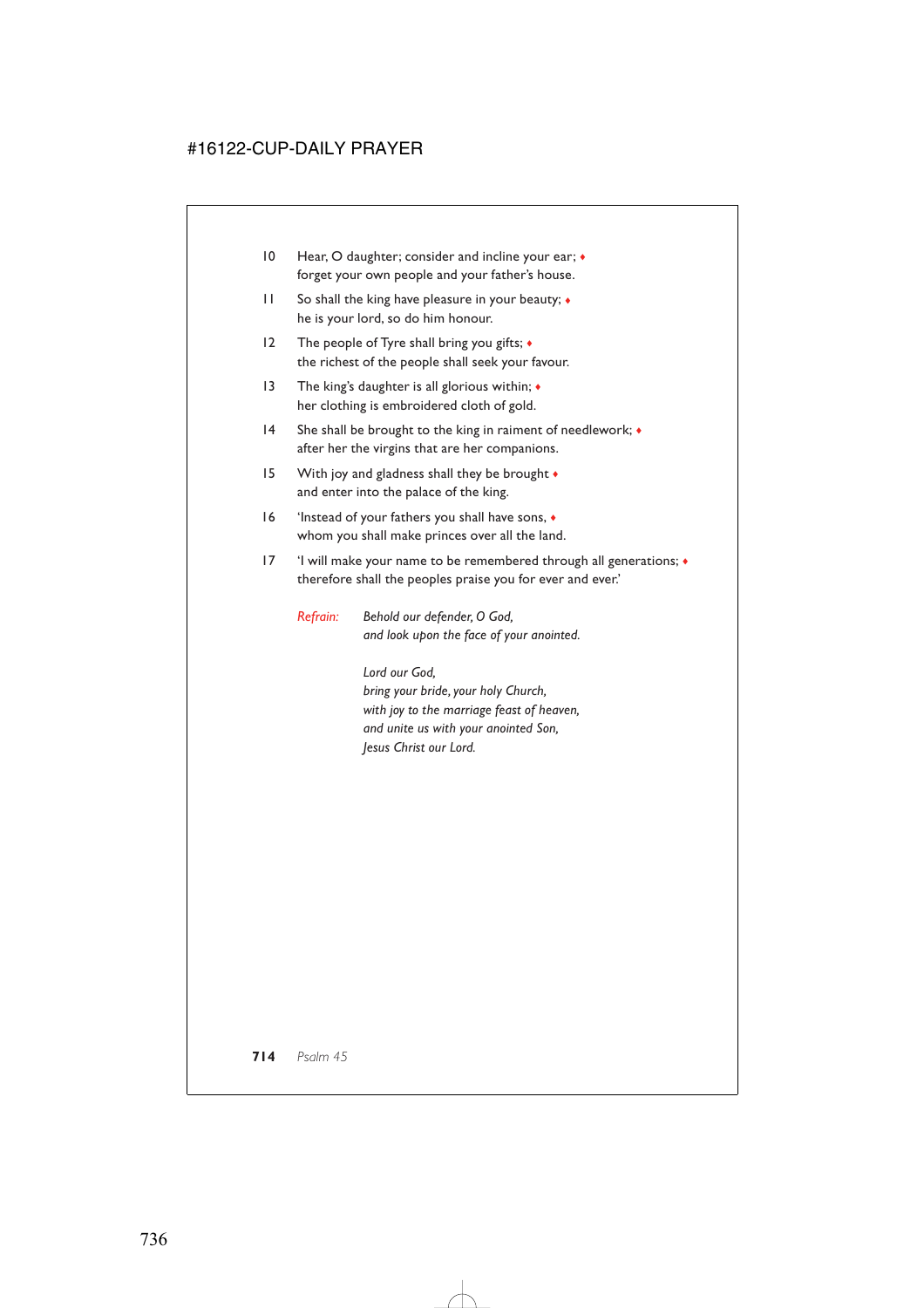- 1 God is our refuge and strength,  $\bullet$ a very present help in trouble;
- 2 Therefore we will not fear, though the earth be moved,  $\bullet$ and though the mountains tremble in the heart of the sea;
- 3 Though the waters rage and swell,  $\bullet$ and though the mountains quake at the towering seas.
- 4 There is a river whose streams make glad the city of God, ♦ the holy place of the dwelling of the Most High.
- 5 God is in the midst of her; therefore shall she not be removed; ♦ God shall help her at the break of day.
- 6 The nations are in uproar and the kingdoms are shaken, ♦ but God utters his voice and the earth shall melt away.
- 7 *The Lord of hosts is with us;* ♦ *the God of Jacob is our stronghold.*
- 8 Come and behold the works of the Lord,  $\bullet$ what destruction he has wrought upon the earth.
- 9 He makes wars to cease in all the world;  $\bullet$ he shatters the bow and snaps the spear and burns the chariots in the fire.
- 10 'Be still, and know that I am God; ♦ I will be exalted among the nations; I will be exalted in the earth.'
- 11 *The Lord of hosts is with us;* ♦ *the God of Jacob is our stronghold.*

*God of Jacob, when the earth shakes and the nations are in uproar, speak, and let the storm be still; through Jesus Christ our Lord.*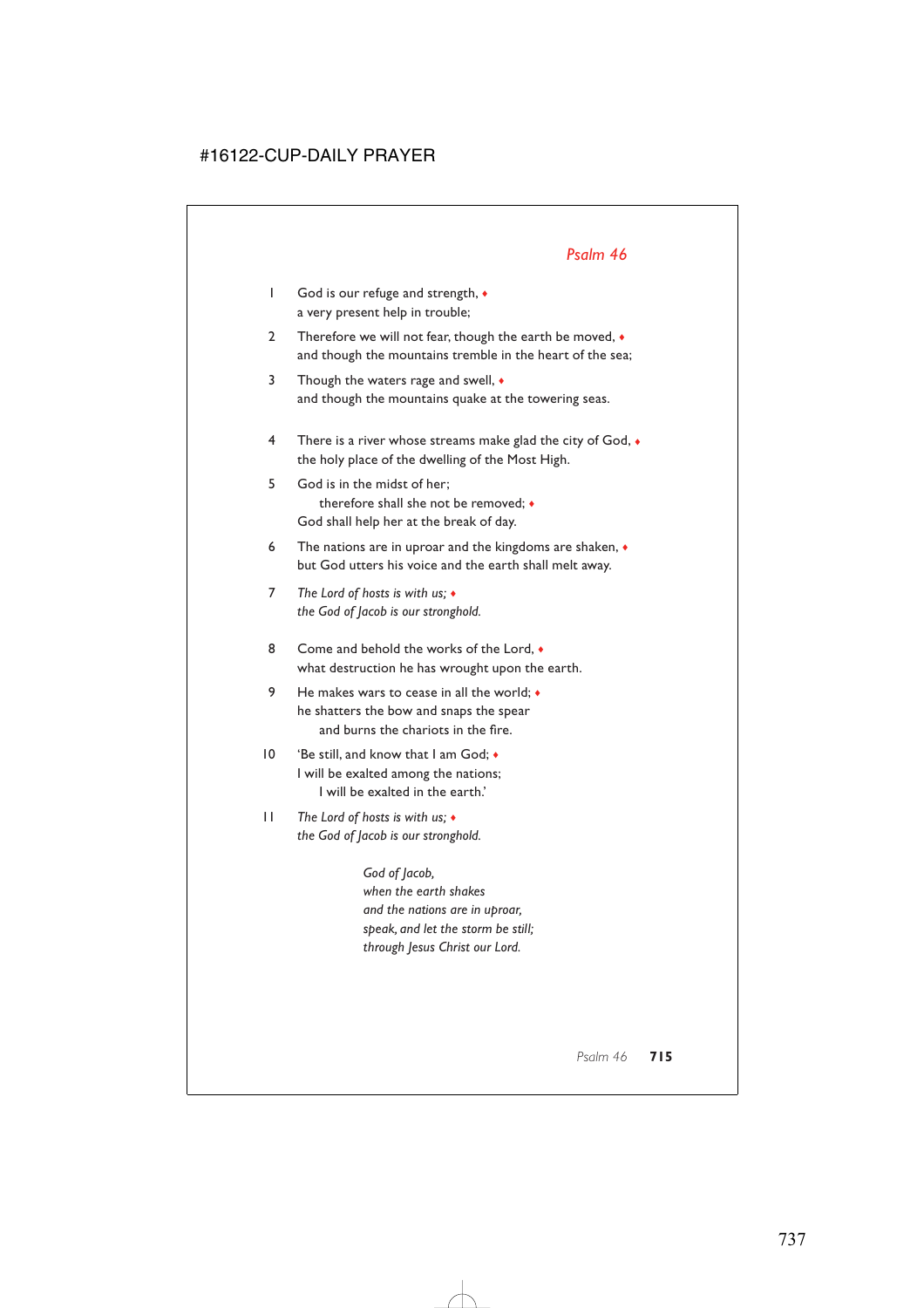*Refrain: O sing praises to God, sing praises.*

- 1 Clap your hands together, all you peoples; ♦ O sing to God with shouts of joy.
- 2 For the Lord Most High is to be feared;  $\bullet$ he is the great King over all the earth.
- 3 He subdued the peoples under us  $\bullet$ and the nations under our feet.
- 4 He has chosen our heritage for us, ♦ the pride of Jacob, whom he loves. [*R*]
- 5 God has gone up with a merry noise, ♦ the Lord with the sound of the trumpet.
- 6 O sing praises to God, sing praises; ♦ sing praises to our King, sing praises.
- 7 For God is the King of all the earth;  $\bullet$ sing praises with all your skill. [*R*]
- 8 God reigns over the nations;  $\triangleleft$ God has taken his seat upon his holy throne.
- 9 The nobles of the peoples are gathered together  $\bullet$ with the people of the God of Abraham.
- 10 For the powers of the earth belong to God  $\bullet$ and he is very highly exalted.

*Refrain: O sing praises to God, sing praises.*

*As Christ was raised by your glory, O Father, so may we be raised to new life and rejoice to be called your children, both now and for ever.*

### *Psalm 48*

*Refrain: We have waited on your loving-kindness, O God.*

1 Great is the Lord and highly to be praised, ♦ in the city of our God.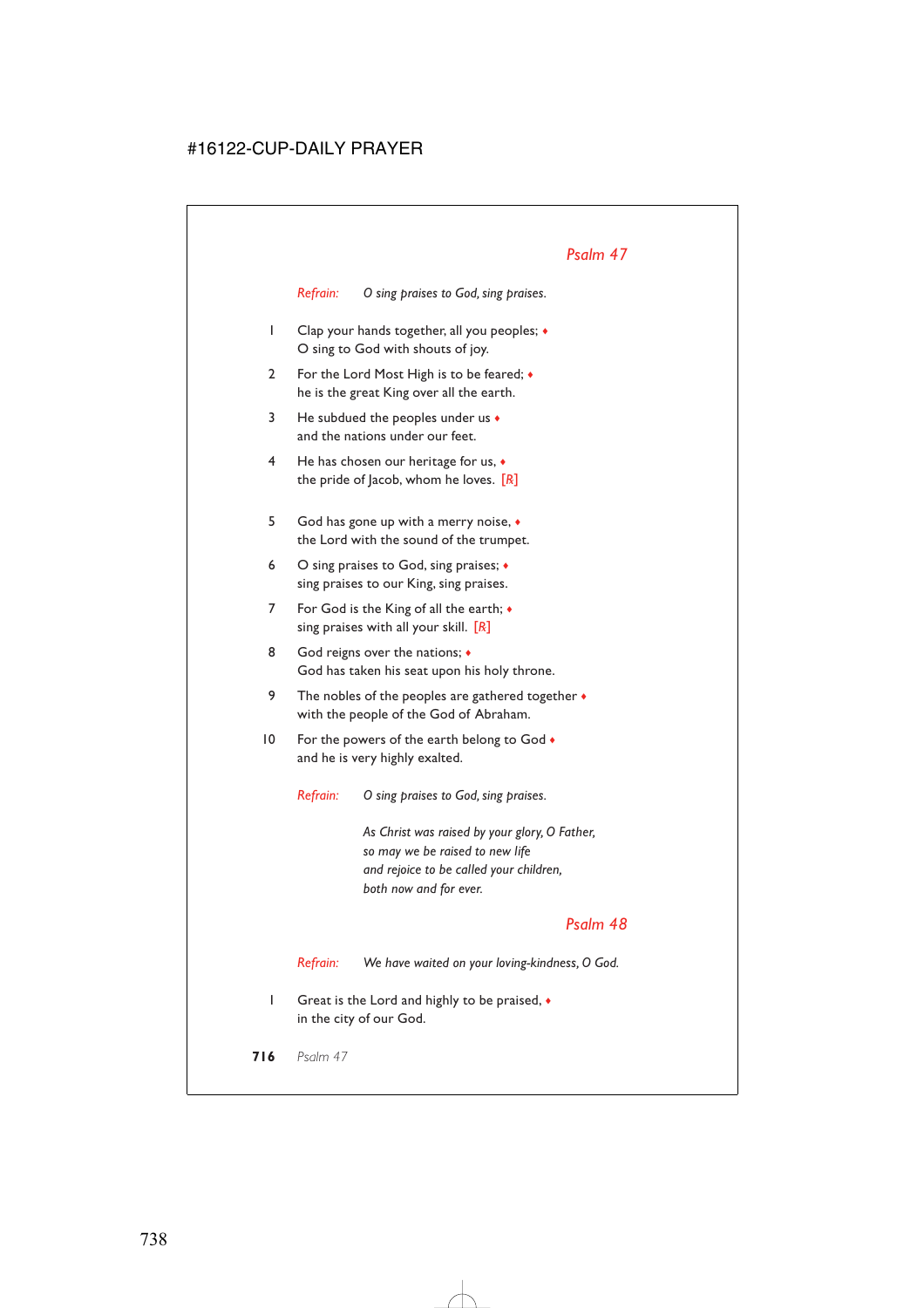- 2 His holy mountain is fair and lifted high,  $\bullet$ the joy of all the earth.
- 3 On Mount Zion, the divine dwelling place, ♦ stands the city of the great king.
- 4 In her palaces God has shown himself ♦ to be a sure refuge. [*R*]
- 5 For behold, the kings of the earth assembled ♦ and swept forward together.
- 6 They saw, and were dumbfounded; ♦ dismayed, they fled in terror.
- 7 Trembling seized them there; they writhed like a woman in labour, ♦ as when the east wind shatters the ships of Tarshish.
- 8 As we had heard, so have we seen in the city of the Lord of hosts, the city of our God: ♦ God has established her for ever. [*R*]
- 9 We have waited on your loving-kindness, O God,  $\bullet$ in the midst of your temple.
- 10 As with your name, O God, so your praise reaches to the ends of the earth; ♦ your right hand is full of justice.
- 11 Let Mount Zion rejoice and the daughters of Judah be glad,  $\bullet$ because of your judgements, O Lord.
- 12 Walk about Zion and go round about her; count all her towers; ♦ consider well her bulwarks; pass through her citadels,
- 13 That you may tell those who come after that such is our God for ever and ever. ♦ It is he that shall be our guide for evermore.

*Refrain: We have waited on your loving-kindness, O God.*

*Father of lights, raise us with Christ to your eternal city, that, with kings and nations, we may wait in the midst of your temple and see your glory for ever and ever.*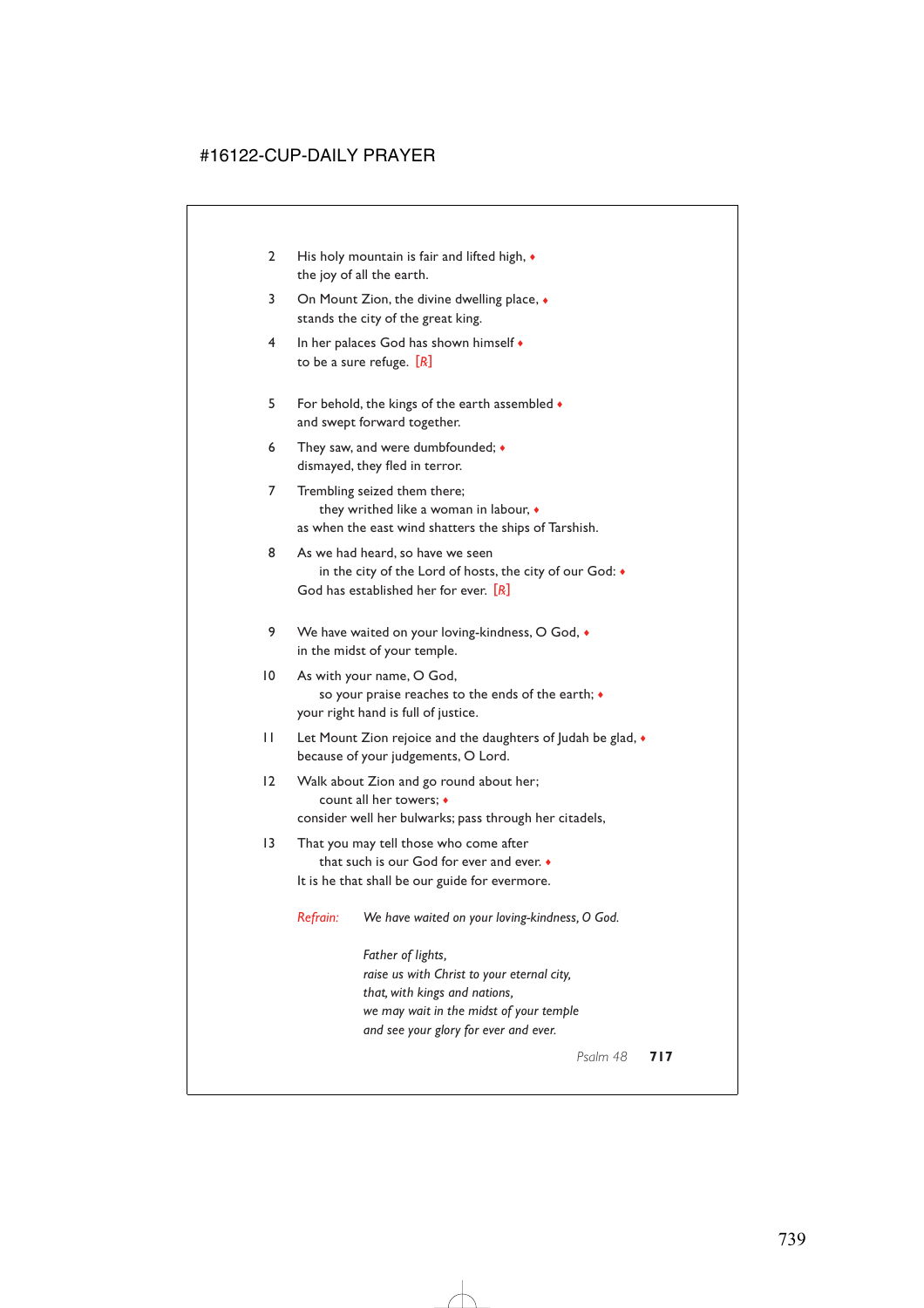*Refrain: Blessed is the one who trusts in the Lord.*

- 1 Hear this, all you peoples; ♦ listen, all you that dwell in the world,
- 2 You of low or high degree, ♦ both rich and poor together.
- 3 My mouth shall speak of wisdom  $\bullet$ and my heart shall meditate on understanding.
- 4 I will incline my ear to a parable; ♦ I will unfold my riddle with the lyre. [*R*]
- 5 Why should I fear in evil days, ♦ when the malice of my foes surrounds me,
- 6 Such as trust in their goods  $\bullet$ and glory in the abundance of their riches?
- 7 For no one can indeed ransom another ♦ or pay to God the price of deliverance.
- 8 To ransom a soul is too costly;  $\triangleleft$ there is no price one could pay for it,
- 9 So that they might live for ever,  $\bullet$ and never see the grave.
- 10 For we see that the wise die also; with the foolish and ignorant they perish  $\bullet$ and leave their riches to others.
- 11 Their tomb is their home for ever, their dwelling through all generations, ♦ though they call their lands after their own names.
- 12 Those who have honour, but lack understanding, ♦ are like the beasts that perish. [*R*]
- 13 Such is the way of those who boast in themselves, ♦ the end of those who delight in their own words.
- 14 Like a flock of sheep they are destined to die; death is their shepherd; ♦ they go down straight to the Pit.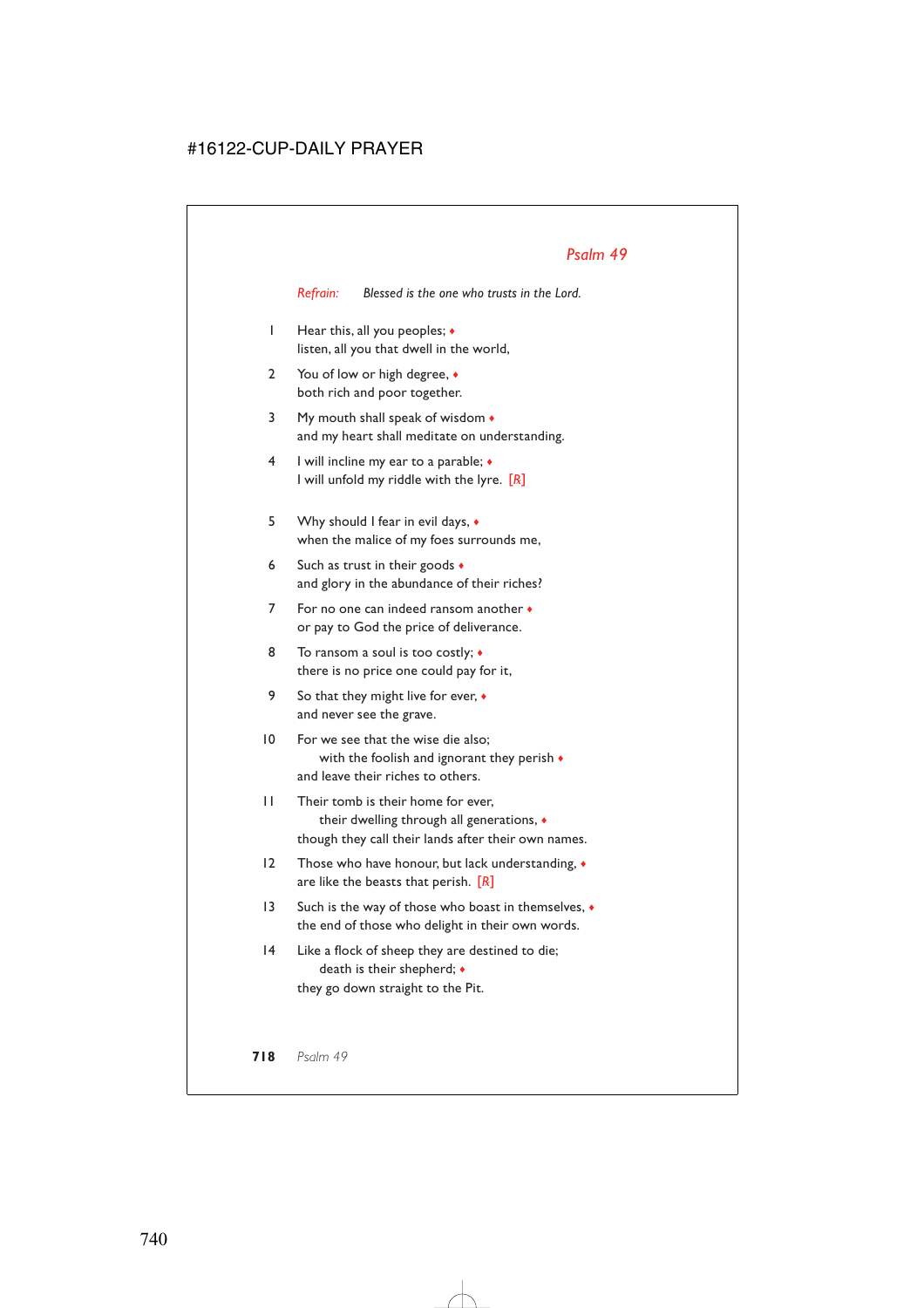- 15 Their beauty shall waste away, ♦ and the land of the dead shall be their dwelling.
- 16 But God shall ransom my soul;  $\bullet$ from the grasp of death will he take me. [*R*]
- 17 Be not afraid if some grow rich  $\bullet$ and the glory of their house increases,
- 18 For they will carry nothing away when they die,  $\bullet$ nor will their glory follow after them.
- 19 Though they count themselves happy while they live  $\bullet$ and praise you for your success,
- 20 They shall enter the company of their ancestors  $\bullet$ who will nevermore see the light.
- 21 Those who have honour, but lack understanding,  $\bullet$ are like the beasts that perish.

*Refrain: Blessed is the one who trusts in the Lord.*

*Save us from envy, God our Redeemer, and deliver us from the chains of wealth, that, ransomed through your Son, we may inherit the crown of everlasting life; through Jesus Christ our Lord.*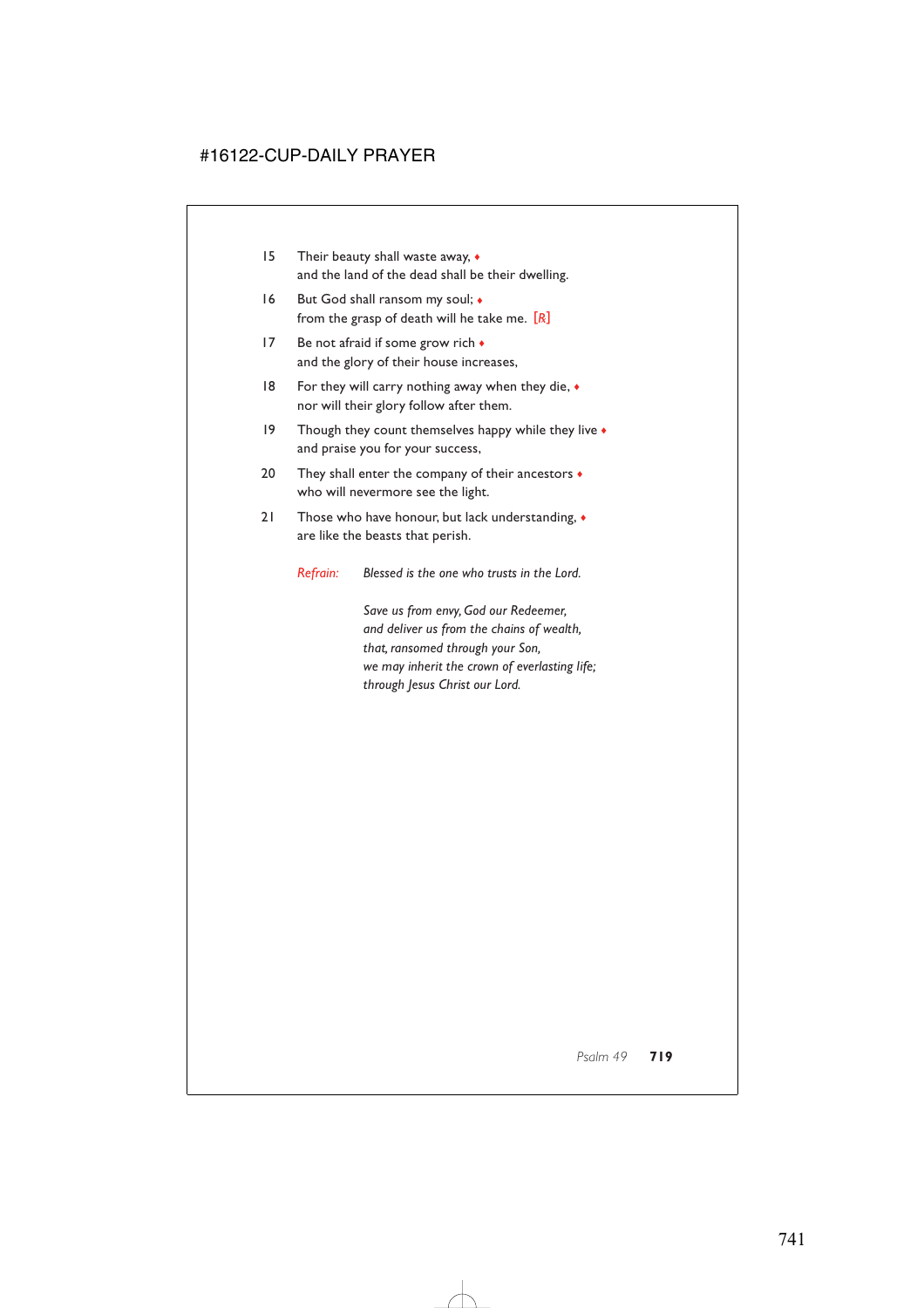*Refrain: Offer to God a sacrifice of thanksgiving.*

- 1 The Lord, the most mighty God, has spoken  $\bullet$ and called the world from the rising of the sun to its setting.
- 2 Out of Zion, perfect in beauty, God shines forth;  $\bullet$ our God comes and will not keep silence.
- 3 Consuming fire goes out before him ♦ and a mighty tempest stirs about him.
- 4 He calls the heaven above, ♦ and the earth, that he may judge his people:
- 5 'Gather to me my faithful, ♦ who have sealed my covenant with sacrifice.'
- 6 Let the heavens declare his righteousness, ♦ for God himself is judge. [*R*]
- 7 Hear, O my people, and I will speak: ♦ 'I will testify against you, O Israel; for I am God, your God.
- 8 'I will not reprove you for your sacrifices,  $\bullet$ for your burnt offerings are always before me.
- 9 'I will take no bull out of your house,  $\bullet$ nor he-goat out of your folds,
- 10 'For all the beasts of the forest are mine, ♦ the cattle upon a thousand hills.
- 11 'I know every bird of the mountains ♦ and the insect of the field is mine.
- 12 'If I were hungry, I would not tell you,  $\bullet$ for the whole world is mine and all that fills it.
- 13 'Do you think I eat the flesh of bulls, ♦ or drink the blood of goats?
- 14 'Offer to God a sacrifice of thanksgiving ♦ and fulfil your vows to God Most High.
- 15 'Call upon me in the day of trouble; ♦ I will deliver you and you shall honour me.' [*R*]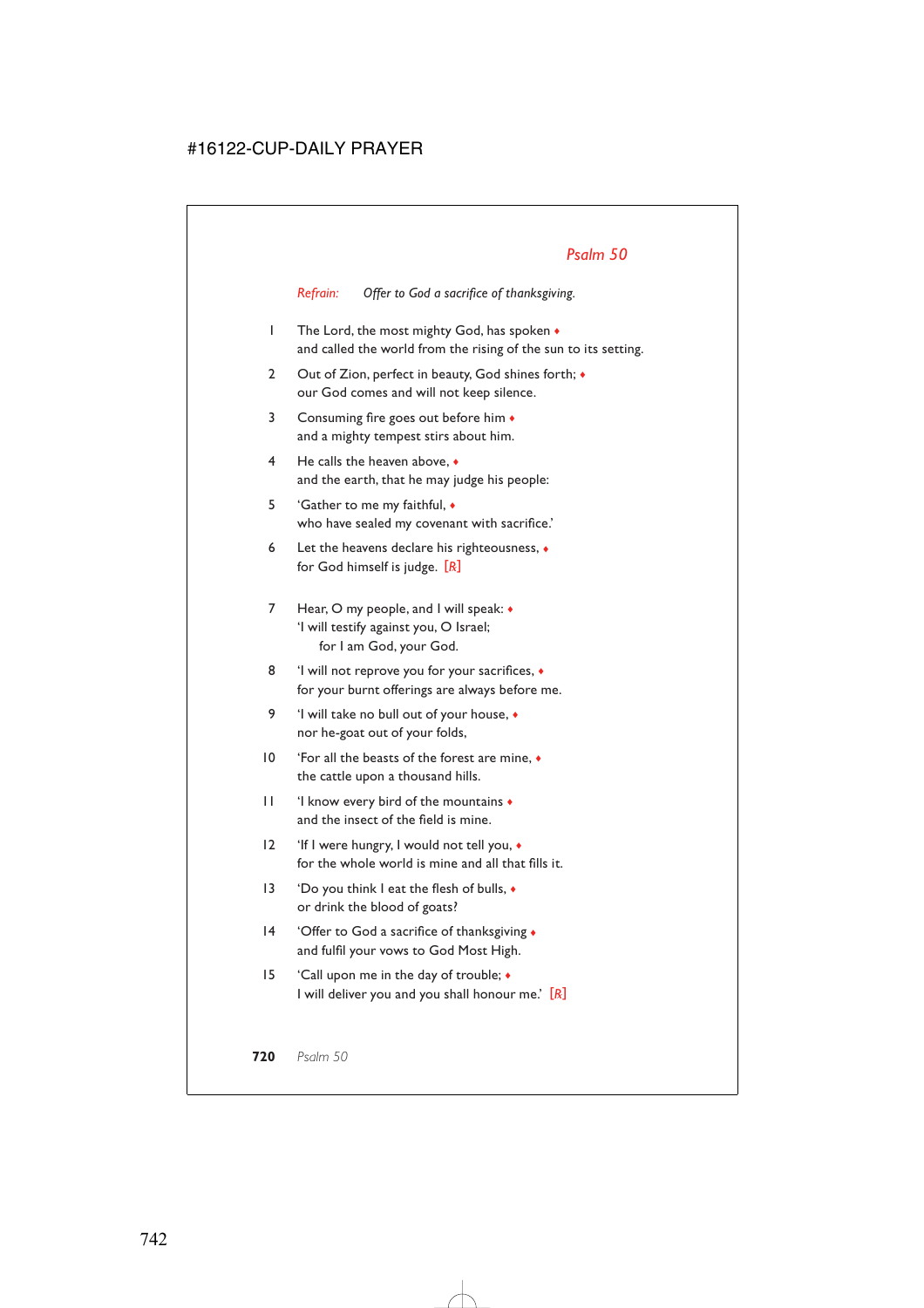- 16 But to the wicked, says God:  $\bullet$ 'Why do you recite my statutes and take my covenant upon your lips,
- 17 'Since you refuse to be disciplined  $\bullet$ and have cast my words behind you?
- 18 'When you saw a thief, you made friends with him  $\bullet$ and you threw in your lot with adulterers.
- 19 'You have loosed your lips for evil  $\bullet$ and harnessed your tongue to deceit.
- 20 'You sit and speak evil of your brother; ♦ you slander your own mother's son.
- 21 'These things have you done, and should I keep silence? ♦ Did you think that I am even such a one as yourself?
- 22 'But no, I must reprove you, ♦ and set before your eyes the things that you have done.
- 23 'You that forget God, consider this well, ♦ lest I tear you apart and there is none to deliver you.
- 24 'Whoever offers me the sacrifice of thanksgiving honours me  $\bullet$ and to those who keep my way will I show the salvation of God.'

*Refrain: Offer to God a sacrifice of thanksgiving.*

*Mighty God, dwelling in unapproachable light, forgive our vain attempts to appease you, and show us your full salvation in Jesus Christ your Son our Lord.*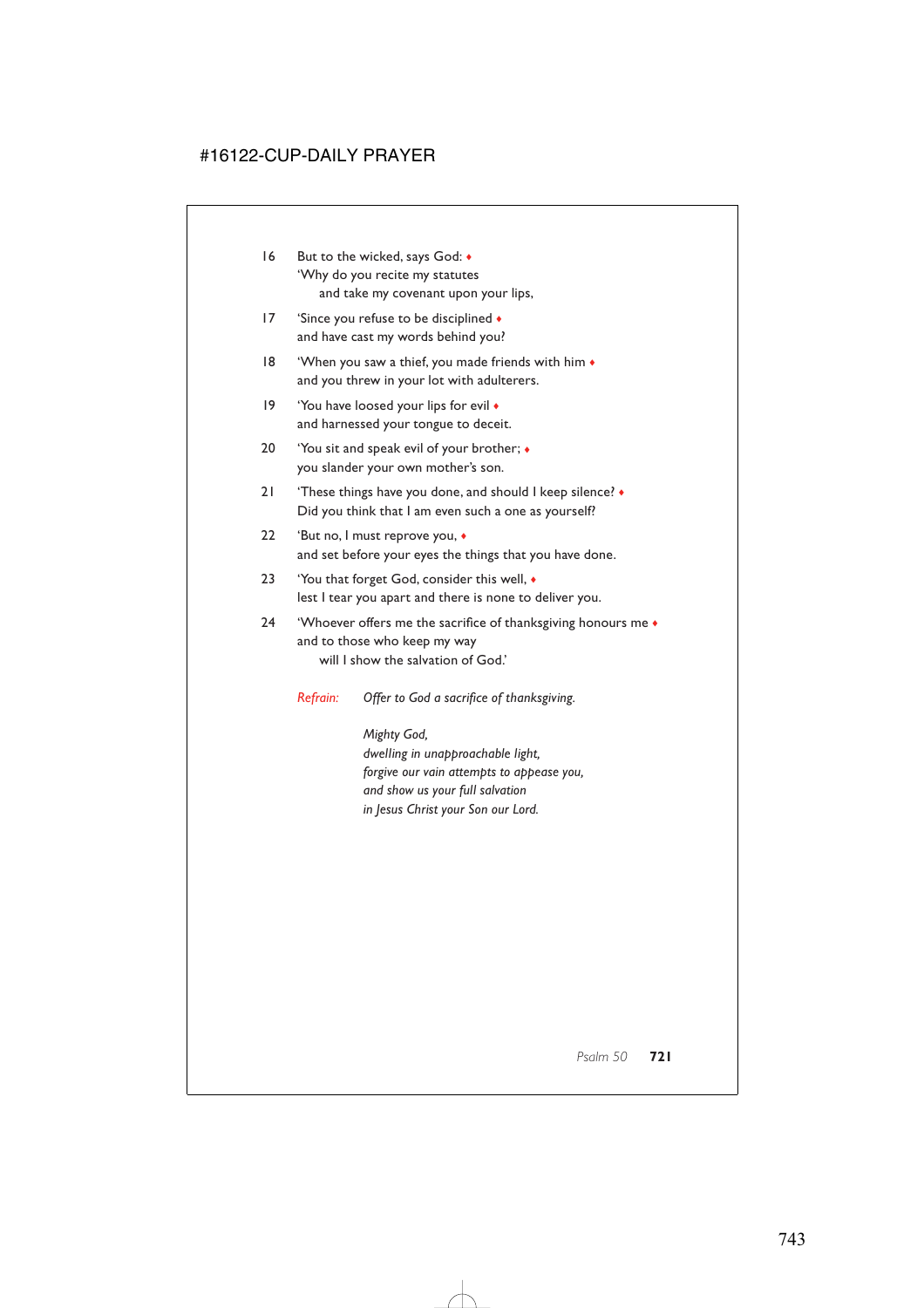*Refrain: The sacrifice of God is a broken spirit.*

- 1 Have mercy on me, O God, in your great goodness; ♦ according to the abundance of your compassion blot out my offences.
- 2 Wash me thoroughly from my wickedness  $\bullet$ and cleanse me from my sin.
- 3 For I acknowledge my faults ♦ and my sin is ever before me.
- 4 Against you only have I sinned  $\bullet$ and done what is evil in your sight,
- 5 So that you are justified in your sentence ♦ and righteous in your judgement. [*R*]
- 6 I have been wicked even from my birth, ♦ a sinner when my mother conceived me.
- 7 Behold, you desire truth deep within me  $\bullet$ and shall make me understand wisdom in the depths of my heart.
- 8 Purge me with hyssop and I shall be clean;  $\bullet$ wash me and I shall be whiter than snow.
- 9 Make me hear of joy and gladness,  $\bullet$ that the bones you have broken may rejoice. [*R*]
- 10 Turn your face from my sins  $\bullet$ and blot out all my misdeeds.
- 11 Make me a clean heart, O God, ♦ and renew a right spirit within me.
- 12 Cast me not away from your presence  $\bullet$ and take not your holy spirit from me.
- 13 Give me again the joy of your salvation  $\bullet$ and sustain me with your gracious spirit;
- 14 Then shall I teach your ways to the wicked  $\bullet$ and sinners shall return to you. [*R*]
- 15 Deliver me from my guilt, O God, the God of my salvation, ♦ and my tongue shall sing of your righteousness.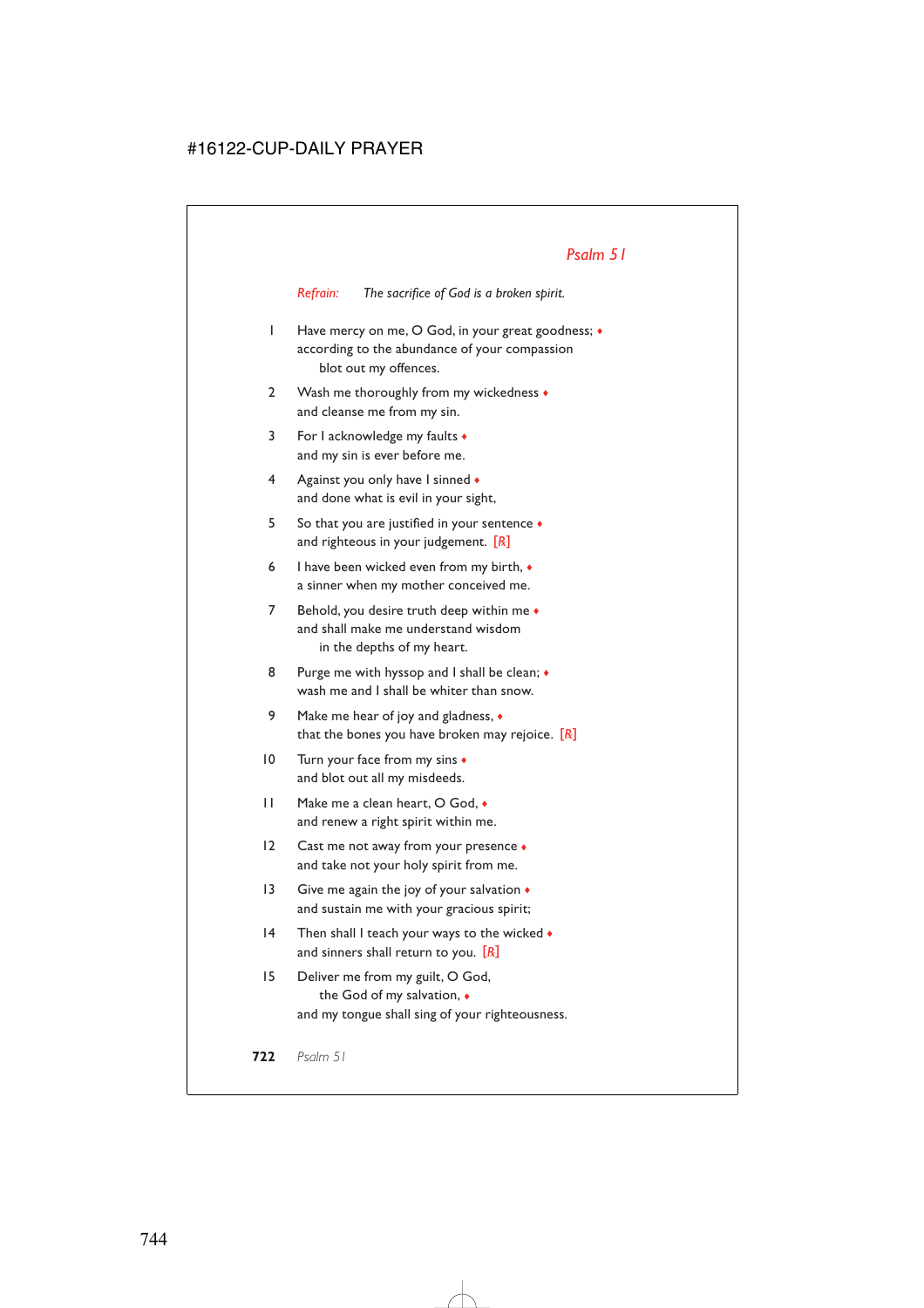- 16 O Lord, open my lips ♦ and my mouth shall proclaim your praise.
- 17 For you desire no sacrifice, else I would give it; ♦ you take no delight in burnt offerings.
- 18 The sacrifice of God is a broken spirit; ♦ a broken and contrite heart, O God, you will not despise. [*R*]
- 19 O be favourable and gracious to Zion; ♦ build up the walls of Jerusalem.
- 20 Then you will accept sacrifices offered in righteousness, the burnt offerings and oblations; ♦ then shall they offer up bulls on your altar.

*Refrain: The sacrifice of God is a broken spirit.*

*Take away, good Lord, the sin that corrupts us; give us the sorrow that heals and the joy that praises and restore by grace your own image within us, that we may take our place among your people; in Jesus Christ our Lord.*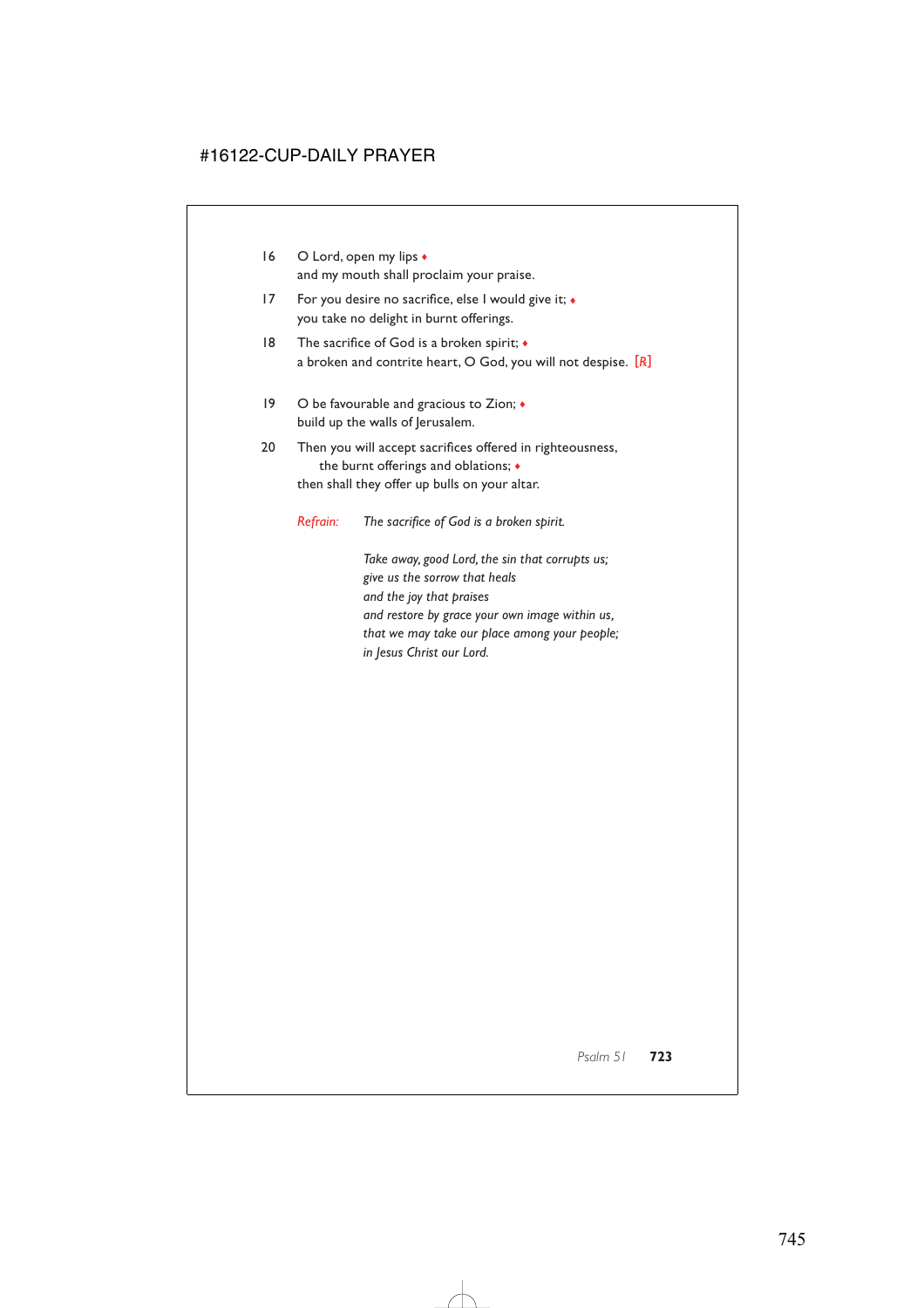*Refrain: I trust in the goodness of God for ever and ever.*

- 1 Why do you glory in evil, you tyrant, ♦ while the goodness of God endures continually?
- 2 You plot destruction, you deceiver;  $\bullet$ your tongue is like a sharpened razor.
- 3 You love evil rather than good,  $\bullet$ falsehood rather than the word of truth.
- 4 You love all words that hurt, ♦ O you deceitful tongue.
- 5 Therefore God shall utterly bring you down; ♦ he shall take you and pluck you out of your tent and root you out of the land of the living.
- 6 The righteous shall see this and tremble;  $\bullet$ they shall laugh you to scorn, and say:
- 7 'This is the one who did not take God for a refuge, ♦ but trusted in great riches and relied upon wickedness.'
- 8 But I am like a spreading olive tree in the house of God;  $\bullet$ I trust in the goodness of God for ever and ever.
- 9 I will always give thanks to you for what you have done; ♦ I will hope in your name,

for your faithful ones delight in it.

*Refrain: I trust in the goodness of God for ever and ever.*

*Faithful and steadfast God, nourish your people in this wicked world, and, through prayer and the Scriptures, give us our daily bread; through Jesus Christ our Lord.*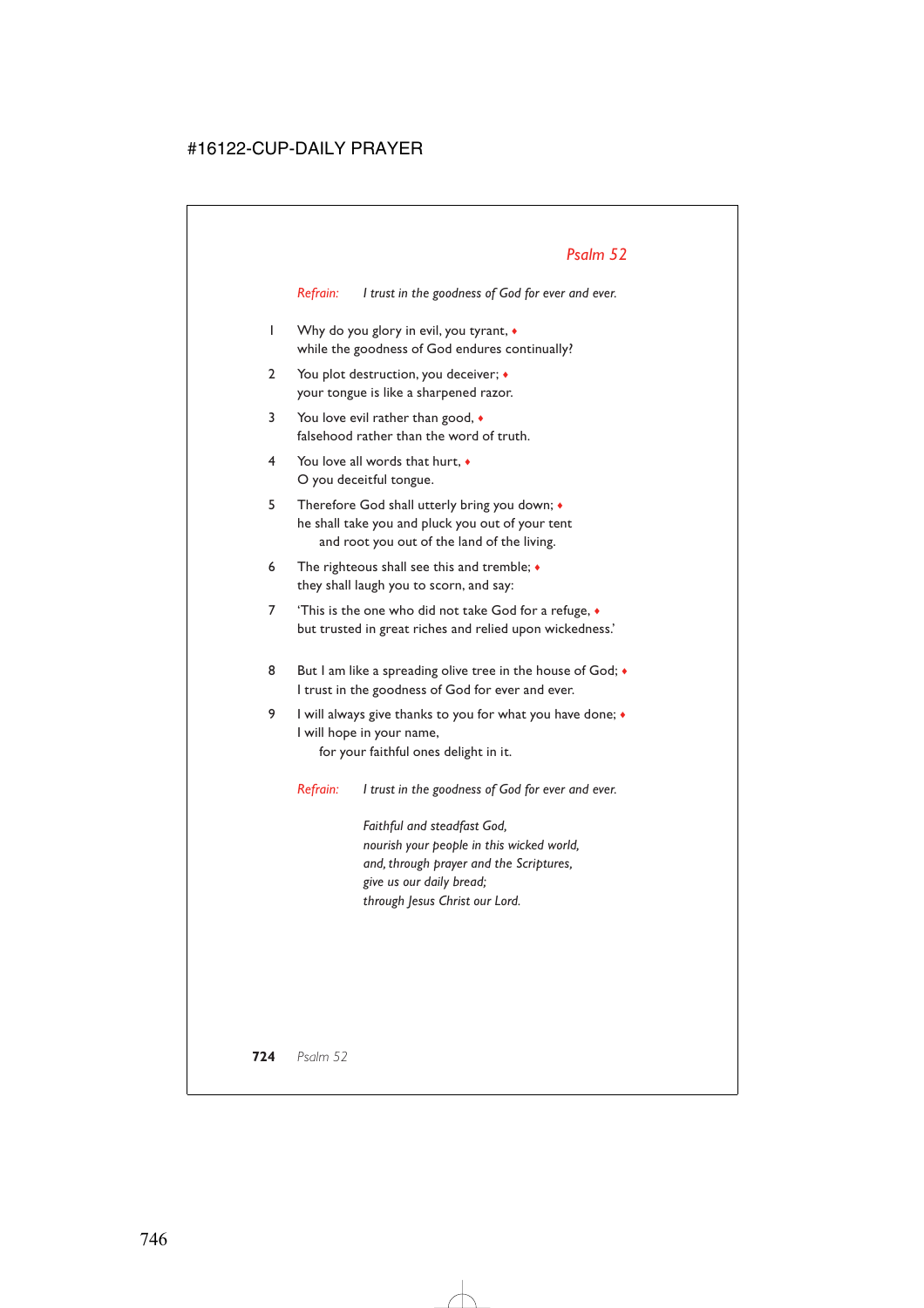*Refrain: The fear of the Lord is the beginning of wisdom.*

- 1 The fool has said in his heart, 'There is no God.' ♦ Corrupt are they, and abominable in their wickedness; there is no one that does good.
- 2 God has looked down from heaven upon the children of earth,  $\bullet$ to see if there is anyone who is wise and seeks after God.
- 3 They are all gone out of the way; all alike have become corrupt; ♦ there is no one that does good, no not one. [*R*]
- 4 Have they no knowledge, those evildoers, ♦ who eat up my people as if they ate bread, and do not call upon God?
- 5 There shall they be in great fear, such fear as never was; ♦ for God will scatter the bones of the ungodly.
- 6 They will be put to shame,  $\bullet$ because God has rejected them.
- 7 O that Israel's salvation would come out of Zion! ♦ When God restores the fortunes of his people then will Jacob rejoice and Israel be glad.

*Refrain: The fear of the Lord is the beginning of wisdom.*

*Without you, O God, nothing is real, all things are open to corruption and we are deadened by deceit; do not abandon us to our folly, but give us hearts that seek you and, at the last, joy in your heavenly city; through Jesus Christ our Lord.*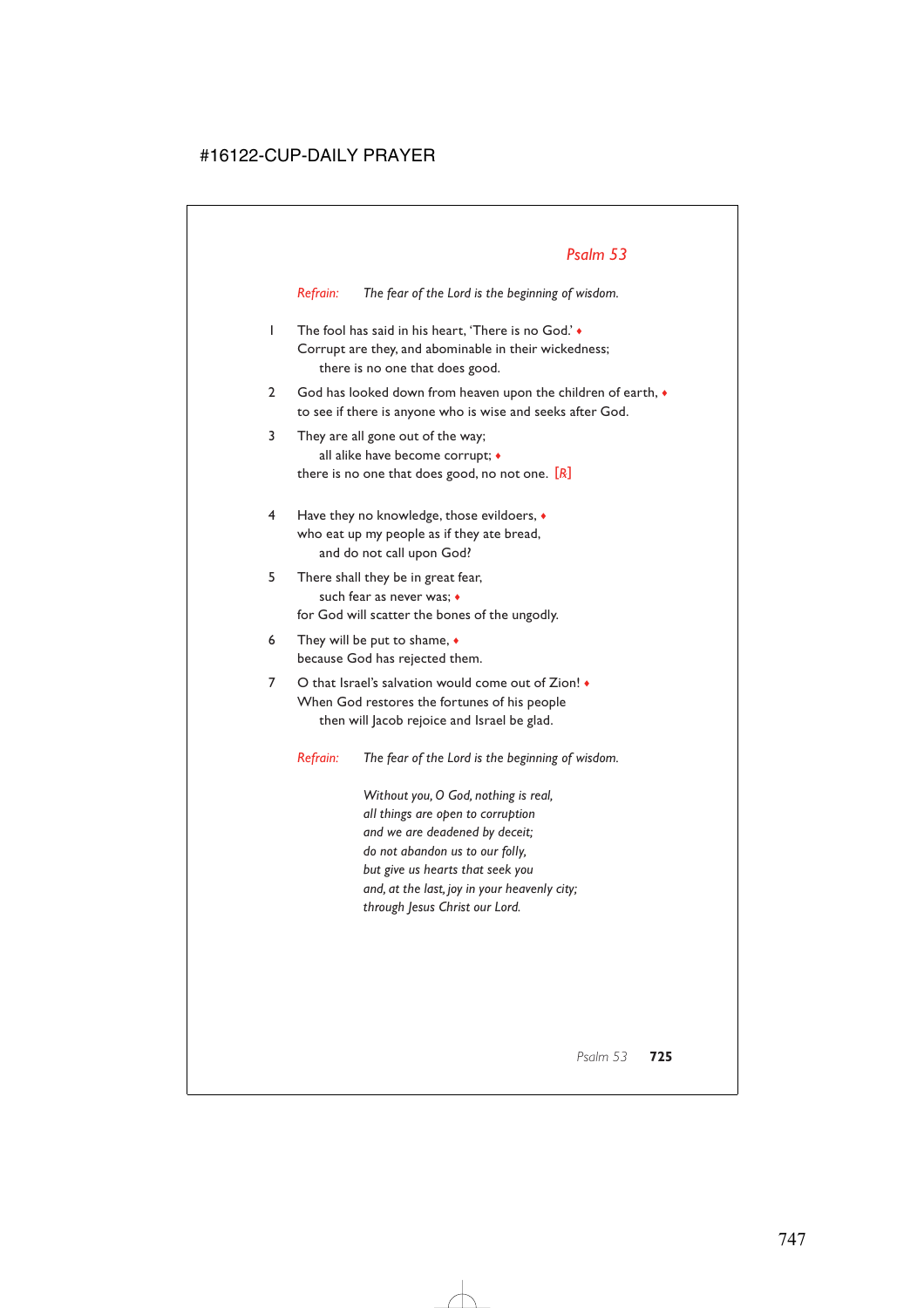*Refrain: Behold, God is my helper.*

- 1 Save me, O God, by your name  $\bullet$ and vindicate me by your power.
- 2 Hear my prayer, O God; ♦ give heed to the words of my mouth.
- 3 For strangers have risen up against me, and the ruthless seek after my life; ♦ they have not set God before them.
- 4 Behold, God is my helper; ♦ it is the Lord who upholds my life. [*R*]
- 5 May evil rebound on those who lie in wait for me; ♦ destroy them in your faithfulness.
- 6 An offering of a free heart will I give you  $\bullet$ and praise your name, O Lord, for it is gracious.
- 7 For he has delivered me out of all my trouble, ♦ and my eye has seen the downfall of my enemies.

*Refrain: Behold, God is my helper.*

*O living God, reach through the violence of the proud and the despair of the weak to create in Jesus Christ a people free to praise your holy name, now and for ever.*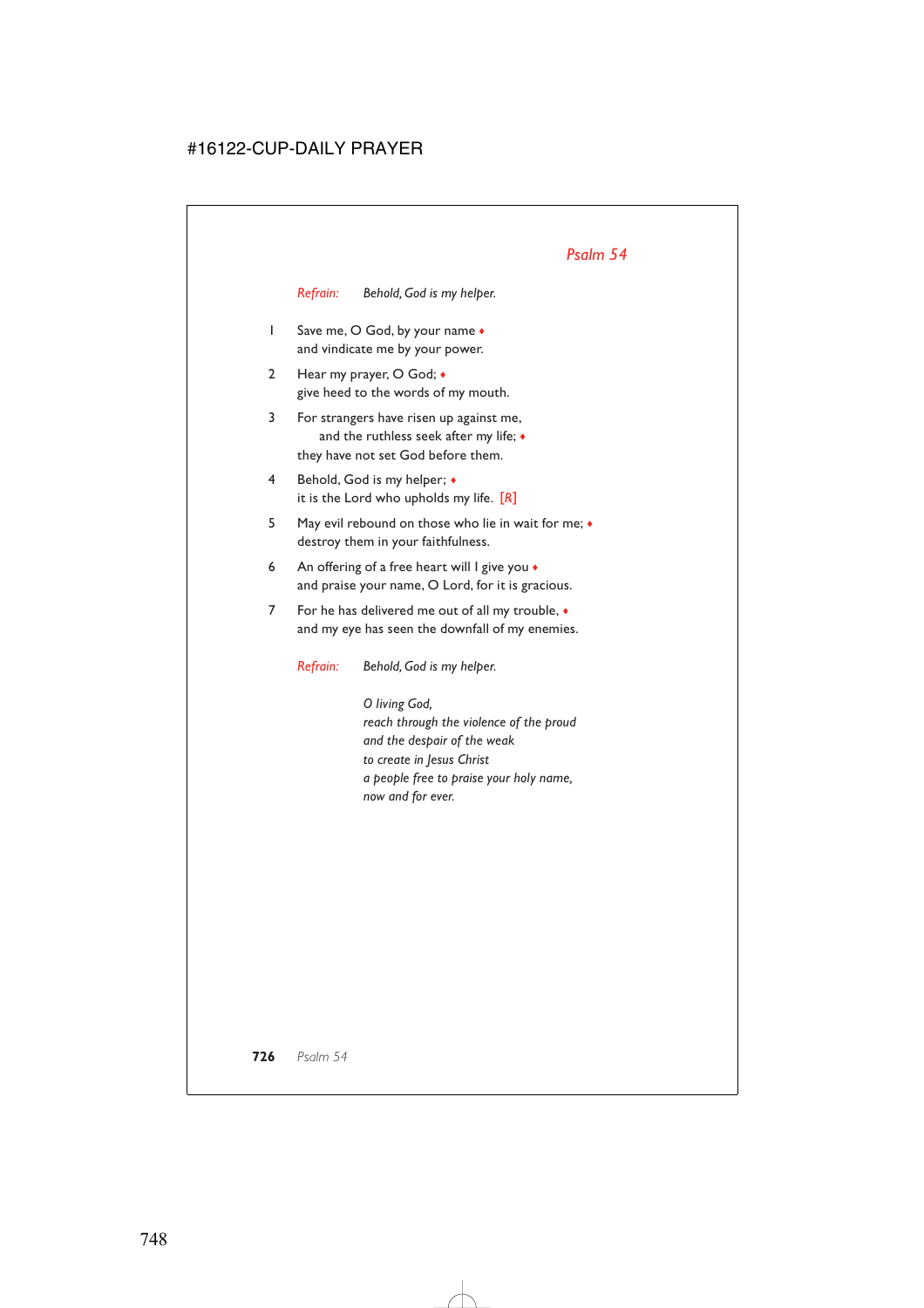*Refrain: Cast your burden upon the Lord and he will sustain you.*

- 1 Hear my prayer, O God; ♦ hide not yourself from my petition.
- 2 Give heed to me and answer me;  $\bullet$ I am restless in my complaining.
- 3 I am alarmed at the voice of the enemy  $\bullet$ and at the clamour of the wicked;
- 4 For they would bring down evil upon me ♦ and are set against me in fury.
- 5 My heart is disquieted within me, ♦ and the terrors of death have fallen upon me.
- 6 Fearfulness and trembling are come upon me, ♦ and a horrible dread has overwhelmed me. [*R*]
- 7 And I said: 'O that I had wings like a dove,  $\bullet$ for then would I fly away and be at rest.
- 8 'Then would I flee far away  $\bullet$ and make my lodging in the wilderness.
- 9 'I would make haste to escape  $\bullet$ from the stormy wind and tempest.'
- 10 Confuse their tongues, O Lord, and divide them, ♦ for I have seen violence and strife in the city.
- 11 Day and night they go about on her walls; ♦ mischief and trouble are in her midst.
- 12 Wickedness walks in her streets; oppression and guile never leave her squares. [*R*]
- 13 For it was not an open enemy that reviled me, ♦ for then I could have borne it:
- 14 Nor was it my adversary that puffed himself up against me,  $\bullet$ for then I would have hid myself from him.
- 15 But it was even you, one like myself, ♦ my companion and my own familiar friend.
- 16 We took sweet counsel together  $\bullet$ and walked with the multitude in the house of God.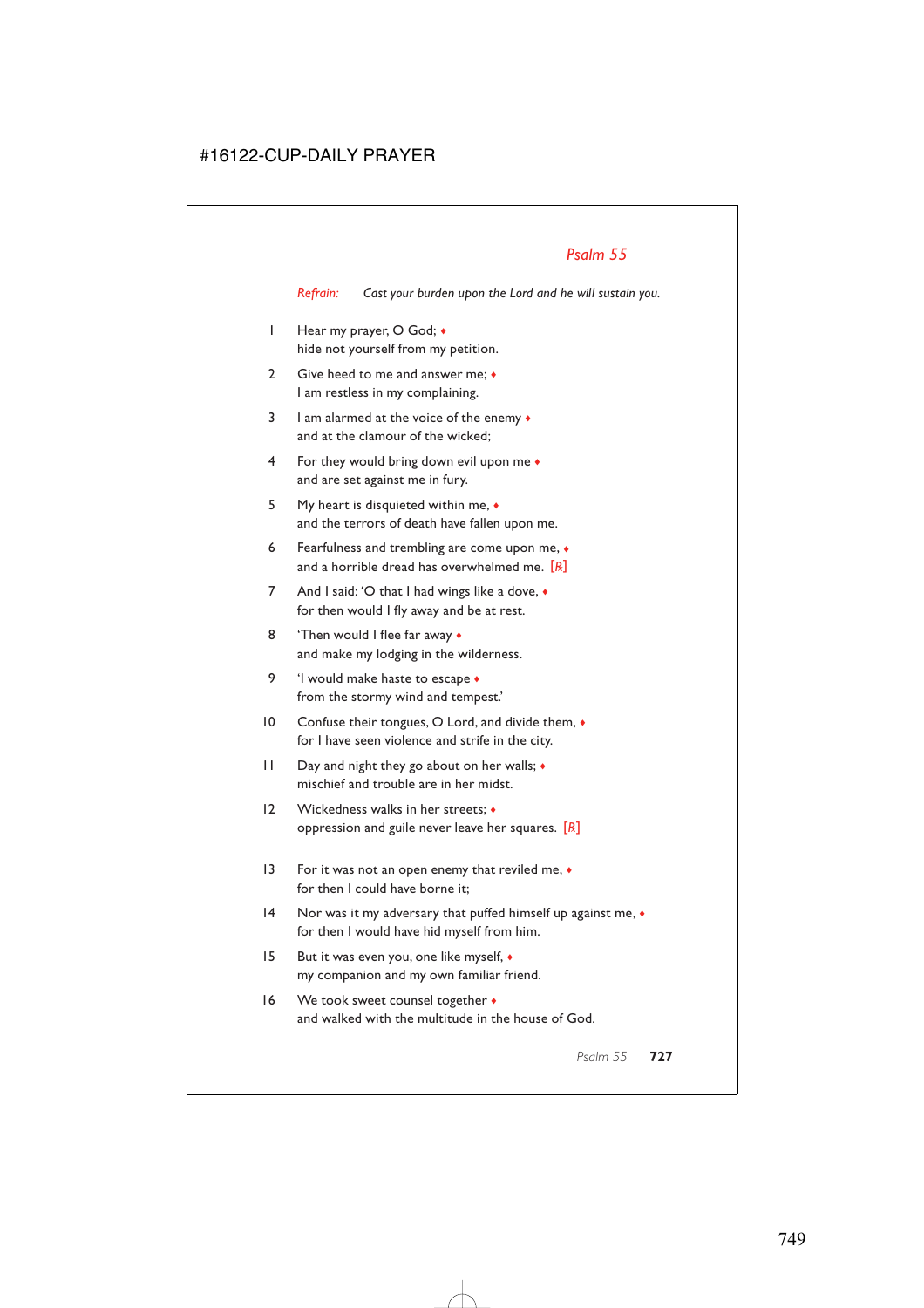- 17 Let death come suddenly upon them; let them go down alive to the Pit; ♦ for wickedness inhabits their dwellings, their very hearts. [*R*]
- 18 As for me, I will call upon God  $\bullet$ and the Lord will deliver me.
- 19 In the evening and morning and at noonday I will pray and make my supplication, ♦ and he shall hear my voice.
- 20 He shall redeem my soul in peace from the battle waged against me, ♦ for many have come upon me.
- 21 God, who is enthroned of old, will hear and bring them down; ♦ they will not repent, for they have no fear of God. [*R*]
- 22 My companion stretched out his hands against his friend  $\bullet$ and has broken his covenant;
- 23 His speech was softer than butter, though war was in his heart;  $\bullet$ his words were smoother than oil, yet are they naked swords.
- 24 Cast your burden upon the Lord and he will sustain you,  $\bullet$ and will not let the righteous fall for ever.
- 25 But those that are bloodthirsty and deceitful, O God,  $\bullet$ you will bring down to the pit of destruction.
- 26 They shall not live out half their days,  $\bullet$ but my trust shall be in you, O Lord.

*Refrain: Cast your burden upon the Lord and he will sustain you.*

*Lord, in all times of fear and dread, grant that we may so cast our burdens upon you, that you may bear us on the holy wings of the Spirit to the stronghold of your peace; through Jesus Christ our Lord.*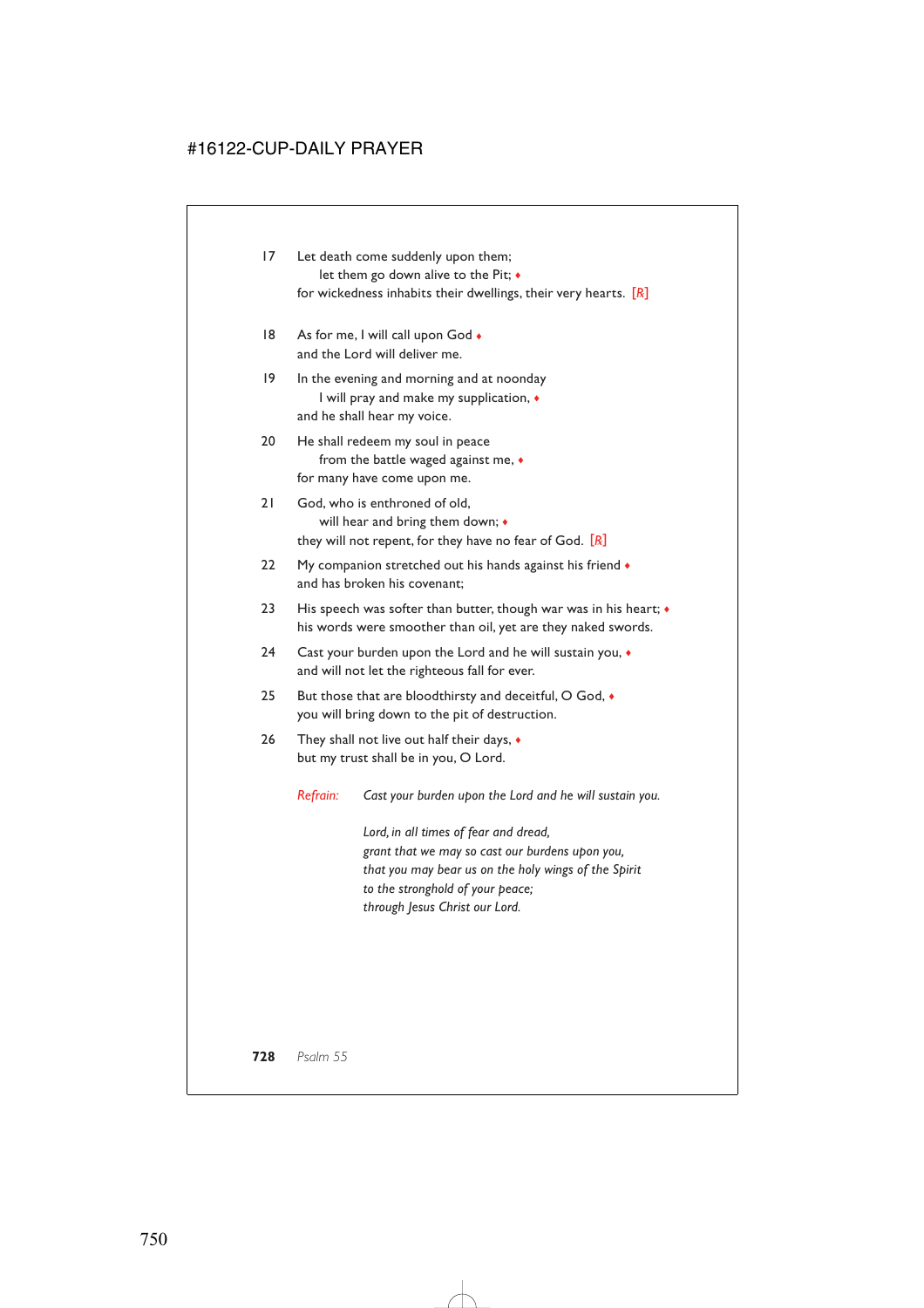*Refrain: In God I trust, and will not fear.*

- 1 Have mercy on me, O God, for they trample over me; ♦ all day long they assault and oppress me.
- 2 My adversaries trample over me all the day long;  $\bullet$ many are they that make proud war against me.
- 3 In the day of my fear I put my trust in you,  $\bullet$ in God whose word I praise.
- 4 In God I trust, and will not fear, ♦ for what can flesh do to me? [*R*]
- 5 All day long they wound me with words; ♦ their every thought is to do me evil.
- 6 They stir up trouble; they lie in wait;  $\bullet$ marking my steps, they seek my life.
- 7 Shall they escape for all their wickedness? ♦ In anger, O God, cast the peoples down.
- 8 You have counted up my groaning; put my tears into your bottle; ♦ are they not written in your book? [*R*]
- 9 Then shall my enemies turn back on the day when I call upon you; ♦ this I know, for God is on my side.
- 10 In God whose word I praise, in the Lord whose word I praise, ♦ in God I trust and will not fear: what can flesh do to me?
- 11 To you, O God, will I fulfil my vows; ♦ to you will I present my offerings of thanks,
- 12 For you will deliver my soul from death and my feet from falling,  $\bullet$ that I may walk before God in the light of the living.

*Refrain: In God I trust, and will not fear.*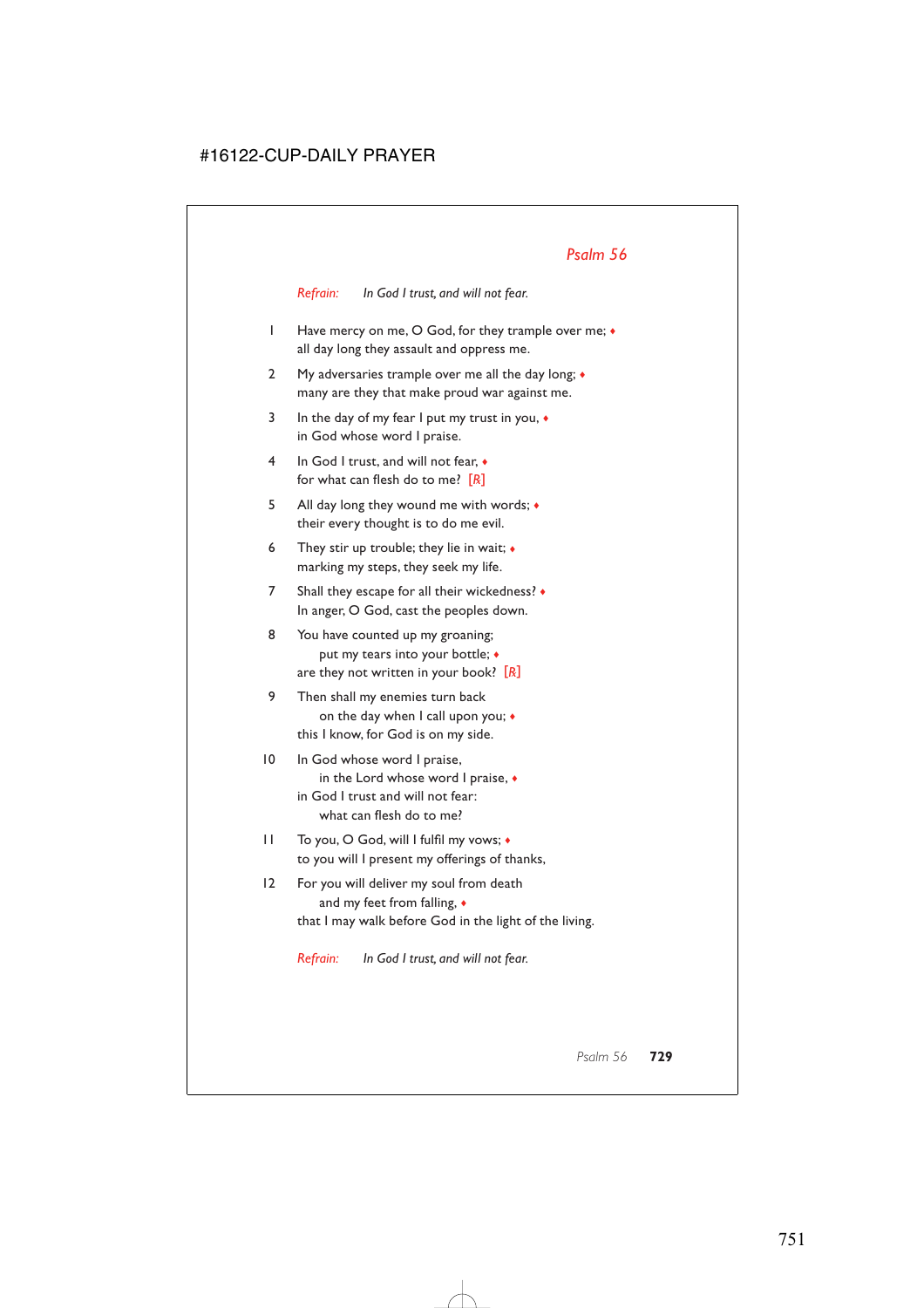*Faithful God, your deliverance is nearer than we know; free us from fear and help us to find courage in your Word, Jesus Christ our Lord.*

#### *Psalm 57*

- 1 Be merciful to me, O God, be merciful to me, ♦ for my soul takes refuge in you;
- 2 In the shadow of your wings will I take refuge  $\bullet$ until the storm of destruction has passed by.
- 3 I will call upon the Most High God, ♦ the God who fulfils his purpose for me.
- 4 He will send from heaven and save me and rebuke those that would trample upon me:  $\bullet$ God will send forth his love and his faithfulness.
- 5 I lie in the midst of lions, ♦ people whose teeth are spears and arrows, and their tongue a sharp sword.
- 6 *Be exalted, O God, above the heavens,* ♦ *and your glory over all the earth.*
- 7 They have laid a net for my feet; my soul is pressed down; ♦ they have dug a pit before me and will fall into it themselves.
- 8 My heart is ready, O God, my heart is ready;  $\bullet$ I will sing and give you praise.
- 9 Awake, my soul; awake, harp and lyre, ♦ that I may awaken the dawn.
- 10 I will give you thanks, O Lord, among the peoples;  $\bullet$ I will sing praise to you among the nations.
- 11 For your loving-kindness is as high as the heavens, ♦ and your faithfulness reaches to the clouds.
- 12 *Be exalted, O God, above the heavens,* ♦ *and your glory over all the earth.*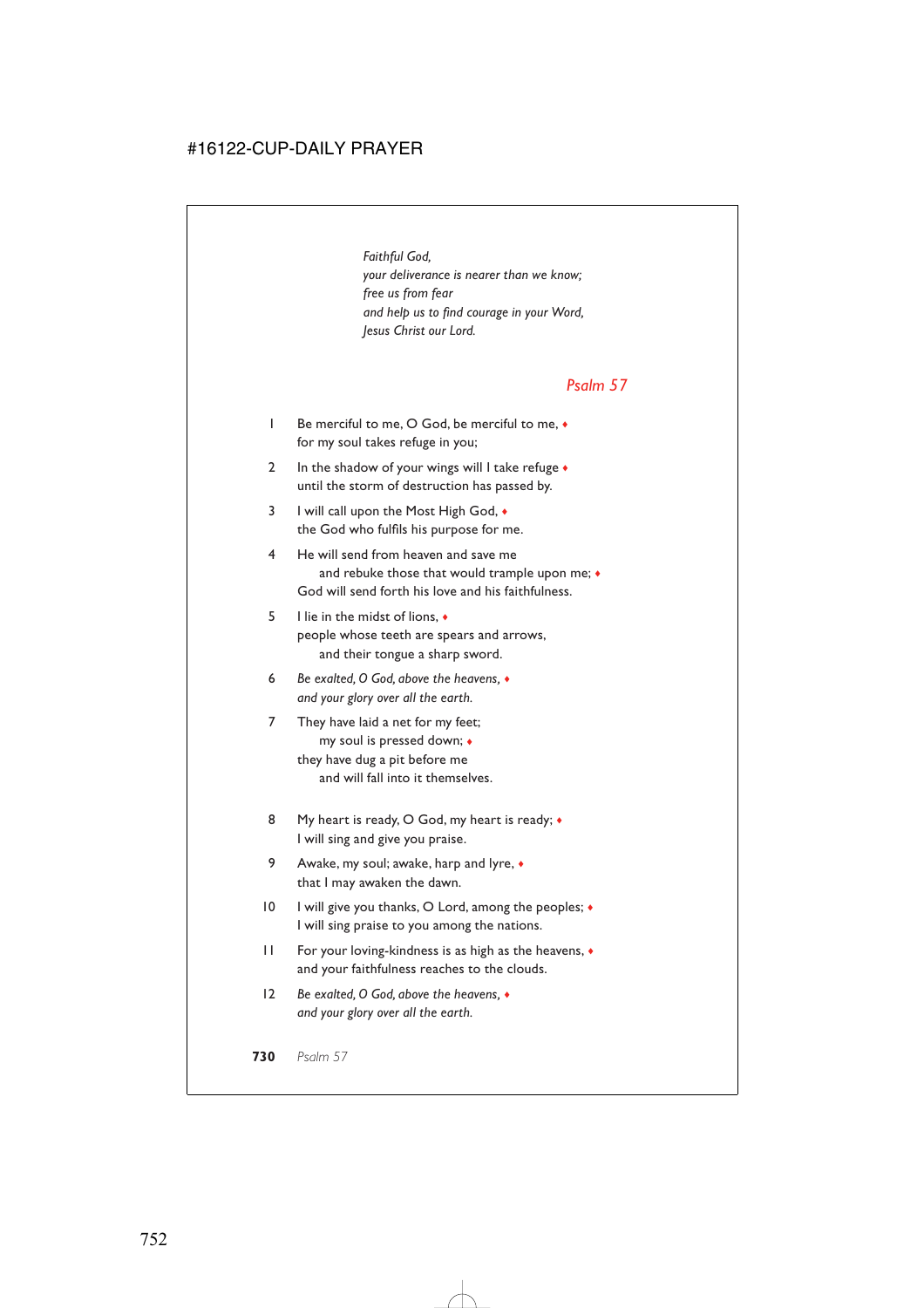*Tender God, gentle protector in time of trouble, pierce the gloom of despair and give us, with all your people, the song of freedom and the shout of praise; in Jesus Christ our Lord.*

#### *Psalm 58*

*Refrain: The Lord makes himself known by his acts of justice.*

- 1 Do you indeed speak justly, you mighty?  $\bullet$ Do you rule the peoples with equity?
- 2 With unjust heart you act throughout the land;  $\bullet$ your hands mete out violence.
- 3 The wicked are estranged, even from the womb;  $\bullet$ those who speak falsehood go astray from their birth.
- 4 They are as venomous as a serpent; ♦ they are like the deaf adder which stops its ears,
- 5 Which does not heed the voice of the charmers, ♦ and is deaf to the skilful weaver of spells. [*R*]
- 6 Break, O God, their teeth in their mouths; ♦ smash the fangs of these lions, O Lord.
- 7 Let them vanish like water that runs away; ♦ let them wither like trodden grass.
- 8 Let them be as the slimy track of the snail,  $\bullet$ like the untimely birth that never sees the sun.
- 9 Before ever their pots feel the heat of the thorns,  $\bullet$ green or blazing, let them be swept away.
- 10 The righteous will be glad when they see God's vengeance;  $\bullet$ they will bathe their feet in the blood of the wicked.
- 11 So that people will say,

'Truly, there is a harvest for the righteous; ♦ truly, there is a God who judges in the earth.'

*Refrain: The Lord makes himself known by his acts of justice.*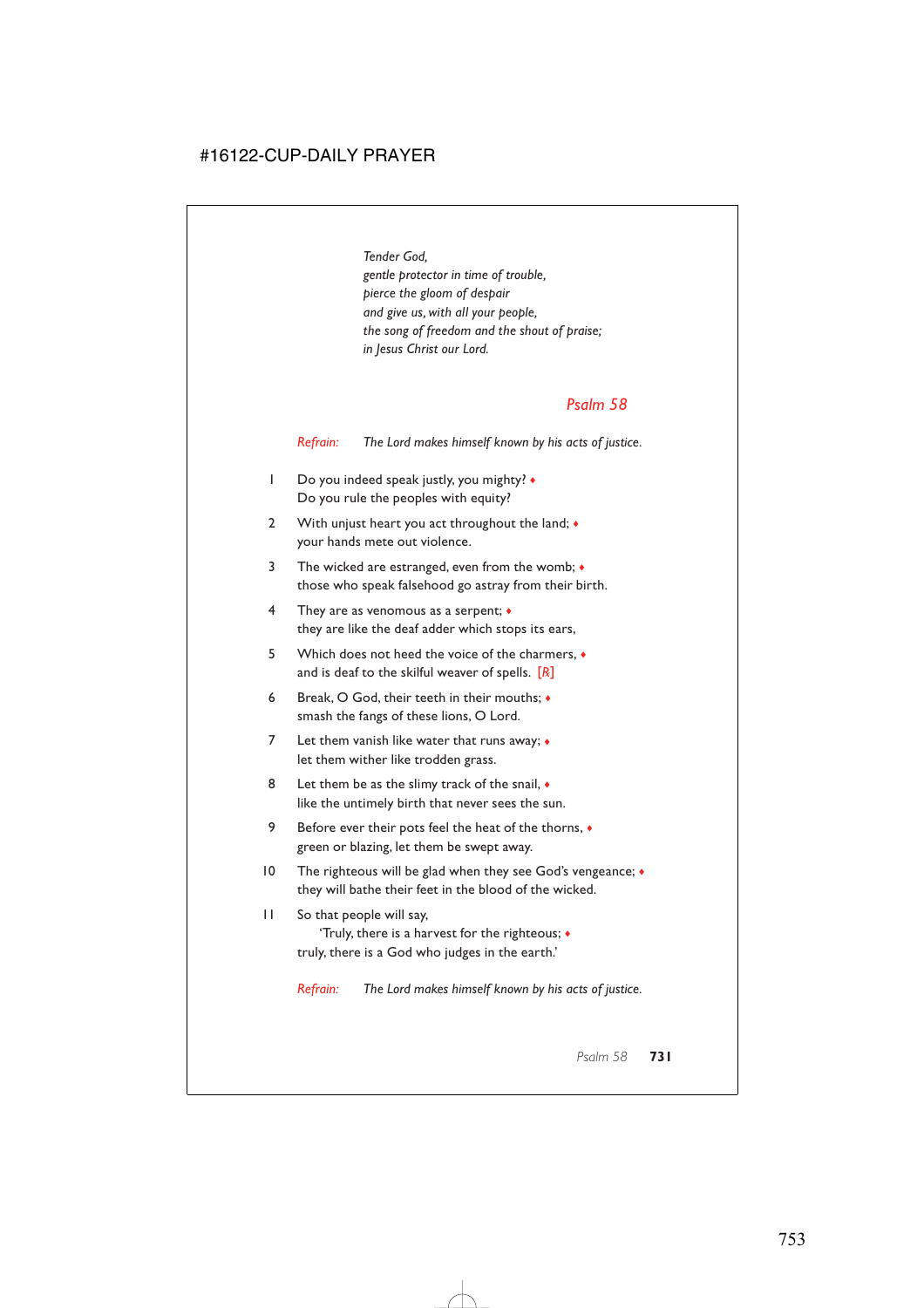*Living God, deliver us from a world without justice and a future without mercy; in your mercy, establish justice, and in your justice, remember the mercy revealed to us in Jesus Christ our Lord.*

#### *Psalm 59*

*Refrain: You, O God, are my strong tower.*

- 1 Rescue me from my enemies, O my God; ♦ set me high above those that rise up against me.
- 2 Save me from the evildoers ◆ and from murderous foes deliver me.
- 3 For see how they lie in wait for my soul ♦ and the mighty stir up trouble against me.
- 4 Not for any fault or sin of mine, O Lord; ♦ for no offence, they run and prepare themselves for war.
- 5 Rouse yourself, come to my aid and see; ♦ for you are the Lord of hosts, the God of Israel.
- 6 Awake, and judge all the nations; ♦ show no mercy to the evil traitors. [*R*]
- 7 They return at nightfall and snarl like dogs  $\bullet$ and prowl about the city.
- 8 They pour out evil words with their mouths; swords are on their lips; ♦ 'For who', they say, 'can hear us?'
- 9 But you laugh at them, O Lord;  $\bullet$ you hold all the nations in derision.
- 10 For you, O my strength, will I watch; ♦ you, O God, are my strong tower.
- 11 My God in his steadfast love will come to me; ♦ he will let me behold the downfall of my enemies. [*R*]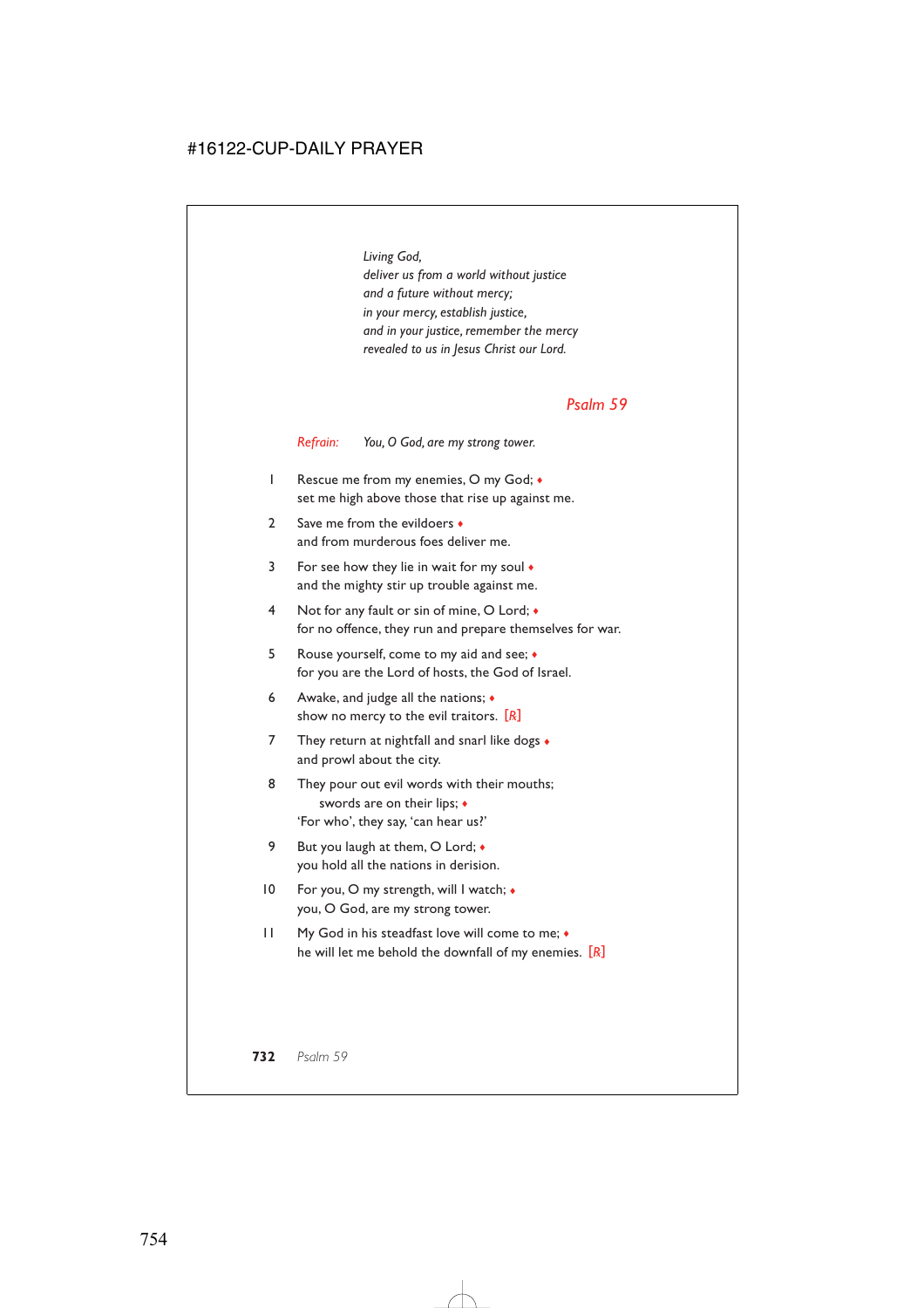- 12 Slay them not, lest my people forget; ♦ send them reeling by your might and bring them down, O Lord our shield.
- 13 For the sins of their mouth, for the words of their lips,  $\bullet$ let them be taken in their pride.
- 14 For the cursing and falsehood they have uttered,  $\bullet$ consume them in wrath, consume them till they are no more.
- 15 And they shall know that God rules in Jacob,  $\triangleleft$ and to the ends of the earth. [*R*]
- 16 And still they return at nightfall and snarl like dogs  $\bullet$ and prowl about the city.
- 17 Though they forage for something to devour,  $\bullet$ and howl if they are not filled,
- 18 Yet will I sing of your strength ◆ and every morning praise your steadfast love;
- 19 For you have been my stronghold,  $\bullet$ my refuge in the day of my trouble.
- 20 To you, O my strength, will I sing; ♦ for you, O God, are my refuge, my God of steadfast love.

*Refrain: You, O God, are my strong tower.*

*Strong and merciful God, stand with the oppressed against the triumph of evil and the complacency of your people, and establish in Jesus Christ your new order of generosity and joy, for he is alive and reigns now and for ever.*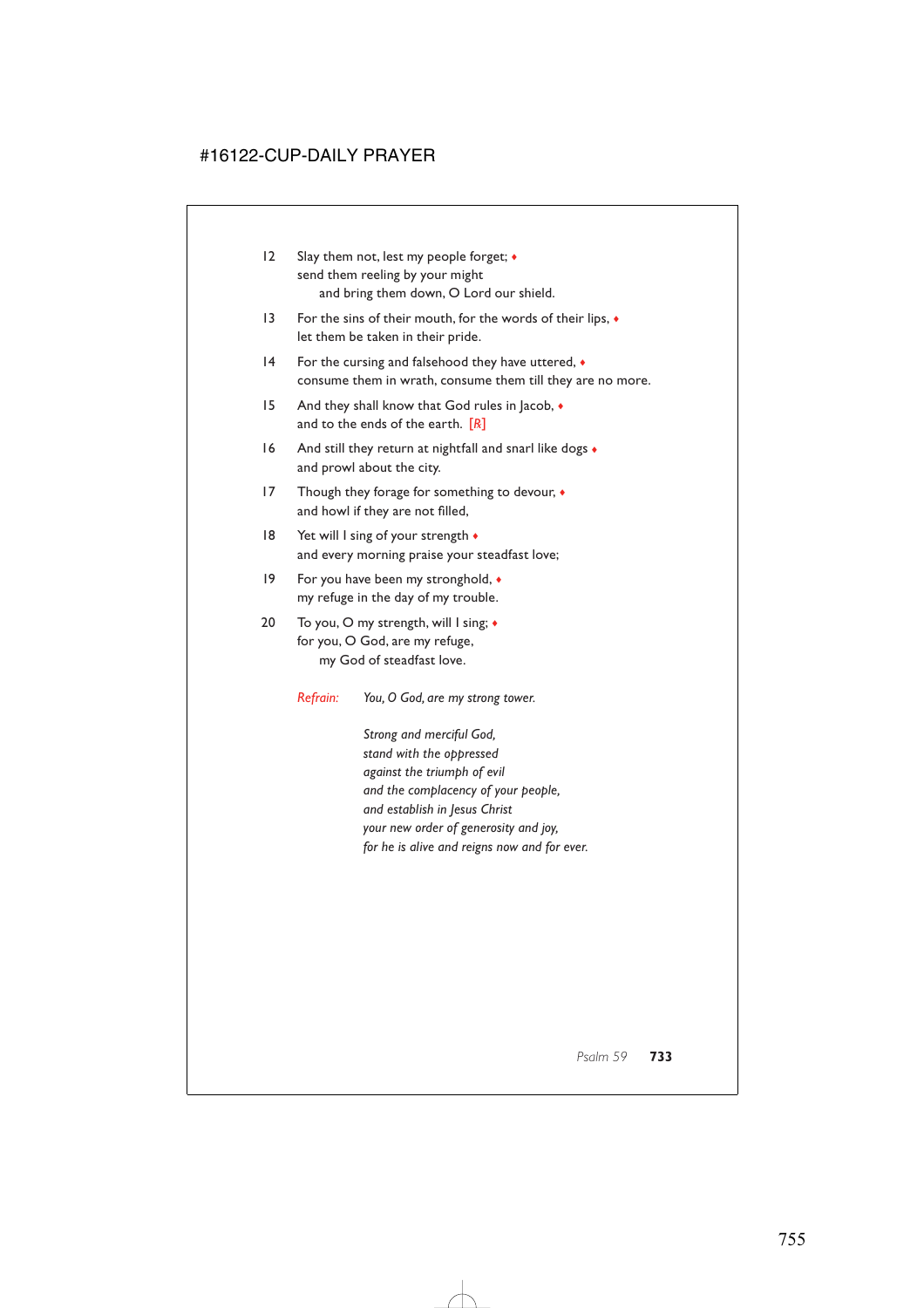*Refrain: Restore us again, O God our Saviour.*

- 1 O God, you have cast us off and broken us;  $\bullet$ you have been angry; restore us to yourself again.
- 2 You have shaken the earth and torn it apart; ♦ heal its wounds, for it trembles.
- 3 You have made your people drink bitter things; ♦ we reel from the deadly wine you have given us.
- 4 You have made those who fear you to flee, ♦ to escape from the range of the bow.
- 5 That your beloved may be delivered, ♦ save us by your right hand and answer us. [*R*]
- 6 God has spoken in his holiness: ♦ 'I will triumph and divide Shechem, and share out the valley of Succoth.
- 7 'Gilead is mine and Manasseh is mine; ♦ Ephraim is my helmet and Judah my sceptre.
- 8 'Moab shall be my washpot; over Edom will I cast my sandal; ♦ across Philistia will I shout in triumph.' [*R*]
- 9 Who will lead me into the strong city?  $\bullet$ Who will bring me into Edom?
- 10 Have you not cast us off, O God? Will you no longer go forth with our troops?
- 11 Grant us your help against the enemy,  $\bullet$ for earthly help is in vain.
- 12 Through God will we do great acts, ♦ for it is he that shall tread down our enemies.

*Refrain: Restore us again, O God our Saviour.*

*Risen Christ, you claim your own among the nations; mend what is broken in us, loving Saviour; do not forsake us when we fail, but in your service grant us daring and love; for your name's sake.*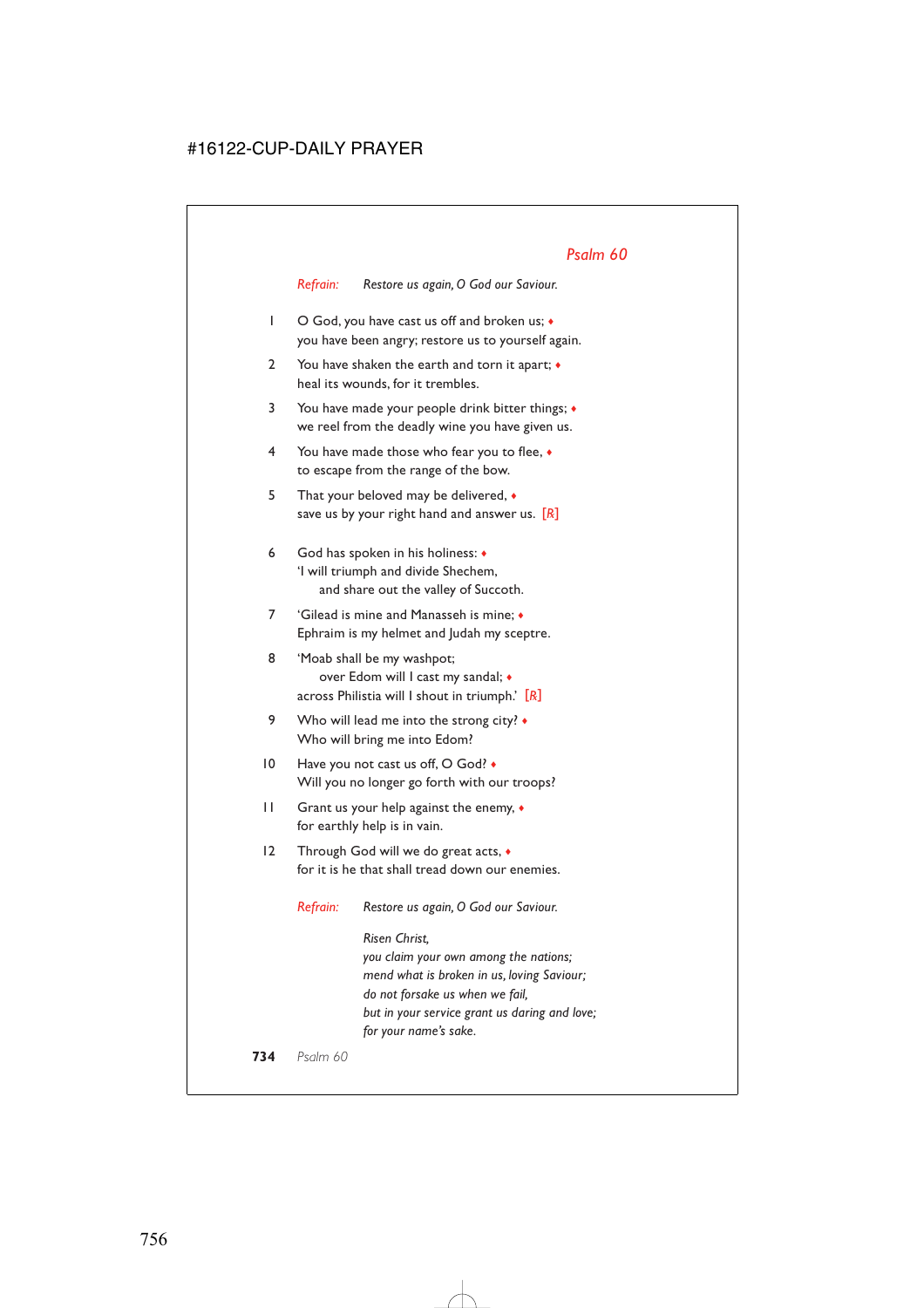*Refrain: You are my refuge, O God, a strong tower against the enemy.*

- 1 Hear my crying, O God,  $\bullet$ and listen to my prayer.
- 2 From the end of the earth I call to you with fainting heart; ♦ O set me on the rock that is higher than I.
- 3 For you are my refuge, ♦ a strong tower against the enemy.
- 4 Let me dwell in your tent for ever ♦ and take refuge under the cover of your wings. [*R*]
- 5 For you, O God, will hear my vows; ♦ you will grant the request of those who fear your name.
- 6 You will add length of days to the life of the king, ♦ that his years may endure throughout all generations.
- 7 May he sit enthroned before God for ever;  $\bullet$ may steadfast love and truth watch over him.
- 8 So will I always sing praise to your name,  $\bullet$ and day by day fulfil my vows.

*Refrain: You are my refuge, O God, a strong tower against the enemy.*

> *Risen Christ, as you knew the discipline of suffering and the victory that brings us salvation, so grant us your presence in our weakness and a place in your unending kingdom now and for evermore.*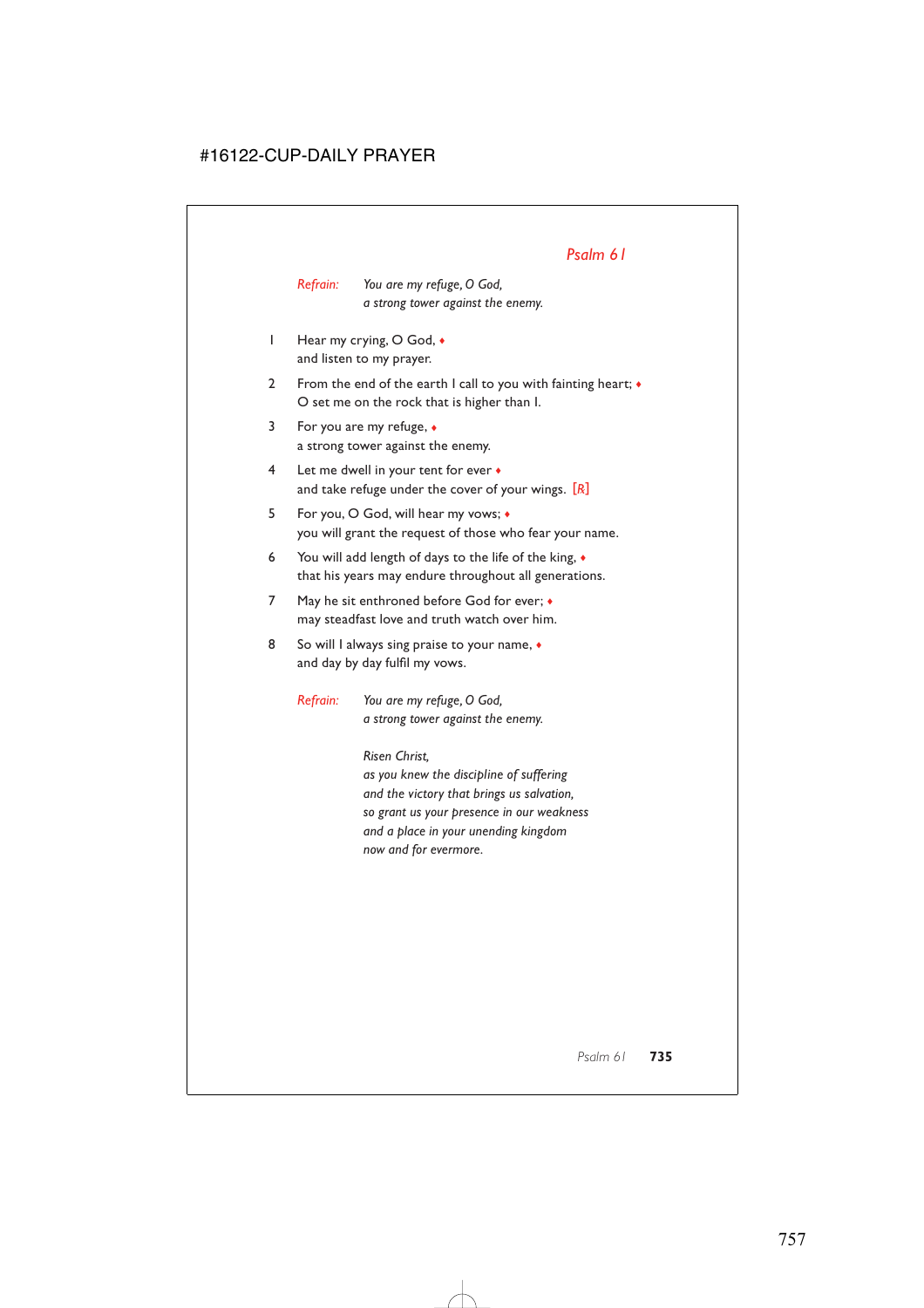*Refrain: Wait on God alone in stillness, O my soul.*

- 1 On God alone my soul in stillness waits; ♦ from him comes my salvation.
- 2 He alone is my rock and my salvation,  $\bullet$ my stronghold, so that I shall never be shaken.
- 3 How long will all of you assail me to destroy me, ♦ as you would a tottering wall or a leaning fence?
- 4 They plot only to thrust me down from my place of honour; lies are their chief delight; ♦ they bless with their mouth, but in their heart they curse.
- 5 Wait on God alone in stillness, O my soul; ♦ for in him is my hope.
- 6 He alone is my rock and my salvation, ♦ my stronghold, so that I shall not be shaken. [*R*]
- 7 In God is my strength and my glory; ♦ God is my strong rock; in him is my refuge.
- 8 Put your trust in him always, my people;  $\bullet$ pour out your hearts before him, for God is our refuge.
- 9 The peoples are but a breath, the whole human race a deceit; ♦ on the scales they are altogether lighter than air.
- 10 Put no trust in oppression; in robbery take no empty pride; ♦ though wealth increase, set not your heart upon it.
- 11 God spoke once, and twice have I heard the same,  $\bullet$ that power belongs to God.
- 12 Steadfast love belongs to you, O Lord, ♦ for you repay everyone according to their deeds.

*Refrain: Wait on God alone in stillness, O my soul.*

*O God, teach us to seek security, not in money or theft, not in human ambition or malice, not in our own ability or power, but in you, the only God, our rock and our salvation.*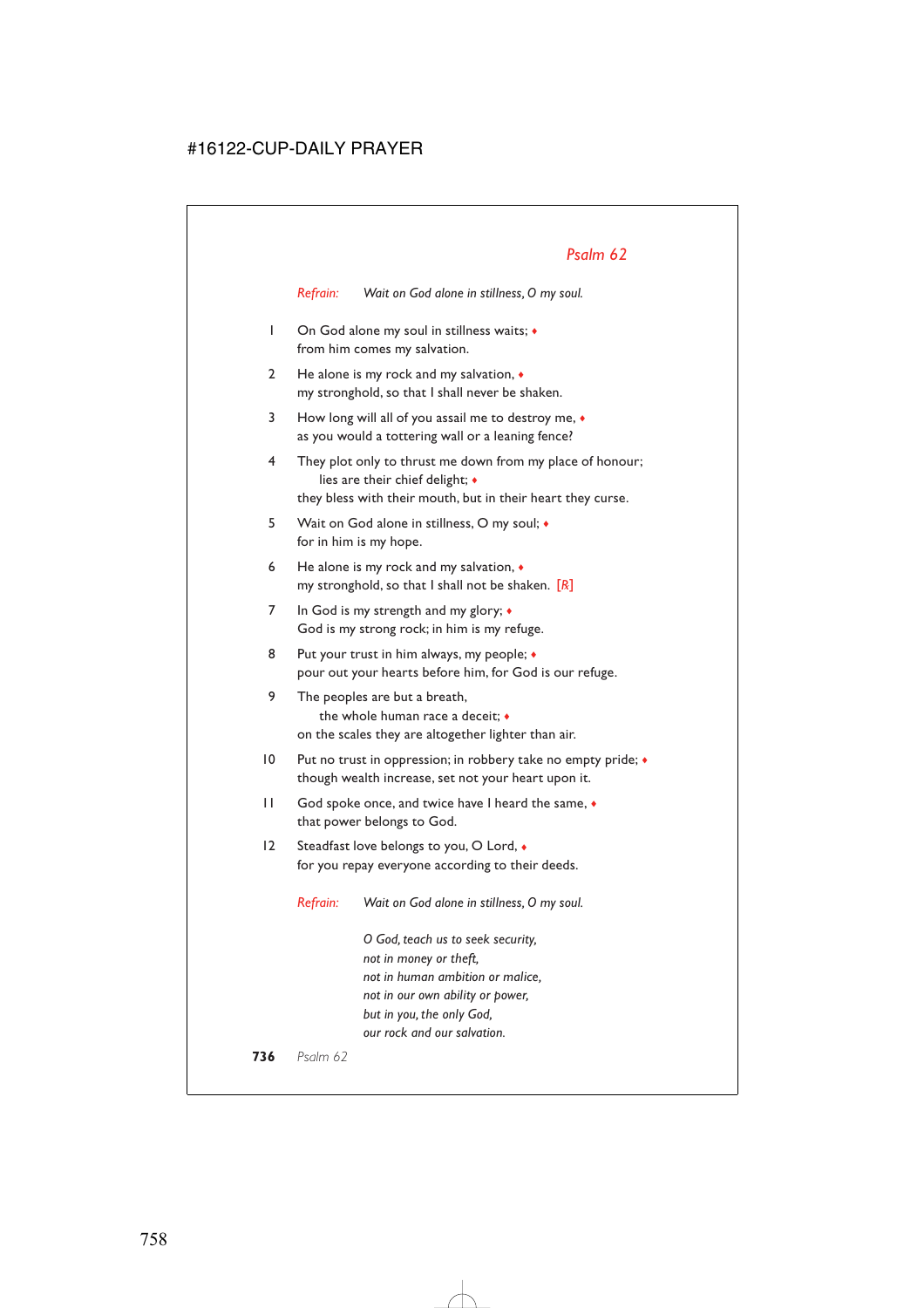*Refrain: My soul is athirst for God, even for the living God.*

- 1 O God, you are my God; eagerly I seek you;  $\bullet$ my soul is athirst for you.
- 2 My flesh also faints for you, ♦ as in a dry and thirsty land where there is no water.
- 3 So would I gaze upon you in your holy place, ♦ that I might behold your power and your glory.
- 4 Your loving-kindness is better than life itself  $\bullet$ and so my lips shall praise you.
- 5 I will bless you as long as I live ♦ and lift up my hands in your name. [*R*]
- 6 My soul shall be satisfied, as with marrow and fatness, ♦ and my mouth shall praise you with joyful lips,
- 7 When I remember you upon my bed  $\bullet$ and meditate on you in the watches of the night.
- 8 For you have been my helper  $\bullet$ and under the shadow of your wings will I rejoice.
- 9 My soul clings to you;  $\triangleleft$ your right hand shall hold me fast. [*R*]
- 10 But those who seek my soul to destroy it  $\bullet$ shall go down to the depths of the earth;
- 11 Let them fall by the edge of the sword  $\bullet$ and become a portion for jackals.
- 12 But the king shall rejoice in God; all those who swear by him shall be glad, ♦ for the mouth of those who speak lies shall be stopped.

*Refrain: My soul is athirst for God, even for the living God.*

*To you we come, radiant Lord, the goal of all our desiring, beyond all earthly beauty; gentle protector, strong deliverer, in the night you are our confidence; from first light be our joy; through Jesus Christ our Lord.*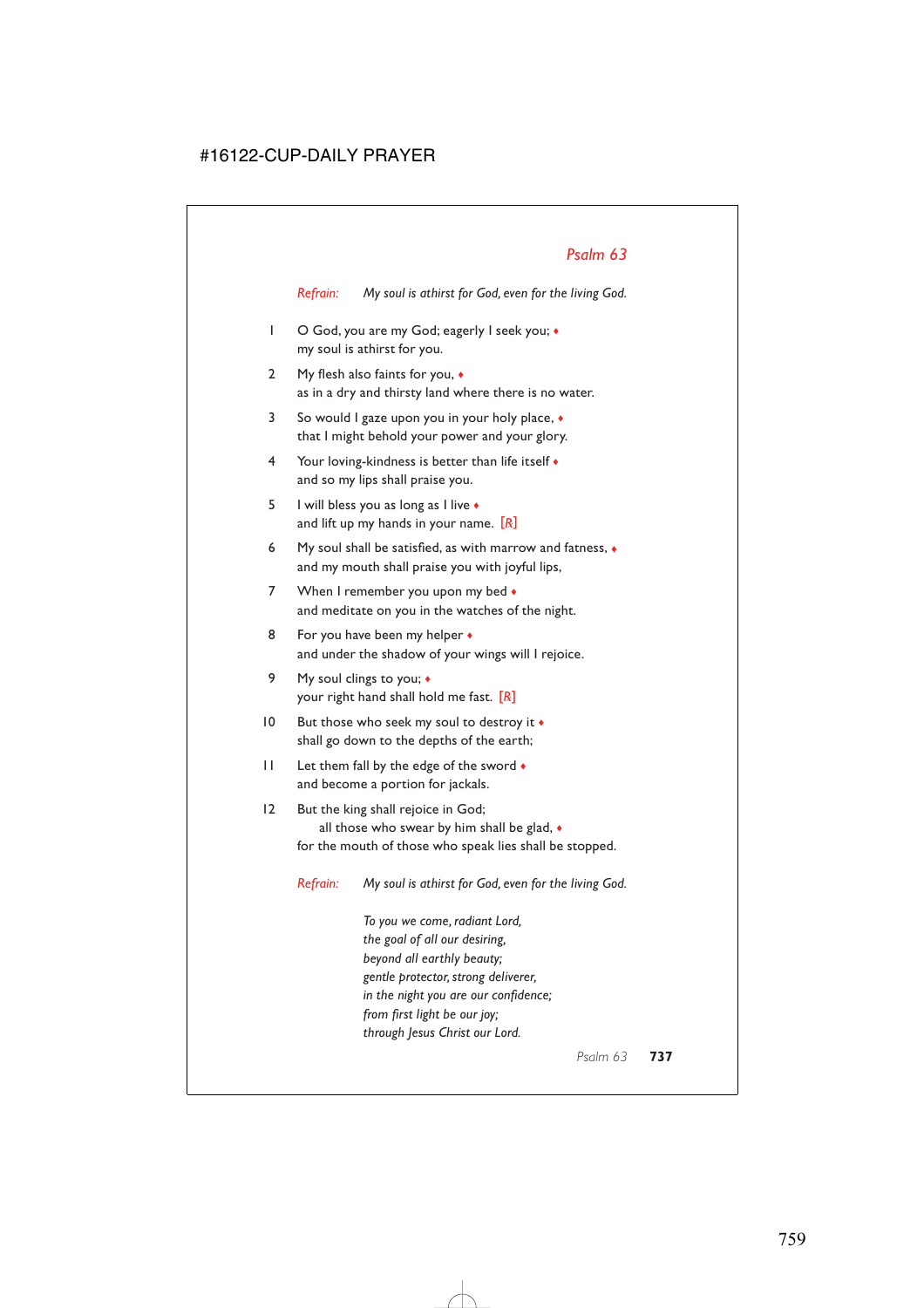*Refrain: The righteous shall rejoice in the Lord.*

- 1 Hear my voice, O God, in my complaint; ♦ preserve my life from fear of the enemy.
- 2 Hide me from the conspiracy of the wicked,  $\bullet$ from the gathering of evildoers.
- 3 They sharpen their tongue like a sword  $\bullet$ and aim their bitter words like arrows,
- 4 That they may shoot at the blameless from hiding places; ♦ suddenly they shoot, and are not seen.
- 5 They hold fast to their evil course; ♦ they talk of laying snares, saying, 'Who will see us?'
- 6 They search out wickedness and lay a cunning trap,  $\bullet$ for deep are the inward thoughts of the heart. [*R*]
- 7 But God will shoot at them with his swift arrow, ♦ and suddenly they shall be wounded.
- 8 Their own tongues shall make them fall,  $\bullet$ and all who see them shall wag their heads in scorn.
- 9 All peoples shall fear and tell what God has done,  $\bullet$ and they will ponder all his works.
- 10 The righteous shall rejoice in the Lord and put their trust in him,  $\bullet$ and all that are true of heart shall exult.

*Refrain: The righteous shall rejoice in the Lord.*

*Cut through the malice of our hearts, redeeming God, with the Spirit's sword, wound the pride of our rebellion with the grace that makes righteous and bring near the day of Christ, when love shall reign in joy; for he is alive and reigns, now and for ever.*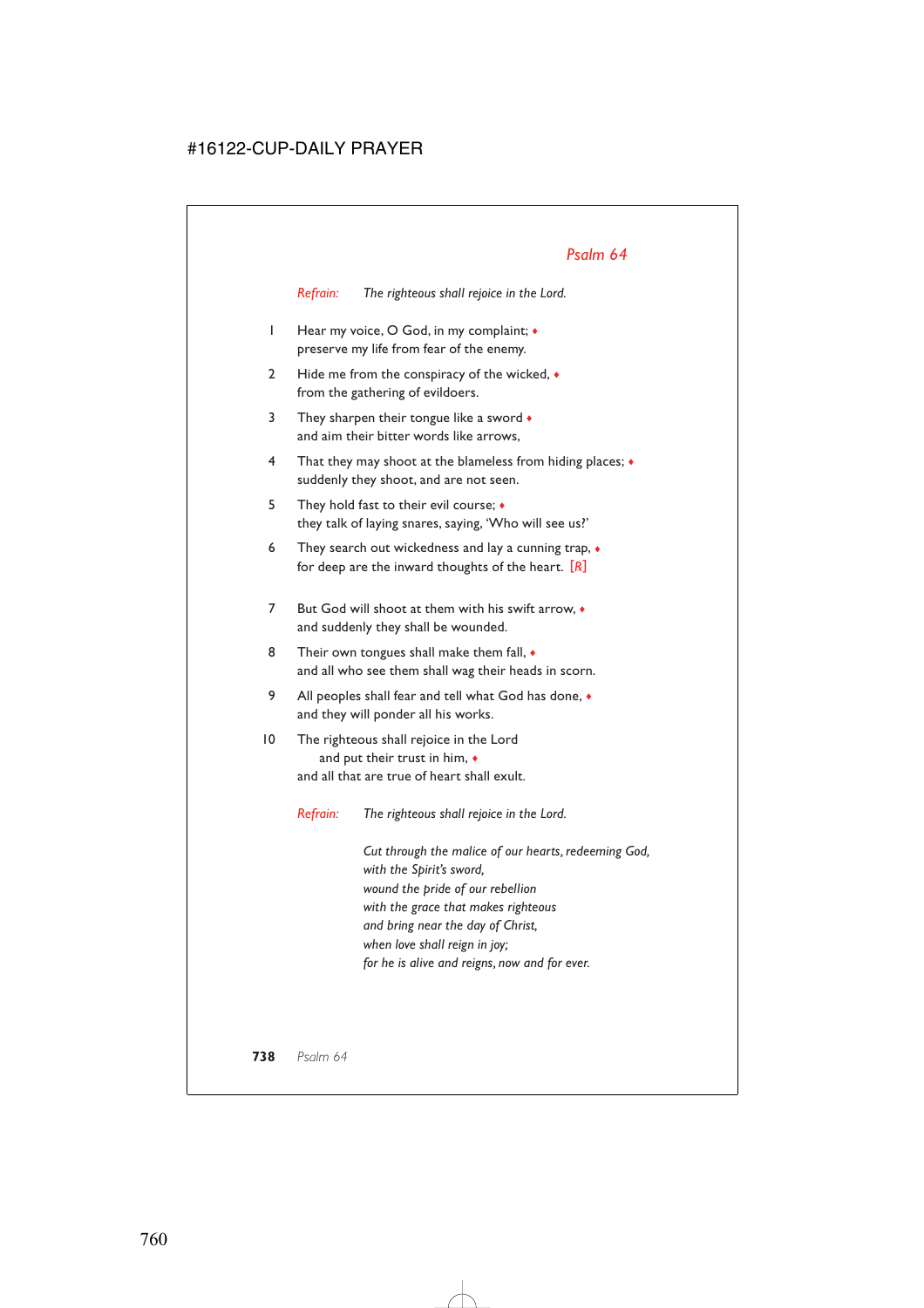*Refrain: Be joyful in God, all the earth.*

- 1 Praise is due to you, O God, in Zion; ♦ to you that answer prayer shall vows be paid.
- 2 To you shall all flesh come to confess their sins; ♦ when our misdeeds prevail against us, you will purge them away.
- 3 Happy are they whom you choose and draw to your courts to dwell there. ♦ We shall be satisfied with the blessings of your house, even of your holy temple. [*R*]
- 4 With wonders you will answer us in your righteousness, O God of our salvation, ♦ O hope of all the ends of the earth
	- and of the farthest seas.
- 5 In your strength you set fast the mountains ♦ and are girded about with might.
- 6 You still the raging of the seas, ♦ the roaring of their waves and the clamour of the peoples.
- 7 Those who dwell at the ends of the earth tremble at your marvels; ♦ the gates of the morning and evening sing your praise. [*R*]
- 8 You visit the earth and water it:  $\bullet$ you make it very plenteous.
- 9 The river of God is full of water; ♦ you prepare grain for your people, for so you provide for the earth.
- 10 You drench the furrows and smooth out the ridges;  $\bullet$ you soften the ground with showers and bless its increase.
- 11 You crown the year with your goodness, ♦ and your paths overflow with plenty.
- 12 May the pastures of the wilderness flow with goodness ♦ and the hills be girded with joy.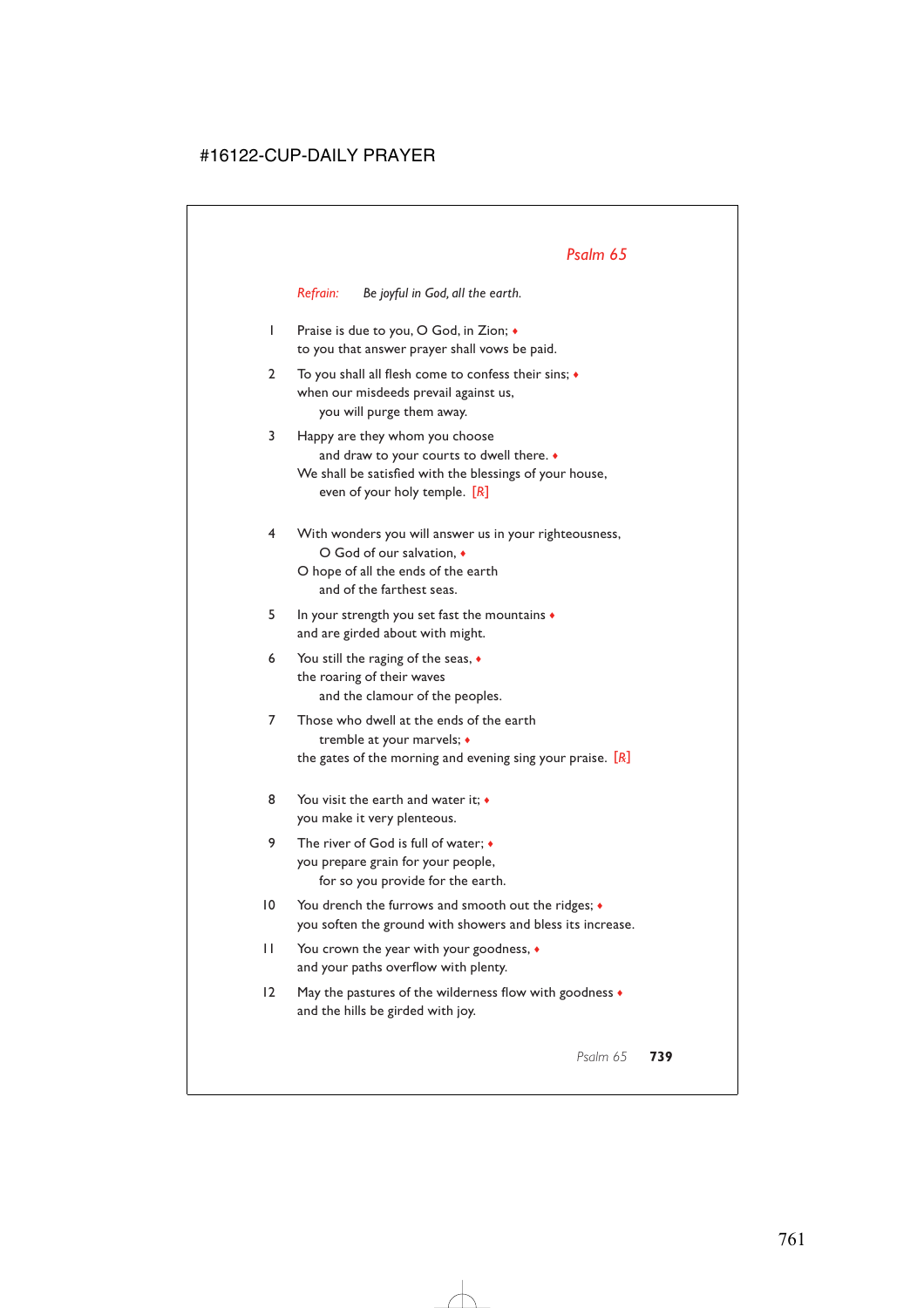13 May the meadows be clothed with flocks of sheep  $\bullet$ and the valleys stand so thick with corn that they shall laugh and sing.

*Refrain: Be joyful in God, all the earth.*

*May the richness of your creation, Lord, and the mystery of your providence lead us to that heavenly city where all peoples will bring their wealth, forsake their sins and find their true joy, Jesus Christ our Lord.*

#### *Psalm 66*

*Refrain: All the earth shall worship you, O Lord.*

- 1 Be joyful in God, all the earth;  $\triangleleft$ sing the glory of his name; sing the glory of his praise.
- 2 Say to God, 'How awesome are your deeds! ♦ Because of your great strength your enemies shall bow before you.
- 3 'All the earth shall worship you, ♦ sing to you, sing praise to your name.' [*R*]
- 4 Come now and behold the works of God, ♦ how wonderful he is in his dealings with humankind.
- 5 He turned the sea into dry land; the river they passed through on foot; ♦ there we rejoiced in him.
- 6 In his might he rules for ever; his eyes keep watch over the nations; ♦ let no rebel rise up against him. [*R*]
- 7 Bless our God, O you peoples;  $\triangle$ make the voice of his praise to be heard,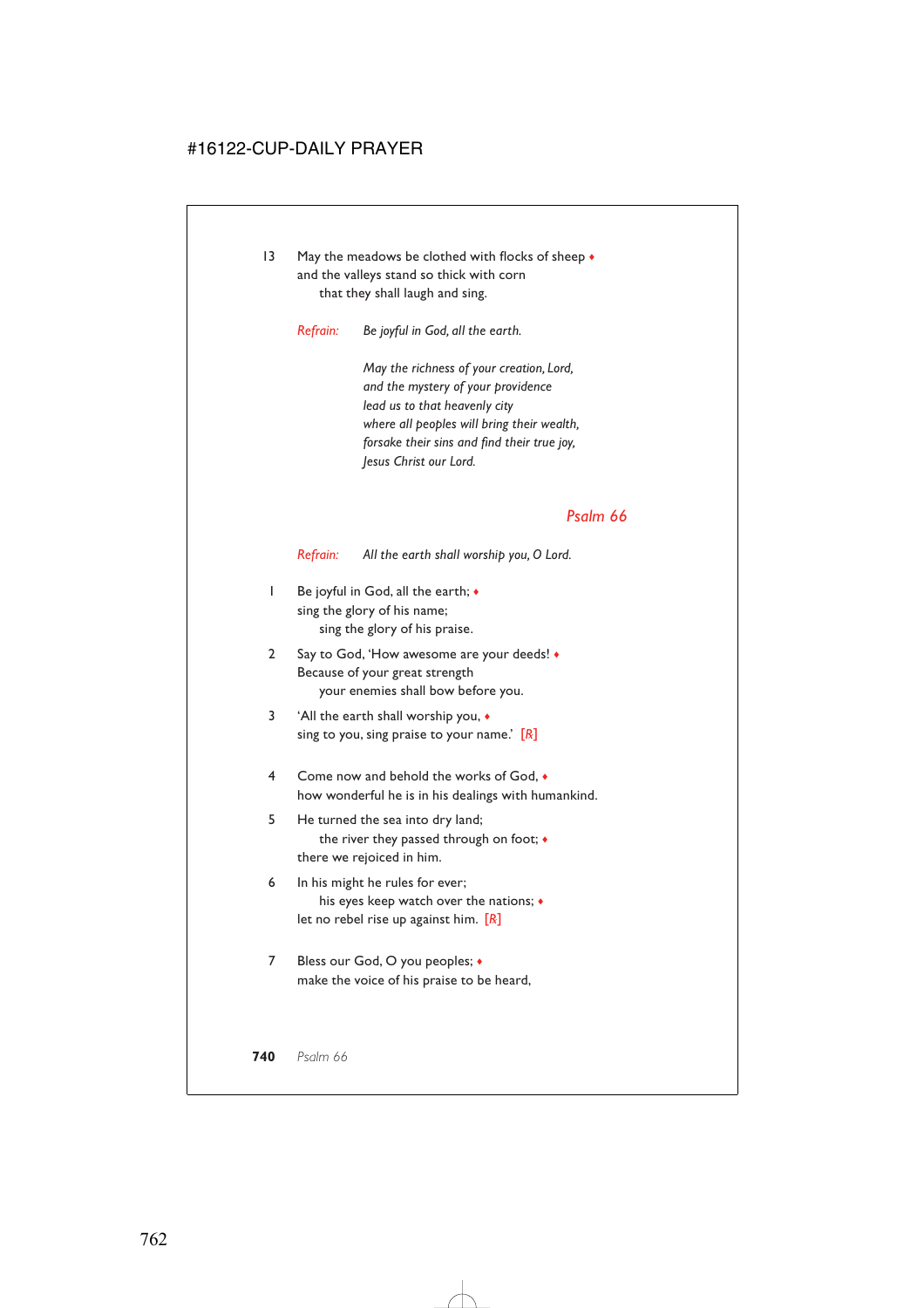- 8 Who holds our souls in life and suffers not our feet to slip.
- 9 For you, O God, have proved us;  $\bullet$ you have tried us as silver is tried.
- 10 You brought us into the snare;  $\triangleleft$ you laid heavy burdens upon our backs.
- 11 You let enemies ride over our heads; we went through fire and water; ♦ but you brought us out into a place of liberty. [*R*]
- 12 I will come into your house with burnt offerings and will pay you my vows, ♦ which my lips uttered and my mouth promised when I was in trouble.
- 13 I will offer you fat burnt sacrifices with the smoke of rams; ♦ I will sacrifice oxen and goats. [*R*]
- 14 Come and listen, all you who fear God,  $\bullet$ and I will tell you what he has done for my soul.
- 15 I called out to him with my mouth  $\bullet$ and his praise was on my tongue.
- 16 If I had nursed evil in my heart, ♦ the Lord would not have heard me,
- 17 But in truth God has heard me;  $\bullet$ he has heeded the voice of my prayer.
- 18 Blessed be God, who has not rejected my prayer,  $\bullet$ nor withheld his loving mercy from me.

*Refrain: All the earth shall worship you, O Lord.*

*How generous is your goodness, O God, how great is your salvation, how faithful is your love; help us to trust you in trial and praise you in deliverance; through Jesus Christ our Lord.*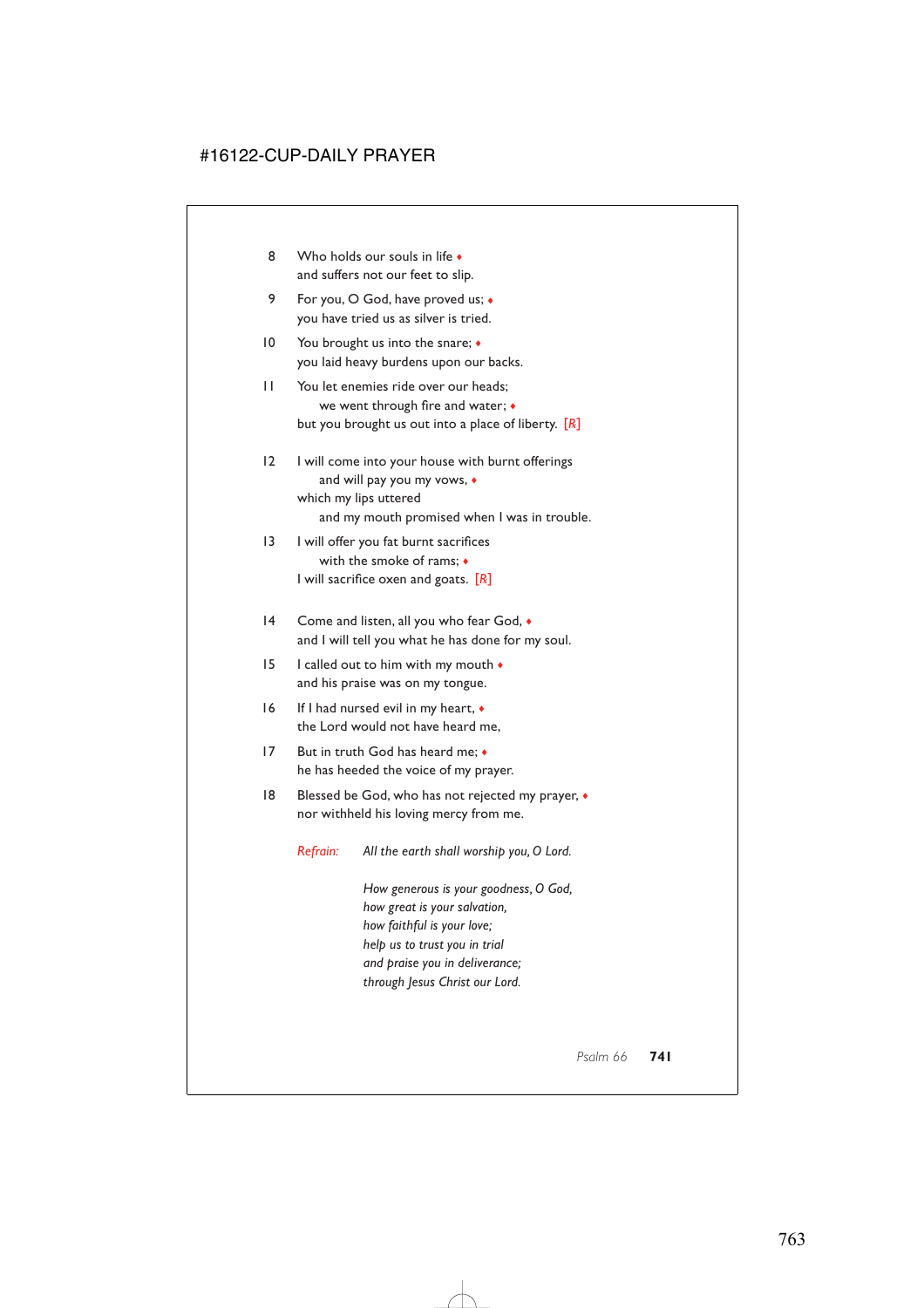- 1 God be gracious to us and bless us ♦ and make his face to shine upon us,
- 2 That your way may be known upon earth,  $\bullet$ your saving power among all nations.
- 3 *Let the peoples praise you, O God;* ♦ *let all the peoples praise you.*
- 4 O let the nations rejoice and be glad,  $\bullet$ for you will judge the peoples righteously and govern the nations upon earth.
- 5 *Let the peoples praise you, O God;* ♦ *let all the peoples praise you.*
- 6 Then shall the earth bring forth her increase, ♦ and God, our own God, will bless us.
- 7 God will bless us.  $\bullet$ and all the ends of the earth shall fear him.

*In the face of Jesus Christ your light and glory have blazed forth, O God of all the nations; with all your people, may we make known your grace and walk in the ways of peace; for your name's sake.*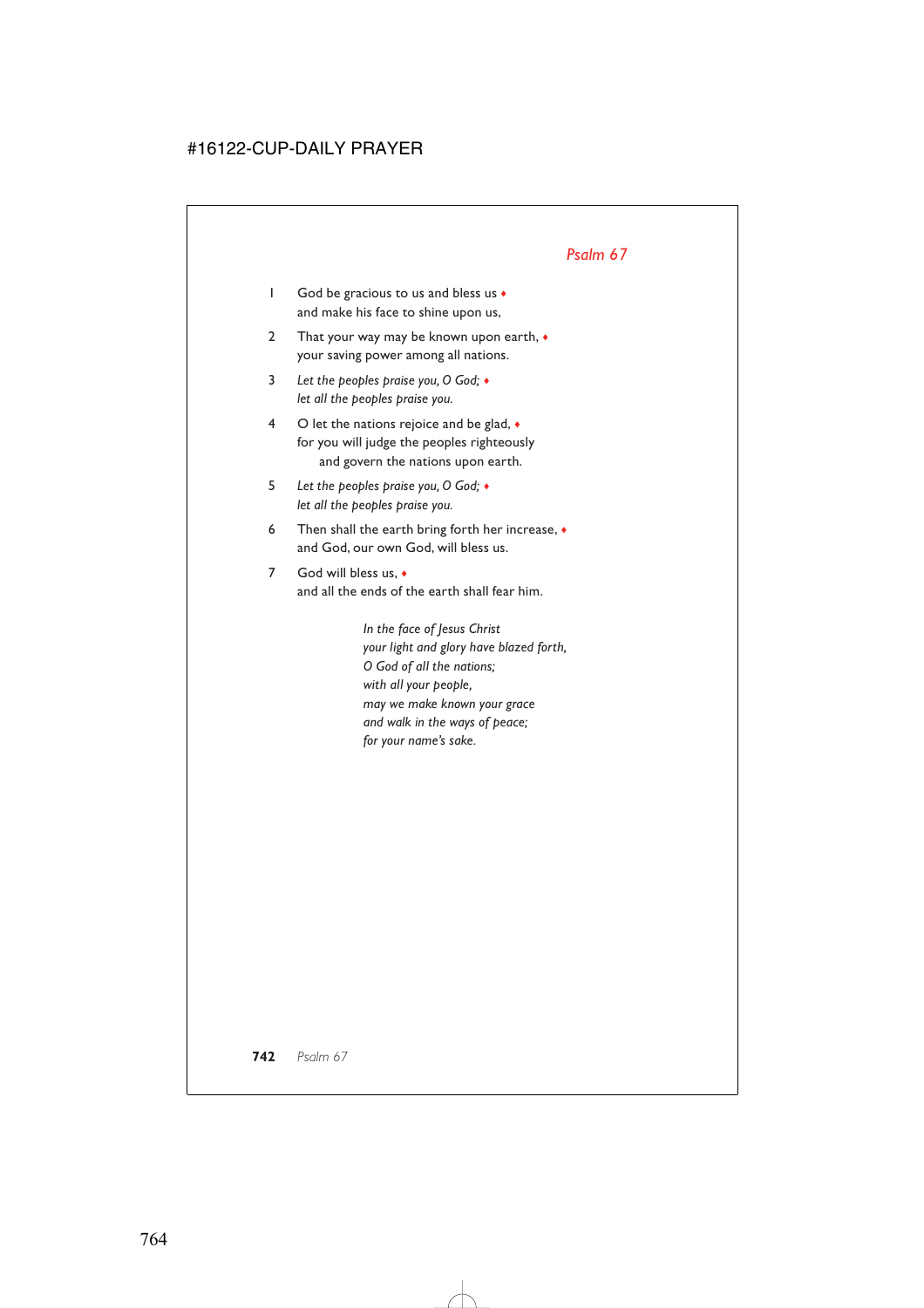*Refrain: Sing to God, sing praises to his name.*

- 1 Let God arise and let his enemies be scattered; ♦ let those that hate him flee before him.
- 2 As the smoke vanishes, so may they vanish away; ♦ as wax melts at the fire,

so let the wicked perish at the presence of God.

- 3 But let the righteous be glad and rejoice before God; ♦ let them make merry with gladness.
- 4 Sing to God, sing praises to his name; exalt him who rides on the clouds. ♦ The Lord is his name; rejoice before him.
- 5 Father of the fatherless, defender of widows, ♦ God in his holy habitation!
- 6 God gives the solitary a home and brings forth prisoners to songs of welcome, ♦ but the rebellious inhabit a burning desert. [*R*]
- 7 O God, when you went forth before your people,  $\bullet$ when you marched through the wilderness,
- 8 The earth shook and the heavens dropped down rain, at the presence of God, the Lord of Sinai, ♦ at the presence of God, the God of Israel.
- 9 You sent down a gracious rain, O God;  $\bullet$ you refreshed your inheritance when it was weary.
- 10 Your people came to dwell there;  $\bullet$ in your goodness, O God, you provide for the poor. [*R*]
- 11 The Lord gave the word; great was the company of women who bore the tidings: ♦ 'Kings and their armies they flee, they flee!' and women at home are dividing the spoil.
- 12 Though you stayed among the sheepfolds, ♦ see now a dove's wings covered with silver and its feathers with green gold.
- 13 When the Almighty scattered the kings,  $\bullet$ it was like snowflakes falling on Zalmon. [*R*]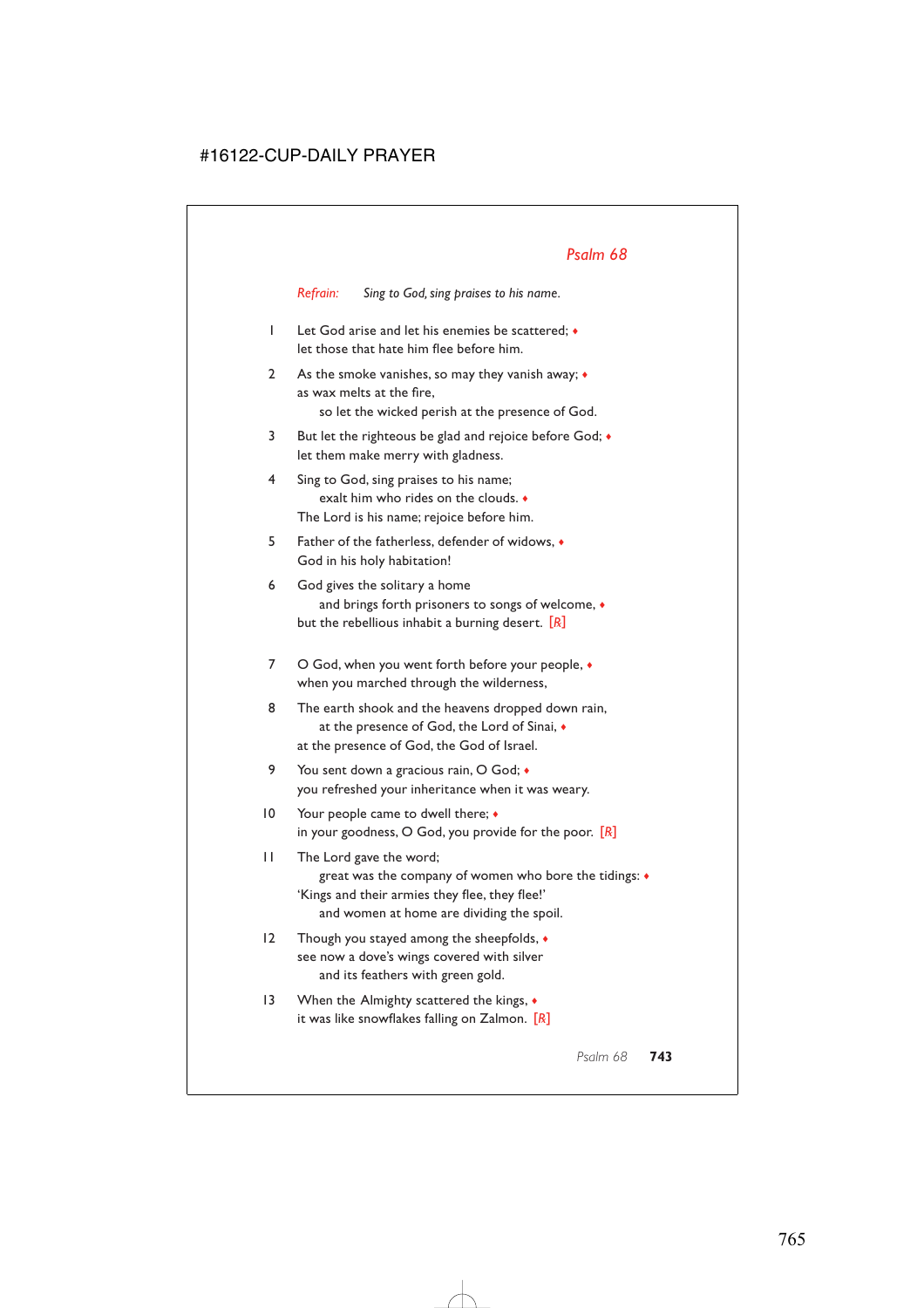- 14 You mighty mountain, great mountain of Bashan! ♦ You towering mountain, great mountain of Bashan!
- 15 Why look with envy, you towering mountains, at the mount which God has desired for his dwelling, ♦ the place where the Lord will dwell for ever?
- 16 The chariots of God are twice ten thousand, even thousands upon thousands; ♦ the Lord is among them, the Lord of Sinai in holy power.
- 17 You have gone up on high and led captivity captive; ♦ you have received tribute, even from those who rebelled, that you may reign as Lord and God. [*R*]
- 18 Blessed be the Lord who bears our burdens day by day,  $\bullet$ for God is our salvation.
- 19 God is for us the God of our salvation; ♦ God is the Lord who can deliver from death.
- 20 God will smite the head of his enemies.  $\bullet$ the hairy scalp of those who walk in wickedness.
- 21 The Lord has said, 'From the heights of Bashan, ♦ from the depths of the sea will I bring them back,
- 22 'Till you dip your foot in blood  $\bullet$ and the tongue of your dogs has a taste of your enemies.' [*R*]
- 23 We see your solemn processions, O God,  $\bullet$ your processions into the sanctuary, my God and my King.
- 24 The singers go before, the musicians follow after,  $\bullet$ in the midst of maidens playing on timbrels.
- 25 In your companies, bless your God;  $\bullet$ bless the Lord, you that are of the fount of Israel.
- 26 At the head there is Benjamin, least of the tribes, the princes of Judah in joyful company, ♦ the princes of Zebulun and Naphtali. [*R*]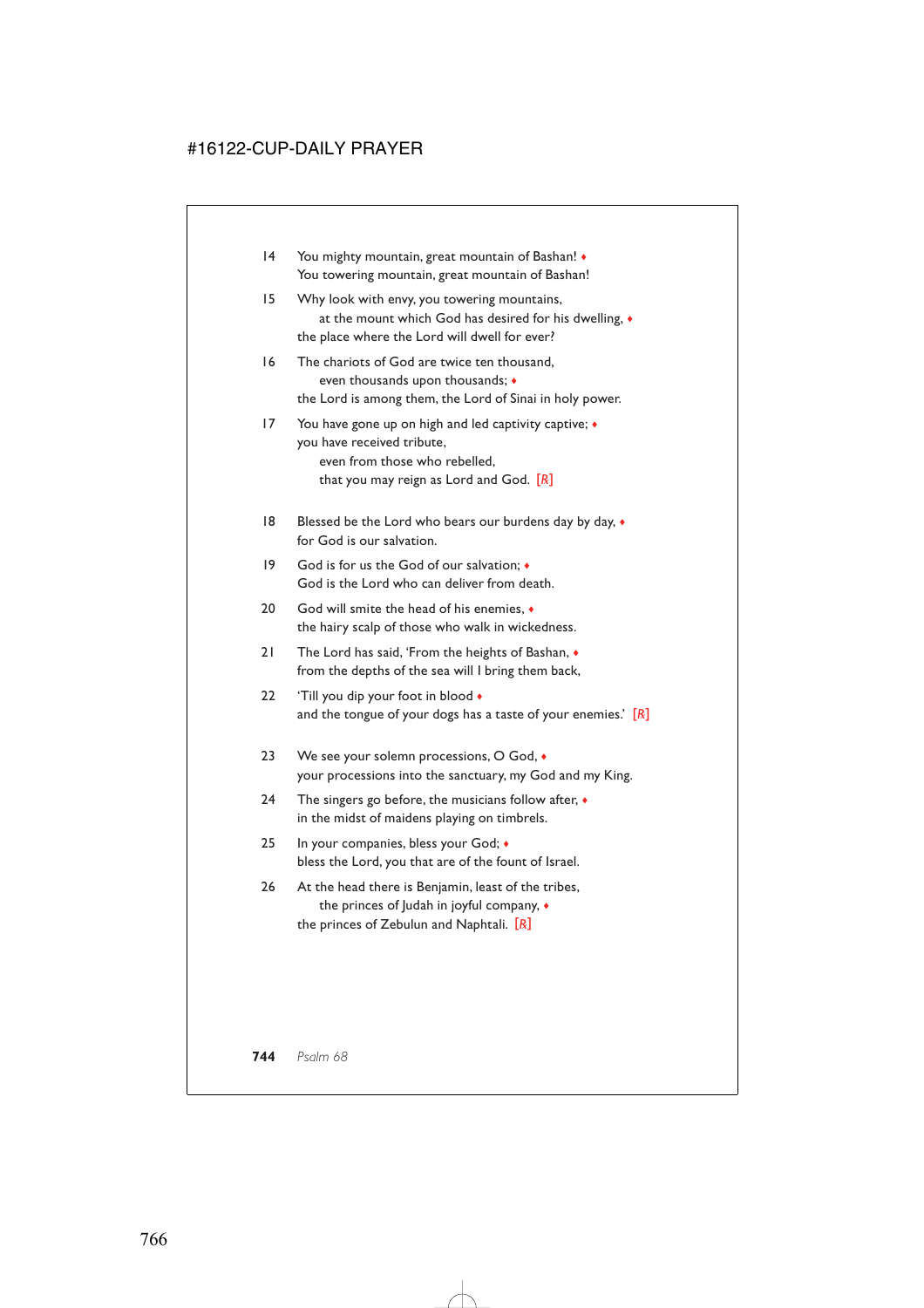- 27 Send forth your strength, O God;  $\bullet$ establish, O God, what you have wrought in us.
- 28 For your temple's sake in Jerusalem  $\bullet$ kings shall bring their gifts to you.
- 29 Drive back with your word the wild beast of the reeds,  $\bullet$ the herd of the bull-like, the brutish hordes.
- 30 Trample down those who lust after silver;  $\triangleleft$ scatter the peoples that delight in war.
- 31 Vessels of bronze shall be brought from Egypt; ♦ Ethiopia will stretch out her hands to God. [*R*]
- 32 Sing to God, you kingdoms of the earth;  $\bullet$ make music in praise of the Lord;
- 33 He rides on the ancient heaven of heavens  $\bullet$ and sends forth his voice, a mighty voice.
- 34 Ascribe power to God, whose splendour is over Israel, ♦ whose power is above the clouds.
- 35 How terrible is God in his holy sanctuary, ♦ the God of Israel, who gives power and strength to his people! Blessed be God.
	- *Refrain: Sing to God, sing praises to his name.*

*Blessed are you, gracious God; you make your home among the weak, you deliver us from death, you bring us joy beyond our imagining to the praise of Jesus Christ our Lord.*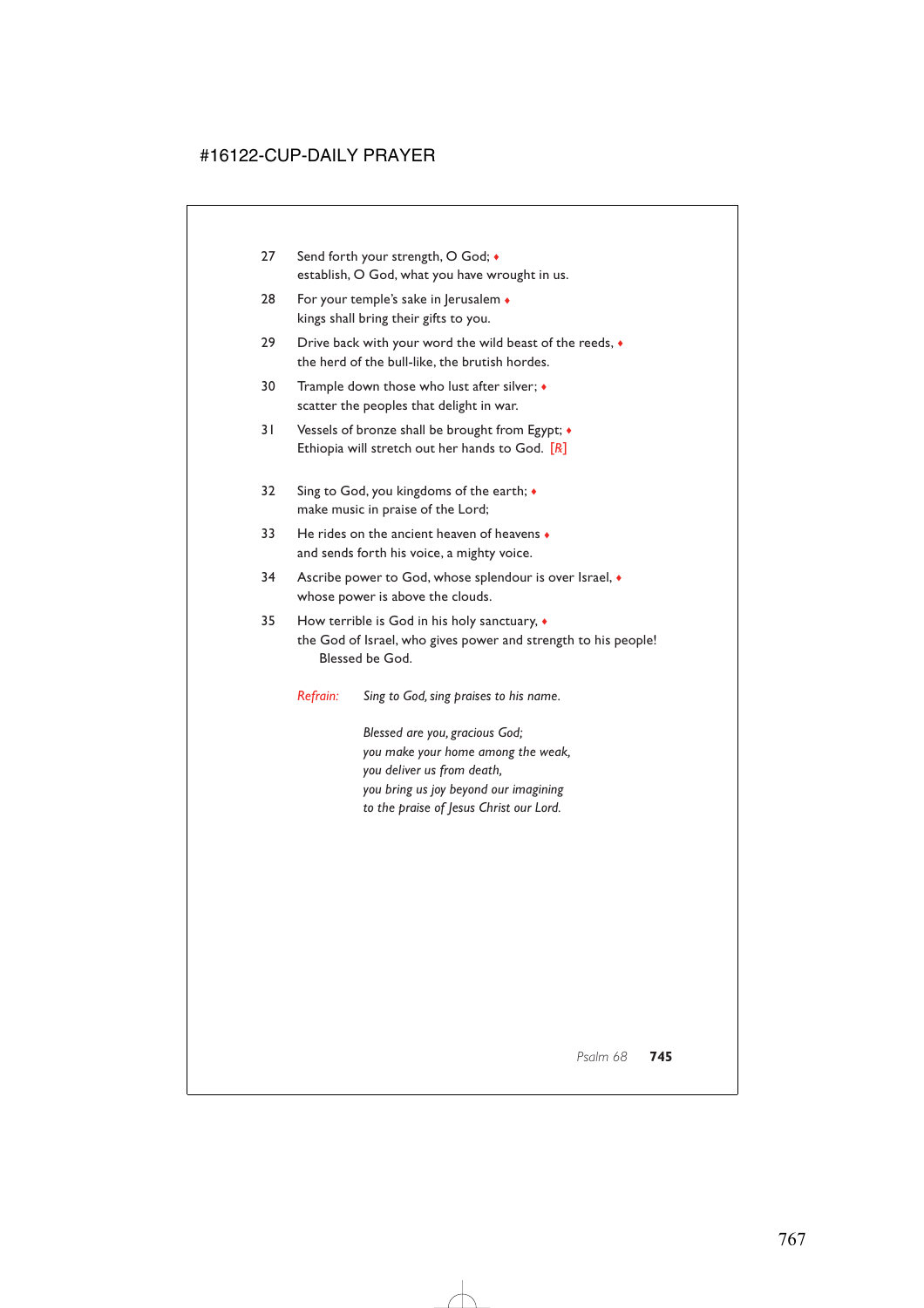*Refrain: Hide not your face from your servant, O Lord.*

- 1 Save me, O God,  $\bullet$ for the waters have come up, even to my neck.
- 2 I sink in deep mire where there is no foothold;  $\bullet$ I have come into deep waters and the flood sweeps over me.
- 3 I have grown weary with crying; my throat is raw; ♦ my eyes have failed from looking so long for my God. [*R*]
- 4 Those who hate me without any cause ♦ are more than the hairs of my head;
- 5 Those who would destroy me are mighty; ♦ my enemies accuse me falsely: must I now give back what I never stole?
- 6 O God, you know my foolishness, ♦ and my faults are not hidden from you.
- 7 Let not those who hope in you be put to shame through me, Lord God of hosts; ♦ let not those who seek you be disgraced because of me, O God of Israel. [*R*]
- 8 For your sake have I suffered reproach;  $\bullet$ shame has covered my face.
- 9 I have become a stranger to my kindred, ♦ an alien to my mother's children.
- 10 Zeal for your house has eaten me up;  $\bullet$ the scorn of those who scorn you has fallen upon me. [*R*]
- 11 I humbled myself with fasting, ♦ but that was turned to my reproach.
- 12 I put on sackcloth also ♦ and became a byword among them.
- 13 Those who sit at the gate murmur against me,  $\bullet$ and the drunkards make songs about me. [*R*]
- 14 But as for me, I make my prayer to you, O Lord;  $\bullet$ at an acceptable time, O God.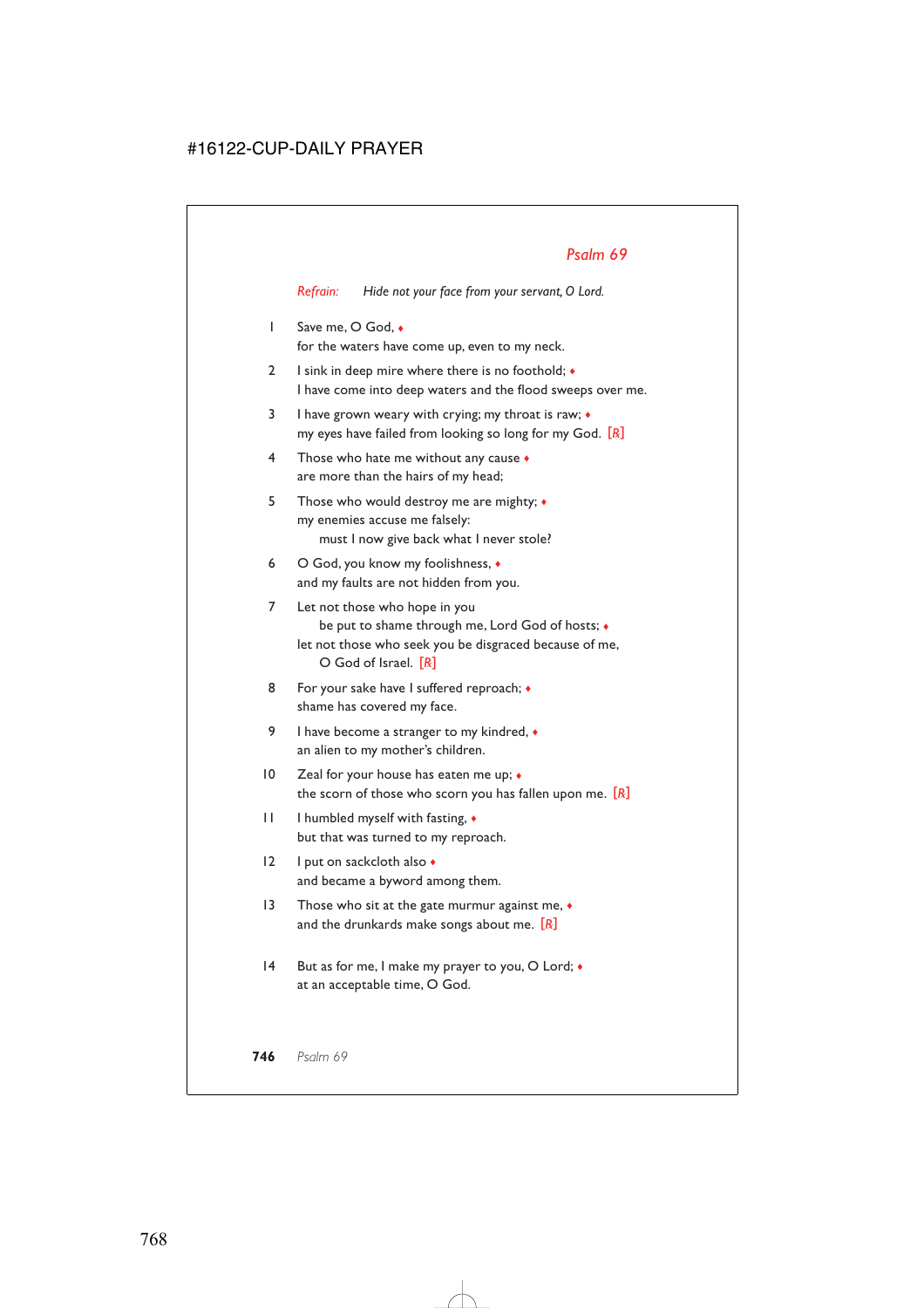- 15 Answer me, O God, in the abundance of your mercy  $\bullet$ and with your sure salvation.
- 16 Draw me out of the mire, that I sink not; ♦ let me be rescued from those who hate me and out of the deep waters. [*R*]
- 17 Let not the water flood drown me, neither the deep swallow me up; ♦ let not the Pit shut its mouth upon me.
- 18 Answer me, Lord, for your loving-kindness is good;  $\bullet$ turn to me in the multitude of your mercies.
- 19 Hide not your face from your servant;  $\bullet$ be swift to answer me, for I am in trouble. [*R*]
- 20 Draw near to my soul and redeem me;  $\bullet$ deliver me because of my enemies.
- 21 You know my reproach, my shame and my dishonour;  $\bullet$ my adversaries are all in your sight.
- 22 Reproach has broken my heart; I am full of heaviness. ♦ I looked for some to have pity, but there was no one, neither found I any to comfort me.
- 23 They gave me gall to eat,  $\bullet$ and when I was thirsty, they gave me vinegar to drink. [*R*]
- 24 Let the table before them be a trap  $\bullet$ and their sacred feasts a snare.
- 25 Let their eyes be darkened, that they cannot see, ♦ and give them continual trembling in their loins.
- 26 Pour out your indignation upon them, ♦ and let the heat of your anger overtake them.
- 27 Let their camp be desolate, ◆ and let there be no one to dwell in their tents. [*R*]
- 28 For they persecute the one whom you have stricken,  $\bullet$ and increase the sorrows of him whom you have pierced.
- 29 Lay to their charge guilt upon guilt,  $\bullet$ and let them not receive your vindication.
- 30 Let them be wiped out of the book of the living  $\bullet$ and not be written among the righteous. [*R*]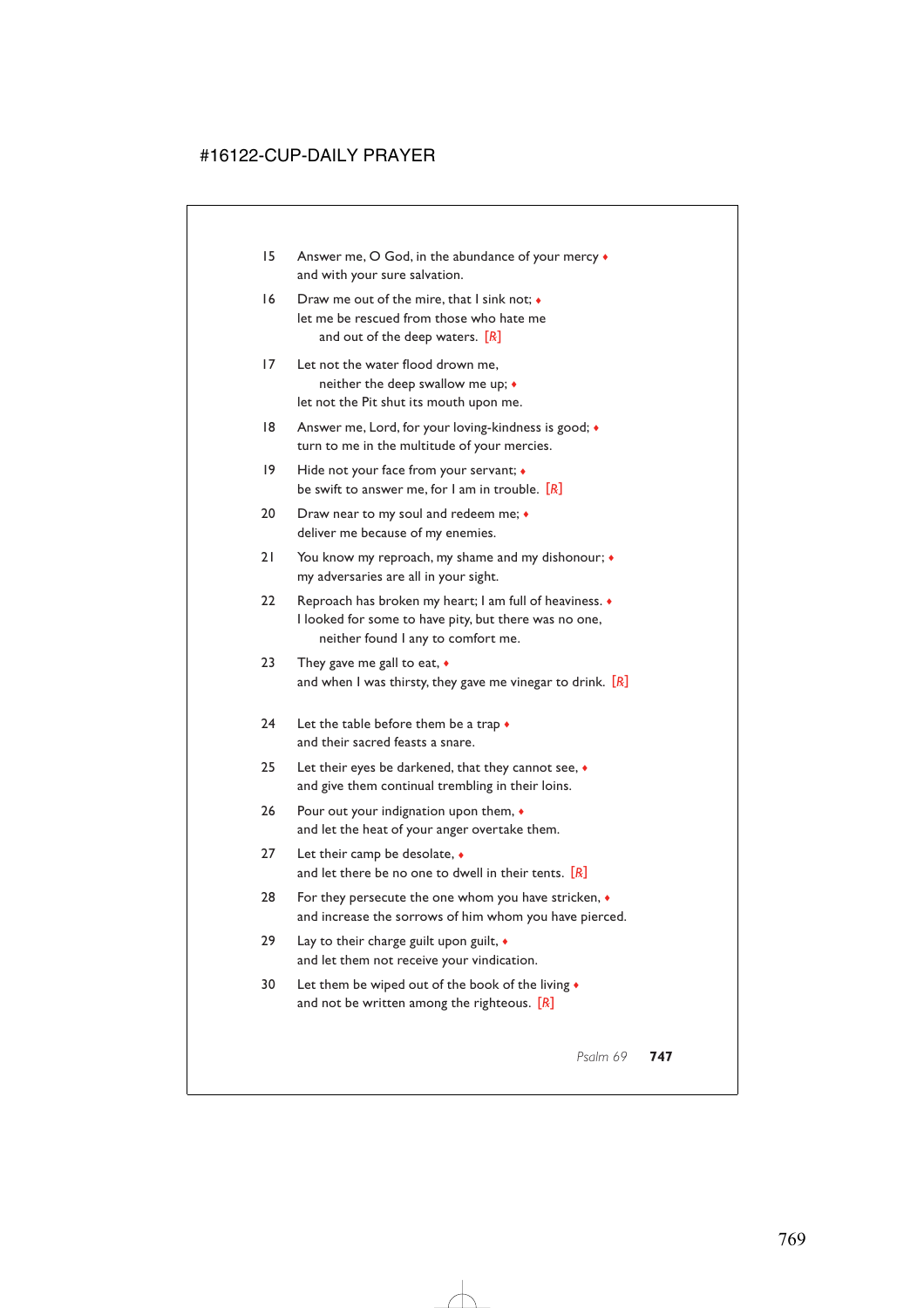- 31 As for me, I am poor and in misery; ♦ your saving help, O God, will lift me up.
- 32 I will praise the name of God with a song;  $\bullet$ I will proclaim his greatness with thanksgiving.
- 33 This will please the Lord more than an offering of oxen,  $\bullet$ more than bulls with horns and hooves.
- 34 The humble shall see and be glad;  $\bullet$ you who seek God, your heart shall live. [*R*]
- 35 For the Lord listens to the needy, ♦ and his own who are imprisoned he does not despise.
- 36 Let the heavens and the earth praise him, ♦ the seas and all that moves in them;
- 37 For God will save Zion and rebuild the cities of Judah; ♦ they shall live there and have it in possession.
- 38 The children of his servants shall inherit it, ♦ and they that love his name shall dwell therein.

*Refrain: Hide not your face from your servant, O Lord.*

*Thirsting on the cross, your Son shared the reproach of the oppressed and carried the sins of all; in him, O God, may the despairing find you, the afflicted gain life and the whole creation know its true king, Jesus Christ our Lord.*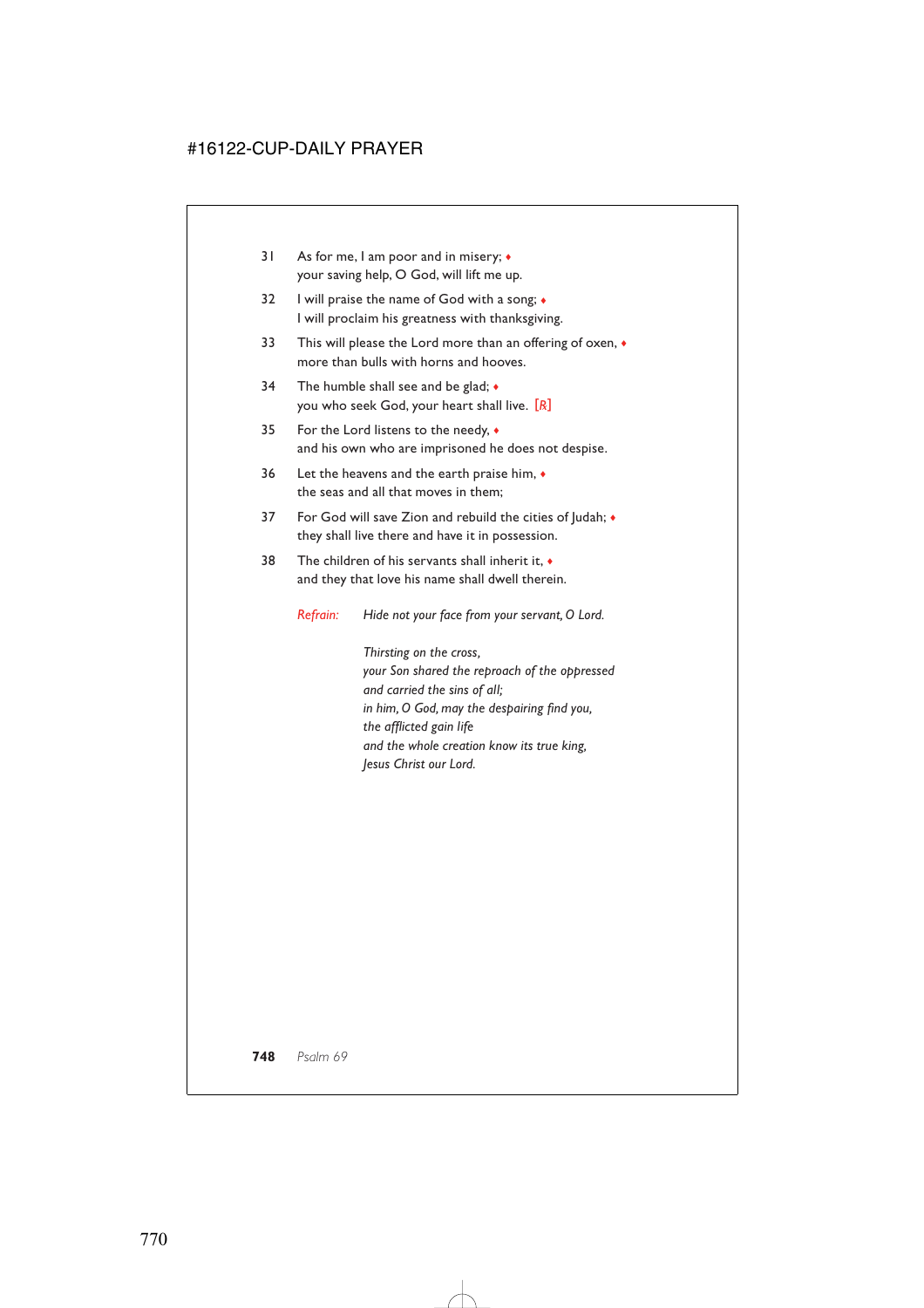*Refrain: Come to me quickly, O God.*

- 1 O God, make speed to save me;  $\bullet$ O Lord, make haste to help me.
- 2 Let those who seek my life be put to shame and confusion; ♦ let them be turned back and disgraced who wish me evil.
- 3 Let those who mock and deride me  $\bullet$ turn back because of their shame. [*R*]
- 4 But let all who seek you rejoice and be glad in you; ♦ let those who love your salvation say always, 'Great is the Lord!'
- 5 As for me, I am poor and needy; ♦ come to me quickly, O God.
- 6 You are my help and my deliverer; ♦ O Lord, do not delay.

*Refrain: Come to me quickly, O God.*

*O God, our helper and defender, deliver us in our weakness, answer our longings and vindicate our faith, that we may see your glory in Jesus Christ our Lord.*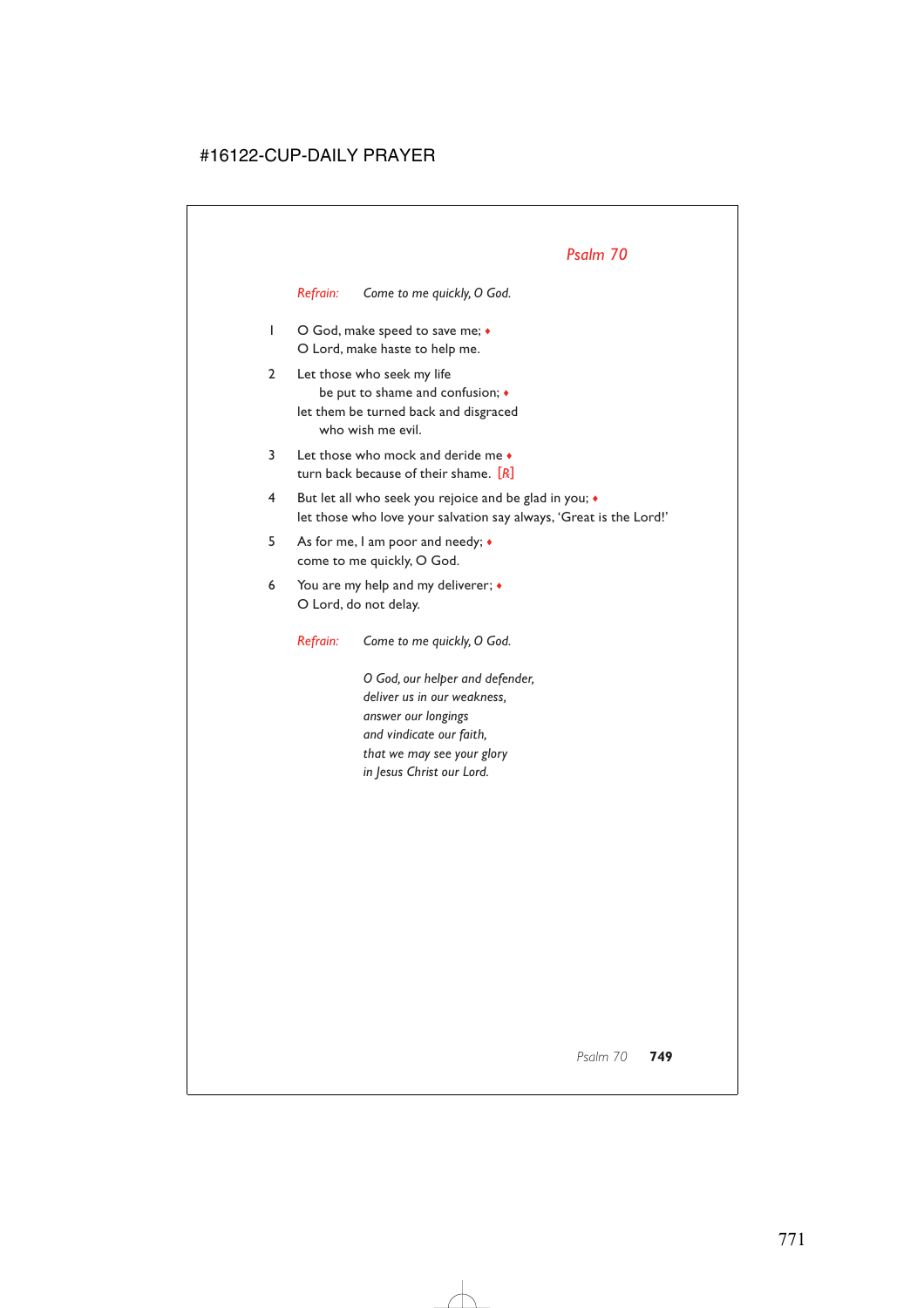*Refrain: O God, be not far from me.*

- 1 In you, O Lord, do I seek refuge; ♦ let me never be put to shame.
- 2 In your righteousness, deliver me and set me free; ◆ incline your ear to me and save me.
- 3 Be for me a stronghold to which I may ever resort; ♦ send out to save me, for you are my rock and my fortress.
- 4 Deliver me, my God, from the hand of the wicked, ♦ from the grasp of the evildoer and the oppressor.
- 5 For you are my hope, O Lord God, ♦ my confidence, even from my youth.
- 6 Upon you have I leaned from my birth, when you drew me from my mother's womb; ♦ my praise shall be always of you. [*R*]
- 7 I have become a portent to many,  $\bullet$ but you are my refuge and my strength.
- 8 Let my mouth be full of your praise  $\bullet$ and your glory all the day long.
- 9 Do not cast me away in the time of old age;  $\bullet$ forsake me not when my strength fails.
- 10 For my enemies are talking against me, ♦ and those who lie in wait for my life take counsel together.
- 11 They say, 'God has forsaken him; pursue him and take him, ♦ because there is none to deliver him.'
- 12 O God, be not far from me; ◆ come quickly to help me, O my God.
- 13 Let those who are against me be put to shame and disgrace; ♦ let those who seek to do me evil be covered with scorn and reproach. [*R*]
- 14 But as for me I will hope continually  $\triangleleft$ and will praise you more and more.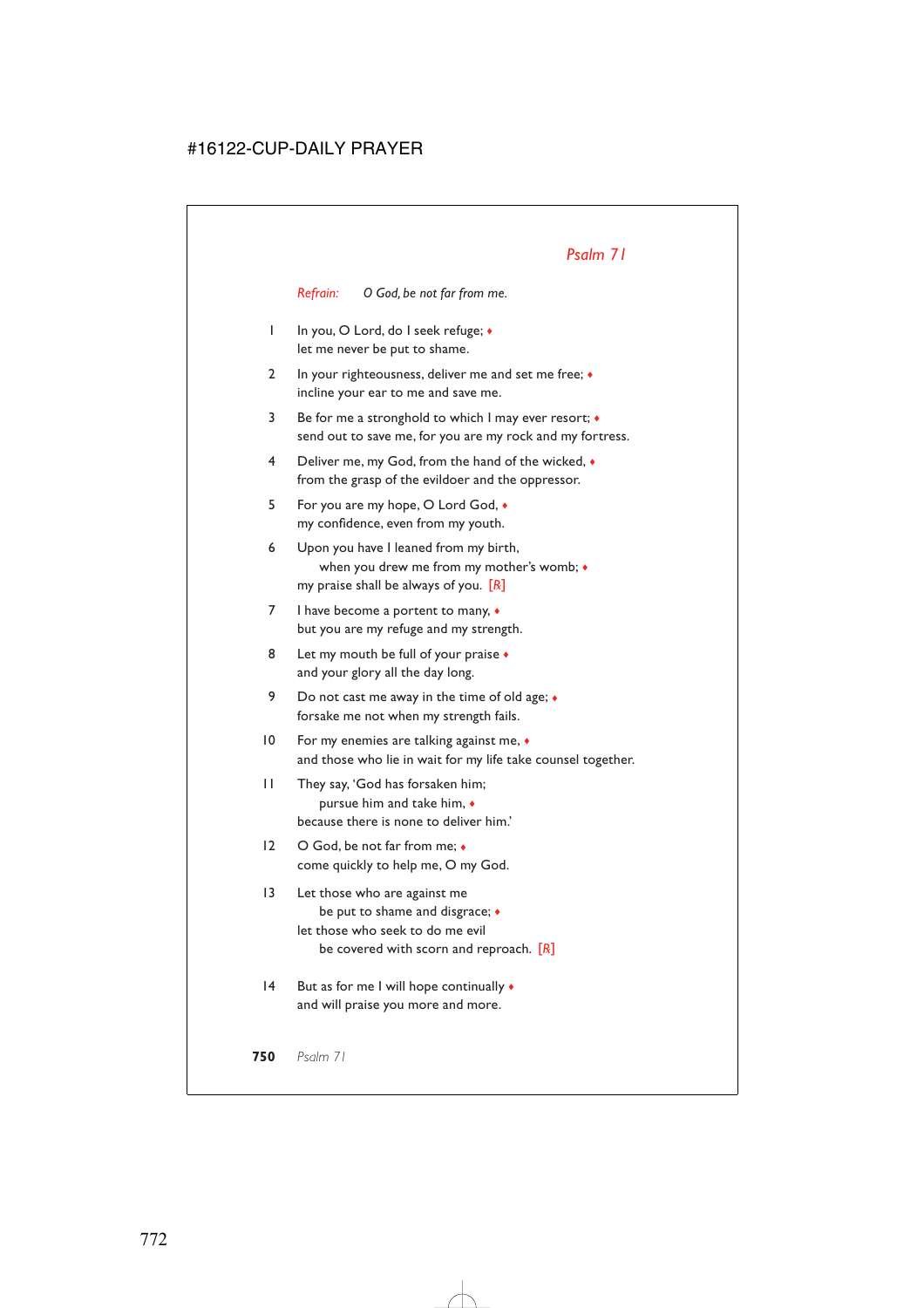- 15 My mouth shall tell of your righteousness and salvation all the day long, ♦ for I know no end of the telling.
- 16 I will begin with the mighty works of the Lord God;  $\bullet$ I will recall your righteousness, yours alone. [*R*]
- 17 O God, you have taught me since I was young,  $\bullet$ and to this day I tell of your wonderful works.
- 18 Forsake me not, O God, when I am old and grey-headed, ♦ till I make known your deeds to the next generation
	- and your power to all that are to come.
- 19 Your righteousness, O God, reaches to the heavens;  $\bullet$ in the great things you have done, who is like you, O God?
- 20 What troubles and adversities you have shown me,  $\bullet$ and yet you will turn and refresh me and bring me from the deep of the earth again.
- 21 Increase my honour; ♦ turn again and comfort me. [*R*]
- 22 Therefore will I praise you upon the harp for your faithfulness, O my God; ♦ I will sing to you with the lyre, O Holy One of Israel.
- 23 My lips will sing out as I play to you,  $\bullet$ and so will my soul, which you have redeemed.
- 24 My tongue also will tell of your righteousness all the day long,  $\bullet$ for they shall be shamed and disgraced who sought to do me evil.
	- *Refrain: O God, be not far from me.*

*Faithful Lord, living Saviour, in youth and old age, from the womb to the grave, may we know your protection and proclaim your great salvation to the glory of God the Father.*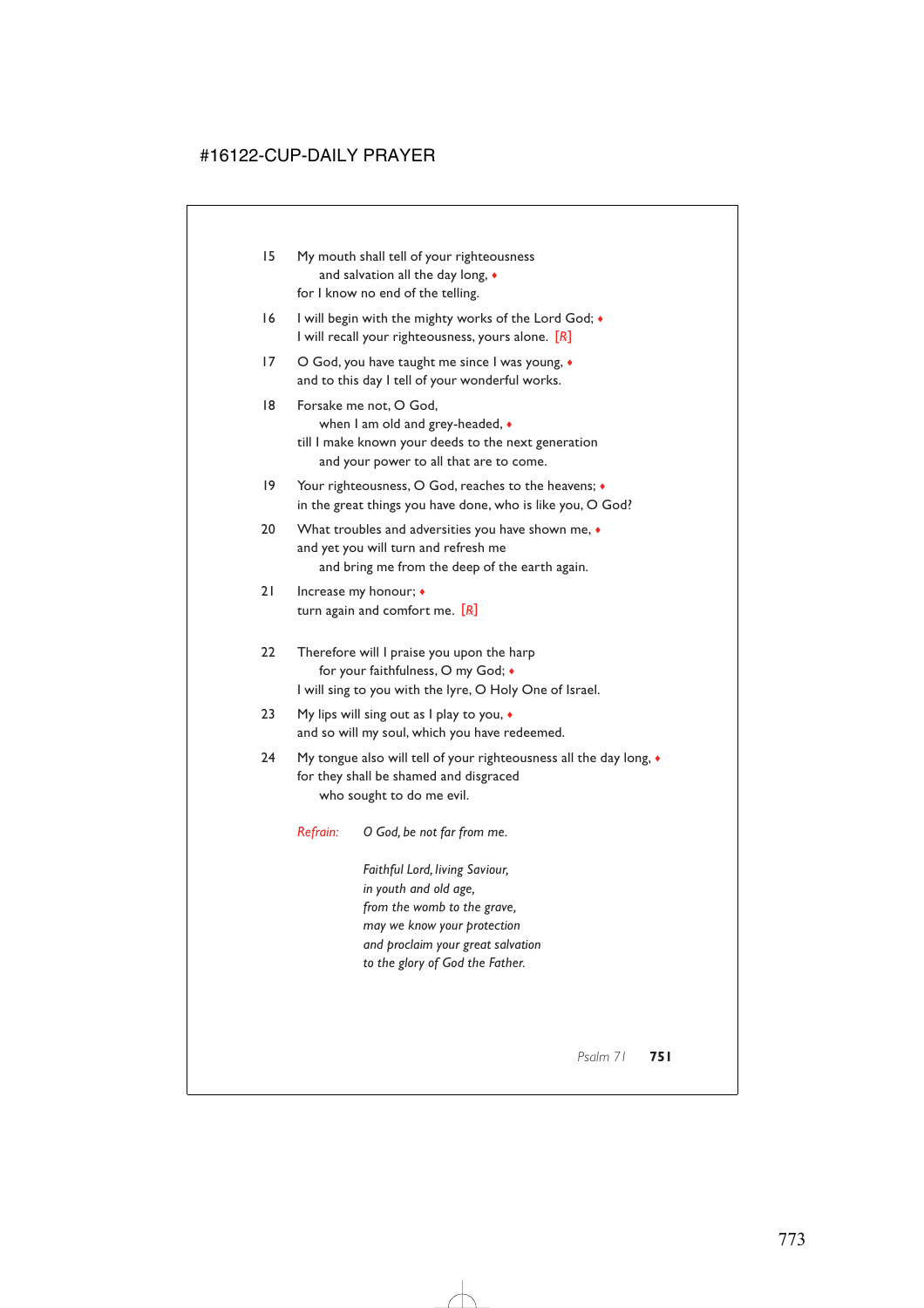*Refrain: The Lord is king; let the earth rejoice.*

- 1 Give the king your judgements, O God, ♦ and your righteousness to the son of a king.
- 2 Then shall he judge your people righteously  $\bullet$ and your poor with justice.
- 3 May the mountains bring forth peace, ♦ and the little hills righteousness for the people.
- 4 May he defend the poor among the people, ♦ deliver the children of the needy and crush the oppressor. [*R*]
- 5 May he live as long as the sun and moon endure, ♦ from one generation to another.
- 6 May he come down like rain upon the mown grass, ♦ like the showers that water the earth.
- 7 In his time shall righteousness flourish, ♦ and abundance of peace till the moon shall be no more. [*R*]
- 8 May his dominion extend from sea to sea  $\bullet$ and from the River to the ends of the earth.
- 9 May his foes kneel before him  $\bullet$ and his enemies lick the dust.
- 10 The kings of Tarshish and of the isles shall pay tribute; ♦ the kings of Sheba and Seba shall bring gifts.
- 11 All kings shall fall down before him; ♦ all nations shall do him service. [*R*]
- 12 For he shall deliver the poor that cry out,  $\bullet$ the needy and those who have no helper.
- 13 He shall have pity on the weak and poor;  $\bullet$ he shall preserve the lives of the needy.
- 14 He shall redeem their lives from oppression and violence,  $\bullet$ and dear shall their blood be in his sight. [*R*]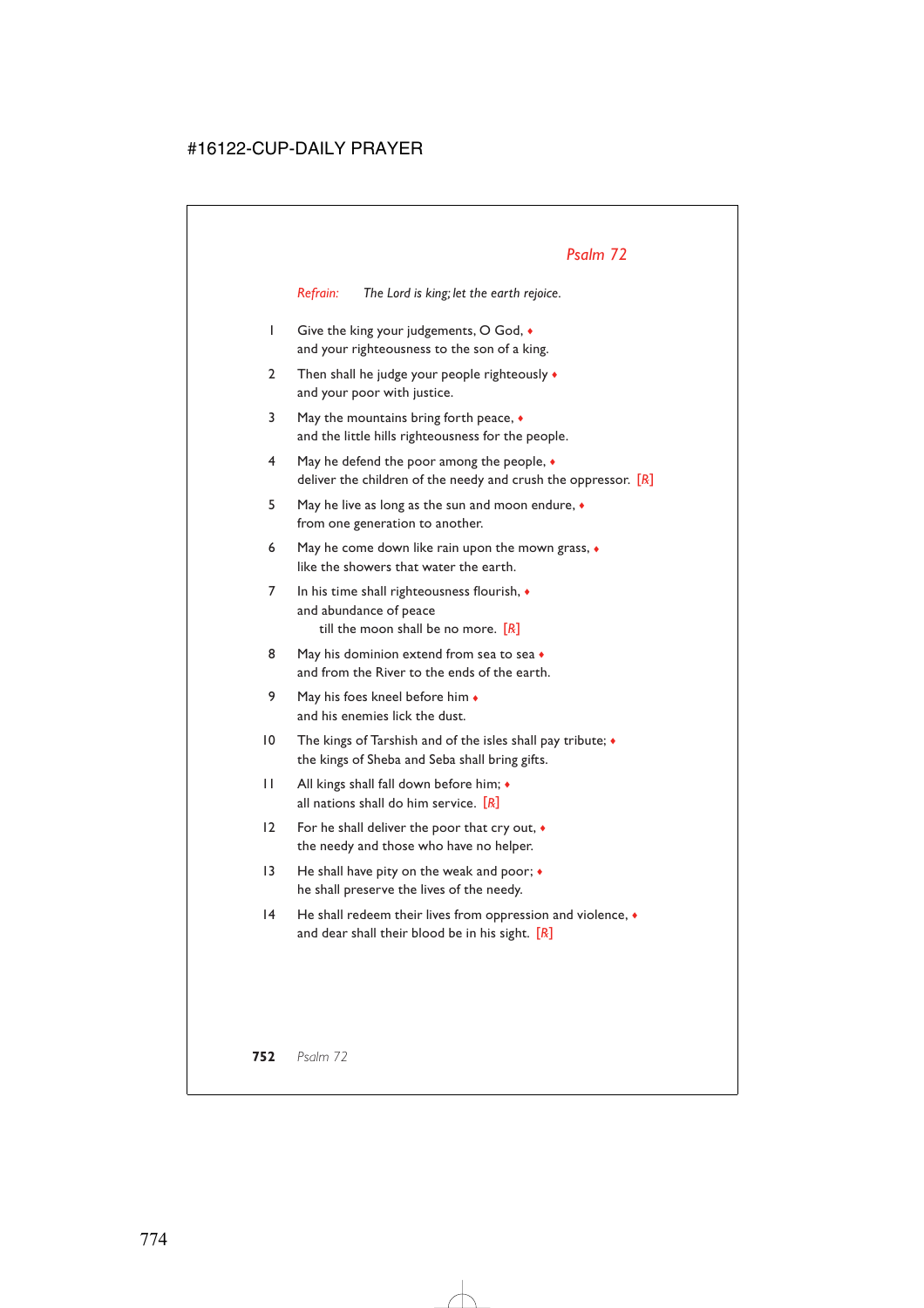15 Long may he live;

unto him may be given gold from Sheba; ♦ may prayer be made for him continually and may they bless him all the day long.

- 16 May there be abundance of grain on the earth, standing thick upon the hilltops; ♦ may its fruit flourish like Lebanon and its grain grow like the grass of the field.
- 17 May his name remain for ever and be established as long as the sun endures;  $\bullet$ may all nations be blest in him and call him blessed. [*R*]
- 18 Blessed be the Lord, the God of Israel, ♦ who alone does wonderful things.
- 19 And blessed be his glorious name for ever.  $\bullet$ May all the earth be filled with his glory. Amen. Amen.
	- *Refrain: The Lord is king; let the earth rejoice.*

*May your kingdom come, O God, with deliverance for the needy, with peace for the righteous, with overflowing blessing for all nations, with glory, honour and praise for Christ, the only Saviour.*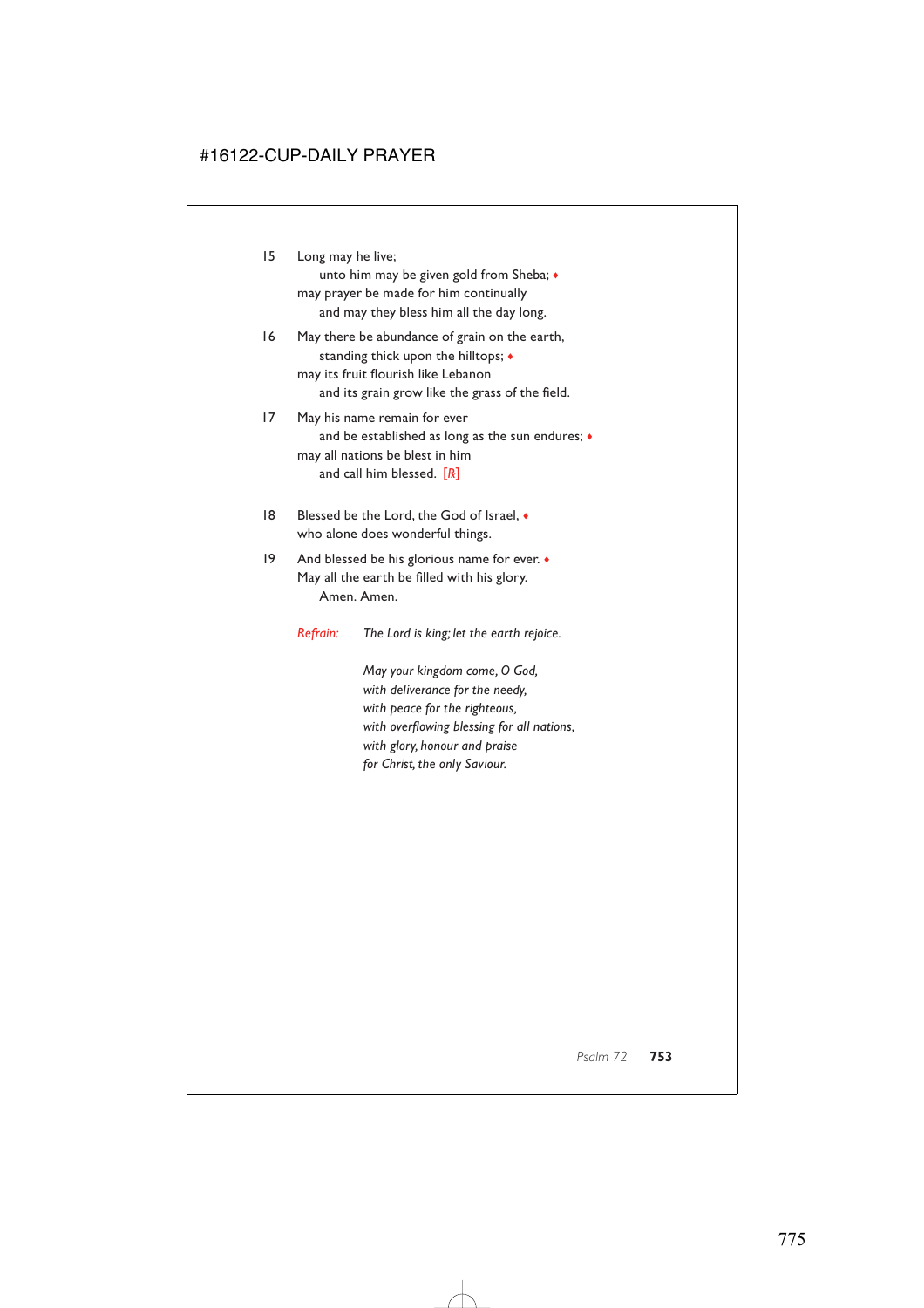*Refrain: In the Lord God have I made my refuge.*

- 1 Truly, God is loving to Israel, ♦ to those who are pure in heart.
- 2 Nevertheless, my feet were almost gone;  $\bullet$ my steps had well-nigh slipped.
- 3 For I was envious of the proud; ♦ I saw the wicked in such prosperity;
- 4 For they suffer no pains ♦ and their bodies are sleek and sound;
- 5 They come to no misfortune like other folk; ♦ nor are they plagued as others are;
- 6 Therefore pride is their necklace ♦ and violence wraps them like a cloak.
- 7 Their iniquity comes from within;  $\triangleleft$ the conceits of their hearts overflow. [*R*]
- 8 They scoff, and speak only of evil;  $\bullet$ they talk of oppression from on high.
- 9 They set their mouth against the heavens,  $\bullet$ and their tongue ranges round the earth;
- 10 And so the people turn to them ♦ and find in them no fault.
- 11 They say, 'How should God know? ♦ Is there knowledge in the Most High?'
- 12 Behold, these are the wicked;  $\bullet$ ever at ease, they increase their wealth.
- 13 Is it in vain that I cleansed my heart ♦ and washed my hands in innocence?
- 14 All day long have I been stricken and chastened every morning.
- 15 If I had said, 'I will speak as they do,' ♦ I should have betrayed the generation of your children. [*R*]
- 16 Then thought I to understand this, ♦ but it was too hard for me,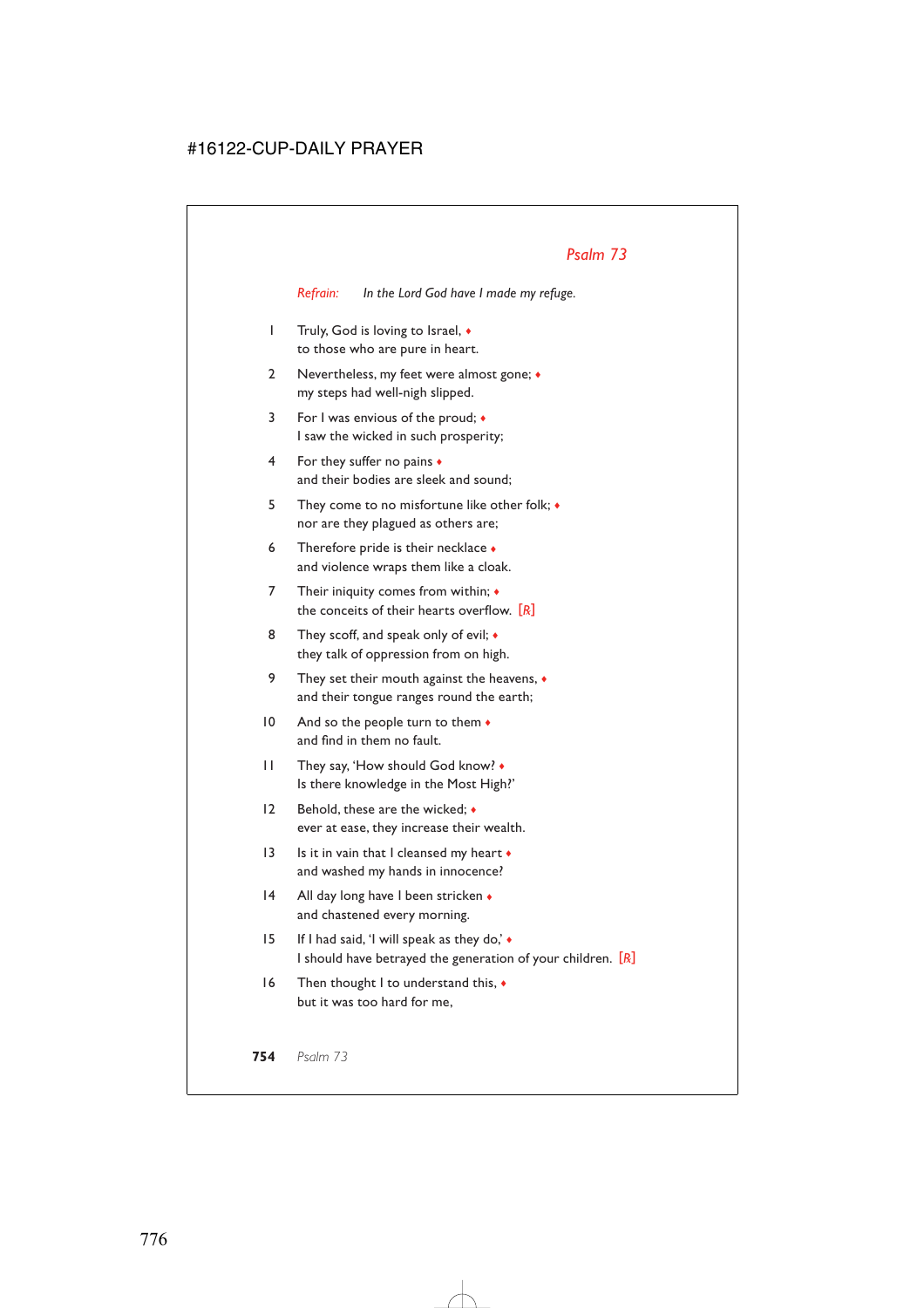- 17 Until I entered the sanctuary of God  $\bullet$ and understood the end of the wicked:
- 18 How you set them in slippery places;  $\bullet$ you cast them down to destruction.
- 19 How suddenly do they come to destruction, ♦ perish and come to a fearful end!
- 20 As with a dream when one awakes,  $\bullet$ so, Lord, when you arise you will despise their image.
- 21 When my heart became embittered and I was pierced to the quick,
- 22 I was but foolish and ignorant;  $\triangleleft$ I was like a brute beast in your presence. [*R*]
- 23 Yet I am always with you; ◆ you hold me by my right hand.
- 24 You will guide me with your counsel  $\bullet$ and afterwards receive me with glory.
- 25 Whom have I in heaven but you?  $\bullet$ And there is nothing upon earth that I desire in comparison with you.
- 26 Though my flesh and my heart fail me,  $\bullet$ God is the strength of my heart and my portion for ever.
- 27 Truly, those who forsake you will perish; ♦ you will put to silence the faithless who betray you.
- 28 But it is good for me to draw near to God;  $\bullet$ in the Lord God have I made my refuge, that I may tell of all your works.
	- *Refrain: In the Lord God have I made my refuge.*

*Holy God, may we find wisdom in your presence and set our hope not on uncertain riches but on the love that holds us to the end; in Jesus Christ our Lord.*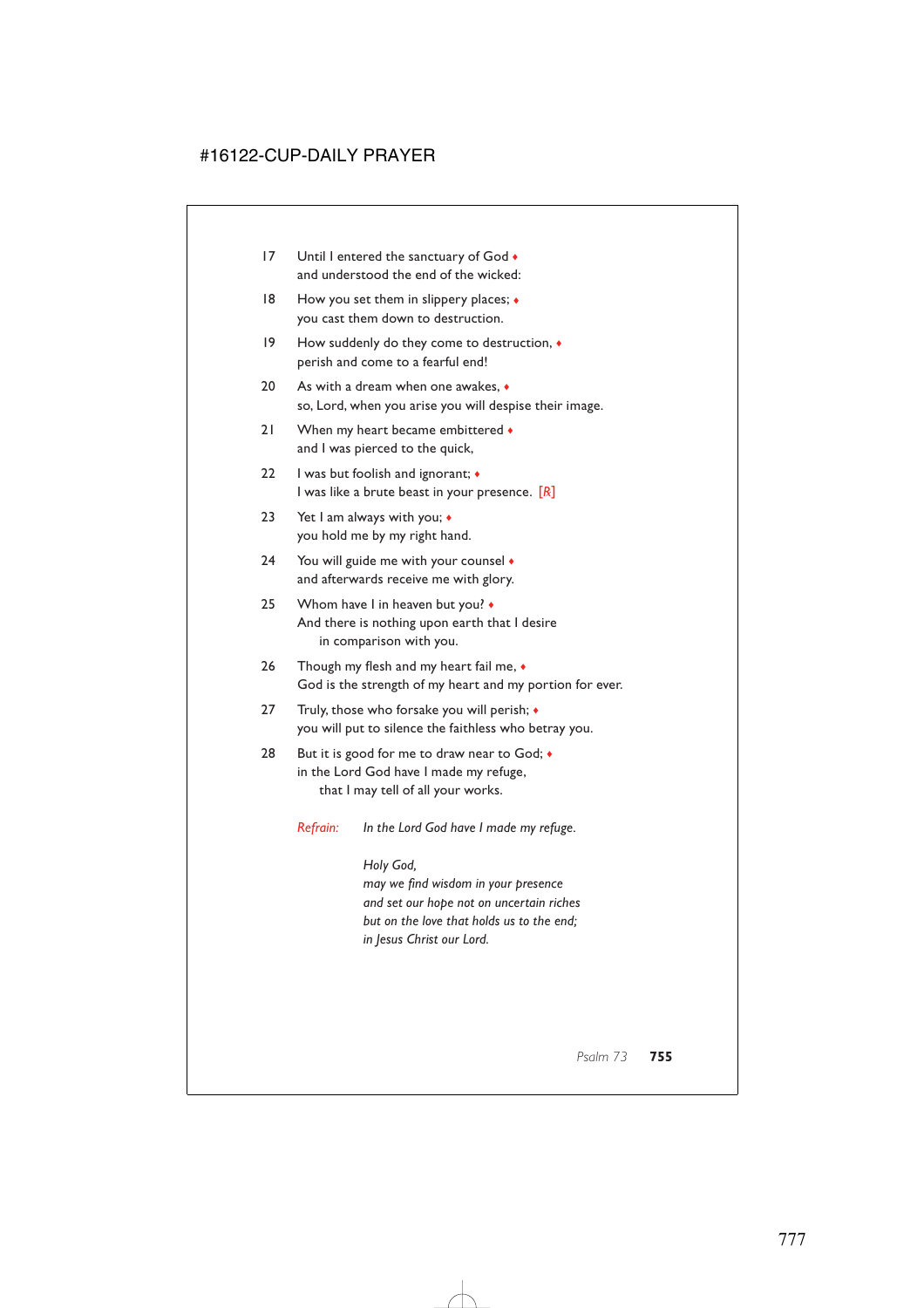*Refrain: Arise, O God, maintain your own cause.*

- 1 O God, why have you utterly disowned us?  $\bullet$ Why does your anger burn against the sheep of your pasture?
- 2 Remember your congregation that you purchased of old,  $\bullet$ the tribe you redeemed for your own possession, and Mount Zion where you dwelt.
- 3 Hasten your steps towards the endless ruins, ♦ where the enemy has laid waste all your sanctuary.
- 4 Your adversaries roared in the place of your worship; ♦ they set up their banners as tokens of victory.
- 5 Like men brandishing axes on high in a thicket of trees, ♦ all her carved work they smashed down with hatchet and hammer.
- 6 They set fire to your holy place;  $\bullet$ they defiled the dwelling place of your name and razed it to the ground.
- 7 They said in their heart, 'Let us make havoc of them altogether,'  $\bullet$ and they burned down all the sanctuaries of God in the land.
- 8 There are no signs to see, not one prophet left,  $\bullet$ not one among us who knows how long.
- 9 How long, O God, will the adversary scoff?  $\bullet$ Shall the enemy blaspheme your name for ever?
- 10 Why have you withheld your hand  $\bullet$ and hidden your right hand in your bosom? [*R*]
- 11 Yet God is my king from of old,  $\bullet$ who did deeds of salvation in the midst of the earth.
- 12 It was you that divided the sea by your might ♦ and shattered the heads of the dragons on the waters;
- 13 You alone crushed the heads of Leviathan  $\triangle$ and gave him to the beasts of the desert for food.
- 14 You cleft the rock for fountain and flood:  $\bullet$ you dried up ever-flowing rivers.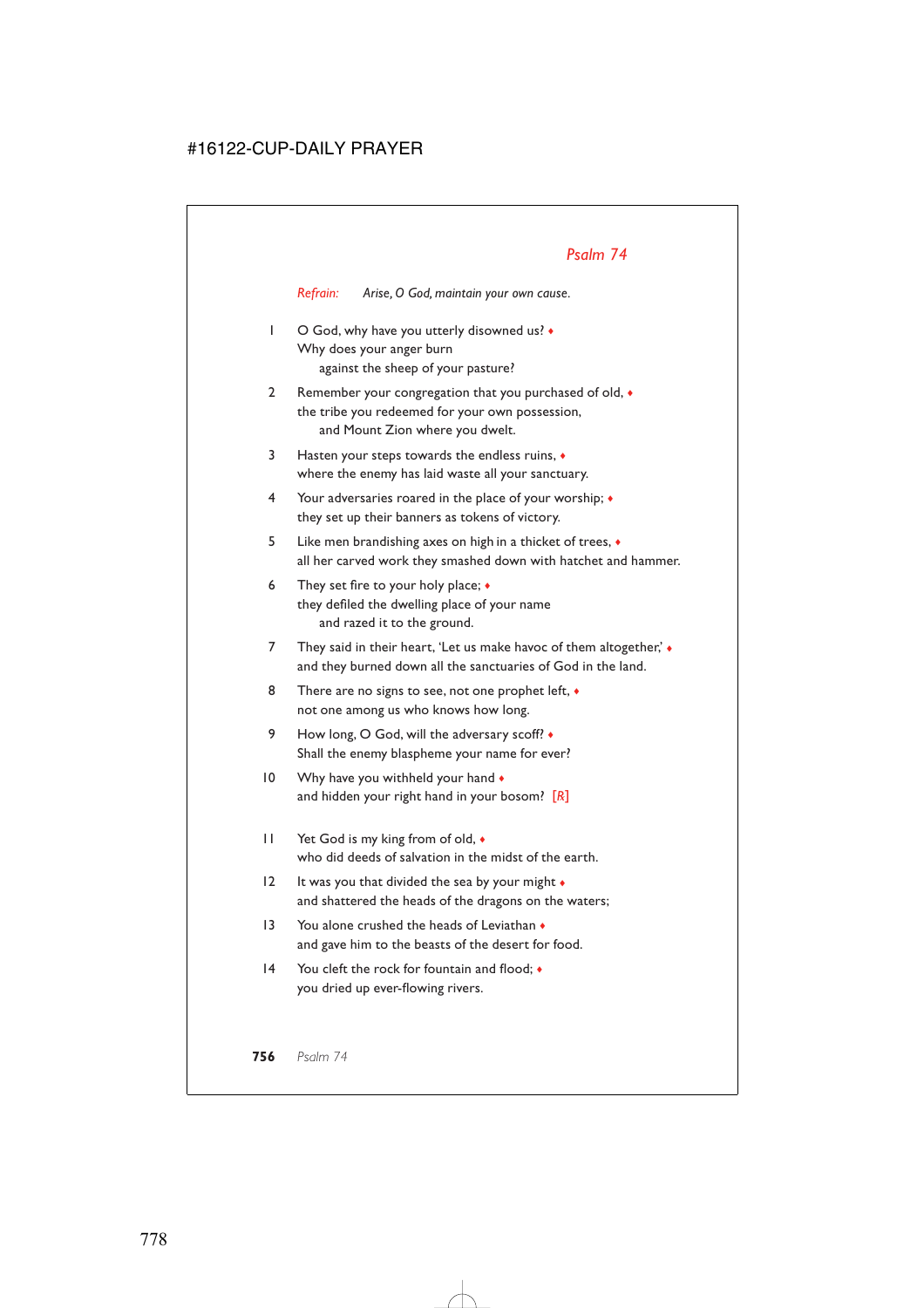- 15 Yours is the day, yours also the night; ♦ you established the moon and the sun.
- 16 You set all the bounds of the earth;  $\bullet$ you fashioned both summer and winter. [*R*]
- 17 Remember now, Lord, how the enemy scoffed,  $\bullet$ how a foolish people despised your name.
- 18 Do not give to wild beasts the soul of your turtle dove;  $\triangleleft$ forget not the lives of your poor for ever.
- 19 Look upon your creation, for the earth is full of darkness, ♦ full of the haunts of violence.
- 20 Let not the oppressed turn away ashamed,  $\bullet$ but let the poor and needy praise your name.
- 21 Arise, O God, maintain your own cause; ♦ remember how fools revile you all the day long.
- 22 Forget not the clamour of your adversaries, ♦ the tumult of your enemies that ascends continually.

*Refrain: Arise, O God, maintain your own cause.*

*Redeeming God, renew your broken people with your Holy Spirit, that they may walk your narrow way, and greet your coming dawn in Jesus Christ our Lord.*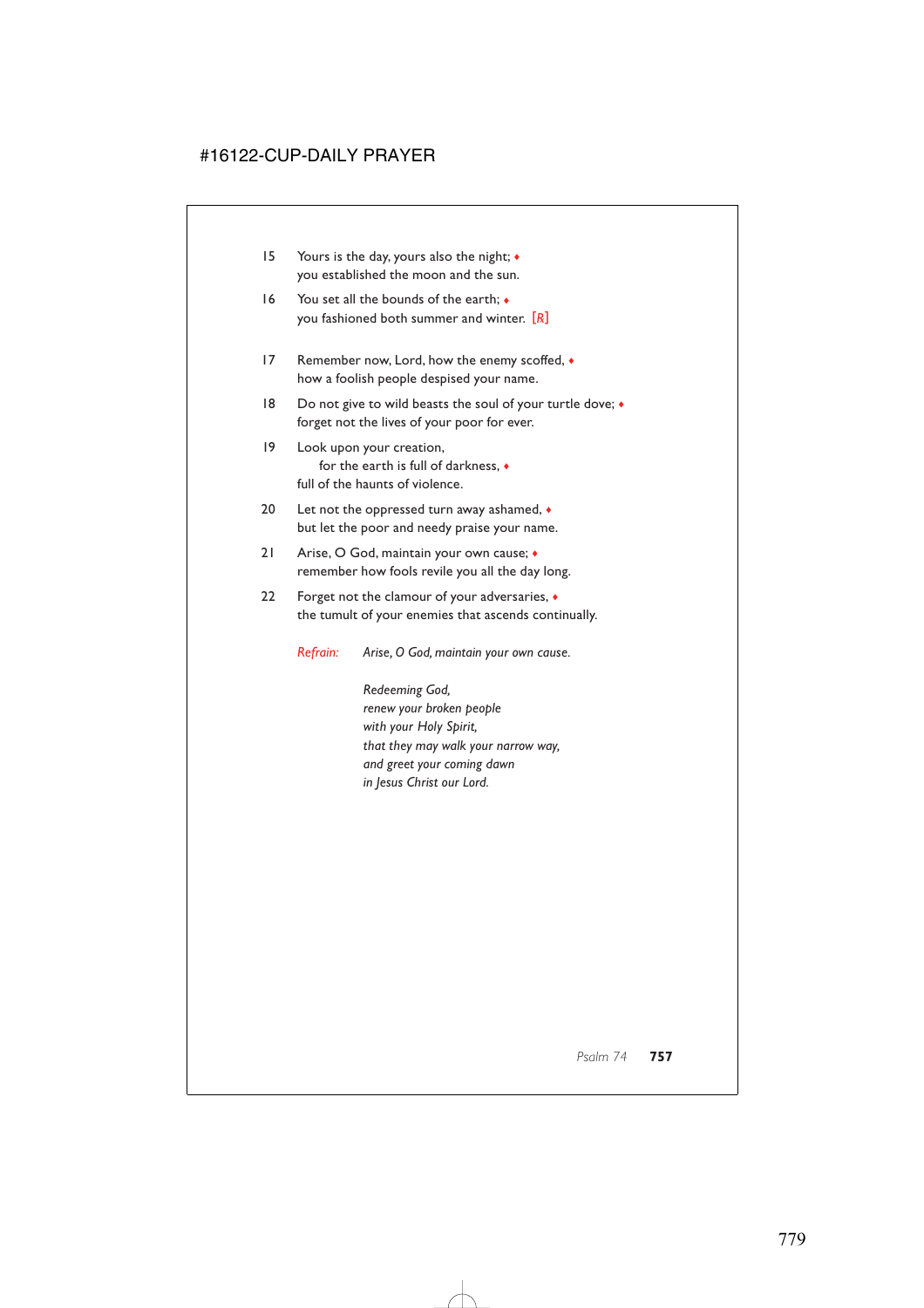#### *Refrain: God alone is judge.*

- 1 We give you thanks, O God, we give you thanks, ♦ for your name is near, as your wonderful deeds declare.
- 2 'I will seize the appointed time;  $\triangle$ I, the Lord, will judge with equity.
- 3 'Though the earth reels and all that dwell in her, ♦ it is I that hold her pillars steady.
- 4 'To the boasters I say,"Boast no longer," ♦ and to the wicked,"Do not lift up your horn.
- 5 ' "Do not lift up your horn on high; ♦ do not speak with a stiff neck." ' [*R*]
- 6 For neither from the east nor from the west, ♦ nor yet from the wilderness comes exaltation.
- 7 But God alone is judge; ♦ he puts down one and raises up another.
- 8 For in the hand of the Lord there is a cup,  $\bullet$ well mixed and full of foaming wine.
- 9 He pours it out for all the wicked of the earth;  $\bullet$ they shall drink it, and drain the dregs. [*R*]
- 10 But I will rejoice for ever ♦ and make music to the God of Jacob.
- 11 All the horns of the wicked will I break, ♦ but the horns of the righteous shall be exalted.

*Refrain: God alone is judge.*

*Judge of all the earth, restrain the ambition of the proud and establish among us the reign of the Messiah, who drained for us the cup of judgement and is alive with you and the Holy Spirit, one God, for ever and ever.*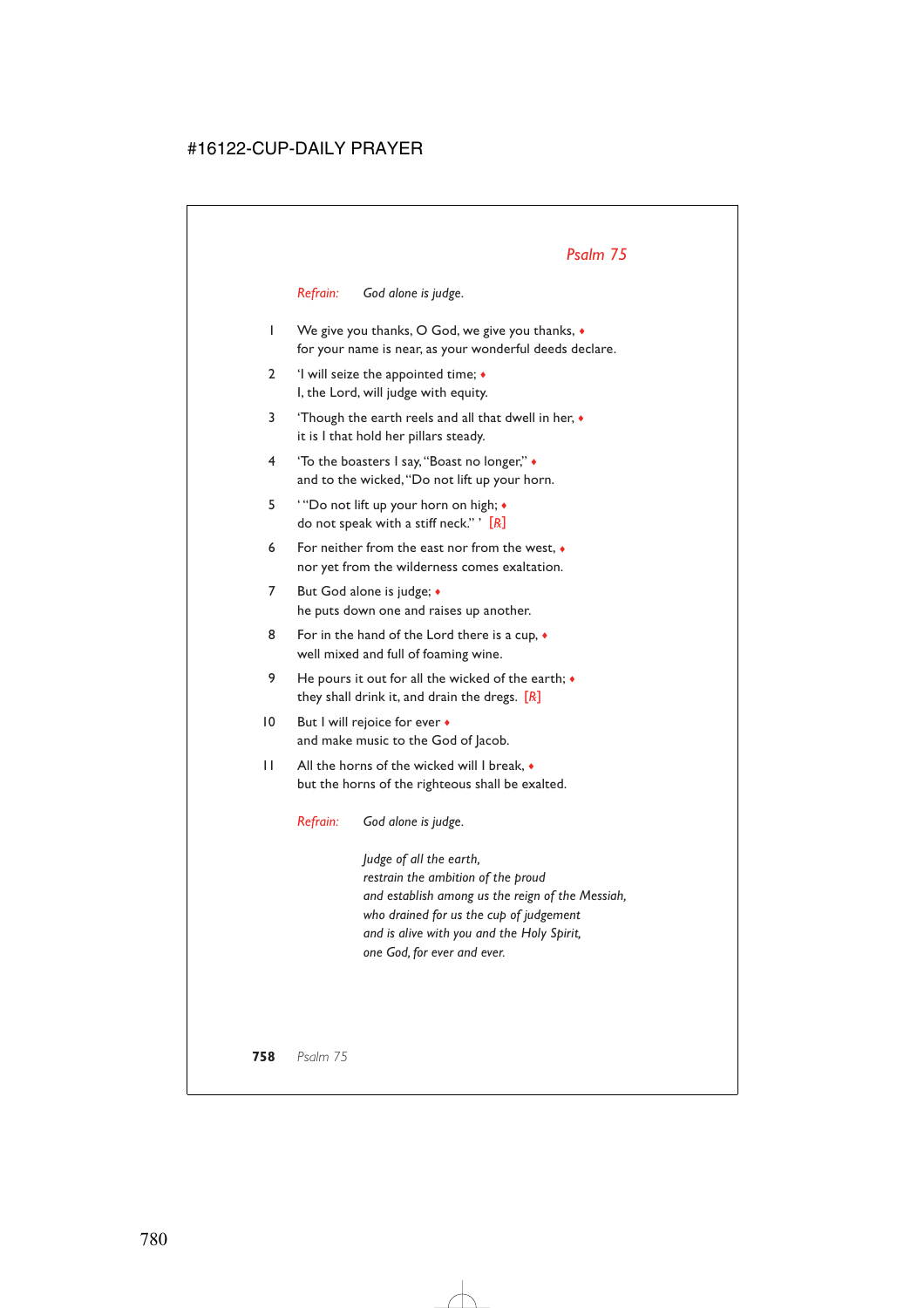*Refrain: The Lord has made fast his throne for judgement.*

- 1 In Judah God is known; ♦ his name is great in Israel.
- 2 At Salem is his tabernacle.  $\bullet$ and his dwelling place in Zion.
- 3 There broke he the flashing arrows of the bow, ♦ the shield, the sword and the weapons of war. [*R*]
- 4 In the light of splendour you appeared,  $\bullet$ glorious from the eternal mountains.
- 5 The boastful were plundered; they have slept their sleep;  $\bullet$ none of the warriors can lift their hand.
- 6 At your rebuke, O God of Jacob,  $\bullet$ both horse and chariot fell stunned. [*R*]
- 7 Terrible are you in majesty: ♦ who can stand before your face when you are angry?
- 8 You caused your judgement to be heard from heaven;  $\bullet$ the earth trembled and was still,
- 9 When God arose to judgement,  $\bullet$ to save all the meek upon earth. [*R*]
- 10 You crushed the wrath of the peoples  $\bullet$ and bridled the wrathful remnant.
- 11 Make a vow to the Lord your God and keep it; ♦ let all who are round about him bring gifts to him that is worthy to be feared.
- 12 He breaks down the spirit of princes  $\bullet$ and strikes terror in the kings of the earth.

*Refrain: The Lord has made fast his throne for judgement.*

*Majestic and gracious God, more awesome than the agents of war, more powerful than the wrath of nations, restrain the violence of the peoples and draw the despised of the earth into the joyful life of your kingdom, where you live and reign for ever and ever.*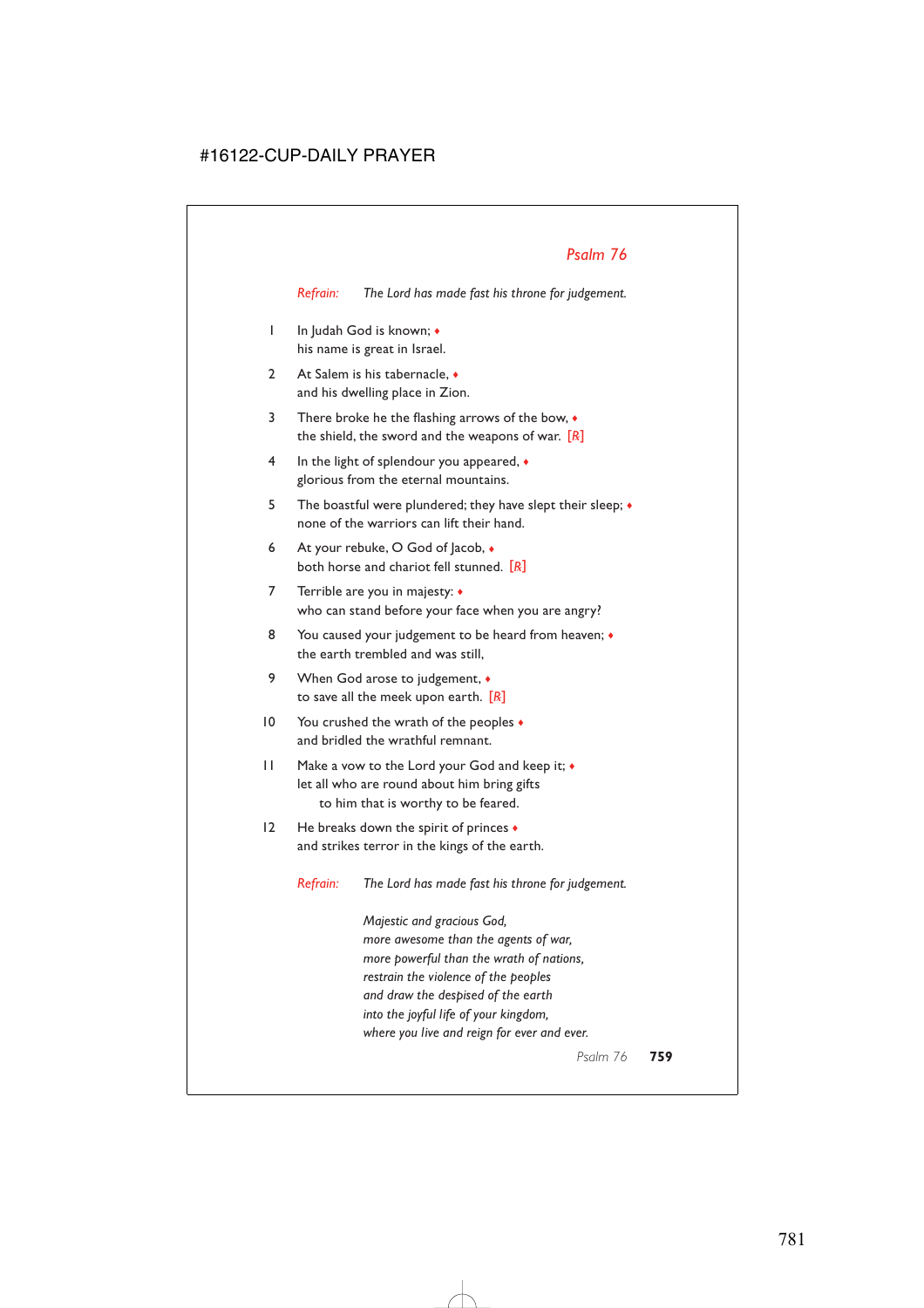*Refrain: In the day of my trouble I have sought the Lord.*

- 1 I cry aloud to God;  $\bullet$ I cry aloud to God and he will hear me.
- 2 In the day of my trouble I have sought the Lord;  $\bullet$ by night my hand is stretched out and does not tire; my soul refuses comfort.
- 3 I think upon God and I groan;  $\triangleleft$ I ponder, and my spirit faints.
- 4 You will not let my eyelids close; ♦ I am so troubled that I cannot speak. [*R*]
- 5 I consider the days of old; ♦ I remember the years long past;
- 6 I commune with my heart in the night;  $\bullet$ my spirit searches for understanding.
- 7 Will the Lord cast us off for ever? Will he no more show us his favour?
- 8 Has his loving mercy clean gone for ever?  $\bullet$ Has his promise come to an end for evermore?
- 9 Has God forgotten to be gracious? Has he shut up his compassion in displeasure?
- 10 And I said, 'My grief is this: ♦ that the right hand of the Most High has lost its strength.' [*R*]
- 11 I will remember the works of the Lord ♦ and call to mind your wonders of old time.
- 12 I will meditate on all your works  $\bullet$ and ponder your mighty deeds.
- 13 Your way, O God, is holy;  $\triangleleft$ who is so great a god as our God?
- 14 You are the God who worked wonders  $\bullet$ and declared your power among the peoples.
- 15 With a mighty arm you redeemed your people,  $\bullet$ the children of Jacob and Joseph. [*R*]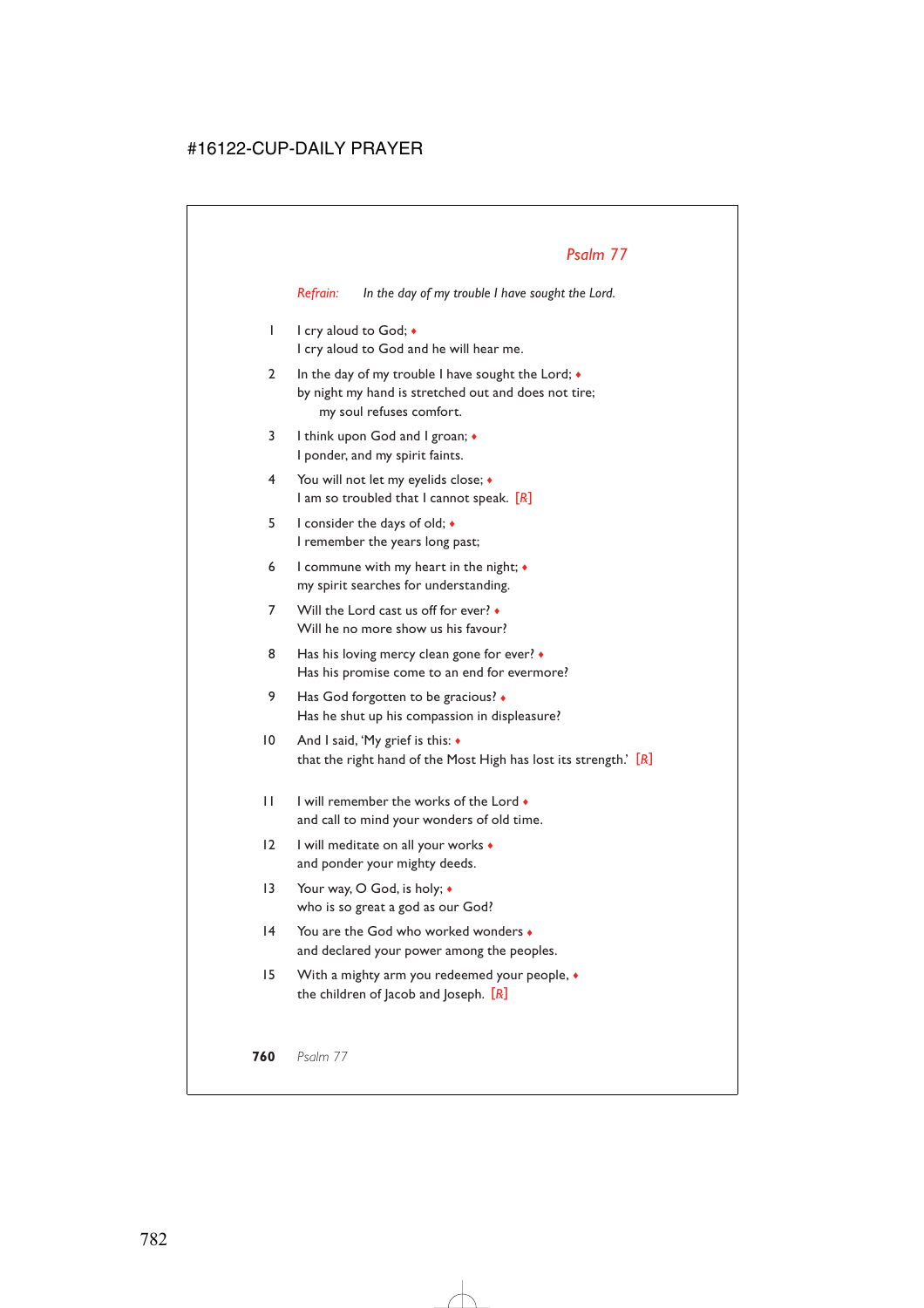- 16 The waters saw you, O God; the waters saw you and were afraid; ♦ the depths also were troubled.
- 17 The clouds poured out water; the skies thundered;  $\bullet$ your arrows flashed on every side;
- 18 The voice of your thunder was in the whirlwind; your lightnings lit up the ground; ♦ the earth trembled and shook.
- 19 Your way was in the sea, and your paths in the great waters, ♦ but your footsteps were not known.
- 20 You led your people like sheep  $\bullet$ by the hand of Moses and Aaron.

*Refrain: In the day of my trouble I have sought the Lord.*

*God our shepherd, you led us and saved us in times of old; do not forget your people in their troubles, but raise up your power to sustain the poor and helpless; for the honour of Jesus Christ our Lord.*

# *Psalm 78*

*Refrain: O Lord, how glorious are your works.*

- 1 Hear my teaching, O my people;  $\bullet$ incline your ears to the words of my mouth.
- 2 I will open my mouth in a parable;  $\triangleleft$ I will pour forth mysteries from of old,
- 3 Such as we have heard and known, ♦ which our forebears have told us.
- 4 We will not hide from their children, but will recount to generations to come, ♦ the praises of the Lord and his power and the wonderful works he has done. [*R*]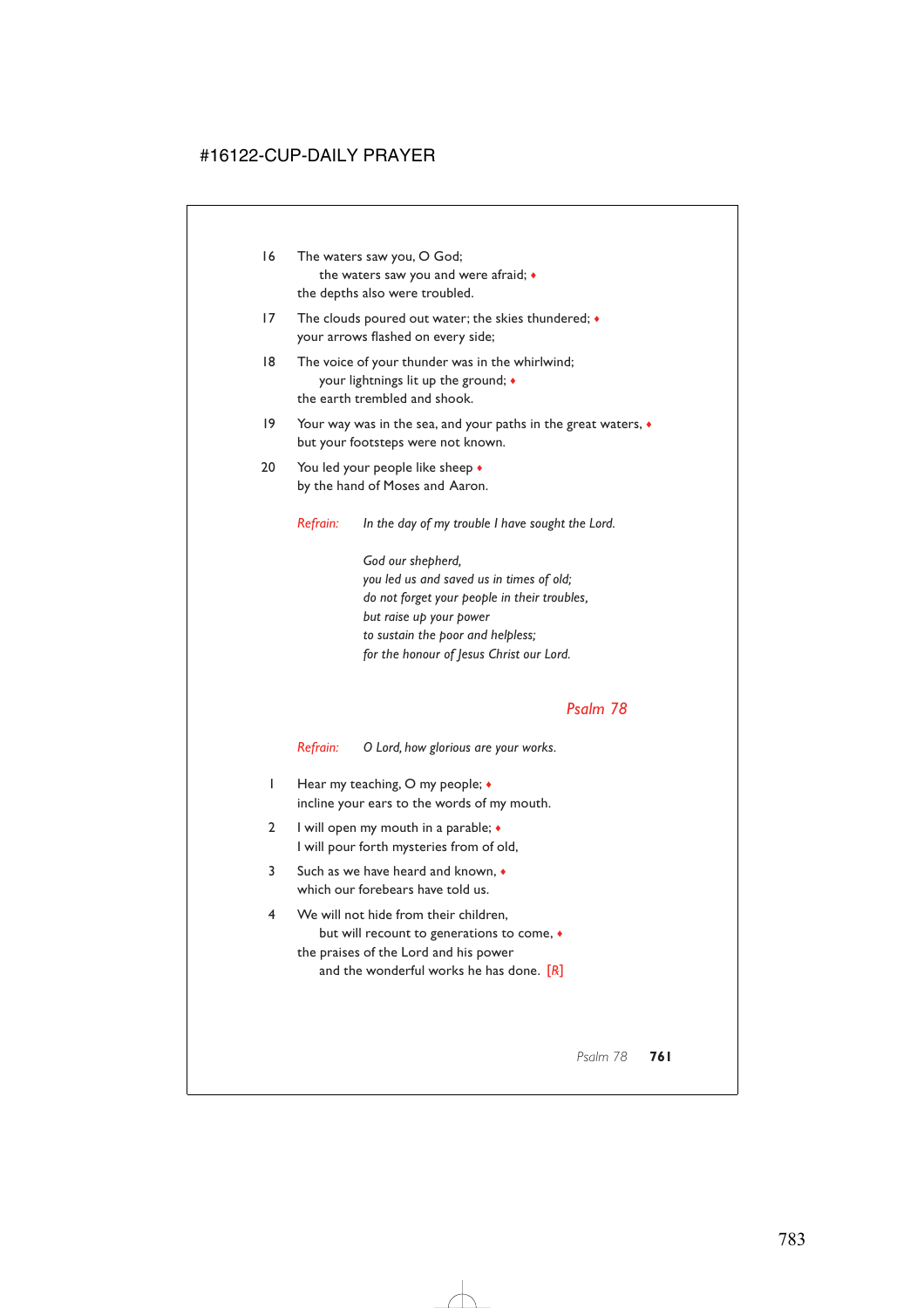- 5 He laid a solemn charge on Jacob and made it a law in Israel,  $\bullet$ which he commanded them to teach their children,
- 6 That the generations to come might know, and the children yet unborn,  $\bullet$ that they in turn might tell it to their children;
- 7 So that they might put their trust in God  $\bullet$ and not forget the deeds of God, but keep his commandments,
- 8 And not be like their forebears, a stubborn and rebellious generation, ♦ a generation whose heart was not steadfast, and whose spirit was not faithful to God. [*R*]
- 9 The people of Ephraim, armed with the bow,  $\bullet$ turned back in the day of battle;
- 10 They did not keep the covenant of God  $\bullet$ and refused to walk in his law;
- 11 They forgot what he had done ♦ and the wonders he had shown them.
- 12 For he did marvellous things in the sight of their forebears, ♦ in the land of Egypt, in the field of Zoan. [*R*]
- 13 He divided the sea and let them pass through;  $\bullet$ he made the waters stand still in a heap.
- 14 He led them with a cloud by day  $\bullet$ and all the night through with a blaze of fire.
- 15 He split the hard rocks in the wilderness  $\bullet$ and gave them drink as from the great deep.
- 16 He brought streams out of the rock  $\bullet$ and made water gush out like rivers. [*R*]
- 17 Yet for all this they sinned more against him  $\bullet$ and defied the Most High in the wilderness.
- 18 They tested God in their hearts  $\bullet$ and demanded food for their craving.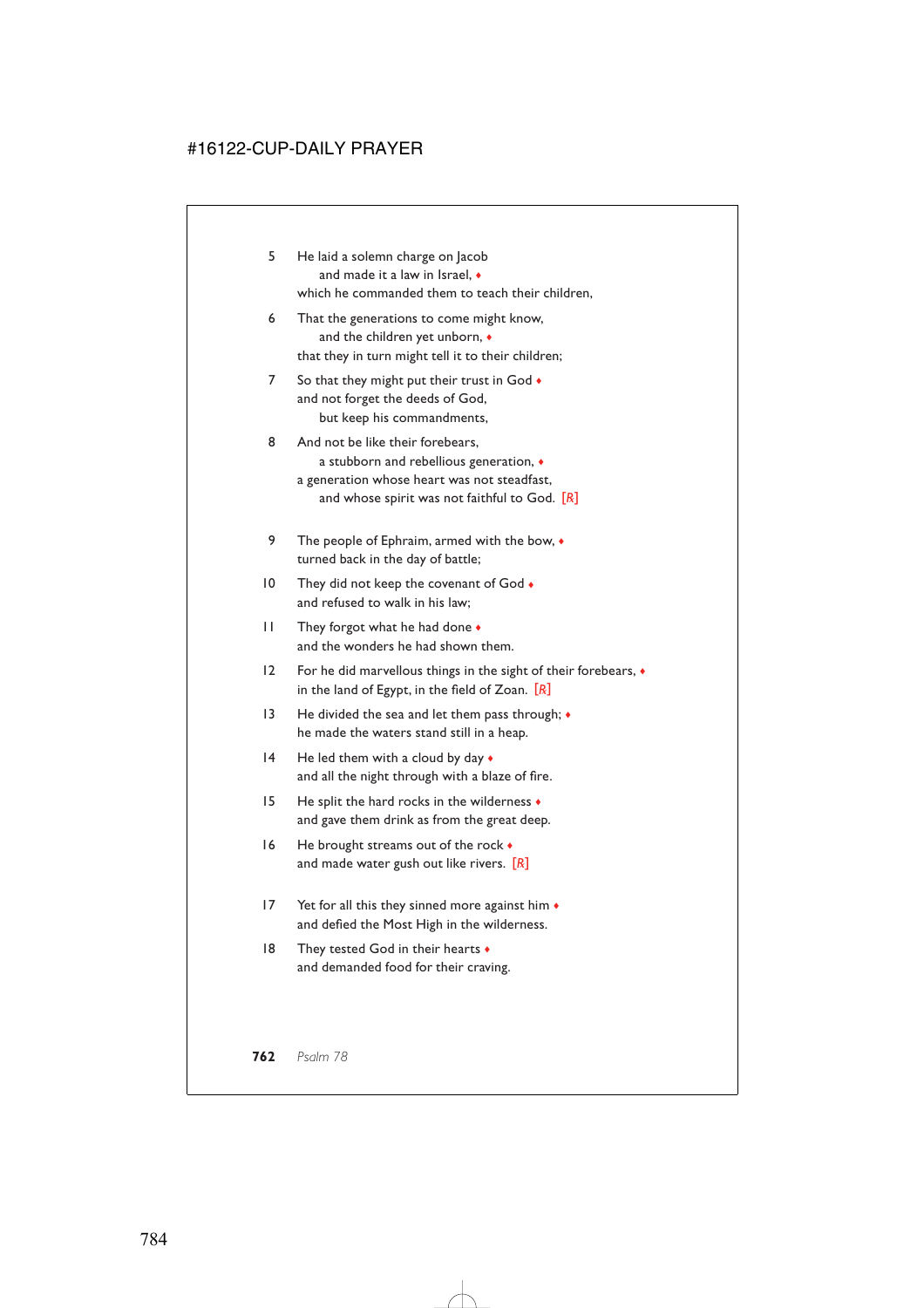19 They spoke against God and said,  $\bullet$ 'Can God prepare a table in the wilderness? 20 'He struck the rock indeed, so that the waters gushed out and the streams overflowed, ♦ but can he give bread or provide meat for his people?' [*R*] 21 When the Lord heard this, he was full of wrath;  $\bullet$ a fire was kindled against Jacob and his anger went out against Israel, 22 For they had no faith in God  $\bullet$ and put no trust in his saving help. 23 So he commanded the clouds above  $\triangle$ and opened the doors of heaven. 24 He rained down upon them manna to eat  $\bullet$ and gave them the grain of heaven. 25 So mortals ate the bread of angels; ♦ he sent them food in plenty. [*R*] 26 He caused the east wind to blow in the heavens  $\bullet$ and led out the south wind by his might. 27 He rained flesh upon them as thick as dust  $\bullet$ and winged fowl like the sand of the sea. 28 He let it fall in the midst of their camp  $\triangle$ and round about their tents. 29 So they ate and were well filled,  $\bullet$ for he gave them what they desired. 30 But they did not stop their craving;  $\triangleleft$ their food was still in their mouths, 31 When the anger of God rose against them, ♦ and slew their strongest men and felled the flower of Israel. [*R*] 32 But for all this, they sinned yet more ♦ and put no faith in his wonderful works. 33 So he brought their days to an end like a breath  $\bullet$ and their years in sudden terror.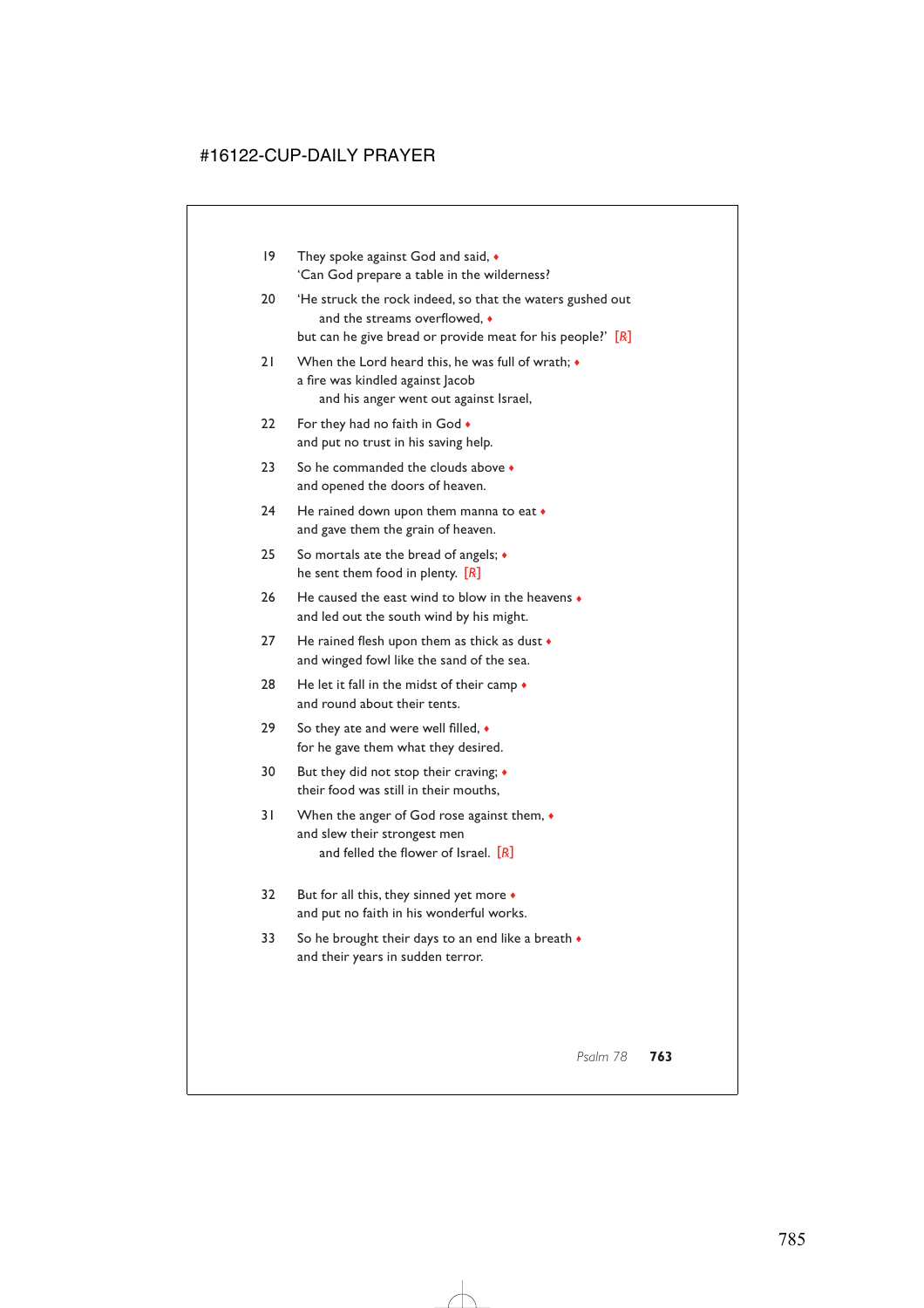- 34 Whenever he slew them, they would seek him;  $\bullet$ they would repent and earnestly search for God.
- 35 They remembered that God was their rock  $\bullet$ and the Most High God their redeemer. [*R*]
- 36 Yet they did but flatter him with their mouth  $\bullet$ and dissembled with their tongue.
- 37 Their heart was not steadfast towards him,  $\bullet$ neither were they faithful to his covenant.
- 38 But he was so merciful that he forgave their misdeeds and did not destroy them;  $\bullet$ many a time he turned back his wrath and did not suffer his whole displeasure to be roused.
- 39 For he remembered that they were but flesh,  $\bullet$ a wind that passes by and does not return.
	- *Refrain: O Lord, how glorious are your works.*

*God our deliverer, as you led our ancestors through the wilderness, so lead us through the wilderness of this world, that we may be saved through Christ for ever.*

*Refrain: Tremble, O earth, at the presence of the Lord.*

- 40 How often they rebelled against him in the wilderness  $\bullet$ and grieved him in the desert!
- 41 Again and again they tempted God  $\bullet$ and provoked the Holy One of Israel.
- 42 They did not remember his power ♦ in the day when he redeemed them from the enemy;
- 43 How he had wrought his signs in Egypt  $\bullet$ and his wonders in the field of Zoan. [*R*]
- 44 He turned their rivers into blood, ♦ so that they could not drink of their streams.
- 45 He sent swarms of flies among them, which devoured them,  $\bullet$ and frogs which brought them ruin.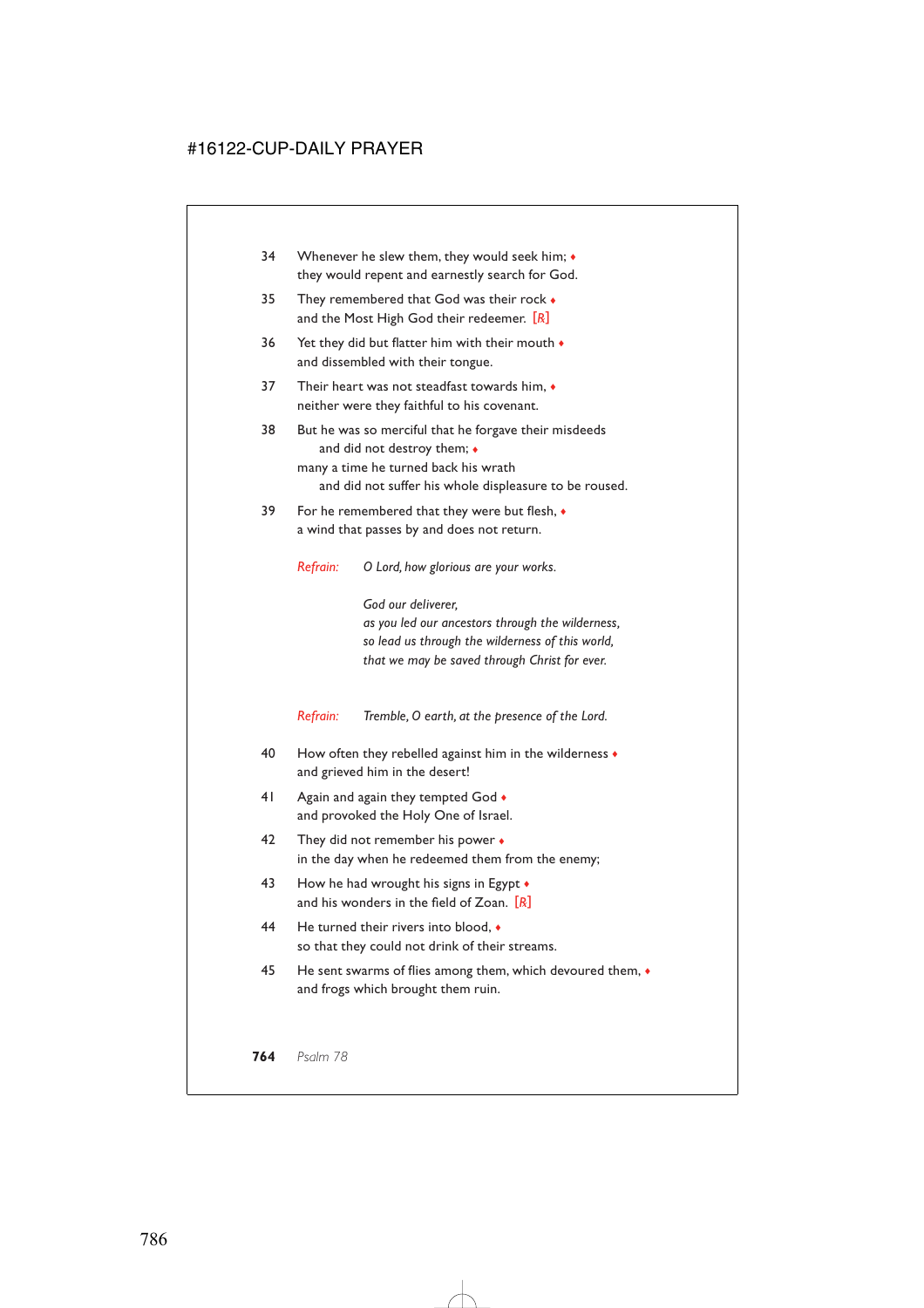- 46 He gave their produce to the caterpillar,  $\triangleleft$ the fruit of their toil to the locust.
- 47 He destroyed their vines with hailstones  $\bullet$ and their sycamore trees with the frost. [*R*]
- 48 He delivered their cattle to hailstones ♦ and their flocks to thunderbolts.
- 49 He set loose on them his blazing anger: ♦ fury, displeasure and trouble, a troop of destroying angels.
- 50 He made a way for his anger and spared not their souls from death, ♦ but gave their life over to the pestilence.
- 51 He smote the firstborn of Egypt, ♦ the first fruits of their strength in the tents of Ham. [*R*]
- 52 But he led out his people like sheep  $\bullet$ and guided them in the wilderness like a flock.
- 53 He led them to safety and they were not afraid,  $\bullet$ but the sea overwhelmed their enemies.
- 54 He brought them to his holy place, ♦ the mountain which his right hand took in possession.
- 55 He drove out the nations before them and shared out to them their inheritance; ♦ he settled the tribes of Israel in their tents. [*R*]
- 56 Yet still they tested God Most High and rebelled against him, ♦ and would not keep his commandments.
- 57 They turned back and fell away like their forebears,  $\bullet$ starting aside like an unstrung bow.
- 58 They grieved him with their hill altars ♦ and provoked him to displeasure with their idols.
- 59 God heard and was greatly angered, ♦ and utterly rejected Israel. [*R*]
- 60 He forsook the tabernacle at Shiloh, ♦ the tent of his presence on earth.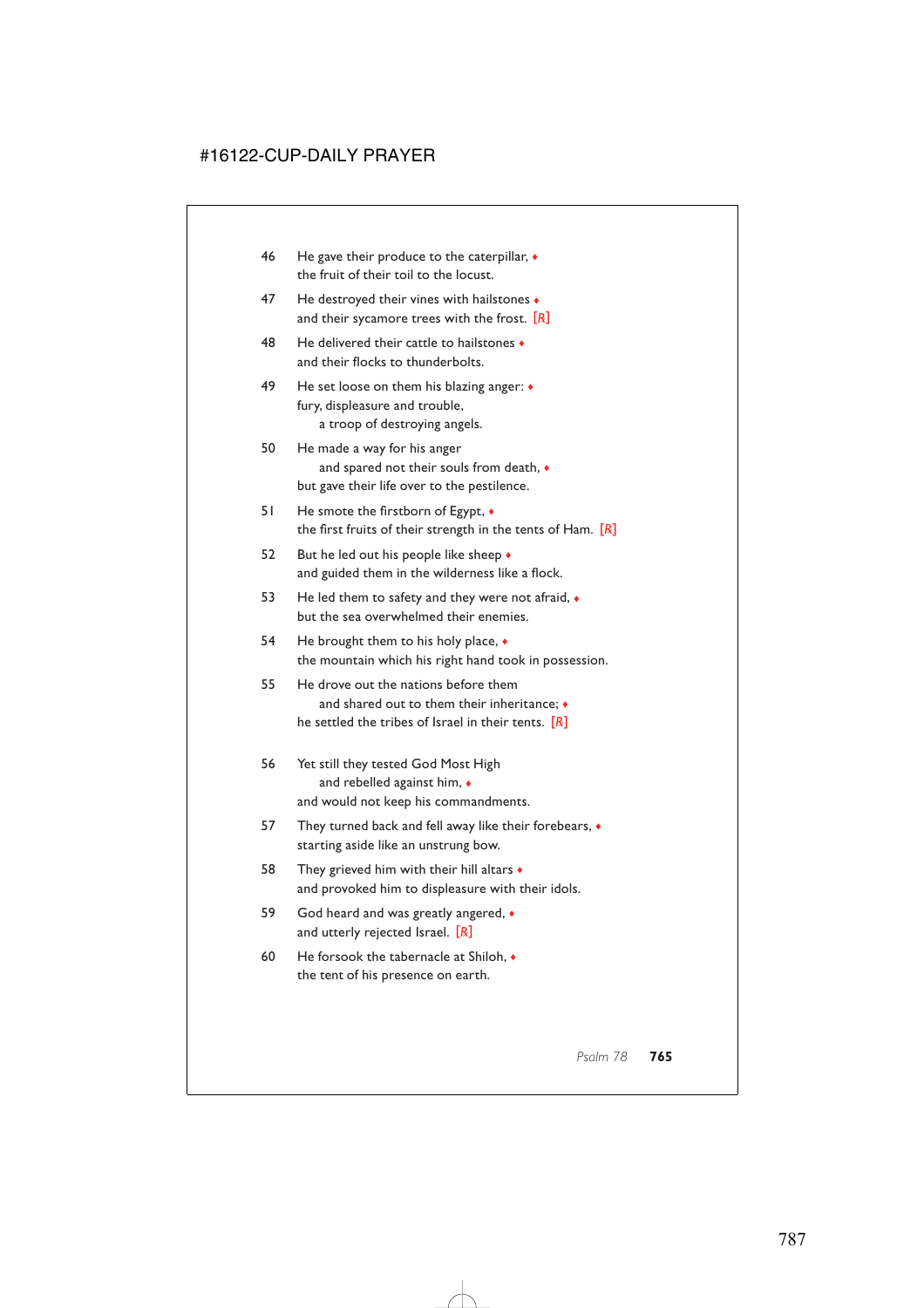- 61 He gave the ark of his strength into captivity,  $\bullet$ his splendour into the adversary's hand.
- 62 He delivered his people to the sword  $\bullet$ and raged against his inheritance.
- 63 The fire consumed their young men;  $\bullet$ there was no one to lament their maidens.
- 64 Their priests fell by the sword, ♦ and their widows made no lamentation. [*R*]
- 65 Then the Lord woke as out of sleep, ♦ like a warrior who had been overcome with wine.
- 66 He struck his enemies from behind  $\bullet$ and put them to perpetual shame.
- 67 He rejected the tent of loseph  $\bullet$ and chose not the tribe of Ephraim,
- 68 But he chose the tribe of  $\vert$ udah  $\bullet$ and the hill of Zion, which he loved. [*R*]
- 69 And there he built his sanctuary like the heights of heaven,  $\bullet$ like the earth which he founded for ever.
- 70 He chose David also, his servant, ♦ and took him away from the sheepfolds.
- 71 From following the ewes with their lambs he took him,  $\bullet$ that he might shepherd Jacob his people and Israel his inheritance.
- 72 So he shepherded them with a devoted heart  $\bullet$ and with skilful hands he guided them.

*Refrain: Tremble, O earth, at the presence of the Lord.*

*God our shepherd, in all our wanderings and temptations, teach us to rest in your mercy and trust in your defence; through him who laid down his life for us, Jesus Christ our Lord.*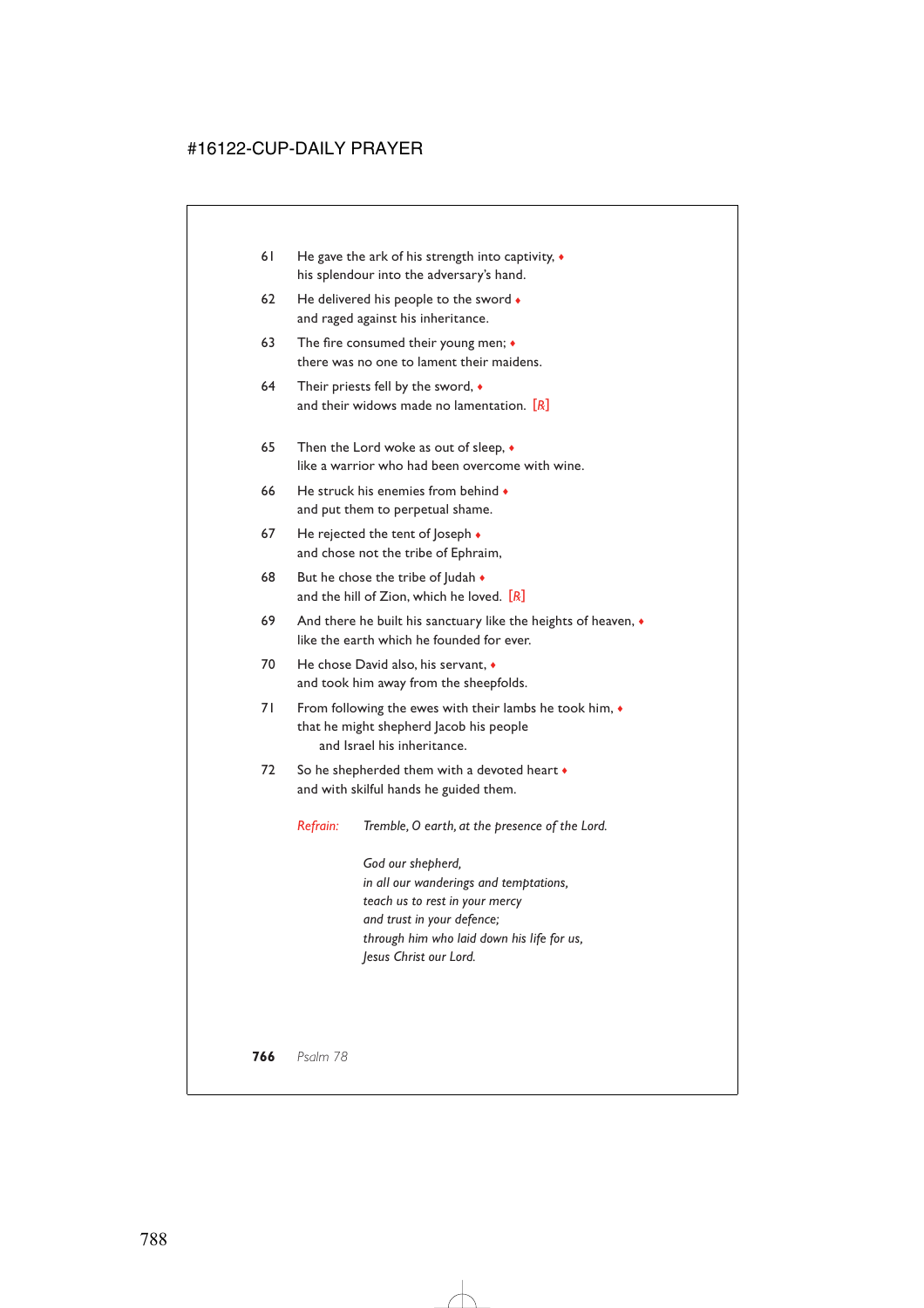*Refrain: Help us, O God of our salvation, for the glory of your name.*

- 1 O God, the heathen have come into your heritage; ♦ your holy temple have they defiled and made Jerusalem a heap of stones.
- 2 The dead bodies of your servants they have given to be food for the birds of the air, ♦ and the flesh of your faithful to the beasts of the field.
- 3 Their blood have they shed like water on every side of Jerusalem,  $\triangleleft$ and there was no one to bury them.
- 4 We have become the taunt of our neighbours, ♦ the scorn and derision of those that are round about us. [*R*]
- 5 Lord, how long will you be angry, for ever? ♦ How long will your jealous fury blaze like fire?
- 6 Pour out your wrath upon the nations that have not known you, ♦ and upon the kingdoms that have not called upon your name.
- 7 For they have devoured lacob  $\bullet$ and laid waste his dwelling place. [*R*]
- 8 Remember not against us our former sins;  $\triangleleft$ let your compassion make haste to meet us, for we are brought very low.
- 9 Help us, O God of our salvation, for the glory of your name;  $\bullet$ deliver us, and wipe away our sins for your name's sake.
- 10 Why should the heathen say,  $\bullet$ 'Where is now their God?' [*R*]
- 11 Let vengeance for your servants' blood that is shed  $\bullet$ be known among the nations in our sight.
- 12 Let the sorrowful sighing of the prisoners come before you,  $\bullet$ and by your mighty arm preserve those who are condemned to die.
- 13 May the taunts with which our neighbours taunted you, Lord,  $\bullet$ return sevenfold into their bosom.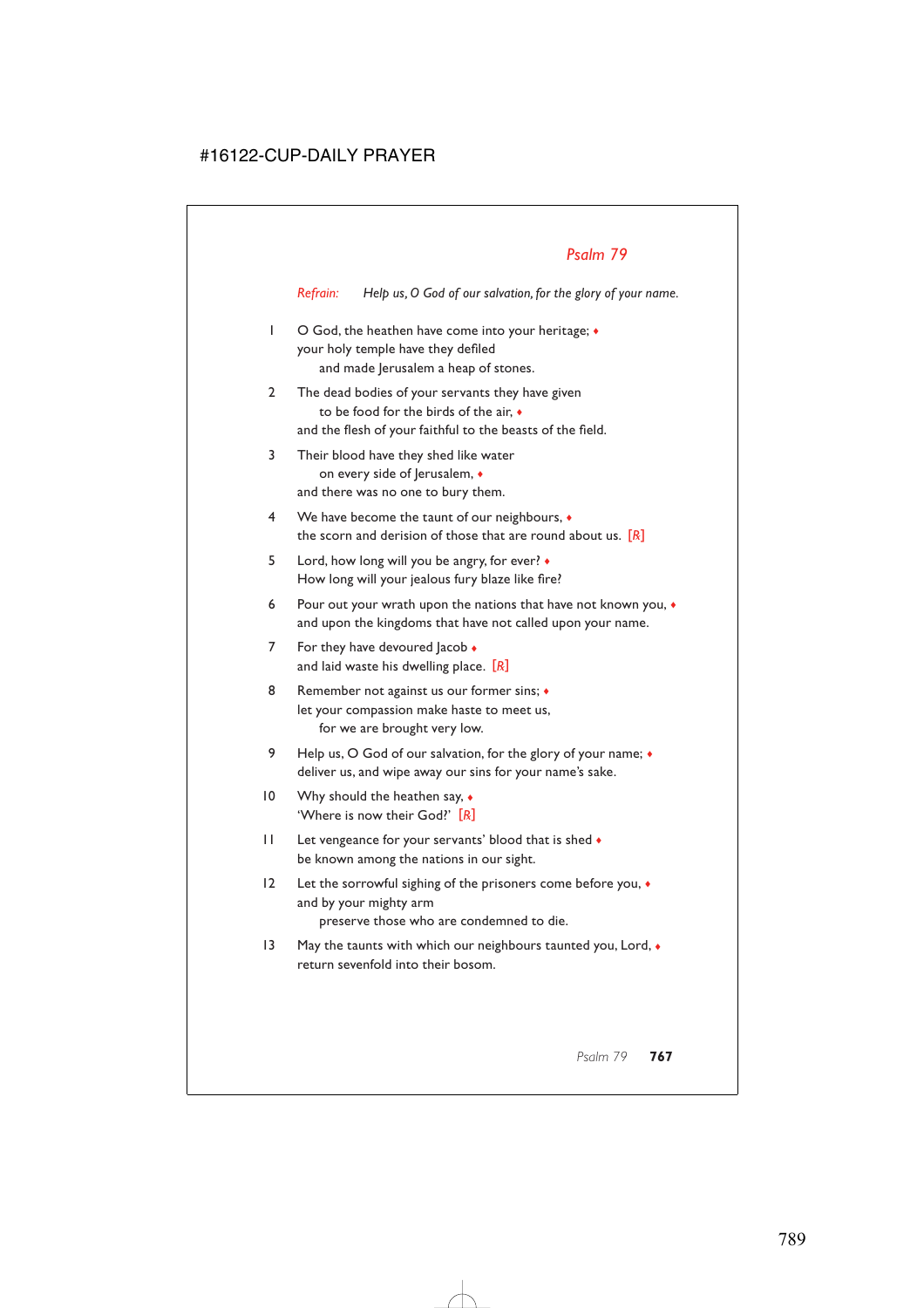14 But we that are your people and the sheep of your pasture will give you thanks for ever,  $\bullet$ 

and tell of your praise from generation to generation.

*Refrain: Help us, O God of our salvation, for the glory of your name.*

*When faith is scorned and love grows cold, then, God of hosts, rebuild your Church on lives of thankfulness and patient prayer; through Christ your eternal Son.*

#### *Psalm 80*

- 1 Hear, O Shepherd of Israel, ♦ you that led Joseph like a flock;
- 2 Shine forth, you that are enthroned upon the cherubim,  $\bullet$ before Ephraim, Benjamin and Manasseh.
- 3 Stir up your mighty strength ♦ and come to our salvation.
- 4 *Turn us again, O God;* ♦ *show the light of your countenance, and we shall be saved.*
- 5 O Lord God of hosts, ♦ how long will you be angry at your people's prayer?
- 6 You feed them with the bread of tears; ♦ you give them abundance of tears to drink.
- 7 You have made us the derision of our neighbours,  $\bullet$ and our enemies laugh us to scorn.
- 8 *Turn us again, O God of hosts;* ♦ *show the light of your countenance, and we shall be saved.*
- 9 You brought a vine out of Egypt; ♦ you drove out the nations and planted it.
- 10 You made room around it,  $\bullet$ and when it had taken root, it filled the land.
- 11 The hills were covered with its shadow ♦ and the cedars of God by its boughs.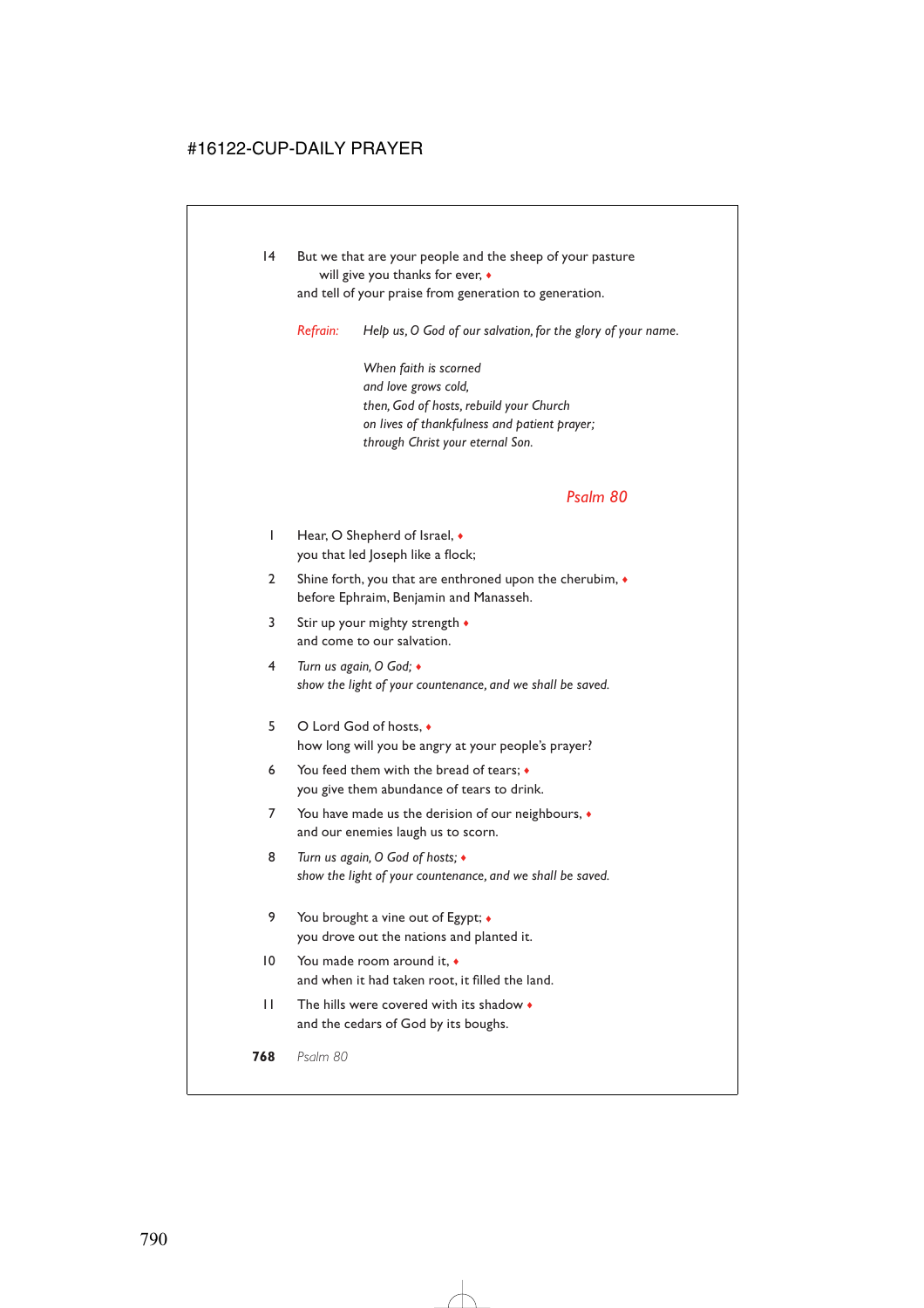- 12 It stretched out its branches to the Sea ♦ and its tendrils to the River.
- 13 Why then have you broken down its wall,  $\bullet$ so that all who pass by pluck off its grapes?
- 14 The wild boar out of the wood tears it off.  $\bullet$ and all the insects of the field devour it.
- 15 Turn again, O God of hosts, ♦ look down from heaven and behold;
- 16 Cherish this vine which your right hand has planted,  $\bullet$ and the branch that you made so strong for yourself.
- 17 Let those who burnt it with fire, who cut it down,  $\bullet$ perish at the rebuke of your countenance.
- 18 Let your hand be upon the man at your right hand, ♦ the son of man you made so strong for yourself.
- 19 And so will we not go back from you;  $\bullet$ give us life, and we shall call upon your name.
- 20 *Turn us again, O Lord God of hosts;* ♦ *show the light of your countenance, and we shall be saved.*

*Faithful shepherd of your people, as we look for the light of your countenance, restore in us the image of your glory and graft us into the risen life of your Son, Jesus Christ our Lord.*

### *Psalm 81*

*Refrain: O come, let us sing to the Lord.*

- 1 Sing merrily to God our strength, ♦ shout for joy to the God of Jacob.
- 2 Take up the song and sound the timbrel,  $\bullet$ the tuneful lyre with the harp.
- 3 Blow the trumpet at the new moon, ♦ as at the full moon, upon our solemn feast day.
- 4 For this is a statute for Israel, ♦ a law of the God of Jacob,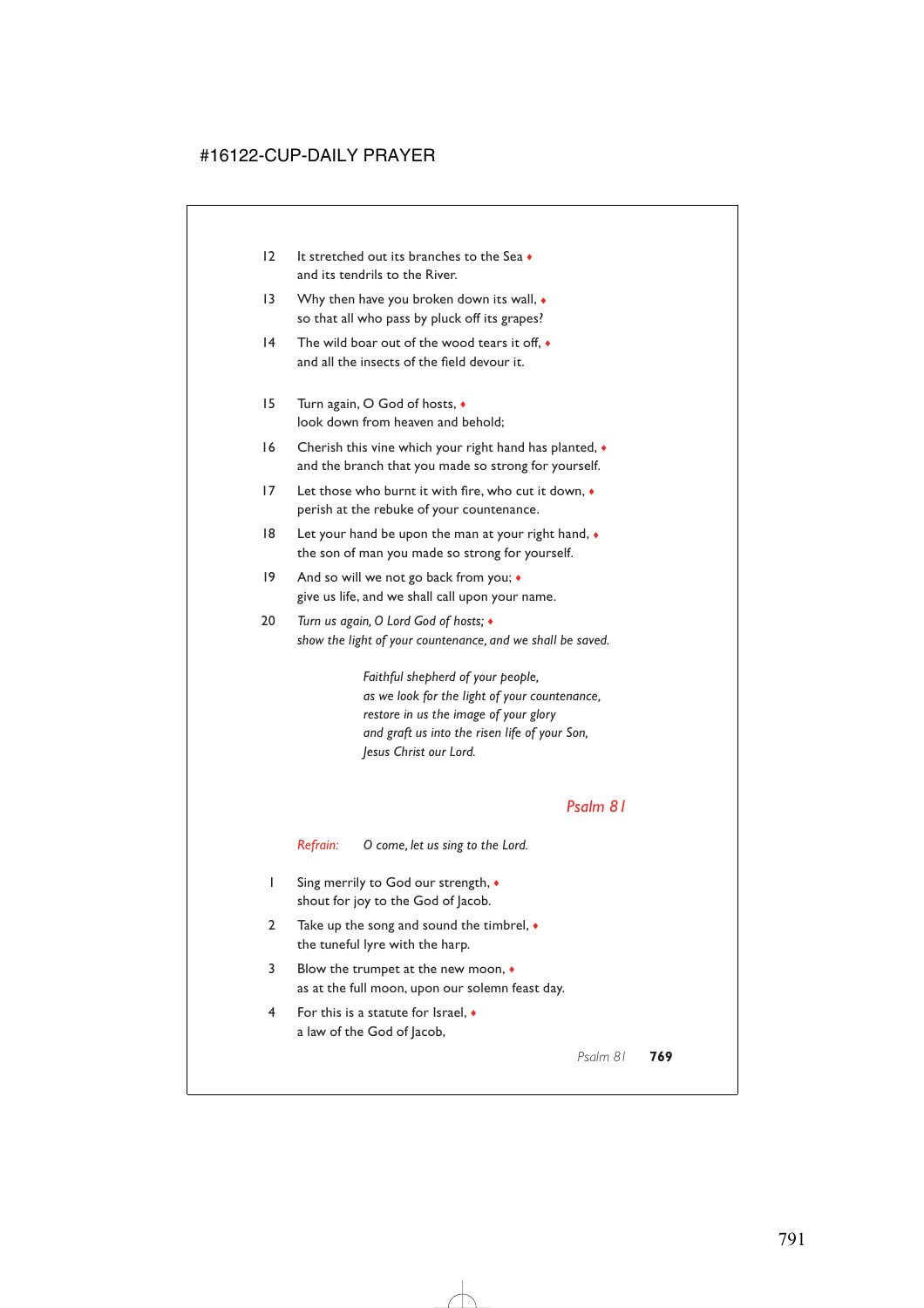- 5 The charge he laid on the people of Joseph,  $\bullet$ when they came out of the land of Egypt. [*R*]
- 6 I heard a voice I did not know, that said: ♦ 'I eased their shoulder from the burden; their hands were set free from bearing the load.
- 7 'You called upon me in trouble and I delivered you; ♦ I answered you from the secret place of thunder and proved you at the waters of Meribah.
- 8 'Hear, O my people, and I will admonish you:  $\bullet$ O Israel, if you would but listen to me!
- 9 'There shall be no strange god among you; ♦ you shall not worship a foreign god.
- 10 'I am the Lord your God, who brought you up from the land of Egypt;  $\bullet$ open your mouth wide and I shall fill it.' [*R*]
- 11 But my people would not hear my voice  $\bullet$ and Israel would not obey me.
- 12 So I sent them away in the stubbornness of their hearts,  $\bullet$ and let them walk after their own counsels.
- 13 O that my people would listen to me, ◆ that Israel would walk in my ways!
- 14 Then I should soon put down their enemies  $\bullet$ and turn my hand against their adversaries.
- 15 Those who hate the Lord would be humbled before him, ♦ and their punishment would last for ever.
- 16 But Israel would I feed with the finest wheat ♦ and with honey from the rock would I satisfy them.

*Refrain: O come, let us sing to the Lord.*

*Father of mercy, keep us joyful in your salvation and faithful to your covenant; and, as we journey to your kingdom, ever feed us with the bread of life, your Son, our Saviour Jesus Christ.*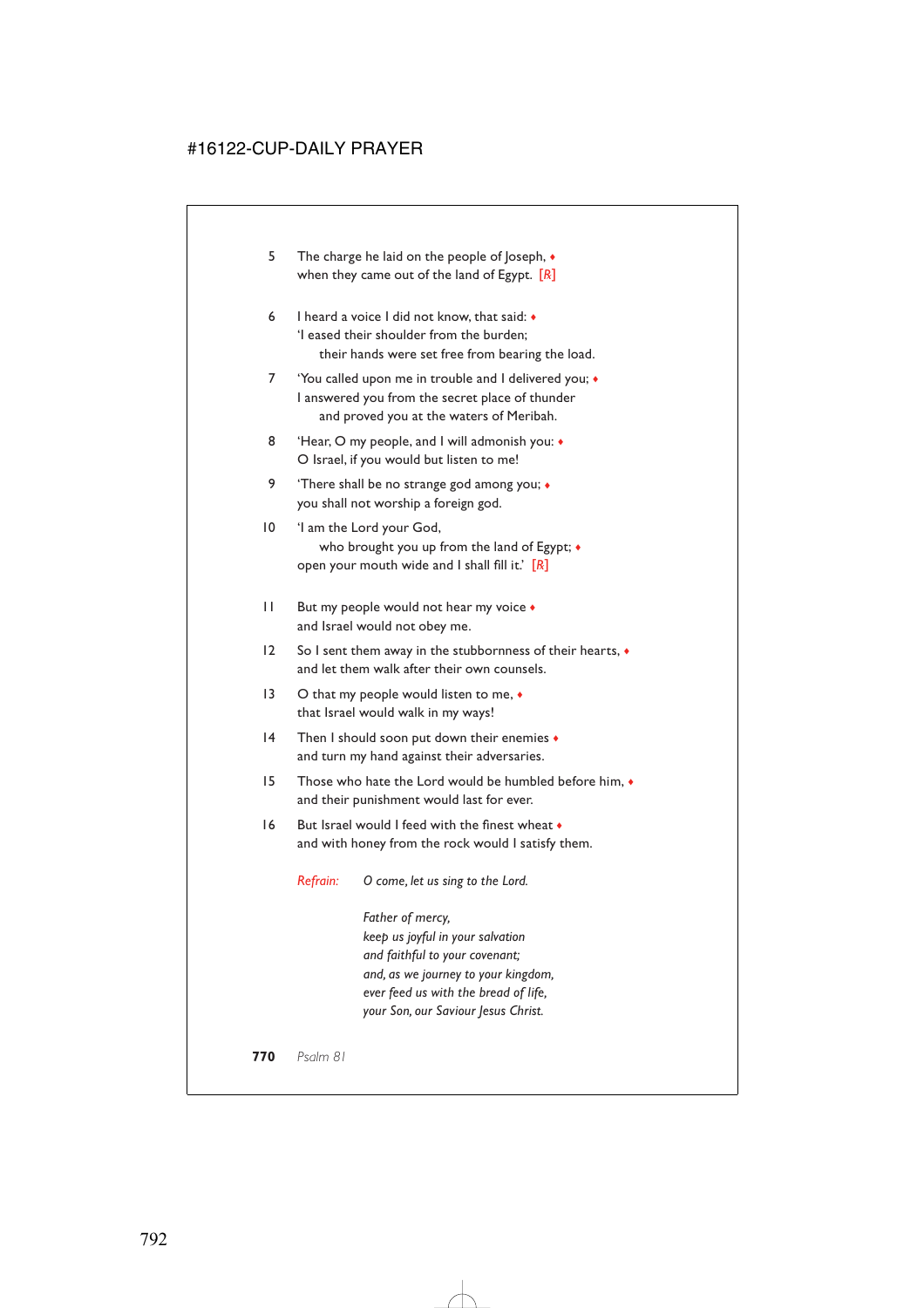*Refrain: Arise, O God, and judge the earth.*

- 1 God has taken his stand in the council of heaven; ♦ in the midst of the gods he gives judgement:
- 2 'How long will you judge unjustly ♦ and show such favour to the wicked?
- 3 'You were to judge the weak and the orphan; ♦ defend the right of the humble and needy;
- 4 'Rescue the weak and the poor; ♦ deliver them from the hand of the wicked. [*R*]
- 5 'They have no knowledge or wisdom; they walk on still in darkness: ♦ all the foundations of the earth are shaken.
- 6 Therefore I say that though you are gods  $\bullet$ and all of you children of the Most High,
- 7 'Nevertheless, you shall die like mortals ♦ and fall like one of their princes.'
- 8 Arise, O God and judge the earth,  $\bullet$ for it is you that shall take all nations for your possession.

*Refrain: Arise, O God, and judge the earth.*

*God our deliverer, when the foundations are shaken and justice has departed, defend the poor and needy and give your people strength to fight all wrong in the name of your Son, Jesus Christ our Lord.*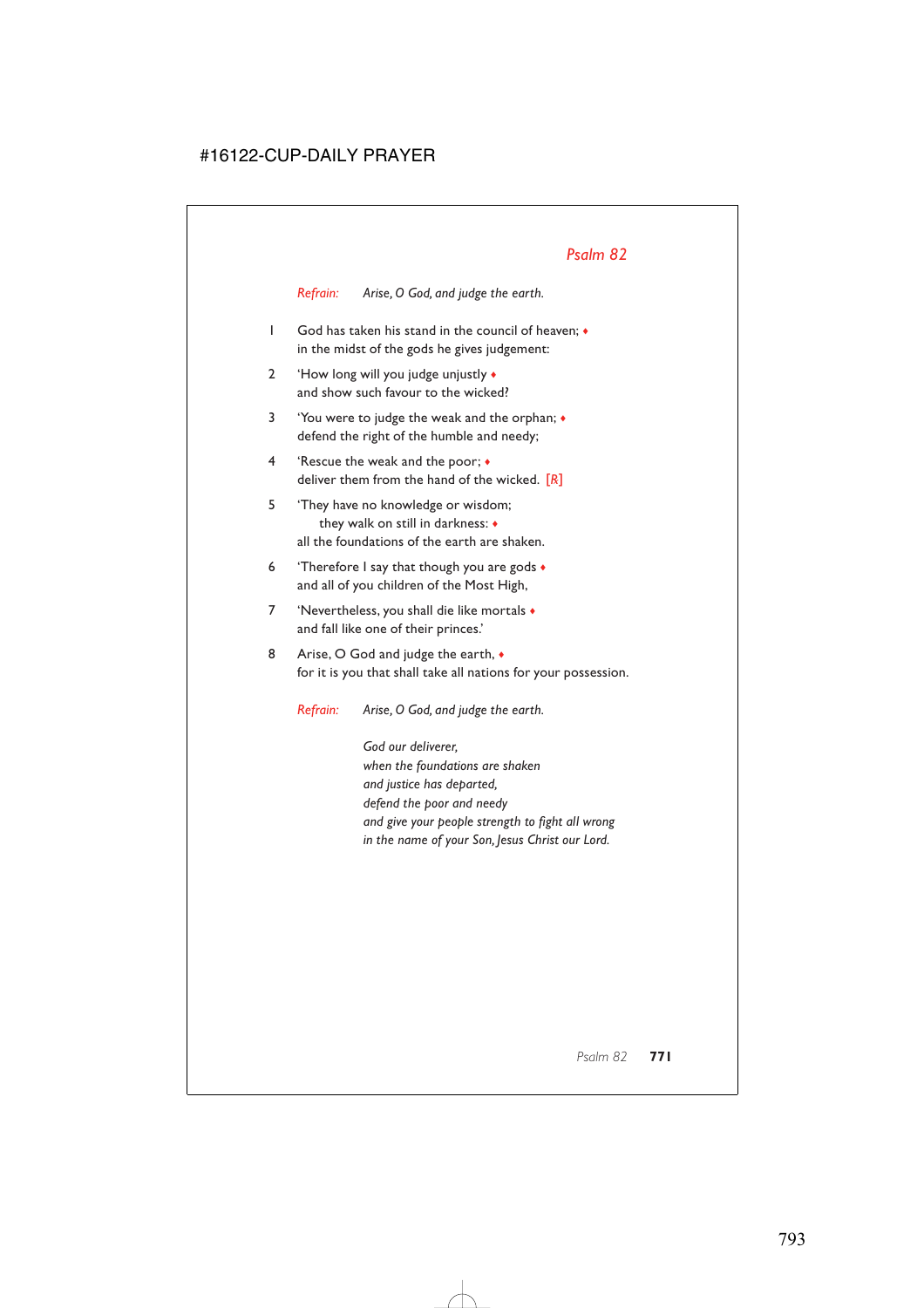*Refrain: The wicked shall not be able to stand in the judgement.*

- 1 Hold not your peace, O God, do not keep silent; ♦ be not unmoved, O God;
- 2 For your enemies are in tumult  $\bullet$ and those who hate you lift up their heads.
- 3 They take secret counsel against your people  $\bullet$ and plot against those whom you treasure.
- 4 They say, 'Come, let us destroy them as a nation, ♦ that the name of Israel be remembered no more.' [*R*]
- 5 They have conspired together with one mind; ♦ they are in league against you:
- 6 The tents of Edom and the Ishmaelites, ♦ Moab and the Hagarenes,
- 7 Gebal and Ammon and Amalek, ♦ the Philistines and those who dwell in Tyre.
- 8 Ashur also has joined them  $\bullet$ and has lent a strong arm to the children of Lot. [*R*]
- 9 Do to them as you did to Midian,  $\bullet$ to Sisera and to Jabin at the river of Kishon,
- 10 Who perished at Endor  $\bullet$ and became as dung for the earth.
- 11 Make their commanders like Oreb and Zeëb, ♦ and all their princes like Zebah and Zalmunna,
- 12 Who said, 'Let us take for ourselves  $\bullet$ the pastures of God as our possession.' [*R*]
- 13 O my God, make them like thistledown, ♦ like chaff before the wind.
- 14 Like fire that consumes a forest, ♦ like the flame that sets mountains ablaze,
- 15 So drive them with your tempest ♦ and dismay them with your storm. [*R*]
- 16 Cover their faces with shame, O Lord,  $\bullet$ that they may seek your name.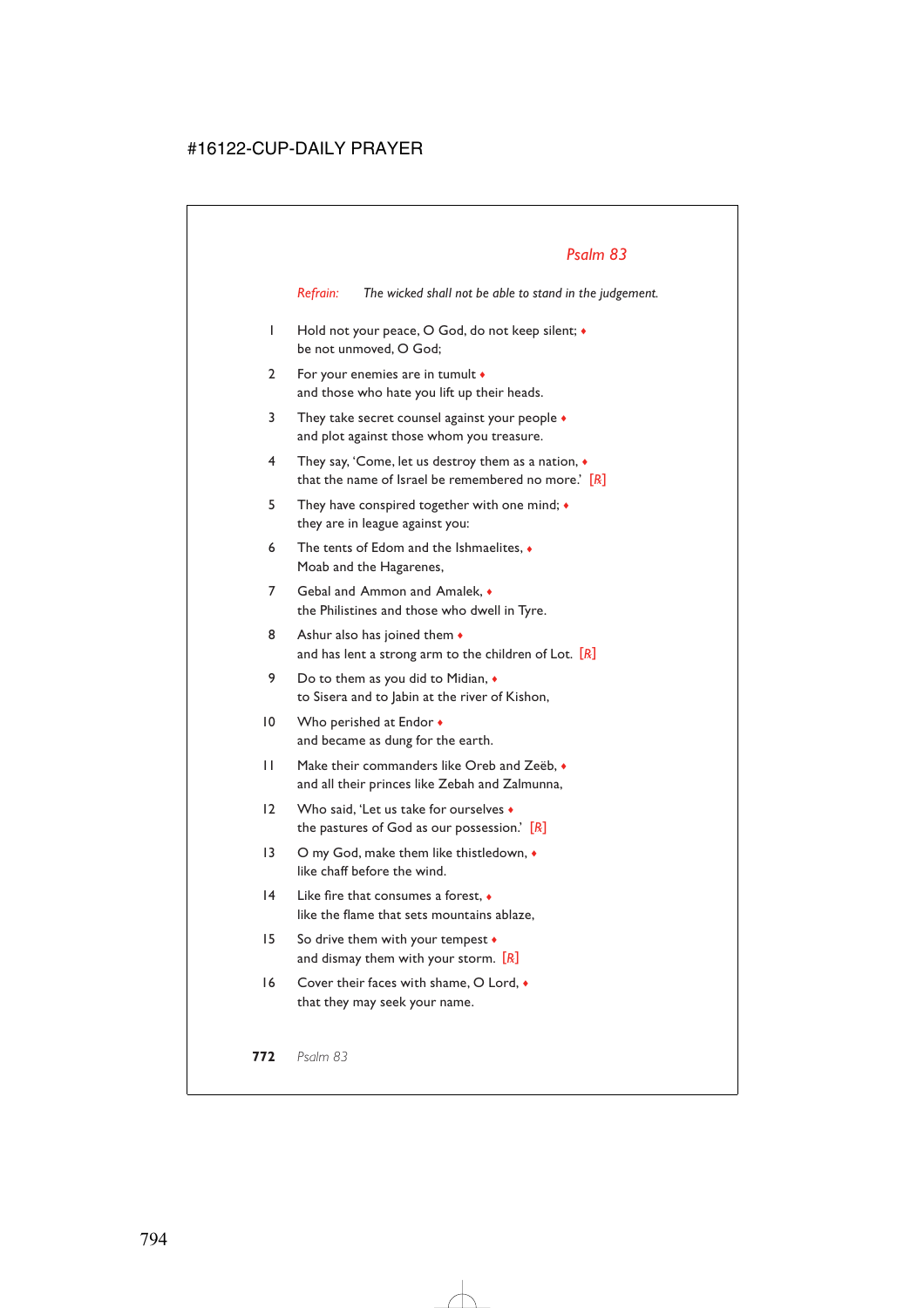- 17 Let them be disgraced and dismayed for ever;  $\bullet$ let them be put to confusion and perish;
- 18 And they shall know that you, whose name is the Lord,  $\bullet$ are alone the Most High over all the earth.

*Refrain: The wicked shall not be able to stand in the judgement.*

*Lord God, most high over all the world, when the pride of nations obscures your glorious purpose, draw us into that unity which is your will for all people in Jesus Christ our Lord.*

### *Psalm 84*

*Refrain: Blessed are they who dwell in your house.*

- 1 How lovely is your dwelling place, O Lord of hosts! ♦ My soul has a desire and longing to enter the courts of the Lord; my heart and my flesh rejoice in the living God.
- 2 The sparrow has found her a house and the swallow a nest where she may lay her young: ♦ at your altars, O Lord of hosts, my King and my God.
- 3 Blessed are they who dwell in your house: ♦ they will always be praising you. [*R*]
- 4 Blessed are those whose strength is in you, ♦ in whose heart are the highways to Zion,
- 5 Who going through the barren valley find there a spring, ♦ and the early rains will clothe it with blessing.
- 6 They will go from strength to strength  $\bullet$ and appear before God in Zion. [*R*]
- 7 O Lord God of hosts, hear my prayer;  $\bullet$ listen, O God of Jacob.
- 8 Behold our defender, O God. and look upon the face of your anointed.
- 9 For one day in your courts  $\bullet$ is better than a thousand. [*R*]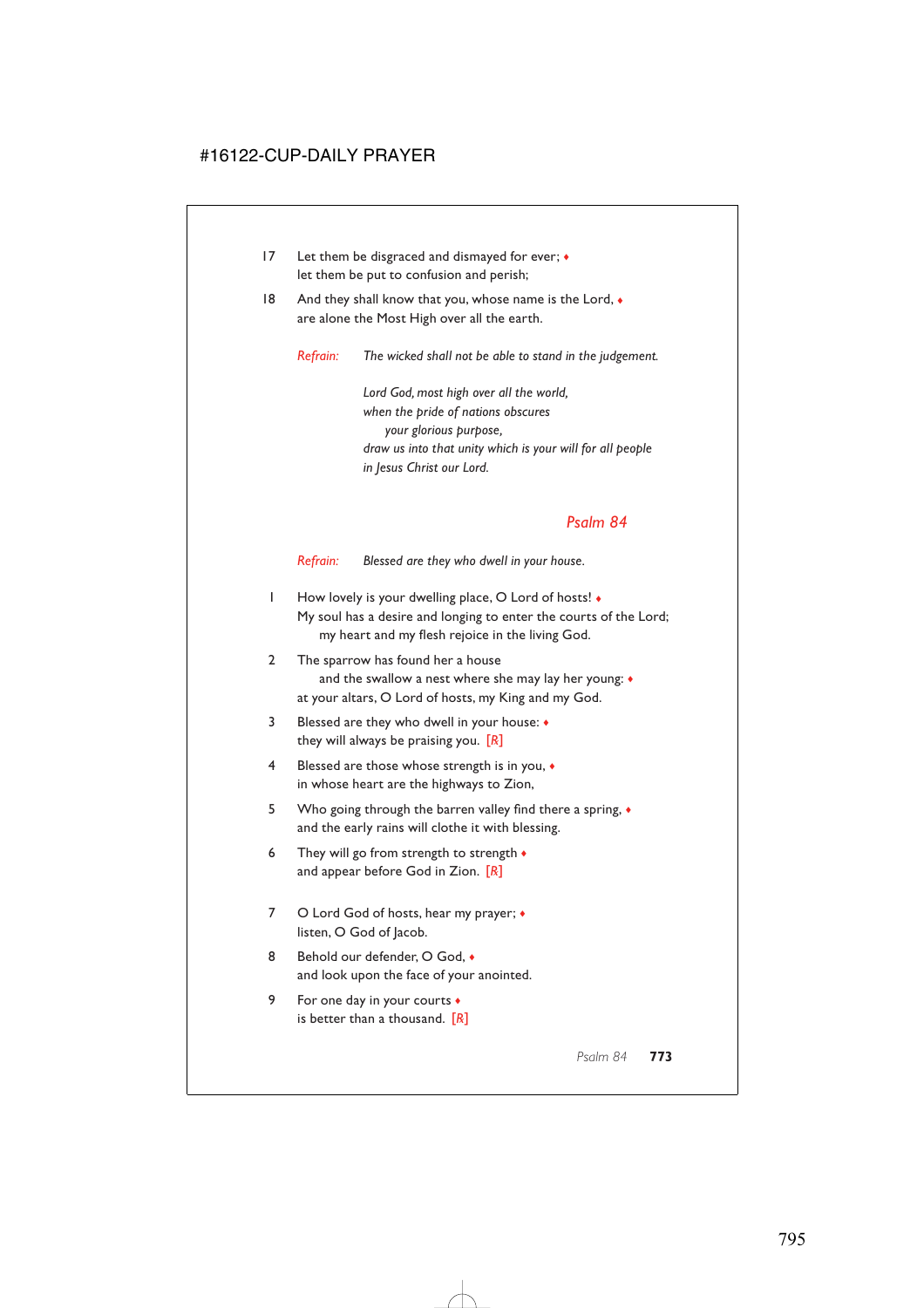- 10 I would rather be a doorkeeper in the house of my God  $\bullet$ than dwell in the tents of ungodliness.
- 11 For the Lord God is both sun and shield; he will give grace and glory; ♦ no good thing shall the Lord withhold from those who walk with integrity.
- 12 O Lord God of hosts, ♦ blessed are those who put their trust in you.

*Refrain: Blessed are they who dwell in your house.*

*Lord God, sustain us in this vale of tears with the vision of your grace and glory, that, strengthened by the bread of life, we may come to your eternal dwelling place; in the power of Jesus Christ our Lord.*

### *Psalm 85*

*Refrain: Show us your mercy, O Lord.*

- 1 Lord, you were gracious to your land; ♦ you restored the fortunes of Jacob.
- 2 You forgave the offence of your people  $\bullet$ and covered all their sins.
- 3 You laid aside all your fury  $\bullet$ and turned from your wrathful indignation. [*R*]
- 4 Restore us again, O God our Saviour, ♦ and let your anger cease from us.
- 5 Will you be displeased with us for ever? ♦ Will you stretch out your wrath from one generation to another?
- 6 Will you not give us life again, ♦ that your people may rejoice in you?
- 7 Show us your mercy, O Lord,  $\bullet$ and grant us your salvation. [*R*]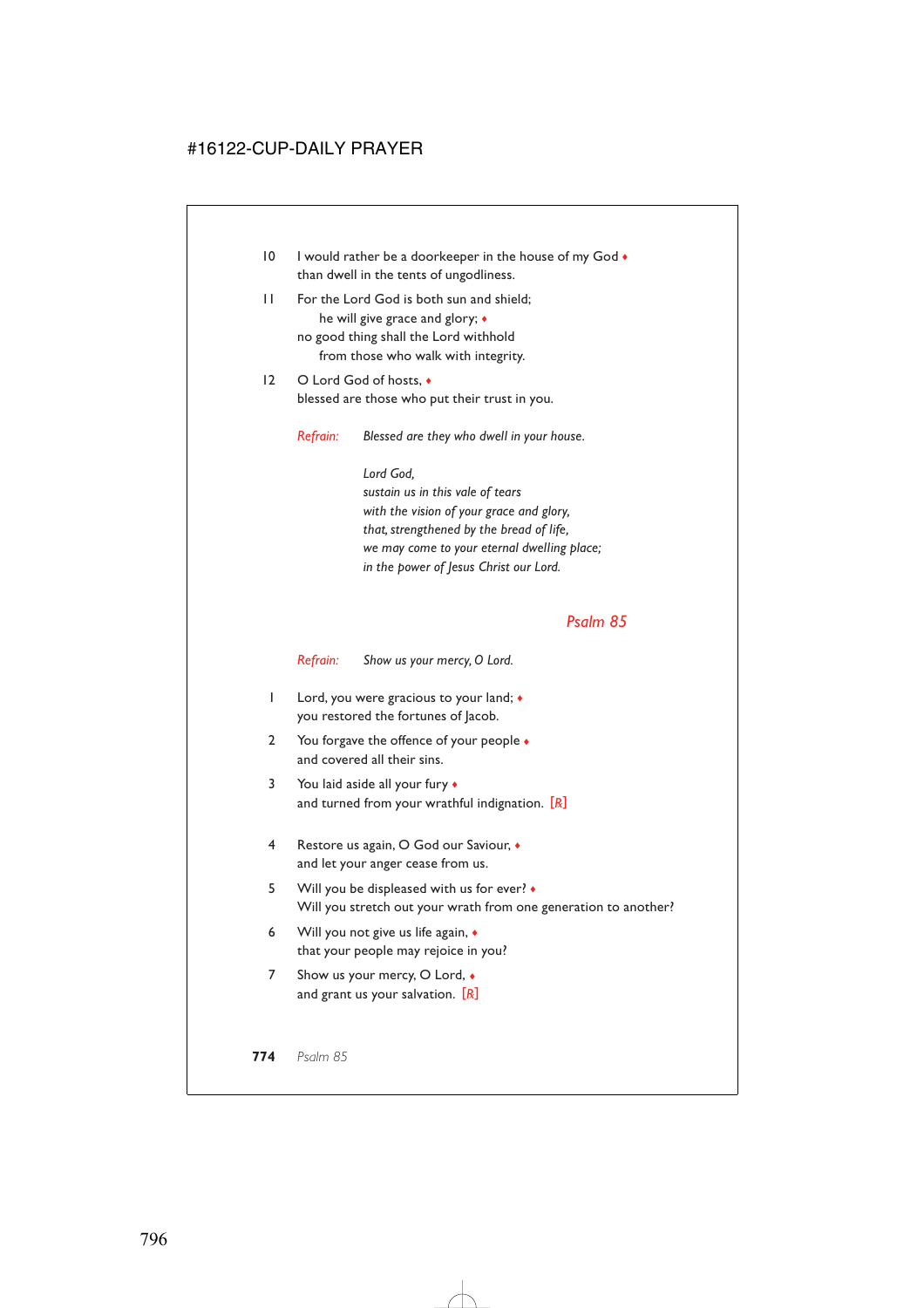- 8 I will listen to what the Lord God will say,  $\bullet$ for he shall speak peace to his people and to the faithful, that they turn not again to folly.
- 9 Truly, his salvation is near to those who fear him,  $\bullet$ that his glory may dwell in our land. [*R*]
- 10 Mercy and truth are met together,  $\triangleleft$ righteousness and peace have kissed each other;
- 11 Truth shall spring up from the earth  $\bullet$ and righteousness look down from heaven.
- 12 The Lord will indeed give all that is good,  $\bullet$ and our land will yield its increase.
- 13 Righteousness shall go before him  $\bullet$ and direct his steps in the way.

*Refrain: Show us your mercy, O Lord.*

*Most holy God, when we come to you fearing that truth condemns us, show us that truth is one with love in your Word made flesh, our Saviour Jesus Christ.*

### *Psalm 86*

*Refrain: All nations you have made shall come and worship you, O Lord.*

- 1 Incline your ear, O Lord, and answer me, ♦ for I am poor and in misery.
- 2 Preserve my soul, for I am faithful;  $\bullet$ save your servant, for I put my trust in you.
- 3 Be merciful to me, O Lord, for you are my God; ♦ I call upon you all the day long.
- 4 Gladden the soul of your servant,  $\bullet$ for to you, O Lord, I lift up my soul. [*R*]
- 5 For you, Lord, are good and forgiving, ♦ abounding in steadfast love to all who call upon you.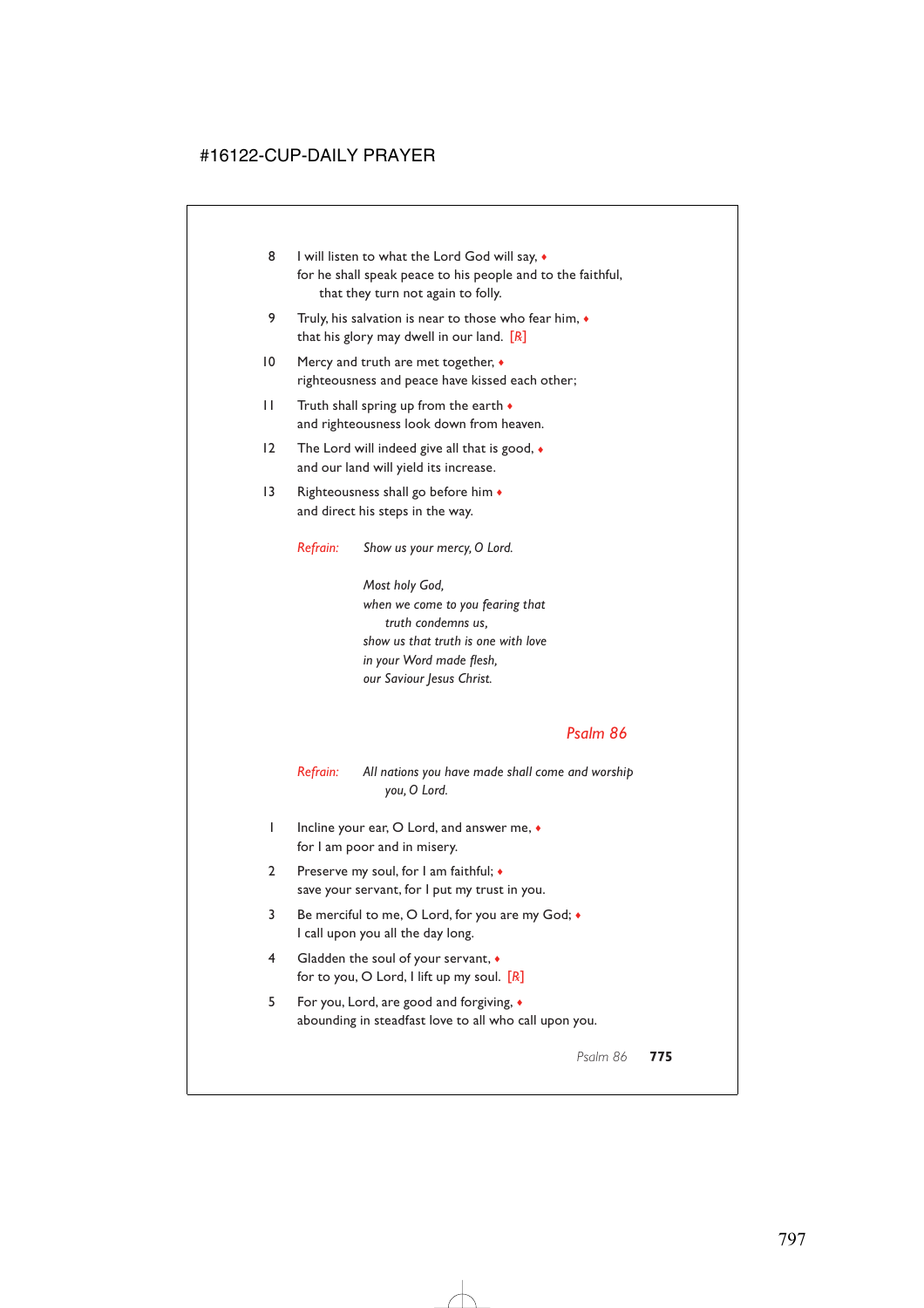- 6 Give ear, O Lord, to my prayer  $\triangleleft$ and listen to the voice of my supplication.
- 7 In the day of my distress I will call upon you,  $\bullet$ for you will answer me. [*R*]
- 8 Among the gods there is none like you, O Lord,  $\bullet$ nor any works like yours.
- 9 All nations you have made shall come and worship you, O Lord,  $\bullet$ and shall glorify your name.
- 10 For you are great and do wonderful things; ♦ you alone are God. [*R*]
- 11 Teach me your way, O Lord, and I will walk in your truth;  $\bullet$ knit my heart to you, that I may fear your name.
- 12 I will thank you, O Lord my God, with all my heart,  $\bullet$ and glorify your name for evermore;
- 13 For great is your steadfast love towards me, ♦ for you have delivered my soul from the depths of the grave. [*R*]
- 14 O God, the proud rise up against me and a ruthless horde seek after my life;  $\bullet$ they have not set you before their eyes.
- 15 But you, Lord, are gracious and full of compassion, ♦ slow to anger and full of kindness and truth.
- 16 Turn to me and have mercy upon me; ♦ give your strength to your servant and save the child of your handmaid.

### 17 Show me a token of your favour, that those who hate me may see it and be ashamed; ♦ because you, O Lord, have helped and comforted me.

*Refrain: All nations you have made shall come and worship you, O Lord.*

> *God of mercy, who in your great love drew your Son from the depths of the Pit, bring your people from death to life, that we may rejoice in your compassion and praise you now and for ever.*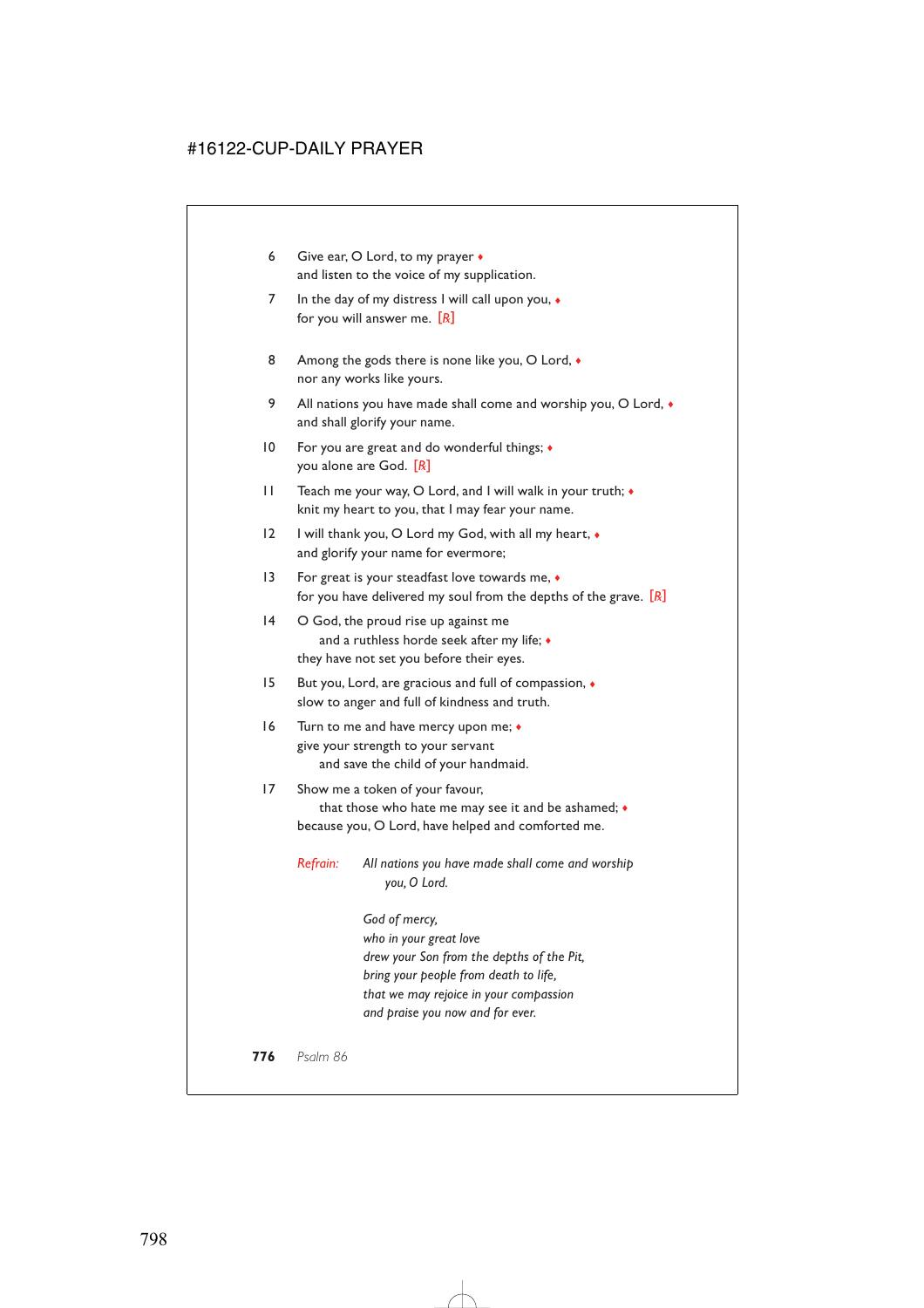*Refrain: The Lord has chosen Zion for himself.*

- 1 His foundation is on the holy mountains. ♦ The Lord loves the gates of Zion more than all the dwellings of Jacob.
- 2 Glorious things are spoken of you, ♦ Zion, city of our God.
- 3 I record Egypt and Babylon as those who know me; ♦ behold Philistia, Tyre and Ethiopia: in Zion were they born.
- 4 And of Zion it shall be said, 'Each one was born in her, ♦ and the Most High himself has established her.'
- 5 The Lord will record as he writes up the peoples, ♦ 'This one also was born there.'
- 6 And as they dance they shall sing,  $\bullet$ 'All my fresh springs are in you.'

*Refrain: The Lord has chosen Zion for himself.*

*Lord, as you call us to your city founded on the rock of ages, let the springs of living water rise within us to eternal life; in Jesus Christ our Lord.*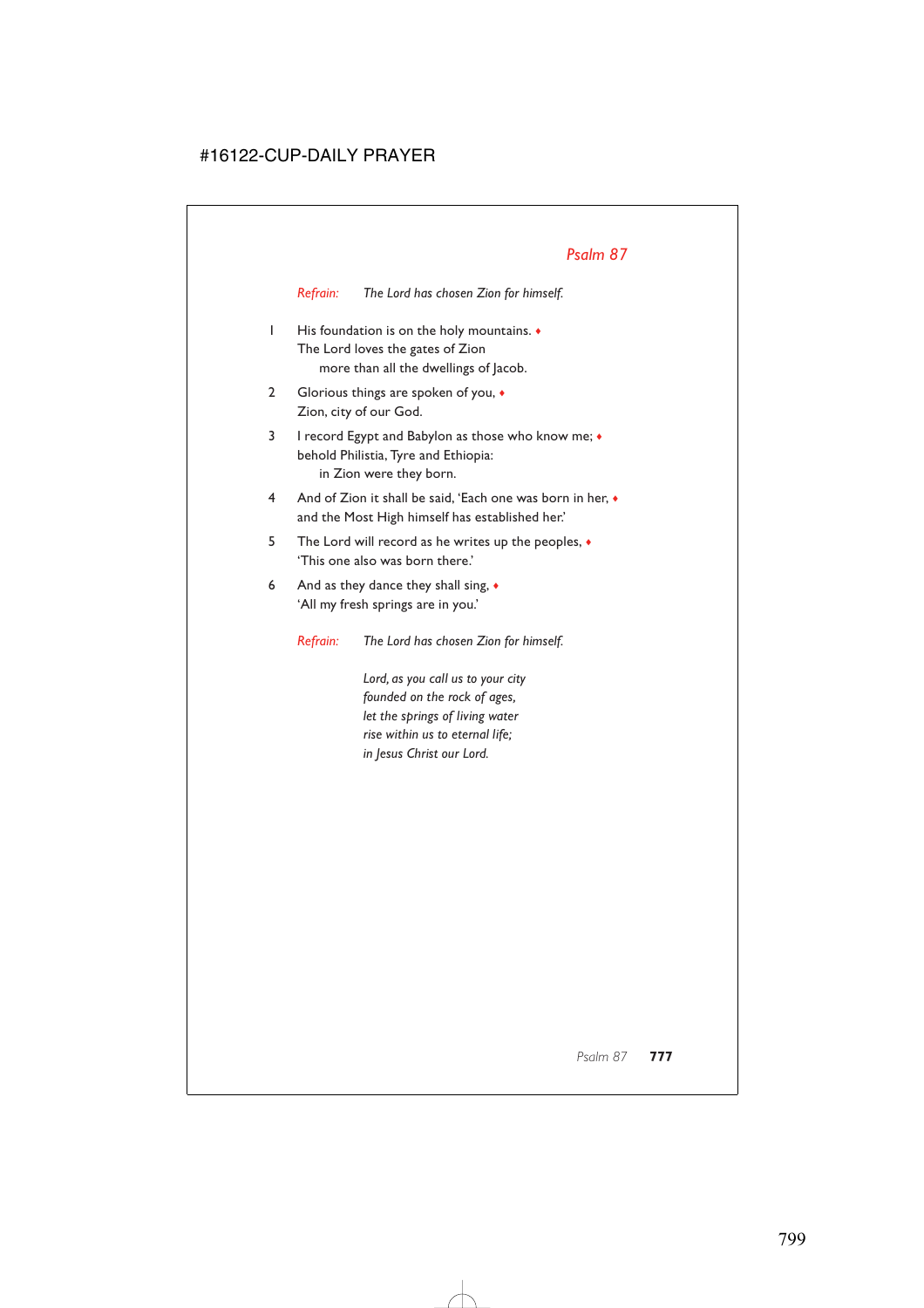*Refrain: You are my refuge, my portion in the land of the living.*

- 1 O Lord, God of my salvation,  $\bullet$ I have cried day and night before you.
- 2 Let my prayer come into your presence; ♦ incline your ear to my cry.
- 3 For my soul is full of troubles; ♦ my life draws near to the land of death.
- 4 I am counted as one gone down to the Pit; ♦ I am like one that has no strength,
- 5 Lost among the dead, ♦ like the slain who lie in the grave,
- 6 Whom you remember no more, ♦ for they are cut off from your hand. [*R*]
- 7 You have laid me in the lowest pit, ♦ in a place of darkness in the abyss.
- 8 Your anger lies heavy upon me,  $\bullet$ and you have afflicted me with all your waves.
- 9 You have put my friends far from me ♦ and made me to be abhorred by them.
- 10 I am so fast in prison that I cannot get free;  $\triangleleft$ my eyes fail from all my trouble. [*R*]
- 11 Lord, I have called daily upon you;  $\bullet$ I have stretched out my hands to you.
- 12 Do you work wonders for the dead? Will the shades stand up and praise you?
- 13 Shall your loving-kindness be declared in the grave,  $\bullet$ your faithfulness in the land of destruction?
- 14 Shall your wonders be known in the dark  $\bullet$ or your righteous deeds in the land where all is forgotten? [*R*]
- 15 But as for me, O Lord, I will cry to you; ♦ early in the morning my prayer shall come before you.
- 16 Lord, why have you rejected my soul? ♦ Why have you hidden your face from me?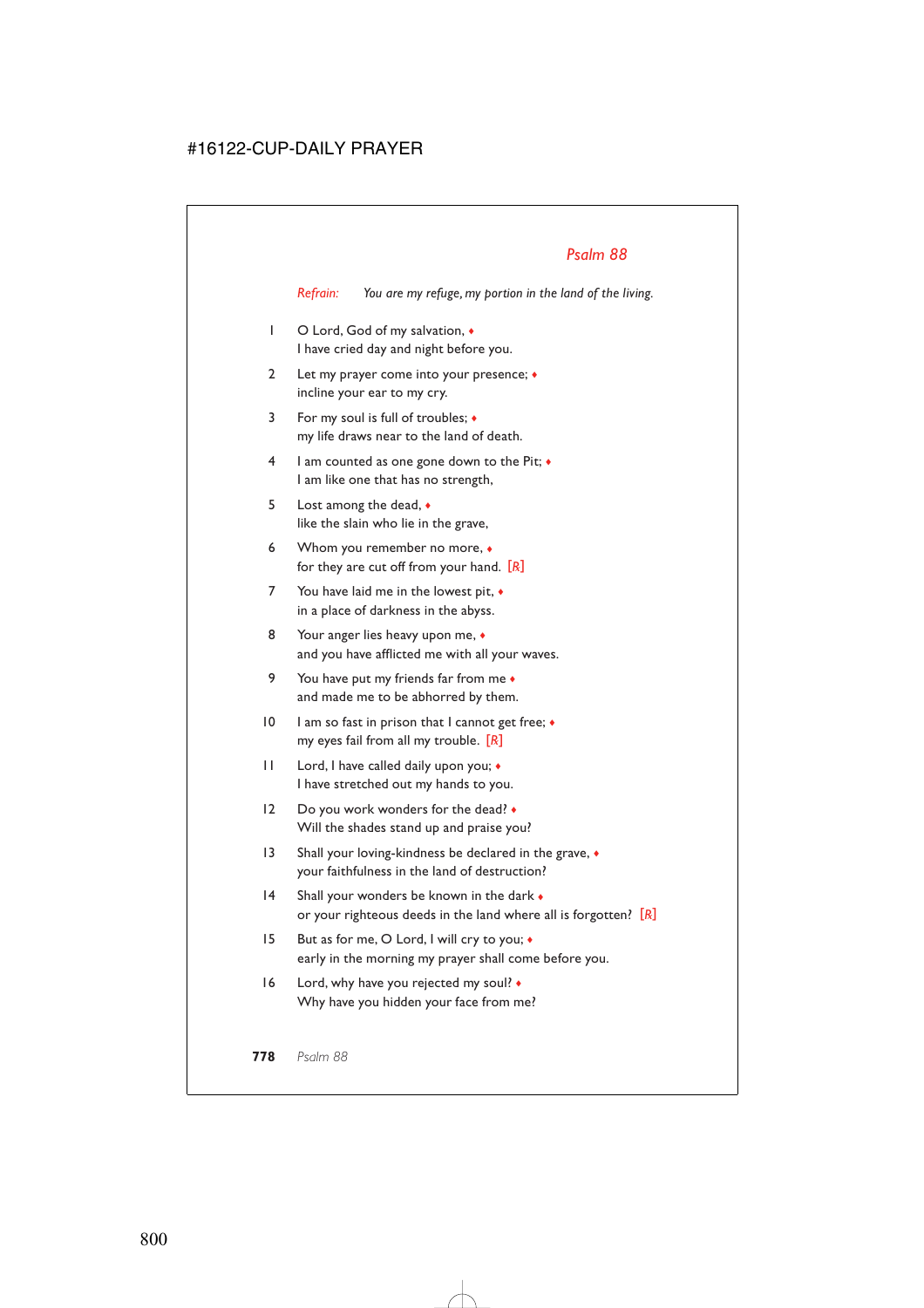- 17 I have been wretched and at the point of death from my youth;  $\bullet$ I suffer your terrors and am no more seen.
- 18 Your wrath sweeps over me;  $\triangleleft$ your horrors are come to destroy me;
- 19 All day long they come about me like water;  $\bullet$ they close me in on every side.
- 20 Lover and friend have you put far from me  $\bullet$ and hid my companions out of my sight.

*Refrain: You are my refuge, my portion in the land of the living.*

*In the depths of our isolation we cry to you, Lord God; give light in our darkness and bring us out of the prison of our despair through Jesus Christ our Lord.*

### *Psalm 89*

*Refrain: Truly the Lord is our shield.*

- 1 My song shall be always of the loving-kindness of the Lord: ♦ with my mouth will I proclaim your faithfulness throughout all generations.
- 2 I will declare that your love is established for ever; ♦ you have set your faithfulness as firm as the heavens.
- 3 For you said: 'I have made a covenant with my chosen one; ♦ I have sworn an oath to David my servant:
- 4 ' "Your seed will I establish for ever ♦ and build up your throne for all generations." ' [*R*]
- 5 The heavens praise your wonders, O Lord,  $\bullet$ and your faithfulness in the assembly of the holy ones;
- 6 For who among the clouds can be compared to the Lord? ♦ Who is like the Lord among the host of heaven?
- 7 A God feared in the council of the holy ones,  $\bullet$ great and terrible above all those round about him.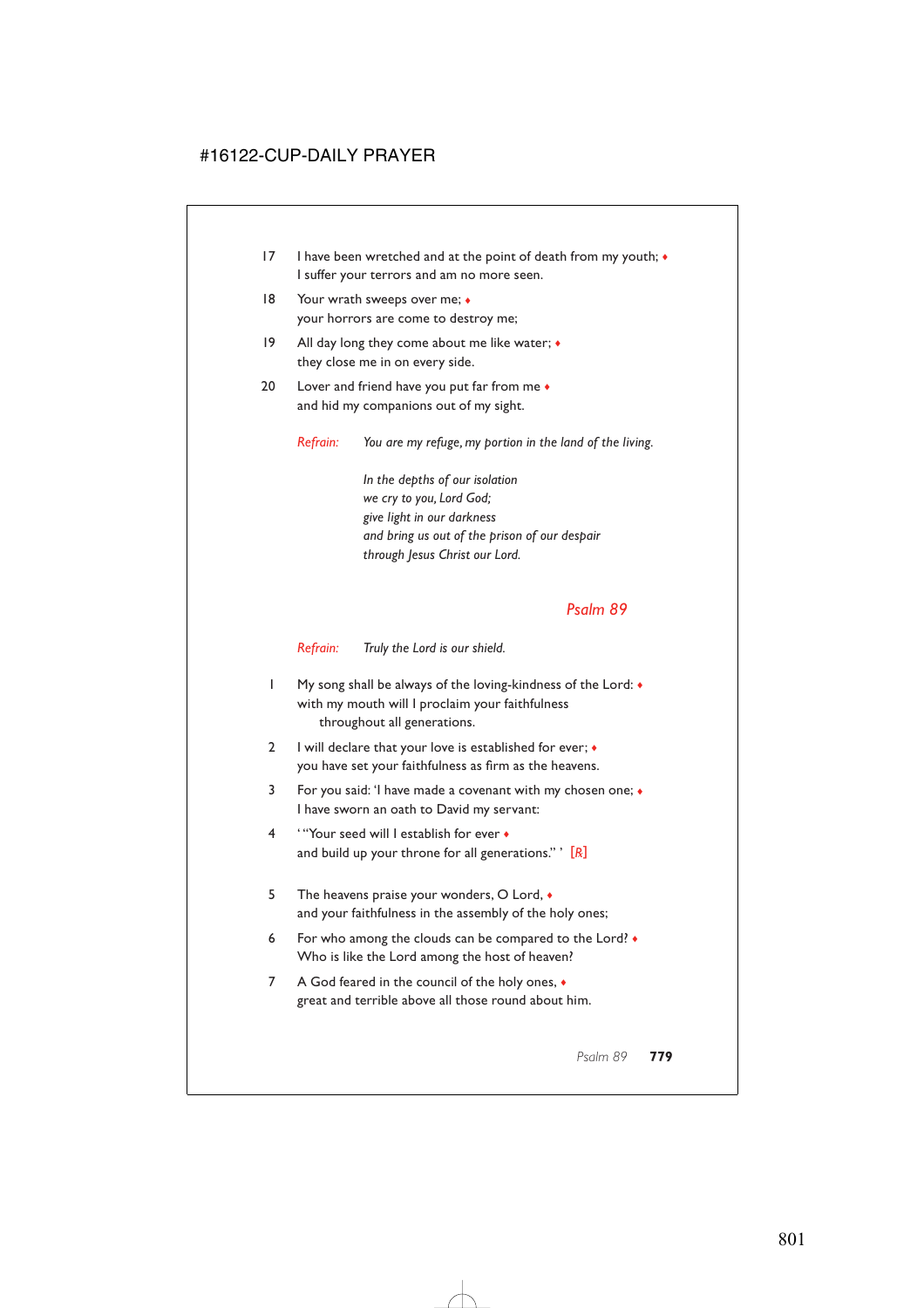- 8 Who is like you, Lord God of hosts? Mighty Lord, your faithfulness is all around you. [*R*]
- 9 You rule the raging of the sea;  $\triangleleft$ you still its waves when they arise.
- 10 You crushed Rahab with a deadly wound  $\bullet$ and scattered your enemies with your mighty arm.
- 11 Yours are the heavens; the earth also is yours; ♦ you established the world and all that fills it.
- 12 You created the north and the south;  $\bullet$ Tabor and Hermon rejoice in your name. [*R*]
- 13 You have a mighty arm;  $\bullet$ strong is your hand and high is your right hand.
- 14 Righteousness and justice are the foundation of your throne; ♦ steadfast love and faithfulness go before your face.
- 15 Happy are the people who know the shout of triumph: ♦ they walk, O Lord, in the light of your countenance.
- 16 In your name they rejoice all the day long ♦ and are exalted in your righteousness.
- 17 For you are the glory of their strength,  $\bullet$ and in your favour you lift up our heads.
- 18 Truly the Lord is our shield;  $\bullet$ the Holy One of Israel is our king.

*Refrain: Truly the Lord is our shield.*

*As we sing of your love, O Lord, anoint us with the Spirit's seal, that we may praise your faithfulness and proclaim your truth from age to age; through Jesus Christ our Lord.*

- *Refrain: The Lord has sworn an oath to David, a promise from which he will not shrink.*
- 19 You spoke once in a vision and said to your faithful people:  $\bullet$ 'I have set a youth above the mighty;

I have raised a young man over the people.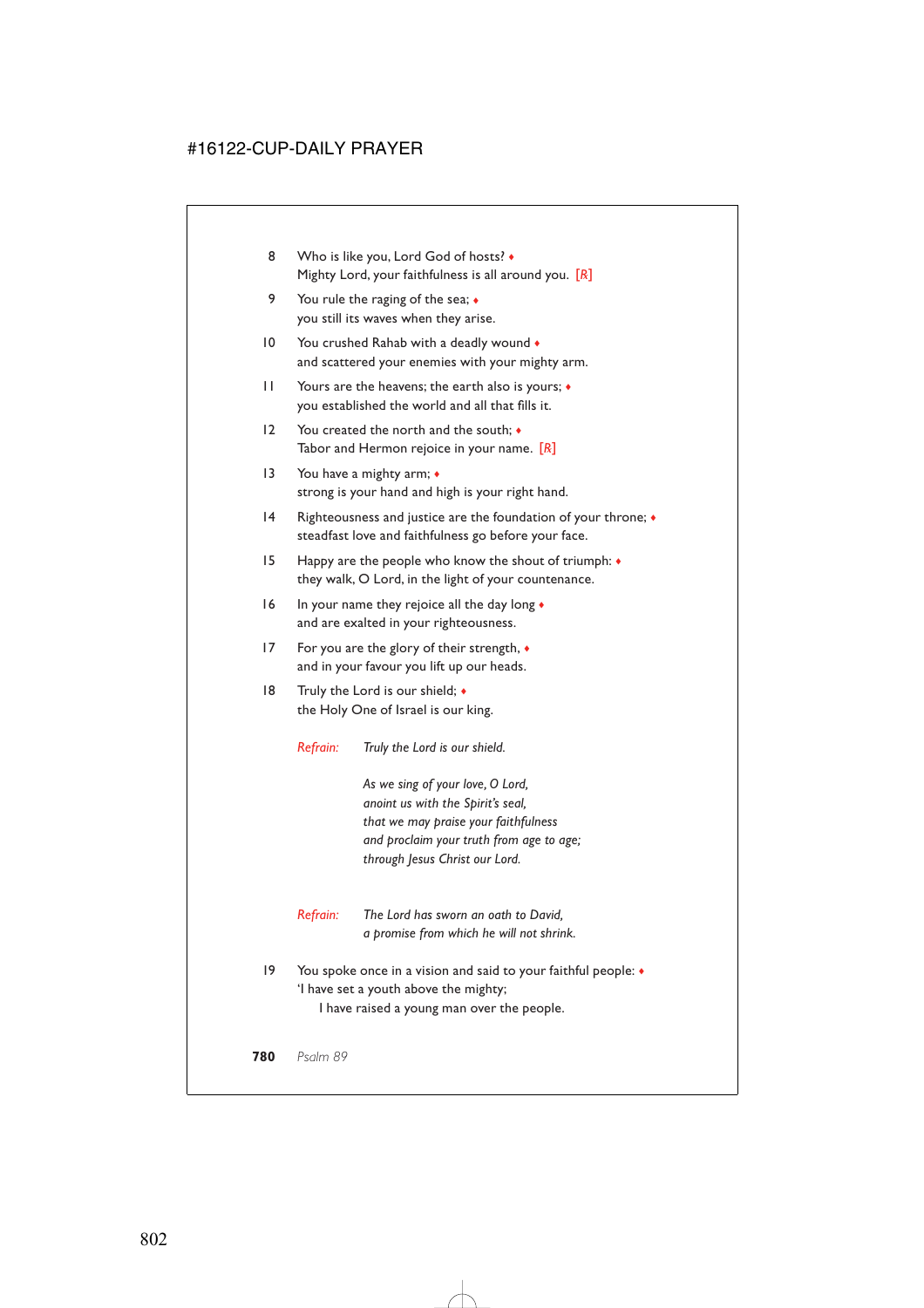- 20 'I have found David my servant;  $\triangleleft$ with my holy oil have I anointed him.
- 21 'My hand shall hold him fast ♦ and my arm shall strengthen him.
- 22 'No enemy shall deceive him, ♦ nor any wicked person afflict him.
- 23 'I will strike down his foes before his face  $\bullet$ and beat down those that hate him.
- 24 'My truth also and my steadfast love shall be with him, ♦ and in my name shall his head be exalted.
- 25 I will set his dominion upon the sea ◆ and his right hand upon the rivers.
- 26 'He shall call to me,"You are my Father, ♦ my God, and the rock of my salvation;"
- 27 'And I will make him my firstborn, ♦ the most high above the kings of the earth.
- 28 'The love I have pledged to him will I keep for ever,  $\bullet$ and my covenant will stand fast with him.
- 29 'His seed also will I make to endure for ever  $\bullet$ and his throne as the days of heaven. [*R*]
- 30 'But if his children forsake my law ♦ and cease to walk in my judgements,
- 31 'If they break my statutes  $\bullet$ and do not keep my commandments,
- 32 'I will punish their offences with a rod  $\bullet$ and their sin with scourges.
- 33 'But I will not take from him my steadfast love ♦ nor suffer my truth to fail.
- 34 'My covenant will I not break ♦ nor alter what has gone out of my lips.
- 35 'Once for all have I sworn by my holiness ♦ that I will not prove false to David.
- 36 'His seed shall endure for ever ♦ and his throne as the sun before me;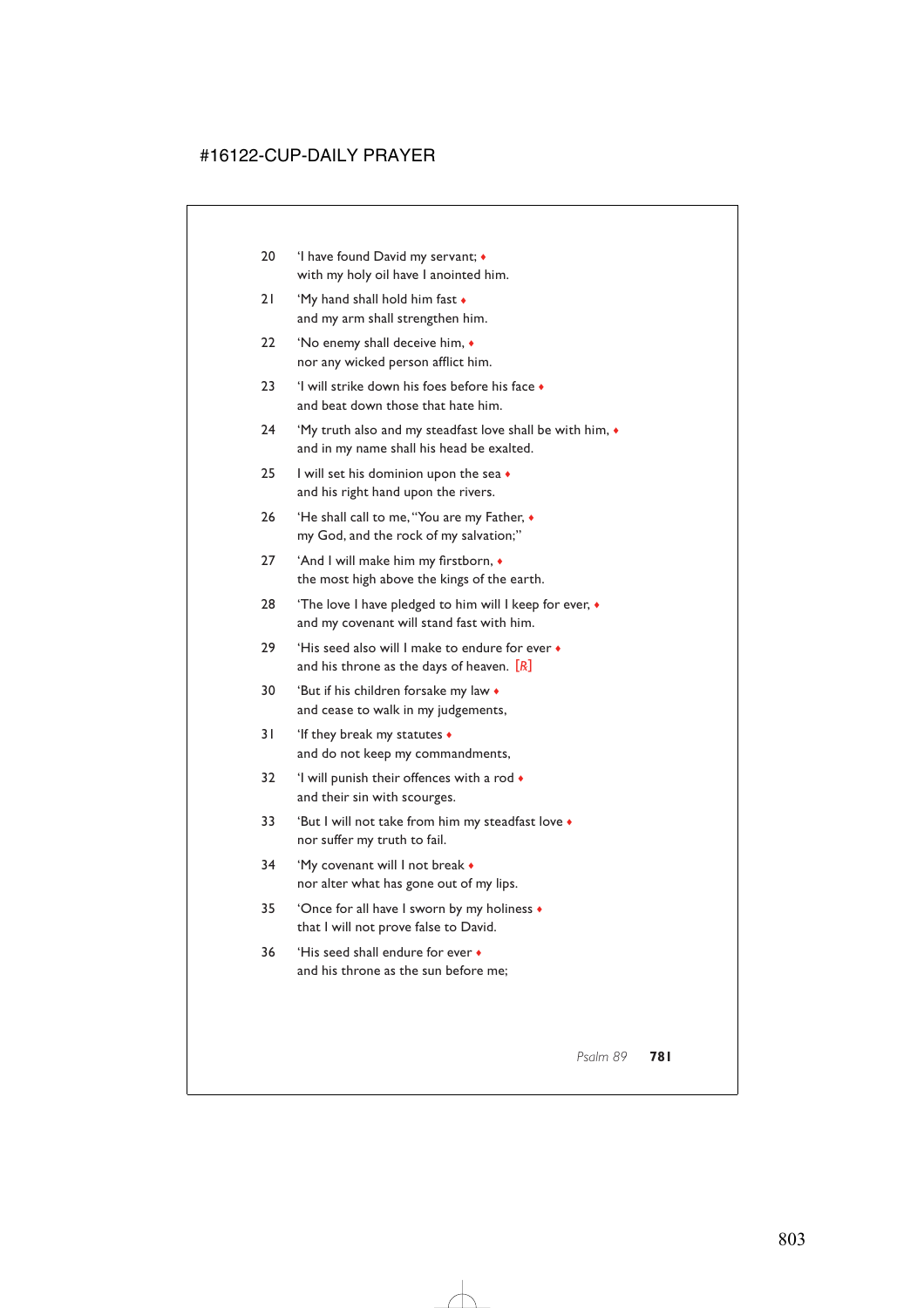- 37 'It shall stand fast for ever as the moon,  $\bullet$ the enduring witness in the heavens.'
	- *Refrain: The Lord has sworn an oath to David, a promise from which he will not shrink.*

*Faithful God, remember your promise fulfilled in your anointed Son Jesus Christ, in whose strength alone we stand, now and for ever.*

*Refrain: For your servant David's sake, turn not away the face of your anointed.*

- 38 But you have cast off and rejected your anointed; ♦ you have shown fierce anger against him.
- 39 You have broken the covenant with your servant,  $\bullet$ and have cast his crown to the dust.
- 40 You have broken down all his walls ♦ and laid his strongholds in ruins.
- 41 All who pass by despoil him, ♦ and he has become the scorn of his neighbours.
- 42 You have exalted the right hand of his foes  $\bullet$ and made all his enemies rejoice.
- 43 You have turned back the edge of his sword  $\bullet$ and have not upheld him in battle.
- 44 You have made an end of his radiance ♦ and cast his throne to the ground.
- 45 You have cut short the days of his youth  $\bullet$ and have covered him with shame. [*R*]
- 46 How long will you hide yourself so utterly, O Lord? How long shall your anger burn like fire?
- 47 Remember how short my time is, ♦ how frail you have made all mortal flesh.
- 48 Which of the living shall not see death, ♦ and shall deliver their soul from the power of darkness?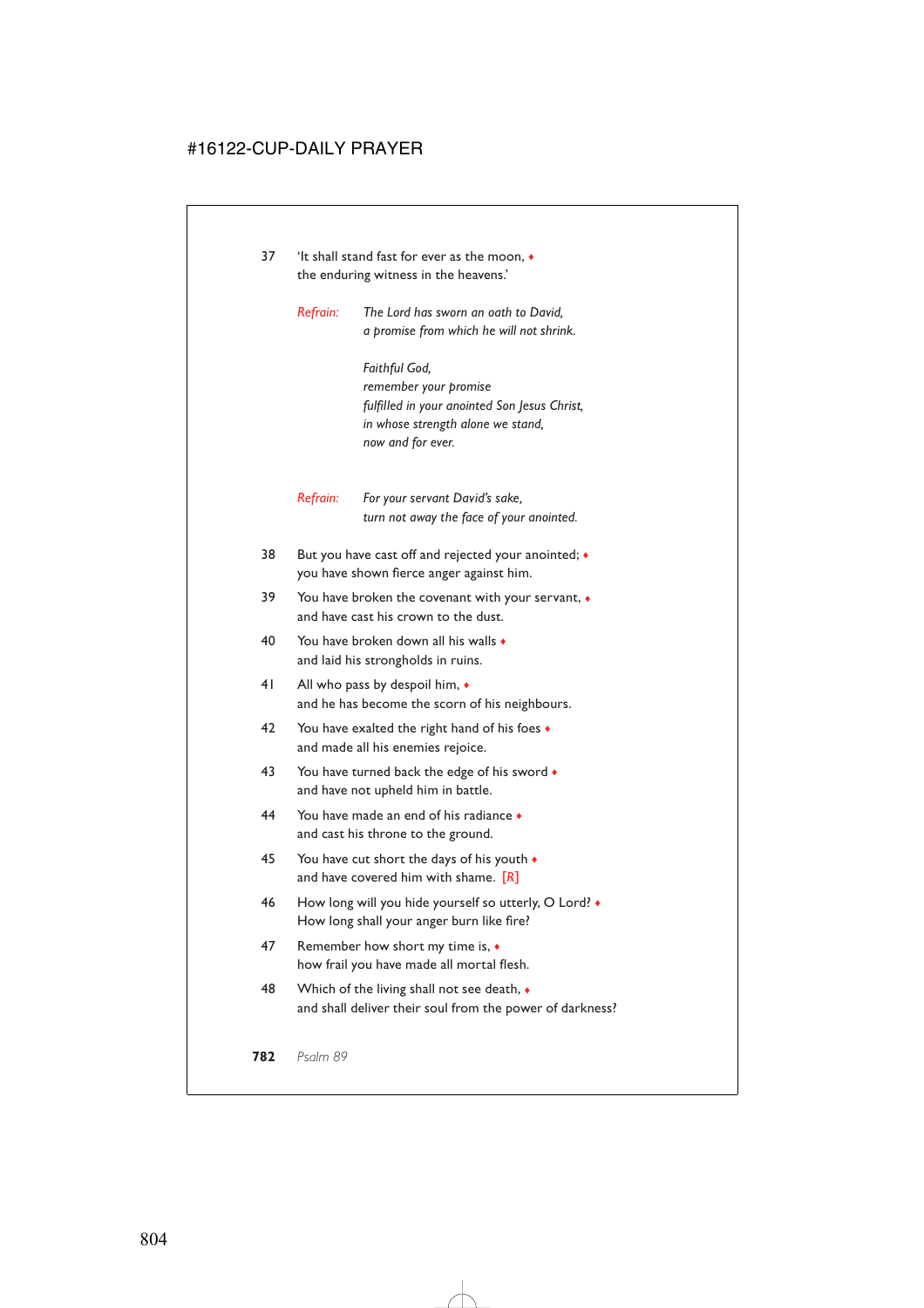- 49 Where, O Lord, is your steadfast love of old,  $\bullet$ which you swore to David in your faithfulness?
- 50 Remember, O Lord, how your servant is scorned,  $\bullet$ how I bear in my bosom the taunts of many peoples,
- 51 While your enemies mock, O Lord,  $\bullet$ while they mock the footsteps of your anointed.
- 52 Blessed be the Lord for evermore. ♦ Amen and Amen.

*Refrain: For your servant David's sake, turn not away the face of your anointed.*

> *Lord, when death appals us and you hide your face, may we know our life is hidden with Christ, our hope of glory and our risen Lord.*

### *Psalm 90*

*Refrain: O Lord my God, in you I take refuge.*

- 1 Lord, you have been our refuge  $\bullet$ from one generation to another.
- 2 Before the mountains were brought forth, or the earth and the world were formed, ♦ from everlasting to everlasting you are God.
- 3 You turn us back to dust and say: ♦ 'Turn back, O children of earth.'
- 4 For a thousand years in your sight are but as yesterday, ♦ which passes like a watch in the night.
- 5 You sweep them away like a dream; ♦ they fade away suddenly like the grass.
- 6 In the morning it is green and flourishes;  $\triangleleft$ in the evening it is dried up and withered. [*R*]
- 7 For we consume away in your displeasure; ♦ we are afraid at your wrathful indignation.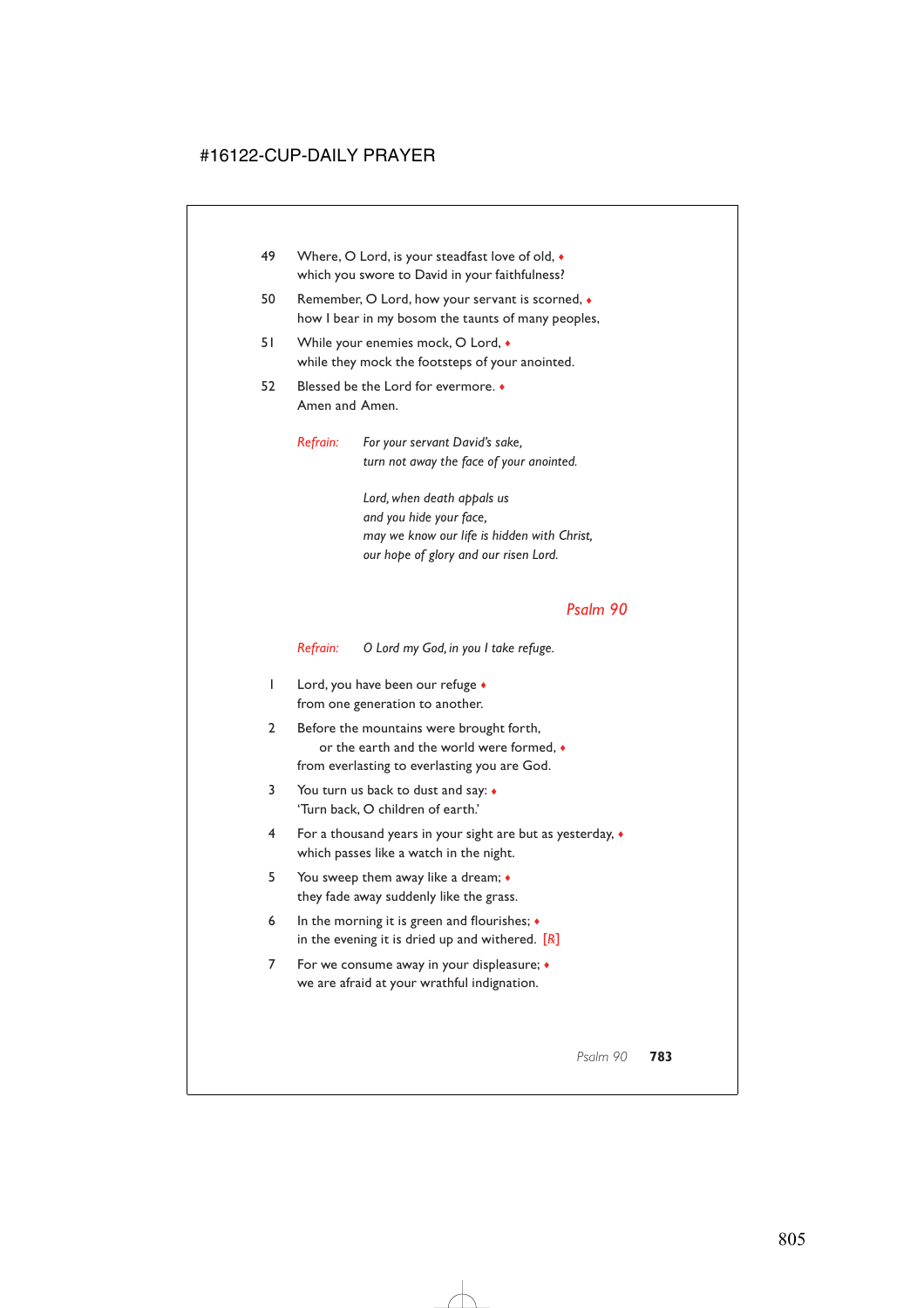- 8 You have set our misdeeds before you  $\bullet$ and our secret sins in the light of your countenance.
- 9 When you are angry, all our days are gone;  $\bullet$ our years come to an end like a sigh.
- 10 The days of our life are three score years and ten, or if our strength endures, even four score; ♦ yet the sum of them is but labour and sorrow, for they soon pass away and we are gone.
- 11 Who regards the power of your wrath ♦ and your indignation like those who fear you?
- 12 So teach us to number our days  $\bullet$ that we may apply our hearts to wisdom. [*R*]
- 13 Turn again, O Lord; how long will you delay?  $\bullet$ Have compassion on your servants.
- 14 Satisfy us with your loving-kindness in the morning,  $\bullet$ that we may rejoice and be glad all our days.
- 15 Give us gladness for the days you have afflicted us, ♦ and for the years in which we have seen adversity.
- 16 Show your servants your works,  $\bullet$ and let your glory be over their children.
- 17 May the gracious favour of the Lord our God be upon us;  $\triangleleft$ prosper our handiwork; O prosper the work of our hands.

*Refrain: O Lord my God, in you I take refuge.*

*Almighty God, our eternal refuge, teach us to live with the knowledge of our death and to rejoice in the promise of your glory, revealed to us in Jesus Christ our Lord.*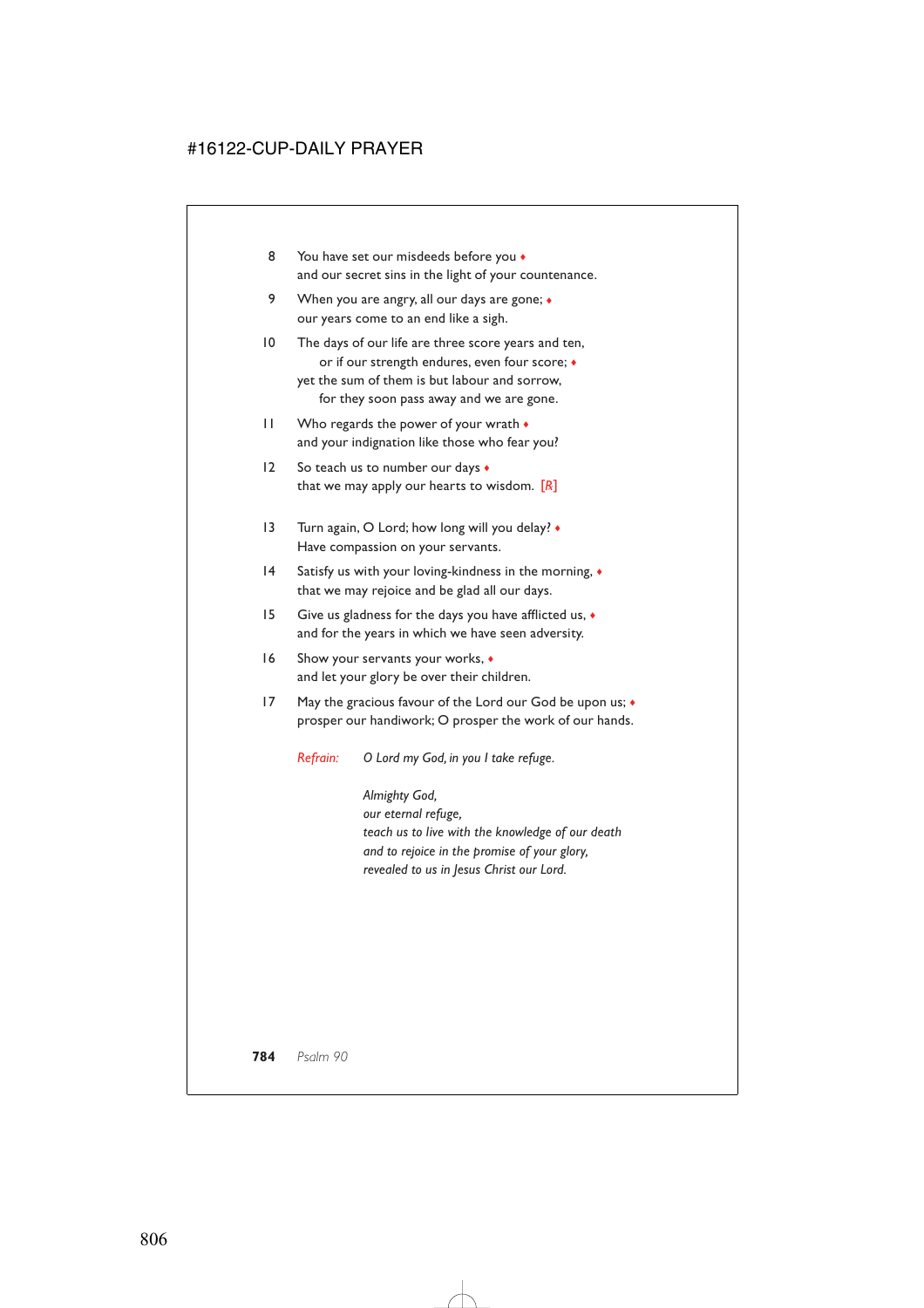*Refrain: Keep me as the apple of your eye.*

- 1 Whoever dwells in the shelter of the Most High  $\bullet$ and abides under the shadow of the Almighty,
- 2 Shall say to the Lord, 'My refuge and my stronghold,  $\bullet$ my God, in whom I put my trust.'
- 3 For he shall deliver you from the snare of the fowler ♦ and from the deadly pestilence.
- 4 He shall cover you with his wings and you shall be safe under his feathers;  $\bullet$ his faithfulness shall be your shield and buckler. [*R*]
- 5 You shall not be afraid of any terror by night, ♦ nor of the arrow that flies by day;
- 6 Of the pestilence that stalks in darkness, ♦ nor of the sickness that destroys at noonday.
- 7 Though a thousand fall at your side and ten thousand at your right hand, ♦ yet it shall not come near you.
- 8 Your eyes have only to behold  $\bullet$ to see the reward of the wicked. [*R*]
- 9 Because you have made the Lord your refuge  $\bullet$ and the Most High your stronghold,
- 10 There shall no evil happen to you,  $\triangleleft$ neither shall any plague come near your tent.
- 11 For he shall give his angels charge over you, ♦ to keep you in all your ways.
- 12 They shall bear you in their hands, ♦ lest you dash your foot against a stone.
- 13 You shall tread upon the lion and adder;  $\bullet$ the young lion and the serpent you shall trample underfoot. [*R*]
- 14 Because they have set their love upon me, therefore will I deliver them; ♦ I will lift them up, because they know my name.
- 15 They will call upon me and I will answer them; ♦ I am with them in trouble,

I will deliver them and bring them to honour.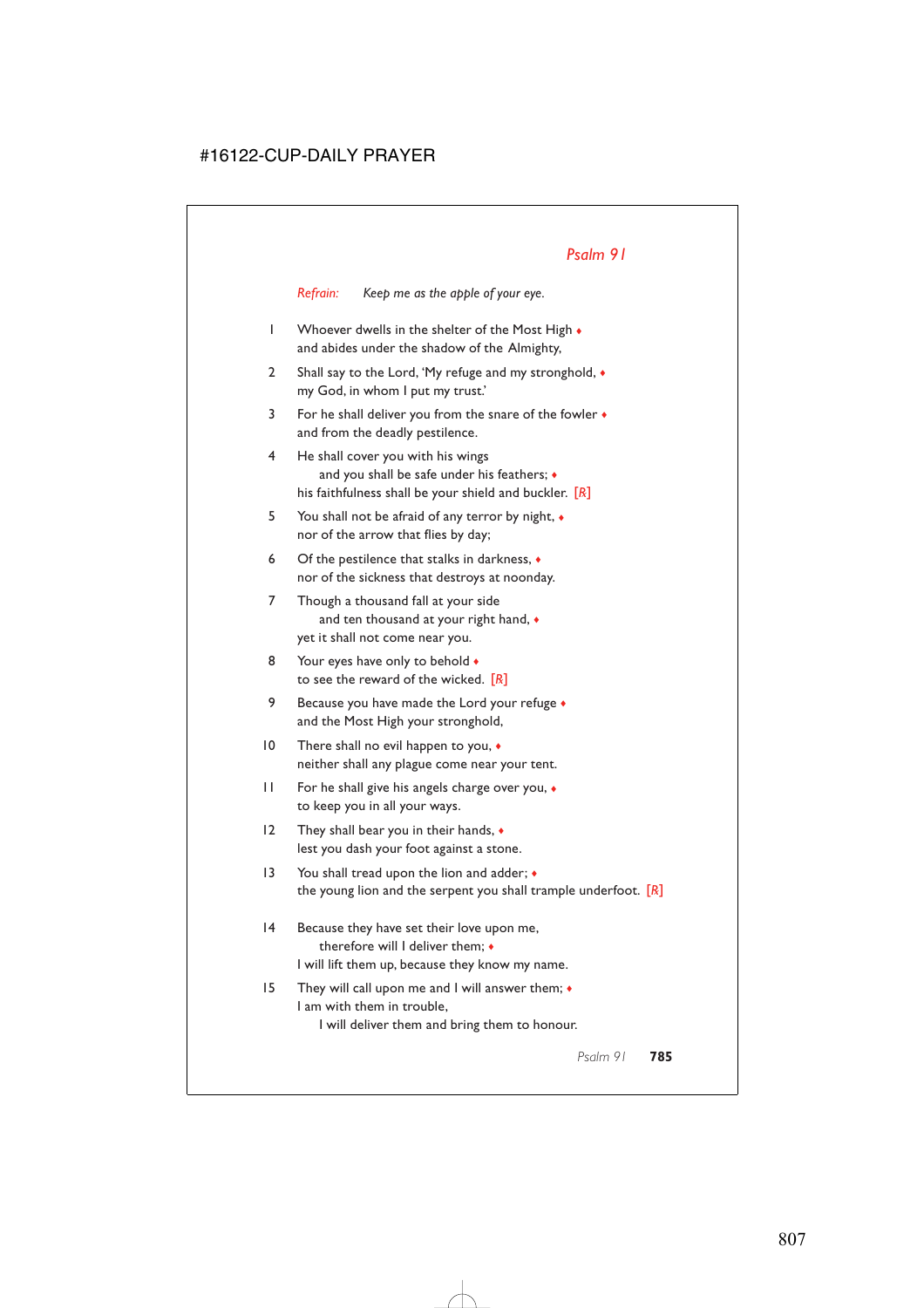16 With long life will I satisfy them  $\bullet$ and show them my salvation.

*Refrain: Keep me as the apple of your eye.*

*Keep us, good Lord, under the shadow of your mercy and, as you have bound us to yourself in love, leave us not who call upon your name, but grant us your salvation, made known in the cross of Jesus Christ our Lord.*

#### *Psalm 92*

*Refrain: You, O Lord, shall be exalted for evermore.*

- 1 It is a good thing to give thanks to the Lord ♦ and to sing praises to your name, O Most High;
- 2 To tell of your love early in the morning ♦ and of your faithfulness in the night-time,
- 3 Upon the ten-stringed instrument, upon the harp, ♦ and to the melody of the lyre.
- 4 For you, Lord, have made me glad by your acts, ♦ and I sing aloud at the works of your hands.
- 5 O Lord, how glorious are your works! ♦ Your thoughts are very deep. [R]
- 6 The senseless do not know, ♦ nor do fools understand,
- 7 That though the wicked sprout like grass  $\bullet$ and all the workers of iniquity flourish,
- 8 It is only to be destroyed for ever;  $\bullet$ but you, O Lord, shall be exalted for evermore.
- 9 For lo, your enemies, O Lord, lo, your enemies shall perish, ♦ and all the workers of iniquity shall be scattered.
- 10 But my horn you have exalted like the horns of wild oxen; ♦ I am anointed with fresh oil.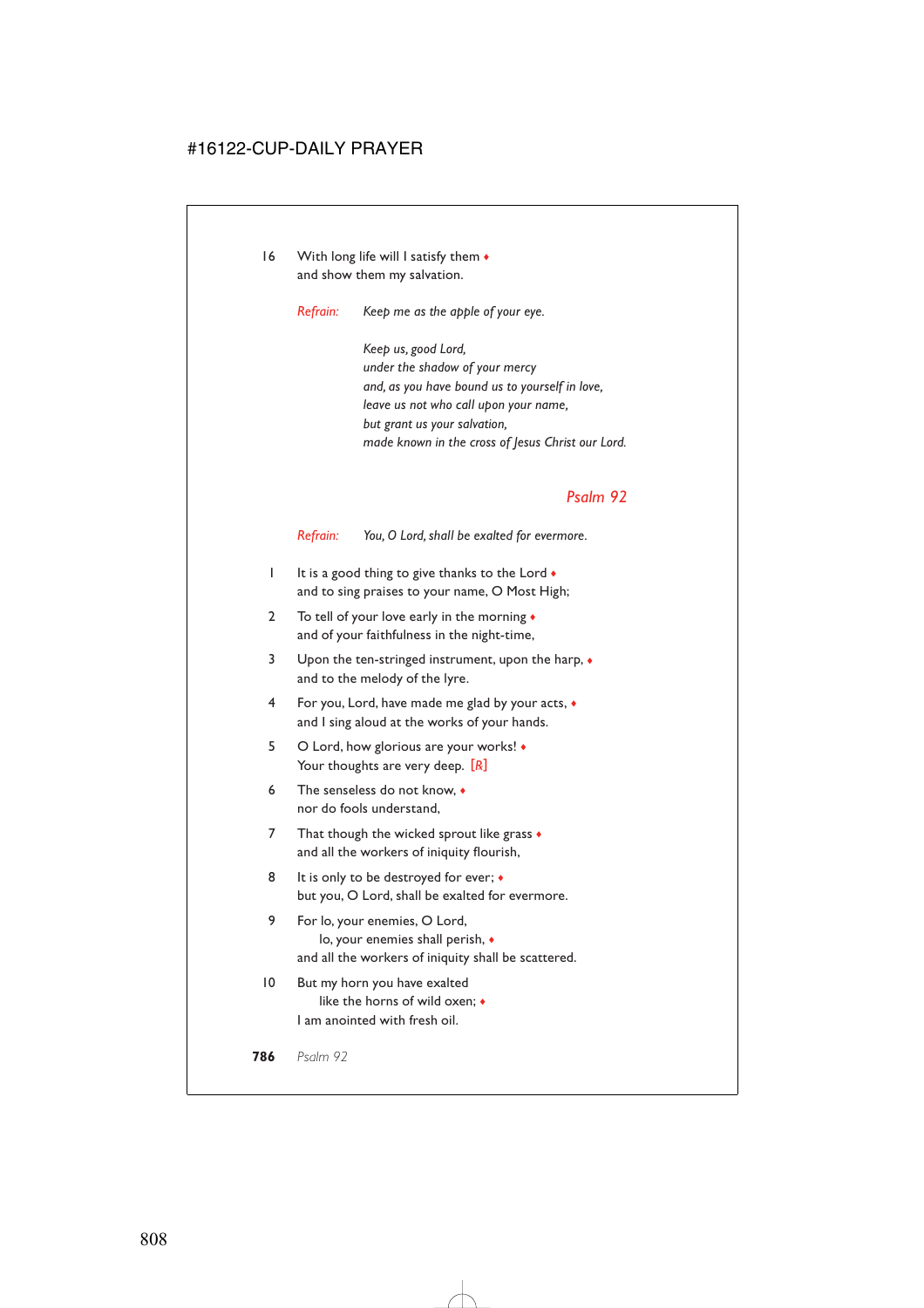- 11 My eyes will look down on my foes;  $\triangleleft$ my ears shall hear the ruin of the evildoers who rise up against me. [*R*]
- 12 The righteous shall flourish like a palm tree, ♦ and shall spread abroad like a cedar of Lebanon.
- 13 Such as are planted in the house of the Lord  $\bullet$ shall flourish in the courts of our God.
- 14 They shall still bear fruit in old age;  $\triangleleft$ they shall be vigorous and in full leaf;
- 15 That they may show that the Lord is true; ♦ he is my rock,

and there is no unrighteousness in him.

*Refrain: You, O Lord, shall be exalted for evermore.*

*Give us the music of your praise, Lord, morning, noon and night, that our lives may be fruitful and our lips confess you as the true and only God.*

### *Psalm 93*

*Refrain: The Lord shall reign for ever and ever.*

- 1 The Lord is king and has put on glorious apparel; ♦ the Lord has put on his glory and girded himself with strength.
- 2 He has made the whole world so sure  $\bullet$ that it cannot be moved.
- 3 Your throne has been established from of old; ♦ you are from everlasting. [*R*]
- 4 The floods have lifted up, O Lord, the floods have lifted up their voice; ♦ the floods lift up their pounding waves.
- 5 Mightier than the thunder of many waters, mightier than the breakers of the sea, ♦ the Lord on high is mightier.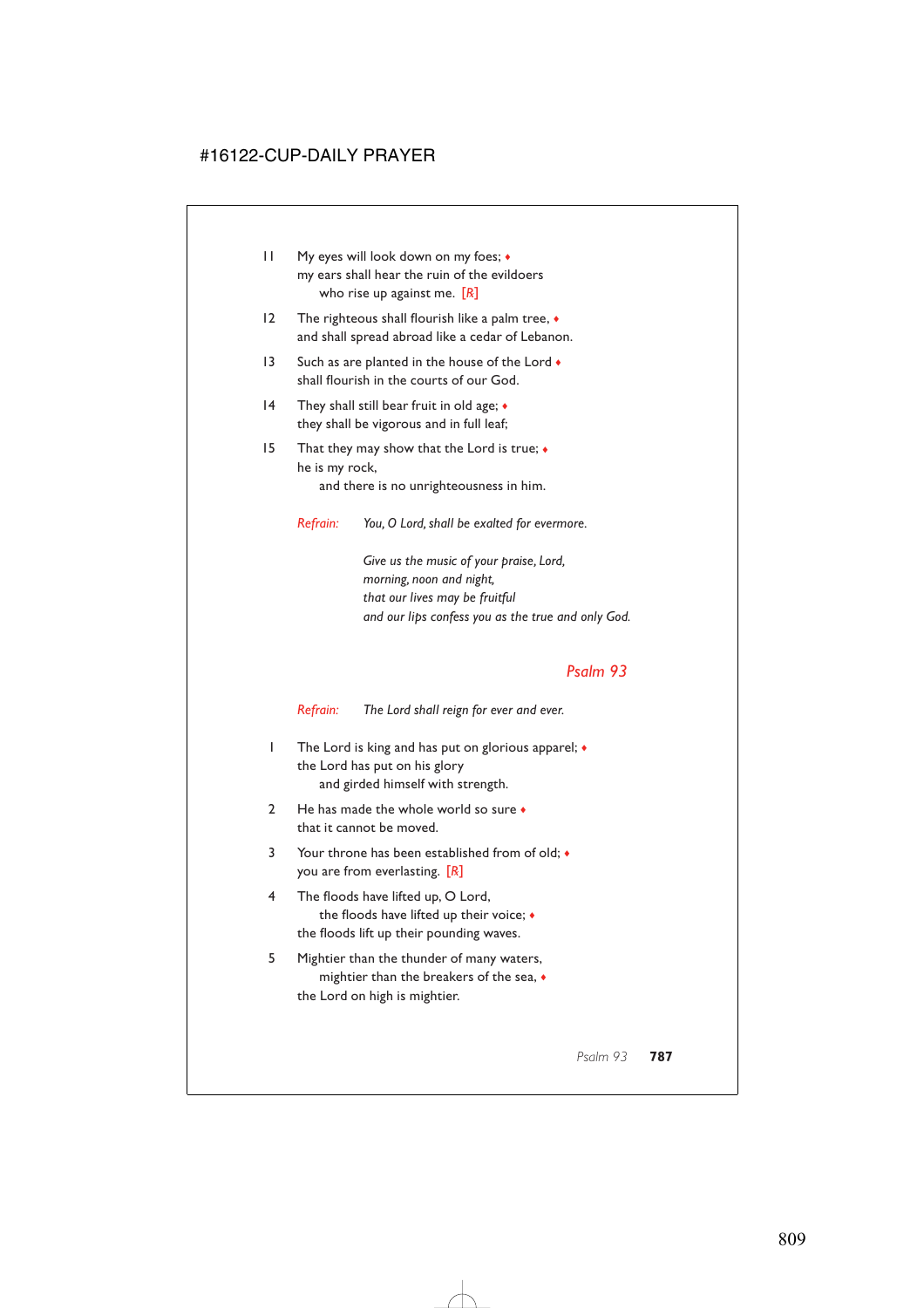6 Your testimonies are very sure; ♦ holiness adorns your house, O Lord, for ever.

*Refrain: The Lord shall reign for ever and ever.*

*Christ our King, you put on the apparel of our nature and raised us to your glory; reign from your royal throne above the chaos of this world, that all may see the victory you have won and trust in your salvation; for your glory's sake.*

### *Psalm 94*

*Refrain: Righteous are you, O Lord, and true are your judgements.*

- 1 Lord God to whom vengeance belongs, ♦ O God to whom vengeance belongs, shine out in majesty.
- 2 Rise up, O Judge of the earth;  $\bullet$ give the arrogant their just deserts.
- 3 Lord, how long shall the wicked,  $\bullet$ how long shall the wicked triumph?
- 4 How long shall the evildoers boast  $\triangle$ and pour out such impudent words? [*R*]
- 5 They crush your people, O Lord,  $\bullet$ and afflict your heritage.
- 6 They murder the widow and the stranger;  $\triangleleft$ the orphans they put to death.
- 7 And yet they say, 'The Lord will not see,  $\bullet$ neither shall the God of Jacob regard it.' [*R*]
- 8 Consider, most stupid of people;  $\triangleleft$ you fools, when will you understand?
- 9 He that planted the ear, shall he not hear?  $\bullet$ He that formed the eye, shall he not see?
- 10 He who corrects the nations, shall he not punish?  $\bullet$ He who teaches the peoples, does he lack knowledge?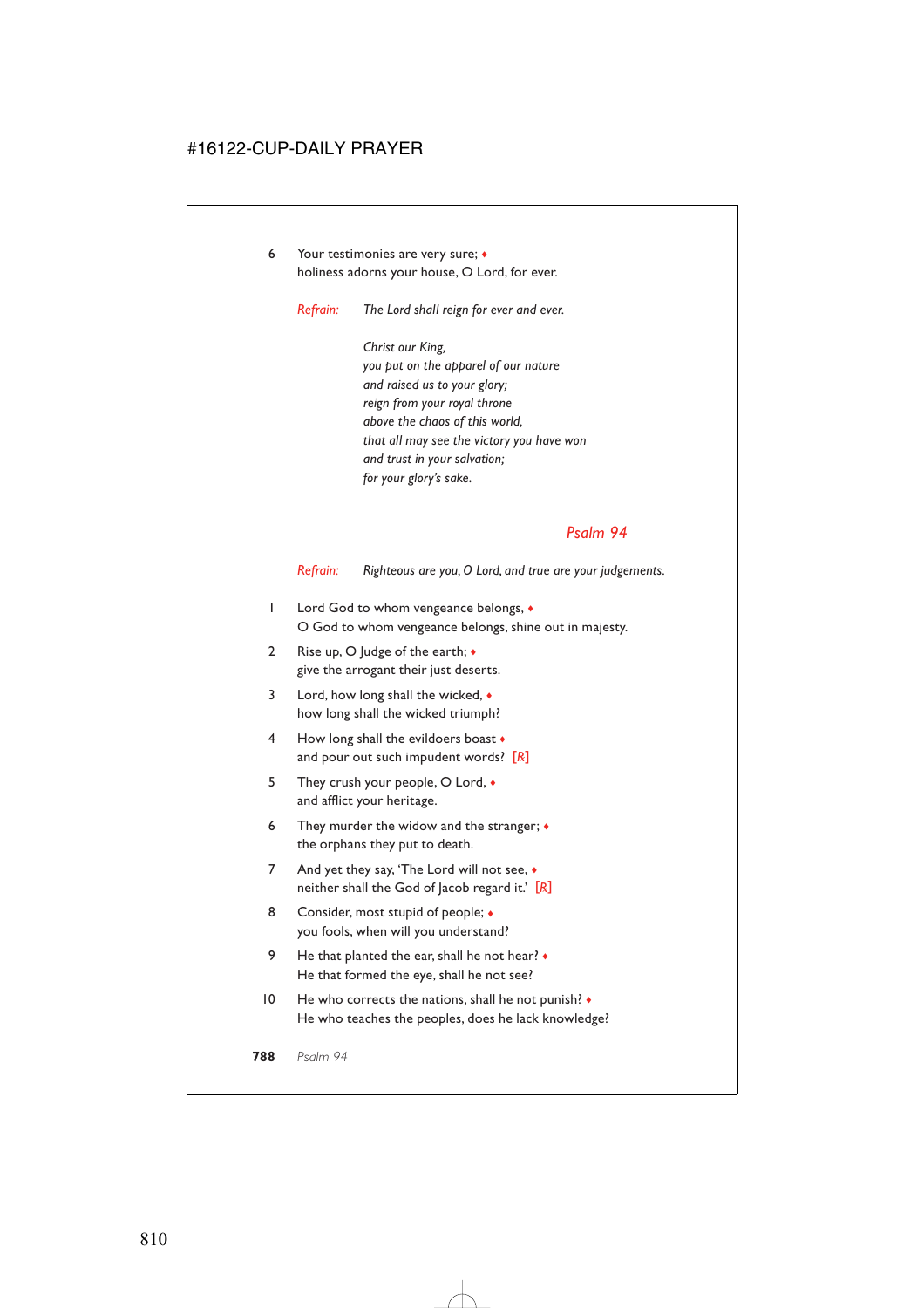- 11 The Lord knows every human thought, ♦ that they are but a breath. [*R*]
- 12 Blessed are those whom you chasten, O Lord,  $\bullet$ whom you instruct from your law;
- 13 That you may give them rest in days of adversity,  $\bullet$ until a pit is dug for the wicked.
- 14 For the Lord will not fail his people,  $\bullet$ neither will he forsake his inheritance.
- 15 For justice shall return to the righteous, ♦ and all that are true of heart shall follow it. [*R*]
- 16 Who will rise up for me against the wicked? ♦ Who will take my part against the evildoers?
- 17 If the Lord had not helped me, ♦ my soul would soon have been put to silence.
- 18 And when I said, 'My foot has slipped',  $\bullet$ your loving mercy, O Lord, upheld me.
- 19 In the multitude of cares that troubled my heart, ♦ your comforts have refreshed my soul. [*R*]
- 20 Will you have anything to do with the throne of wickedness,  $\bullet$ which fashions evil through its law?
- 21 They gather together against the life of the righteous  $\bullet$ and condemn the innocent to death.
- 22 But the Lord has become my stronghold  $\bullet$ and my God the rock of my trust.
- 23 He will turn against them their own wickedness and silence them through their own malice;  $\triangleleft$ the Lord our God will put them to silence.

*Refrain: Righteous are you, O Lord, and true are your judgements.*

*Lord God, judge of all, before whom no secrets are hidden, let your justice shine out and your righteousness sweep wickedness from its throne, that we may live free from fear and stumbling; through Jesus Christ our Lord.*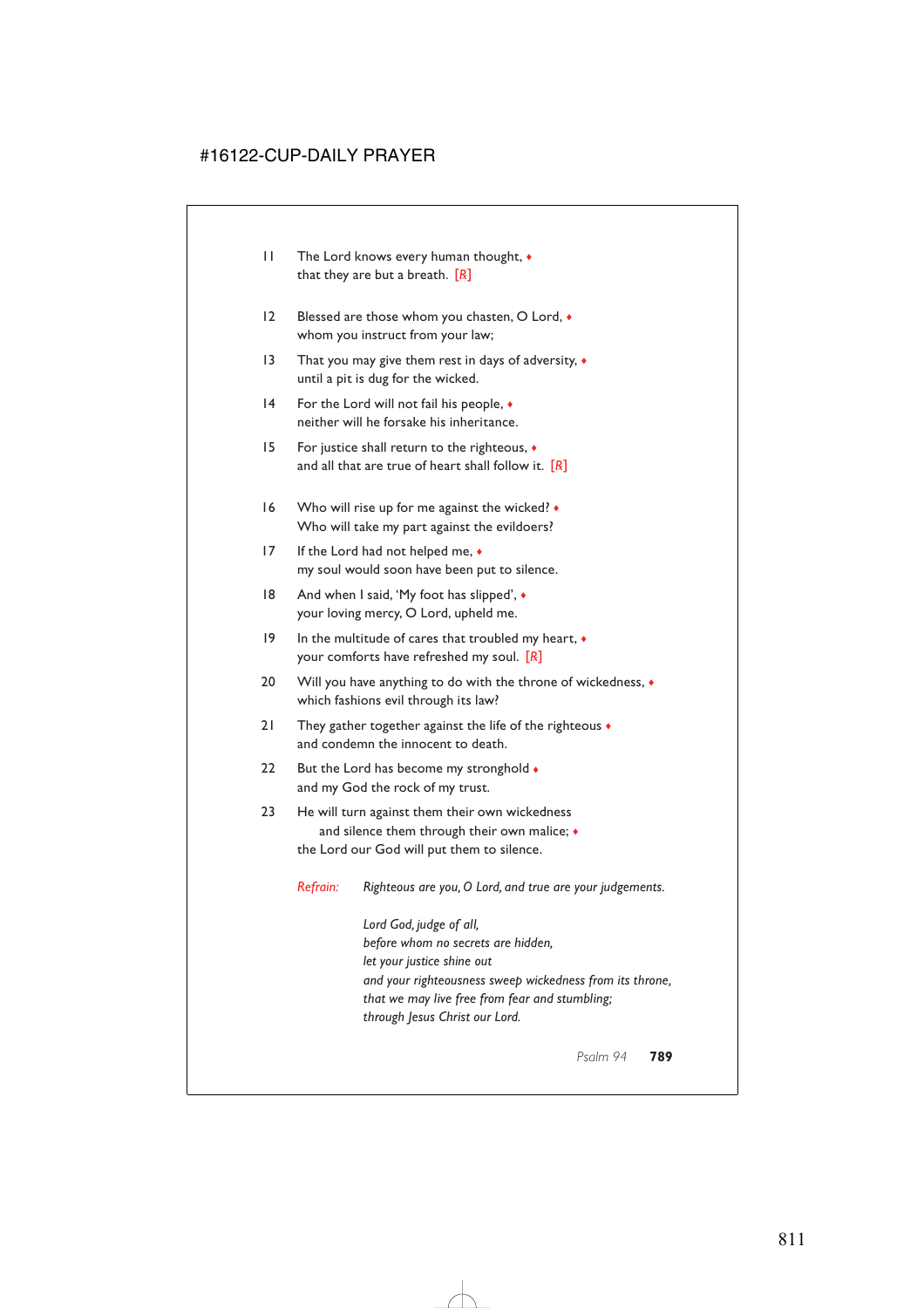*Refrain: Come, let us worship and bow down.*

- 1 O come, let us sing to the Lord;  $\bullet$ let us heartily rejoice in the rock of our salvation.
- 2 Let us come into his presence with thanksgiving ♦ and be glad in him with psalms.
- 3 For the Lord is a great God  $\bullet$ and a great king above all gods. [*R*]
- 4 In his hand are the depths of the earth  $\bullet$ and the heights of the mountains are his also.
- 5 The sea is his, for he made it, ♦ and his hands have moulded the dry land.
- 6 Come, let us worship and bow down ♦ and kneel before the Lord our Maker.
- 7 For he is our God:  $\bullet$ we are the people of his pasture and the sheep of his hand. [*R*]
- 8 O that today you would listen to his voice:  $\triangleleft$ 'Harden not your hearts as at Meribah, on that day at Massah in the wilderness,
- 9 'When your forebears tested me, and put me to the proof,  $\bullet$ though they had seen my works.
- 10 'Forty years long I detested that generation and said, ♦ "This people are wayward in their hearts; they do not know my ways."
- 11 'So I swore in my wrath, ♦ "They shall not enter into my rest." '

*Refrain: Come, let us worship and bow down.*

*Lord God, the maker of all, as we bow down in praise this day, make us attentive to your voice and do not test us beyond our enduring; through Jesus Christ our Lord.*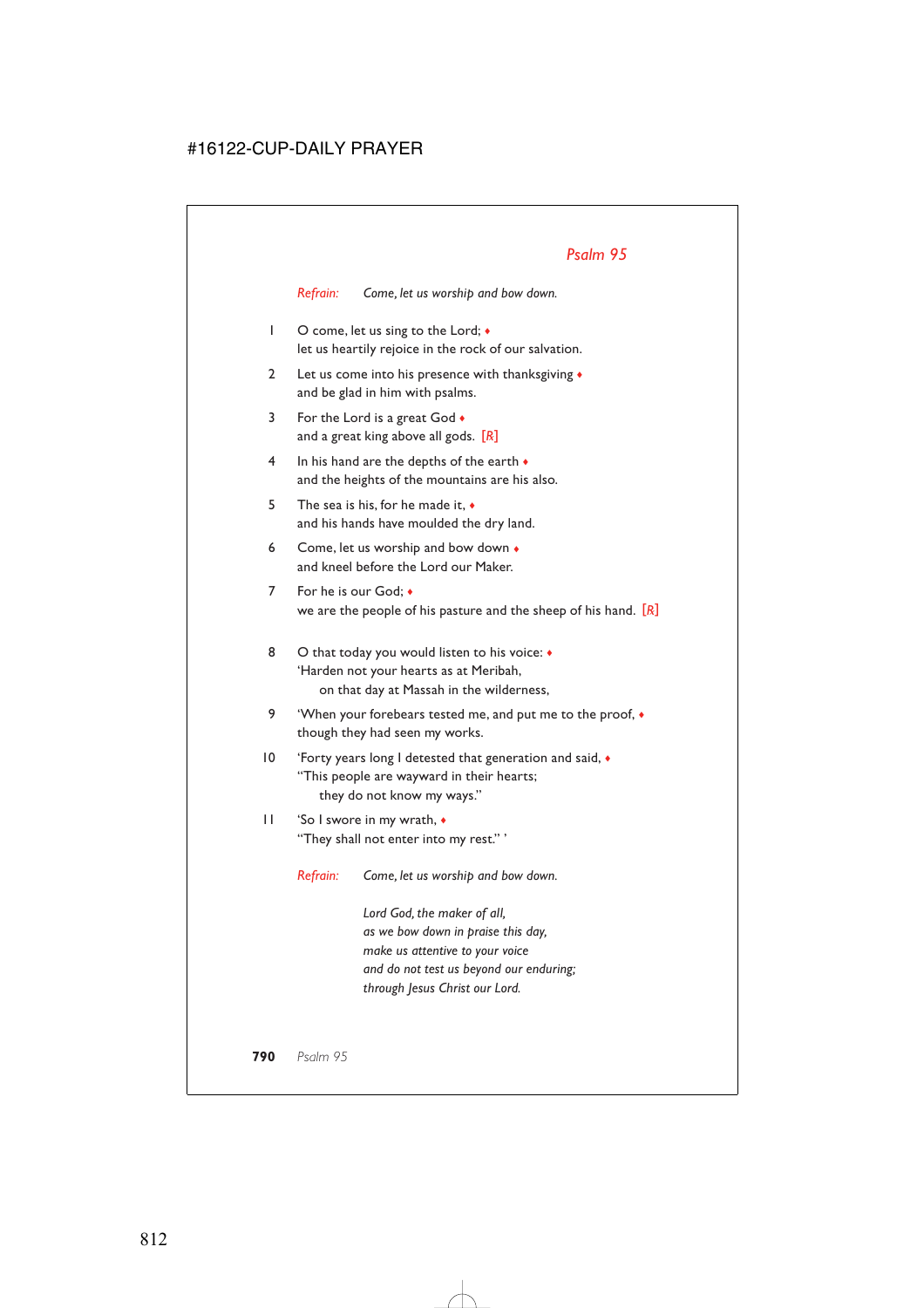*Refrain: O worship the Lord in the beauty of holiness.*

- 1 Sing to the Lord a new song; ♦ sing to the Lord, all the earth.
- 2 Sing to the Lord and bless his name; ♦ tell out his salvation from day to day.
- 3 Declare his glory among the nations  $\bullet$ and his wonders among all peoples. [*R*]
- 4 For great is the Lord and greatly to be praised; ♦ he is more to be feared than all gods.
- 5 For all the gods of the nations are but idols; ♦ it is the Lord who made the heavens.
- 6 Honour and majesty are before him; ♦ power and splendour are in his sanctuary. [*R*]
- 7 Ascribe to the Lord, you families of the peoples;  $\bullet$ ascribe to the Lord honour and strength.
- 8 Ascribe to the Lord the honour due to his name:  $\bullet$ bring offerings and come into his courts.
- 9 O worship the Lord in the beauty of holiness;  $\triangleleft$ let the whole earth tremble before him.
- 10 Tell it out among the nations that the Lord is king.  $\bullet$ He has made the world so firm that it cannot be moved; he will judge the peoples with equity. [*R*]
- 11 Let the heavens rejoice and let the earth be glad; ♦ let the sea thunder and all that is in it;
- 12 Let the fields be joyful and all that is in them; ♦ let all the trees of the wood shout for joy before the Lord.
- 13 For he comes, he comes to judge the earth;  $\bullet$ with righteousness he will judge the world and the peoples with his truth.

*Refrain: O worship the Lord in the beauty of holiness.*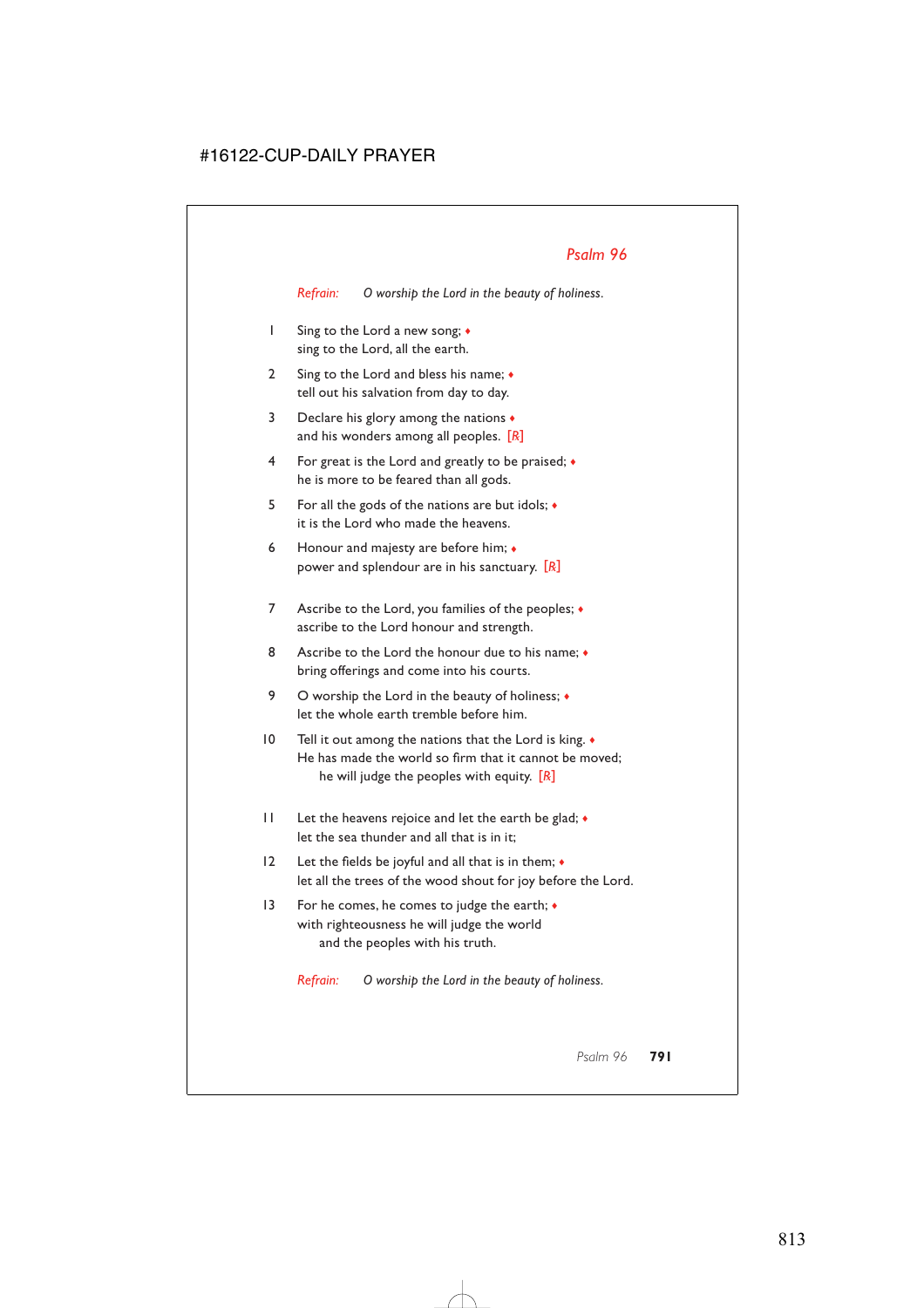*Lord God, you draw us by your beauty and transform us by your holiness; let our worship echo all creation's praise and declare your glory to the nations; through Jesus Christ our Lord.*

### *Psalm 97*

*Refrain: You, Lord, are most high over all the earth.*

- 1 The Lord is king: let the earth rejoice; ♦ let the multitude of the isles be glad.
- 2 Clouds and darkness are round about him;  $\bullet$ righteousness and justice are the foundation of his throne.
- 3 Fire goes before him ♦ and burns up his enemies on every side. [*R*]
- 4 His lightnings lit up the world;  $\bullet$ the earth saw it and trembled.
- 5 The mountains melted like wax at the presence of the Lord,  $\bullet$ at the presence of the Lord of the whole earth.
- 6 The heavens declared his righteousness, ♦ and all the peoples have seen his glory. [*R*]
- 7 Confounded be all who worship carved images and delight in mere idols. ♦ Bow down before him, all you gods.
- 8 Zion heard and was glad, and the daughters of Judah rejoiced,  $\bullet$ because of your judgements, O Lord.
- 9 For you, Lord, are most high over all the earth; ♦ you are exalted far above all gods. [*R*]
- 10 The Lord loves those who hate evil; ♦ he preserves the lives of his faithful and delivers them from the hand of the wicked.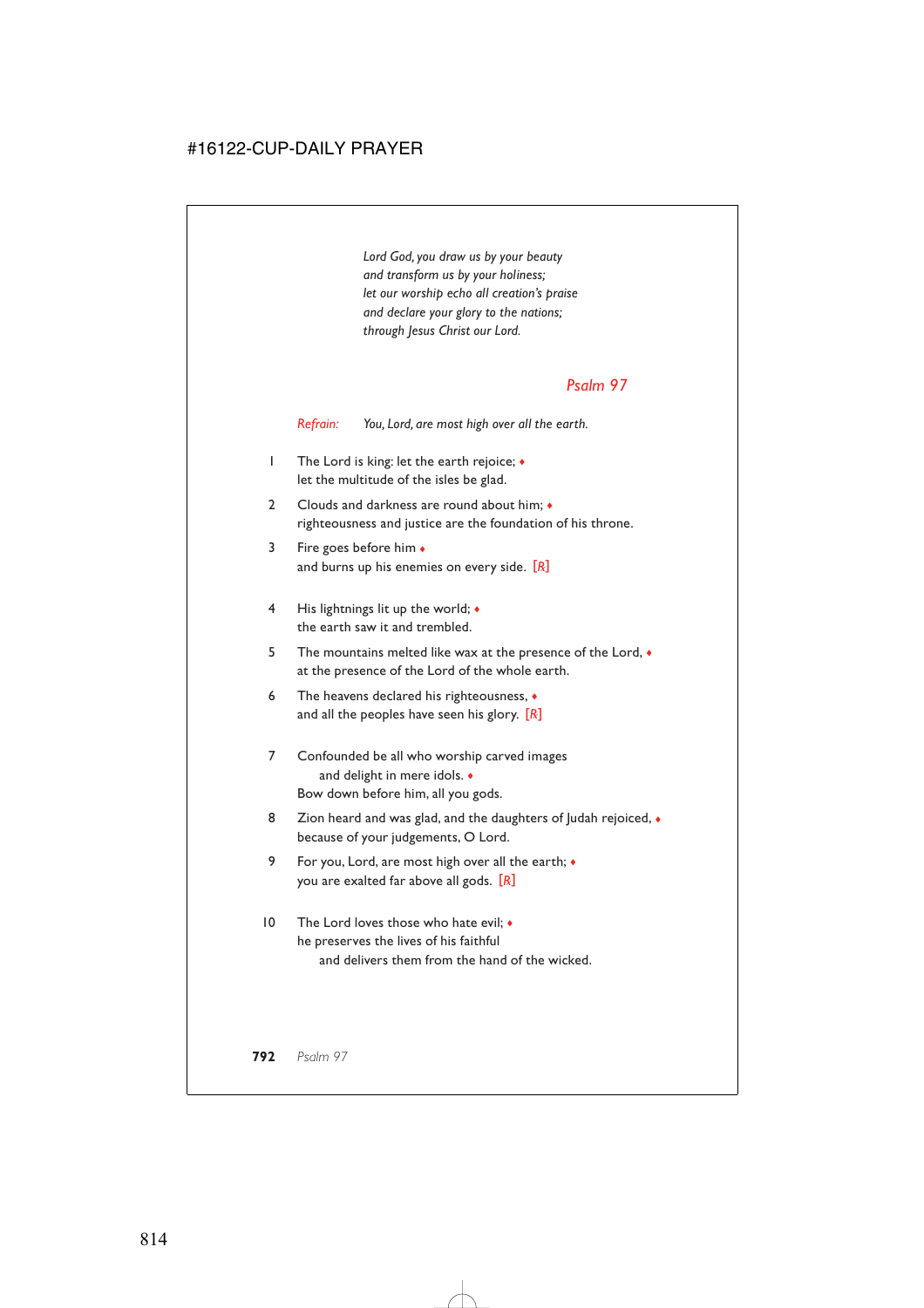- 11 Light has sprung up for the righteous ♦ and joy for the true of heart.
- 12 Rejoice in the Lord, you righteous,  $\bullet$ and give thanks to his holy name.

*Refrain: You, Lord, are most high over all the earth.*

*Most high and holy God, enthroned in fire and light, burn away the dross of our lives and kindle in us the fire of your love, that our lives may reveal the light and life we find in your Son, our Lord Jesus Christ.*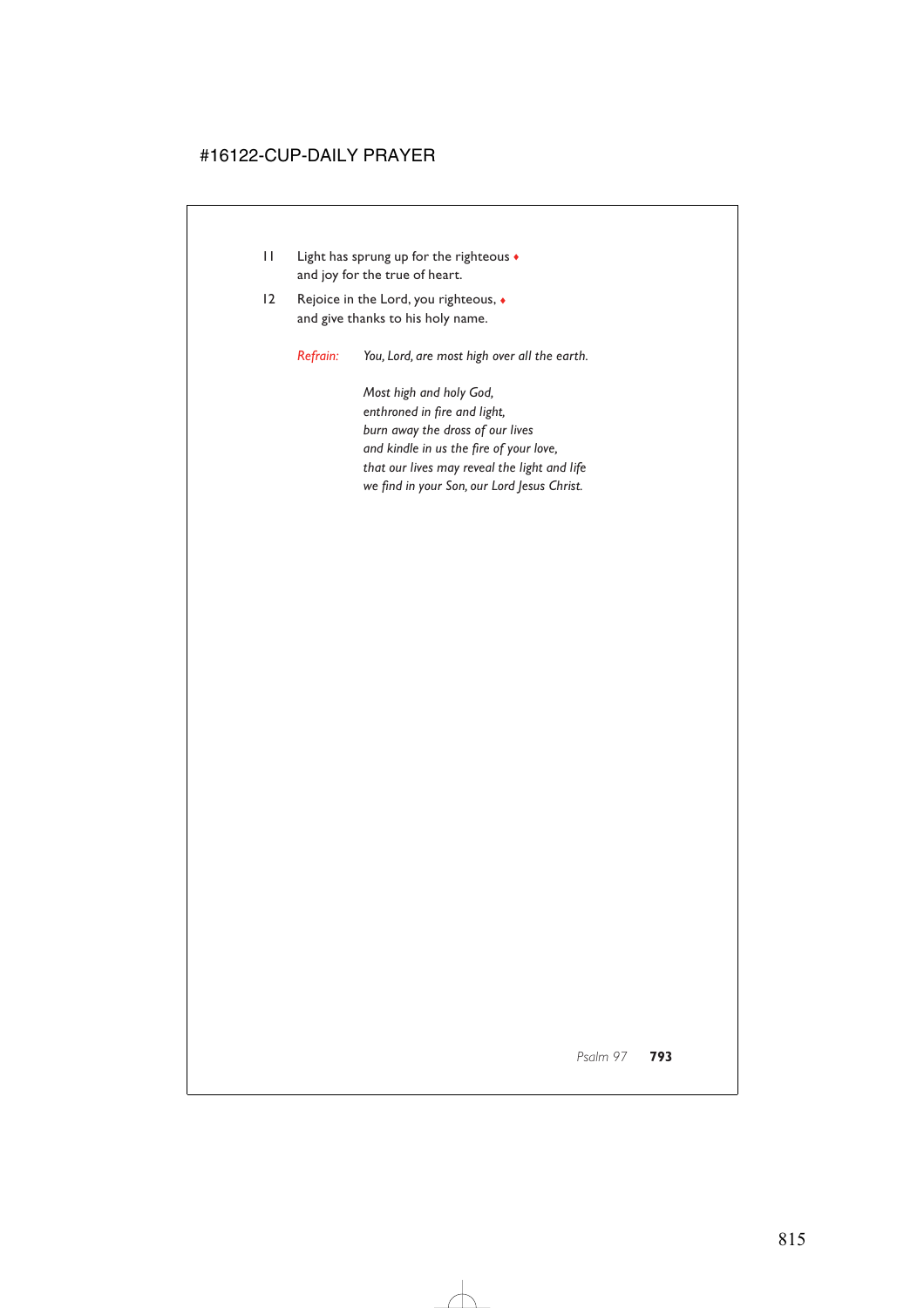*Refrain: The Lord has made known his salvation.*

- 1 Sing to the Lord a new song, ♦ for he has done marvellous things.
- 2 His own right hand and his holy arm  $\bullet$ have won for him the victory.
- 3 The Lord has made known his salvation; ♦ his deliverance has he openly shown in the sight of the nations.
- 4 He has remembered his mercy and faithfulness towards the house of Israel, ♦ and all the ends of the earth have seen the salvation of our God. [*R*]
- 5 Sound praises to the Lord, all the earth; ♦ break into singing and make music.
- 6 Make music to the Lord with the lyre,  $\bullet$ with the lyre and the voice of melody.
- 7 With trumpets and the sound of the horn  $\bullet$ sound praises before the Lord, the King. [*R*]
- 8 Let the sea thunder and all that fills it,  $\bullet$ the world and all that dwell upon it.
- 9 Let the rivers clap their hands  $\bullet$ and let the hills ring out together before the Lord, for he comes to judge the earth.
- 10 In righteousness shall he judge the world  $\bullet$ and the peoples with equity.

*Refrain: The Lord has made known his salvation.*

*Lord God, just and true, you make your salvation known in the sight of the nations; tune the song of our hearts to the music of creation as you come among us to judge the earth; through our Saviour Jesus Christ.*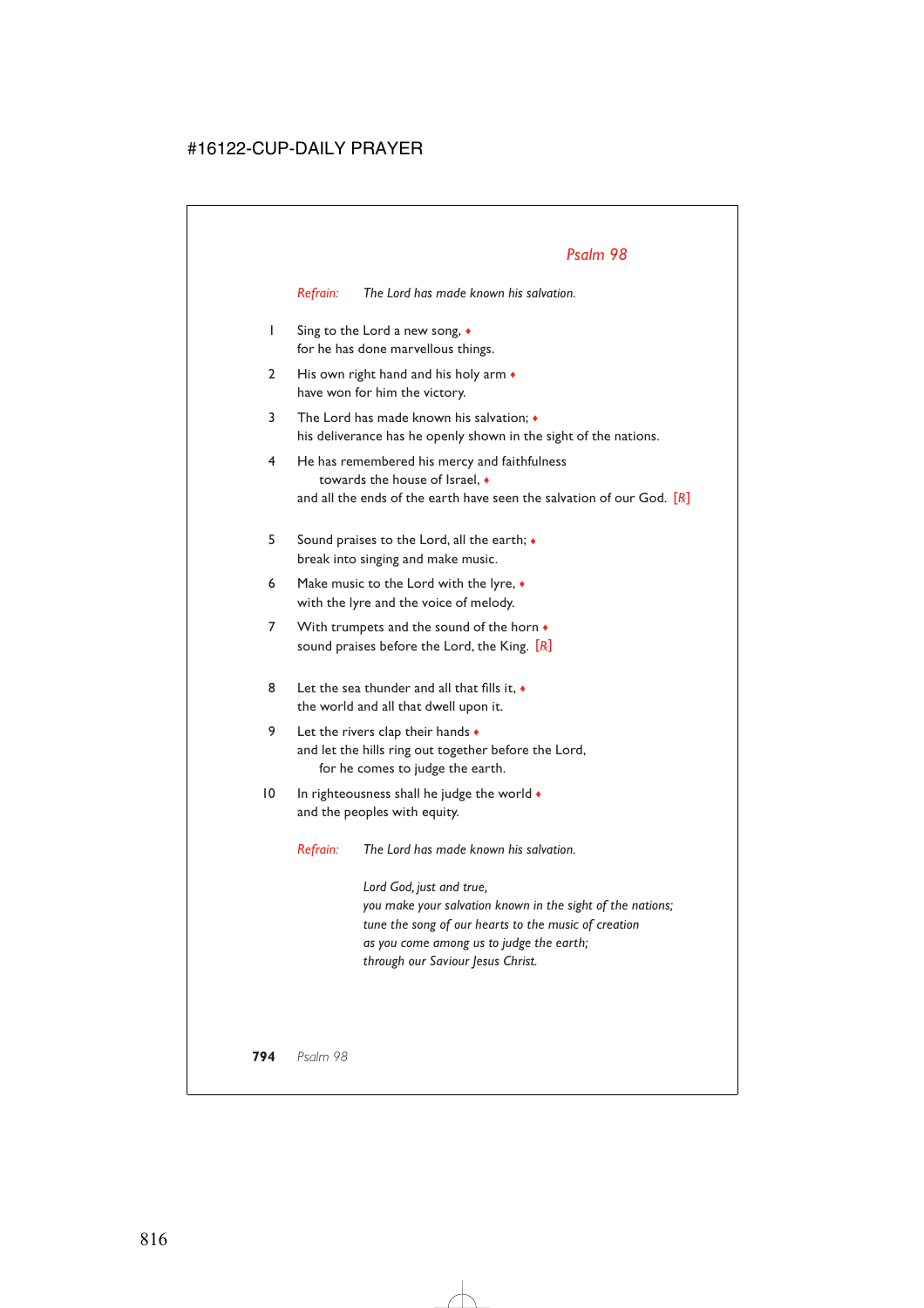- 1 The Lord is king: let the peoples tremble; ♦ he is enthroned above the cherubim: let the earth shake.
- 2 The Lord is great in Zion ♦ and high above all peoples.
- 3 Let them praise your name, which is great and awesome; ♦ the Lord our God is holy.
- 4 Mighty king, who loves justice, you have established equity; ♦ you have executed justice and righteousness in Jacob.
- 5 *Exalt the Lord our God;* ♦ *bow down before his footstool, for he is holy.*
- 6 Moses and Aaron among his priests and Samuel among those who call upon his name;  $\bullet$ they called upon the Lord and he answered them.
- 7 He spoke to them out of the pillar of cloud;  $\bullet$ they kept his testimonies and the law that he gave them.
- 8 You answered them, O Lord our God: you were a God who forgave them and pardoned them for their offences.

#### 9 *Exalt the Lord our God and worship him upon his holy hill,* ♦ *for the Lord our God is holy.*

*Lord God, mighty king, you love justice and establish equity; may we love justice more than gain and mercy more than power; through Jesus Christ our Lord.*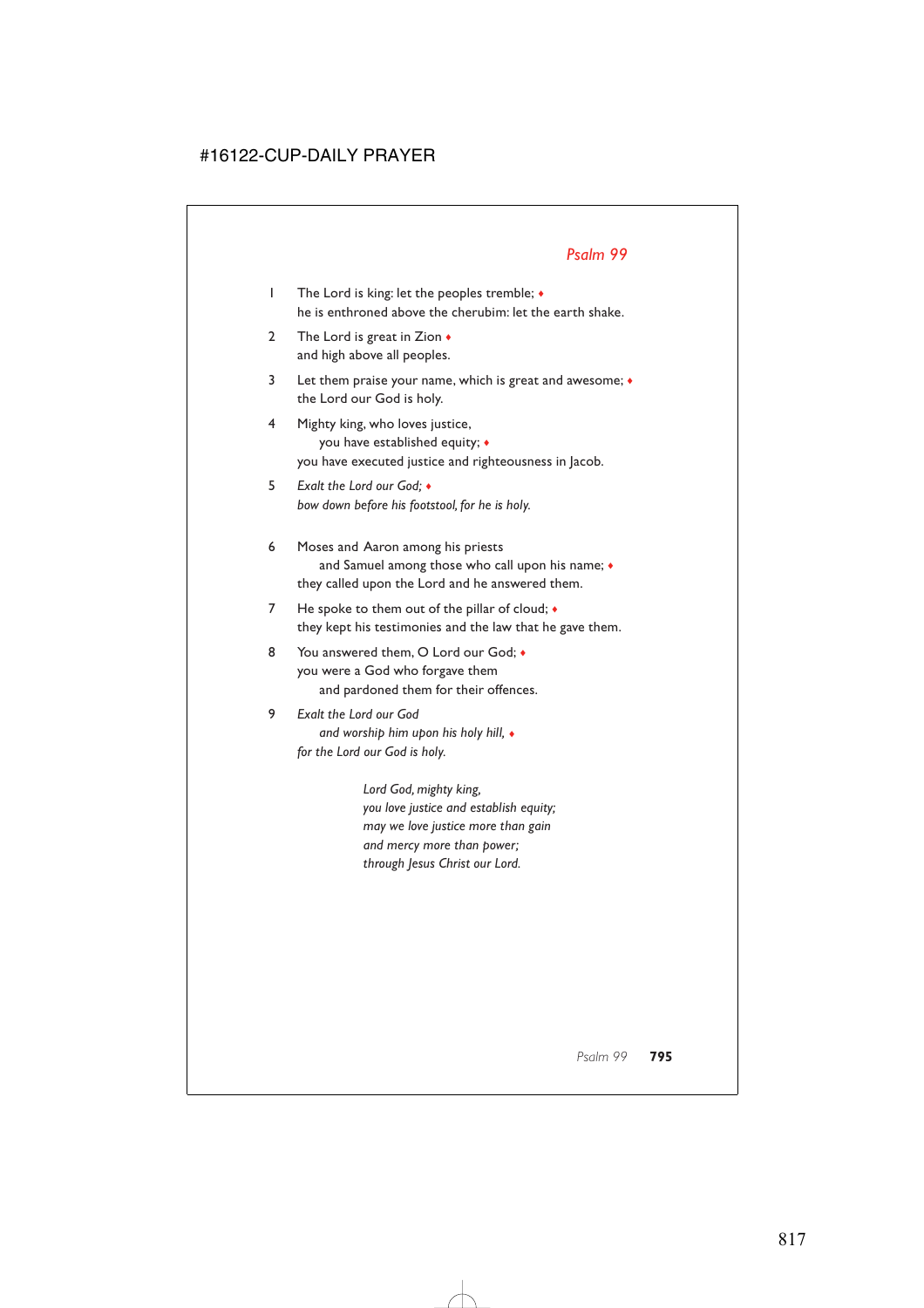*Refrain: The Lord is gracious; his steadfast love is everlasting.*

- 1 O be joyful in the Lord, all the earth; ♦ serve the Lord with gladness and come before his presence with a song.
- 2 Know that the Lord is God;  $\bullet$ it is he that has made us and we are his; we are his people and the sheep of his pasture. [*R*]
- 3 Enter his gates with thanksgiving and his courts with praise; ♦ give thanks to him and bless his name.
- 4 For the Lord is gracious; his steadfast love is everlasting, ♦ and his faithfulness endures from generation to generation.

*Refrain: The Lord is gracious; his steadfast love is everlasting.*

*O Christ, door of the sheepfold, may we enter your gates with praise and go from your courts to serve you in the poor, the lost and the wandering, this day and all our days.*

### *Psalm 101*

*Refrain: Blessed are those who fear the Lord.*

- 1 I will sing of faithfulness and justice; ♦ to you, O Lord, will I sing.
- 2 Let me be wise in the way that is perfect:  $\bullet$ when will you come to me?
- 3 I will walk with purity of heart  $\bullet$ within the walls of my house.
- 4 I will not set before my eyes ♦ a counsel that is evil.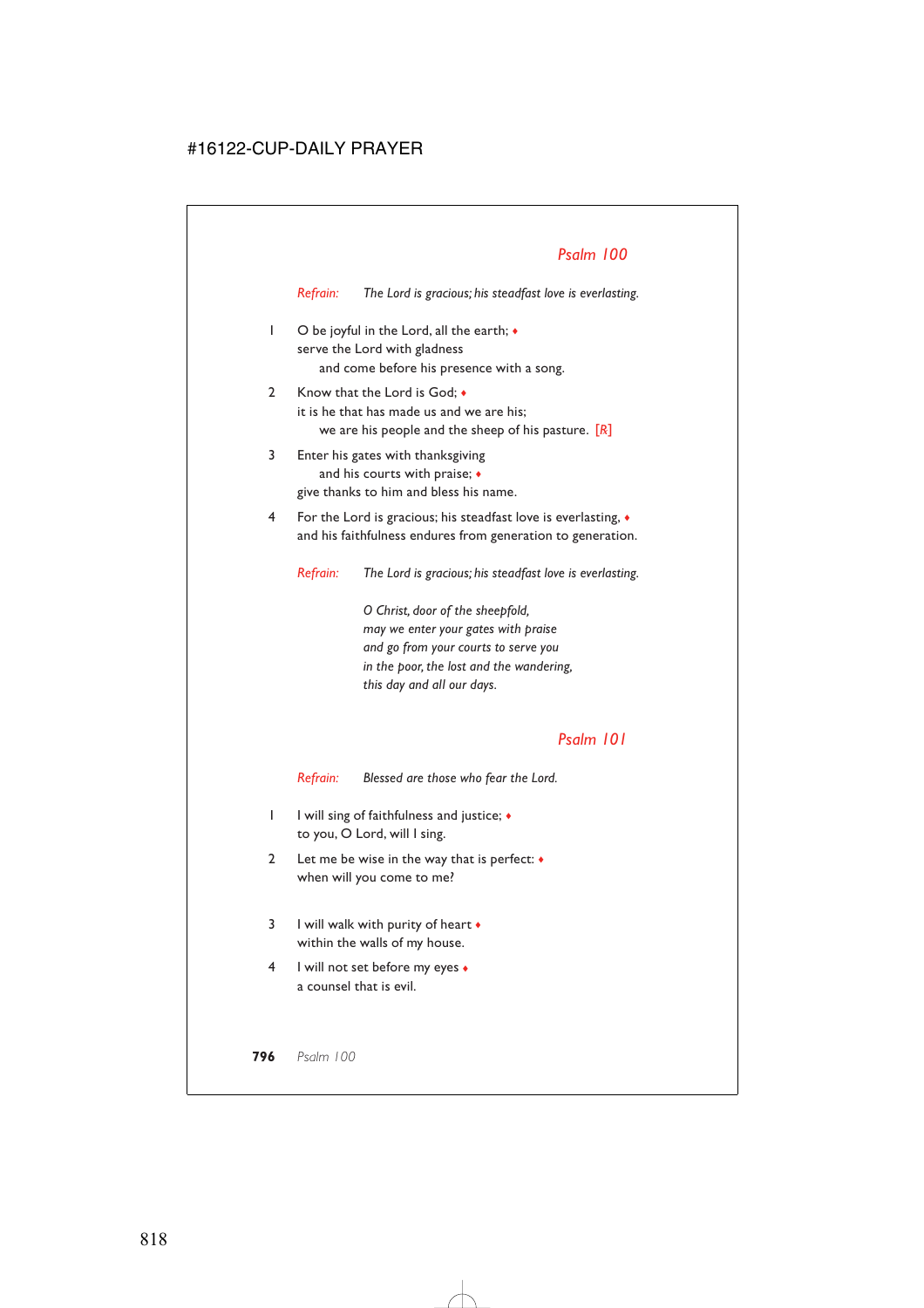- 5 I abhor the deeds of unfaithfulness; ♦ they shall not cling to me. [*R*]
- 6 A crooked heart shall depart from me; ♦ I will not know a wicked person.
- 7 One who slanders a neighbour in secret  $\bullet$ I will quickly put to silence.
- 8 Haughty eyes and an arrogant heart  $\bullet$ I will not endure. [*R*]
- 9 My eyes are upon the faithful in the land,  $\bullet$ that they may dwell with me.
- 10 One who walks in the way that is pure  $\bullet$ shall be my servant.
- 11 There shall not dwell in my house  $\bullet$ one that practises deceit.
- 12 One who utters falsehood shall not continue in my sight. [*R*]
- 13 Morning by morning will I put to silence  $\bullet$ all the wicked in the land,
- 14 To cut off from the city of the Lord  $\bullet$ all those who practise evil.

*Refrain: Blessed are those who fear the Lord.*

*Keep us, O Lord, in purity of heart and faithfulness to your commands, that your servants may walk before you in the way that is perfect; through Jesus Christ our Lord.*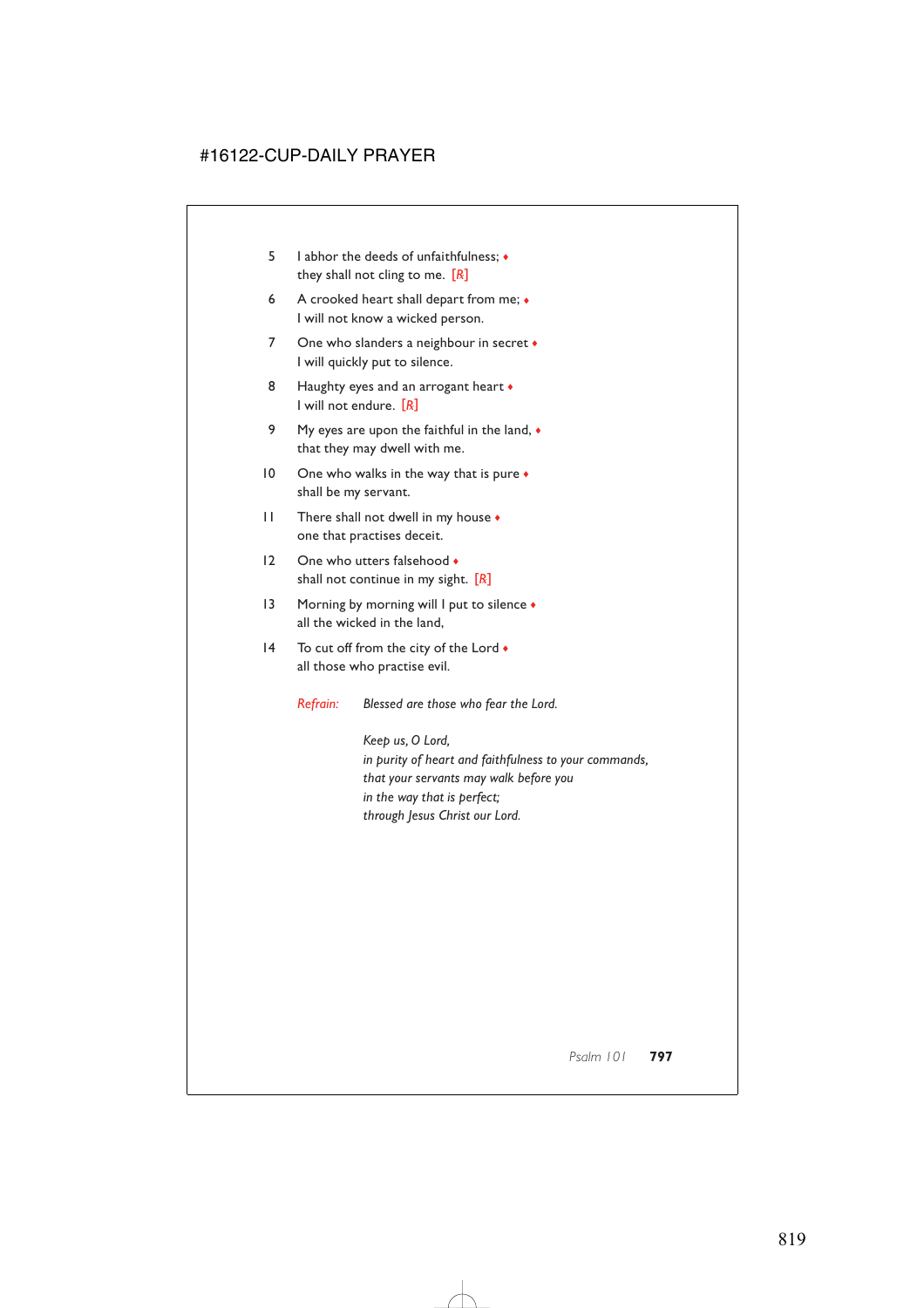*Refrain: My help comes from the Lord.*

- 1 O Lord, hear my prayer ♦ and let my crying come before you.
- 2 Hide not your face from me  $\bullet$ in the day of my distress.
- 3 Incline your ear to me; ♦ when I call, make haste to answer me, [*R*]
- 4 For my days are consumed in smoke ♦ and my bones burn away as in a furnace.
- 5 My heart is smitten down and withered like grass, ♦ so that I forget to eat my bread.
- 6 From the sound of my groaning ♦ my bones cleave fast to my skin.
- 7 I am become like a vulture in the wilderness, ♦ like an owl that haunts the ruins.
- 8 I keep watch and am become like a sparrow  $\bullet$ solitary upon the housetop.
- 9 My enemies revile me all the day long, ♦ and those who rage at me have sworn together against me.
- 10 I have eaten ashes for bread  $\bullet$ and mingled my drink with weeping,
- 11 Because of your indignation and wrath, ♦ for you have taken me up and cast me down.
- 12 My days fade away like a shadow,  $\bullet$ and I am withered like grass. [*R*]
- 13 But you, O Lord, shall endure for ever  $\bullet$ and your name through all generations.
- 14 You will arise and have pity on Zion; ♦ it is time to have mercy upon her; surely the time has come.
- 15 For your servants love her very stones ♦ and feel compassion for her dust.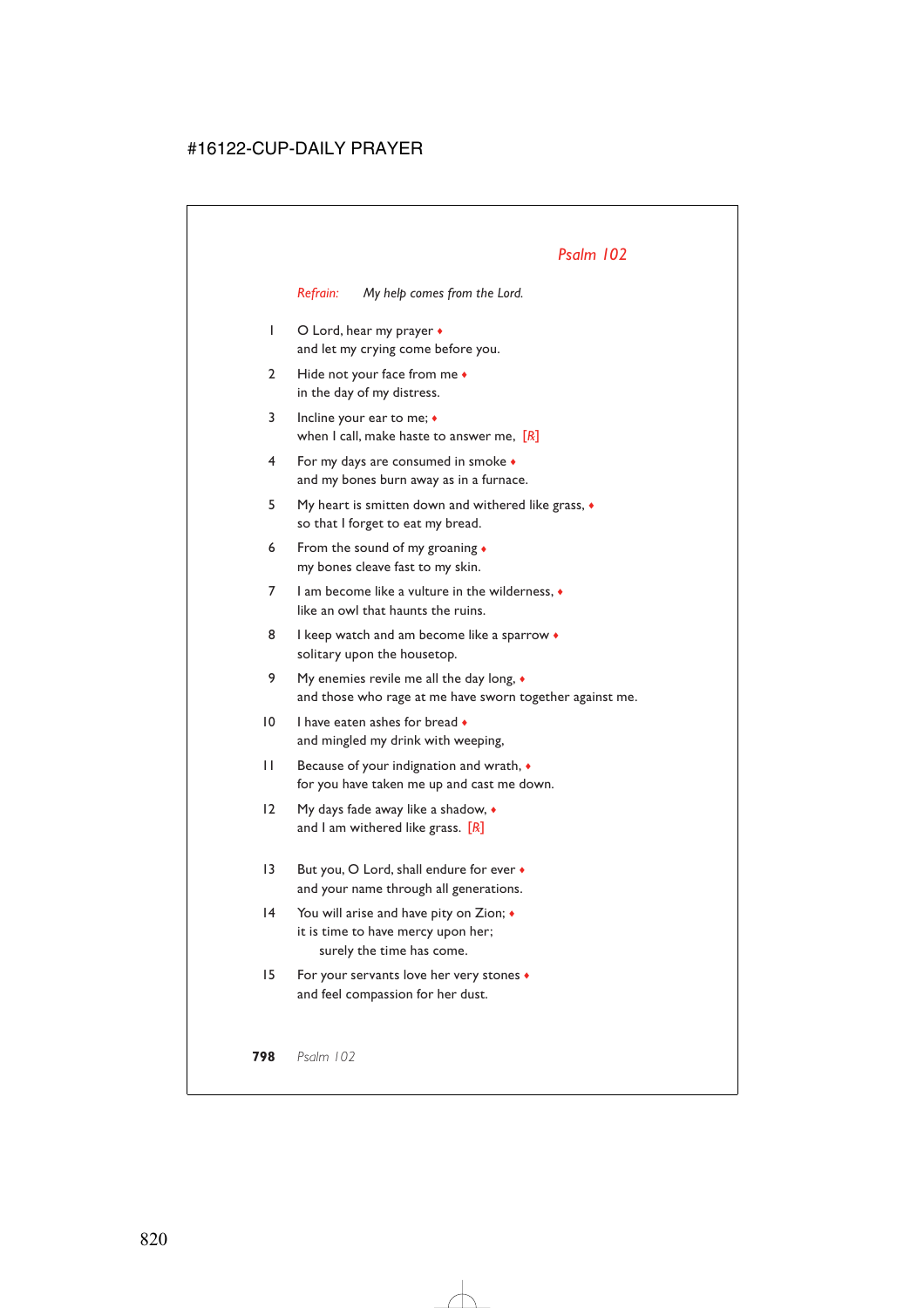- 16 Then shall the nations fear your name, O Lord,  $\bullet$ and all the kings of the earth your glory,
- 17 When the Lord has built up Zion  $\bullet$ and shown himself in glory;
- 18 When he has turned to the prayer of the destitute  $\bullet$ and has not despised their plea. [*R*]
- 19 This shall be written for those that come after,  $\bullet$ and a people yet unborn shall praise the Lord.
- 20 For he has looked down from his holy height;  $\bullet$ from the heavens he beheld the earth,
- 21 That he might hear the sighings of the prisoner  $\bullet$ and set free those condemned to die;
- 22 That the name of the Lord may be proclaimed in Zion  $\bullet$ and his praises in Jerusalem,
- 23 When peoples are gathered together  $\bullet$ and kingdoms also, to serve the Lord. [*R*]
- 24 He has brought down my strength in my journey  $\bullet$ and has shortened my days.
- 25 I pray, 'O my God, do not take me in the midst of my days; ♦ your years endure throughout all generations.
- 26 'In the beginning you laid the foundations of the earth, ♦ and the heavens are the work of your hands;
- 27 'They shall perish, but you will endure;  $\bullet$ they all shall wear out like a garment.
- 28 'You change them like clothing, and they shall be changed; ♦ but you are the same, and your years will not fail.
- 29 'The children of your servants shall continue,  $\bullet$ and their descendants shall be established in your sight.'

*Refrain: My help comes from the Lord.*

*Have pity on our frailty, O God, and in the hour of our death cast us not away as clothing that is worn, for you are our eternal refuge; through Jesus Christ our Lord.*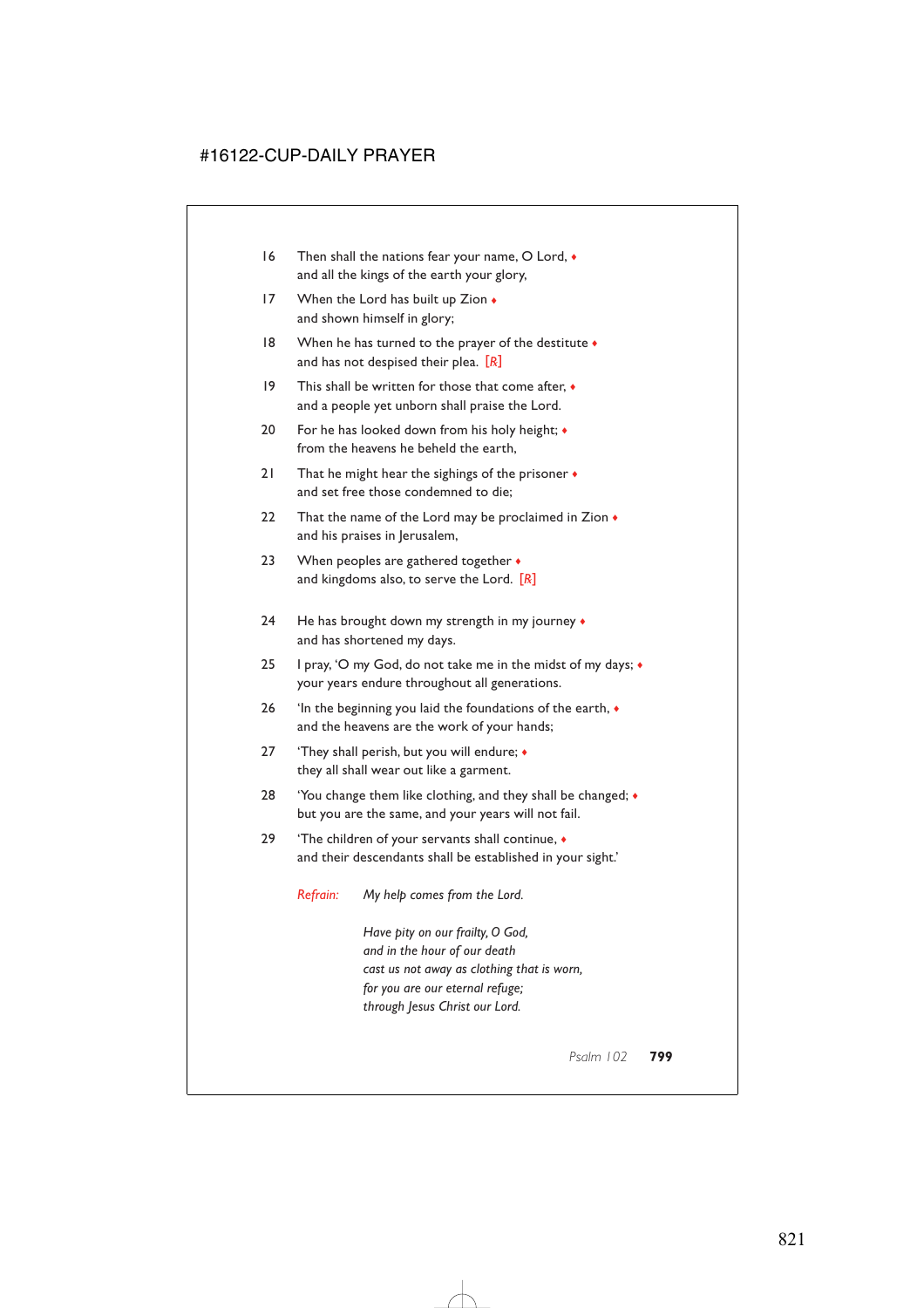*Refrain: The Lord is full of compassion and mercy.*

- 1 Bless the Lord, O my soul, ♦ and all that is within me bless his holy name.
- 2 Bless the Lord, O my soul,  $\bullet$ and forget not all his benefits;
- 3 Who forgives all your sins ♦ and heals all your infirmities;
- 4 Who redeems your life from the Pit  $\bullet$ and crowns you with faithful love and compassion;
- 5 Who satisfies you with good things, ♦ so that your youth is renewed like an eagle's. [*R*]
- 6 The Lord executes righteousness ♦ and judgement for all who are oppressed.
- 7 He made his ways known to Moses  $\bullet$ and his works to the children of Israel.
- 8 The Lord is full of compassion and mercy,  $\bullet$ slow to anger and of great kindness.
- 9 He will not always accuse us,  $\bullet$ neither will he keep his anger for ever.
- 10 He has not dealt with us according to our sins,  $\bullet$ nor rewarded us according to our wickedness. [*R*]
- 11 For as the heavens are high above the earth, ♦ so great is his mercy upon those who fear him.
- 12 As far as the east is from the west, ♦ so far has he set our sins from us.
- 13 As a father has compassion on his children,  $\bullet$ so is the Lord merciful towards those who fear him. [*R*]
- 14 For he knows of what we are made; ♦ he remembers that we are but dust.
- 15 Our days are but as grass;  $\triangleleft$ we flourish as a flower of the field;
- 16 For as soon as the wind goes over it, it is gone, ♦ and its place shall know it no more.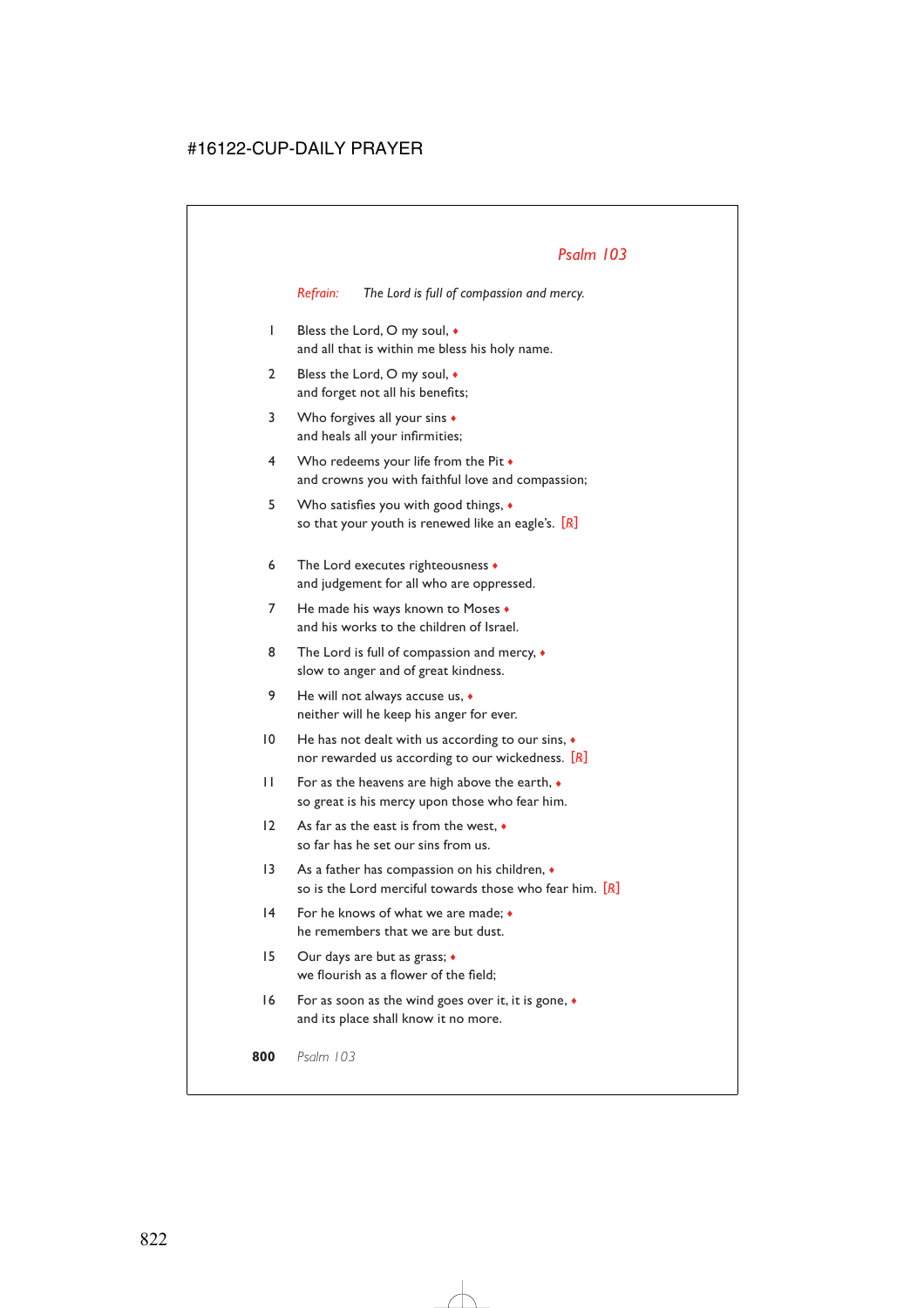- 17 But the merciful goodness of the Lord is from of old and endures for ever on those who fear him,  $\bullet$ and his righteousness on children's children;
- 18 On those who keep his covenant  $\bullet$ and remember his commandments to do them. [*R*]
- 19 The Lord has established his throne in heaven, ♦ and his kingdom has dominion over all.
- 20 Bless the Lord, you angels of his, ♦ you mighty ones who do his bidding and hearken to the voice of his word.
- 21 Bless the Lord, all you his hosts,  $\bullet$ you ministers of his who do his will.
- 22 Bless the Lord, all you works of his, in all places of his dominion; ♦ bless the Lord, O my soul.

*Refrain: The Lord is full of compassion and mercy.*

*Merciful Lord, as we come from dust and return to dust, show us the face of our Redeemer, that in our frailty we may bless your name and praise you all our days; through Jesus Christ our Lord.*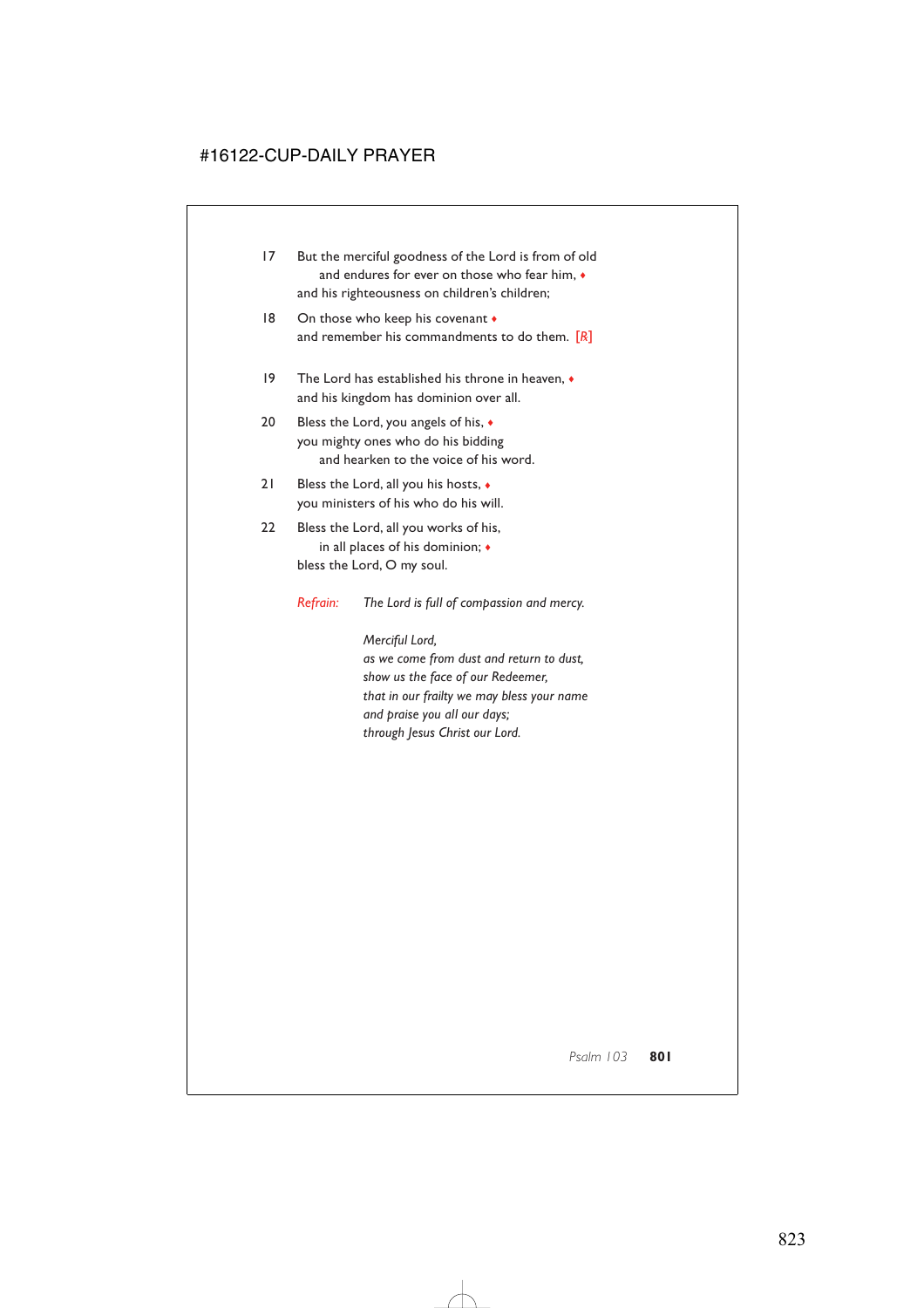*Refrain: I will sing to the Lord as long as I live.*

- 1 Bless the Lord, O my soul. ♦ O Lord my God, how excellent is your greatness!
- 2 You are clothed with majesty and honour,  $\bullet$ wrapped in light as in a garment.
- 3 You spread out the heavens like a curtain  $\bullet$ and lay the beams of your dwelling place in the waters above.
- 4 You make the clouds your chariot ♦ and ride on the wings of the wind.
- 5 You make the winds your messengers ♦ and flames of fire your servants. [*R*]
- 6 You laid the foundations of the earth, ♦ that it never should move at any time.
- 7 You covered it with the deep like a garment;  $\bullet$ the waters stood high above the hills.
- 8 At your rebuke they fled;  $\bullet$ at the voice of your thunder they hastened away.
- 9 They rose up to the hills and flowed down to the valleys beneath,  $\bullet$ to the place which you had appointed for them.
- 10 You have set them their bounds that they should not pass, ♦ nor turn again to cover the earth. [*R*]
- 11 You send the springs into the brooks, ♦ which run among the hills.
- 12 They give drink to every beast of the field,  $\bullet$ and the wild asses quench their thirst.
- 13 Beside them the birds of the air make their nests ♦ and sing among the branches.
- 14 You water the hills from your dwelling on high;  $\bullet$ the earth is filled with the fruit of your works. [*R*]
- 15 You make grass to grow for the cattle ♦ and plants to meet our needs,
- 16 Bringing forth food from the earth  $\bullet$ and wine to gladden our hearts,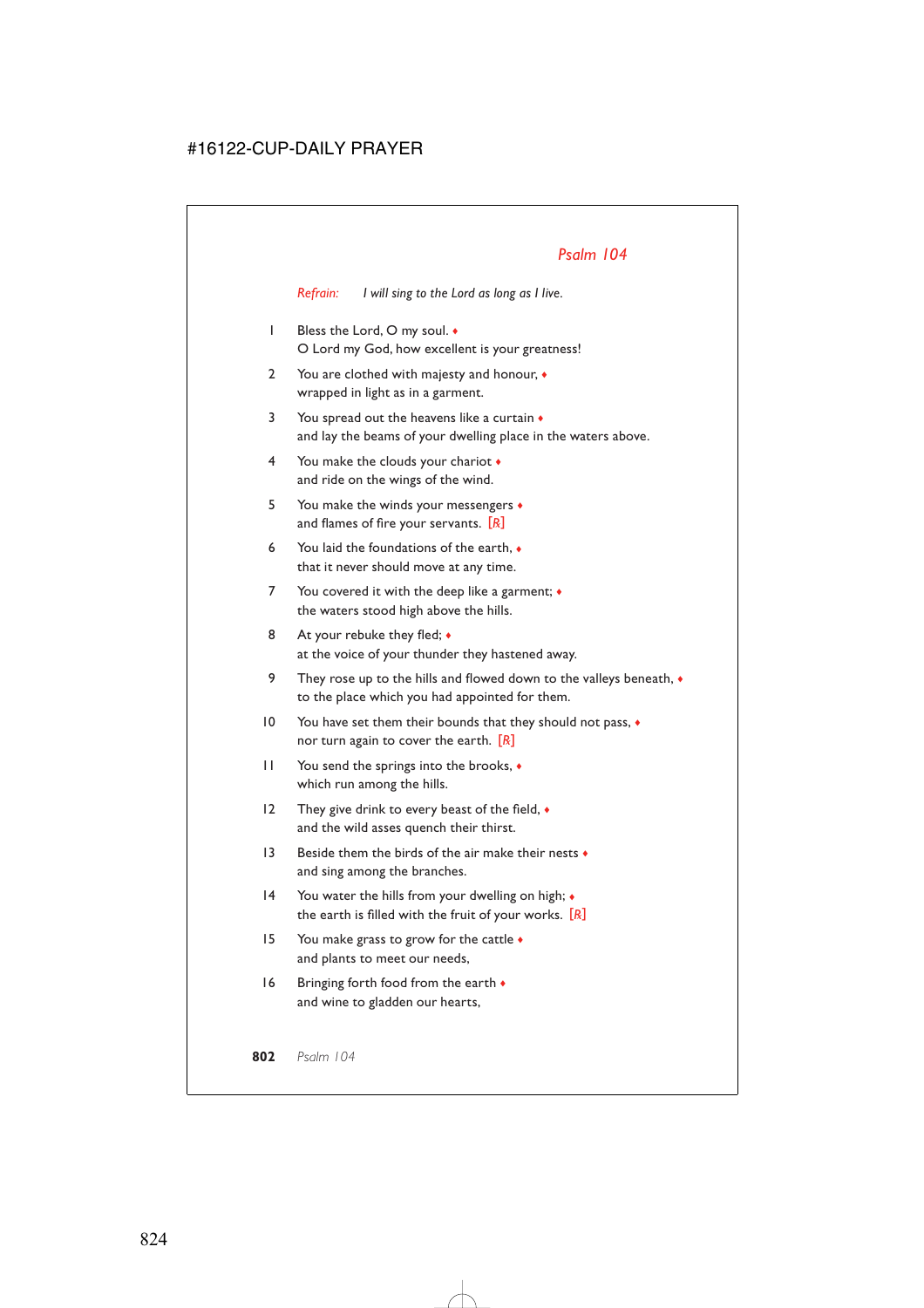- 17 Oil to give us a cheerful countenance ♦ and bread to strengthen our hearts.
- 18 The trees of the Lord are full of sap,  $\bullet$ the cedars of Lebanon which he planted,
- 19 In which the birds build their nests, ♦ while the fir trees are a dwelling for the stork.
- 20 The mountains are a refuge for the wild goats  $\bullet$ and the stony cliffs for the conies. [*R*]
- 21 You appointed the moon to mark the seasons, ♦ and the sun knows the time for its setting.
- 22 You make darkness that it may be night,  $\bullet$ in which all the beasts of the forest creep forth.
- 23 The lions roar for their prey ♦ and seek their food from God.
- 24 The sun rises and they are gone  $\bullet$ to lay themselves down in their dens.
- 25 People go forth to their work ♦ and to their labour until the evening. [*R*]
- 26 O Lord, how manifold are your works! ♦ In wisdom you have made them all; the earth is full of your creatures.
- 27 There is the sea, spread far and wide,  $\bullet$ and there move creatures beyond number, both small and great.
- 28 There go the ships, and there is that Leviathan  $\bullet$ which you have made to play in the deep.
- 29 All of these look to you  $\bullet$ to give them their food in due season.
- 30 When you give it them, they gather it;  $\bullet$ you open your hand and they are filled with good.
- 31 When you hide your face they are troubled;  $\bullet$ when you take away their breath, they die and return again to the dust.
- 32 When you send forth your spirit, they are created,  $\bullet$ and you renew the face of the earth. [*R*]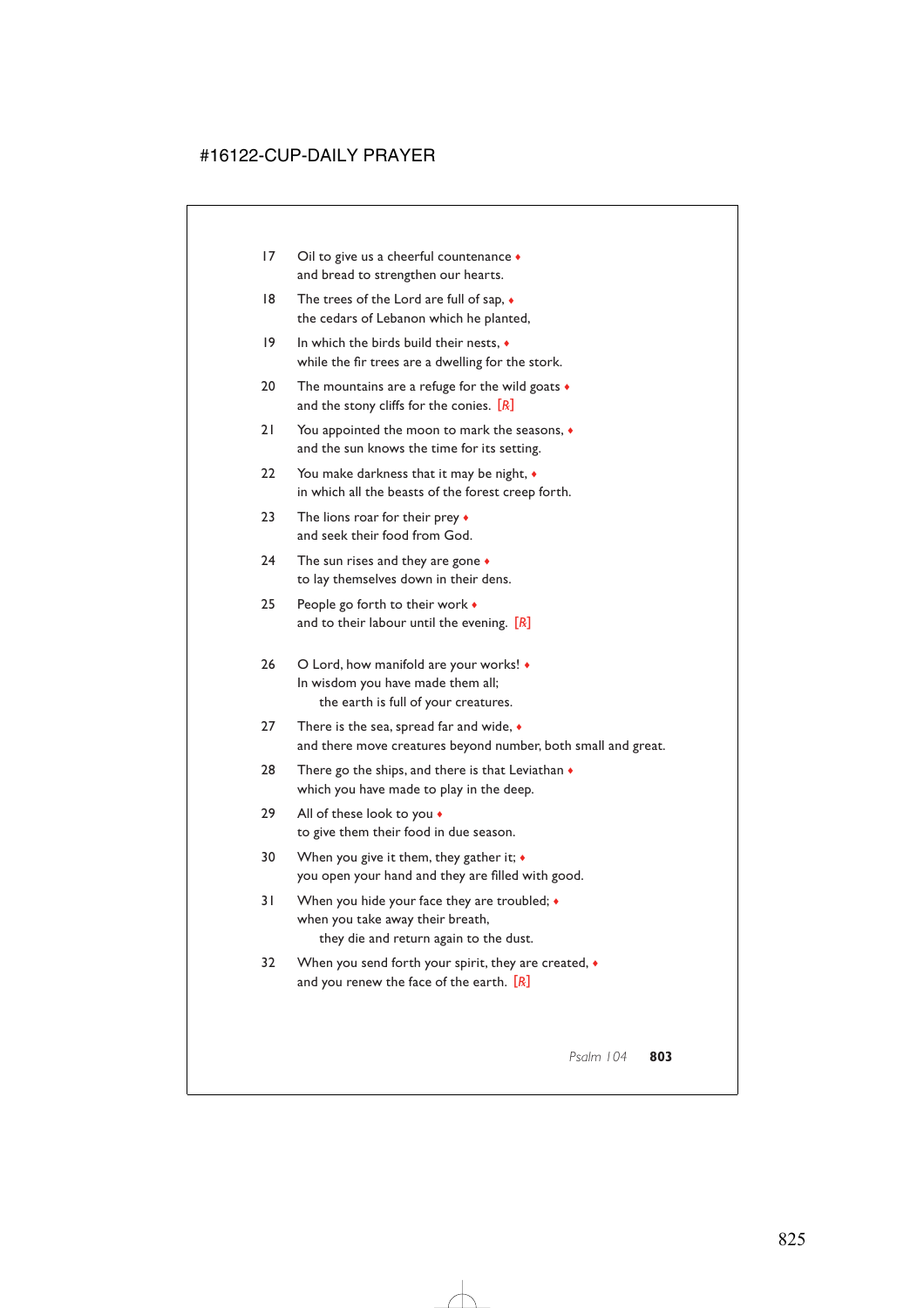- 33 May the glory of the Lord endure for ever;  $\bullet$ may the Lord rejoice in his works;
- 34 He looks on the earth and it trembles;  $\bullet$ he touches the mountains and they smoke.
- 35 I will sing to the Lord as long as I live; ♦ I will make music to my God while I have my being.
- 36 So shall my song please him  $\triangleleft$ while I rejoice in the Lord.
- 37 Let sinners be consumed out of the earth and the wicked be no more. ♦ Bless the Lord, O my soul. Alleluia.

*Refrain: I will sing to the Lord as long as I live.*

*Creator God, send your Holy Spirit to renew this living world, that the whole creation, in its groaning and striving, may know your loving purpose and come to reflect your glory; in Jesus Christ our Lord.*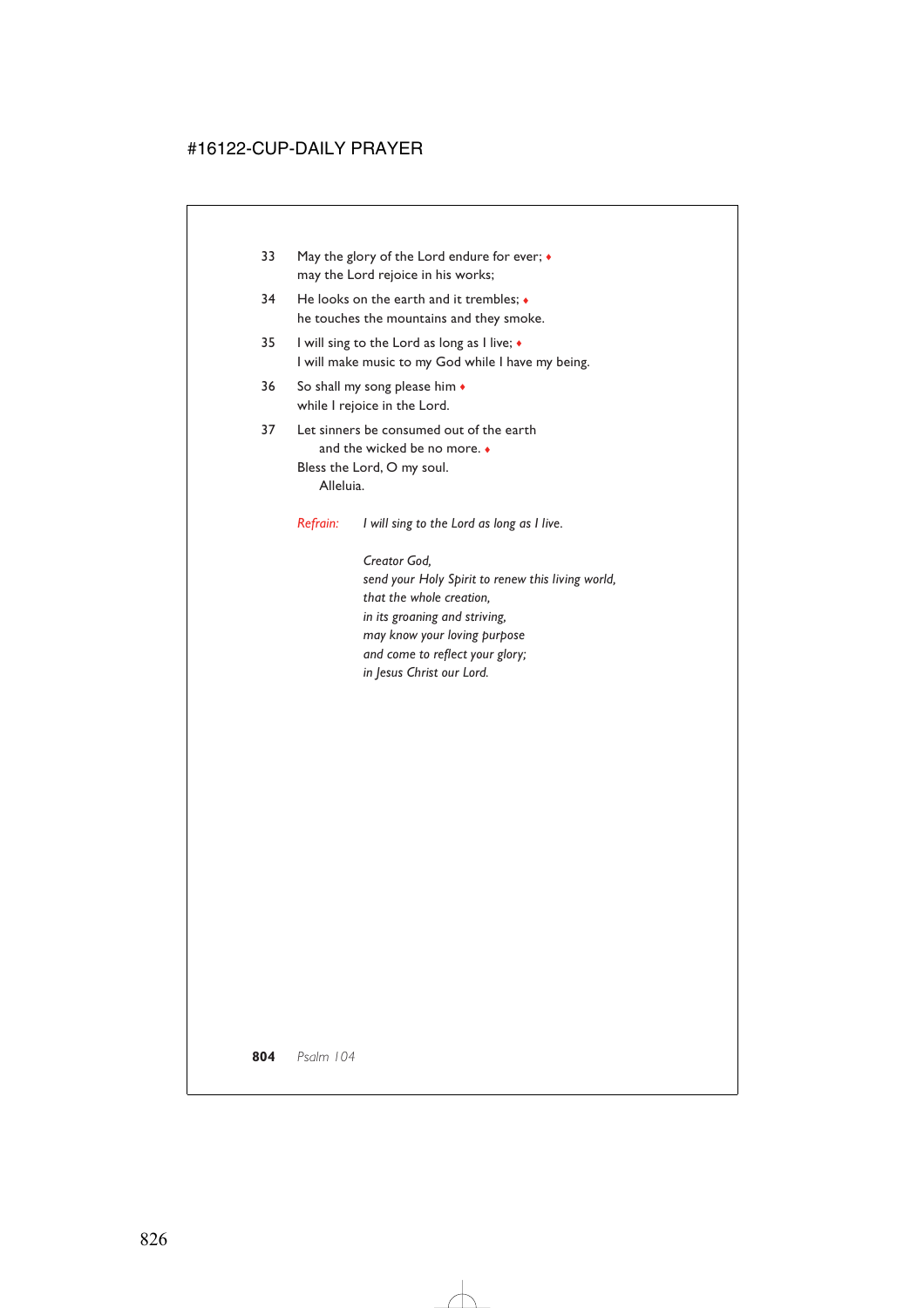*Refrain: Remember the marvels the Lord has done.*

- 1 O give thanks to the Lord and call upon his name; ♦ make known his deeds among the peoples.
- 2 Sing to him, sing praises, ♦ and tell of all his marvellous works.
- 3 Rejoice in the praise of his holy name; ♦ let the hearts of them rejoice who seek the Lord.
- 4 Seek the Lord and his strength; ♦ seek his face continually.
- 5 Remember the marvels he has done, ♦ his wonders and the judgements of his mouth,
- 6 O seed of Abraham his servant, ♦ O children of Jacob his chosen. [*R*]
- 7 He is the Lord our God; ♦ his judgements are in all the earth.
- 8 He has always been mindful of his covenant,  $\bullet$ the promise that he made for a thousand generations:
- 9 The covenant he made with Abraham,  $\bullet$ the oath that he swore to Isaac,
- 10 Which he established as a statute for lacob,  $\bullet$ an everlasting covenant for Israel,
- 11 Saying, 'To you will I give the land of Canaan ♦ to be the portion of your inheritance.' [*R*]
- 12 When they were but few in number, ♦ of little account, and sojourners in the land,
- 13 Wandering from nation to nation,  $\triangleleft$ from one kingdom to another people,
- 14 He suffered no one to do them wrong ♦ and rebuked even kings for their sake,
- 15 Saying, 'Touch not my anointed ♦ and do my prophets no harm.' [*R*]
- $16$  Then he called down famine over the land  $\bullet$ and broke every staff of bread.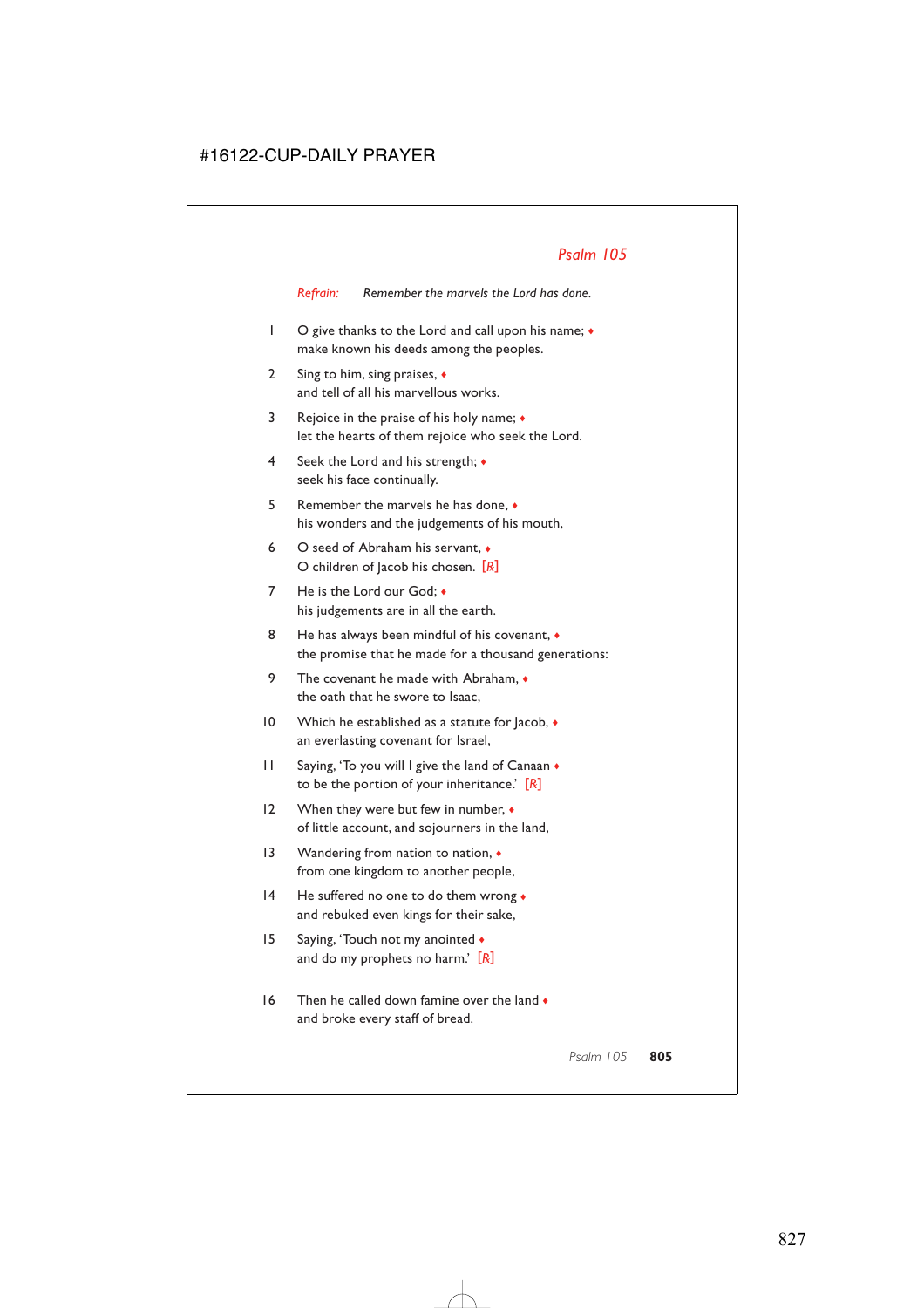- 17 But he had sent a man before them, ♦ Joseph, who was sold as a slave.
- 18 They shackled his feet with fetters;  $\bullet$ his neck was ringed with iron.
- 19 Until all he foretold came to pass,  $\triangleleft$ the word of the Lord tested him.
- 20 The king sent and released him;  $\triangleleft$ the ruler of peoples set him free.
- 21 He appointed him lord of his household  $\bullet$ and ruler of all he possessed,
- 22 To instruct his princes as he willed  $\bullet$ and to teach his counsellors wisdom. [*R*]
- 23 Then Israel came into Egypt; ◆ Jacob sojourned in the land of Ham.
- 24 And the Lord made his people exceedingly fruitful;  $\bullet$ he made them too many for their adversaries,
- 25 Whose heart he turned, so that they hated his people  $\bullet$ and dealt craftily with his servants. [*R*]
- 26 Then sent he Moses his servant. and Aaron whom he had chosen.
- 27 He showed his signs through their word  $\bullet$ and his wonders in the land of Ham.
- 28 He sent darkness and it grew dark;  $\bullet$ yet they did not heed his words.
- 29 He turned their waters into blood and slew all their fish.
- 30 Their land swarmed with frogs, ♦ even in their kings' chambers.
- 31 He spoke the word, and there came clouds of flies, ♦ swarms of gnats within all their borders.
- 32 He gave them hailstones for rain  $\bullet$ and flames of lightning in their land.
- 33 He blasted their vines and their fig trees  $\bullet$ and shattered trees across their country.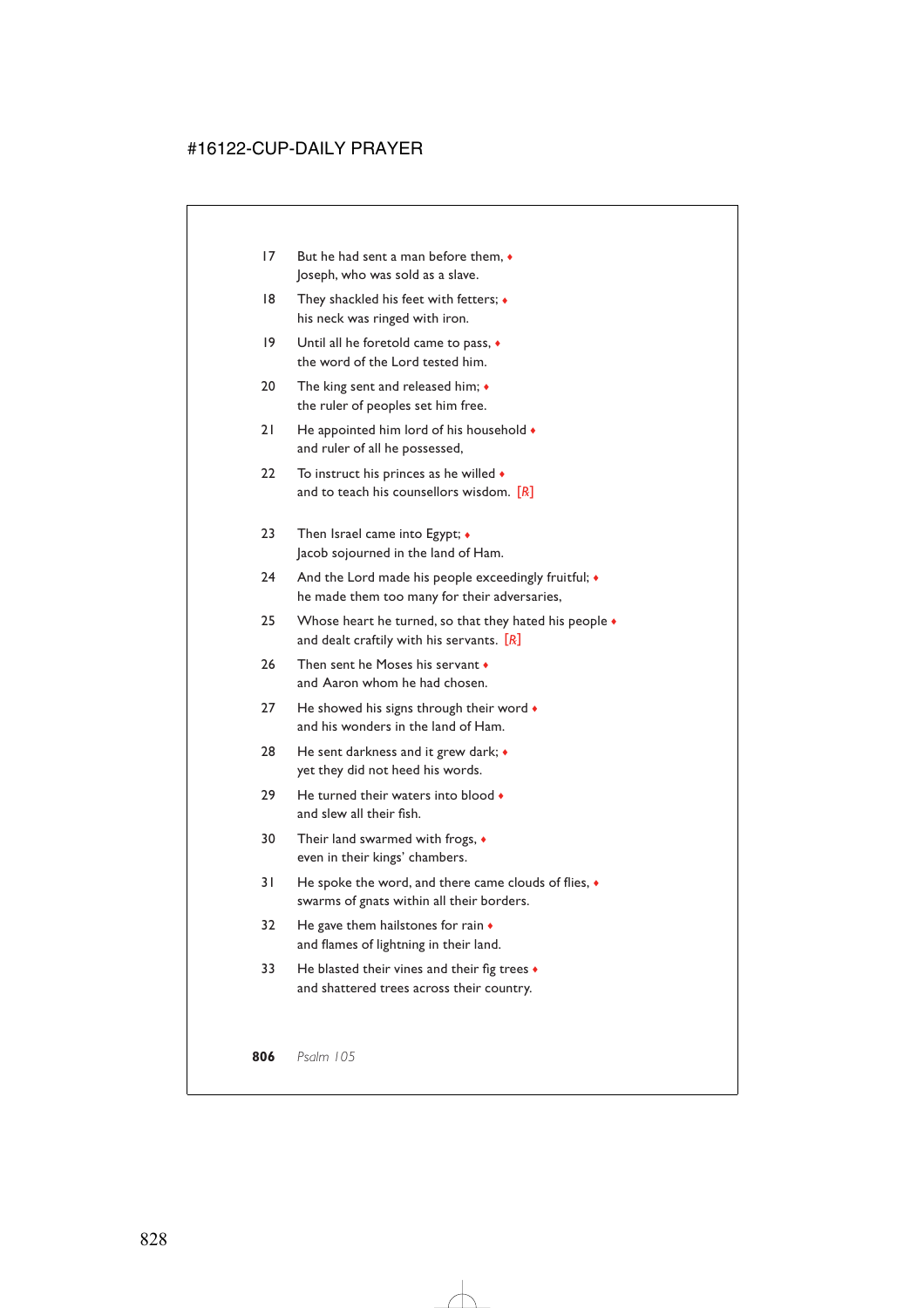- 34 He spoke the word, and the grasshoppers came  $\bullet$ and young locusts without number;
- 35 They ate every plant in their land  $\bullet$ and devoured the fruit of their soil.
- 36 He smote all the firstborn in their land, ♦ the first fruits of all their strength. [*R*]
- 37 Then he brought them out with silver and gold;  $\bullet$ there was not one among their tribes that stumbled.
- 38 Egypt was glad at their departing, ♦ for a dread of them had fallen upon them.
- 39 He spread out a cloud for a covering  $\bullet$ and a fire to light up the night.
- 40 They asked and he brought them quails;  $\bullet$ he satisfied them with the bread of heaven. [*R*]
- 41 He opened the rock, and the waters gushed out  $\bullet$ and ran in the dry places like a river.
- 42 For he remembered his holy word  $\bullet$ and Abraham, his servant.
- 43 So he brought forth his people with joy,  $\bullet$ his chosen ones with singing.
- 44 He gave them the lands of the nations ♦ and they took possession of the fruit of their toil,
- 45 That they might keep his statutes  $\bullet$ and faithfully observe his laws. Alleluia.
	- *Refrain: Remember the marvels the Lord has done.*

*God of our earthly pilgrimage, feed your Easter people with the bread of heaven, that we may hunger and thirst for righteousness until we reach our promised land; through Jesus Christ our Lord.*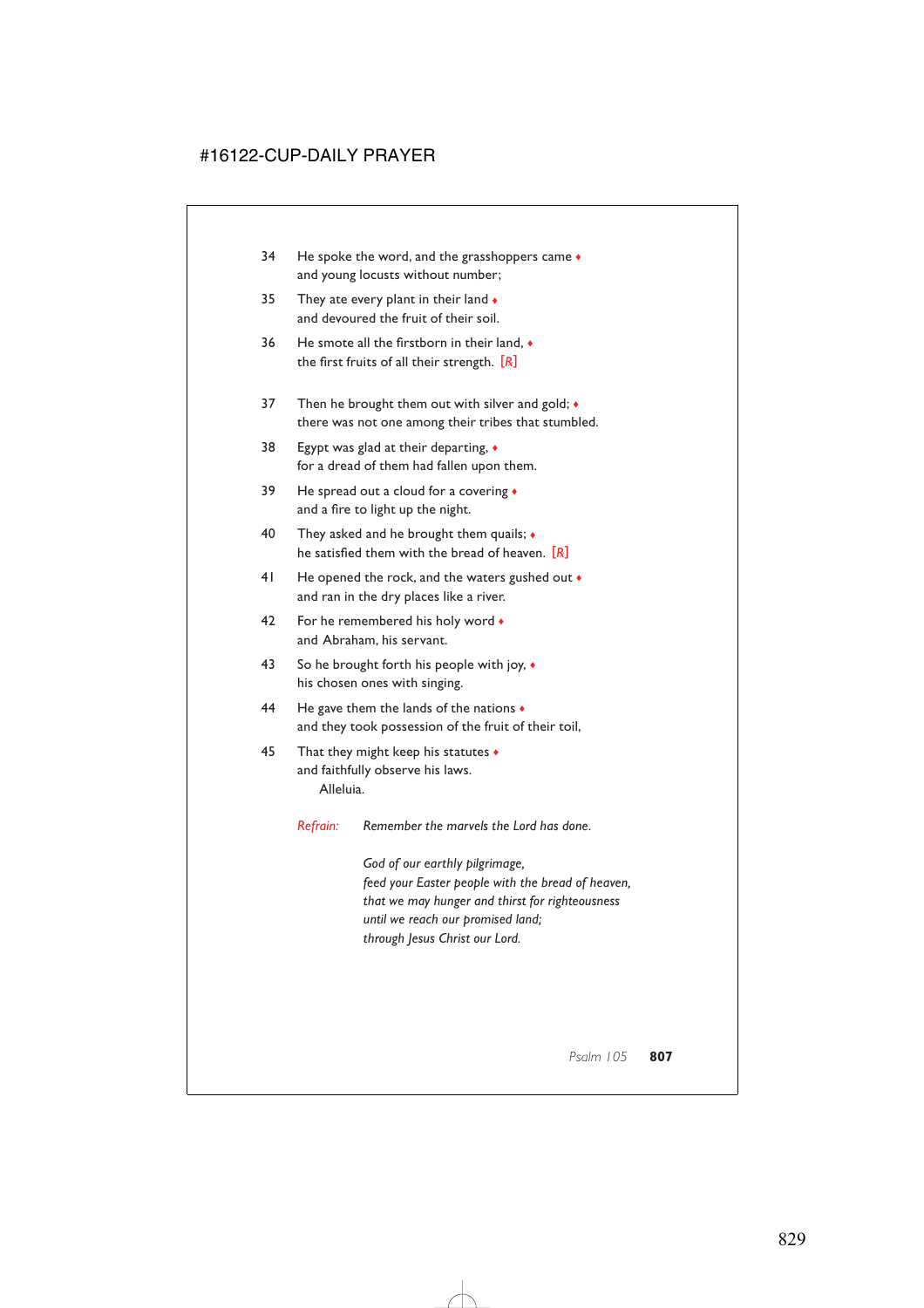*Refrain: The Lord remembered his covenant.*

1 Alleluia.

Give thanks to the Lord, for he is gracious, ♦ for his faithfulness endures for ever.

- 2 Who can express the mighty acts of the Lord  $\bullet$ or show forth all his praise?
- 3 Blessed are those who observe what is right ♦ and always do what is just.
- 4 Remember me, O Lord, in the favour you bear for your people; ♦ visit me in the day of your salvation;
- 5 That I may see the prosperity of your chosen and rejoice in the gladness of your people, ♦ and exult with your inheritance. [*R*]
- 6 We have sinned like our forebears; ♦ we have done wrong and dealt wickedly.
- 7 In Egypt they did not consider your wonders, nor remember the abundance of your faithful love; ♦ they rebelled against the Most High at the Red Sea.
- 8 But he saved them for his name's sake.  $\bullet$ that he might make his power to be known.
- 9 He rebuked the Red Sea and it was dried up;  $\bullet$ so he led them through the deep as through the wilderness.
- 10 He saved them from the adversary's hand  $\bullet$ and redeemed them from the hand of the enemy.
- 11 As for those that troubled them, the waters overwhelmed them; ♦ there was not one of them left.
- 12 Then they believed his words  $\bullet$ and sang aloud his praise. [*R*]
- 13 But soon they forgot his deeds  $\bullet$ and would not wait for his counsel.
- 14 A craving seized them in the wilderness, ♦ and they put God to the test in the desert.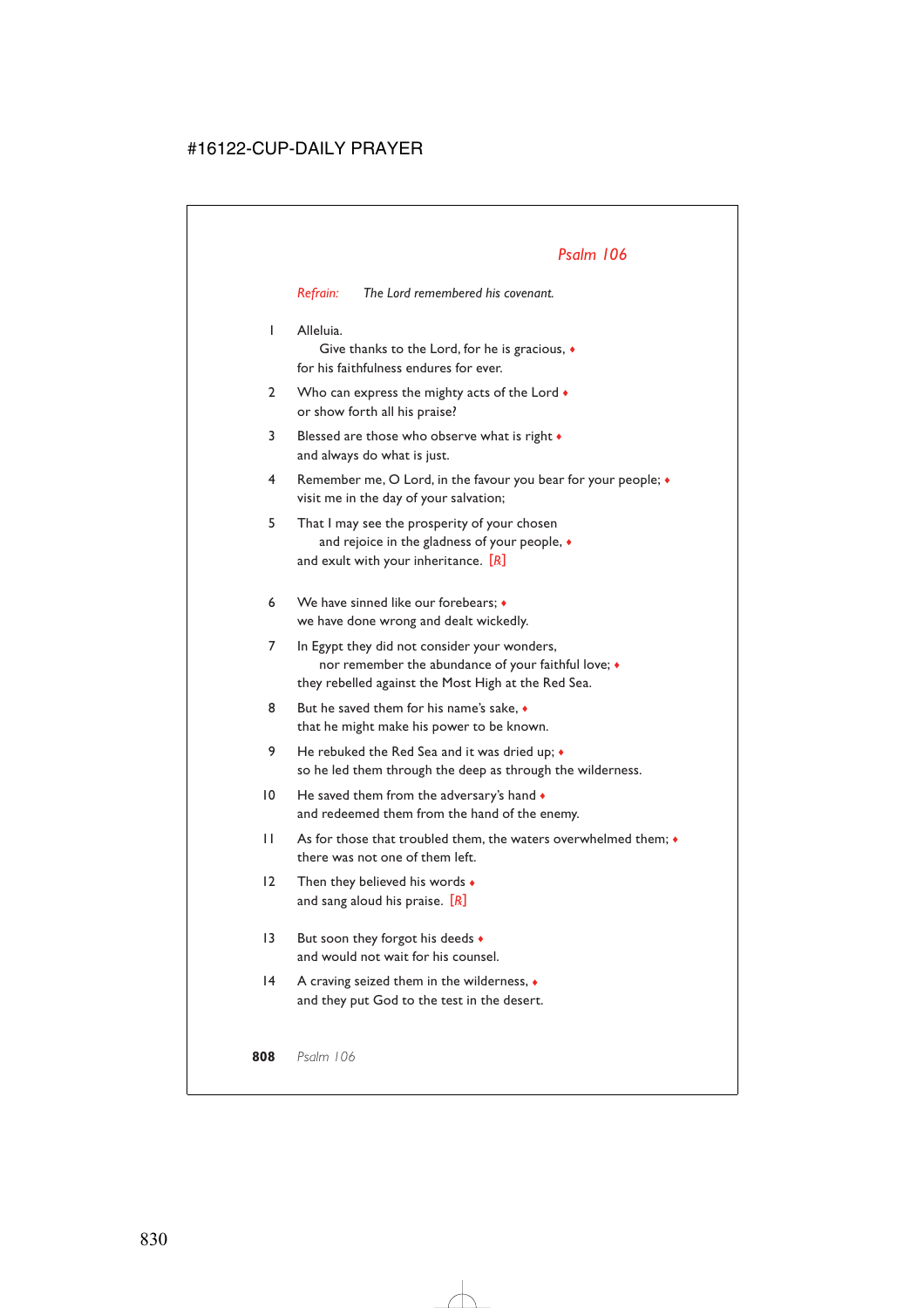- 15 He gave them their desire, ♦ but sent a wasting sickness among them.
- 16 They grew jealous of Moses in the camp  $\bullet$ and of Aaron, the holy one of the Lord.
- 17 So the earth opened and swallowed up Dathan  $\bullet$ and covered the company of Abiram.
- 18 A fire was kindled in their company; ♦ the flame burnt up the wicked. [*R*]
- 19 They made a calf at Horeb  $\bullet$ and worshipped the molten image;
- 20 Thus they exchanged their glory  $\bullet$ for the image of an ox that feeds on hay.
- 21 They forgot God their saviour,  $\bullet$ who had done such great things in Egypt,
- 22 Wonderful deeds in the land of Ham  $\bullet$ and fearful things at the Red Sea.
- 23 So he would have destroyed them, had not Moses his chosen stood before him in the breach,  $\bullet$ to turn away his wrath from consuming them. [*R*]
- 24 Then they scorned the Promised Land  $\bullet$ and would not believe his word,
- 25 But murmured in their tents ♦ and would not heed the voice of the Lord.
- 26 So he lifted his hand against them  $\bullet$ and swore to overthrow them in the wilderness,
- 27 To disperse their descendants among the nations, ♦ and to scatter them throughout the lands. [*R*]
- 28 They joined themselves to the Baal of Peor  $\bullet$ and ate sacrifices offered to the dead.
- 29 They provoked him to anger with their evil deeds  $\bullet$ and a plague broke out among them.
- 30 Then Phinehas stood up and interceded  $\bullet$ and so the plague was stayed.
- 31 This was counted to him for righteousness ♦ throughout all generations for ever.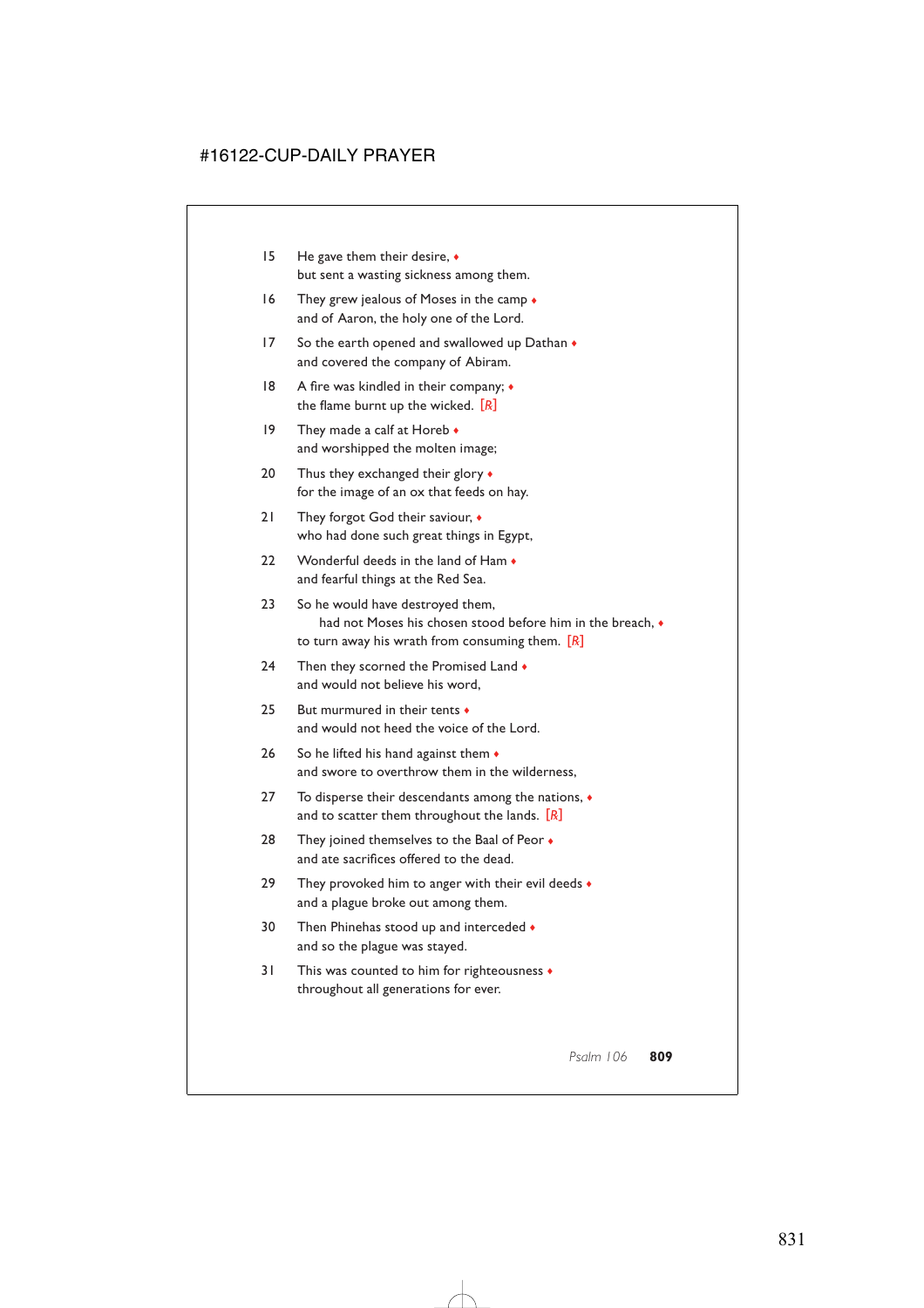- 32 They angered him also at the waters of Meribah,  $\bullet$ so that Moses suffered for their sake;
- 33 For they so embittered his spirit  $\bullet$ that he spoke rash words with his lips. [*R*]
- 34 They did not destroy the peoples  $\triangleleft$ as the Lord had commanded them.
- 35 They mingled with the nations ♦ and learned to follow their ways,
- 36 So that they worshipped their idols, ♦ which became to them a snare.
- 37 Their own sons and daughters  $\bullet$ they sacrificed to evil spirits.
- 38 They shed innocent blood,  $\bullet$ the blood of their sons and daughters,
- 39 Which they offered to the idols of Canaan,  $\bullet$ and the land was defiled with blood.
- 40 Thus were they polluted by their actions, ♦ and in their wanton deeds went whoring after other gods. [*R*]
- 41 Therefore was the wrath of the Lord kindled against his people, ♦ and he abhorred his inheritance.
- 42 He gave them over to the hand of the nations,  $\bullet$ and those who hated them ruled over them.
- 43 So their enemies oppressed them  $\bullet$ and put them in subjection under their hand.
- 44 Many a time did he deliver them, but they rebelled through their own devices  $\bullet$ and were brought down through their wickedness.
- 45 Nevertheless, he saw their adversity, ♦ when he heard their lamentation.
- 46 He remembered his covenant with them  $\cdot$ and relented according to the greatness of his faithful love.
- 47 He made them also to be pitied  $\bullet$ by all who had taken them captive. [*R*]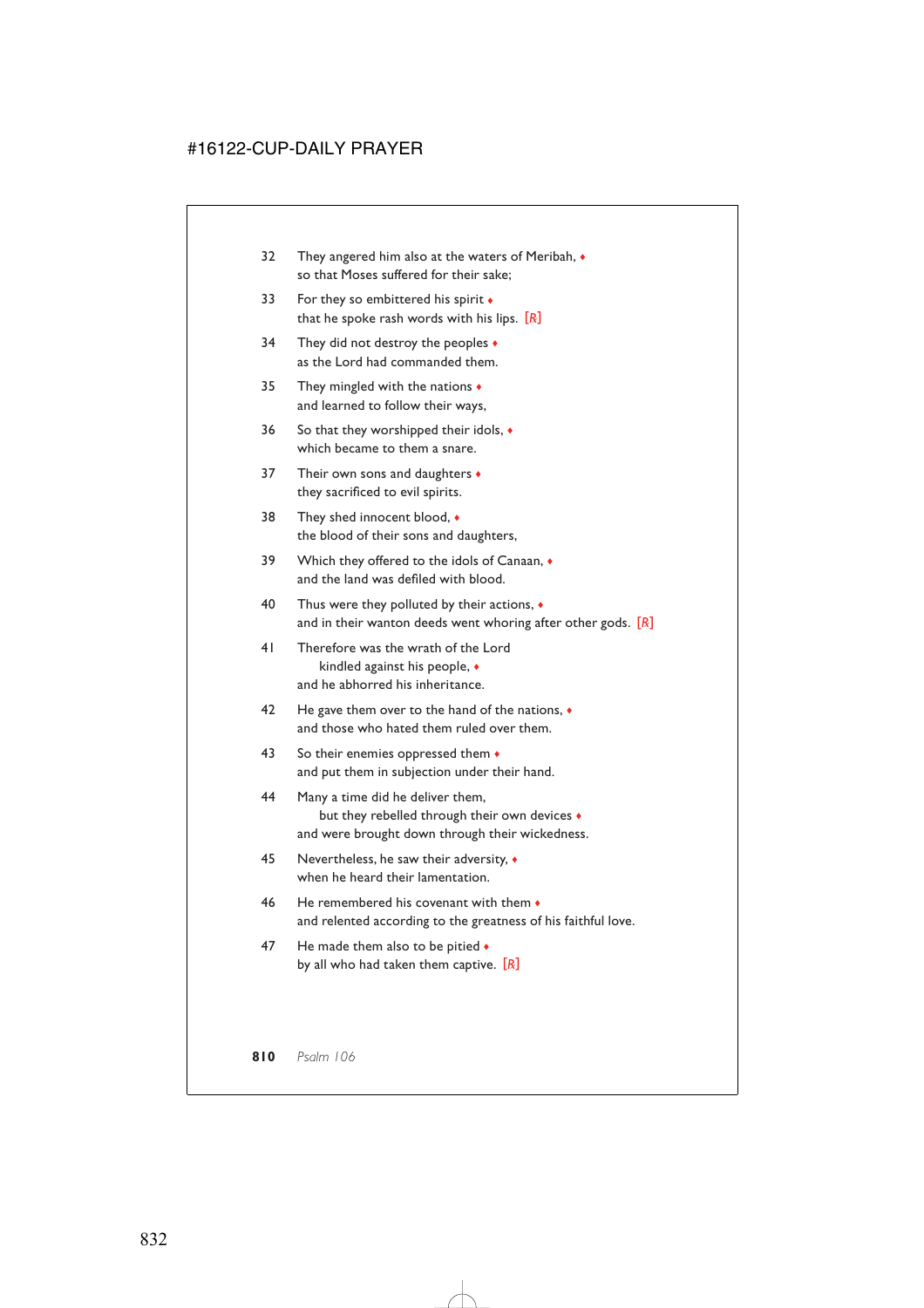48 Save us, O Lord our God, and gather us from among the nations, ♦ that we may give thanks to your holy name and glory in your praise. 49 Blessed be the Lord, the God of Israel, from everlasting and to everlasting; ♦ and let all the people say, Amen.

Alleluia.

*Refrain: The Lord remembered his covenant.*

*Holy God, when our memories blot out your kindness and we ignore your patient love, remember us, re-make us, and give to us poor sinners the rich inheritance of Jesus Christ our Lord.*

#### *Psalm 107*

- 1 O give thanks to the Lord, for he is gracious, ♦ for his steadfast love endures for ever.
- 2 Let the redeemed of the Lord say this,  $\bullet$ those he redeemed from the hand of the enemy,
- 3 And gathered out of the lands from the east and from the west, ♦ from the north and from the south.
- 4 Some went astray in desert wastes ♦ and found no path to a city to dwell in.
- 5 Hungry and thirsty, ♦ their soul was fainting within them.
- 6 So they cried to the Lord in their trouble  $\bullet$ and he delivered them from their distress.
- 7 He set their feet on the right way  $\bullet$ till they came to a city to dwell in.
- 8 *Let them give thanks to the Lord for his goodness* ♦ *and the wonders he does for his children.*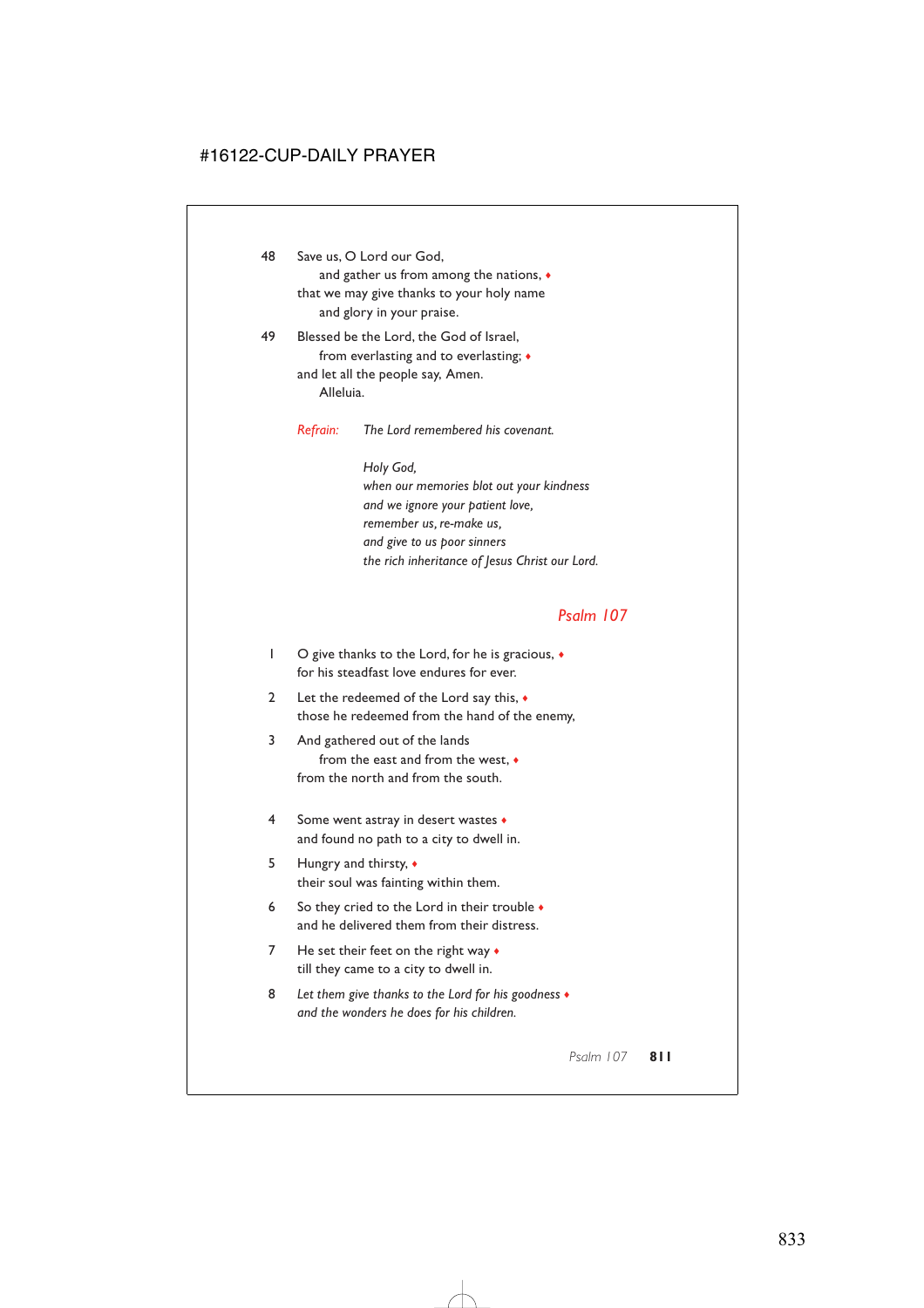- 9 *For he satisfies the longing soul* ♦ *and fills the hungry soul with good.*
- 10 Some sat in darkness and in the shadow of death.  $\bullet$ bound fast in misery and iron,
- 11 For they had rebelled against the words of God  $\bullet$ and despised the counsel of the Most High.
- 12 So he bowed down their heart with heaviness; ♦ they stumbled and there was none to help them.
- 13 Then they cried to the Lord in their trouble, ♦ and he delivered them from their distress.
- 14 He brought them out of darkness and out of the shadow of death,  $\bullet$ and broke their bonds asunder.
- 15 *Let them give thanks to the Lord for his goodness* ♦ *and the wonders he does for his children.*
- 16 *For he has broken the doors of bronze* ♦ *and breaks the bars of iron in pieces.*
- 17 Some were foolish and took a rebellious way,  $\bullet$ and were plagued because of their wrongdoing.
- 18 Their soul abhorred all manner of food  $\bullet$ and drew near to the gates of death.
- 19 Then they cried to the Lord in their trouble,  $\bullet$ and he delivered them from their distress.
- 20 He sent forth his word and healed them.  $\bullet$ and saved them from destruction.
- 21 *Let them give thanks to the Lord for his goodness* ♦ *and the wonders he does for his children.*
- 22 *Let them offer him sacrifices of thanksgiving* ♦ *and tell of his acts with shouts of joy.*
- 23 Those who go down to the sea in ships  $\bullet$ and ply their trade in great waters,
- 24 These have seen the works of the Lord  $\bullet$ and his wonders in the deep.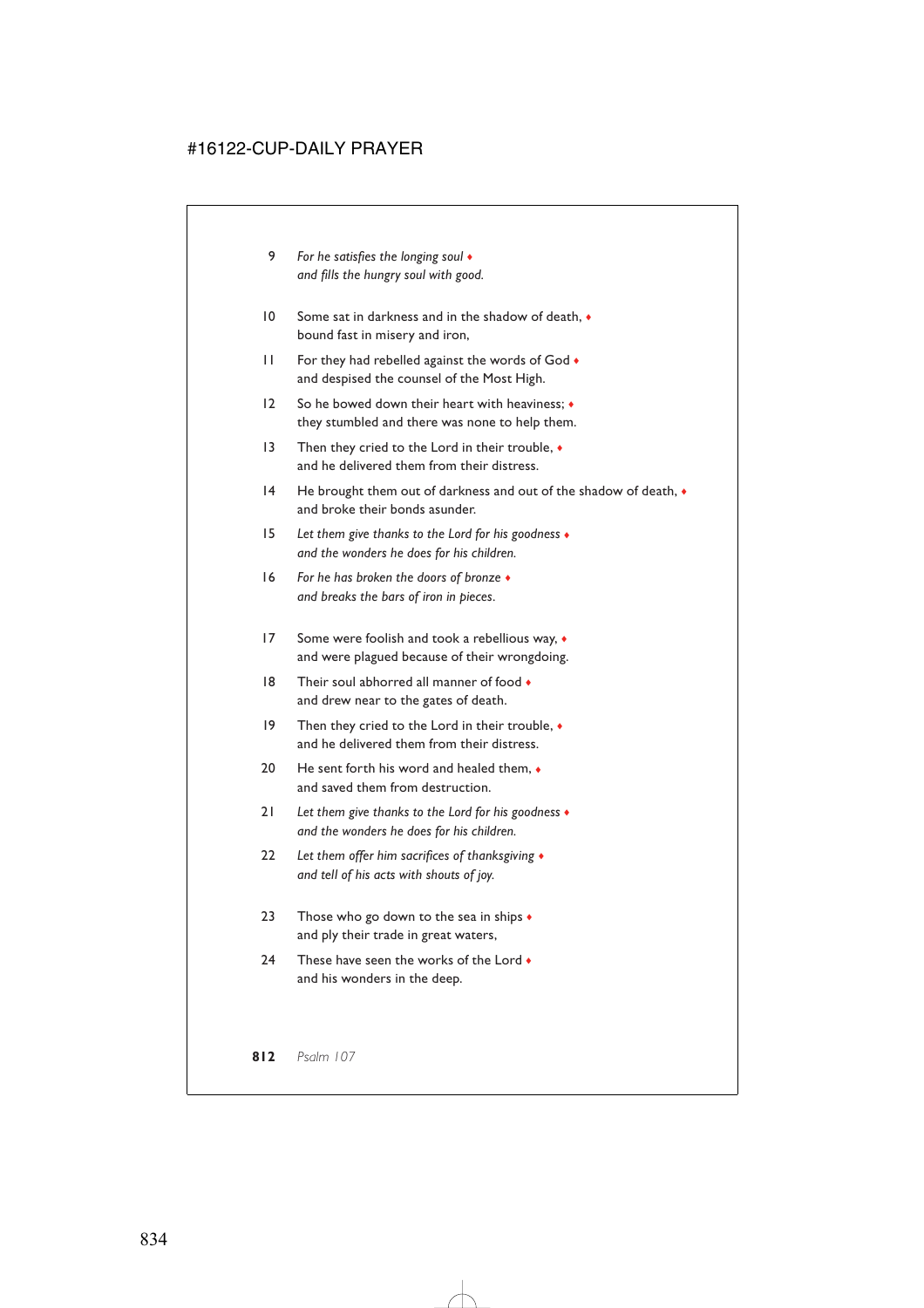- 25 For at his word the stormy wind arose ♦ and lifted up the waves of the sea.
- 26 They were carried up to the heavens and down again to the deep;  $\triangleleft$ their soul melted away in their peril.
- 27 They reeled and staggered like a drunkard  $\bullet$ and were at their wits' end.
- 28 Then they cried to the Lord in their trouble,  $\bullet$ and he brought them out of their distress.
- 29 He made the storm be still  $\bullet$ and the waves of the sea were calmed.
- 30 Then were they glad because they were at rest,  $\bullet$ and he brought them to the haven they desired.
- 31 *Let them give thanks to the Lord for his goodness* ♦ *and the wonders he does for his children.*
- 32 *Let them exalt him in the congregation of the people* ♦ *and praise him in the council of the elders.*
- 33 The Lord turns rivers into wilderness  $\bullet$ and water springs into thirsty ground;
- 34 A fruitful land he makes a salty waste, ♦ because of the wickedness of those who dwell there.
- 35 He makes the wilderness a pool of water ♦ and water springs out of a thirsty land.
- 36 There he settles the hungry ♦ and they build a city to dwell in.
- 37 They sow fields and plant vineyards  $\bullet$ and bring in a fruitful harvest.
- 38 He blesses them, so that they multiply greatly;  $\triangleleft$ he does not let their herds of cattle decrease.
- 39 He pours contempt on princes ♦ and makes them wander in trackless wastes.
- 40 They are diminished and brought low, ♦ through stress of misfortune and sorrow,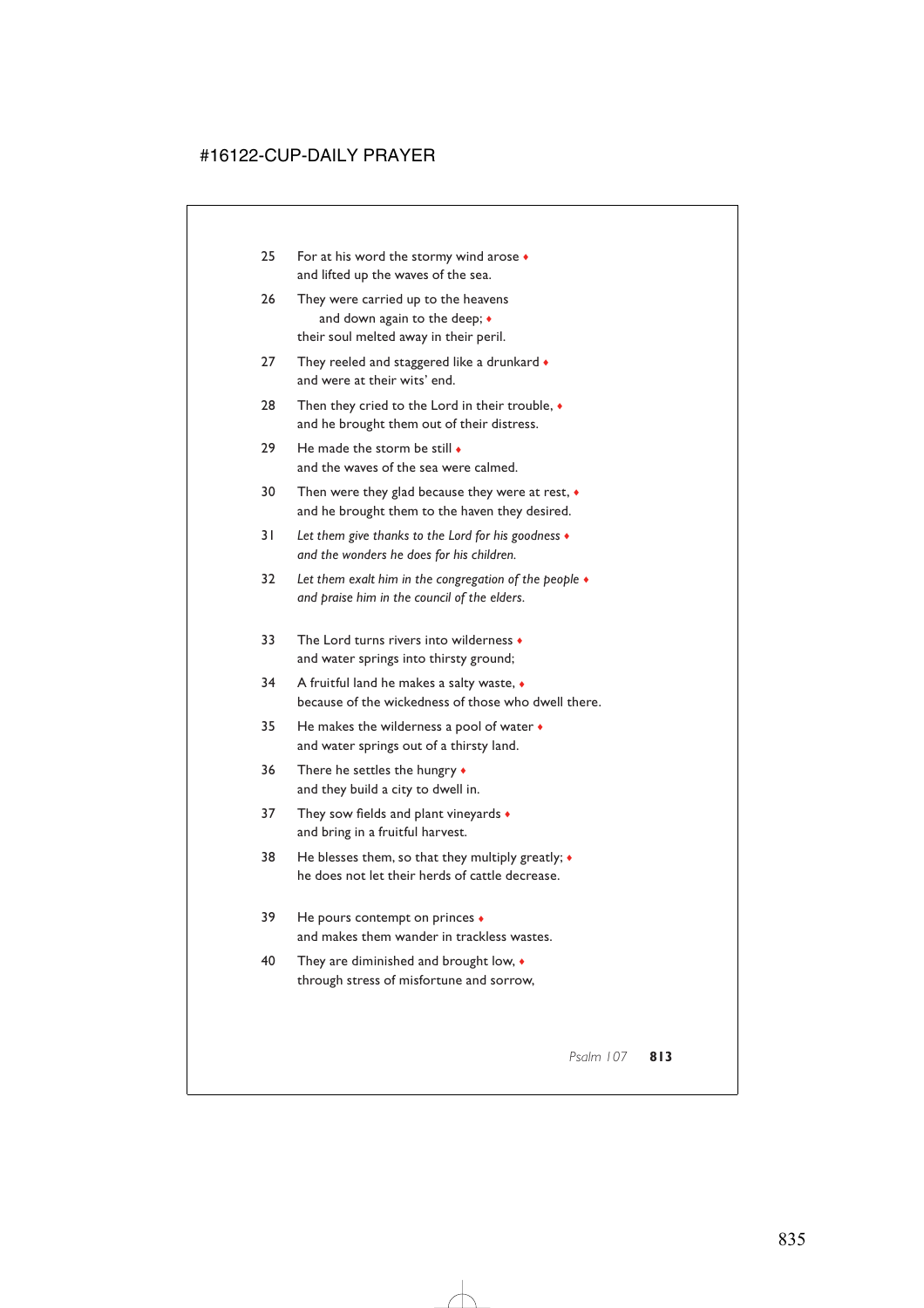- 41 But he raises the poor from their misery  $\bullet$ and multiplies their families like flocks of sheep.
- 42 The upright will see this and rejoice,  $\bullet$ but all wickedness will shut its mouth.
- 43 Whoever is wise will ponder these things  $\bullet$ and consider the loving-kindness of the Lord.

*O living Christ, rescue us from foolish passion and still the storms of our self-will; and, as you are our anchor in this life, so bring us to the haven you have prepared for us; for your mercy's sake.*

### *Psalm 108*

*Refrain: Be exalted, O God, above the heavens.*

- 1 My heart is ready, O God, my heart is ready; ♦ I will sing and give you praise.
- 2 Awake, my soul; awake, harp and lyre,  $\bullet$ that I may awaken the dawn.
- 3 I will give you thanks, O Lord, among the peoples; ♦ I will sing praise to you among the nations. [*R*]
- 4 For your loving-kindness is as high as the heavens ♦ and your faithfulness reaches to the clouds.
- 5 Be exalted, O God, above the heavens ♦ and your glory over all the earth.
- 6 That your beloved may be delivered,  $\bullet$ save us by your right hand and answer me. [*R*]
- 7 God has spoken in his holiness: ♦ 'I will triumph and divide Shechem and share out the valley of Succoth.
- 8 'Gilead is mine and Manasseh is mine;  $\bullet$ Ephraim is my helmet and Judah my sceptre.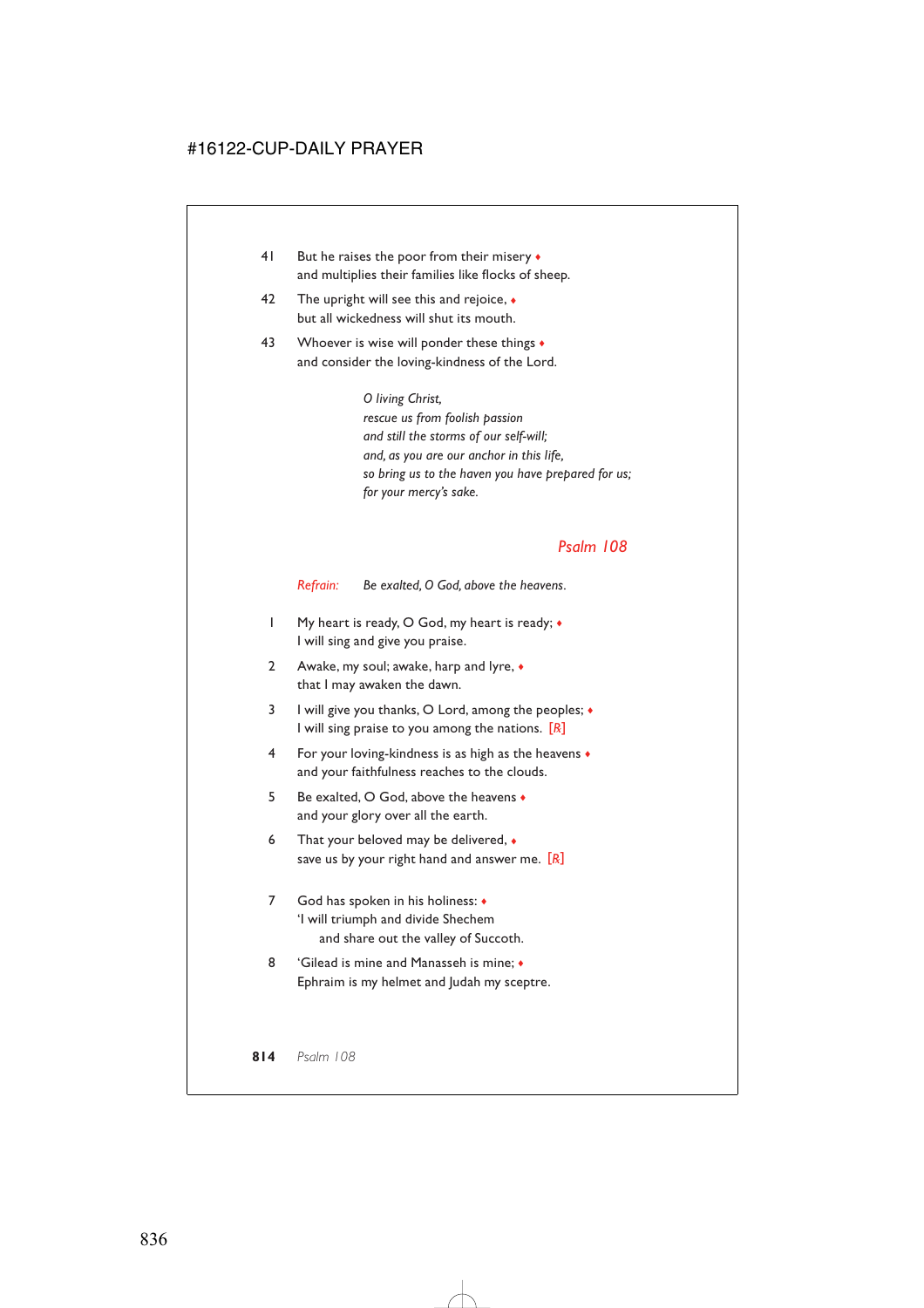| 'Moab shall be my washpot,<br>over Edom will I cast my sandal, $\bullet$<br>across Philistia will I shout in triumph.' $[R]$ |                                                                                                                                                                             |
|------------------------------------------------------------------------------------------------------------------------------|-----------------------------------------------------------------------------------------------------------------------------------------------------------------------------|
| Who will lead me into the strong city? $\bullet$<br>Who will bring me into Edom?                                             |                                                                                                                                                                             |
| Have you not cast us off, O God? •<br>Will you no longer go forth with our troops?                                           |                                                                                                                                                                             |
| O grant us your help against the enemy, $\bullet$<br>for earthly help is in vain.                                            |                                                                                                                                                                             |
| Through God will we do great acts, $\bullet$<br>for it is he that shall tread down our enemies.                              |                                                                                                                                                                             |
| Refrain:                                                                                                                     | Be exalted, O God, above the heavens.                                                                                                                                       |
|                                                                                                                              | In times of terror, O God,<br>give us boldness<br>to act with courage, yet with mercy,<br>for you rule the nations with the<br>sword of truth;<br>in Jesus Christ our Lord. |
|                                                                                                                              |                                                                                                                                                                             |

| Refrain: | O Lord my God,                        |
|----------|---------------------------------------|
|          | save me for your loving mercy's sake. |

- 1 Keep silent no longer, O God of my praise, ♦ for the mouth of wickedness and treachery is opened against me.
- 2 They have spoken against me with a lying tongue;  $\triangleleft$ they encompassed me with words of hatred and fought against me without a cause.
- 3 In return for my love, they set themselves against me, ♦ even though I had prayed for them.
- 4 Thus have they repaid me with evil for good,  $\bullet$ and hatred for my good will.
- 5 They say, 'Appoint a wicked man over him, ♦ and let an accuser stand at his right hand.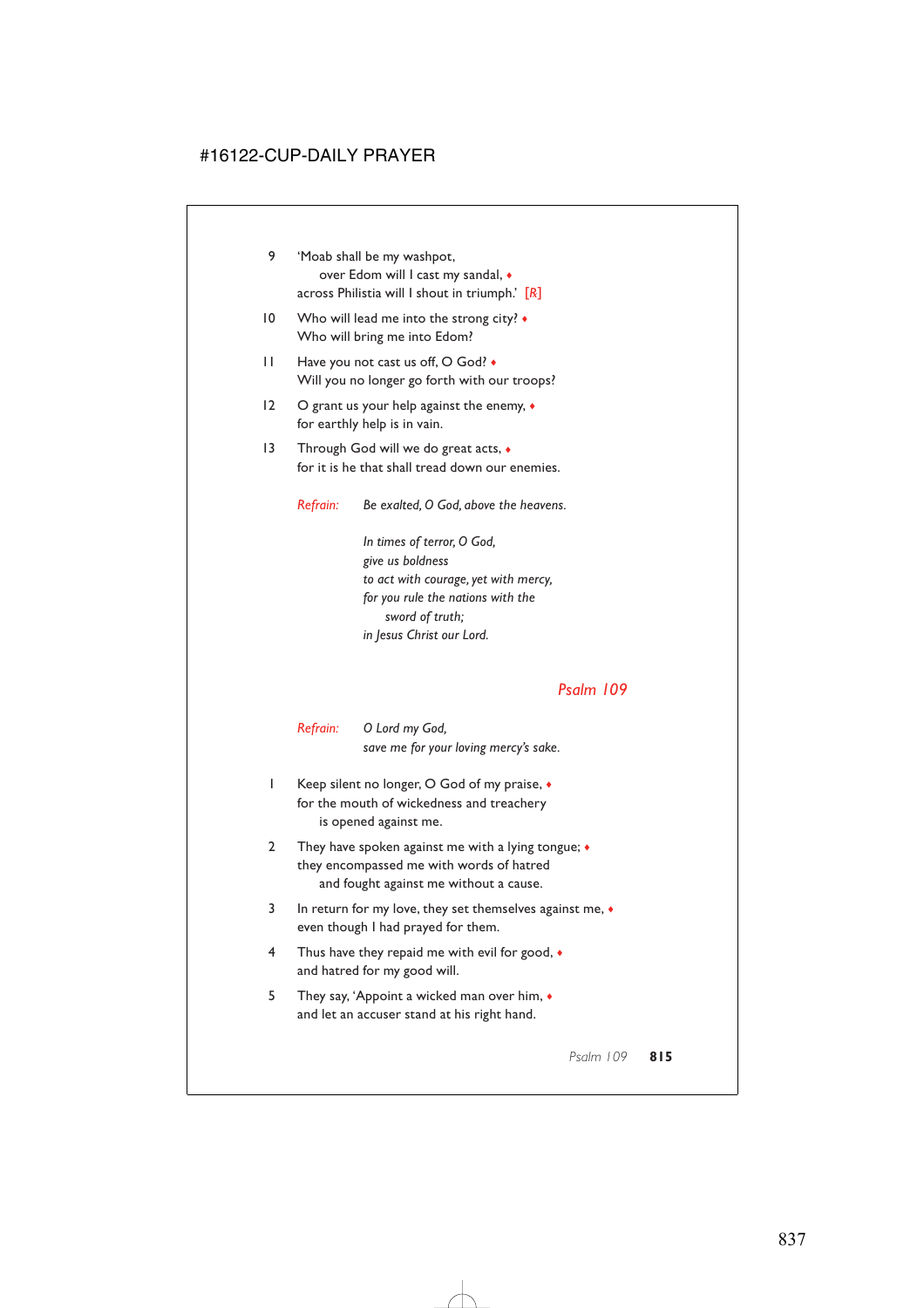- 6 'When he is judged, let him be found guilty, ♦ and let his prayer be counted as sin. [*R*]
- 7 'Let his days be few  $\bullet$ and let another take his office.
- 8 'Let his children be fatherless ♦ and his wife become a widow.
- 9 'Let his children wander to beg their bread;  $\bullet$ let them seek it in desolate places.
- 10 'Let the creditor seize all that he has;  $\triangleleft$ let strangers plunder the fruit of his toil.
- 11 'Let there be no one to keep faith with him, ♦ or have compassion on his fatherless children.
- 12 'Let his line soon come to an end  $\bullet$ and his name be blotted out in the next generation. [*R*]
- 13 'Let the wickedness of his fathers be remembered before the Lord  $\rightarrow$ and no sin of his mother be blotted out;
- 14 'Let their sin be always before the Lord, ♦ that he may root out their name from the earth;
- 15 'Because he was not minded to keep faith, ♦ but persecuted the poor and needy and sought to kill the brokenhearted.
- 16 'He loved cursing and it came to him; ♦ he took no delight in blessing and it was far from him.
- 17 'He clothed himself with cursing as with a garment: ♦ it seeped into his body like water and into his bones like oil;
- 18 'Let it be to him like the cloak which he wraps around him  $\bullet$ and like the belt that he wears continually.'
- 19 Thus may the Lord repay my accusers  $\bullet$ and those who speak evil against me. [*R*]
- 20 But deal with me, O Lord my God, according to your name;  $\bullet$ O deliver me, for sweet is your faithfulness.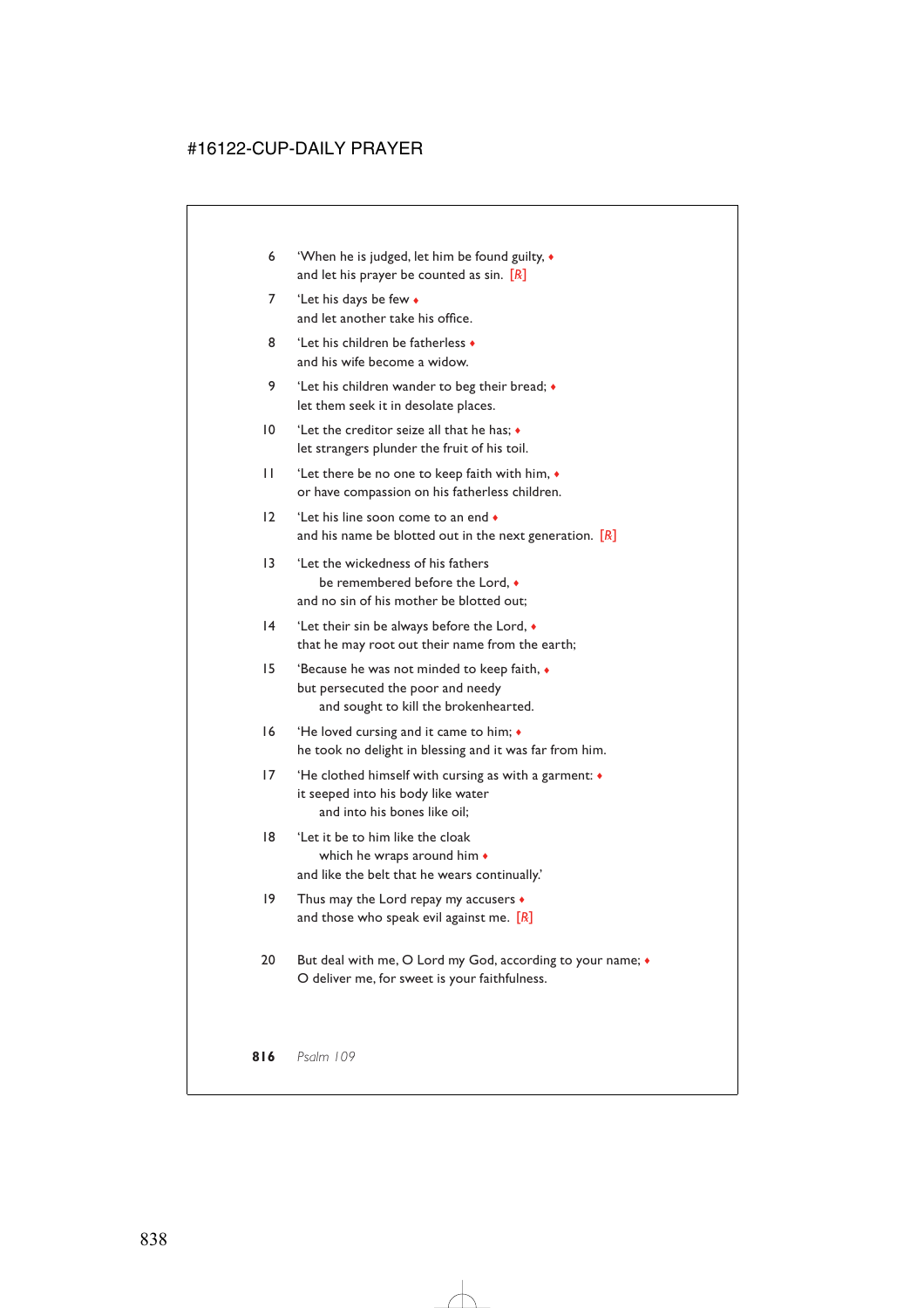- 21 For I am helpless and poor  $\bullet$ and my heart is disquieted within me.
- 22 I fade like a shadow that lengthens;  $\bullet$ I am shaken off like a locust.
- 23 My knees are weak through fasting  $\triangle$ and my flesh is dried up and wasted.
- 24 I have become a reproach to them;  $\bullet$ those who see me shake their heads in scorn. [*R*]
- 25 Help me, O Lord my God; ◆ save me for your loving mercy's sake,
- 26 And they shall know that this is your hand,  $\bullet$ that you, O Lord, have done it.
- 27 Though they curse, may you bless;  $\triangleleft$ let those who rise up against me be confounded, but let your servant rejoice.
- 28 Let my accusers be clothed with disgrace  $\bullet$ and wrap themselves in their shame as in a cloak.
- 29 I will give great thanks to the Lord with my mouth; ♦ in the midst of the multitude will I praise him;
- 30 Because he has stood at the right hand of the needy,  $\bullet$ to save them from those who would condemn them.

*Refrain: O Lord my God, save me for your loving mercy's sake.*

> *Lord, when we are repaid with evil for good, help us not to return evil for evil, but to bear witness to your steadfast love, shown in the face of your dear Son, our Saviour Jesus Christ.*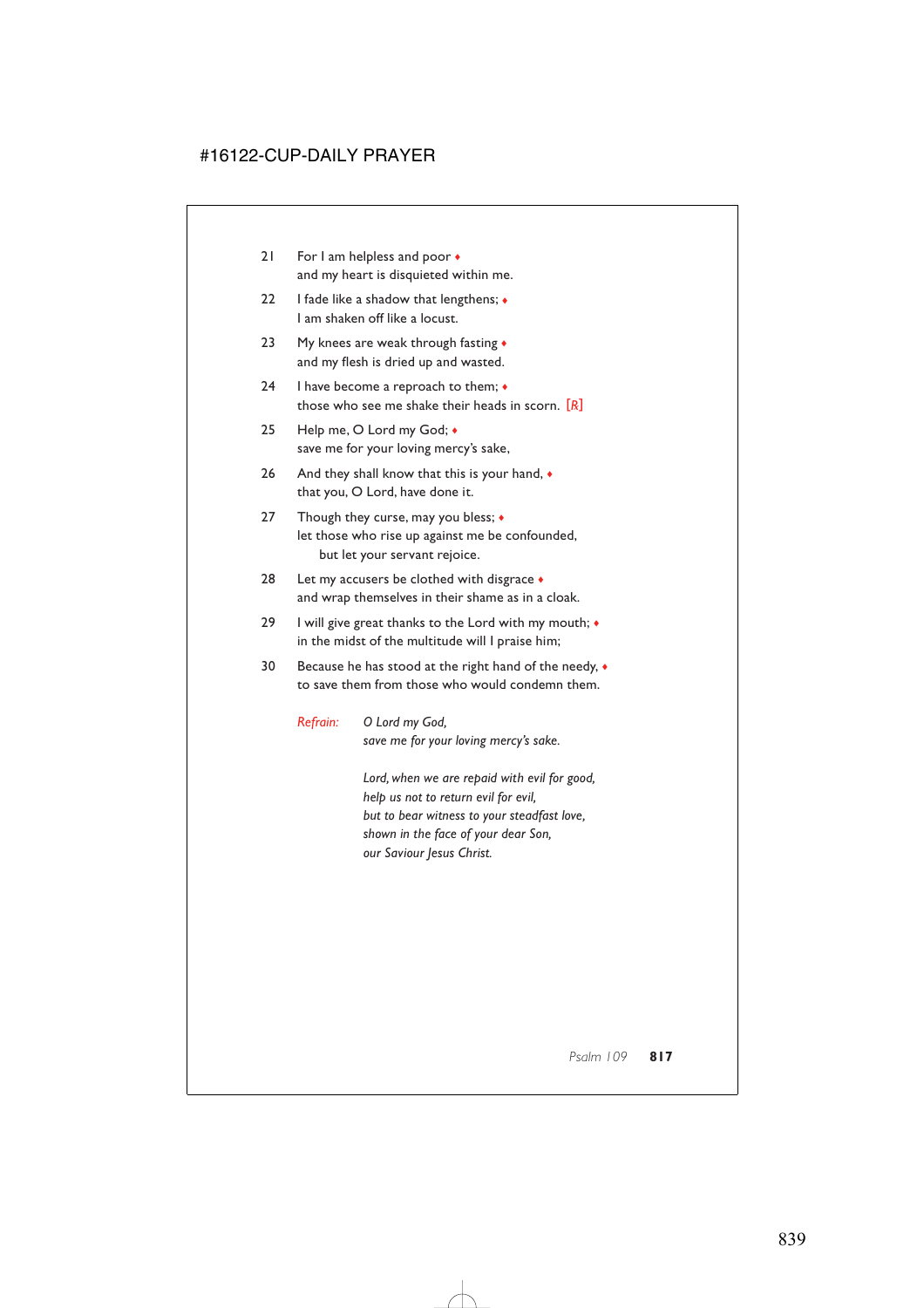*Refrain: The Lord is king and has put on glorious apparel.*

- 1 The Lord said to my lord, 'Sit at my right hand, ♦ until I make your enemies your footstool.'
- 2 May the Lord stretch forth the sceptre of your power;  $\bullet$ rule from Zion in the midst of your enemies.
- 3 'Noble are you on this day of your birth; ♦ on the holy mountain, from the womb of the dawn the dew of your new birth is upon you.' [*R*]
- 4 The Lord has sworn and will not retract: ♦ 'You are a priest for ever after the order of Melchizedek.'
- 5 The king at your right hand, O Lord,  $\bullet$ shall smite down kings in the day of his wrath. [*R*]
- 6 In all his majesty, he shall judge among the nations, ♦ smiting heads over all the wide earth.
- 7 He shall drink from the brook beside the way;  $\bullet$ therefore shall he lift high his head.

*Refrain: The Lord is king and has put on glorious apparel.*

*Lord Jesus, divine Son and eternal priest, inspire us with the confidence of your final conquest of evil, and grant that daily on our way we may drink of the brook of your eternal life and so find courage against all adversities; for your mercy's sake.*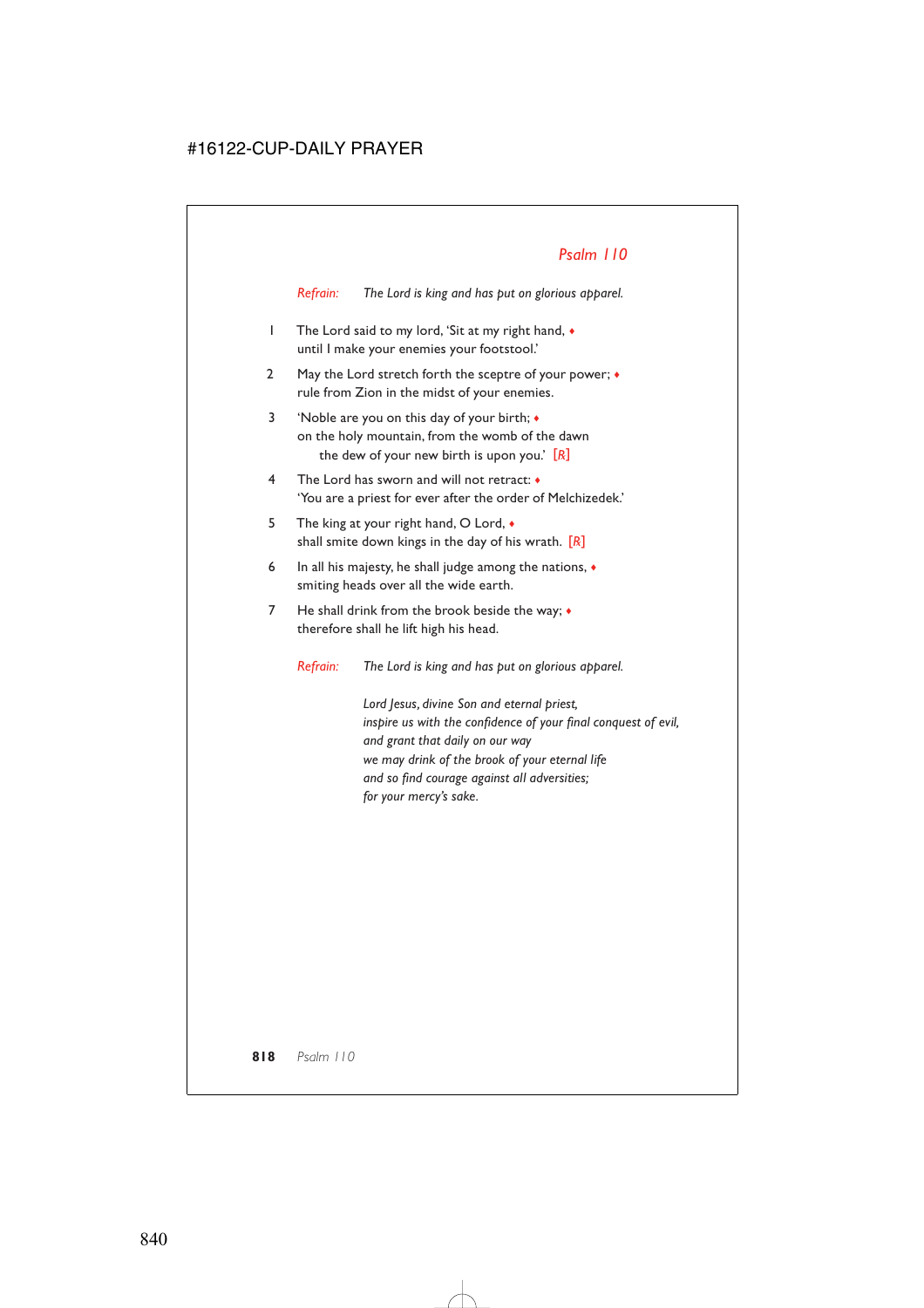*Refrain: The Lord is gracious and full of compassion.*

1 Alleluia.

I will give thanks to the Lord with my whole heart, ♦ in the company of the faithful and in the congregation.

- 2 The works of the Lord are great,  $\bullet$ sought out by all who delight in them.
- 3 His work is full of majesty and honour  $\bullet$ and his righteousness endures for ever.
- 4 He appointed a memorial for his marvellous deeds; ♦ the Lord is gracious and full of compassion. [*R*]
- 5 He gave food to those who feared him; ♦ he is ever mindful of his covenant.
- 6 He showed his people the power of his works  $\bullet$ in giving them the heritage of the nations.
- 7 The works of his hands are truth and justice;  $\bullet$ all his commandments are sure. [*R*]
- 8 They stand fast for ever and ever;  $\bullet$ they are done in truth and equity.
- 9 He sent redemption to his people; he commanded his covenant for ever; ♦ holy and awesome is his name.
- 10 The fear of the Lord is the beginning of wisdom; a good understanding have those who live by it; ♦ his praise endures for ever.

*Refrain: The Lord is gracious and full of compassion.*

*Gracious God, you are full of compassion; may we who long for your kingdom to come rejoice to do your will and acknowledge your power alone to save; through Jesus Christ our Lord.*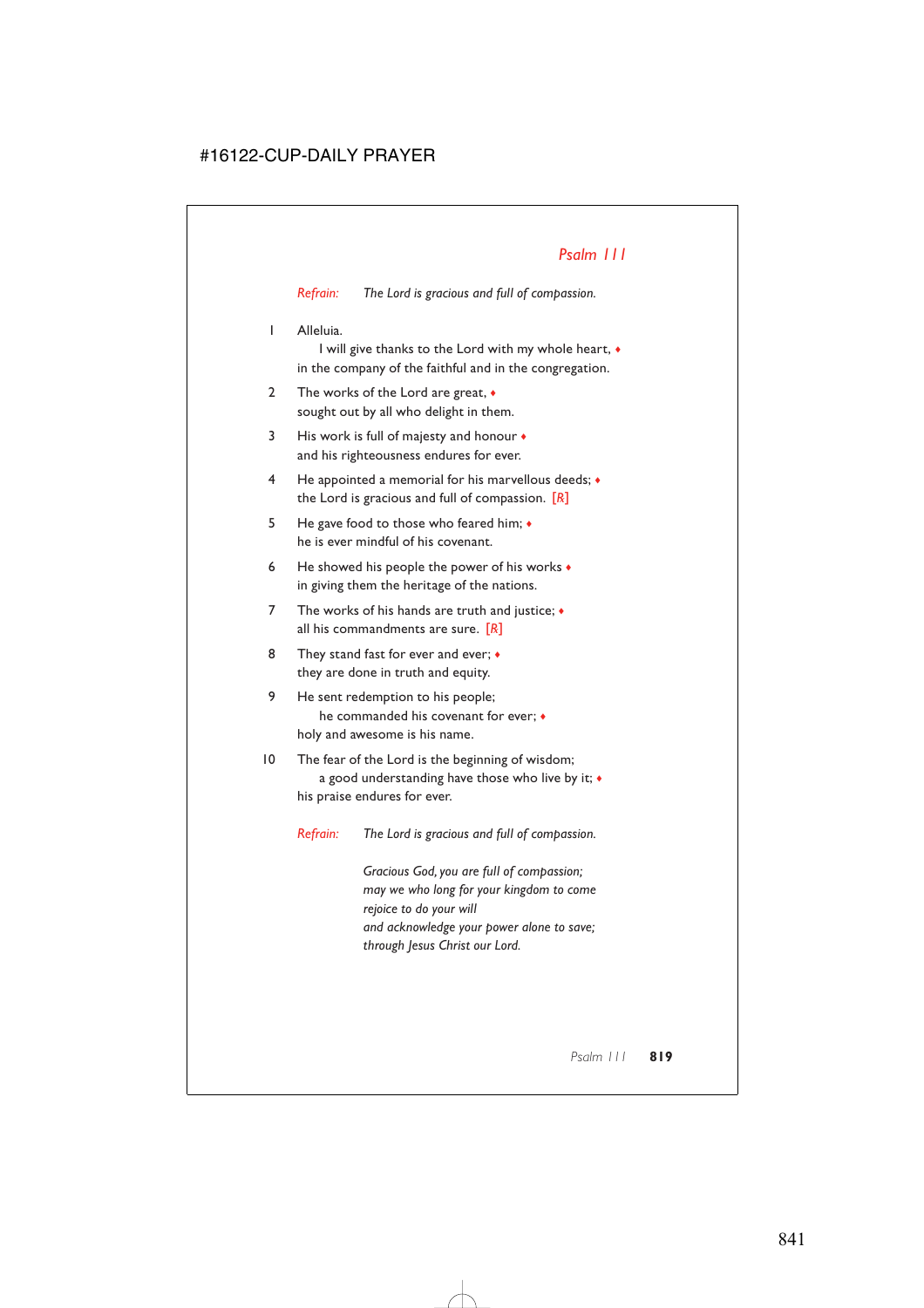*Refrain: The righteous will be held in everlasting remembrance.*

1 Alleluia.

Blessed are those who fear the Lord ♦ and have great delight in his commandments.

- 2 Their descendants will be mighty in the land,  $\bullet$ a generation of the faithful that will be blest.
- 3 Wealth and riches will be in their house, ♦ and their righteousness endures for ever.
- 4 Light shines in the darkness for the upright; ♦ gracious and full of compassion are the righteous. [*R*]
- 5 It goes well with those who are generous in lending ♦ and order their affairs with justice,
- 6 For they will never be shaken; ♦ the righteous will be held in everlasting remembrance.
- 7 They will not be afraid of any evil tidings;  $\bullet$ their heart is steadfast, trusting in the Lord. [*R*]
- 8 Their heart is sustained and will not fear,  $\bullet$ until they see the downfall of their foes.
- 9 They have given freely to the poor; their righteousness stands fast for ever; ♦ their head will be exalted with honour.
- 10 The wicked shall see it and be angry; they shall gnash their teeth in despair; ♦ the desire of the wicked shall perish.

*Refrain: The righteous will be held in everlasting remembrance.*

*Generous God, save us from the meanness that calculates its interest and hoards its earthly gain; as we have freely received, so may we freely give; in the grace of Jesus Christ our Lord.*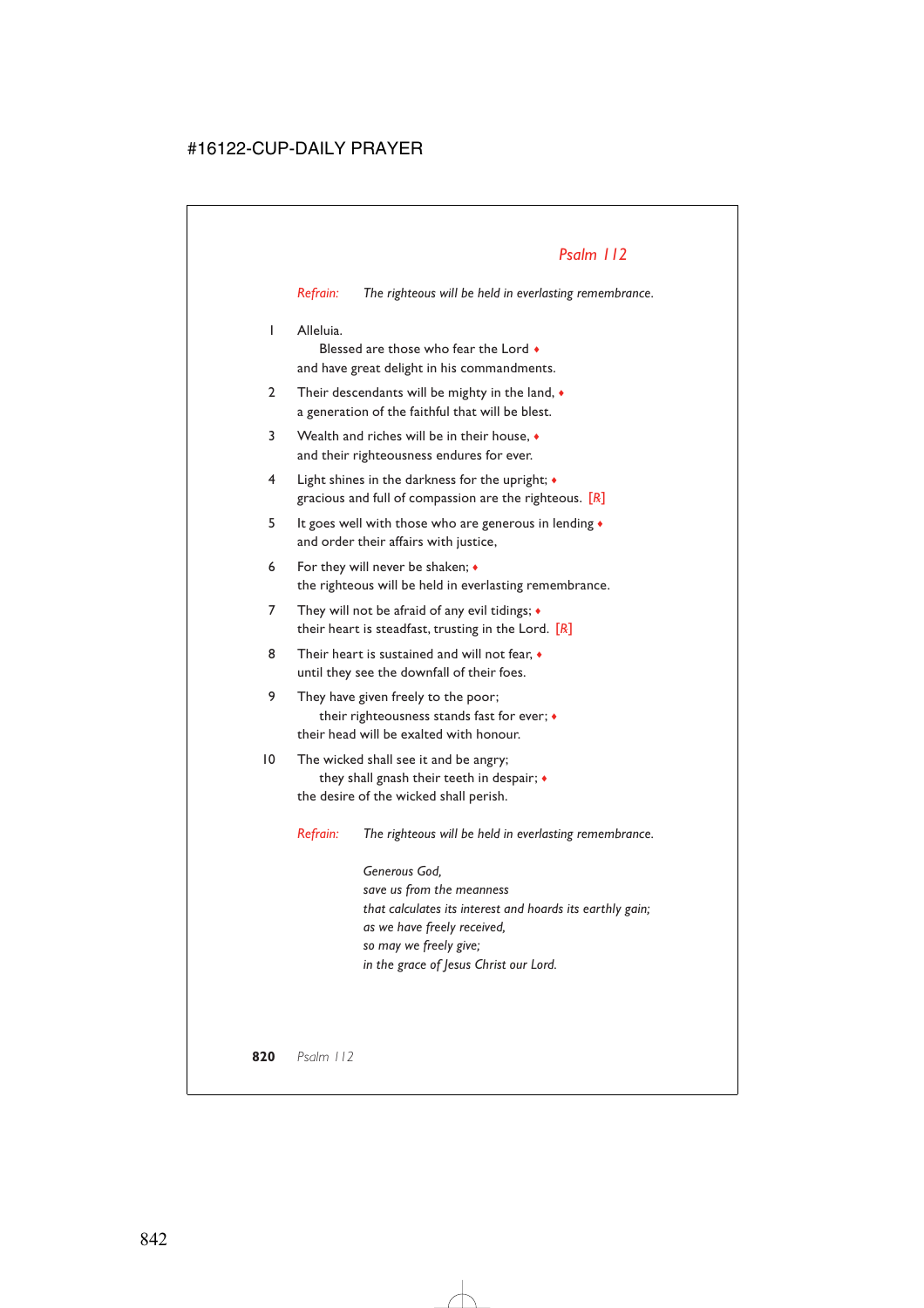*Refrain: From the rising of the sun to its setting let the name of the Lord be praised.*

1 Alleluia.

Give praise, you servants of the Lord, ♦ O praise the name of the Lord.

- 2 Blessed be the name of the Lord,  $\bullet$ from this time forth and for evermore.
- 3 From the rising of the sun to its setting ♦ let the name of the Lord be praised.
- 4 The Lord is high above all nations ♦ and his glory above the heavens. [*R*]
- 5 Who is like the Lord our God, that has his throne so high, ♦ yet humbles himself to behold the things of heaven and earth?
- 6 He raises the poor from the dust  $\bullet$ and lifts the needy from the ashes,
- 7 To set them with princes, ♦ with the princes of his people.
- 8 He gives the barren woman a place in the house  $\bullet$ and makes her a joyful mother of children. Alleluia.

*Refrain: From the rising of the sun to its setting let the name of the Lord be praised.*

> *From the rising of the sun to its setting we praise your name, O Lord; may your promise to raise the poor from the dust and turn the fortunes of the needy upside down be fulfilled in our time also, as it was in your Son, Jesus Christ our Lord.*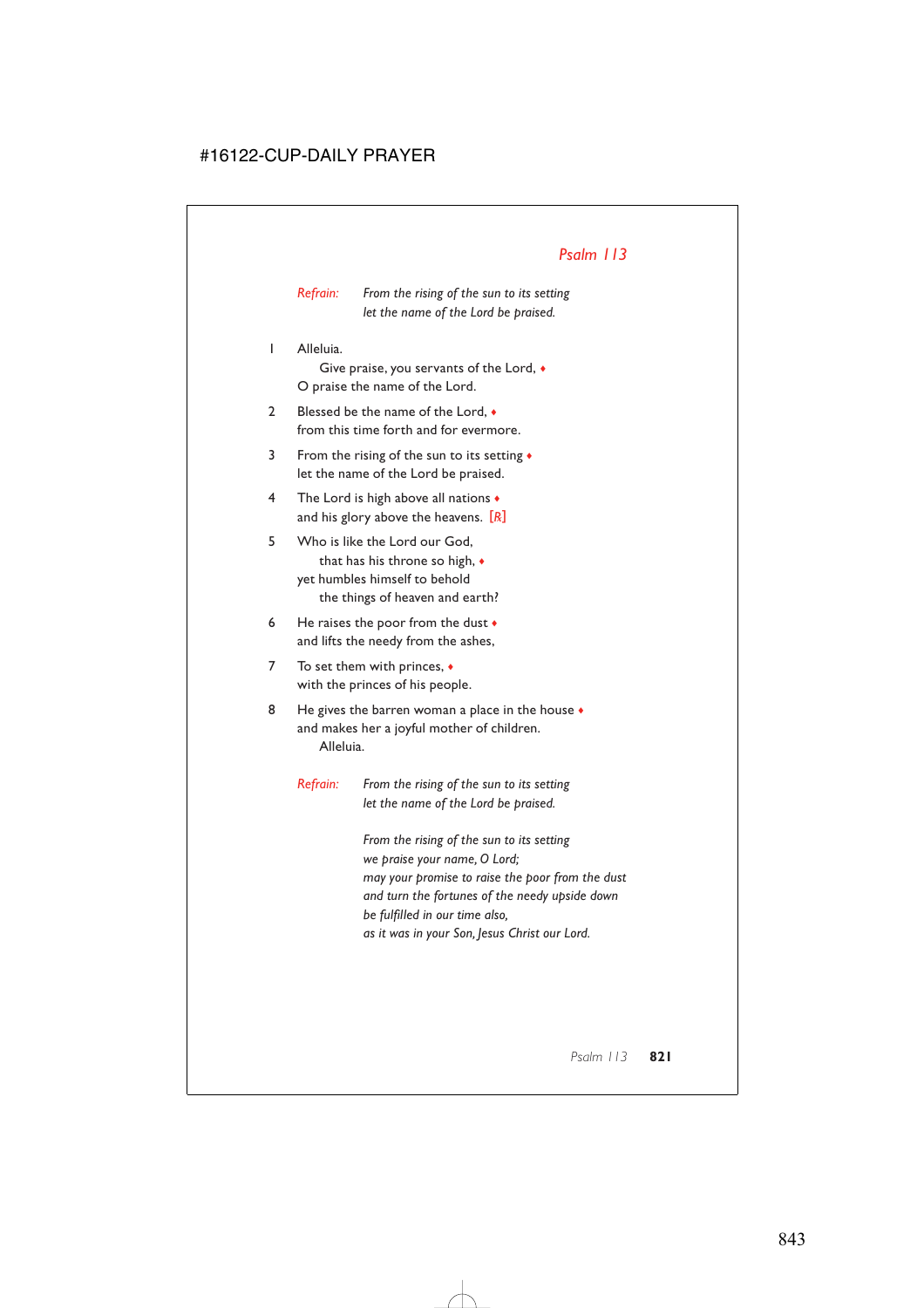*Refrain: Tremble, O earth, at the presence of the Lord.*

- 1 When Israel came out of Egypt, ♦ the house of Jacob from a people of a strange tongue,
- 2 Judah became his sanctuary, ◆ Israel his dominion.
- 3 The sea saw that, and fled; ♦ Jordan was driven back.
- 4 The mountains skipped like rams, ♦ the little hills like young sheep. [*R*]
- 5 What ailed you, O sea, that you fled? ♦ O Jordan, that you were driven back?
- 6 You mountains, that you skipped like rams, ♦ you little hills like young sheep?
- 7 Tremble, O earth, at the presence of the Lord,  $\bullet$ at the presence of the God of Jacob,
- 8 Who turns the hard rock into a pool of water,  $\bullet$ the flint-stone into a springing well.

*Refrain: Tremble, O earth, at the presence of the Lord.*

*Strike the rock of our hard hearts, O God, and let our tears of joy and sorrow mould us to bear the imprint of your love, given in Christ our risen Lord.*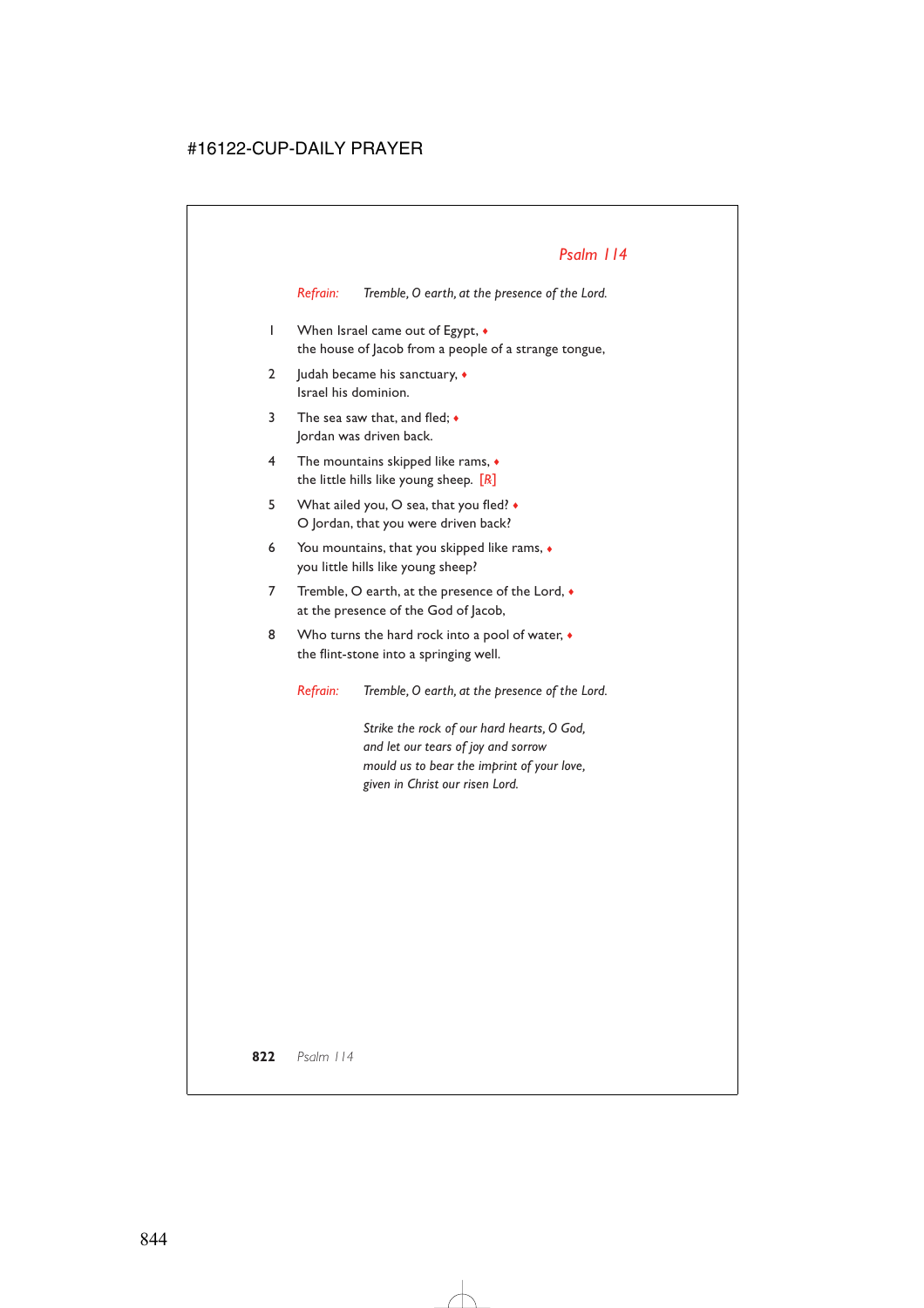*Refrain: The Lord has been mindful of us and he will bless us.*

- 1 Not to us, Lord, not to us, but to your name give the glory, ♦ for the sake of your loving mercy and truth.
- 2 Why should the nations say,  $\bullet$ 'Where is now their God?'
- 3 As for our God, he is in heaven:  $\bullet$ he does whatever he pleases.
- 4 Their idols are silver and gold, ♦ the work of human hands. [*R*]
- 5 They have mouths, but cannot speak; ♦ eyes have they, but cannot see;
- 6 They have ears, but cannot hear; ♦ noses have they, but cannot smell;
- 7 They have hands, but cannot feel; feet have they, but cannot walk; ♦ not a whisper do they make from their throats.
- 8 Those who make them shall become like them  $\bullet$ and so will all who put their trust in them. [*R*]
- 9 But you, Israel, put your trust in the Lord;  $\bullet$ he is their help and their shield.
- 10 House of Aaron, trust in the Lord;  $\bullet$ he is their help and their shield.
- 11 You that fear the Lord, trust in the Lord;  $\bullet$ he is their help and their shield.
- 12 The Lord has been mindful of us and he will bless us;  $\bullet$ may he bless the house of Israel; may he bless the house of Aaron;
- 13 May he bless those who fear the Lord,  $\bullet$ both small and great together. [*R*]
- 14 May the Lord increase you more and more,  $\bullet$ you and your children after you.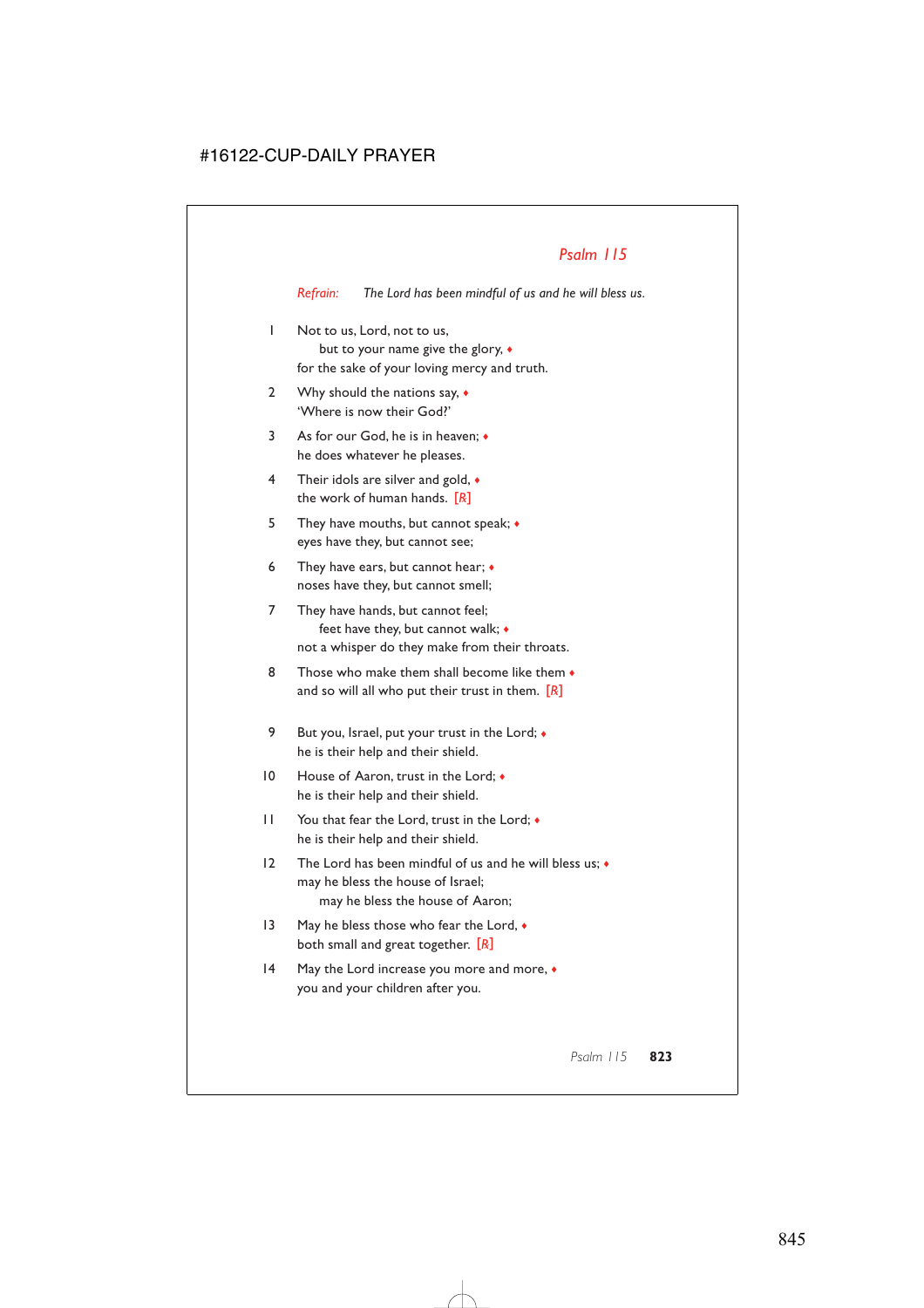- 15 May you be blest by the Lord,  $\bullet$ the maker of heaven and earth.
- 16 The heavens are the heavens of the Lord, ♦ but the earth he has entrusted to his children.
- 17 The dead do not praise the Lord,  $\bullet$ nor those gone down into silence;
- 18 But we will bless the Lord,  $\bullet$ from this time forth for evermore. Alleluia.

*Refrain: The Lord has been mindful of us and he will bless us.*

*Living God, defend us from the idols which our hearts enthrone, that we may not go down into silence but be raised to our heaven of heavens in Jesus Christ our Lord.*

### *Psalm 116*

*Refrain: Gracious is the Lord and righteous.*

I I love the Lord.

for he has heard the voice of my supplication; ♦ because he inclined his ear to me on the day I called to him.

- 2 The snares of death encompassed me; the pains of hell took hold of me; ♦ by grief and sorrow was I held.
- 3 Then I called upon the name of the Lord: ♦ 'O Lord, I beg you, deliver my soul.'
- 4 Gracious is the Lord and righteous; ♦ our God is full of compassion. [*R*]
- 5 The Lord watches over the simple;  $\triangleleft$ I was brought very low and he saved me.
- 6 Turn again to your rest, O my soul, ♦ for the Lord has been gracious to you.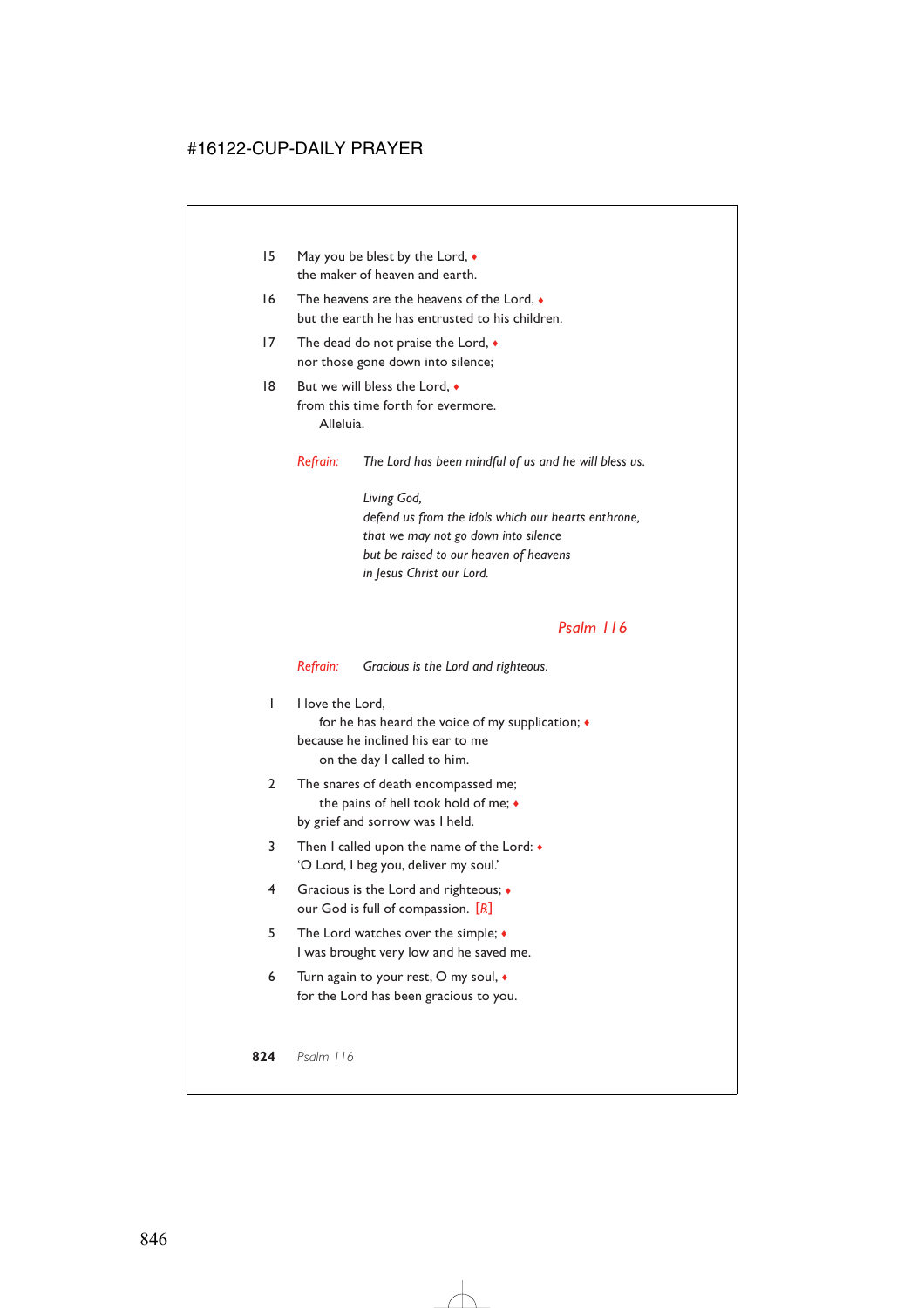- 7 For you have delivered my soul from death,  $\triangleleft$ my eyes from tears and my feet from falling.
- 8 I will walk before the Lord  $\bullet$ in the land of the living. [*R*]
- 9 I believed that I should perish for I was sorely troubled; ♦ and I said in my alarm, 'Everyone is a liar.'
- 10 How shall I repay the Lord  $\bullet$ for all the benefits he has given to me?
- $11$  I will lift up the cup of salvation  $\bullet$ and call upon the name of the Lord.
- 12 I will fulfil my vows to the Lord  $\bullet$ in the presence of all his people. [*R*]
- 13 Precious in the sight of the Lord  $\bullet$ is the death of his faithful servants.
- 14 O Lord, I am your servant, ♦ your servant, the child of your handmaid; you have freed me from my bonds.
- 15 I will offer to you a sacrifice of thanksgiving  $\bullet$ and call upon the name of the Lord.
- 16 I will fulfil my vows to the Lord  $\bullet$ in the presence of all his people,
- 17 In the courts of the house of the Lord, ♦ in the midst of you, O Jerusalem. Alleluia.
	- *Refrain: Gracious is the Lord and righteous.*

*As we walk through the valley of the shadow of death, may we call upon your name, raise the cup of salvation, and so proclaim your death, O Lord, until you come in glory.*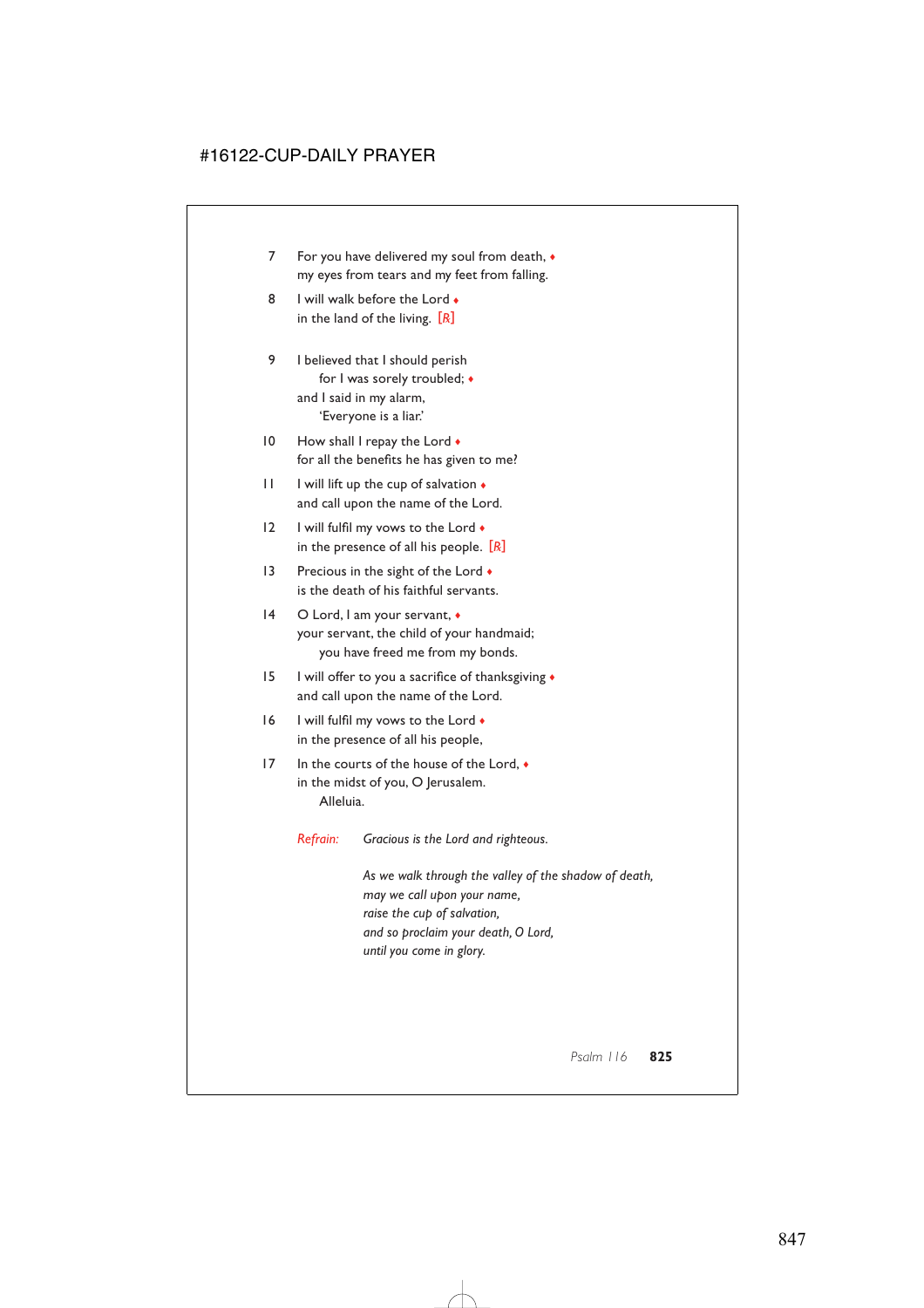*Refrain: Alleluia.*

- 1 O praise the Lord, all you nations; ♦ praise him, all you peoples.
- 2 For great is his steadfast love towards us, ♦ and the faithfulness of the Lord endures for ever. Alleluia.

*Refrain: Alleluia.*

*Gracious God, we praise you for your faithfulness and pray that every nation may find your blessing in the face of Jesus Christ our Lord.*

### *Psalm 118*

*Refrain: I will give thanks to you, for you have become my salvation.*

- 1 O give thanks to the Lord, for he is good;  $\bullet$ his mercy endures for ever.
- 2 Let Israel now proclaim, ♦ 'His mercy endures for ever.'
- 3 Let the house of Aaron now proclaim, ♦ 'His mercy endures for ever.'
- 4 Let those who fear the Lord proclaim, ♦ 'His mercy endures for ever.' [*R*]
- 5 In my constraint I called to the Lord; ♦ the Lord answered and set me free.
- 6 The Lord is at my side; I will not fear; ♦ what can flesh do to me?
- 7 With the Lord at my side as my saviour,  $\bullet$ I shall see the downfall of my enemies.
- 8 It is better to take refuge in the Lord  $\bullet$ than to put any confidence in flesh.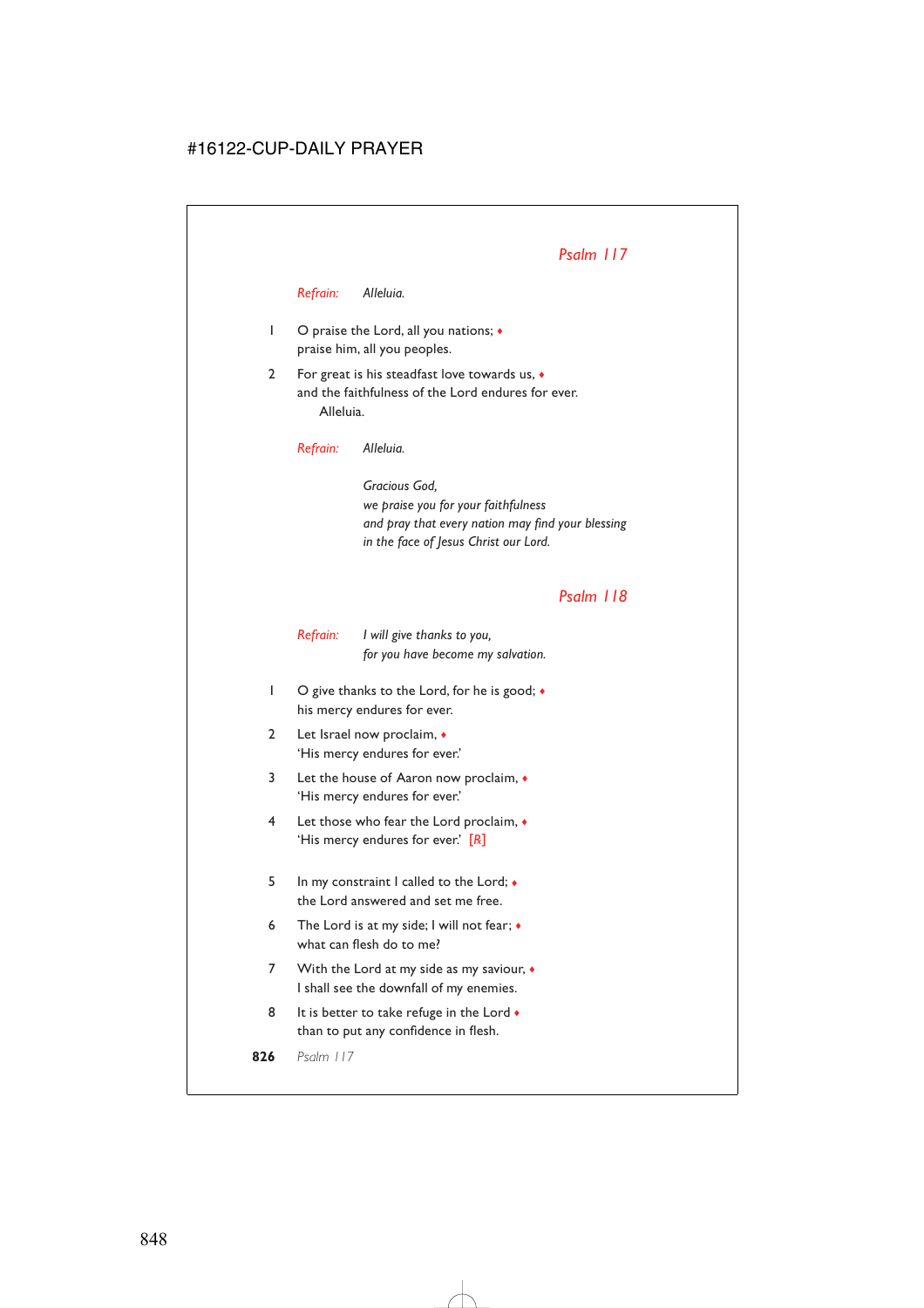- 9 It is better to take refuge in the Lord  $\bullet$ than to put any confidence in princes. [*R*]
- 10 All the nations encompassed me,  $\bullet$ but by the name of the Lord I drove them back.
- 11 They hemmed me in, they hemmed me in on every side, ♦ but by the name of the Lord I drove them back.
- 12 They swarmed about me like bees; they blazed like fire among thorns, ♦ but by the name of the Lord I drove them back.
- 13 Surely, I was thrust to the brink,  $\bullet$ but the Lord came to my help. [*R*]
- 14 The Lord is my strength and my song,  $\bullet$ and he has become my salvation.
- 15 Joyful shouts of salvation ♦ sound from the tents of the righteous:
- 16 'The right hand of the Lord does mighty deeds; the right hand of the Lord raises up; ♦ the right hand of the Lord does mighty deeds.'
- 17 I shall not die, but live ♦ and declare the works of the Lord.
- 18 The Lord has punished me sorely,  $\bullet$ but he has not given me over to death. [*R*]
- 19 Open to me the gates of righteousness, ♦ that I may enter and give thanks to the Lord.
- 20 This is the gate of the Lord;  $\triangleleft$ the righteous shall enter through it.
- 21 I will give thanks to you, for you have answered me  $\bullet$ and have become my salvation.
- 22 The stone which the builders rejected  $\bullet$ has become the chief cornerstone.
- 23 This is the Lord's doing, ♦ and it is marvellous in our eyes.
- 24 This is the day that the Lord has made;  $\bullet$ we will rejoice and be glad in it.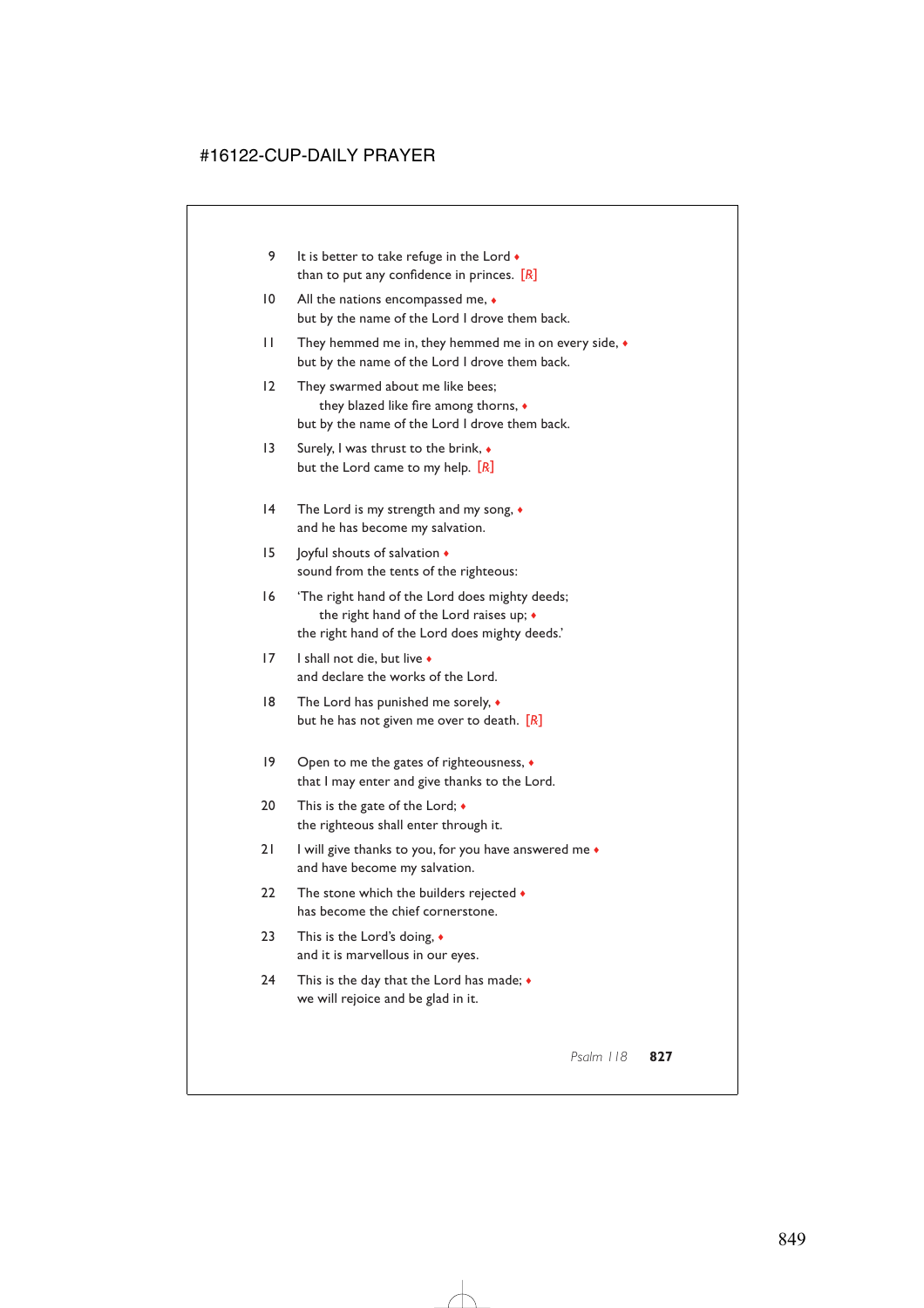| Blessed is he who comes in the name of the Lord; •<br>we bless you from the house of the Lord. |                                                                                                                                                                               |
|------------------------------------------------------------------------------------------------|-------------------------------------------------------------------------------------------------------------------------------------------------------------------------------|
|                                                                                                | The Lord is God; he has given us light; $\bullet$<br>link the pilgrims with cords<br>right to the horns of the altar. $\left[\!\left[ R\right]\!\right]$                      |
| You are my God and I will thank you; •<br>you are my God and I will exalt you.                 |                                                                                                                                                                               |
| O give thanks to the Lord, for he is good; $\bullet$<br>his mercy endures for ever.            |                                                                                                                                                                               |
| Refrain:                                                                                       | I will give thanks to you,<br>for you have become my salvation.<br>Saving God,                                                                                                |
|                                                                                                | open the gates of righteousness,<br>that your pilgrim people may enter<br>and be built into a living temple<br>on the cornerstone of our salvation,<br>Jesus Christ our Lord. |
|                                                                                                |                                                                                                                                                                               |

#### *1* a *Aleph*

*Refrain: Teach me, O Lord, the way of your statutes.*

- 1 Blessed are those whose way is pure, ♦ who walk in the law of the Lord.
- 2 Blessed are those who keep his testimonies ♦ and seek him with their whole heart,
- 3 Those who do no wickedness, ♦ but walk in his ways.
- 4 You, O Lord, have charged ♦ that we should diligently keep your commandments. [*R*]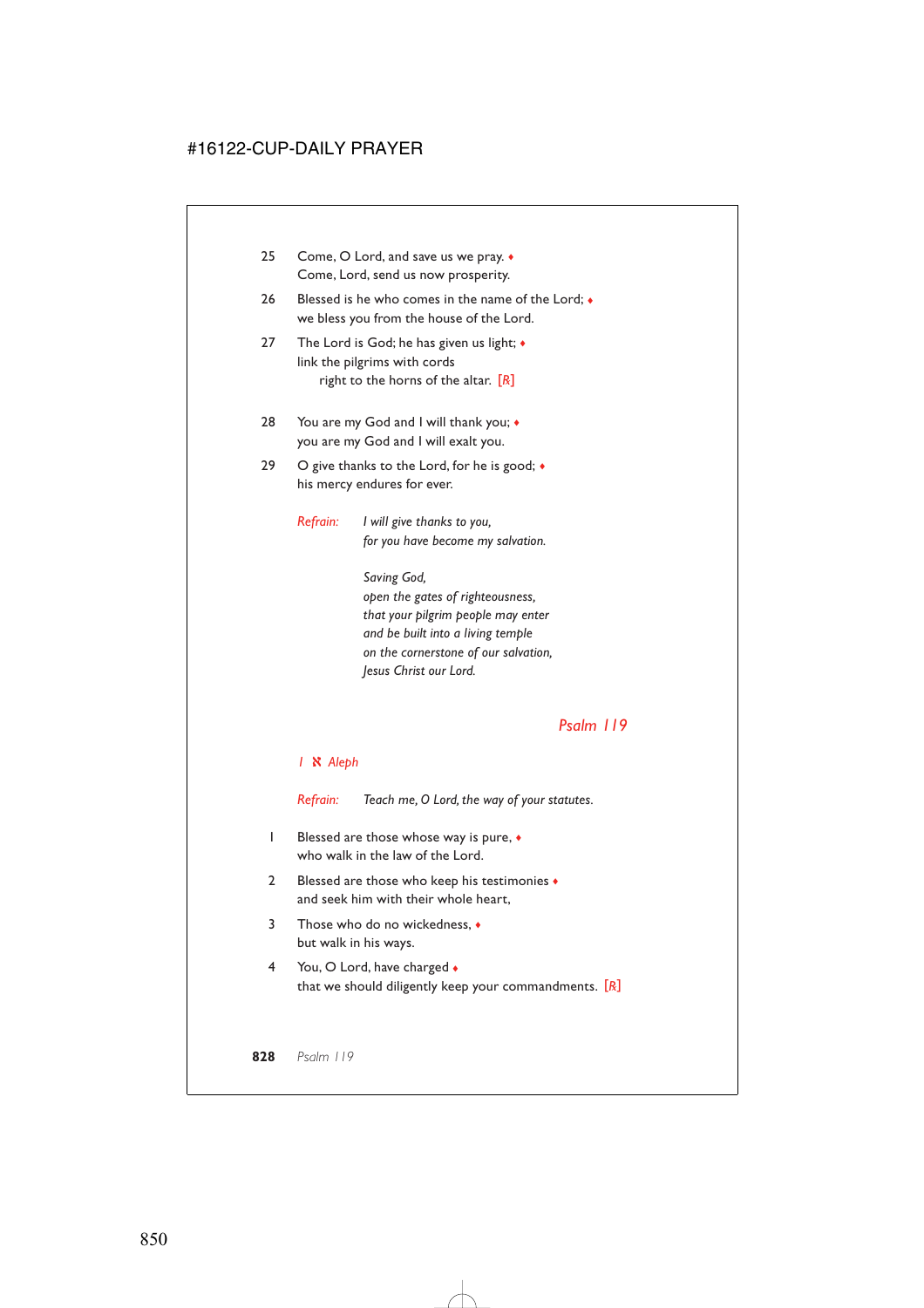- 5 O that my ways were made so direct ♦ that I might keep your statutes.
- 6 Then should I not be put to shame,  $\bullet$ because I have regard for all your commandments.
- 7 I will thank you with an unfeigned heart,  $\bullet$ when I have learned your righteous judgements.
- 8 I will keep your statutes;  $\triangleleft$ O forsake me not utterly. [*R*]

#### *2* b *Beth*

- 9 How shall young people cleanse their way  $\bullet$ to keep themselves according to your word?
- 10 With my whole heart have I sought you;  $\bullet$ O let me not go astray from your commandments.
- 11 Your words have I hidden within my heart, ♦ that I should not sin against you.
- 12 Blessed are you, O Lord; ♦ O teach me your statutes. [*R*]
- 13 With my lips have I been telling  $\bullet$ of all the judgements of your mouth.
- 14 I have taken greater delight in the way of your testimonies ♦ than in all manner of riches.
- 15 I will meditate on your commandments ♦ and contemplate your ways.
- 16 My delight shall be in your statutes  $\bullet$ and I will not forget your word. [*R*]

#### *3* c *Gimel*

- 17 O do good to your servant that I may live,  $\bullet$ and so shall I keep your word.
- 18 Open my eyes, that I may see  $\bullet$ the wonders of your law.
- 19 I am a stranger upon earth; ♦ hide not your commandments from me.
- 20 My soul is consumed at all times  $\triangleleft$ with fervent longing for your judgements. [*R*]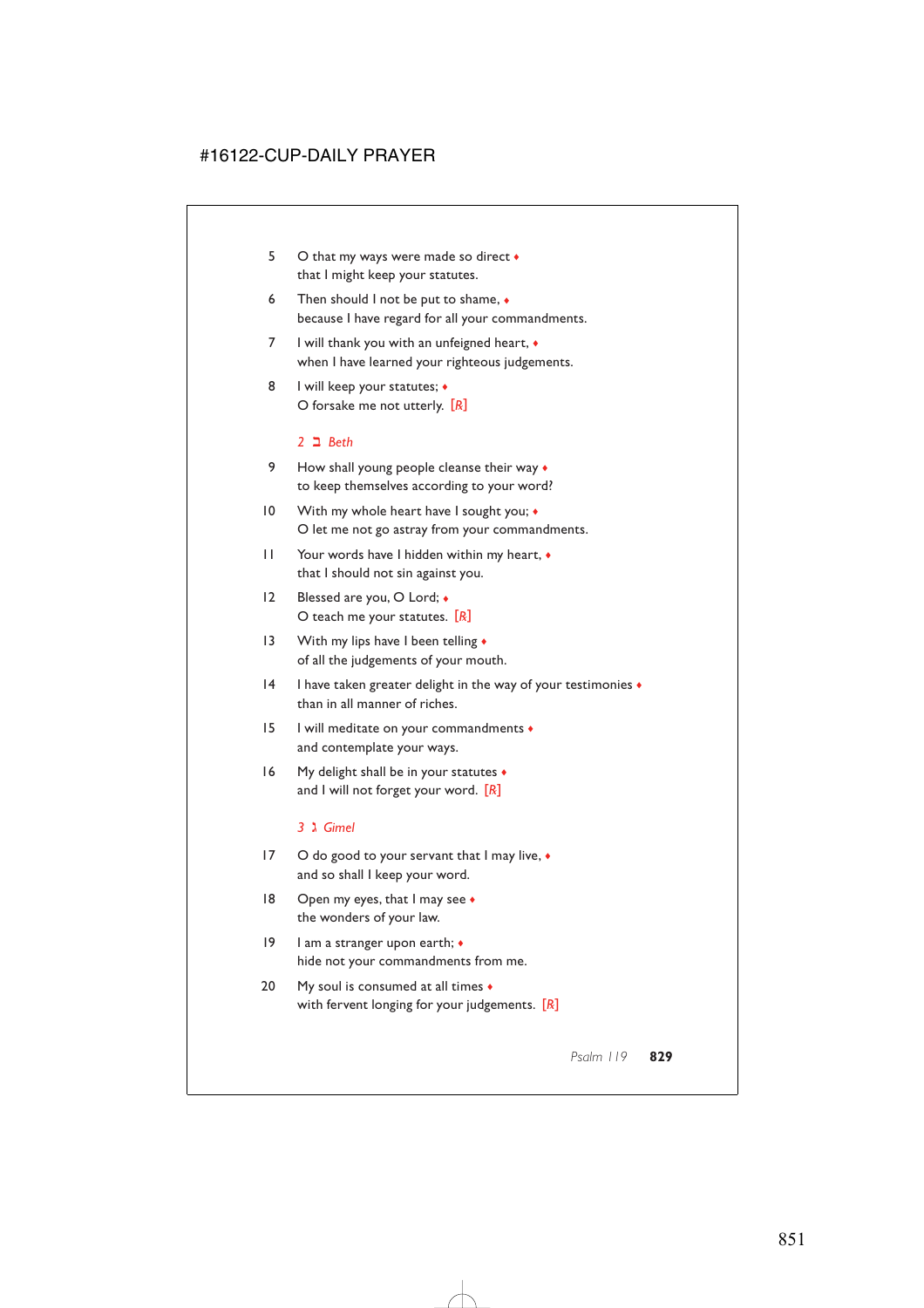- 21 You have rebuked the arrogant;  $\bullet$ cursed are those who stray from your commandments.
- 22 Turn from me shame and rebuke, ♦ for I have kept your testimonies.
- 23 Rulers also sit and speak against me,  $\bullet$ but your servant meditates on your statutes.
- 24 For your testimonies are my delight; ♦ they are my faithful counsellors. [*R*]

### *4* d *Daleth*

- 25 My soul cleaves to the dust; ♦ O give me life according to your word.
- 26 I have acknowledged my ways and you have answered me;  $\bullet$ O teach me your statutes.
- 27 Make me understand the way of your commandments,  $\bullet$ and so shall I meditate on your wondrous works.
- 28 My soul melts away in tears of sorrow;  $\bullet$ raise me up according to your word. [*R*]
- 29 Take from me the way of falsehood;  $\bullet$ be gracious to me through your law.
- 30 I have chosen the way of truth  $\bullet$ and your judgements have I laid before me.
- 31 I hold fast to your testimonies; ♦ O Lord, let me not be put to shame.
- 32 I will run the way of your commandments, ♦ when you have set my heart at liberty.

*Refrain: Teach me, O Lord, the way of your statutes.*

*Faithful God, let your word be the treasure of our hearts, that we may delight in your truth and walk in the glorious liberty of your Son Jesus Christ.*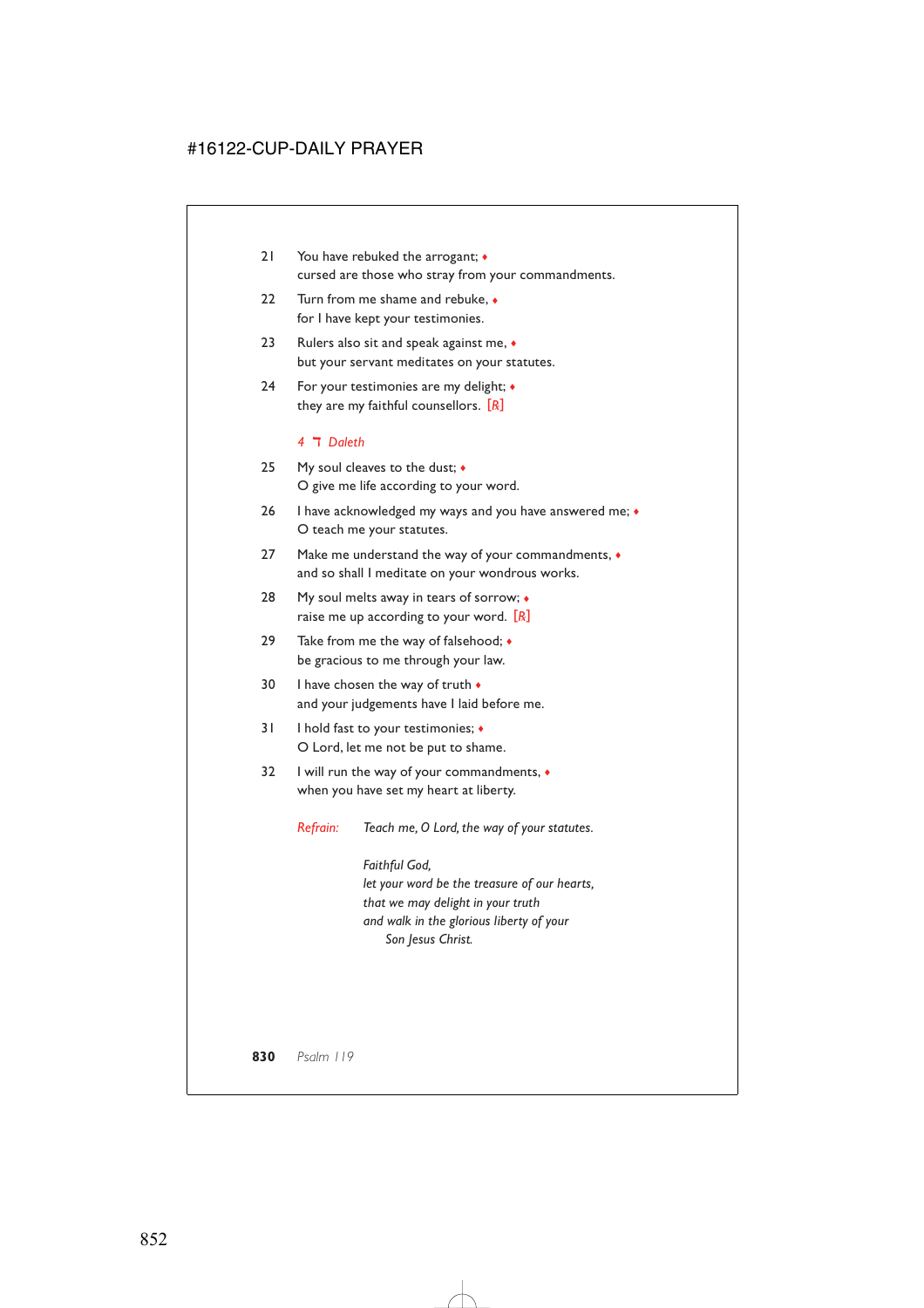#### *5* e *He*

*Refrain: My delight shall be in your commandments.*

- 33 Teach me, O Lord, the way of your statutes ♦ and I shall keep it to the end.
- 34 Give me understanding and I shall keep your law;  $\bullet$ I shall keep it with my whole heart.
- 35 Lead me in the path of your commandments, ♦ for therein is my delight.
- 36 Incline my heart to your testimonies ♦ and not to unjust gain. [*R*]
- 37 Turn away my eyes lest they gaze on vanities;  $\triangleleft$ O give me life in your ways.
- 38 Confirm to your servant your promise, ♦ which stands for all who fear you.
- 39 Turn away the reproach which I dread,  $\bullet$ because your judgements are good.
- 40 Behold, I long for your commandments; ♦ in your righteousness give me life. [*R*]

### *6* f *Waw*

- 41 Let your faithful love come unto me, O Lord,  $\bullet$ even your salvation, according to your promise.
- 42 Then shall I answer those who taunt me,  $\bullet$ for my trust is in your word.
- 43 O take not the word of truth utterly out of my mouth,  $\bullet$ for my hope is in your judgements.
- 44 So shall I always keep your law; ♦ I shall keep it for ever and ever. [*R*]
- 45 I will walk at liberty, ♦ because I study your commandments.
- 46 I will tell of your testimonies, even before kings, ♦ and will not be ashamed.
- 47 My delight shall be in your commandments,  $\bullet$ which I have greatly loved.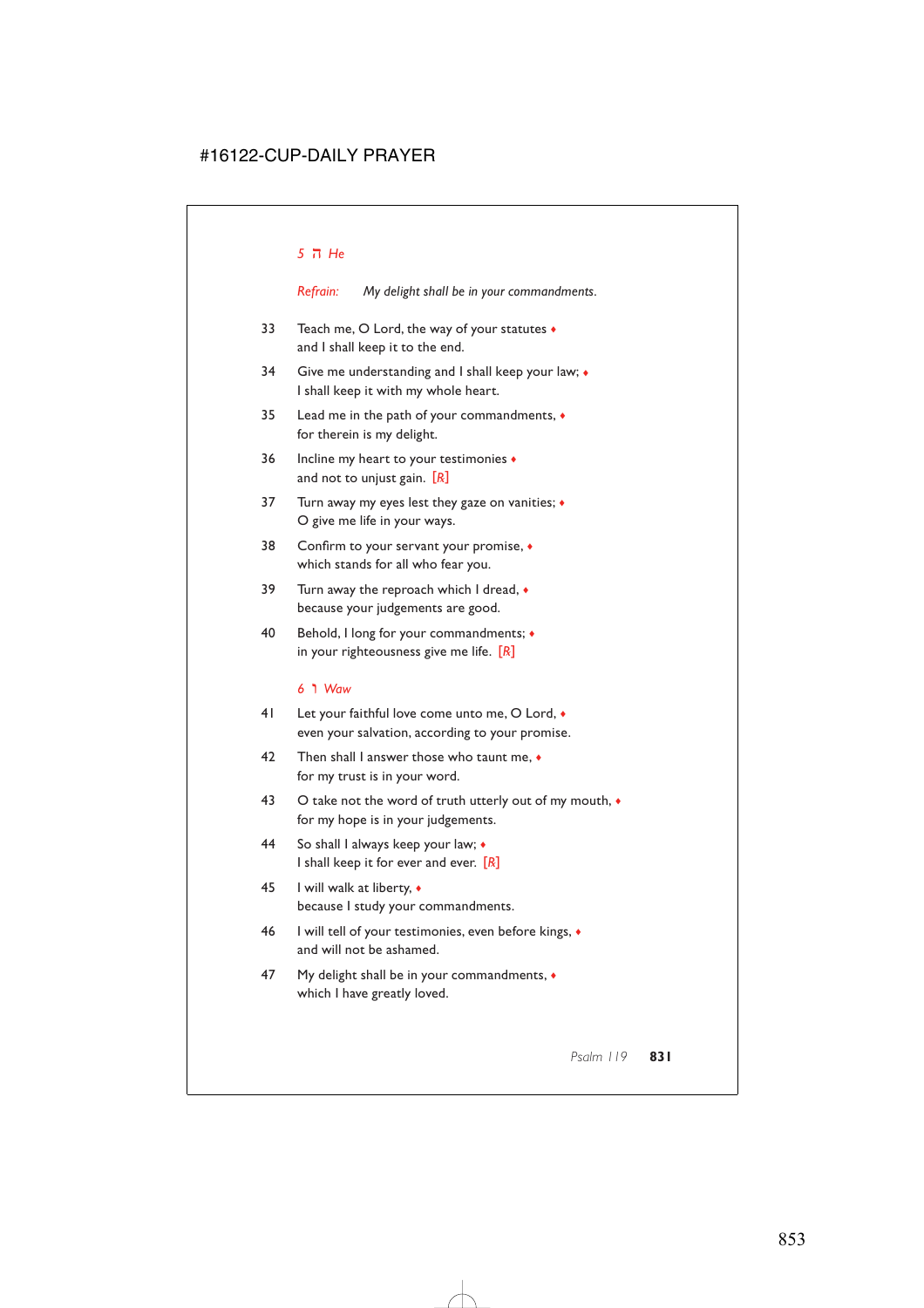48 My hands will I lift up to your commandments, which I love, ♦ and I will meditate on your statutes. [*R*]

#### *7* g *Zayin*

- 49 Remember your word to your servant, ♦ on which you have built my hope.
- 50 This is my comfort in my trouble, ♦ that your promise gives me life.
- 51 The proud have derided me cruelly,  $\bullet$ but I have not turned aside from your law.
- 52 I have remembered your everlasting judgements, O Lord, ♦ and have been comforted. [*R*]
- 53 I am seized with indignation at the wicked, ♦ for they have forsaken your law.
- 54 Your statutes have been like songs to me  $\bullet$ in the house of my pilgrimage.
- 55 I have thought on your name in the night, O Lord, ♦ and so have I kept your law.
- 56 These blessings have been mine, ♦ for I have kept your commandments.

*Refrain: My delight shall be in your commandments.*

*God of loving mercy, in this place of our pilgrimage turn your laws into songs, that we may find your promises fulfilled in Jesus Christ our Lord.*

#### *8* h *Heth*

*Refrain: I know, O Lord, that your judgements are right.*

57 You only are my portion, O Lord;  $\bullet$ I have promised to keep your words.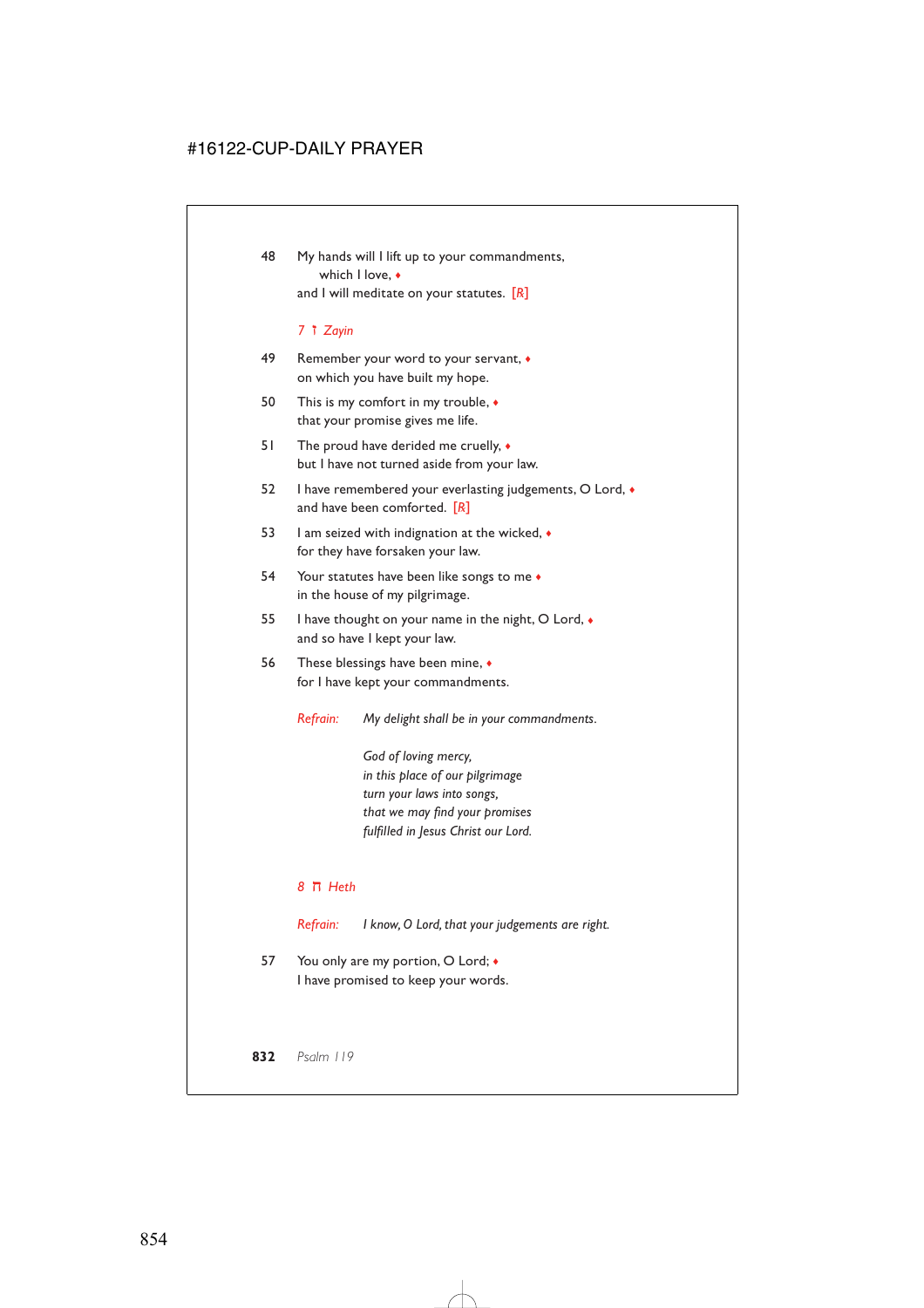- 58 I entreat you with all my heart, ♦ be merciful to me according to your promise.
- 59 I have considered my ways ♦ and turned my feet back to your testimonies.
- 60 I made haste and did not delay  $\bullet$ to keep your commandments. [*R*]
- 61 Though the cords of the wicked entangle me,  $\bullet$ I do not forget your law.
- 62 At midnight I will rise to give you thanks,  $\triangleleft$ because of your righteous judgements.
- 63 I am a companion of all those who fear you,  $\bullet$ those who keep your commandments.
- 64 The earth, O Lord, is full of your faithful love;  $\bullet$ instruct me in your statutes. [*R*]

#### *9* i *Teth*

- 65 You have dealt graciously with your servant, ♦ according to your word, O Lord.
- 66 O teach me true understanding and knowledge,  $\bullet$ for I have trusted in your commandments.
- 67 Before I was afflicted I went astray,  $\bullet$ but now I keep your word.
- 68 You are gracious and do good; ♦ O Lord, teach me your statutes. [*R*]
- 69 The proud have smeared me with lies,  $\bullet$ but I will keep your commandments with my whole heart.
- 70 Their heart has become gross with fat,  $\bullet$ but my delight is in your law.
- 71 It is good for me that I have been afflicted,  $\bullet$ that I may learn your statutes.
- 72 The law of your mouth is dearer to me  $\bullet$ than a hoard of gold and silver. [*R*]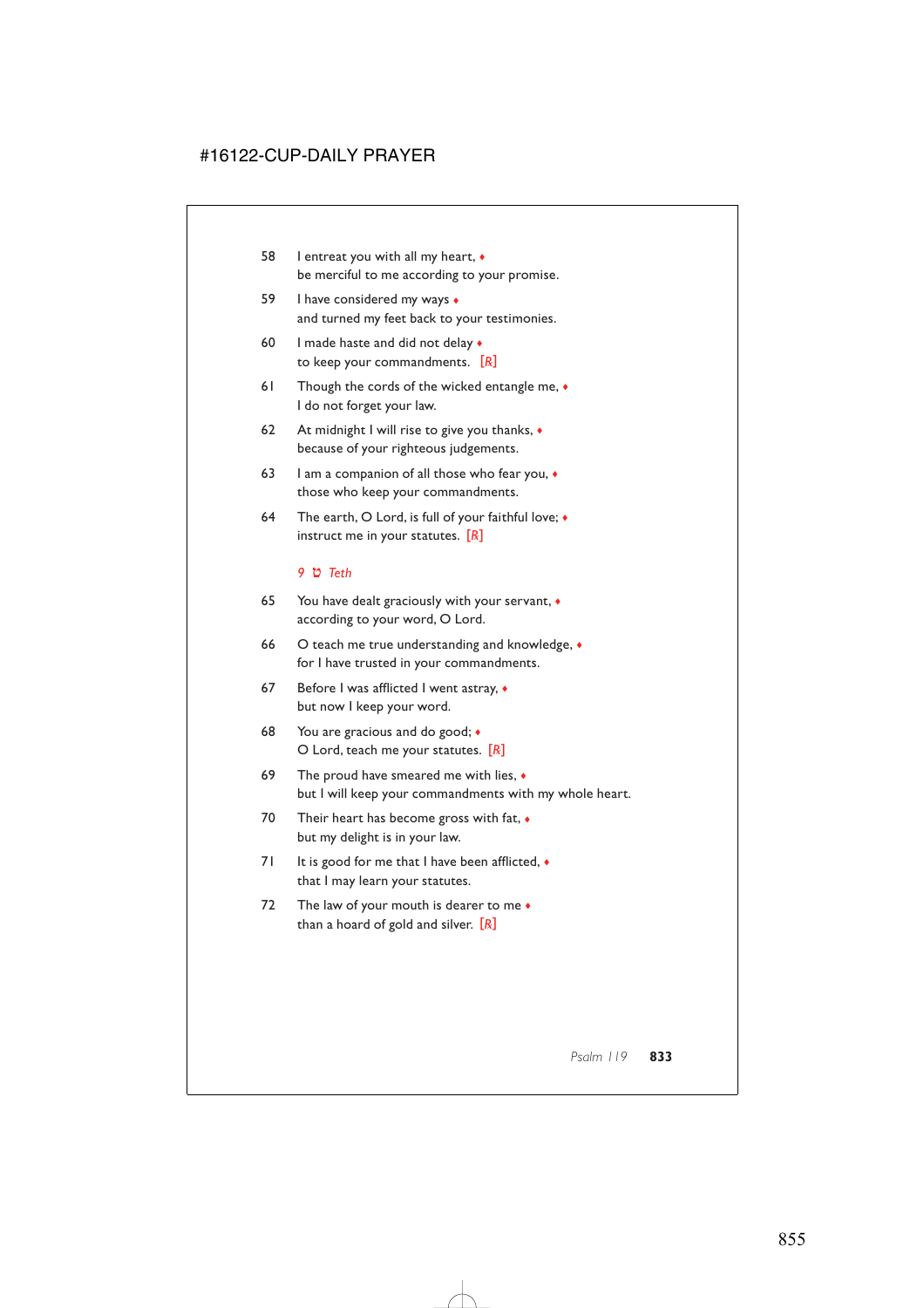#### *10* j *Yodh*

- 73 Your hands have made me and fashioned me; ♦ give me understanding, that I may learn your commandments.
- 74 Those who fear you will be glad when they see me,  $\bullet$ because I have hoped in your word.
- 75 I know, O Lord, that your judgements are right,  $\bullet$ and that in very faithfulness you caused me to be troubled.
- 76 Let your faithful love be my comfort, ♦ according to your promise to your servant. [*R*]
- 77 Let your tender mercies come to me, that I may live,  $\bullet$ for your law is my delight.
- 78 Let the proud be put to shame, for they wrong me with lies;  $\bullet$ but I will meditate on your commandments.
- 79 Let those who fear you turn to me,  $\bullet$ even those who know your testimonies.
- 80 Let my heart be sound in your statutes,  $\bullet$ that I may not be put to shame.

*Refrain: I know, O Lord, that your judgements are right.*

*God our comforter, send your Holy Spirit to reveal your hidden mercy even in our failures and troubles; for the sake of Jesus Christ our Lord.*

### *11* l *Kaph*

*Refrain: Give me life, O Lord, according to your word.*

- 81 My soul is pining for your salvation;  $\triangleleft$ I have hoped in your word.
- 82 My eyes fail with watching for your word,  $\bullet$ while I say, 'O when will you comfort me?'
- 83 I have become like a wineskin in the smoke.  $\bullet$ yet I do not forget your statutes.
- 84 How many are the days of your servant?  $\bullet$ When will you bring judgement on those who persecute me? [*R*]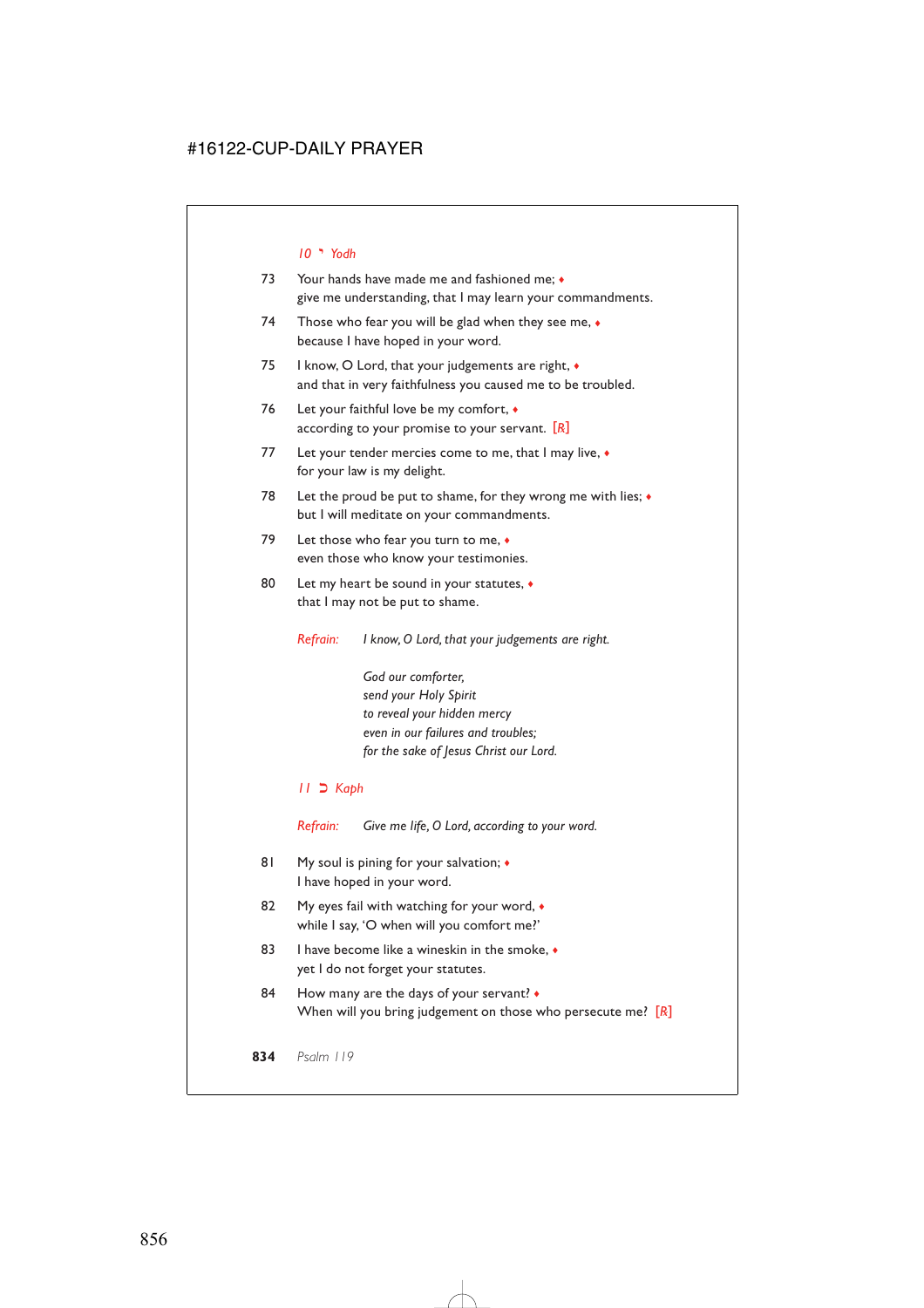- 85 The proud have dug pits for me  $\bullet$ in defiance of your law.
- 86 All your commandments are true;  $\bullet$ help me, for they persecute me with falsehood.
- 87 They had almost made an end of me on earth,  $\bullet$ but I have not forsaken your commandments.
- 88 Give me life according to your loving-kindness;  $\triangleleft$ so shall I keep the testimonies of your mouth. [*R*]

### *12* m *Lamedh*

- 89 O Lord, your word is everlasting;  $\triangleleft$ it ever stands firm in the heavens.
- 90 Your faithfulness also remains from one generation to another;  $\bullet$ you have established the earth and it abides.
- 91 So also your judgements stand firm this day,  $\bullet$ for all things are your servants.
- 92 If your law had not been my delight,  $\bullet$ I should have perished in my trouble. [*R*]
- 93 I will never forget your commandments,  $\bullet$ for by them you have given me life.
- 94 I am yours, O save me!  $\bullet$ For I have sought your commandments.
- 95 The wicked have waited for me to destroy me,  $\bullet$ but I will meditate on your testimonies.
- 96 I have seen an end of all perfection,  $\bullet$ but your commandment knows no bounds. [*R*]

### *13* o *Mem*

- 97 Lord, how I love your law!  $\bullet$ All the day long it is my study.
- 98 Your commandments have made me wiser than my enemies, ♦ for they are ever with me.
- 99 I have more understanding than all my teachers,  $\bullet$ for your testimonies are my meditation.
- 100 I am wiser than the aged,  $\bullet$ because I keep your commandments. [*R*]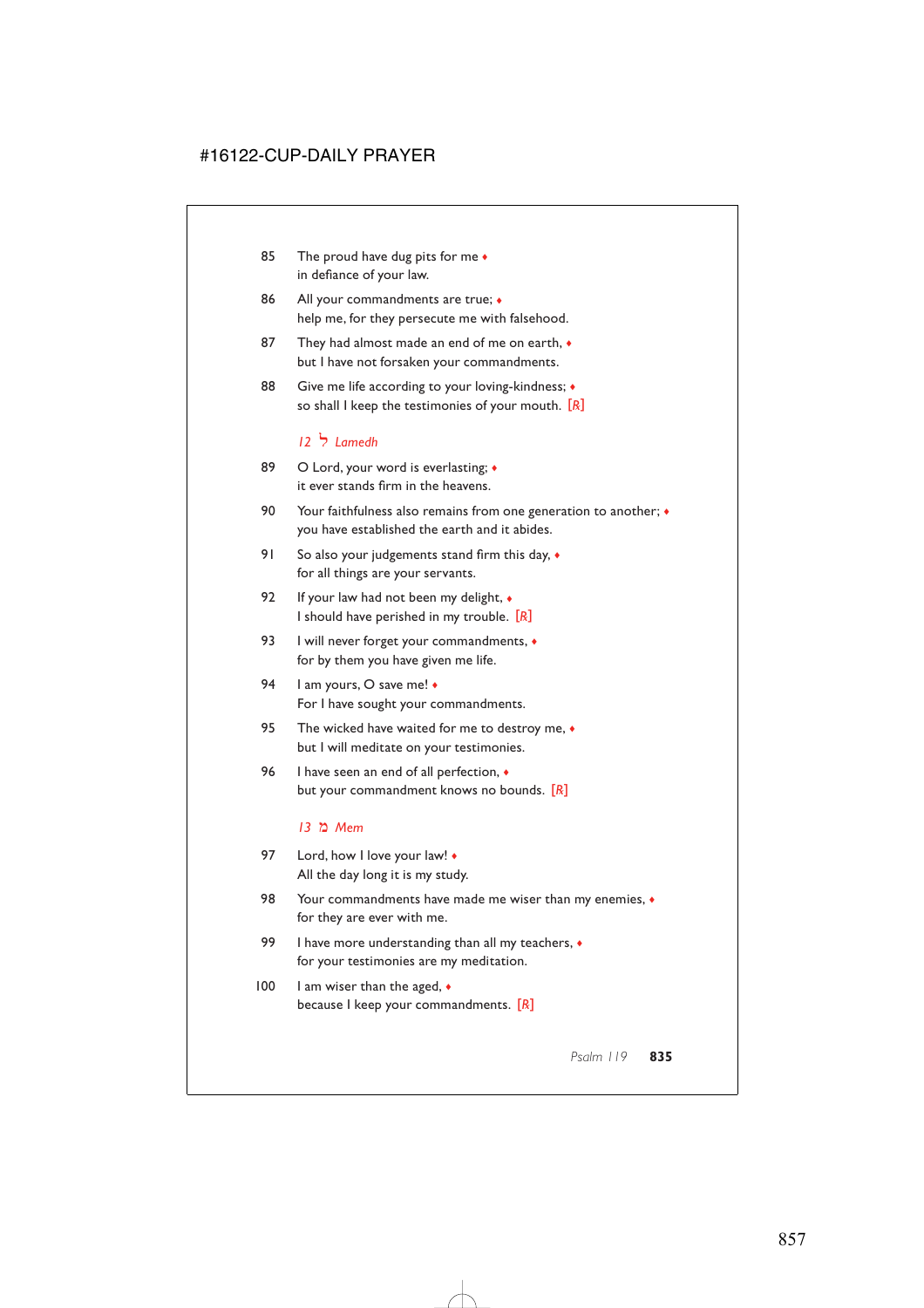- 101 I restrain my feet from every evil way, ♦ that I may keep your word.
- 102 I have not turned aside from your judgements, ♦ for you have been my teacher.
- 103 How sweet are your words on my tongue!  $\bullet$ They are sweeter than honey to my mouth.
- 104 Through your commandments I get understanding; ♦ therefore I hate all lying ways.

*Refrain: Give me life, O Lord, according to your word.*

*Lord Christ, as we sit at your feet, teach us your living way; for you are our Word and Wisdom, one God with the Father and the Holy Spirit, now and for ever.*

#### *14* q *Nun*

*Refrain: O deal with your servant according to your faithful love.*

- 105 Your word is a lantern to my feet  $\bullet$ and a light upon my path.
- 106 I have sworn and will fulfil it,  $\bullet$ to keep your righteous judgements.
- 107 I am troubled above measure; ♦ give me life, O Lord, according to your word.
- 108 Accept the freewill offering of my mouth, O Lord, ♦ and teach me your judgements. [*R*]
- 109 My soul is ever in my hand,  $\bullet$ yet I do not forget your law.
- 110 The wicked have laid a snare for me, ♦ but I have not strayed from your commandments.
- 111 Your testimonies have I claimed as my heritage for ever; ♦ for they are the very joy of my heart.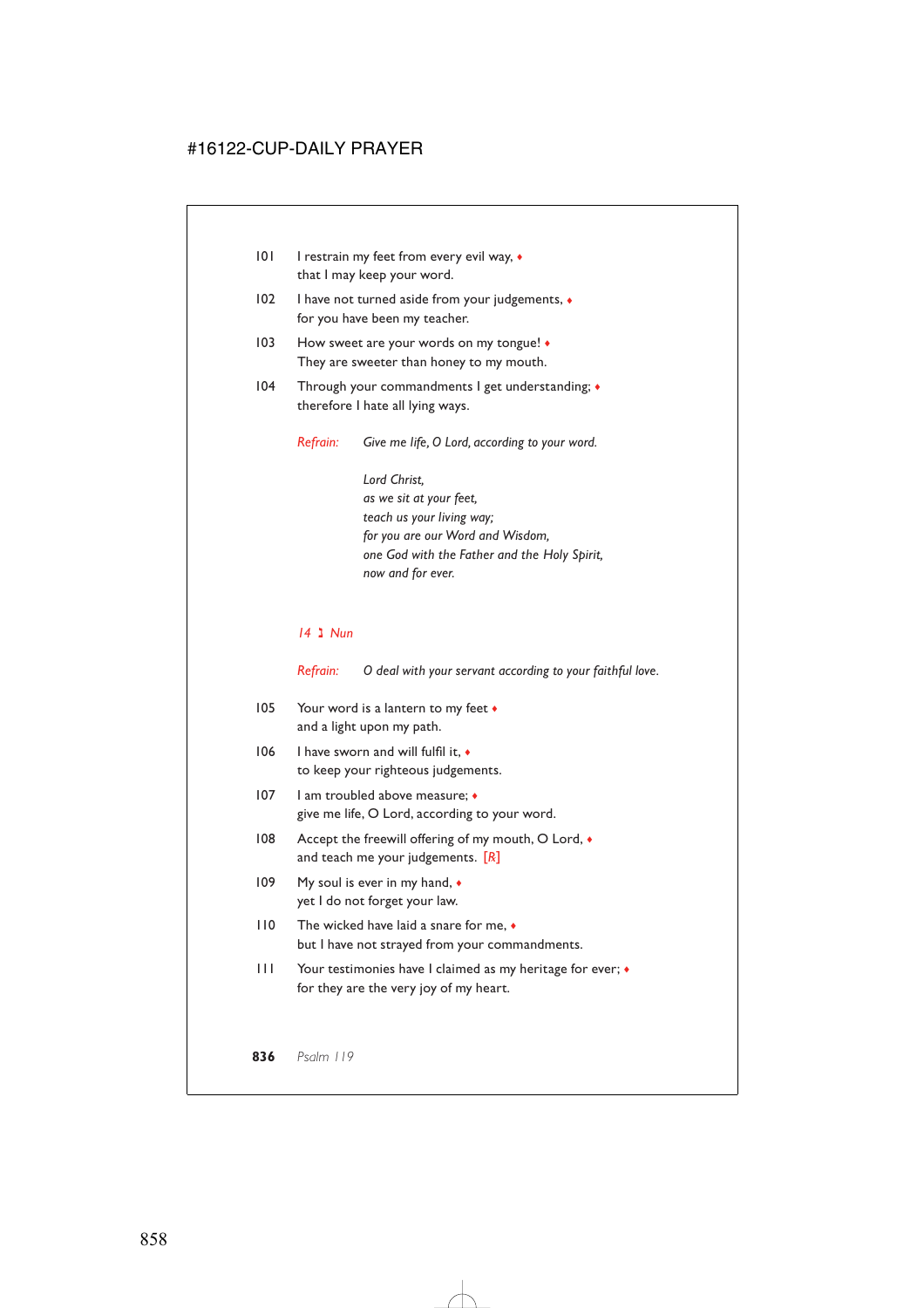112 I have applied my heart to fulfil your statutes: ♦ always, even to the end. [*R*]

#### *15* r *Samekh*

- 113 I hate those who are double-minded, ♦ but your law do I love.
- 114 You are my hiding place and my shield ♦ and my hope is in your word.
- 115 Away from me, you wicked! ♦ I will keep the commandments of my God.
- 116 Sustain me according to your promise, that I may live, ♦ and let me not be disappointed in my hope. [*R*]
- 117 Hold me up and I shall be saved,  $\bullet$ and my delight shall be ever in your statutes.
- 118 You set at nought those who depart from your statutes,  $\bullet$ for their deceiving is in vain.
- 119 You consider all the wicked as dross; ♦ therefore I love your testimonies.
- 120 My flesh trembles for fear of you  $\bullet$ and I am afraid of your judgements. [*R*]

### *16* s *Ayin*

- 121 I have done what is just and right; ♦ O give me not over to my oppressors.
- 122 Stand surety for your servant's good;  $\bullet$ let not the proud oppress me.
- 123 My eyes fail with watching for your salvation  $\triangleleft$ and for your righteous promise.
- 124 O deal with your servant according to your faithful love  $\bullet$ and teach me your statutes. [*R*]
- 125 I am your servant; O grant me understanding, ♦ that I may know your testimonies.
- 126 It is time for you to act, O Lord, ♦ for they frustrate your law.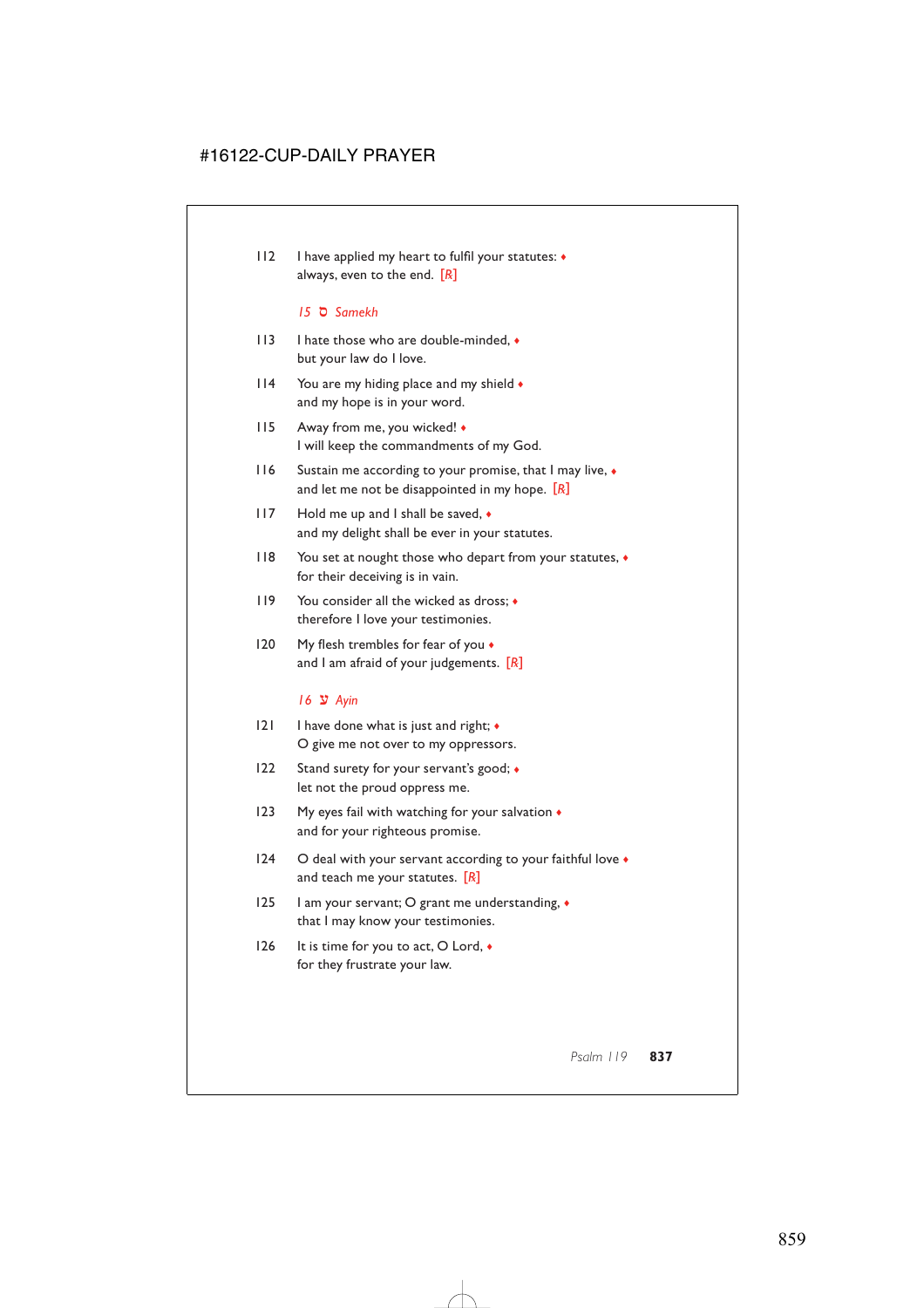- 127 Therefore I love your commandments ♦ above gold, even much fine gold.
- 128 Therefore I direct my steps by all your precepts,  $\bullet$ and all false ways I utterly abhor.

*Refrain: O deal with your servant according to your faithful love.*

*O God, save us from ourselves, from double standards and divided hearts, and give us light and life in Jesus Christ our Lord.*

#### *17* u *Pe*

*Refrain: The opening of your word gives light.*

- 129 Your testimonies are wonderful;  $\bullet$ therefore my soul keeps them.
- 130 The opening of your word gives light; ◆ it gives understanding to the simple.
- 131 I open my mouth and draw in my breath, ♦ as I long for your commandments.
- 132 Turn to me and be gracious to me,  $\bullet$ as is your way with those who love your name. [*R*]
- 133 Order my steps by your word,  $\bullet$ and let no wickedness have dominion over me.
- 134 Redeem me from earthly oppressors  $\bullet$ so that I may keep your commandments.
- 135 Show the light of your countenance upon your servant  $\bullet$ and teach me your statutes.
- 136 My eyes run down with streams of water,  $\triangleleft$ because the wicked do not keep your law. [*R*]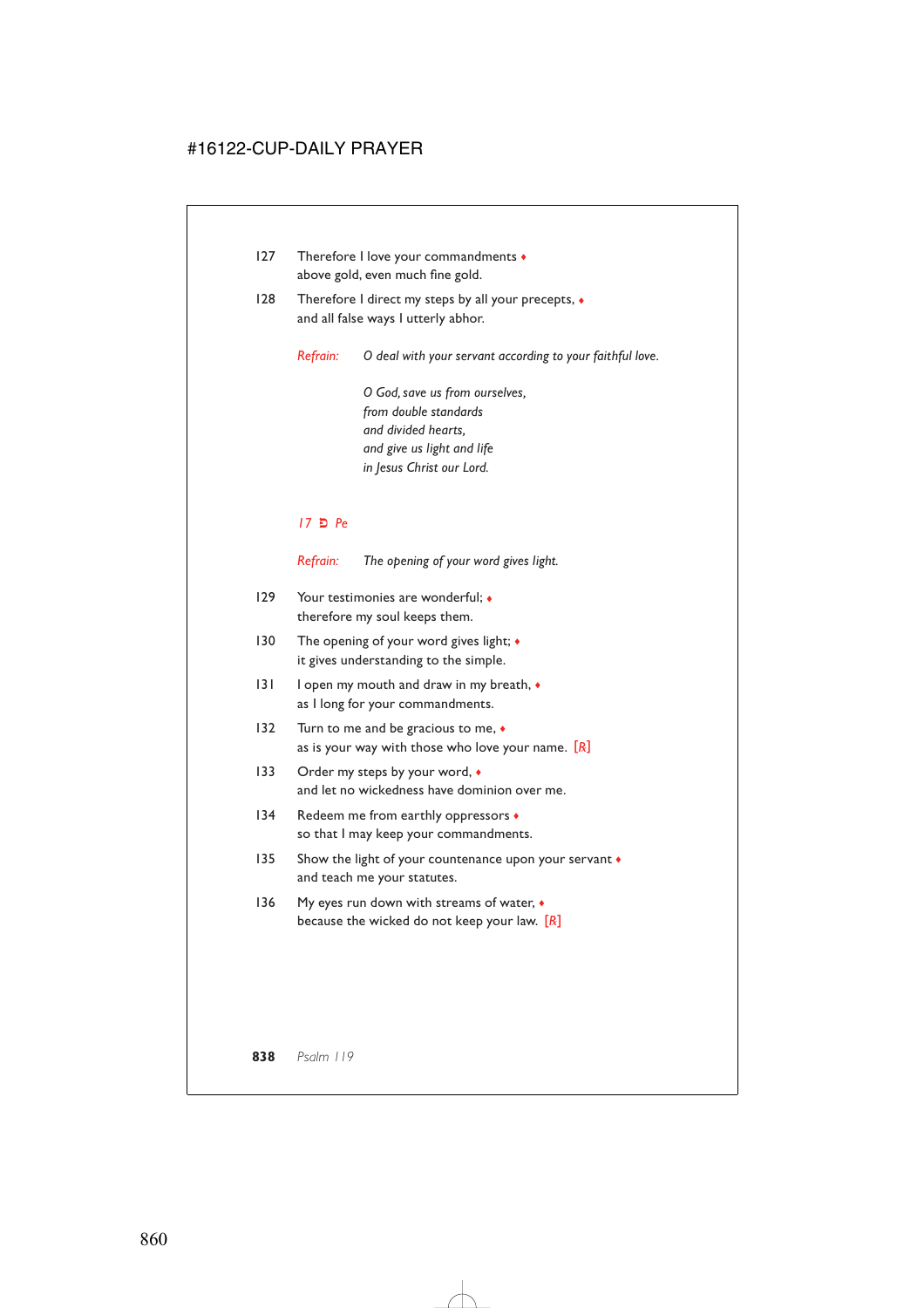#### 18  $\frac{1}{2}$  Tsadhe

- 137 Righteous are you, O Lord,  $\triangleleft$ and true are your judgements.
- 138 You have ordered your decrees in righteousness  $\bullet$ and in great faithfulness.
- 139 My indignation destroys me, ◆ because my adversaries forget your word.
- 140 Your word has been tried to the uttermost  $\bullet$ and so your servant loves it. [*R*]
- 141 I am small and of no reputation,  $\triangleleft$ yet do I not forget your commandments.
- 142 Your righteousness is an everlasting righteousness  $\bullet$ and your law is the truth.
- 143 Trouble and heaviness have taken hold upon me,  $\bullet$ yet my delight is in your commandments.
- 144 The righteousness of your testimonies is everlasting; ♦ O grant me understanding and I shall live. [*R*]

### *19* x *Qoph*

- 145 I call with my whole heart;  $\triangleleft$ answer me, O Lord, that I may keep your statutes.
- 146 To you I call, O save me! ♦ And I shall keep your testimonies.
- 147 Early in the morning I cry to you,  $\bullet$ for in your word is my trust.
- 148 My eyes are open before the night watches,  $\bullet$ that I may meditate on your word. [*R*]
- 149 Hear my voice, O Lord, according to your faithful love;  $\bullet$ according to your judgement, give me life.
- 150 They draw near that in malice persecute me,  $\bullet$ who are far from your law.
- 151 You, O Lord, are near at hand, ♦ and all your commandments are true.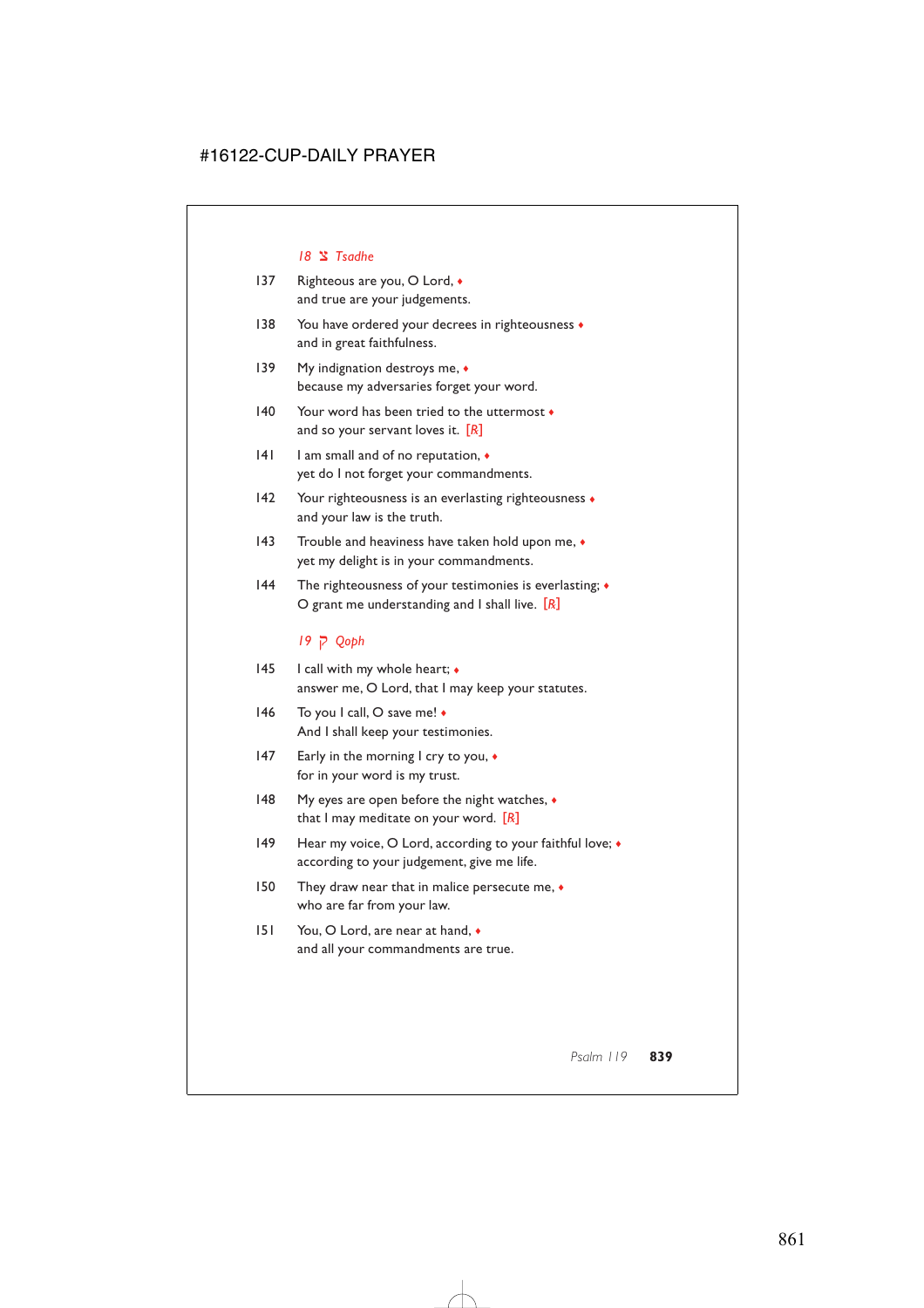- 152 Long have I known of your testimonies, ♦ that you have founded them for ever.
	- *Refrain: The opening of your word gives light.*

*Lord, you are just and your commandments are eternal; teach us to love you with all our heart and our neighbour as ourselves, for the sake of Jesus Christ our Lord.*

#### *20* y *Resh*

*Refrain: I have longed for your salvation, O Lord.*

- 153 O consider my affliction and deliver me,  $\bullet$ for I do not forget your law.
- 154 Plead my cause and redeem me;  $\bullet$ according to your promise, give me life.
- 155 Salvation is far from the wicked, ♦ for they do not seek your statutes.
- 156 Great is your compassion, O Lord;  $\bullet$ give me life, according to your judgements. [*R*]
- 157 Many there are that persecute and oppress me,  $\bullet$ yet do I not swerve from your testimonies.
- 158 It grieves me when I see the treacherous, ♦ for they do not keep your word.
- 159 Consider, O Lord, how I love your commandments; ♦ give me life according to your loving-kindness.
- 160 The sum of your word is truth,  $\bullet$ and all your righteous judgements endure for evermore. [*R*]

#### *21* z *Shin*

- 161 Princes have persecuted me without a cause,  $\bullet$ but my heart stands in awe of your word.
- 162 I am as glad of your word  $\bullet$ as one who finds great spoils.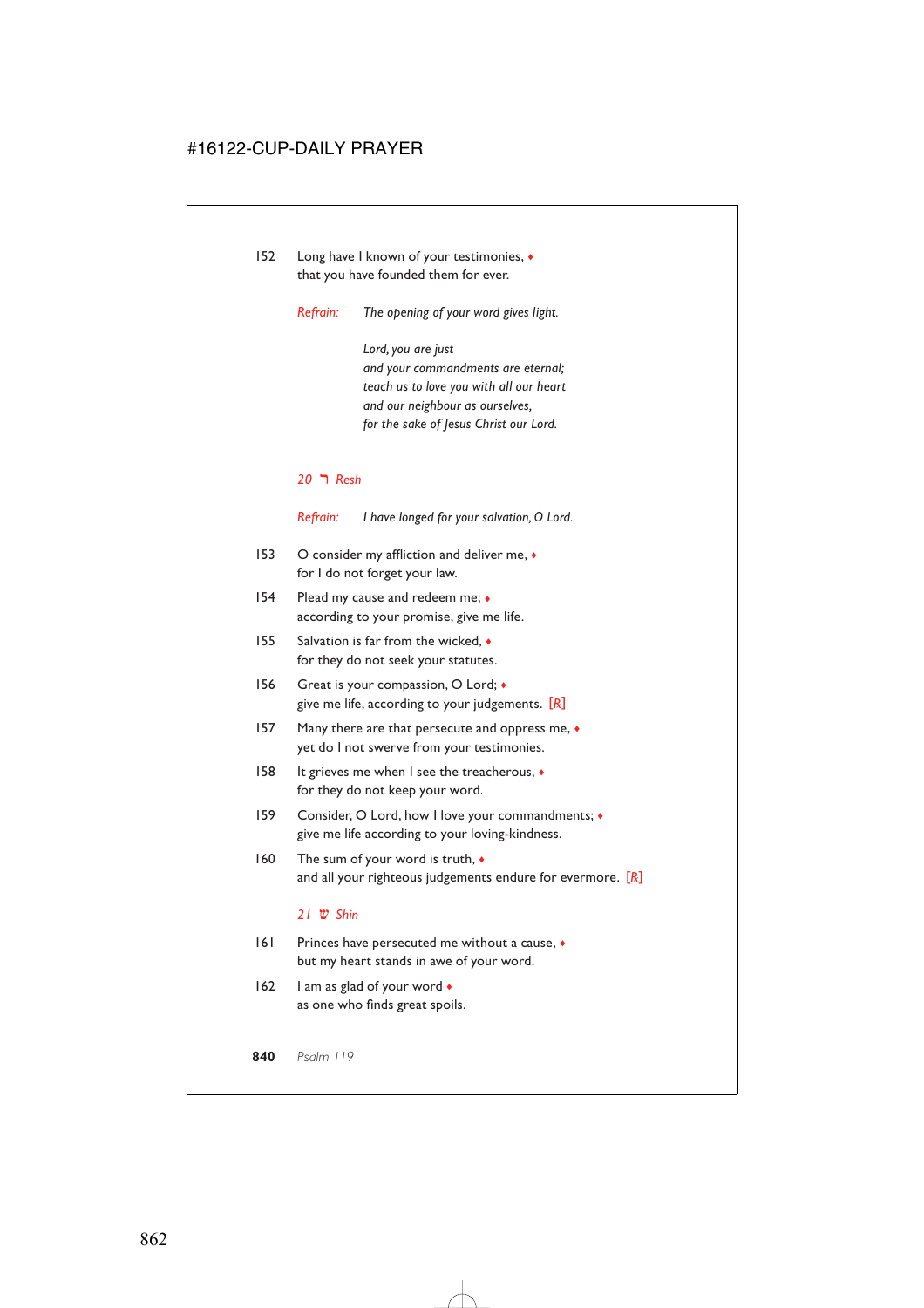- 163 As for lies, I hate and abhor them,  $\bullet$ but your law do I love.
- 164 Seven times a day do I praise you, ♦ because of your righteous judgements. [*R*]
- 165 Great peace have they who love your law;  $\bullet$ nothing shall make them stumble.
- 166 Lord, I have looked for your salvation ♦ and I have fulfilled your commandments.
- 167 My soul has kept your testimonies  $\bullet$ and greatly have I loved them.
- 168 I have kept your commandments and testimonies, ♦ for all my ways are before you. [*R*]

#### *22* = *Taw*

- 169 Let my cry come before you, O Lord; ♦ give me understanding, according to your word.
- 170 Let my supplication come before you; ◆ deliver me, according to your promise.
- 171 My lips shall pour forth your praise,  $\bullet$ when you have taught me your statutes.
- 172 My tongue shall sing of your word,  $\bullet$ for all your commandments are righteous. [*R*]
- 173 Let your hand reach out to help me,  $\bullet$ for I have chosen your commandments.
- 174 I have longed for your salvation, O Lord, ♦ and your law is my delight.
- 175 Let my soul live and it shall praise you, ♦ and let your judgements be my help.
- 176 I have gone astray like a sheep that is lost;  $\bullet$ O seek your servant, for I do not forget your commandments.

*Refrain: I have longed for your salvation, O Lord.*

*God of mercy, swift to help us, as our lips pour forth your praise, fill our hearts with the peace you give to those who wait for your salvation in Jesus Christ our Lord.*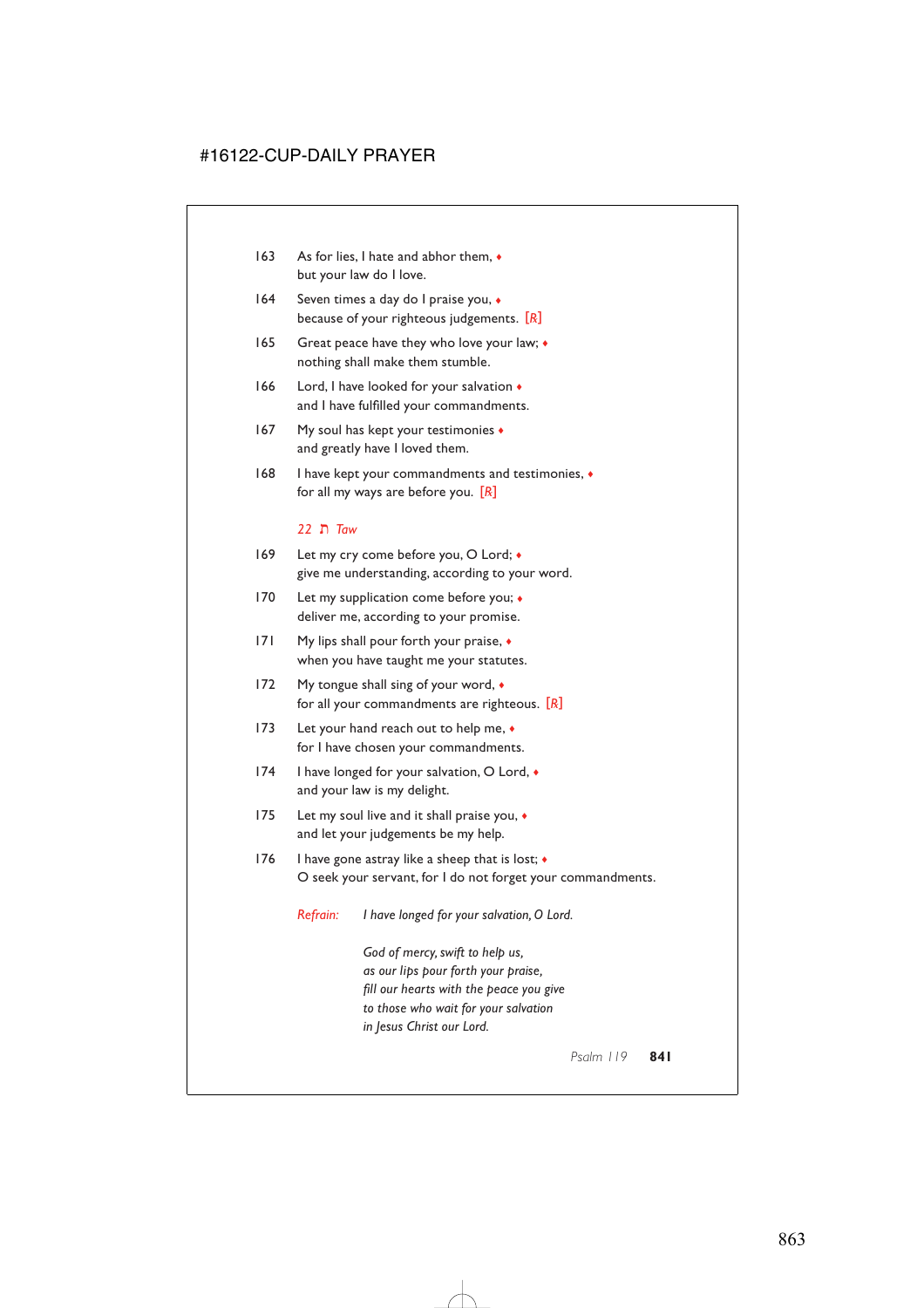*Refrain: Deliver me, O Lord, from lying lips.*

- 1 When I was in trouble I called to the Lord; ♦ I called to the Lord and he answered me.
- 2 Deliver me, O Lord, from lying lips  $\bullet$ and from a deceitful tongue.
- 3 What shall be given to you? ♦ What more shall be done to you, deceitful tongue?
- 4 The sharp arrows of a warrior, ♦ tempered in burning coals! [*R*]
- 5 Woe is me, that I must lodge in Meshech  $\bullet$ and dwell among the tents of Kedar.
- 6 My soul has dwelt too long ♦ with enemies of peace.
- 7 I am for making peace,  $\bullet$ but when I speak of it, they make ready for war.

*Refrain: Deliver me, O Lord, from lying lips.*

*God of consolation, look on us, pilgrims in a strange land; preserve us from slander and deceit, show us the truth and give to our souls the peace of Christ.*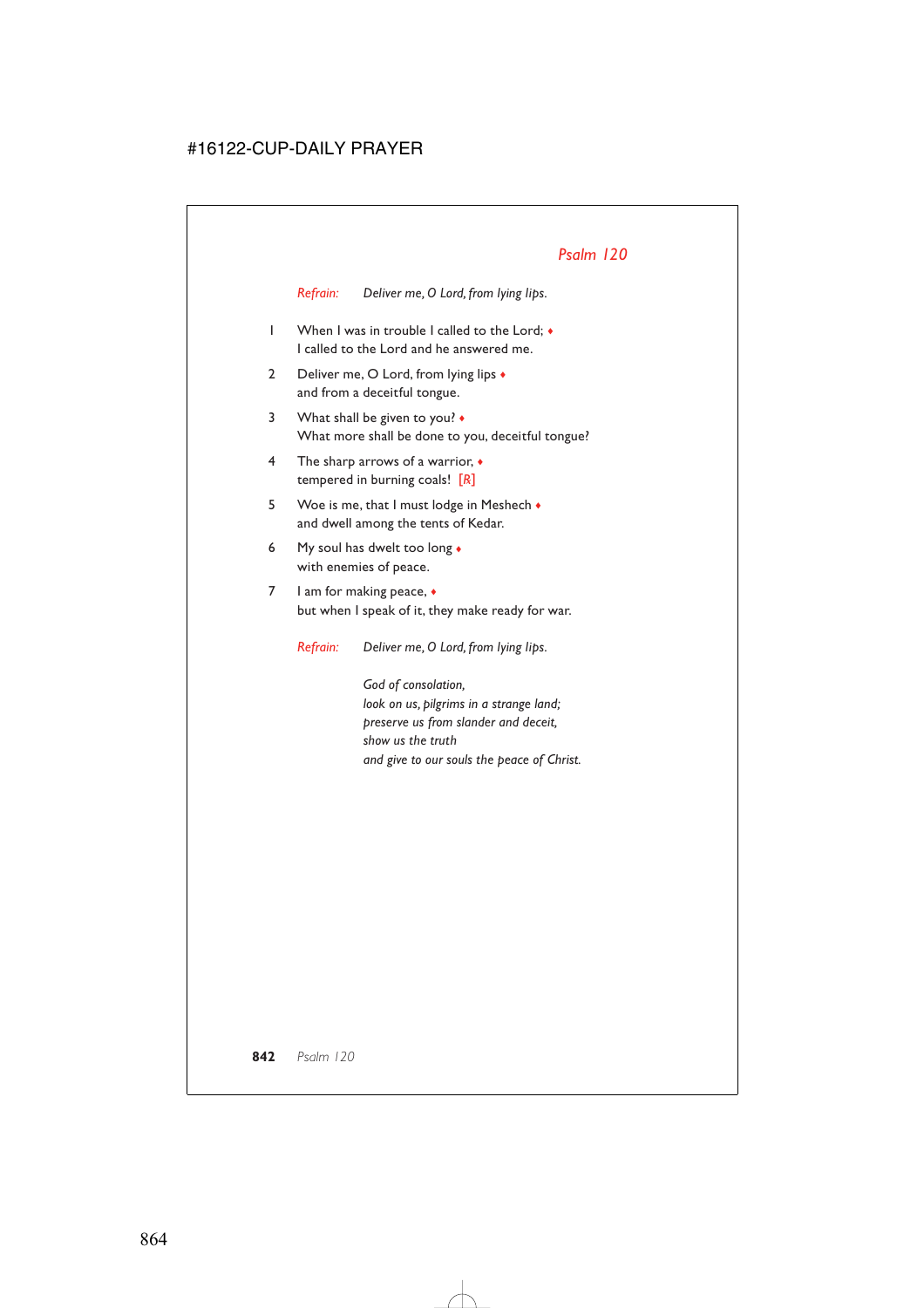*Refrain: The Lord shall keep you from all evil.*

- 1 I lift up my eyes to the hills; ♦ from where is my help to come?
- 2 My help comes from the Lord,  $\bullet$ the maker of heaven and earth.
- 3 He will not suffer your foot to stumble; ♦ he who watches over you will not sleep.
- 4 Behold, he who keeps watch over Israel  $\bullet$ shall neither slumber nor sleep. [*R*]
- 5 The Lord himself watches over you; ♦ the Lord is your shade at your right hand,
- 6 So that the sun shall not strike you by day,  $\bullet$ neither the moon by night.
- 7 The Lord shall keep you from all evil;  $\bullet$ it is he who shall keep your soul.
- 8 The Lord shall keep watch over your going out and your coming in, ♦ from this time forth for evermore.

*Refrain: The Lord shall keep you from all evil.*

*Lord, ever watchful and faithful, we look to you to be our defence and we lift our hearts to know your help; through Jesus Christ our Lord.*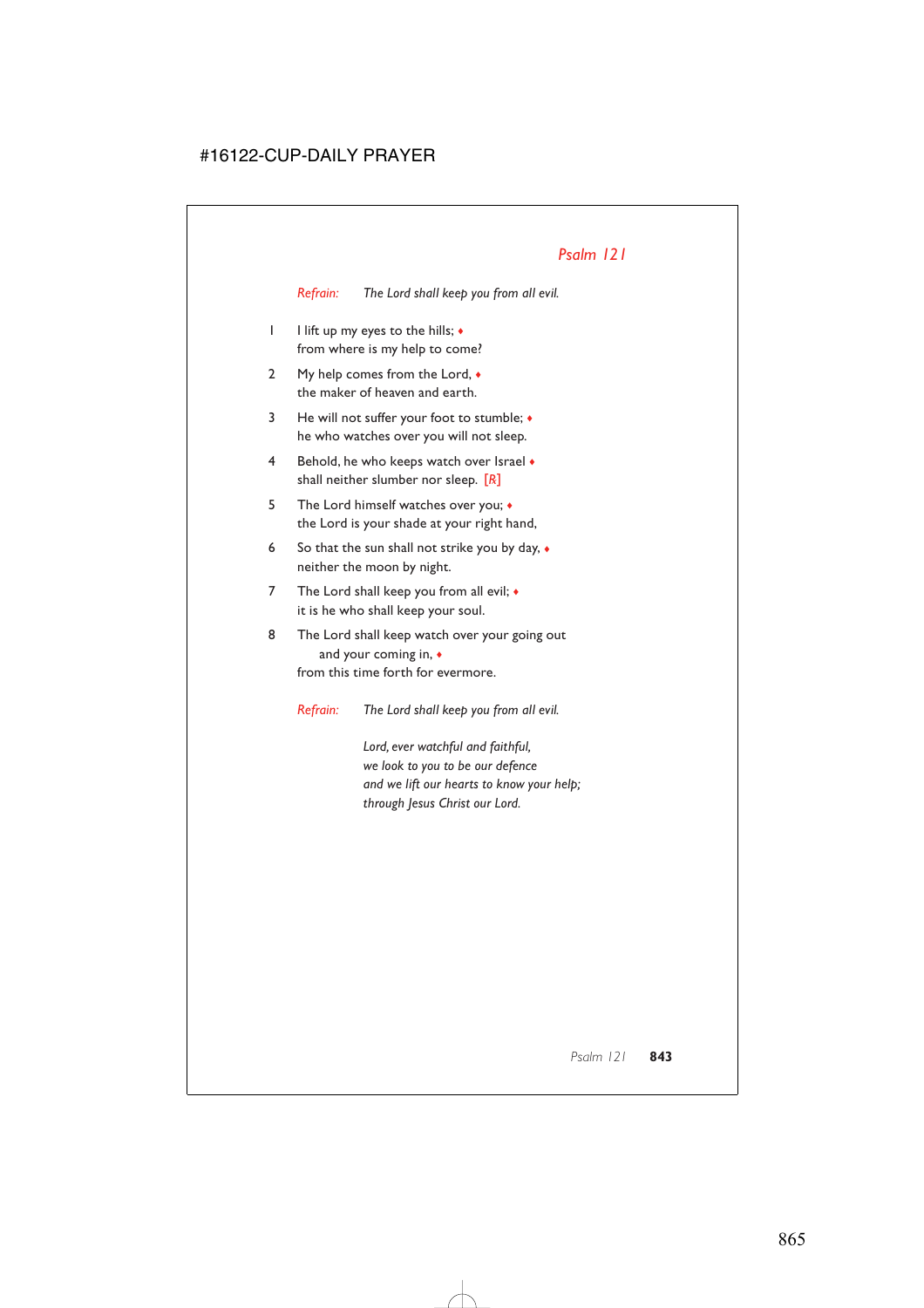*Refrain: How lovely is your dwelling place, O Lord of hosts.*

- 1 I was glad when they said to me, ♦ 'Let us go to the house of the Lord.'
- 2 And now our feet are standing  $\bullet$ within your gates, O Jerusalem;
- 3 Jerusalem, built as a city  $\bullet$ that is at unity in itself.
- 4 Thither the tribes go up, the tribes of the Lord, ♦ as is decreed for Israel, to give thanks to the name of the Lord.
- 5 For there are set the thrones of judgement, ♦ the thrones of the house of David. [*R*]
- 6 O pray for the peace of Jerusalem: ♦ 'May they prosper who love you.
- 7 'Peace be within your walls  $\bullet$ and tranquillity within your palaces.'
- 8 For my kindred and companions' sake,  $\bullet$ I will pray that peace be with you.
- 9 For the sake of the house of the Lord our God,  $\bullet$ I will seek to do you good.

*Refrain: How lovely is your dwelling place, O Lord of hosts.*

*God of our pilgrimage, bring us with joy to the eternal city founded on the rock, and give to our earthly cities the peace that comes from above; through Jesus Christ our Lord.*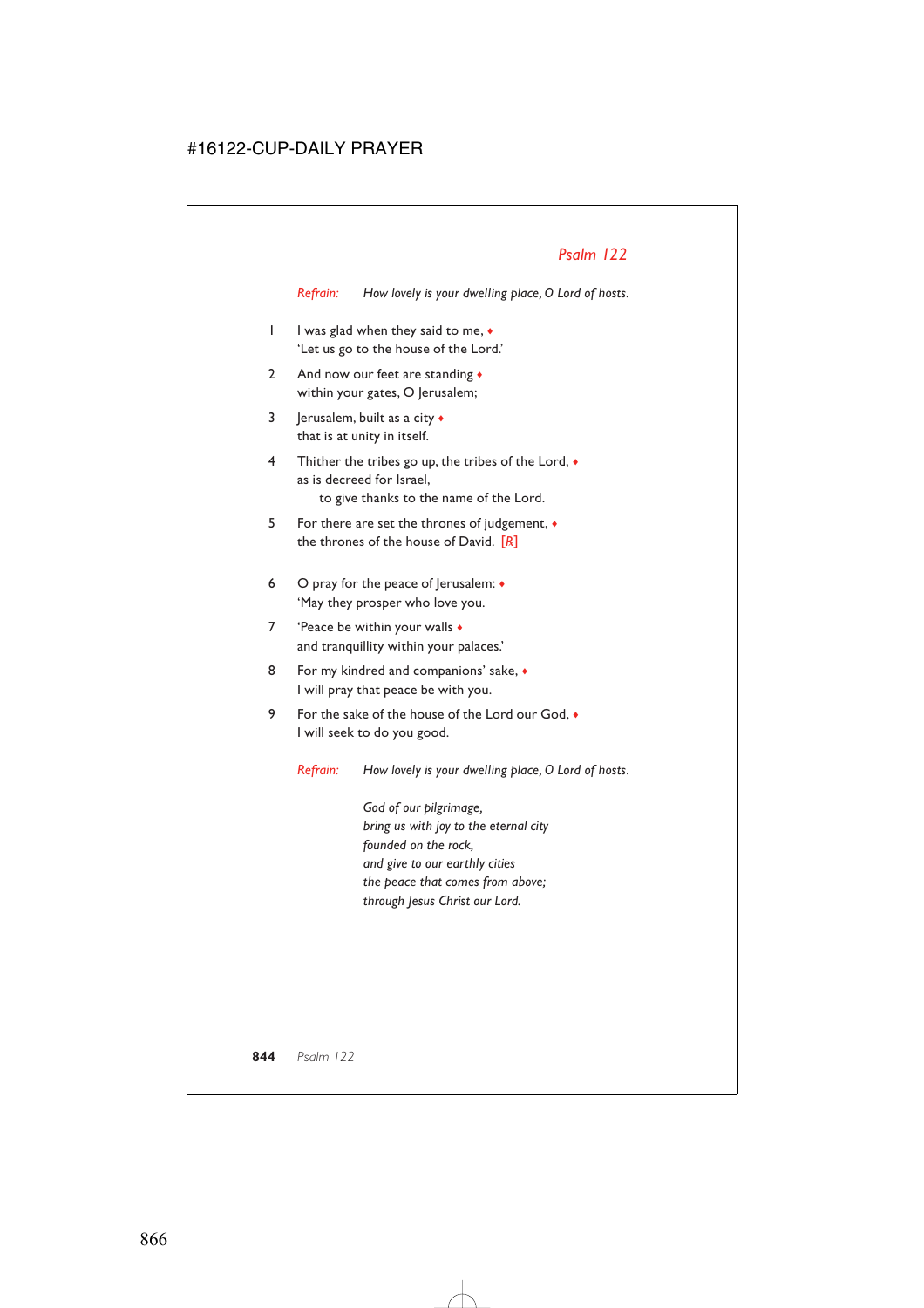*Refrain: Our eyes wait upon the Lord our God.*

- 1 To you I lift up my eyes, ♦ to you that are enthroned in the heavens.
- 2 As the eyes of servants look to the hand of their master,  $\bullet$ or the eyes of a maid to the hand of her mistress,
- 3 So our eyes wait upon the Lord our God, ♦ until he have mercy upon us. [*R*]
- 4 Have mercy upon us, O Lord, have mercy upon us, ♦ for we have had more than enough of contempt.
- 5 Our soul has had more than enough of the scorn of the arrogant,  $\bullet$ and of the contempt of the proud.

*Refrain: Our eyes wait upon the Lord our God.*

*Sovereign God, enthroned in the heavens, look upon us with your eyes of mercy, as we look on you with humility and love, and fill our souls with your peace through Jesus Christ our Lord.*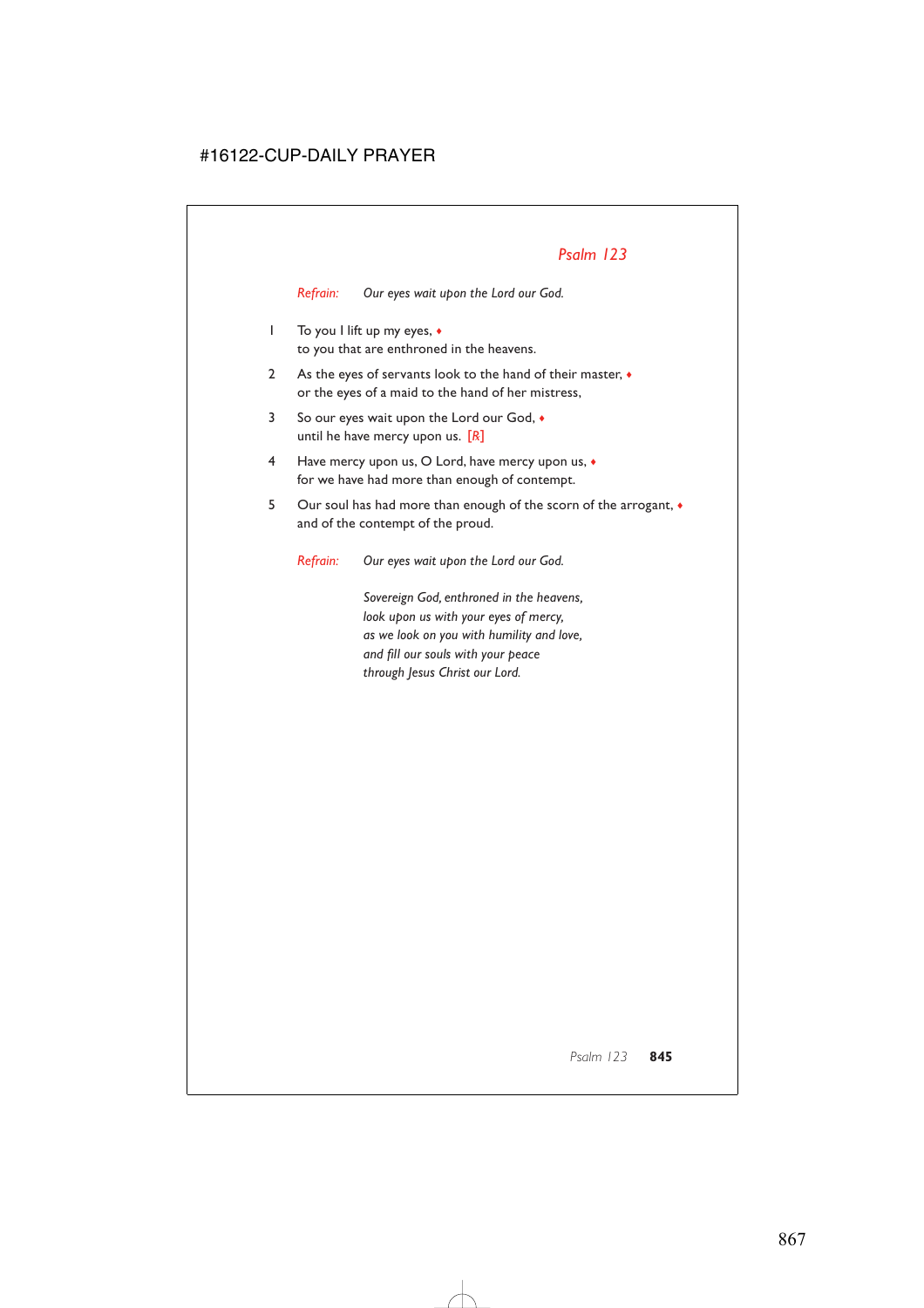*Refrain: Our help is in the name of the Lord.*

- 1 If the Lord himself had not been on our side, ♦ now may Israel say;
- 2 If the Lord had not been on our side.  $\bullet$ when enemies rose up against us;
- 3 Then would they have swallowed us alive  $\bullet$ when their anger burned against us;
- 4 Then would the waters have overwhelmed us and the torrent gone over our soul;  $\triangleleft$ over our soul would have swept the raging waters. [*R*]
- 5 But blessed be the Lord ♦ who has not given us over to be a prey for their teeth.
- 6 Our soul has escaped as a bird from the snare of the fowler; ♦ the snare is broken and we are delivered.
- 7 Our help is in the name of the Lord,  $\bullet$ who has made heaven and earth.

*Refrain: Our help is in the name of the Lord.*

*O God, maker of heaven and earth, you save us in the water of baptism and by the suffering of your Son you set us free; help us to put our trust in his victory and to know the salvation won for us by Jesus Christ our Lord.*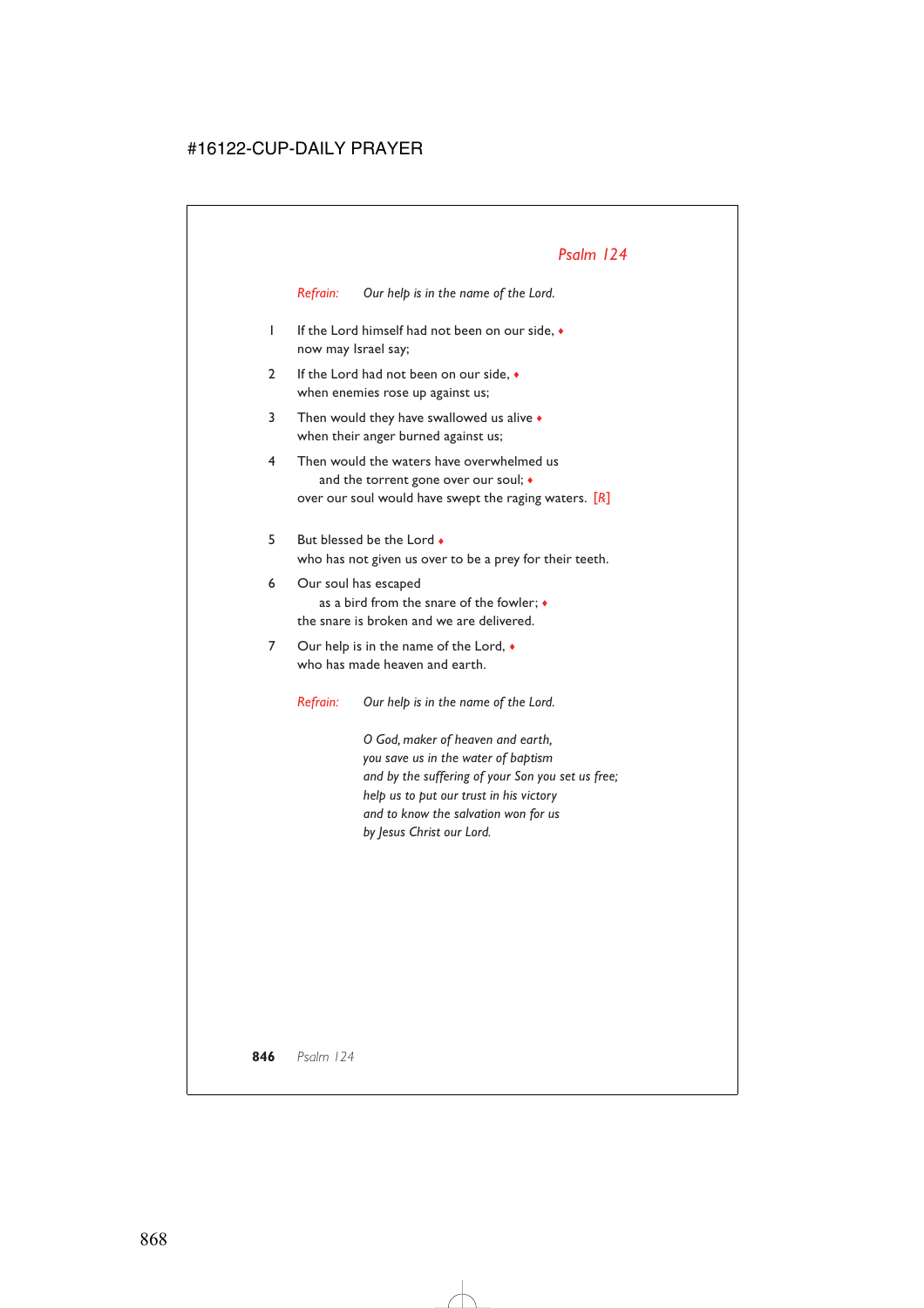*Refrain: Glorious things are spoken of you, Zion, city of our God.*

- 1 Those who trust in the Lord are like Mount Zion, ♦ which cannot be moved, but stands fast for ever.
- 2 As the hills stand about Jerusalem,  $\bullet$ so the Lord stands round about his people, from this time forth for evermore.
- 3 The sceptre of wickedness shall not hold sway over the land allotted to the righteous, ♦ lest the righteous turn their hands to evil.
- 4 Do good, O Lord, to those who are good, ♦ and to those who are true of heart.
- 5 Those who turn aside to crooked ways the Lord shall take away with the evildoers; ♦ but let there be peace upon Israel.

*Refrain: Glorious things are spoken of you, Zion, city of our God.*

> *God of power, you are strong to save and you never fail those who trust in you; keep us under your protection and spread abroad your reign of peace through Jesus Christ our Lord.*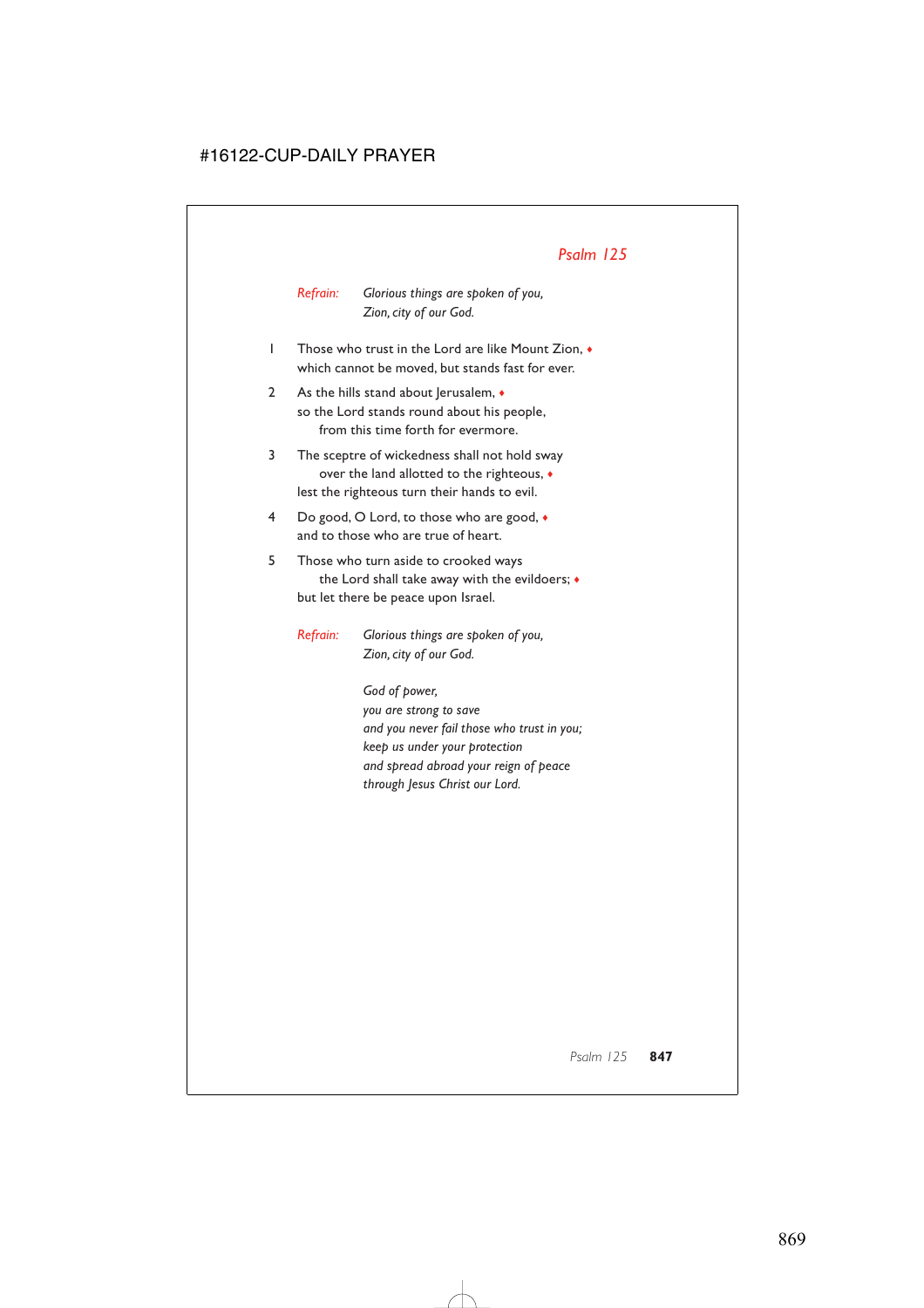*Refrain: The Lord has indeed done great things for us.*

- 1 When the Lord restored the fortunes of Zion, ♦ then were we like those who dream.
- 2 Then was our mouth filled with laughter  $\bullet$ and our tongue with songs of joy.
- 3 Then said they among the nations, ♦ 'The Lord has done great things for them.'
- 4 The Lord has indeed done great things for us,  $\bullet$ and therefore we rejoiced. [*R*]
- 5 Restore again our fortunes, O Lord, ♦ as the river beds of the desert.
- 6 Those who sow in tears ♦ shall reap with songs of joy.
- 7 Those who go out weeping, bearing the seed,  $\bullet$ will come back with shouts of joy, bearing their sheaves with them.

*Refrain: The Lord has indeed done great things for us.*

*Lord, as you send rain and flowers even to the wilderness, renew us by your Holy Spirit, help us to sow good seed in time of adversity and to live to rejoice in your good harvest of all creation; through Jesus Christ our Lord.*

## *Psalm 127*

*Refrain: The Lord shall keep watch over your going out and your coming in.*

1 Unless the Lord builds the house, ♦ those who build it labour in vain.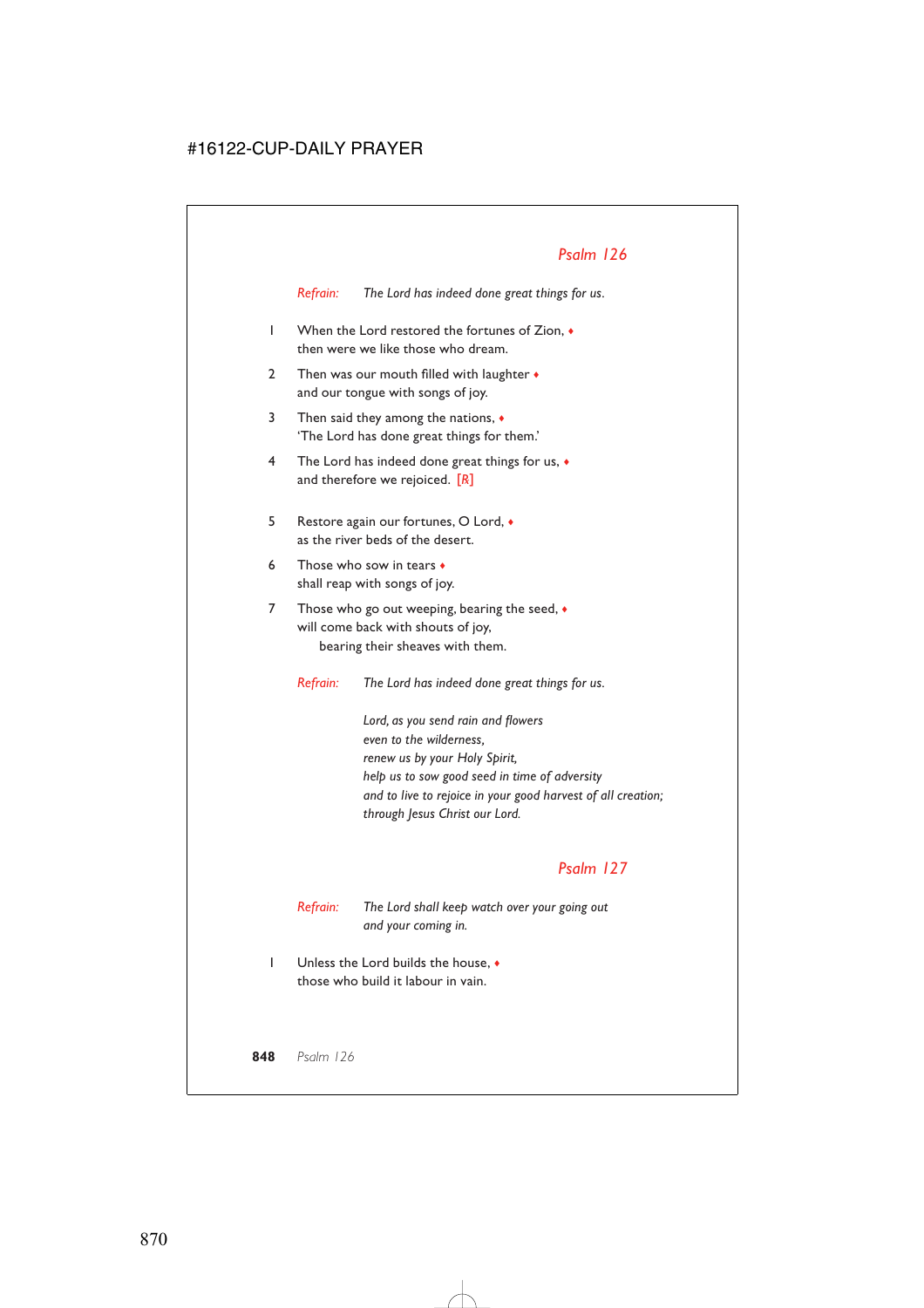- 2 Unless the Lord keeps the city,  $\bullet$ the guard keeps watch in vain.
- 3 It is in vain that you hasten to rise up early and go so late to rest, eating the bread of toil,  $\bullet$ for he gives his beloved sleep. [*R*]
- 4 Children are a heritage from the Lord  $\bullet$ and the fruit of the womb is his gift.
- 5 Like arrows in the hand of a warrior, ♦ so are the children of one's youth.
- 6 Happy are those who have their quiver full of them: ♦ they shall not be put to shame when they dispute with their enemies in the gate.

*Refrain: The Lord shall keep watch over your going out and your coming in.*

> *Lord, you are ever watchful and bless us with your gifts; as you provide for all our needs, so help us to build only what pleases you; through Jesus Christ our Lord.*

### *Psalm 128*

*Refrain: How abundant is your goodness, O Lord.*

- 1 Blessed are all those who fear the Lord, ♦ and walk in his ways.
- 2 You shall eat the fruit of the toil of your hands; ♦ it shall go well with you, and happy shall you be. [*R*]
- 3 Your wife within your house shall be like a fruitful vine; ♦ your children round your table, like fresh olive branches.
- 4 Thus shall the one be blest  $\bullet$ who fears the Lord. [*R*]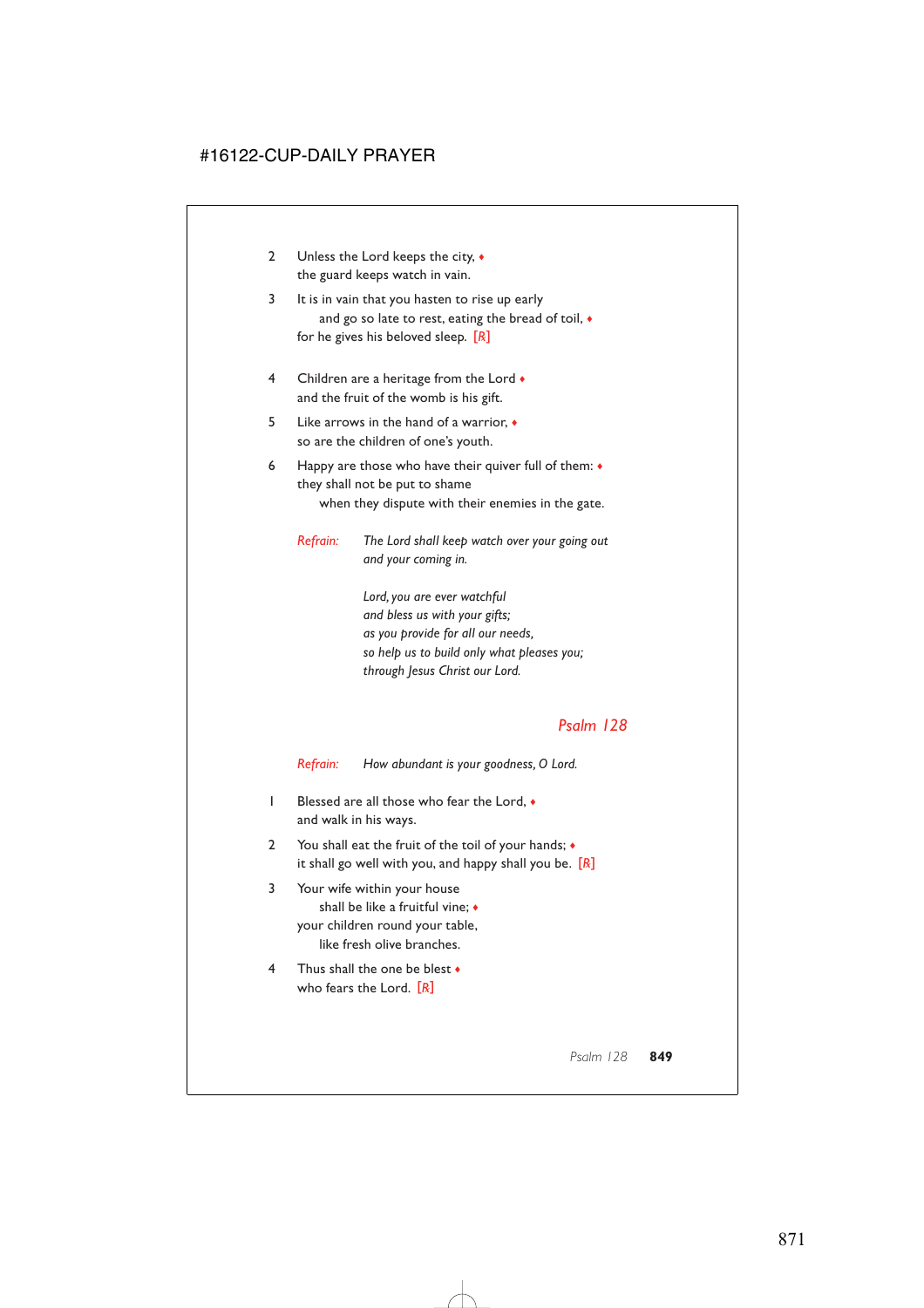- 5 The Lord from out of Zion bless you, ♦ that you may see Jerusalem in prosperity all the days of your life.
- 6 May you see your children's children, ♦ and may there be peace upon Israel.

*Refrain: How abundant is your goodness, O Lord.*

*O Christ, our true vine, may we your branches be ever fruitful in your service and share your love and peace with all your children, in the power of the Spirit and to the glory of the Father.*

### *Psalm 129*

*Refrain: The Lord ransoms the life of his servants.*

- 1 'Many a time have they fought against me from my youth,' ♦ may Israel now say;
- 2 'Many a time have they fought against me from my youth, ♦ but they have not prevailed against me.'
- 3 The ploughers ploughed upon my back  $\bullet$ and made their furrows long.
- 4 But the righteous Lord  $\bullet$ has cut the cords of the wicked in pieces. [*R*]
- 5 Let them be put to shame and turned backwards, ♦ as many as are enemies of Zion.
- 6 Let them be like grass upon the housetops, ♦ which withers before it can grow,
- 7 So that no reaper can fill his hand,  $\bullet$ nor a binder of sheaves his bosom;
- 8 And none who go by may say, 'The blessing of the Lord be upon you. ♦ We bless you in the name of the Lord.'

*Refrain: The Lord ransoms the life of his servants.*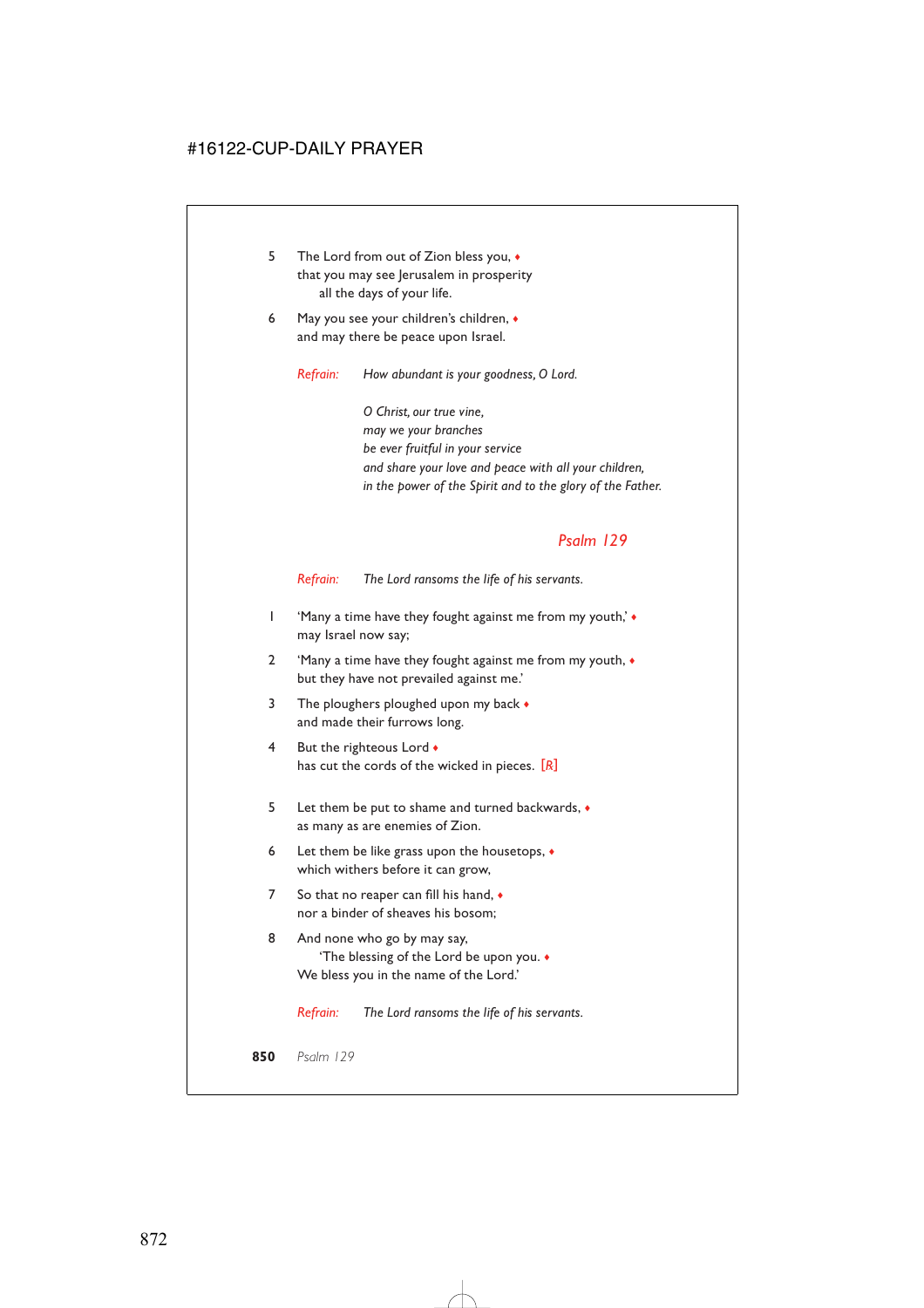*Jesus our redeemer, you bore the cut of the lash for us and our salvation; help us to bear our sufferings and to share in the affliction of all who suffer for your holy name.*

## *Psalm 130*

*Refrain: My soul waits for the Lord.*

- 1 Out of the depths have I cried to you, O Lord; Lord, hear my voice; ♦ let your ears consider well the voice of my supplication.
- 2 If you, Lord, were to mark what is done amiss, ♦ O Lord, who could stand?
- 3 But there is forgiveness with you, ♦ so that you shall be feared. [*R*]
- 4 I wait for the Lord; my soul waits for him; ♦ in his word is my hope.
- 5 My soul waits for the Lord, more than the night watch for the morning, ♦ more than the night watch for the morning. [*R*]
- 6 O Israel, wait for the Lord, ♦ for with the Lord there is mercy;
- 7 With him is plenteous redemption  $\bullet$ and he shall redeem Israel from all their sins.

*Refrain: My soul waits for the Lord.*

*Father, we commend to your faithful love those who are crying from the depths; help them to watch and pray through their time of darkness, in sure hope of the dawn of your forgiveness and redemption; through Jesus Christ our Lord.*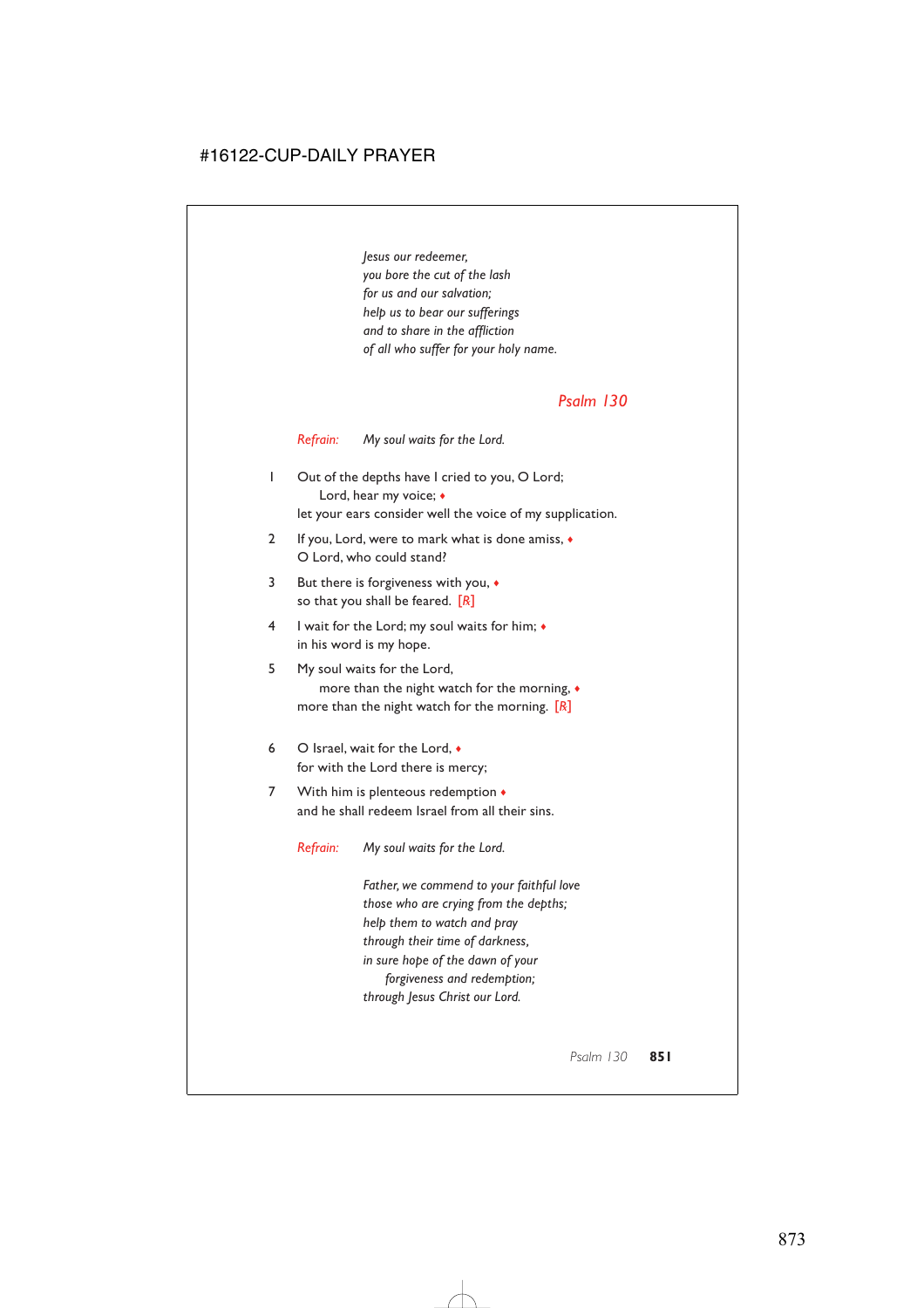*Refrain: O Israel, trust in the Lord.*

- 1 O Lord, my heart is not proud;  $\bullet$ my eyes are not raised in haughty looks.
- 2 I do not occupy myself with great matters,  $\bullet$ with things that are too high for me.
- 3 But I have quieted and stilled my soul, like a weaned child on its mother's breast; ♦ so my soul is quieted within me.
- 4 O Israel, trust in the Lord, ♦ from this time forth for evermore.

*Refrain: O Israel, trust in the Lord.*

*Eternal God, calm and quieten our souls; keep us humble and full of wonder and trusting as we live in your love; through Jesus Christ our Lord.*

# *Psalm 132*

*Refrain: Arise, O Lord, into your resting place.*

- 1 Lord, remember for David  $\bullet$ all the hardships he endured;
- 2 How he swore an oath to the Lord  $\bullet$ and vowed a vow to the Mighty One of Jacob:
- 3 'I will not come within the shelter of my house, ♦ nor climb up into my bed;
- 4 'I will not allow my eyes to sleep, ♦ nor let my eyelids slumber,
- 5 'Until I find a place for the Lord, ♦ a dwelling for the Mighty One of Jacob.' [*R*]
- 6 Now, we heard of the ark in Ephrathah  $\bullet$ and found it in the fields of Ja-ar.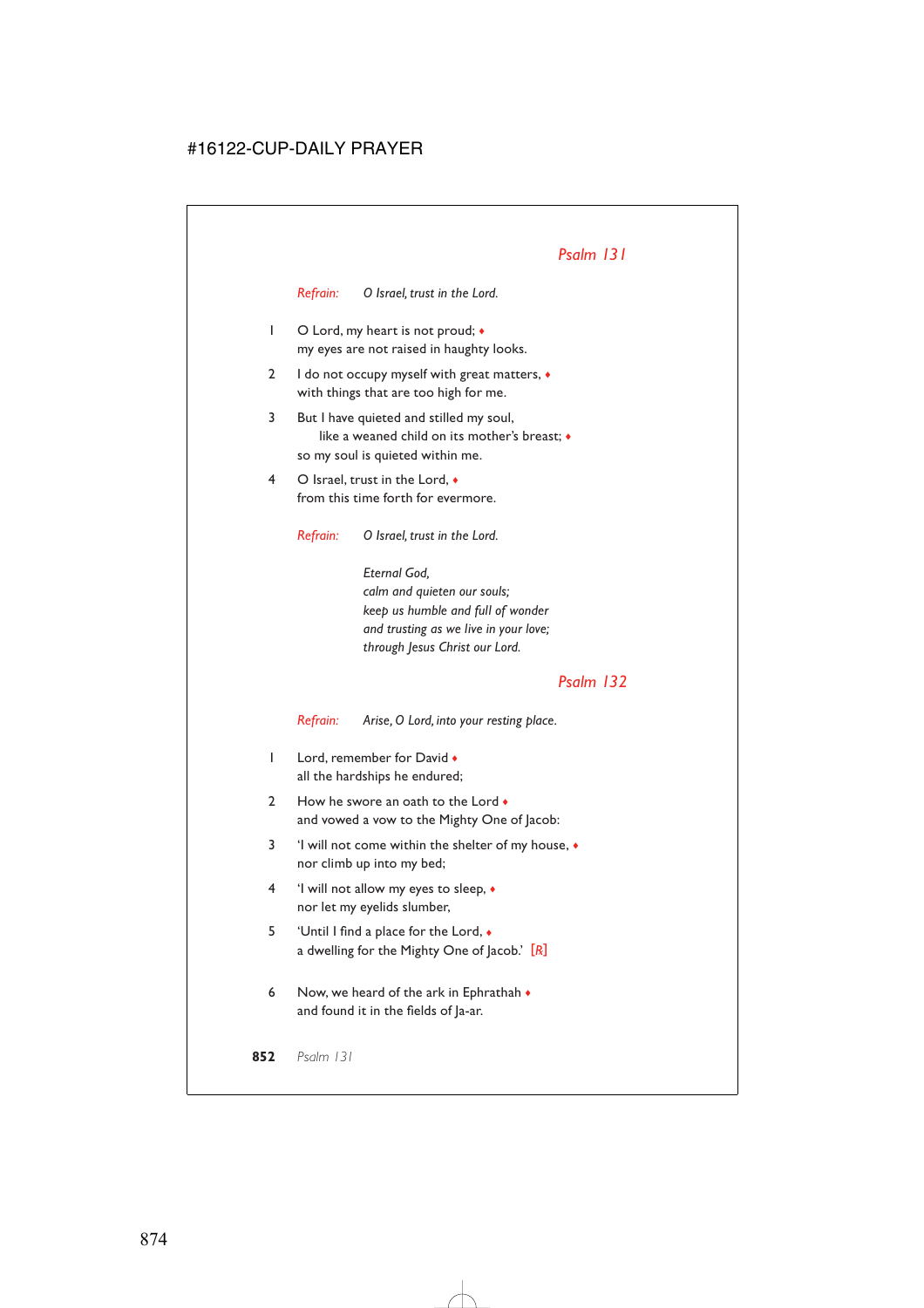- 7 Let us enter his dwelling place  $\bullet$ and fall low before his footstool.
- 8 Arise, O Lord, into your resting place,  $\bullet$ you and the ark of your strength.
- 9 Let your priests be clothed with righteousness  $\bullet$ and your faithful ones sing with joy.
- 10 For your servant David's sake,  $\bullet$ turn not away the face of your anointed. [*R*]
- 11 The Lord has sworn an oath to David.  $\bullet$ a promise from which he will not shrink:
- 12 'Of the fruit of your body  $\bullet$ shall I set upon your throne.
- 13 'If your children keep my covenant and my testimonies that I shall teach them,  $\bullet$ their children also shall sit upon your throne for evermore.'
- 14 For the Lord has chosen Zion for himself; ♦ he has desired her for his habitation: [*R*]
- 15 'This shall be my resting place for ever; ♦ here will I dwell, for I have longed for her.
- 16 'I will abundantly bless her provision; ♦ her poor will I satisfy with bread.
- 17 'I will clothe her priests with salvation, ♦ and her faithful ones shall rejoice and sing.
- 18 'There will I make a horn to spring up for David; ♦ I will keep a lantern burning for my anointed.
- 19 'As for his enemies, I will clothe them with shame; ♦ but on him shall his crown be bright.'

*Refrain: Arise, O Lord, into your resting place.*

*Jesus, Son of David, make us a priestly people; clothe us in righteousness, make us fruitful, and give us hearts to shout for joy in your salvation; we pray in the power of the Spirit.*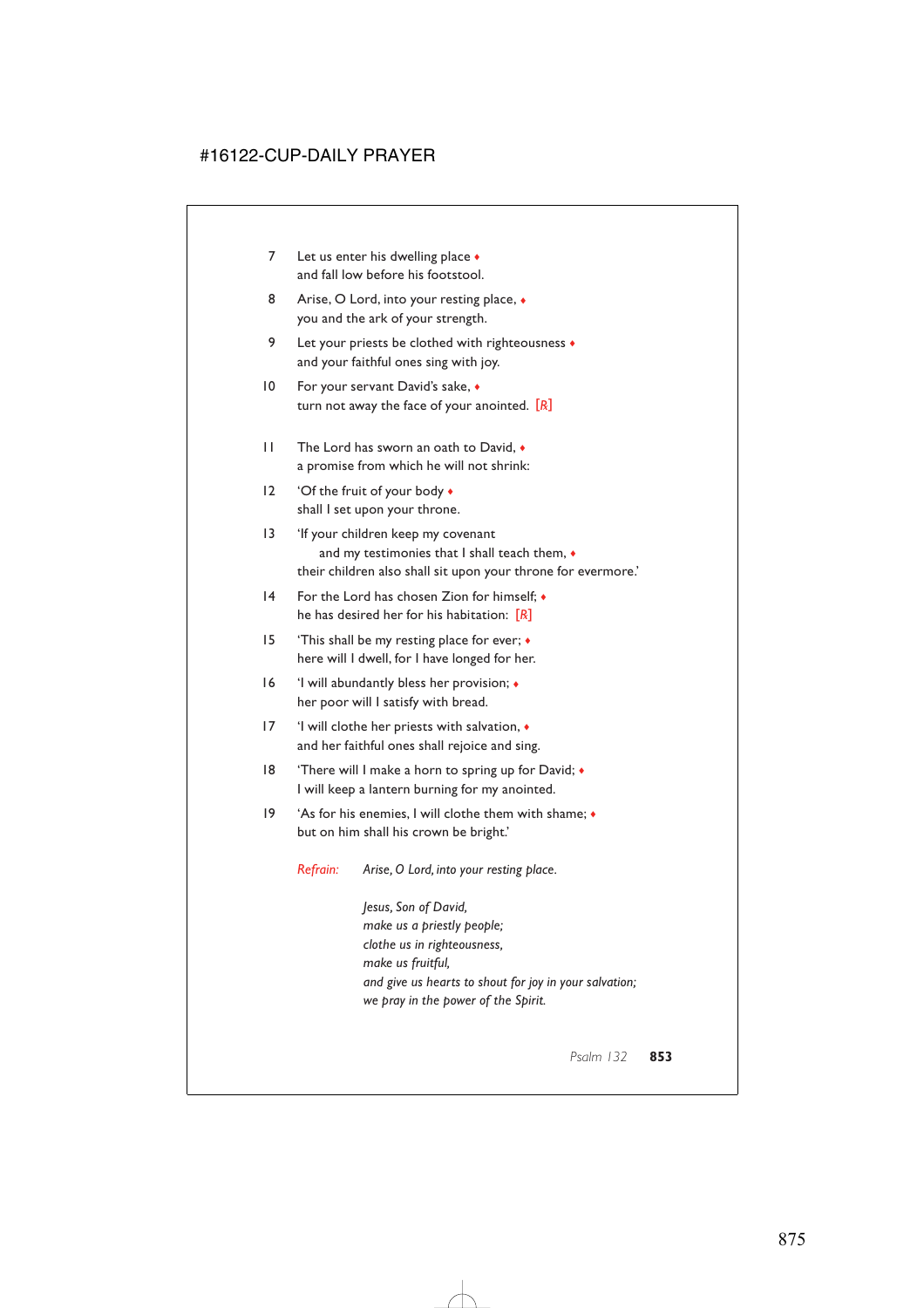*Refrain: Mercy and truth are met together, righteousness and peace have kissed each other.*

- 1 Behold how good and pleasant it is ♦ to dwell together in unity.
- 2 It is like the precious oil upon the head,  $\bullet$ running down upon the beard,
- 3 Even on Aaron's beard, ♦ running down upon the collar of his clothing.
- 4 It is like the dew of Hermon ♦ running down upon the hills of Zion.
- 5 For there the Lord has promised his blessing: ♦ even life for evermore.

*Refrain: Mercy and truth are met together, righteousness and peace have kissed each other.*

> *Grant to your people, good Lord, the spirit of unity, that they may dwell together in your love, and so bear to the world the ointment of your healing and the dew of your blessing; through Jesus Christ our Lord.*

## *Psalm 134*

*Refrain: Bless the Lord, O my soul.*

- 1 Come, bless the Lord, all you servants of the Lord, ♦ you that by night stand in the house of the Lord.
- 2 Lift up your hands towards the sanctuary  $\bullet$ and bless the Lord.
- 3 The Lord who made heaven and earth ♦ give you blessing out of Zion.

*Refrain: Bless the Lord, O my soul.*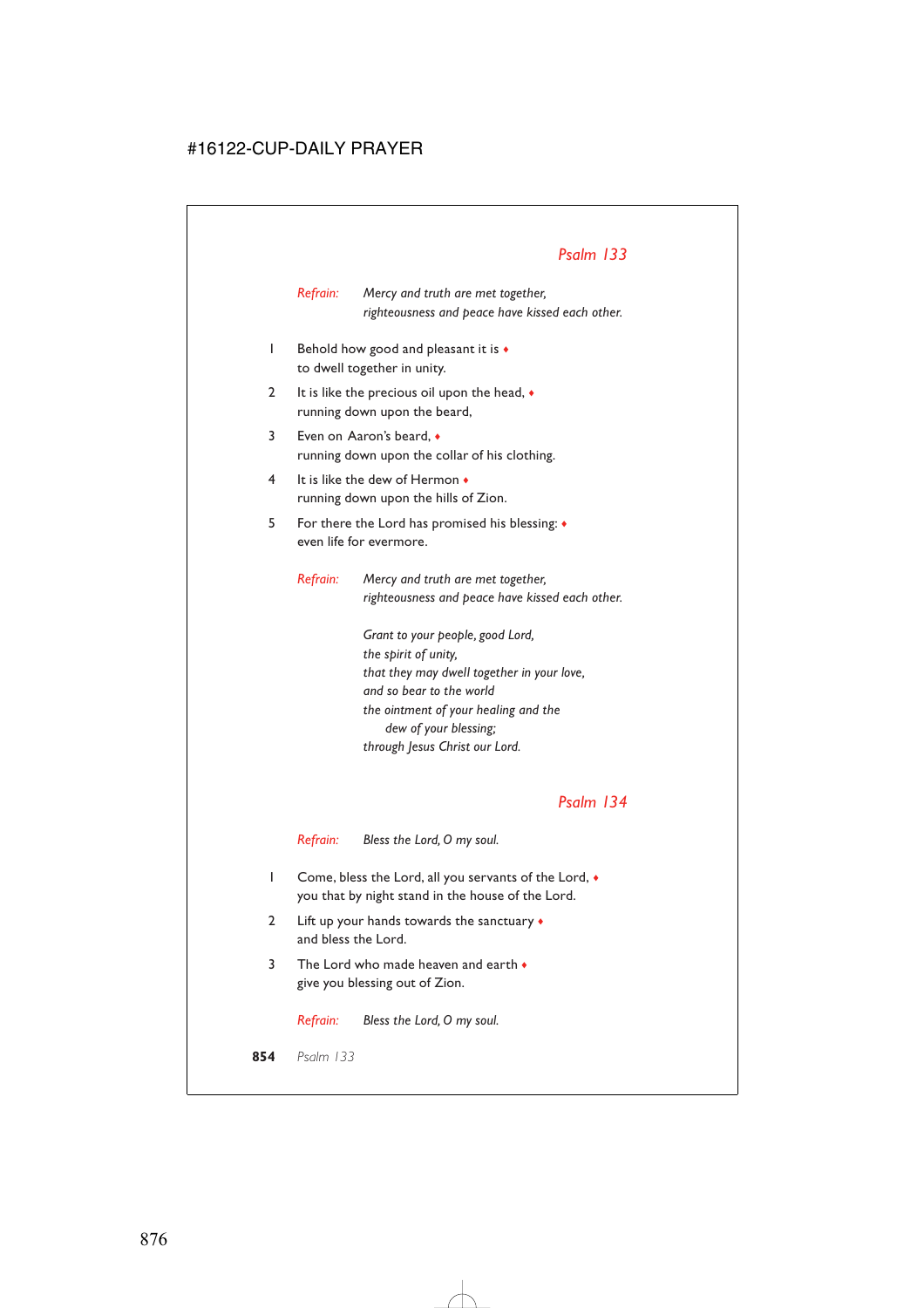*Guard all your household, Lord, through the dark night of faith, and purify the hearts of those who wait on you, until your kingdom dawns with the rising of your Son, Christ, the morning star.*

## *Psalm 135*

*Refrain: Praise the Lord, for the Lord is good.*

1 Alleluia.

Praise the name of the Lord; ♦ give praise, you servants of the Lord,

- 2 You that stand in the house of the Lord,  $\bullet$ in the courts of the house of our God.
- 3 Praise the Lord, for the Lord is good; ♦ make music to his name, for it is lovely.
- 4 For the Lord has chosen Jacob for himself ♦ and Israel for his own possession. [*R*]
- 5 For I know that the Lord is great  $\bullet$ and that our Lord is above all gods.
- 6 The Lord does whatever he pleases in heaven and on earth, ♦ in the seas and in all the deeps.
- 7 He brings up the clouds from the ends of the earth;  $\bullet$ he makes lightning with the rain and brings the winds out of his treasuries. [*R*]
- 8 He smote the firstborn of Egypt,  $\bullet$ the firstborn of man and beast.
- 9 He sent signs and wonders into your midst, O Egypt,  $\bullet$ upon Pharaoh and all his servants.
- 10 He smote many nations  $\bullet$ and slew mighty kings:
- 11 Sihon, king of the Amorites, and Og, the king of Bashan, ♦ and all the kingdoms of Canaan.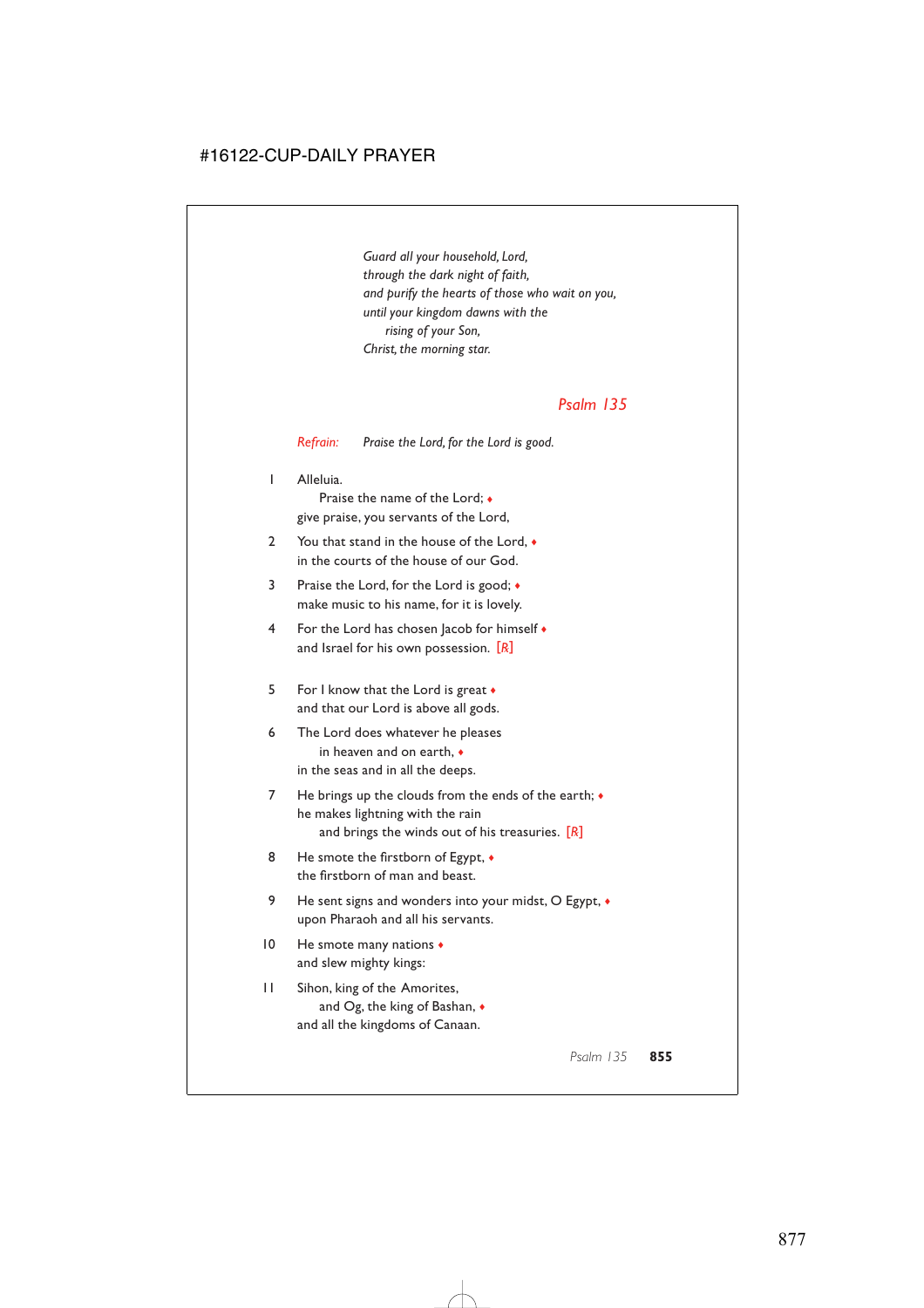| 12 | He gave their land as a heritage, $\bullet$ |
|----|---------------------------------------------|
|    | a heritage for Israel his people. $[R]$     |

- 13 Your name, O Lord, endures for ever  $\bullet$ and shall be remembered through all generations.
- 14 For the Lord will vindicate his people  $\bullet$ and have compassion on his servants. [*R*]
- 15 The idols of the nations are but silver and gold, ♦ the work of human hands.
- 16 They have mouths, but cannot speak; ♦ eyes have they, but cannot see;
- 17 They have ears, but cannot hear;  $\bullet$ neither is there any breath in their mouths.
- 18 Those who make them shall become like them, ♦ and so will all who put their trust in them. [*R*]
- 19 Bless the Lord, O house of Israel;  $\bullet$ O house of Aaron, bless the Lord.
- 20 Bless the Lord, O house of Levi:  $\bullet$ you who fear the Lord, bless the Lord.
- 21 Blessed be the Lord from Zion,  $\bullet$ who dwells in Jerusalem. Alleluia.

*Refrain: Praise the Lord, for the Lord is good.*

*Wise and gracious God, save us from the idols of our hearts and keep us in your living presence, that we may become a people for your praise in Jesus Christ our Lord.*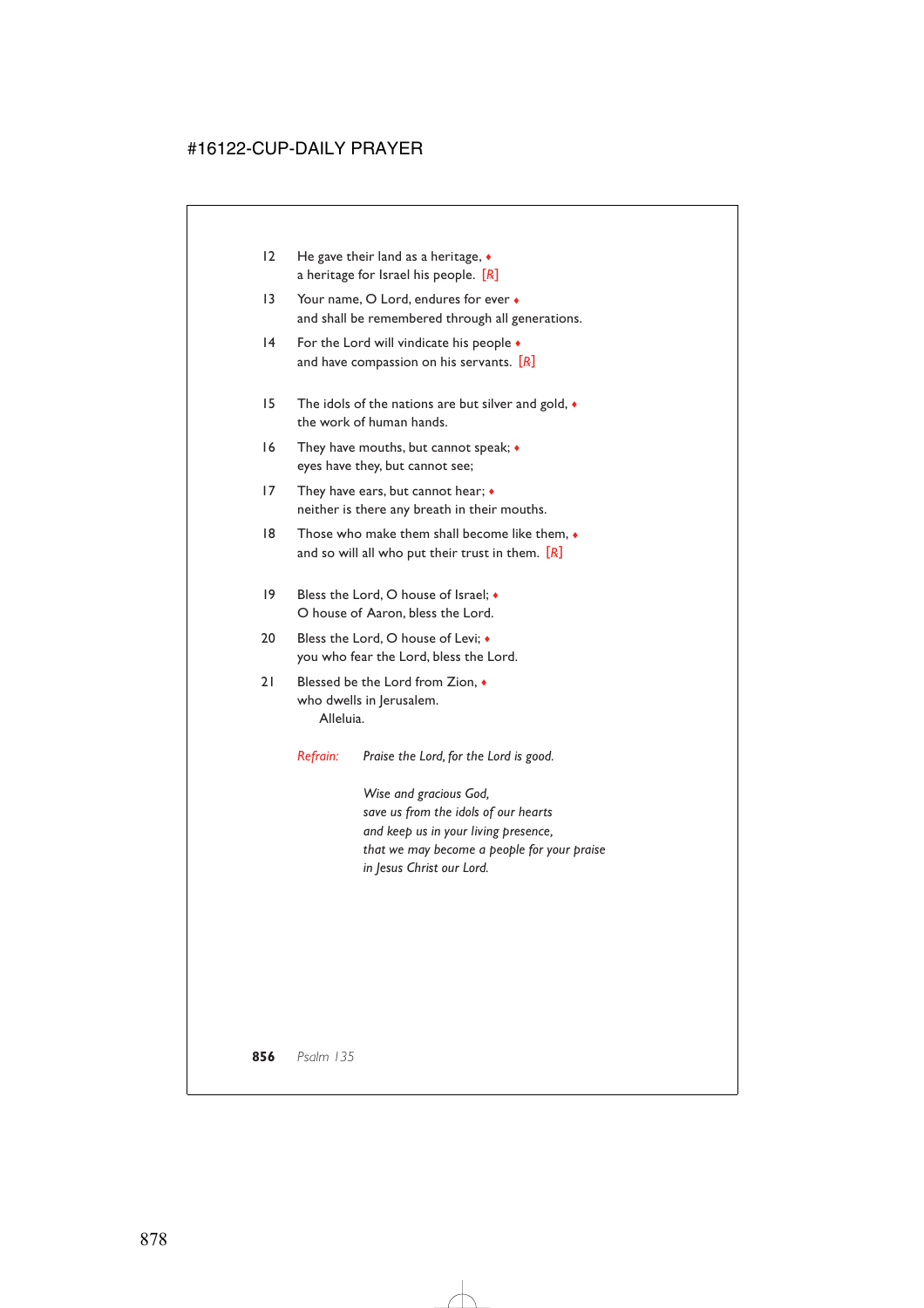- 1 Give thanks to the Lord, for he is gracious, ♦ *for his mercy endures for ever.*
- 2 Give thanks to the God of gods,  $\bullet$ *for his mercy endures for ever.*
- 3 Give thanks to the Lord of lords, ♦ *for his mercy endures for ever;*
- 4 Who alone does great wonders, ♦ *for his mercy endures for ever;*
- 5 Who by wisdom made the heavens, ♦ *for his mercy endures for ever;*
- 6 Who laid out the earth upon the waters,  $\bullet$ *for his mercy endures for ever;*
- 7 Who made the great lights,  $\bullet$ *for his mercy endures for ever;*
- 8 The sun to rule the day,  $\bullet$ *for his mercy endures for ever;*
- 9 The moon and the stars to govern the night, ♦ *for his mercy endures for ever;*
- 10 Who smote the firstborn of Egypt,  $\bullet$ *for his mercy endures for ever;*
- 11 And brought out Israel from among them, ♦ *for his mercy endures for ever;*
- 12 With a mighty hand and outstretched arm,  $\bullet$ *for his mercy endures for ever;*
- 13 Who divided the Red Sea in two.  $\bullet$ *for his mercy endures for ever;*
- 14 And made Israel to pass through the midst of it,  $\bullet$ *for his mercy endures for ever;*
- 15 But Pharaoh and his host he overthrew in the Red Sea, ♦ *for his mercy endures for ever;*
- 16 Who led his people through the wilderness,  $\bullet$ *for his mercy endures for ever;*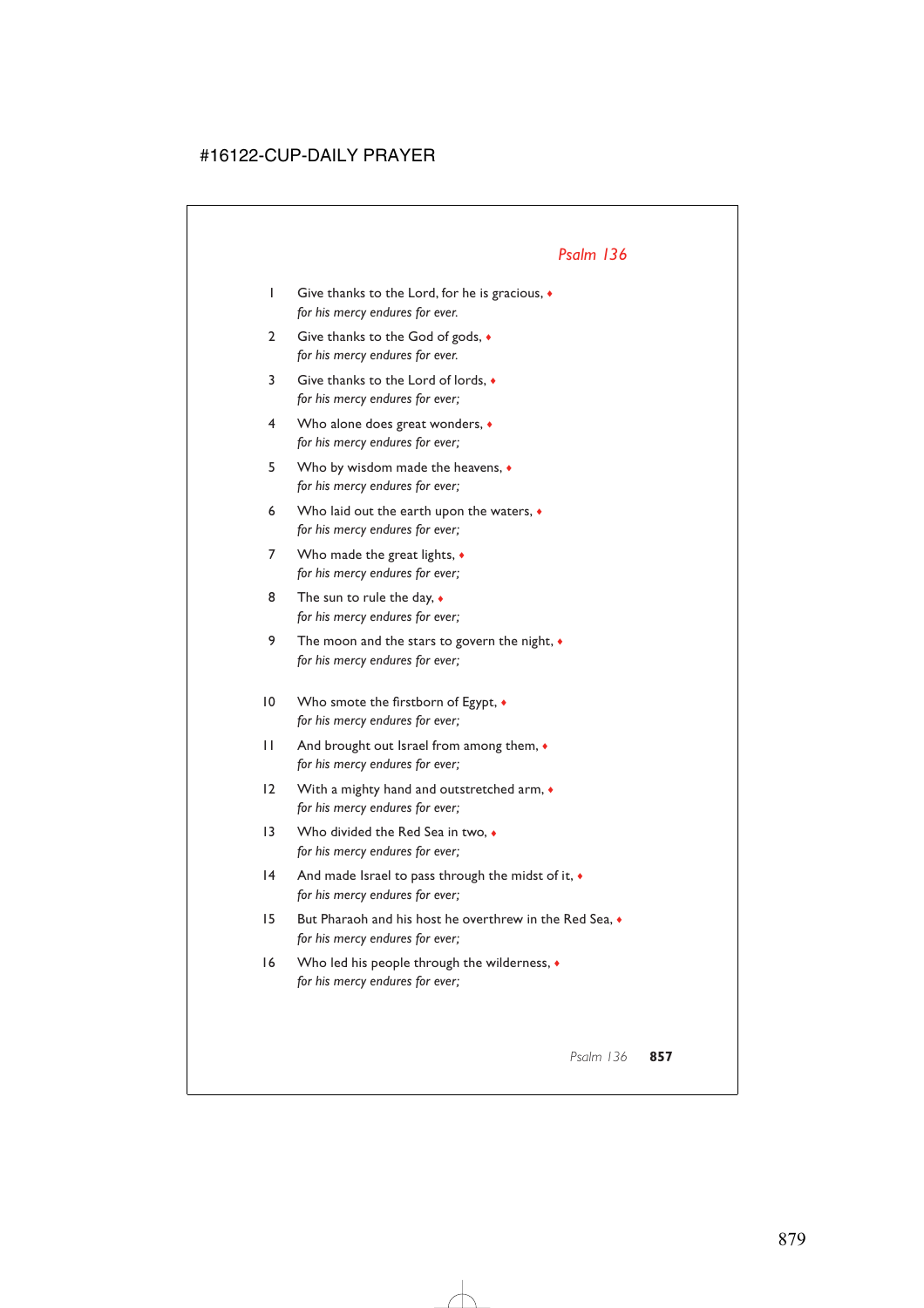- 17 Who smote great kings,  $\bullet$ *for his mercy endures for ever;*
- 18 And slew mighty kings,  $\bullet$ *for his mercy endures for ever;*
- 19 Sihon, king of the Amorites, ♦ *for his mercy endures for ever;*
- 20 And Og, the king of Bashan, ♦ *for his mercy endures for ever;*
- 21 And gave away their land for a heritage,  $\bullet$ *for his mercy endures for ever;*
- 22 A heritage for Israel his servant,  $\bullet$ *for his mercy endures for ever;*
- 23 Who remembered us when we were in trouble, ♦ *for his mercy endures for ever;*
- 24 And delivered us from our enemies.  $\triangle$ *for his mercy endures for ever;*
- 25 Who gives food to all creatures,  $\triangleleft$ *for his mercy endures for ever.*
- 26 Give thanks to the God of heaven,  $\bullet$ *for his mercy endures for ever.*

*Remember us, O God, and shape our history, form our inward eyes to see the shadow of the life-giving cross in the turbulence of our time; for his sake who died for all, Christ our Lord.*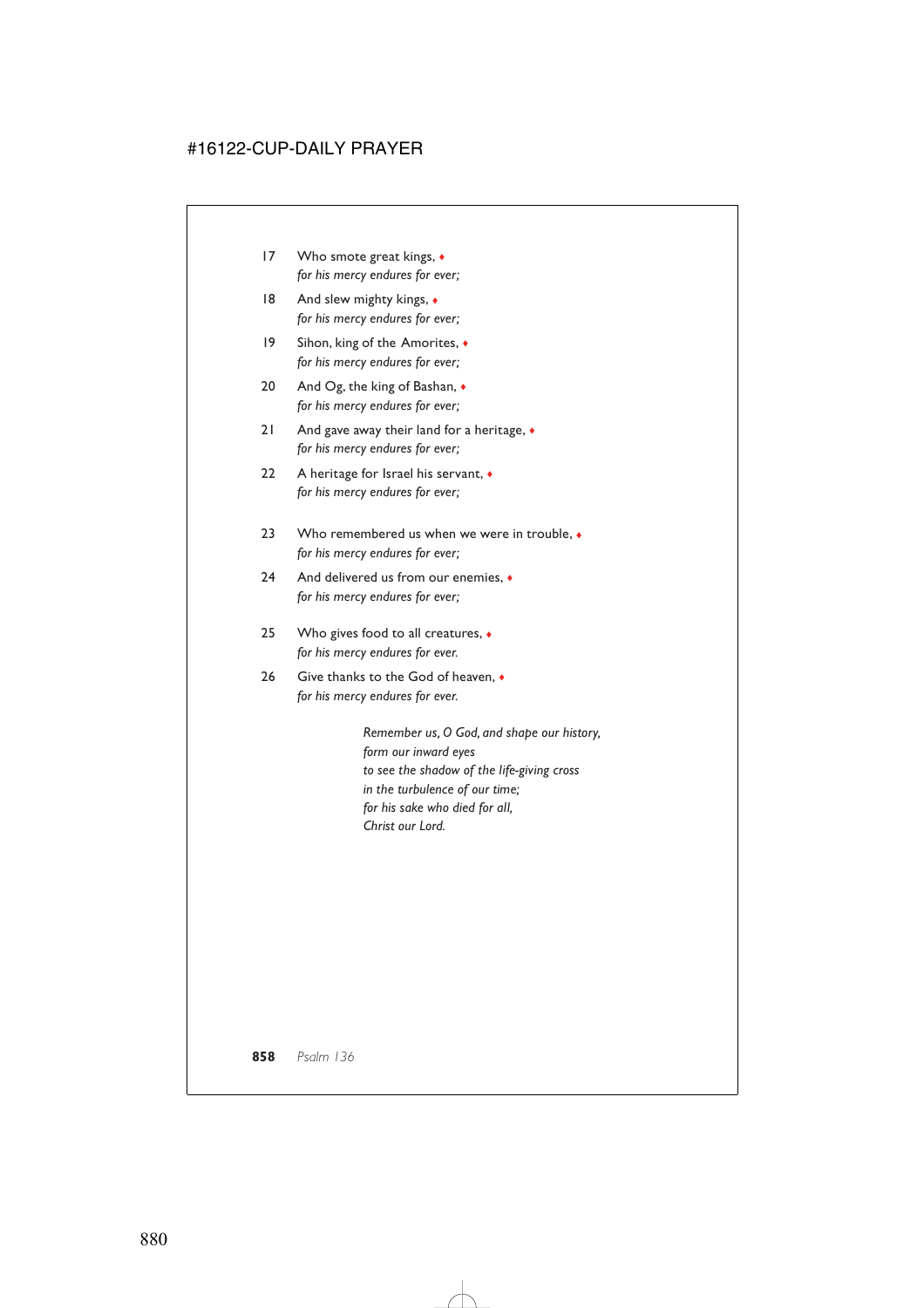*Refrain: O pray for the peace of Jerusalem.*

- 1 By the waters of Babylon we sat down and wept, ♦ when we remembered Zion.
- 2 As for our lyres, we hung them up  $\bullet$ on the willows that grow in that land.
- 3 For there our captors asked for a song, our tormentors called for mirth: ♦ 'Sing us one of the songs of Zion.' [*R*]
- 4 How shall we sing the Lord's song ♦ in a strange land?
- 5 If I forget you, O Jerusalem, ♦ let my right hand forget its skill.
- 6 Let my tongue cleave to the roof of my mouth if I do not remember you, ♦ if I set not Jerusalem above my highest joy. [*R*]
- 7 Remember, O Lord, against the people of Edom the day of Jerusalem,  $\bullet$ how they said, 'Down with it, down with it, even to the ground.'
- 8 O daughter of Babylon, doomed to destruction,  $\bullet$ happy the one who repays you for all you have done to us;
- 9 Who takes your little ones, ◆ and dashes them against the rock.

*Refrain: O pray for the peace of Jerusalem.*

*God of our pilgrimage, you sent your Son to our strange land to bring us home to you; give us your songs to sing, that even in our exile we may be filled with the breath of the Spirit of Jesus Christ our Lord.*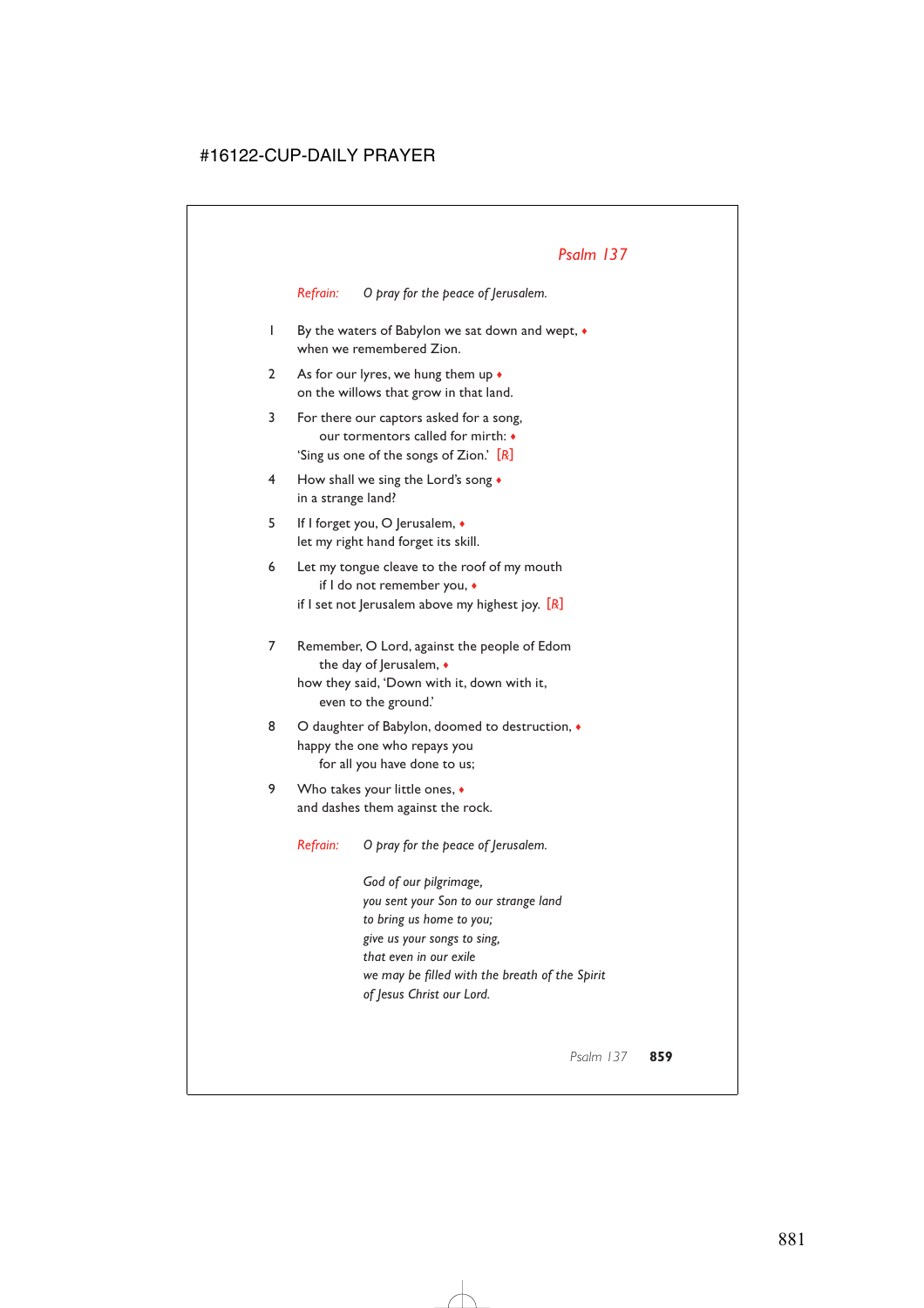*Refrain: Your loving-kindness, O Lord, endures for ever.*

- 1 I will give thanks to you, O Lord, with my whole heart; ♦ before the gods will I sing praise to you.
- 2 I will bow down towards your holy temple and praise your name, because of your love and faithfulness; ♦ for you have glorified your name and your word above all things.
- 3 In the day that I called to you, you answered me;  $\bullet$ you put new strength in my soul. [*R*]
- 4 All the kings of the earth shall praise you, O Lord,  $\bullet$ for they have heard the words of your mouth.
- 5 They shall sing of the ways of the Lord, ♦ that great is the glory of the Lord.
- 6 Though the Lord be high, he watches over the lowly; ♦ as for the proud, he regards them from afar. [*R*]
- 7 Though I walk in the midst of trouble, you will preserve me; ♦
	- you will stretch forth your hand against the fury of my enemies; your right hand will save me.
- 8 The Lord shall make good his purpose for me;  $\bullet$ your loving-kindness, O Lord, endures for ever; forsake not the work of your hands.

*Refrain: Your loving-kindness, O Lord, endures for ever.*

*Lord our God, supreme over all things, look upon the humble and lowly and put new strength into our souls to complete your purpose for us in Jesus Christ our Lord.*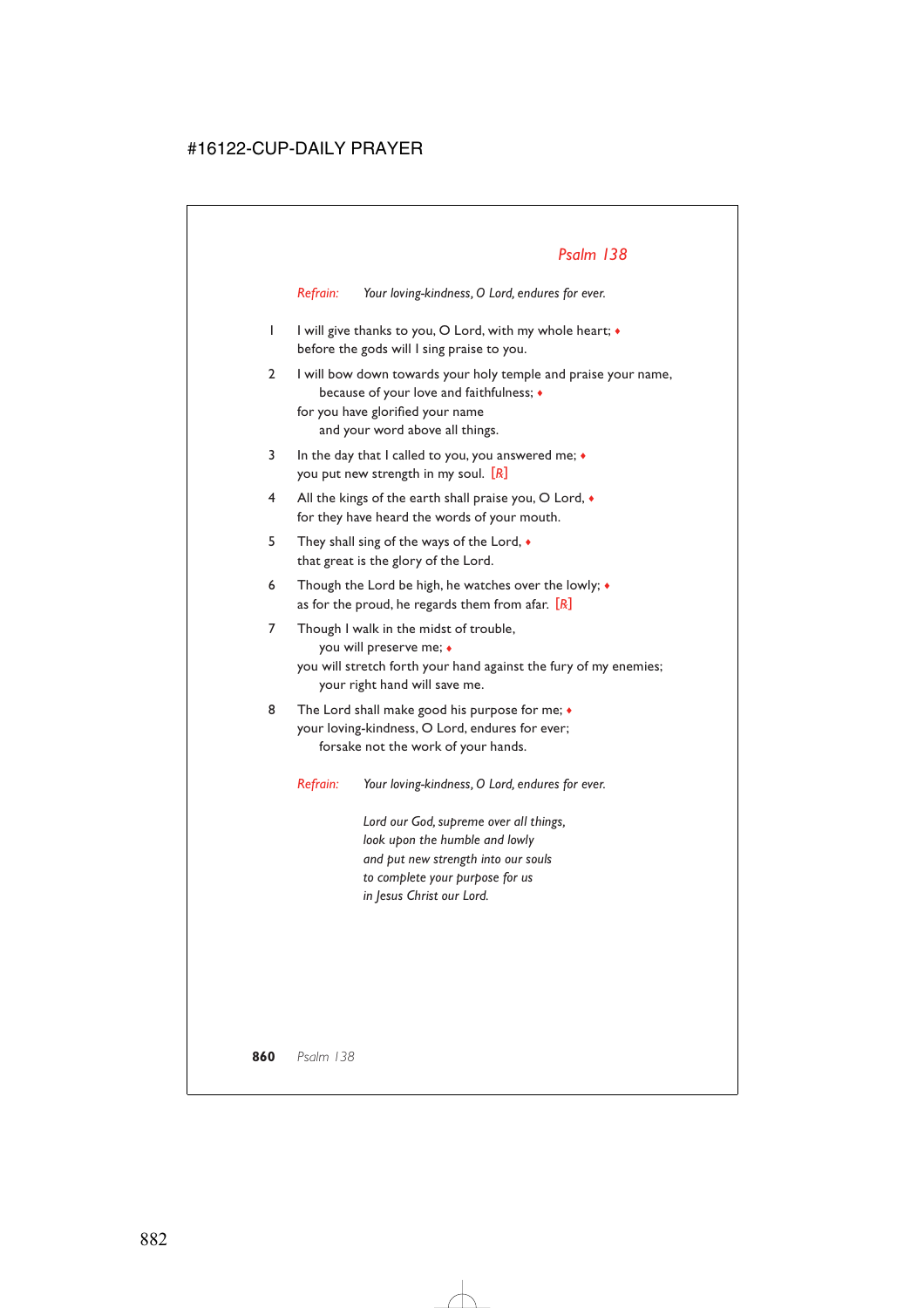*Refrain: Search me out, O God, and know my heart.*

- 1 O Lord, you have searched me out and known me;  $\bullet$ you know my sitting down and my rising up; you discern my thoughts from afar.
- 2 You mark out my journeys and my resting place  $\bullet$ and are acquainted with all my ways.
- 3 For there is not a word on my tongue, ♦ but you, O Lord, know it altogether.
- 4 You encompass me behind and before ♦ and lay your hand upon me.
- 5 Such knowledge is too wonderful for me, ♦ so high that I cannot attain it. [*R*]
- 6 Where can I go then from your spirit? ♦ Or where can I flee from your presence?
- 7 If I climb up to heaven, you are there; ♦ if I make the grave my bed, you are there also.
- 8 If I take the wings of the morning  $\bullet$ and dwell in the uttermost parts of the sea,
- 9 Even there your hand shall lead me,  $\bullet$ your right hand hold me fast.
- 10 If I say, 'Surely the darkness will cover me  $\bullet$ and the light around me turn to night,'
- 11 Even darkness is no darkness with you; the night is as clear as the day;  $\bullet$ darkness and light to you are both alike. [*R*]
- 12 For you yourself created my inmost parts;  $\triangleleft$ you knit me together in my mother's womb.
- 13 I thank you, for I am fearfully and wonderfully made; ♦ marvellous are your works, my soul knows well.
- 14 My frame was not hidden from you, ♦ when I was made in secret and woven in the depths of the earth.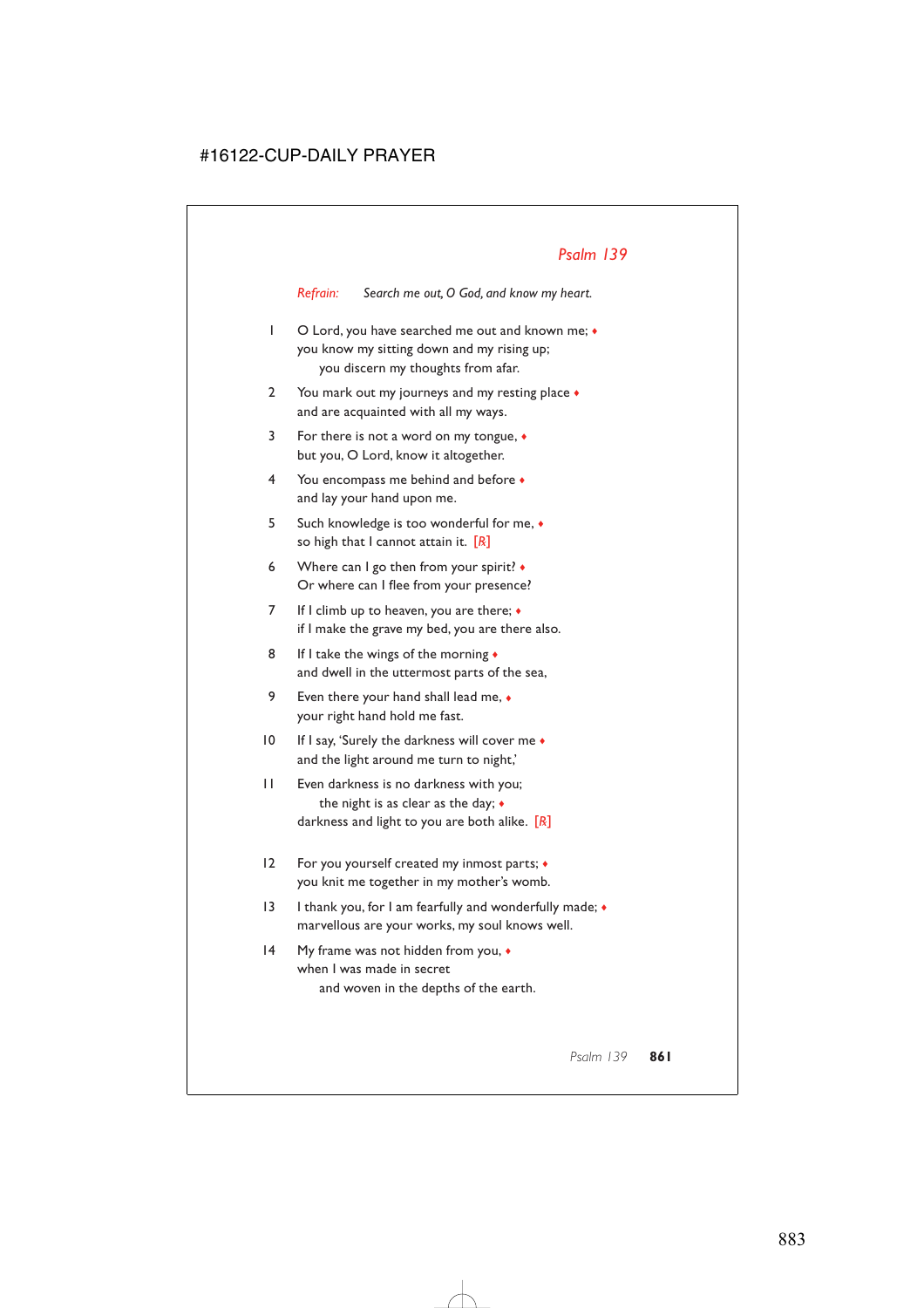- 15 Your eyes beheld my form, as yet unfinished; ♦ already in your book were all my members written,
- 16 As day by day they were fashioned  $\bullet$ when as yet there was none of them.
- 17 How deep are your counsels to me, O God!  $\bullet$ How great is the sum of them!
- 18 If I count them, they are more in number than the sand, ♦ and at the end, I am still in your presence. [*R*]
- 19 O that you would slay the wicked, O God,  $\bullet$ that the bloodthirsty might depart from me!
- 20 They speak against you with wicked intent;  $\bullet$ your enemies take up your name for evil.
- 21 Do I not oppose those, O Lord, who oppose you?  $\bullet$ Do I not abhor those who rise up against you?
- 22 I hate them with a perfect hatred;  $\triangleleft$ they have become my own enemies also.
- 23 Search me out, O God, and know my heart;  $\bullet$ try me and examine my thoughts.
- 24 See if there is any way of wickedness in me  $\bullet$ and lead me in the way everlasting.

*Refrain: Search me out, O God, and know my heart.*

*Creator God, may every breath we take be for your glory, may every footstep show you as our way, that, trusting in your presence in this world, we may, beyond this life, still be with you where you are alive and reign for ever and ever.*

## *Psalm 140*

*Refrain: Keep me, O Lord, from the hands of the wicked.*

1 Deliver me, O Lord, from evildoers ♦ and protect me from the violent,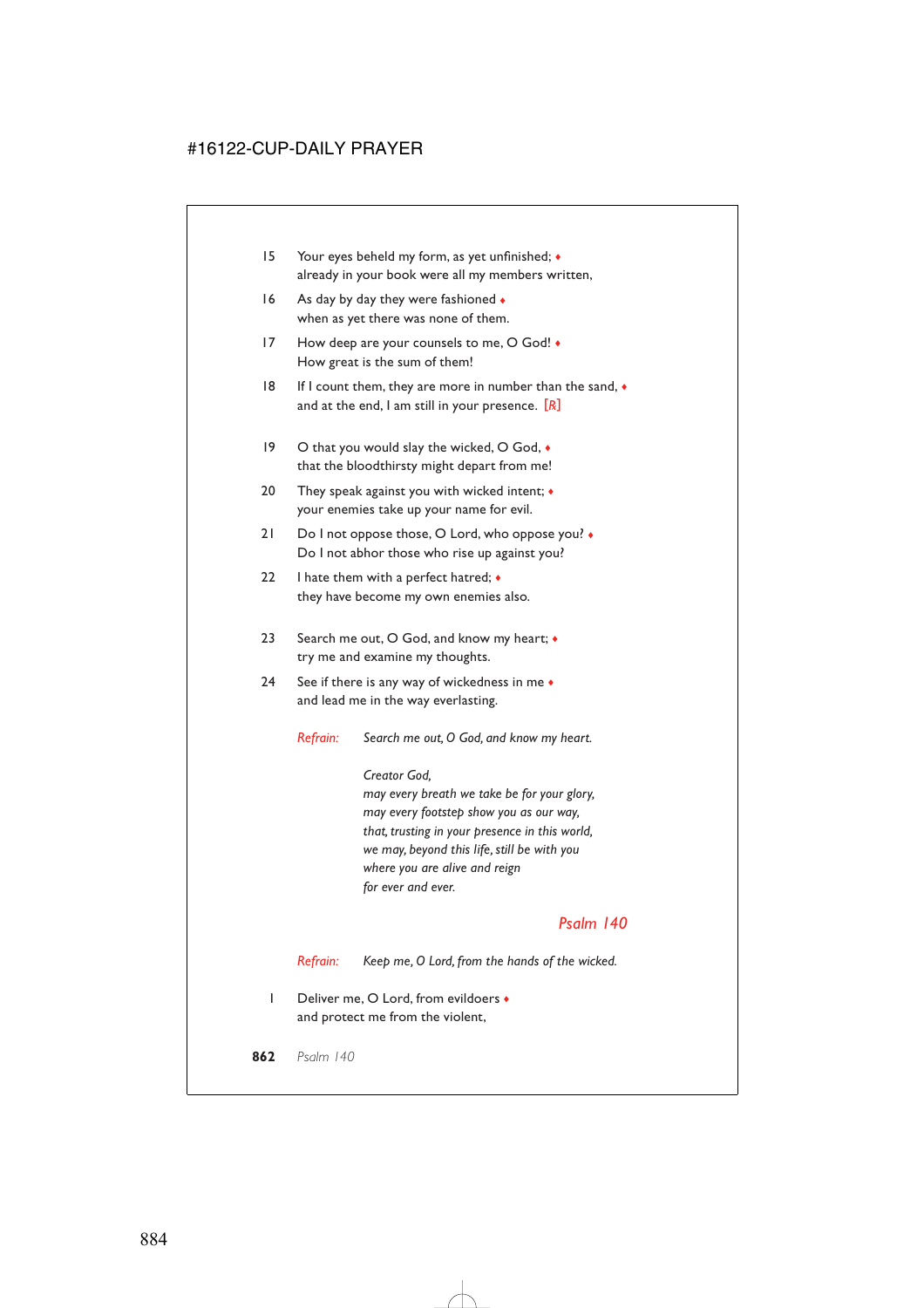- 2 Who devise evil in their hearts and stir up strife all the day long.
- 3 They have sharpened their tongues like a serpent; ♦ adder's poison is under their lips.
- 4 Keep me, O Lord, from the hands of the wicked; ♦ protect me from the violent who seek to make me stumble.
- 5 The proud have laid a snare for me and spread out a net of cords; ♦ they have set traps along my path. [*R*]
- 6 I have said to the Lord, 'You are my God; ♦ listen, O Lord, to the voice of my supplication.
- 7 'O Lord God, the strength of my salvation, ♦ you have covered my head in the day of battle.
- 8 'Do not grant the desires of the wicked, O Lord,  $\bullet$ do not prosper their wicked plans. [*R*]
- 9 'Let not those who surround me lift up their heads; ♦ let the evil of their own lips fall upon them.
- 10 'Let hot burning coals rain upon them;  $\bullet$ let them be cast into the depths, that they rise not again.'
- 11 No slanderer shall prosper on the earth, ♦ and evil shall hunt down the violent to overthrow them. [*R*]
- 12 I know that the Lord will bring justice for the oppressed  $\bullet$ and maintain the cause of the needy.
- 13 Surely, the righteous will give thanks to your name,  $\bullet$ and the upright shall dwell in your presence.

*Refrain: Keep me, O Lord, from the hands of the wicked.*

*Glorious Saviour, rescue us from the subtle evils that are too strong for us, from poisonous words and the spirit of war; by your judgement overthrow the forces of violence, that all the world may join to worship you in thanksgiving and peace, now and for ever.*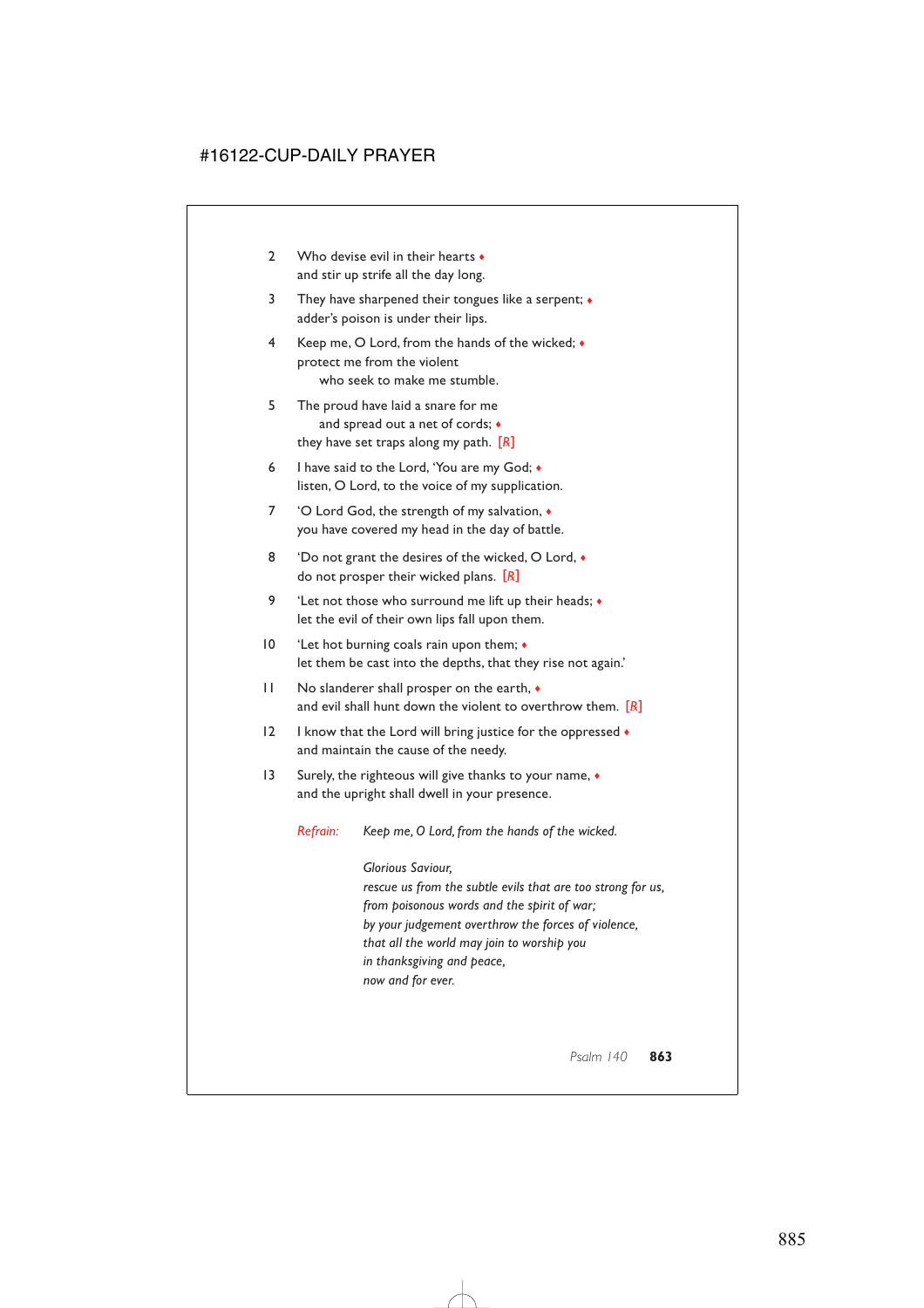# *Psalm 141*

*Refrain: Set a watch before my mouth, O Lord.*

- 1 O Lord, I call to you; come to me quickly; ♦ hear my voice when I cry to you.
- 2 Let my prayer rise before you as incense, ♦ the lifting up of my hands as the evening sacrifice.
- 3 Set a watch before my mouth, O Lord, ♦ and guard the door of my lips;
- 4 Let not my heart incline to any evil thing; ♦ let me not be occupied in wickedness with evildoers, nor taste the pleasures of their table. [*R*]
- 5 Let the righteous smite me in friendly rebuke; but let not the oil of the unrighteous anoint my head;  $\bullet$ for my prayer is continually against their wicked deeds.
- 6 Let their rulers be overthrown in stony places;  $\triangleleft$ then they may know that my words are sweet.
- 7 As when a plough turns over the earth in furrows,  $\bullet$ let their bones be scattered at the mouth of the Pit. [*R*]
- 8 But my eyes are turned to you, Lord God;  $\bullet$ in you I take refuge; do not leave me defenceless.
- 9 Protect me from the snare which they have laid for me  $\bullet$ and from the traps of the evildoers.
- 10 Let the wicked fall into their own nets, ♦ while I pass by in safety.

*Refrain: Set a watch before my mouth, O Lord.*

*Lord God, our protector and guide, who made us knowing both good and evil, help us to desire all that is good, that the offering of our lives may be acceptable to you; through Jesus Christ our Lord.*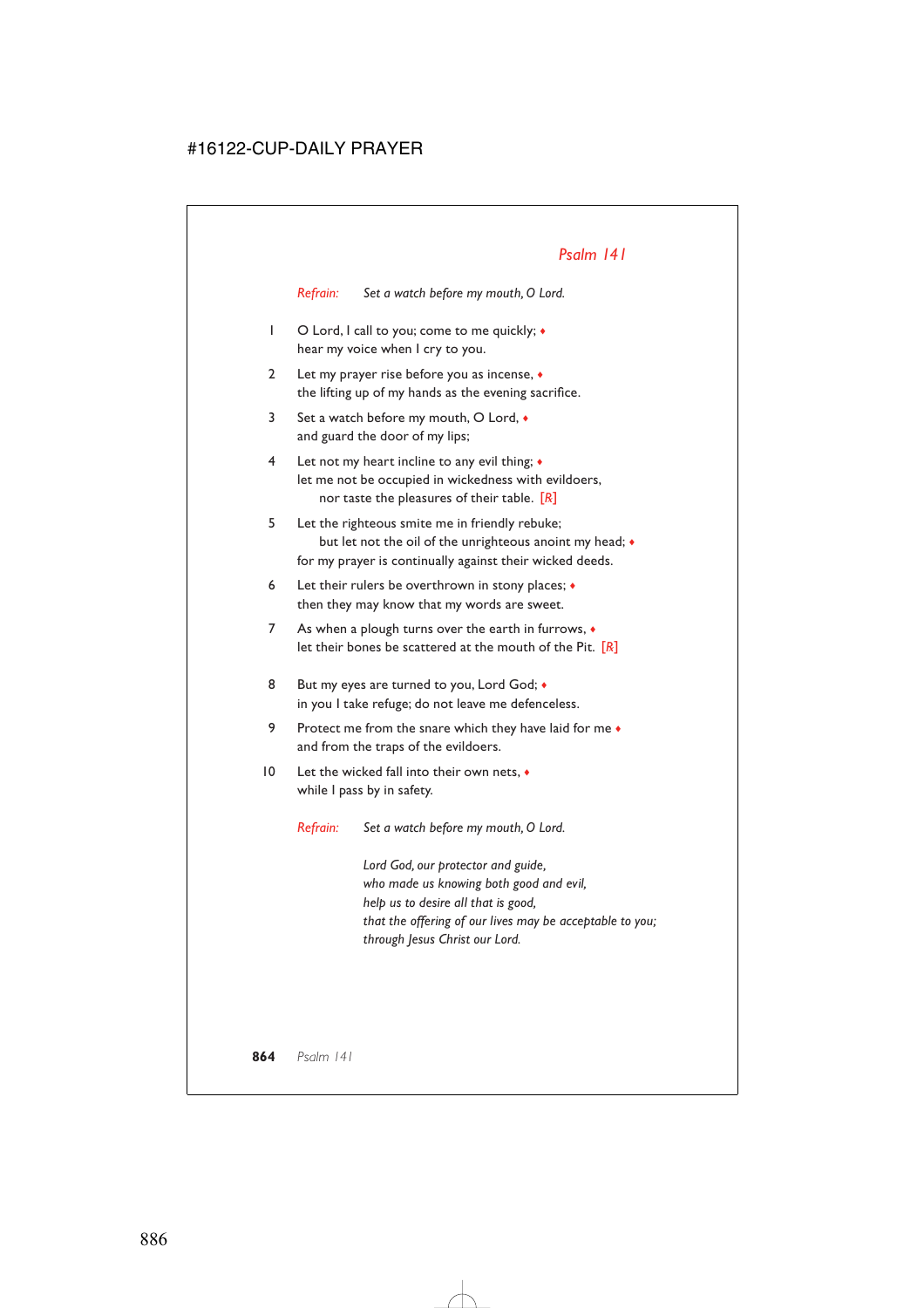# *Psalm 142*

*Refrain: Bring my soul out of prison, that I may give thanks to your name.*

- 1 I cry aloud to the Lord; ♦ to the Lord I make my supplication.
- 2 I pour out my complaint before him  $\bullet$ and tell him of my trouble.
- 3 When my spirit faints within me, you know my path; ♦ in the way wherein I walk have they laid a snare for me.
- 4 I look to my right hand, and find no one who knows me; ♦ I have no place to flee to, and no one cares for my soul. [*R*]
- 5 I cry out to you, O Lord, and say: ♦ 'You are my refuge, my portion in the land of the living.
- 6 'Listen to my cry, for I am brought very low; ♦ save me from my persecutors, for they are too strong for me.

7 'Bring my soul out of prison, that I may give thanks to your name; ♦ when you have dealt bountifully with me, then shall the righteous gather around me.'

*Refrain: Bring my soul out of prison, that I may give thanks to your name.*

> *God of compassion, you regard the forsaken and give hope to the crushed in spirit; hear those who cry to you in distress and bring your ransomed people to sing your glorious praise, now and for ever.*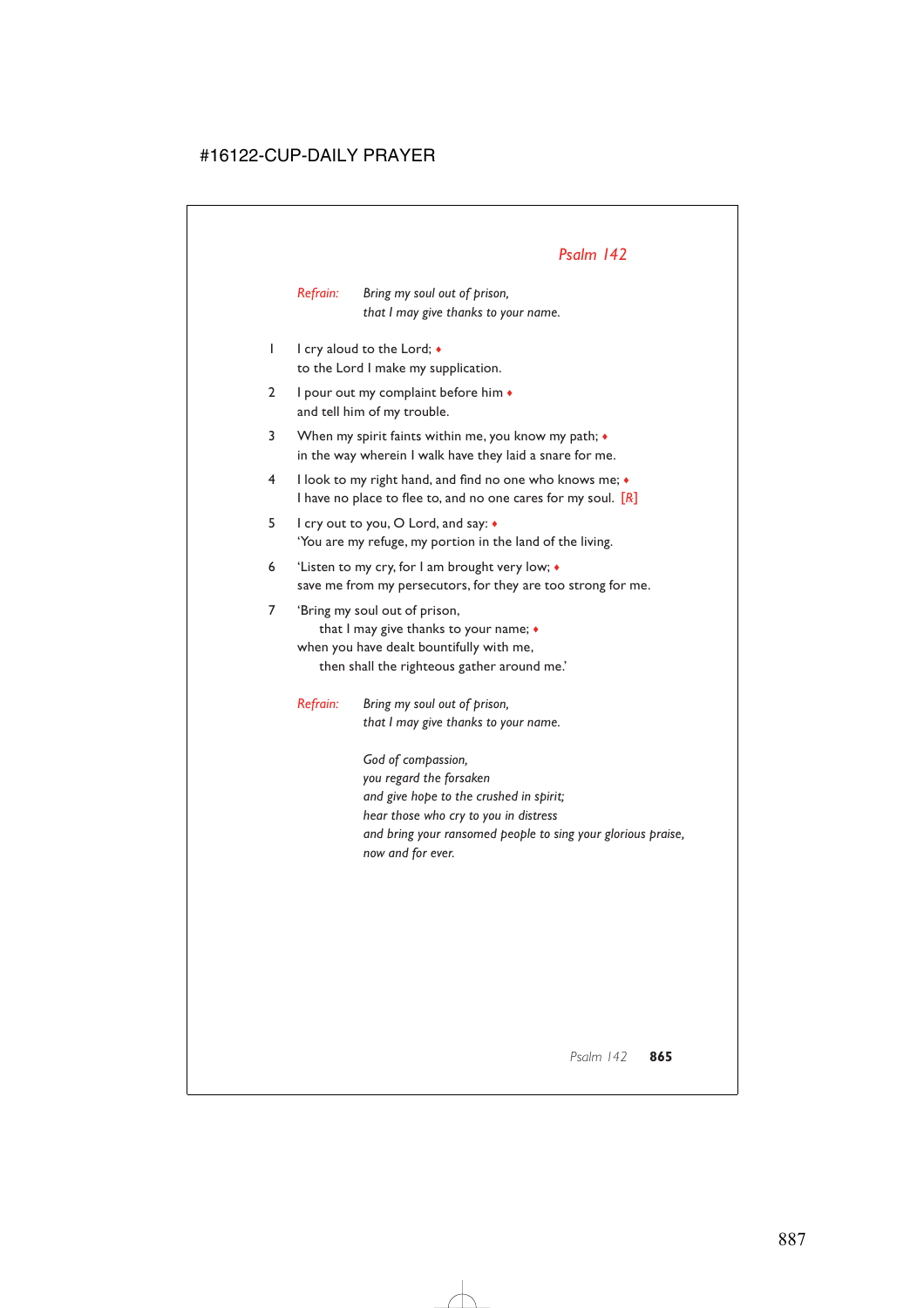*Refrain: Show me, O Lord, the way that I should walk in.*

1 Hear my prayer, O Lord,

and in your faithfulness give ear to my supplications;  $\bullet$ answer me in your righteousness.

- 2 Enter not into judgement with your servant, ♦ for in your sight shall no one living be justified.
- 3 For the enemy has pursued me, crushing my life to the ground, ♦ making me sit in darkness like those long dead.
- 4 My spirit faints within me; ♦ my heart within me is desolate. [*R*]
- 5 I remember the time past; I muse upon all your deeds; ♦ I consider the works of your hands.
- 6 I stretch out my hands to you;  $\triangleleft$ my soul gasps for you like a thirsty land.
- 7 O Lord, make haste to answer me; my spirit fails me;  $\bullet$ hide not your face from me lest I be like those who go down to the Pit.
- 8 Let me hear of your loving-kindness in the morning, for in you I put my trust; ♦ show me the way I should walk in, for I lift up my soul to you. [*R*]
- 9 Deliver me, O Lord, from my enemies, ♦ for I flee to you for refuge.
- 10 Teach me to do what pleases you, for you are my God;  $\bullet$ let your kindly spirit lead me on a level path.
- 11 Revive me, O Lord, for your name's sake;  $\bullet$ for your righteousness' sake, bring me out of trouble.
- 12 In your faithfulness, slay my enemies, and destroy all the adversaries of my soul, ♦ for truly I am your servant.

*Refrain: Show me, O Lord, the way that I should walk in.*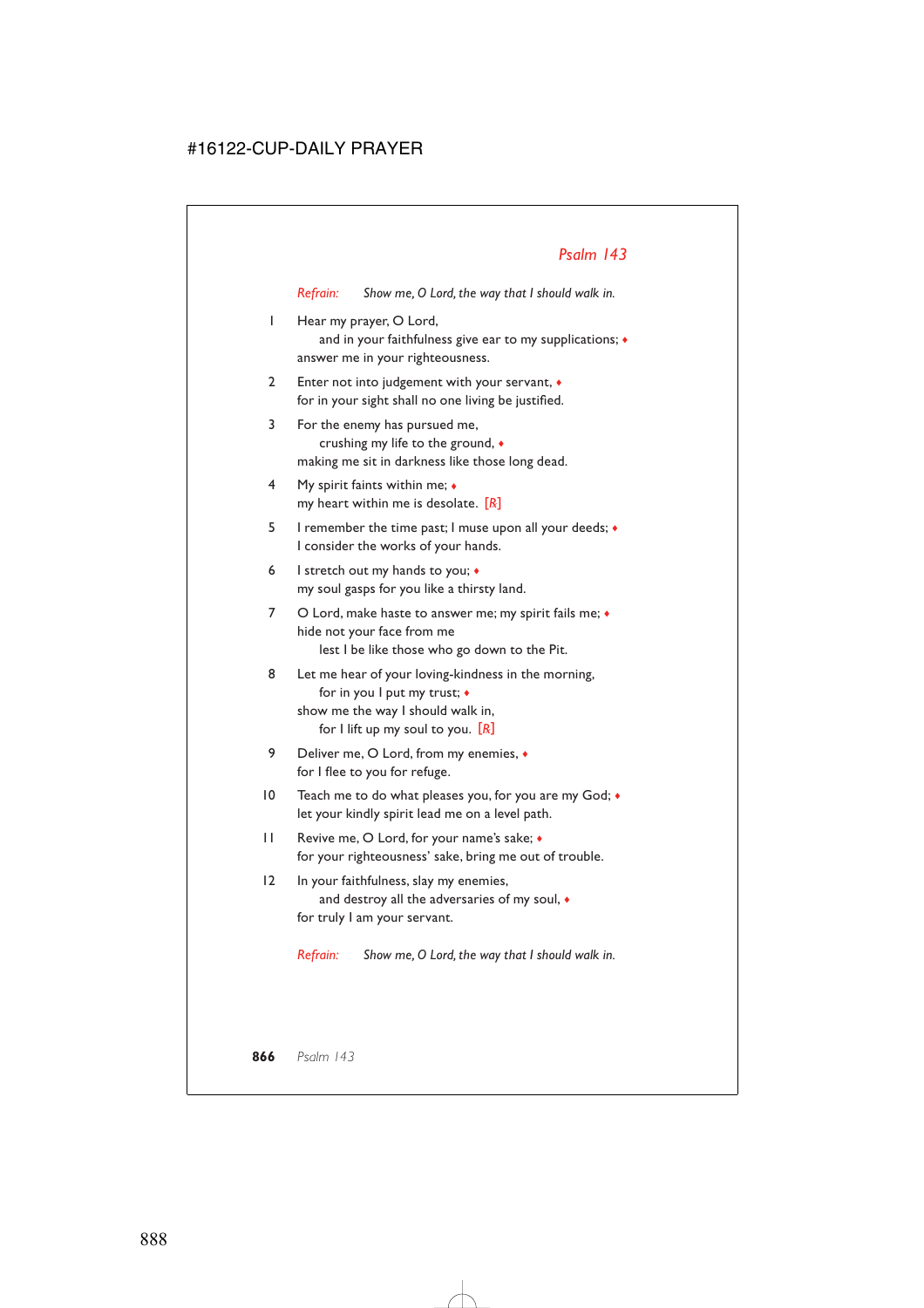*Jesus, our companion, when we are driven to despair, help us, through the friends and strangers we encounter on our path, to know you as our refuge, our way, our truth and our life.*

### *Psalm 144*

*Refrain: Happy are the people who have the Lord for their God.*

- 1 Blessed be the Lord my rock,  $\bullet$ who teaches my hands for war and my fingers for battle;
- 2 My steadfast help and my fortress, my stronghold and my deliverer, my shield in whom I trust, ♦ who subdues the peoples under me.
- 3 O Lord, what are mortals that you should consider them;  $\bullet$ mere human beings, that you should take thought for them?
- 4 They are like a breath of wind; ♦ their days pass away like a shadow. [*R*]
- 5 Bow your heavens, O Lord, and come down; ♦ touch the mountains and they shall smoke.
- 6 Cast down your lightnings and scatter them;  $\triangleleft$ shoot out your arrows and let thunder roar.
- 7 Reach down your hand from on high;  $\bullet$ deliver me and take me out of the great waters, from the hand of foreign enemies,
- 8 Whose mouth speaks wickedness  $\bullet$ and their right hand is the hand of falsehood. [*R*]
- 9 O God, I will sing to you a new song;  $\bullet$ I will play to you on a ten-stringed harp,
- 10 You that give salvation to kings  $\triangleleft$ and have delivered David your servant.
- 11 Save me from the peril of the sword  $\bullet$ and deliver me from the hand of foreign enemies,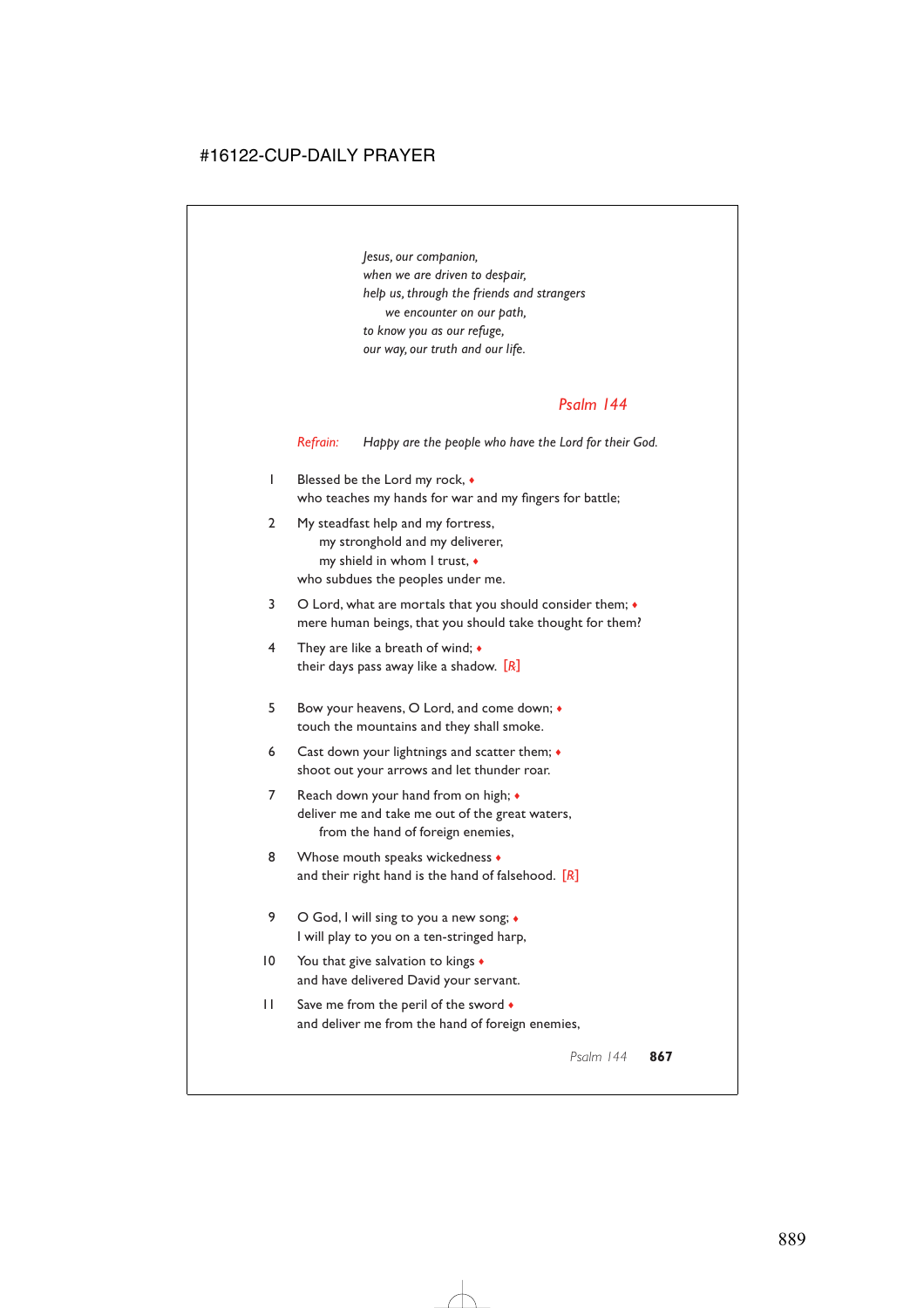- 12 Whose mouth speaks wickedness  $\bullet$ and whose right hand is the hand of falsehood; [*R*]
- 13 So that our sons in their youth may be like well-nurtured plants, ♦ and our daughters like pillars carved for the corners of the temple;
- 14 Our barns be filled with all manner of store;  $\bullet$ our flocks bearing thousands, and ten thousands in our fields;
- 15 Our cattle be heavy with young: ♦ may there be no miscarriage or untimely birth, no cry of distress in our streets.
- 16 Happy are the people whose blessing this is. ♦ Happy are the people who have the Lord for their God.

*Refrain: Happy are the people who have the Lord for their God.*

*God our deliverer, stir our weak wills, revive our weary spirits, and give us the courage to strive for the freedom of all your children, to the praise of your glorious name.*

## *Psalm 145*

*Refrain: Great is the Lord and highly to be praised.*

- 1 I will exalt you, O God my King,  $\bullet$ and bless your name for ever and ever.
- 2 Every day will I bless you ♦ and praise your name for ever and ever.
- 3 Great is the Lord and highly to be praised; ♦ his greatness is beyond all searching out. [*R*]
- 4 One generation shall praise your works to another ♦ and declare your mighty acts.
- 5 They shall speak of the majesty of your glory, ♦ and I will tell of all your wonderful deeds.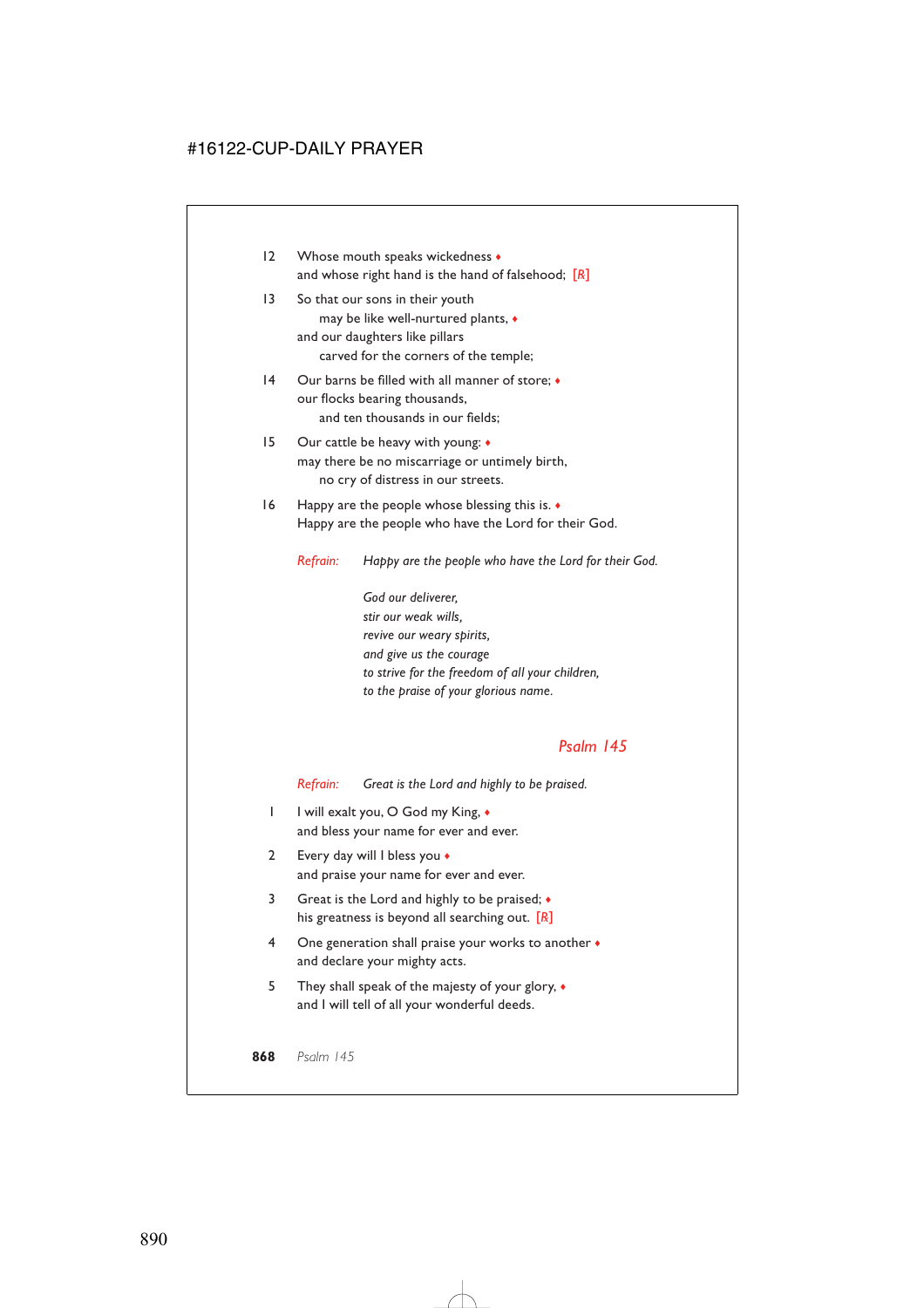- 6 They shall speak of the might of your marvellous acts, ♦ and I will also tell of your greatness.
- 7 They shall pour forth the story of your abundant kindness  $\bullet$ and joyfully sing of your righteousness.
- 8 The Lord is gracious and merciful,  $\bullet$ long-suffering and of great goodness. [*R*]
- 9 The Lord is loving to everyone  $\bullet$ and his mercy is over all his creatures.
- 10 All your works praise you, O Lord,  $\bullet$ and your faithful servants bless you.
- 11 They tell of the glory of your kingdom ♦ and speak of your mighty power,
- 12 To make known to all peoples your mighty acts ♦ and the glorious splendour of your kingdom.
- 13 Your kingdom is an everlasting kingdom;  $\bullet$ your dominion endures throughout all ages. [*R*]
- 14 The Lord is sure in all his words  $\bullet$ and faithful in all his deeds.
- 15 The Lord upholds all those who fall  $\bullet$ and lifts up all those who are bowed down.
- 16 The eyes of all wait upon you, O Lord, ♦ and you give them their food in due season.
- 17 You open wide your hand  $\bullet$ and fill all things living with plenty. [*R*]
- 18 The Lord is righteous in all his ways  $\bullet$ and loving in all his works.
- 19 The Lord is near to those who call upon him, ♦ to all who call upon him faithfully.
- 20 He fulfils the desire of those who fear him:  $\bullet$ he hears their cry and saves them.
- 21 The Lord watches over those who love him,  $\bullet$ but all the wicked shall he destroy.
- 22 My mouth shall speak the praise of the Lord,  $\bullet$ and let all flesh bless his holy name for ever and ever.

*Refrain: Great is the Lord and highly to be praised.*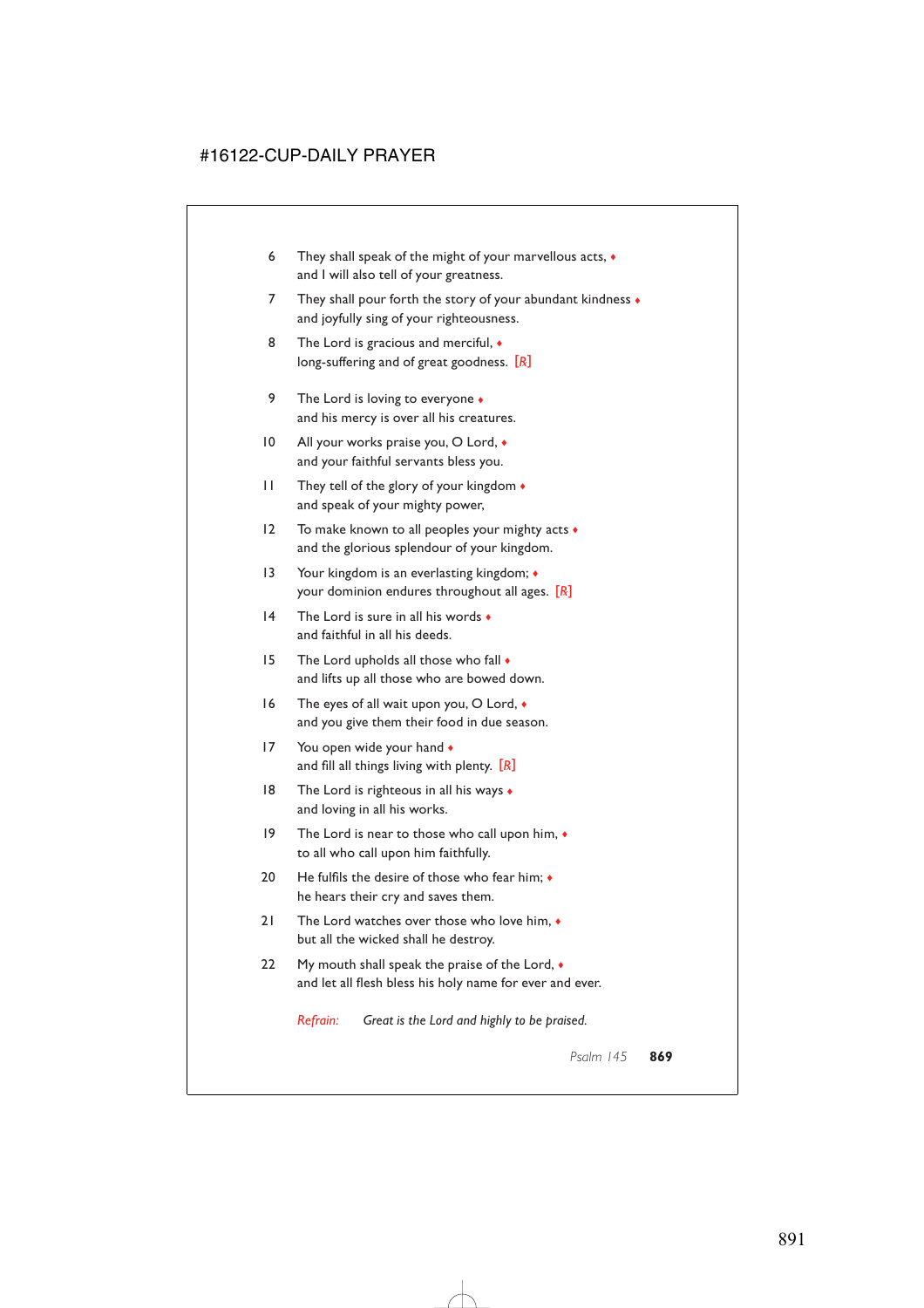*King of the universe, you show the bright glory of your reign in acts of mercy and enduring love; raise the spirits of the downcast and restore those who have fallen away, that we may sing for ever of your love; through Jesus Christ our Lord.*

### *Psalm 146*

#### *Refrain: The Lord shall reign for ever.*

1 Alleluia.

Praise the Lord, O my soul: while I live will I praise the Lord; ♦ as long as I have any being,

I will sing praises to my God.

- 2 Put not your trust in princes, nor in any human power, ♦ for there is no help in them.
- 3 When their breath goes forth, they return to the earth;  $\bullet$ on that day all their thoughts perish. [*R*]
- 4 Happy are those who have the God of Jacob for their help, ♦ whose hope is in the Lord their God;
- 5 Who made heaven and earth, the sea and all that is in them; ♦ who keeps his promise for ever;
- 6 Who gives justice to those that suffer wrong  $\bullet$ and bread to those who hunger. [*R*]
- 7 The Lord looses those that are bound:  $\bullet$ the Lord opens the eyes of the blind;
- 8 The Lord lifts up those who are bowed down;  $\bullet$ the Lord loves the righteous;
- 9 The Lord watches over the stranger in the land; he upholds the orphan and widow; ♦ but the way of the wicked he turns upside down.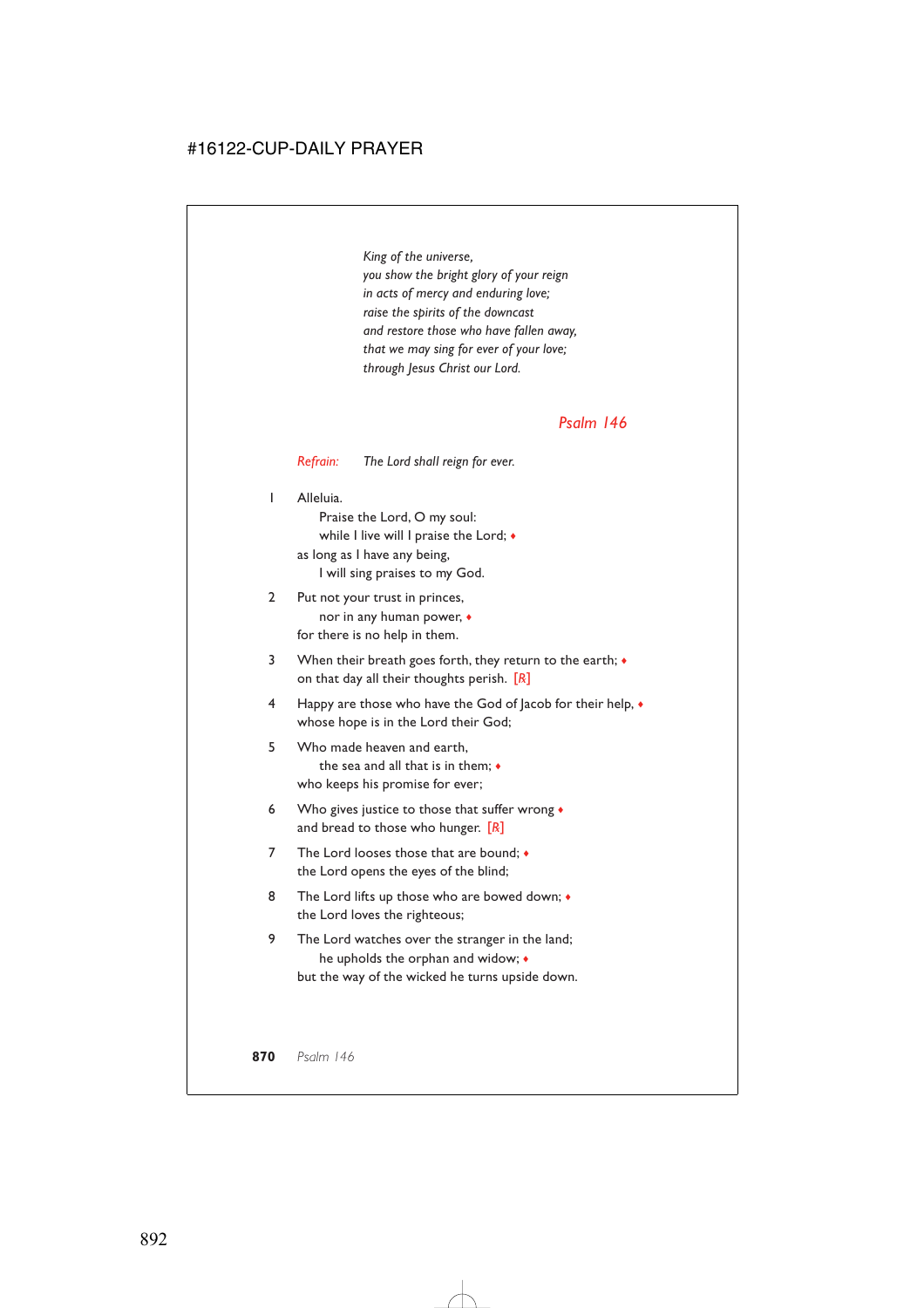10 The Lord shall reign for ever,  $\bullet$ your God, O Zion, throughout all generations. Alleluia.

*Refrain: The Lord shall reign for ever.*

*Lord of all, our breath and being come from you, yet our earthly end is dust; as you loose the bound and feed the hungry, so bring us in your mercy through the grave and gate of death to the feast of eternal life, where you reign for evermore.*

## *Psalm 147*

*Refrain: Great is our Lord and mighty in power.*

1 Alleluia.

How good it is to make music for our God, ♦ how joyful to honour him with praise.

- 2 The Lord builds up Jerusalem  $\bullet$ and gathers together the outcasts of Israel.
- 3 He heals the brokenhearted  $\bullet$ and binds up all their wounds. [*R*]
- 4 He counts the number of the stars ♦ and calls them all by their names.
- 5 Great is our Lord and mighty in power; ♦ his wisdom is beyond all telling.
- 6 The Lord lifts up the poor, ♦ but casts down the wicked to the ground. [*R*]
- 7 Sing to the Lord with thanksgiving; ♦ make music to our God upon the lyre;
- 8 Who covers the heavens with clouds  $\bullet$ and prepares rain for the earth;
- 9 Who makes grass to grow upon the mountains  $\bullet$ and green plants to serve our needs. [*R*]
- 10 He gives the beasts their food  $\bullet$ and the young ravens when they cry.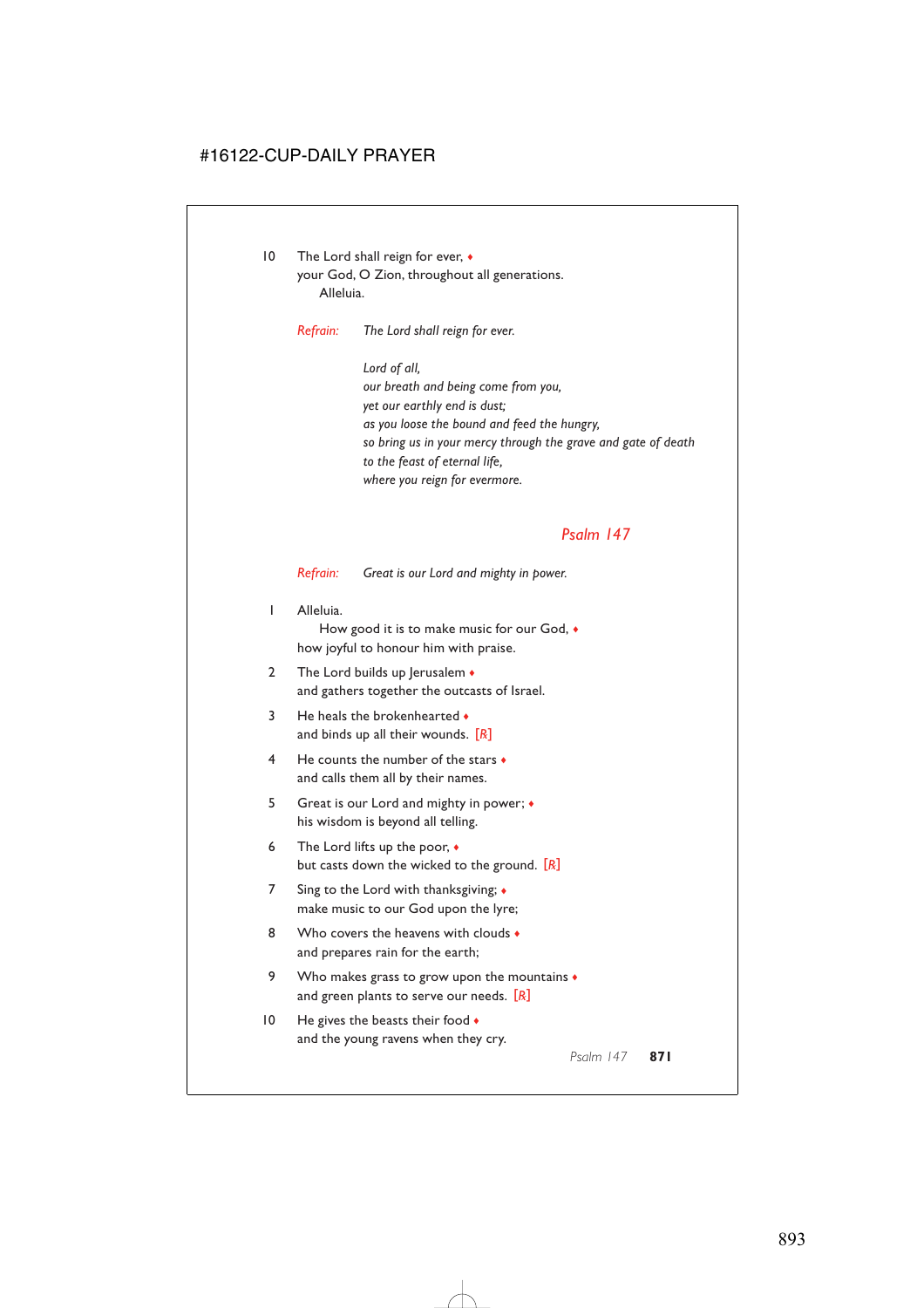- 11 He takes no pleasure in the power of a horse, ♦ no delight in human strength;
- 12 But the Lord delights in those who fear him,  $\bullet$ who put their trust in his steadfast love. [*R*]
- 13 Sing praise to the Lord, O Jerusalem;  $\bullet$ praise your God, O Zion;
- 14 For he has strengthened the bars of your gates  $\triangle$ and has blest your children within you.
- 15 He has established peace in your borders  $\bullet$ and satisfies you with the finest wheat. [*R*]
- $16$  He sends forth his command to the earth  $\bullet$ and his word runs very swiftly.
- 17 He gives snow like wool  $\bullet$ and scatters the hoarfrost like ashes.
- 18 He casts down his hailstones like morsels of bread;  $\bullet$ who can endure his frost? [*R*]
- 19 He sends forth his word and melts them; ♦ he blows with his wind and the waters flow.
- 20 He declares his word to Jacob,  $\triangleleft$ his statutes and judgements to Israel.
- 21 He has not dealt so with any other nation;  $\triangleleft$ they do not know his laws. Alleluia.

*Refrain: Great is our Lord and mighty in power.*

*Compassionate God, as you know each star you have created, so you know the secrets of every heart; in your loving mercy bring to your table all who are fearful and broken, all who are wounded and needy, that our hungers may be satisfied in the city of your peace; through Christ who is our peace.*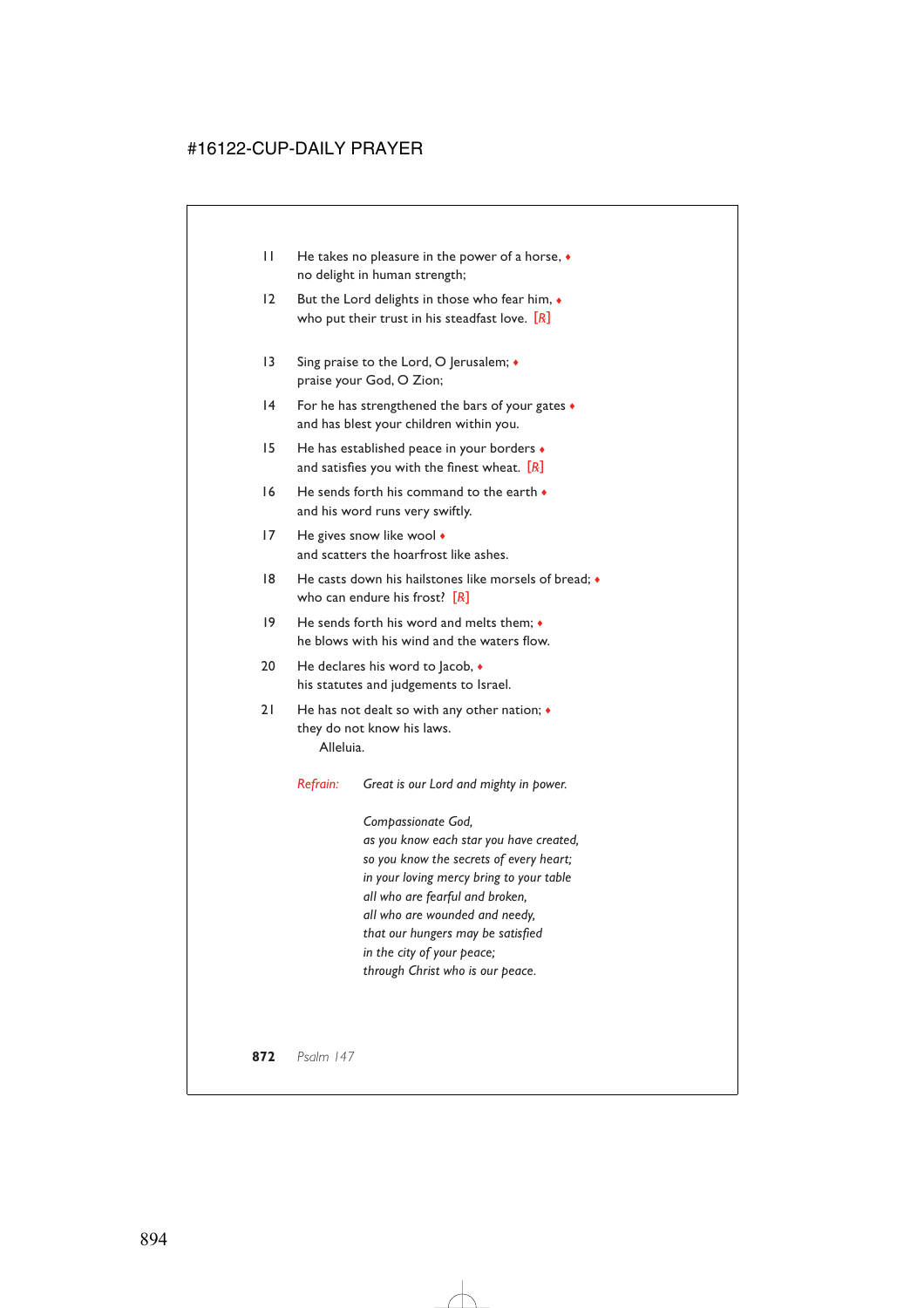*Refrain: O praise the name of the Lord.*

1 Alleluia.

Praise the Lord from the heavens; ♦ praise him in the heights.

- 2 Praise him, all you his angels;  $\triangleleft$ praise him, all his host.
- 3 Praise him, sun and moon; ♦ praise him, all you stars of light.
- 4 Praise him, heaven of heavens, ♦ and you waters above the heavens.
- 5 Let them praise the name of the Lord, ♦ for he commanded and they were created.
- 6 He made them fast for ever and ever;  $\bullet$ he gave them a law which shall not pass away. [*R*]
- 7 Praise the Lord from the earth,  $\bullet$ you sea monsters and all deeps;
- 8 Fire and hail, snow and mist,  $\bullet$ tempestuous wind, fulfilling his word;
- 9 Mountains and all hills, ♦ fruit trees and all cedars;
- 10 Wild beasts and all cattle,  $\bullet$ creeping things and birds on the wing;
- 11 Kings of the earth and all peoples, ♦ princes and all rulers of the world;
- 12 Young men and women, old and young together; ♦ let them praise the name of the Lord.
- 13 For his name only is exalted,  $\bullet$ his splendour above earth and heaven.
- 14 He has raised up the horn of his people and praise for all his faithful servants, ♦ the children of Israel, a people who are near him. Alleluia*.*

*Refrain: O praise the name of the Lord.*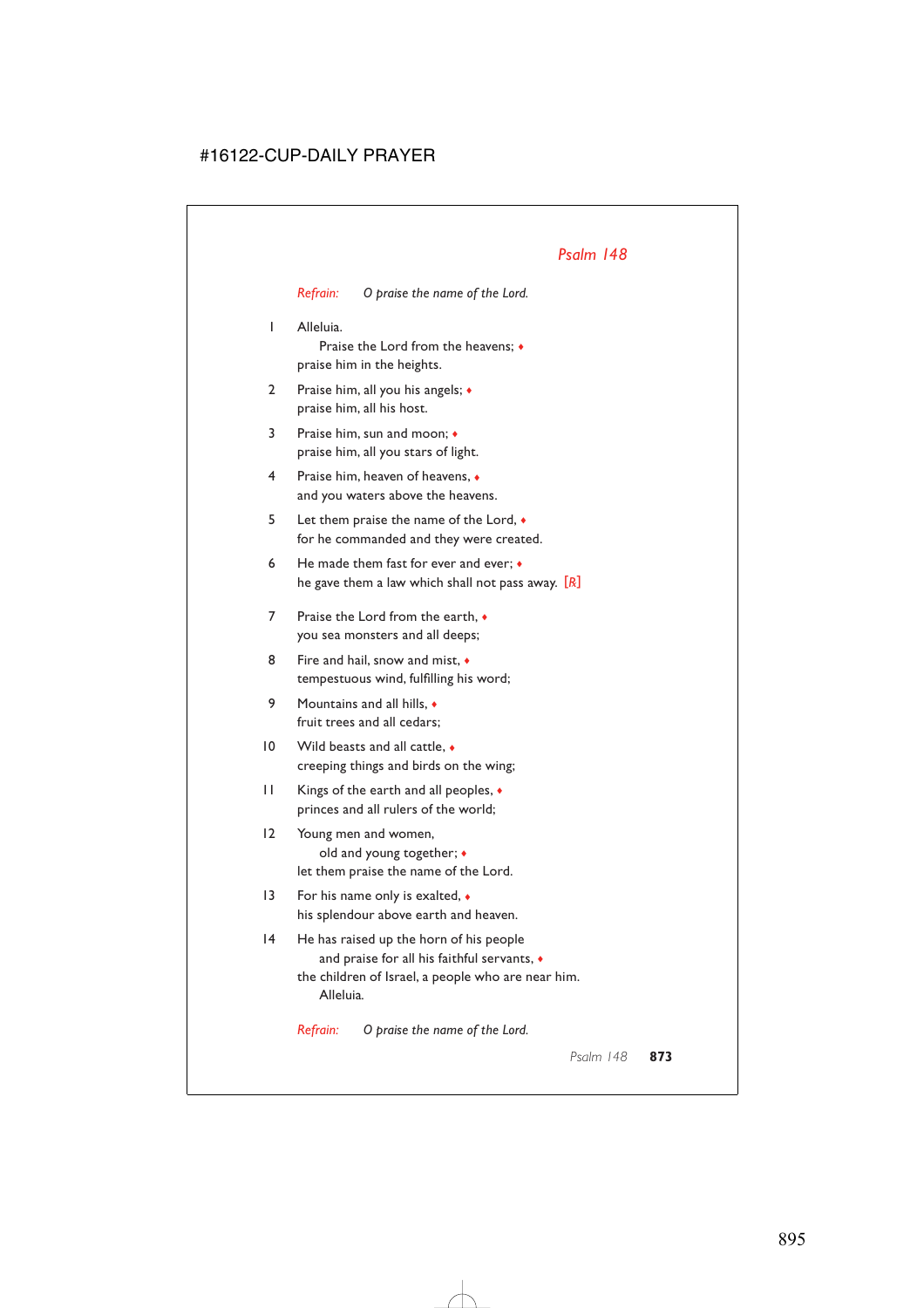*O glorious God, your whole creation sings your marvellous work; may heaven's praise so echo in our hearts that we may be good stewards of the earth; through Jesus Christ our Lord.*

# *Psalm 149*

*Refrain: Sound praises to the Lord, all the earth.*

1 Alleluia.

O sing to the Lord a new song; ♦ sing his praise in the congregation of the faithful.

- 2 Let Israel rejoice in their maker;  $\bullet$ let the children of Zion be joyful in their king.
- 3 Let them praise his name in the dance; ♦ let them sing praise to him with timbrel and lyre.
- 4 For the Lord has pleasure in his people ♦ and adorns the poor with salvation. [*R*]
- 5 Let the faithful be joyful in glory; ♦ let them rejoice in their ranks,
- 6 With the praises of God in their mouths  $\bullet$ and a two-edged sword in their hands;
- 7 To execute vengeance on the nations  $\bullet$ and punishment on the peoples;
- 8 To bind their kings in chains  $\bullet$ and their nobles with fetters of iron;
- 9 To execute on them the judgement decreed: ♦ such honour have all his faithful servants. Alleluia.

*Refrain: Sound praises to the Lord, all the earth.*